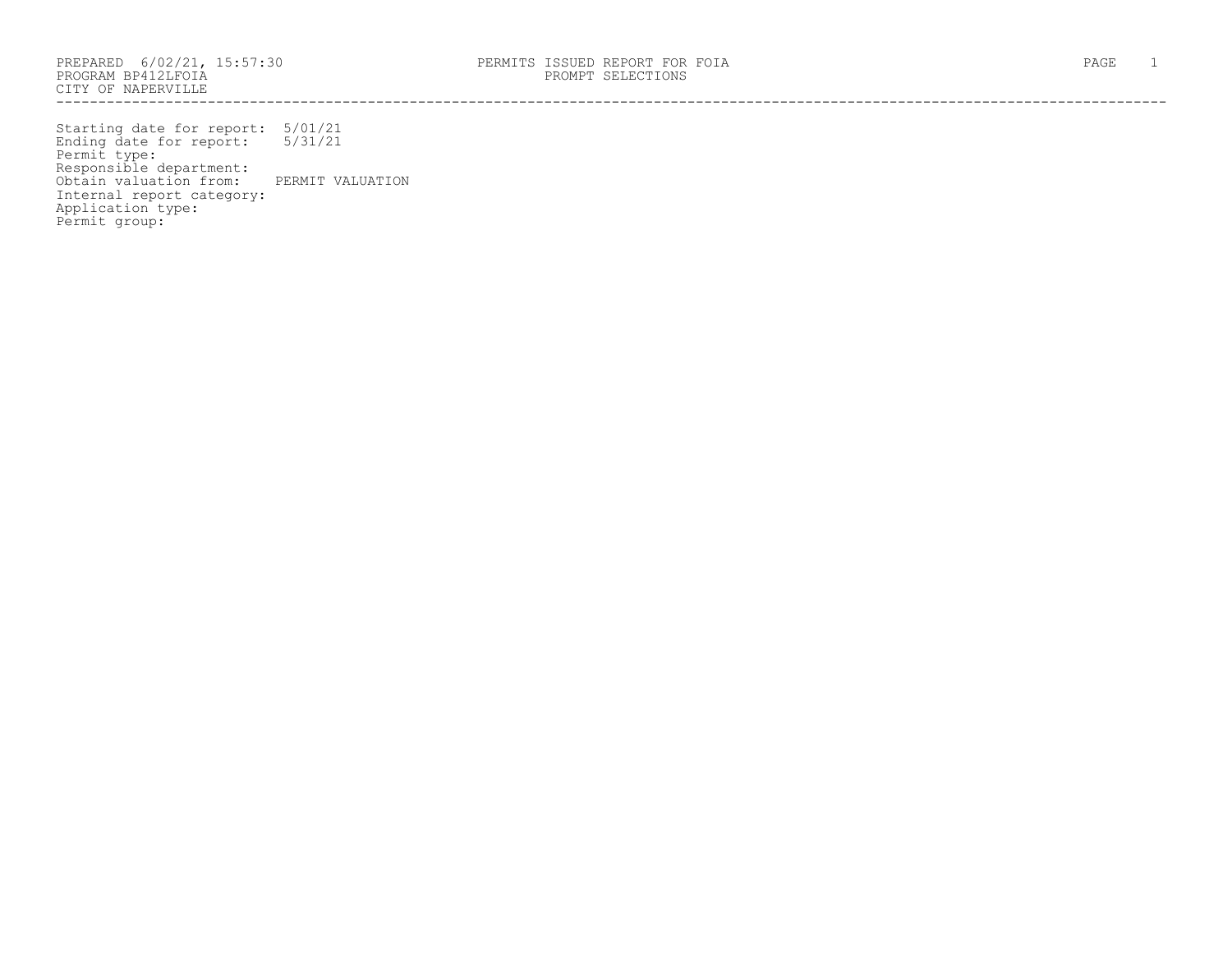## PREPARED 6/02/21, 15:57:30 PERMITS ISSUED REPORT<br>PROGRAM BP412LFOIA PAGE 1 PROGRAM BP412LFOIA 5/01/21 THRU 5/31/21 CITY OF NAPERVILLE CITY OF NAPERVILLE DEPARTMENT - T.E.D./BUILDING

| OBTAINED VALUATION FROM PERMIT VALUATION                                                                                                                                                                                                                                                                                                                                                                                                                                                                                     |                                            |                                                 |  |
|------------------------------------------------------------------------------------------------------------------------------------------------------------------------------------------------------------------------------------------------------------------------------------------------------------------------------------------------------------------------------------------------------------------------------------------------------------------------------------------------------------------------------|--------------------------------------------|-------------------------------------------------|--|
| APPLICATION APPLICATION TYPE AND DESCRIPTION<br>DATE                                                                                                                                                                                                                                                                                                                                                                                                                                                                         | Parcel Number<br>Alternate ID Code         | PROPERTY OWNER/<br>CONTRACTOR                   |  |
| 99-00005113 ELEV ELEVATOR                                                                                                                                                                                                                                                                                                                                                                                                                                                                                                    | 1940 LUCENT LN E                           |                                                 |  |
| $--------- 12/27/07$<br>Contractor #: 630-979-7845                                                                                                                                                                                                                                                                                                                                                                                                                                                                           |                                            | D-08052000060000N1620-12 LUCENT TECHNOLOGIES EV |  |
| STRUCTURE – 000 000 # 1 PASSENGER<br>PERMIT TYPE –    ELEV 02 ELEVATOR PERMIT                            5/18/21                                                                                                                                                                                                                                                                                                                                                                                                             |                                            |                                                 |  |
| 19-00003618 COMM COMMERCIAL/INDUSTRIAL APPLICATION 1809 W DIEHL RD                                                                                                                                                                                                                                                                                                                                                                                                                                                           |                                            |                                                 |  |
| $--------- 9/26/19$<br>Contractor #: 847-749-1704                                                                                                                                                                                                                                                                                                                                                                                                                                                                            |                                            | D-07044010460000N34 -18 M CUBE GLOBAL, INC.     |  |
|                                                                                                                                                                                                                                                                                                                                                                                                                                                                                                                              |                                            | BLUE LION SYSTEMS-HOFFMAN                       |  |
| 20-00002702 HME HOUSE METER-ELECTRIC                                                                                                                                                                                                                                                                                                                                                                                                                                                                                         | 2931 SHOWPLACE DR HM                       |                                                 |  |
| $--------- 8/04/20$<br>Contractor #: 224-293-3129                                                                                                                                                                                                                                                                                                                                                                                                                                                                            | W-01044100660301N1845-198 LENNAR HOMES     |                                                 |  |
|                                                                                                                                                                                                                                                                                                                                                                                                                                                                                                                              |                                            |                                                 |  |
| 20-00002708 HME HOUSE METER-ELECTRIC                                                                                                                                                                                                                                                                                                                                                                                                                                                                                         | 3059 ANNA MARIE LN HM                      |                                                 |  |
| $--------- 8/04/20$<br>Contractor #: 224-293-3129                                                                                                                                                                                                                                                                                                                                                                                                                                                                            | W-01044100660505N1845-198 LENNAR HOMES     |                                                 |  |
| $\begin{tabular}{lcccccc} \multicolumn{2}{c}{3} & \multicolumn{2}{c}{5} & \multicolumn{2}{c}{5} & \multicolumn{2}{c}{5} & \multicolumn{2}{c}{5} & \multicolumn{2}{c}{5} & \multicolumn{2}{c}{5} & \multicolumn{2}{c}{5} & \multicolumn{2}{c}{5} & \multicolumn{2}{c}{5} & \multicolumn{2}{c}{5} & \multicolumn{2}{c}{5} & \multicolumn{2}{c}{5} & \multicolumn{2}{c}{5} & \multicolumn{2}{c}{5} & \multicolumn{2}{c}{5} & \multicolumn{2}{c}{5} & \multicolumn{2$<br>STRUCTURE - 000 000<br>PERMIT TYPE - FABD 00 FIRE ALARM |                                            |                                                 |  |
| 20-00002738 OCCI OCCUPANCY INSPECTION                                                                                                                                                                                                                                                                                                                                                                                                                                                                                        | 1112 E OGDEN AV                            |                                                 |  |
| $--------- 8/06/20$<br>Contractor #:                                                                                                                                                                                                                                                                                                                                                                                                                                                                                         |                                            |                                                 |  |
|                                                                                                                                                                                                                                                                                                                                                                                                                                                                                                                              |                                            |                                                 |  |
| 20-00002980 DRWY DRIVEWAY NEW AND ALTERATIONS                                                                                                                                                                                                                                                                                                                                                                                                                                                                                | 1525 BRADLEY CT                            |                                                 |  |
| $--------- 8/19/20$<br>Contractor #: 630-512-0221                                                                                                                                                                                                                                                                                                                                                                                                                                                                            | D-08283060150000N160 -149 LEON SEALCOATING |                                                 |  |

STRUCTURE - 000 000 R/R ASPHALT DRWY/APRON ISSUE DATE VALUATION SUBCONTRACTOR(S)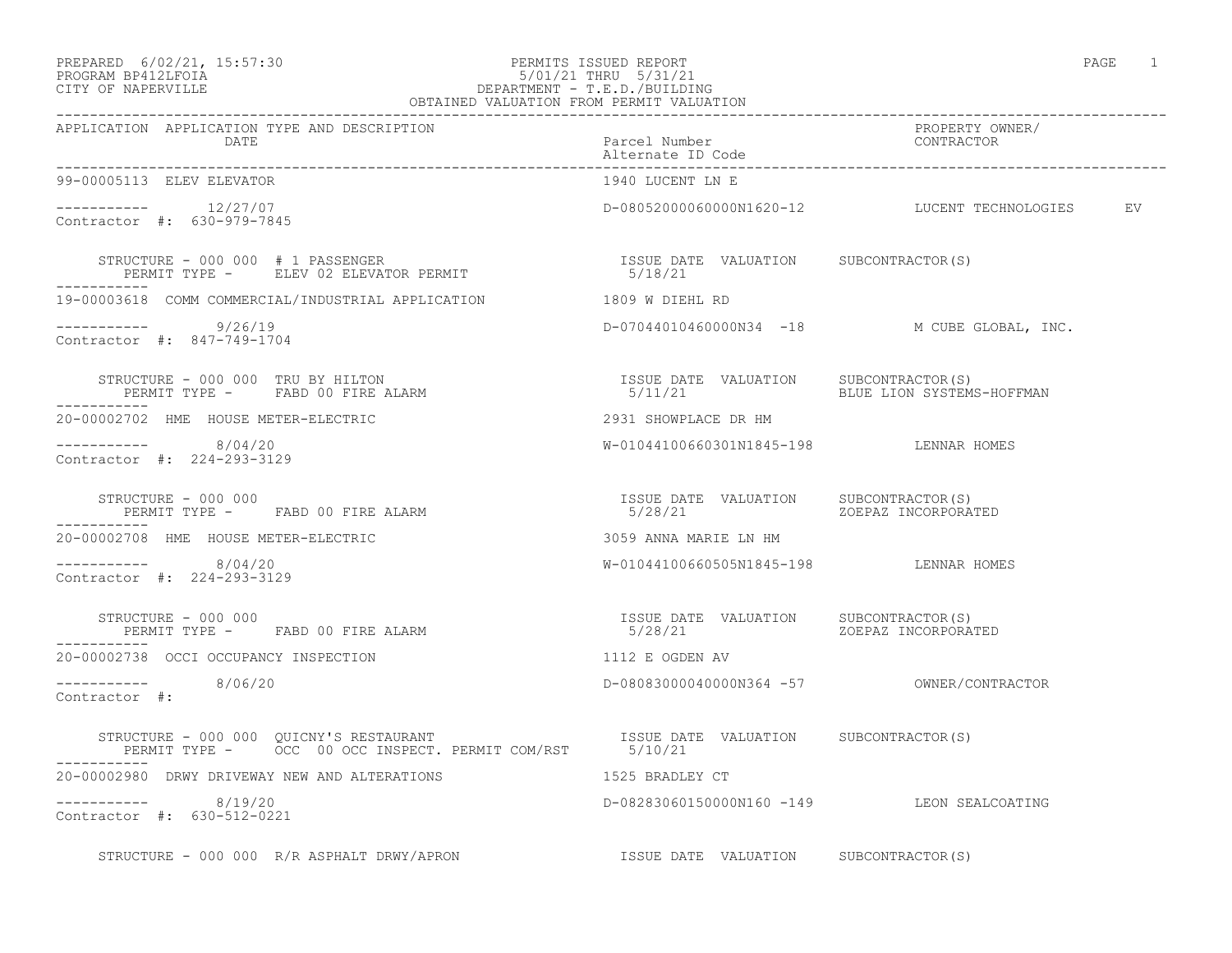### PREPARED 6/02/21, 15:57:30 PERMITS ISSUED REPORT PAGE 2 PROGRAM BP412LFOIA 5/01/21 THRU 5/31/21 CITY OF NAPERVILLE DEPARTMENT - T.E.D./BUILDING OBTAINED VALUATION FROM PERMIT VALUATION

------------------------------------------------------------------------------------------------------------------------------------ APPLICATION APPLICATION TYPE AND DESCRIPTION<br>DATE bated parcel Number property owner/ DATE Parcel Number CONTRACTOR Alternate ID Code ------------------------------------------------------------------------------------------------------------------------------------ 20-00002980 (CONTINUED) ----------- PERMIT TYPE - DRWY 00 DRIVEWAY ADDITION/ALTERATION 5/03/21 2691 LEON SEALCOATING SERVICES ROW 00 RIGHT OF WAY PERMIT 6/03/21 ----------- 20-00003116 SFR SINGLE FAMILY RESIDENCE 835 SANTA MARIA DR  $--------- 8/27/20$ ----------- 8/27/20 D-08193020190000N54 -115 KOZLOWSKI HOMES INC Contractor #: 630-369-5401 STRUCTURE - 000 000 SFR<br>
PERMIT TYPE - FB 00 FINISHED BASEMENT 5/26/21 550000 FLAT TOP PLUMBING PERMIT TYPE - THE 000 FINISHED BASEMENT ----------- 20-00003348 RAD RES ADDITIONS (NEW SQ FTG) 2484 BASIN TRAIL LN ----------- 9/10/20 D-07091100110000N1762-032 SUNSPACE BY ARBORVIEW Contractor #: 630-514-4701 STRUCTURE - 000 000 ISSUE DATE VALUATION SUBCONTRACTOR(S) PERMIT TYPE - RAD 00 ROOM ADDITION 5/03/21 17000 MATRIX ELECTRIC CO ----------- 20-00003461 CAL COMMERCIAL ALTERATION/REPAIR (NO NEW SQ FTG) 1112 E OGDEN AV ----------- 9/16/20 D-08083000040000N364 -57 ACCURATE PLUMBING Contractor #: 815-254-1677 STRUCTURE - 000 000 QUINCY'S RESTAURANT ISSUE DATE VALUATION SUBCONTRACTOR(S) PERMIT TYPE - CCAD 00 COMMERCIAL - CAD  $5/07/21$  2500 ----------- 20-00003605 DRWY DRIVEWAY NEW AND ALTERATIONS 1040 ALDER LN ----------- 9/23/20 D-07252130020000N183 -129 IGNACIO SANCHEZ Contractor #: 630-417-8161 STRUCTURE - 000 000 ASPHALT DRWY ISSUE DATE VALUATION SUBCONTRACTOR(S) PERMIT TYPE - DRWY 00 DRIVEWAY ADDITION/ALTERATION 5/26/21 3700 ROW 00 RIGHT OF WAY PERMIT 6/26/21 ----------- 20-00003636 POOL POOL ABOVE/INGROUND RESIDENTIAL 720 MESA DR \_\_\_\_\_\_\_\_\_\_\_ ----------- 9/25/20 W-01013100040000N713 -203 DIGIOIA CONSTRUCTION CO Contractor #: 630-293-0505 STRUCTURE - 000 000 HOT TUB/CONCRETE SLAB ISSUE DATE VALUATION SUBCONTRACTOR(S)

SPA 00 SPA/HOT TUB  $5/12/21$  3300 PLUS ELECTRIC INC

PERMIT TYPE - PAT 00 PATIO 10 10 10 10 10 12 13 1300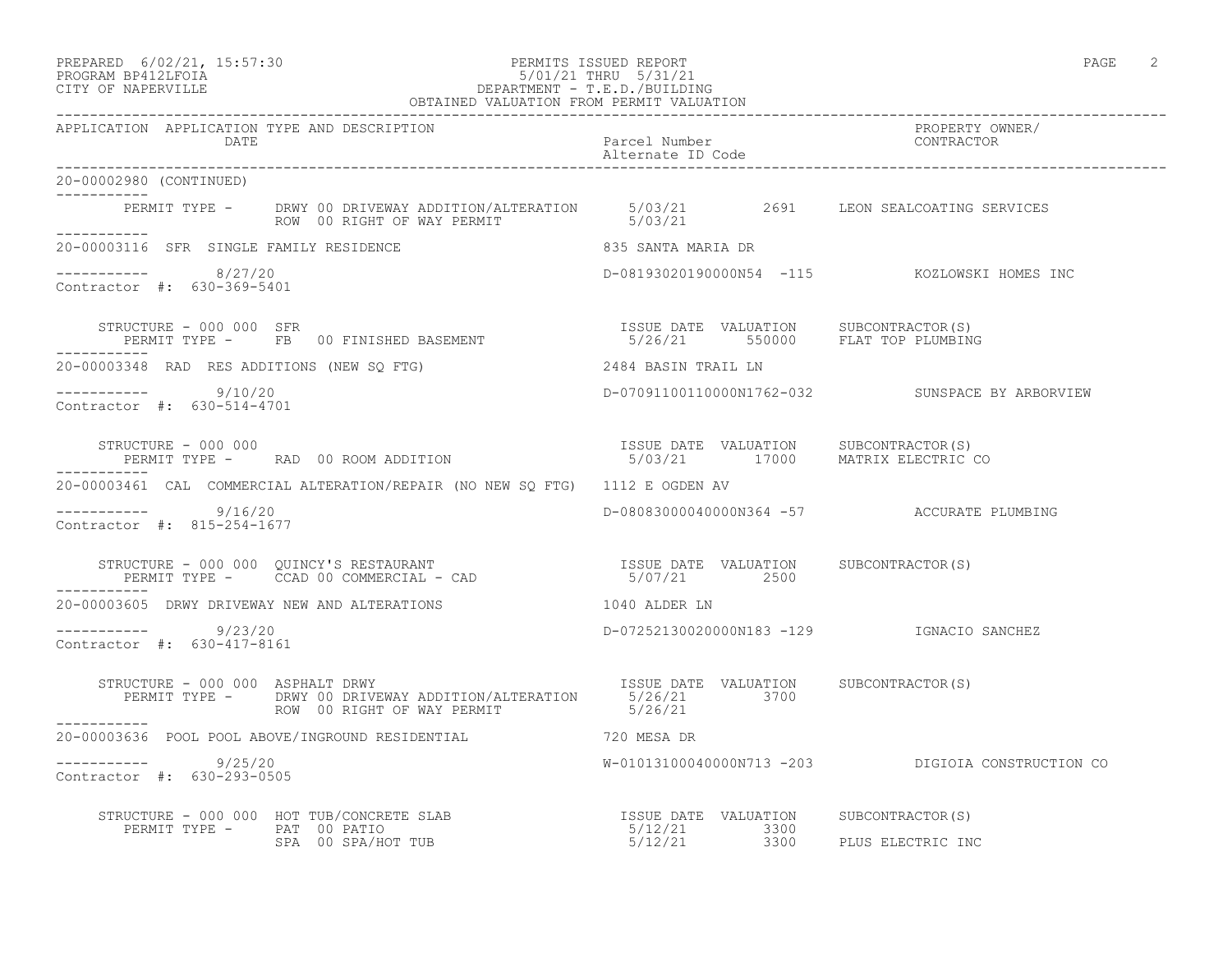### PREPARED 6/02/21, 15:57:30 PERMITS ISSUED REPORT PAGE 3 PROGRAM BP412LFOIA 5/01/21 THRU 5/31/21 CITY OF NAPERVILLE DEPARTMENT - T.E.D./BUILDING OBTAINED VALUATION FROM PERMIT VALUATION<br>OBTAINED VALUATION FROM PERMIT VALUATION

| APPLICATION APPLICATION TYPE AND DESCRIPTION                                                                                                                  |                                                        |                                                       |
|---------------------------------------------------------------------------------------------------------------------------------------------------------------|--------------------------------------------------------|-------------------------------------------------------|
| 20-00003810 SIGN SIGN APPLICATIONS                                                                                                                            | 1212 S NAPER BL 122                                    |                                                       |
| $--------- 10/02/20$<br>Contractor #: 630-879-1010                                                                                                            |                                                        | D-08292020220000N352 -133 NEON PRISM ELECTRIC SIGN CO |
| STRUCTURE - 000 000<br>PERMIT TYPE - SIGN 00 SIGN<br>-----------                                                                                              | ISSUE DATE VALUATION SUBCONTRACTOR(S)                  | 5/26/21 NEON PRISM ELECTRIC SIGN CO IN                |
| 20-00003828 DECK DECK                                                                                                                                         | 604 THORNAPPLE DR                                      |                                                       |
| $--------- 10/05/20$<br>Contractor #: 630-963-0234                                                                                                            |                                                        | D-07232170030000N191 -97 BRASSIL CONSTRUCTION         |
| STRUCTURE - 000 000 DECK<br>PERMIT TYPE - DECK 00 DECK                                                                                                        | ISSUE DATE VALUATION SUBCONTRACTOR(S)<br>5/26/21 12000 |                                                       |
| 20-00004442 FN FENCE APPLICATION                                                                                                                              | 2434 WENDOVER DR                                       |                                                       |
| $--------- 11/23/20$<br>Contractor #: 708-547-7555                                                                                                            | W-02062050070000N759 -191 FIRST FENCE                  |                                                       |
| STRUCTURE - 000 000<br>STRUCTURE - 000 000<br>PERMIT TYPE -      FN    00 FENCE                                                                               | ISSUE DATE VALUATION SUBCONTRACTOR (S)<br>5/04/21 6250 |                                                       |
| 20-00004449 CAL COMMERCIAL ALTERATION/REPAIR (NO NEW SO FTG) 1508 AURORA AV 108                                                                               |                                                        |                                                       |
| $--------- 11/23/20$<br>Contractor #: 630-737-1018                                                                                                            |                                                        | D-07231100200000N1701-96 41 NORTH CONTRACTORS LLC     |
| STRUCTURE - 000 000 1508 AURORA AV - LL WORK TENANT A SISSUE DATE VALUATION SUBCONTRACTOR(S)<br>PERMIT TYPE - FABD 00 FIRE ALARM                              | 5/28/21                                                | HIGH RISE SECURITY SYSTEMS-BUR                        |
| 20-00004486 CAL COMMERCIAL ALTERATION/REPAIR (NO NEW SO FTG) 2936 SHOWPLACE DR 112                                                                            |                                                        |                                                       |
| $--------- 11/24/20$<br>Contractor #: 630-705-1550                                                                                                            |                                                        | W-01044100740000N1572-198 THORNDALE CONSTRUCTION      |
| STRUCTURE - 000 000 CRUMBL COOKIES<br>PERMIT TYPE - FABD 00 FIRE ALARM                                  5/04/21                ALLEGIANT FIRE PROTECTION, LLC |                                                        |                                                       |
| 20-00004531 RAL RES ALTERATIONS/REMODLING (NO NEW SQ FTG) 1536 CARLYLE RD                                                                                     |                                                        |                                                       |
| $--------- 12/01/20$<br>Contractor #: 630-605-7717                                                                                                            |                                                        | W-01113110020000N1101-231 IMAGINE CONSTRUCTION GROUP  |
| STRUCTURE - 000 000 BASEMENT REMODEL                                                                                                                          | ISSUE DATE VALUATION SUBCONTRACTOR(S)                  |                                                       |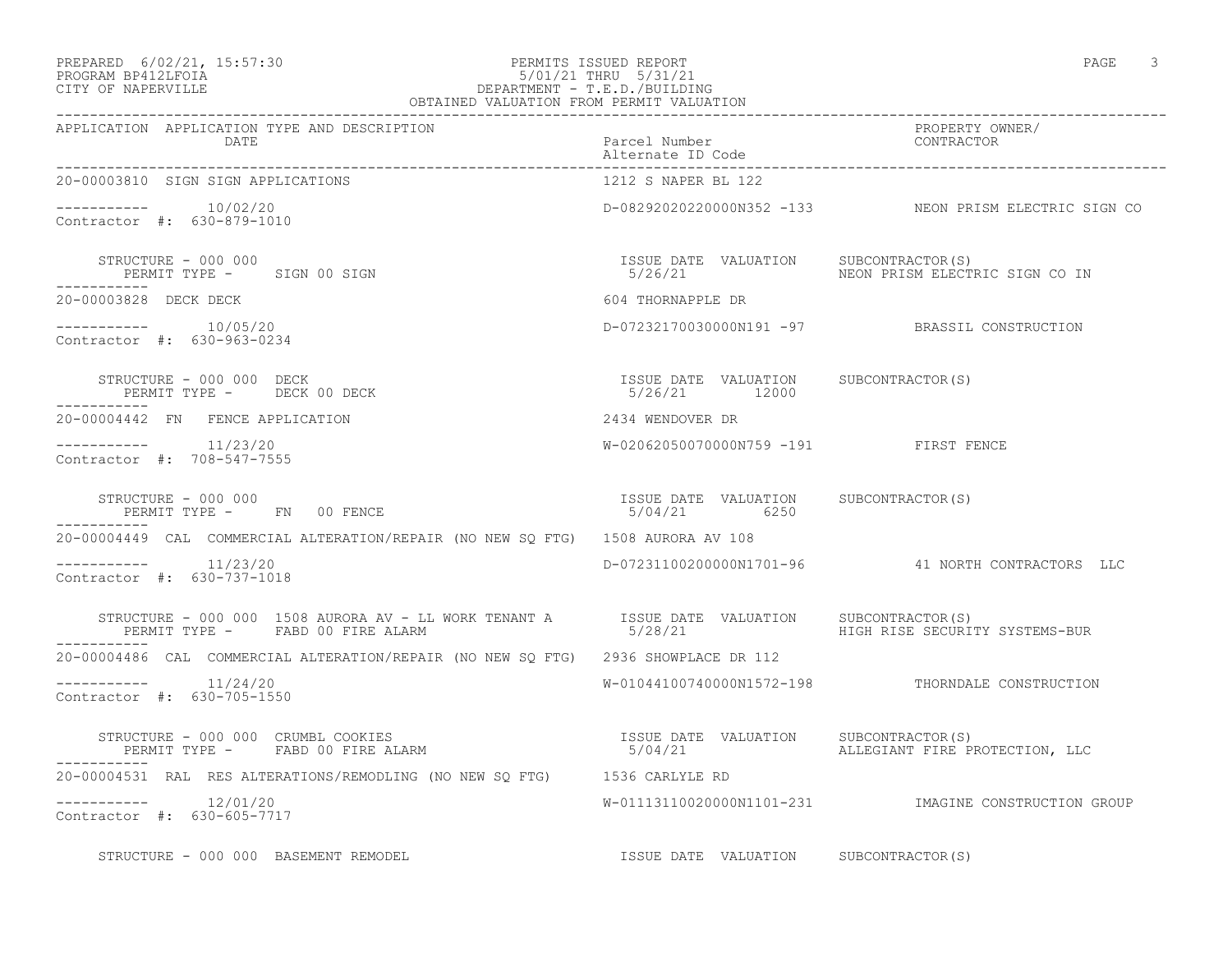## PREPARED 6/02/21, 15:57:30 PERMITS ISSUED REPORT PAGE 4 PROGRAM BP412LFOIA 5/01/21 THRU 5/31/21 CITY OF NAPERVILLE DEPARTMENT - T.E.D./BUILDING

| OBTAINED VALUATION FROM PERMIT VALUATION                                                                                                            |                                                        |                                                          |
|-----------------------------------------------------------------------------------------------------------------------------------------------------|--------------------------------------------------------|----------------------------------------------------------|
| APPLICATION APPLICATION TYPE AND DESCRIPTION<br>DATE                                                                                                | Parcel Number<br>Alternate ID Code                     | PROPERTY OWNER/<br>CONTRACTOR                            |
| 20-00004531 (CONTINUED)                                                                                                                             |                                                        |                                                          |
| PERMIT TYPE - FB 00 FINISHED BASEMENT 6/17/21 30500 RUBIO ELECTRICAL                                                                                |                                                        | BR TEAM INC                                              |
| 20-00004535 DECK DECK                                                                                                                               | 1126 STARLITE CT                                       |                                                          |
| Contractor #: 847-496-4333                                                                                                                          |                                                        | W-01024140260000N270 -202 ARCHADECK OF CHICAGOLAND-PALAT |
| STRUCTURE - 000 000 DECK<br>PERMIT TYPE - DECK 00 DECK<br>STRUCTURE - 000 000 DECK                                                                  | ISSUE DATE VALUATION SUBCONTRACTOR(S)<br>5/10/21 17165 |                                                          |
| 20-00004538 SFR SINGLE FAMILY RESIDENCE                                                                                                             | 4220 CARPENTER RD                                      |                                                          |
| -----------    12/01/20<br>Contractor #: 630-369-4150                                                                                               |                                                        | W-01174140020000N1711-256 KINGS COURT BUILDERS, INC      |
| STRUCTURE - 000 000 SFR<br>FIROLTORE - 000 000 SPR<br>PERMIT TYPE - FB 00 FINISHED BASEMENT - 1530E DATE VALUATION                                  | ISSUE DATE VALUATION SUBCONTRACTOR(S)                  |                                                          |
| 20-00004703 CAL COMMERCIAL ALTERATION/REPAIR (NO NEW SO FTG) 860 W 75TH ST 104                                                                      |                                                        |                                                          |
| -----------    12/18/20<br>Contractor #: 312-201-3800                                                                                               |                                                        | D-07253110060000N1273-143 MRG CONSTRUCTION CORP.         |
| STRUCTURE – 000 000 STARBUCKS<br>PERMIT TYPE – FSBD 00 FIRE SPRINKLER PERMIT – 15/11/21 VALUATION – SYSTEMS PIPING<br>STRUCTURE - 000 000 STARBUCKS |                                                        |                                                          |
| 20-00004748 CAL COMMERCIAL ALTERATION/REPAIR (NO NEW SO FTG) 1351 E OGDEN AV                                                                        |                                                        |                                                          |
| $--------- 12/29/20$<br>Contractor #: 847-895-3700                                                                                                  |                                                        | D-08081010100000N509 -42 BUILTECH SERVICES, LLC          |
| STRUCTURE - 000 000 NAPERVILLE GROCERY STORE THE STRUCT SUBCONTRACTOR (S)<br>PERMIT TYPE - FABD 00 FIRE ALARM                                       | 5/11/21                                                | EDGE ELECTRICAL SYSTEMS LLC                              |
| 20-00004759 PAT PATIO APPLICATION                                                                                                                   | 2421 RIVER WOODS DR                                    |                                                          |
| $--------- 12/30/20$<br>Contractor #: 815-725-0758                                                                                                  |                                                        | W-02062090310000N780 -191 KD LANDSCAPE, INC              |
|                                                                                                                                                     |                                                        |                                                          |
| 21-00000020 CAL COMMERCIAL ALTERATION/REPAIR (NO NEW SQ FTG) 2920 79TH ST                                                                           |                                                        |                                                          |
| 1/04/21<br>Contractor #: 630-796-1106                                                                                                               |                                                        | D-07341000370000N1853-154 BLU-STONE CONSTRUCTION         |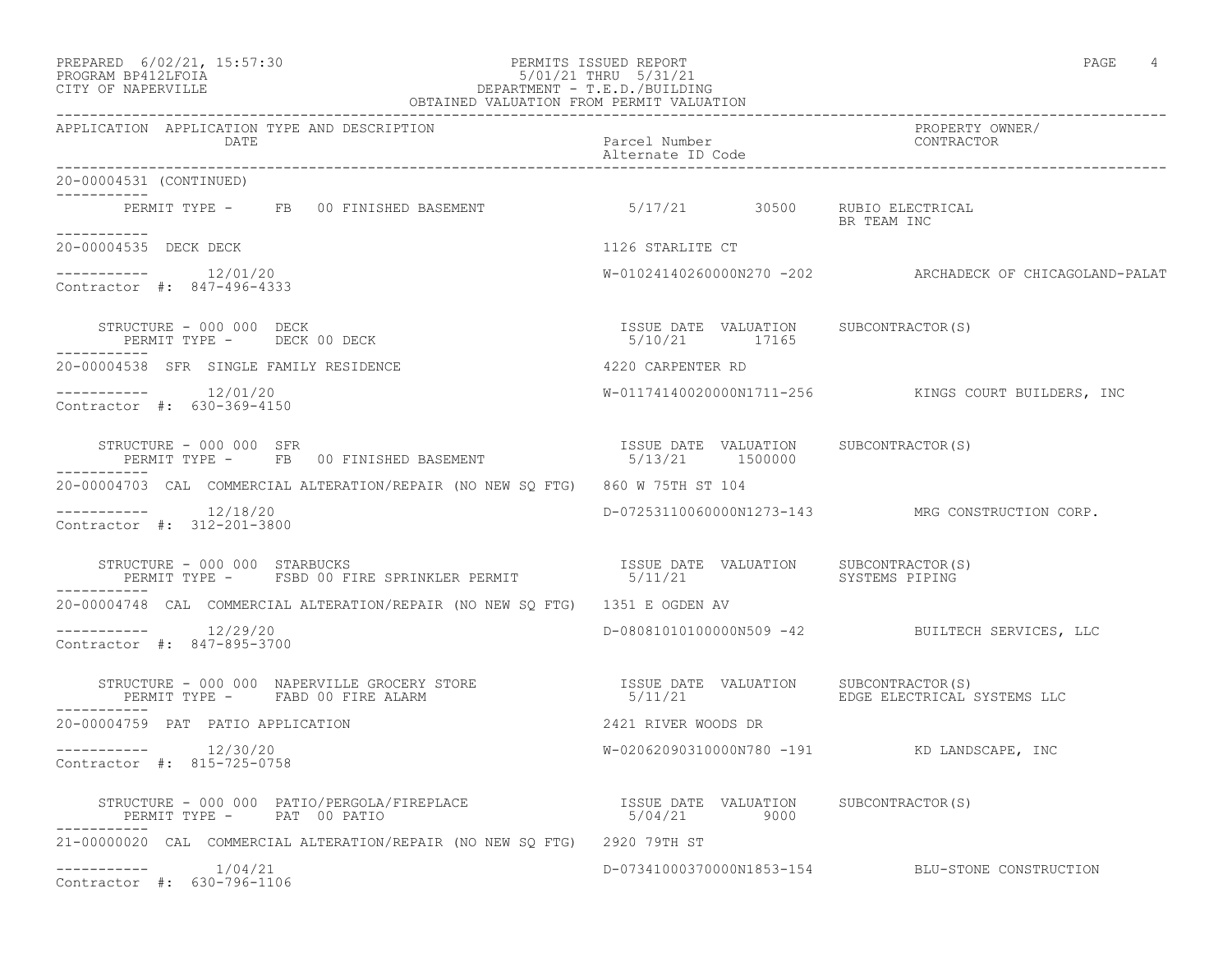### PREPARED 6/02/21, 15:57:30 PERMITS ISSUED REPORT PAGE 5 PROGRAM BP412LFOIA 5/01/21 THRU 5/31/21 CITY OF NAPERVILLE DEPARTMENT - T.E.D./BUILDING OBTAINED VALUATION FROM PERMIT VALUATION

------------------------------------------------------------------------------------------------------------------------------------ APPLICATION APPLICATION TYPE AND DESCRIPTION PROPERTY OWNER/ DATE DATE Parcel Number<br>
Parcel Number<br>
Alternate ID Code Alternate ID Code ------------------------------------------------------------------------------------------------------------------------------------ 21-00000020 (CONTINUED) ----------- STRUCTURE - 000 000 WORLD MISSION SOCIETY CHURCH ISSUE DATE VALUATION SUBCONTRACTOR(S) PERMIT TYPE - CCAD 00 COMMERCIAL - CAD 5/28/21 35000 HERNANDEZ ELECTRIC CO ----------- 21-00000030 RAD RES ADDITIONS (NEW SQ FTG) 1015 PRAIRIE AV ----------- 1/04/21 D-08192040260000N420 -101 OWNER/CONTRACTOR Contractor #: STRUCTURE - 000 000 ISSUE DATE VALUATION SUBCONTRACTOR(S) PERMIT TYPE - DRWY 00 DRIVEWAY ADDITION/ALTERATION 5/20/21 150000 RAD 00 ROOM ADDITION 6/20/21 150000 WAVE ELECTRIC KEITH TILDEN ROOFING CO ----------- 21-00000060 CAL COMMERCIAL ALTERATION/REPAIR (NO NEW SQ FTG) 110 S WASHINGTON ST 108 \_\_\_\_\_\_\_\_\_\_\_\_ ----------- 1/07/21 D-07134240010000N594 -84 CENSOR COMMERCIAL CONST. Contractor #: 949-547-6296 STRUCTURE - 000 000 THE NOW ISSUE DATE VALUATION SUBCONTRACTOR(S) PERMIT TYPE - FABD 00 FIRE ALARM  $5/20/21$  1NTEGRATED CUSTOM ELECTRONICS, ----------- 21-00000069 RAL RES ALTERATIONS/REMODLING (NO NEW SQ FTG) 1626 PATHWAY DR ----------- 1/08/21 D-08333160130000N495 -179 SOSTA INC Contractor #: 630-601-0899 STRUCTURE - 000 000 TRAVERTINE VENEER ISSUE DATE VALUATION SUBCONTRACTOR(S) PERMIT TYPE - MISC 00 MISCELLANEOUS PERMIT 65/24/21 25000 ----------- 21-00000077 SFR SINGLE FAMILY RESIDENCE 4316 CHINABERRY LN ----------- 1/11/21 W-01172110160000N1743-241 OVERSTREET BUILDERS INC Contractor #: 630-226-0460 STRUCTURE - 000 000 SFR ISSUE DATE VALUATION SUBCONTRACTOR(S) PERMIT TYPE - DCK 00 DECK WITH STRUCTURE - SFR/DPX 5/17/21 500000 ----------- 21-00000090 POOL POOL ABOVE/INGROUND RESIDENTIAL 3923 LITTLESTONE CR ----------- 1/11/21 W-01163070010000N1393-257 AQUA POOLS INC Contractor #: 708-301-9400 STRUCTURE - 000 000 INGROUND POOL **ISSUE ISSUE DATE VALUATION** SUBCONTRACTOR(S)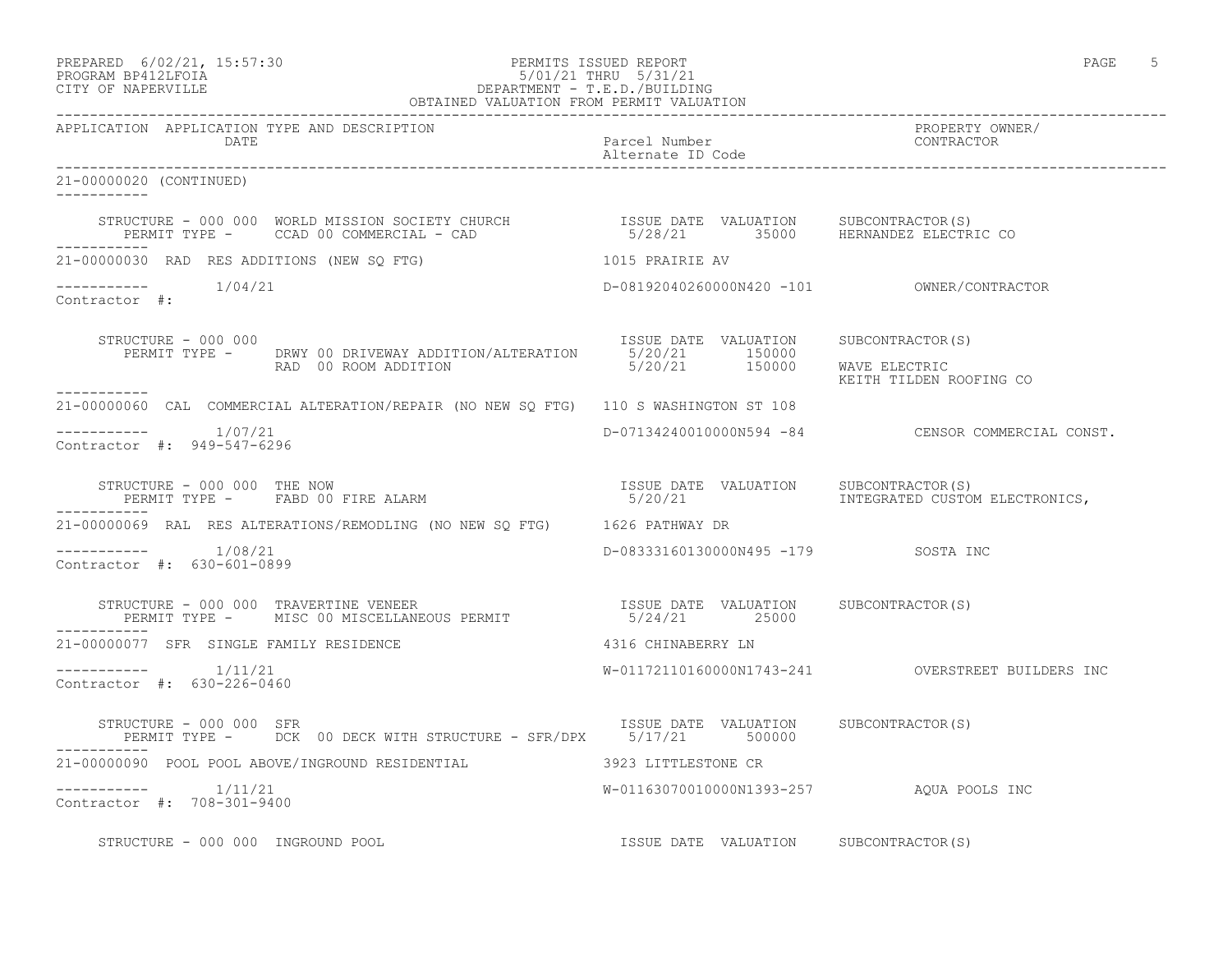## PREPARED 6/02/21, 15:57:30 PERMITS ISSUED REPORT<br>PROGRAM BP412LFOIA PAGE 6 PROGRAM BP412LFOIA PROGRAM BP412LFOIA 5/01/21 THRU 5/31/21 CITY OF NAPERVILLE DEPARTMENT - T.E.D./BUILDING OBTAINED VALUATION FROM PERMIT VALUATION

| 21-00000090 (CONTINUED)<br>-----------            |                                                                                                                                                                                                                                                                                                                                                                                                                |                   |                                                |
|---------------------------------------------------|----------------------------------------------------------------------------------------------------------------------------------------------------------------------------------------------------------------------------------------------------------------------------------------------------------------------------------------------------------------------------------------------------------------|-------------------|------------------------------------------------|
|                                                   | PERMIT TYPE - PAT 00 PATIO<br>POL1 00 POOL IN GROUND 5/25/21 53500 AQUA POOLS INC                                                                                                                                                                                                                                                                                                                              |                   |                                                |
|                                                   | 21-00000176 HME HOUSE METER-ELECTRIC                                                                                                                                                                                                                                                                                                                                                                           | 4470 MONROE CT HM |                                                |
| $--------- 1/21/21$<br>Contractor #: 630-577-5213 |                                                                                                                                                                                                                                                                                                                                                                                                                |                   | W-01064000160 N1777-196 MI HOMES OF CHICAGO    |
| -----------                                       |                                                                                                                                                                                                                                                                                                                                                                                                                |                   |                                                |
|                                                   | 21-00000212 CAL COMMERCIAL ALTERATION/REPAIR (NO NEW SQ FTG) 2936 W OGDEN AV 100                                                                                                                                                                                                                                                                                                                               |                   |                                                |
| $--------- 1/26/21$<br>Contractor #: 847-719-0376 |                                                                                                                                                                                                                                                                                                                                                                                                                |                   | D-07271010250000N1225-124 HANNA DESIGN GROUP   |
| STRUCTURE - 000 000 AUTOZONE                      | $\begin{array}{cccc} \texttt{STRUCTURE} & - & 000 & 000 & \texttt{AUTOZONE} \\ \texttt{PERMIT}\ \texttt{TYPE} & - & \texttt{CCAD} & 00 & \texttt{COMMERCIAL} & - & \texttt{CAD} \\ \end{array} \hspace{1cm} \begin{array}{cccc} \texttt{ISUE} & \texttt{DATE} & \texttt{VALUATION} & \texttt{SUBCONTRACTOR(S)} \\ \texttt{5/11/21} & \texttt{320000} & \texttt{TOTAL PLUMBING} & \texttt{HERT} \\ \end{array}$ |                   | D & T ELECTRIC, INC                            |
| -----------                                       | 21-00000237 RAL RES ALTERATIONS/REMODLING (NO NEW SO FTG) 705 N LOOMIS ST                                                                                                                                                                                                                                                                                                                                      |                   |                                                |
| $--------$ 1/28/21<br>Contractor #: 630-984-4666  |                                                                                                                                                                                                                                                                                                                                                                                                                |                   | D-08181150200000N44 -70 INSPIRED BY DESIGN LLC |
| -----------                                       | STRUCTURE - 000 000 BASEMENT FINISH<br>PERMIT TYPE - FB 00 FINISHED BASEMENT - 15/27/21 55000 ALL AFFORDABLE PLUMBING                                                                                                                                                                                                                                                                                          |                   | DAC ELECTRIC INC                               |
|                                                   | 21-00000256 SFR SINGLE FAMILY RESIDENCE THE SERVICE OF THE ST                                                                                                                                                                                                                                                                                                                                                  |                   |                                                |
| $--------- 1/29/21$<br>Contractor #: 630-983-6220 |                                                                                                                                                                                                                                                                                                                                                                                                                |                   | D-07124030160000N514 -54 AUTUMN HOMES INC      |
| STRUCTURE - 000 000 SFR                           | TRUCTURE - 000 000 SFR<br>PERMIT TYPE - DCK 00 DECK WITH STRUCTURE - SFR/DPX<br>ELEC 00 ELECTRIC FOR SINGLE FAMILY/DPX 5/18/21 625000 LITTLE ELECTRICAL<br>MECH 00 MECHANICAL FOR SFR/DPX 5/18/21 5/18/21 HOGAN PLUMBING<br>PLRM 00 PL                                                                                                                                                                         |                   | LITTLE ELECTRICAL CONTRACTORS<br>ROBERT EGAN   |
|                                                   | PLUM 00 PLUMBING FOR SINGLE FAMILY/DPX 5/18/21 ROBERT EGAN<br>SFRP 00 SINGLE FAMILY RESIDENCE PERMIT 5/18/21 625000 BRADLEY ENTERPRISES/OSWEGO<br>STRU 00 STRUCTURAL FOR SINGLE FAM/DPX 5/18/21<br>TREE 00 PARKWAY TREE PLANTING PERMIT 5/18/21                                                                                                                                                                |                   |                                                |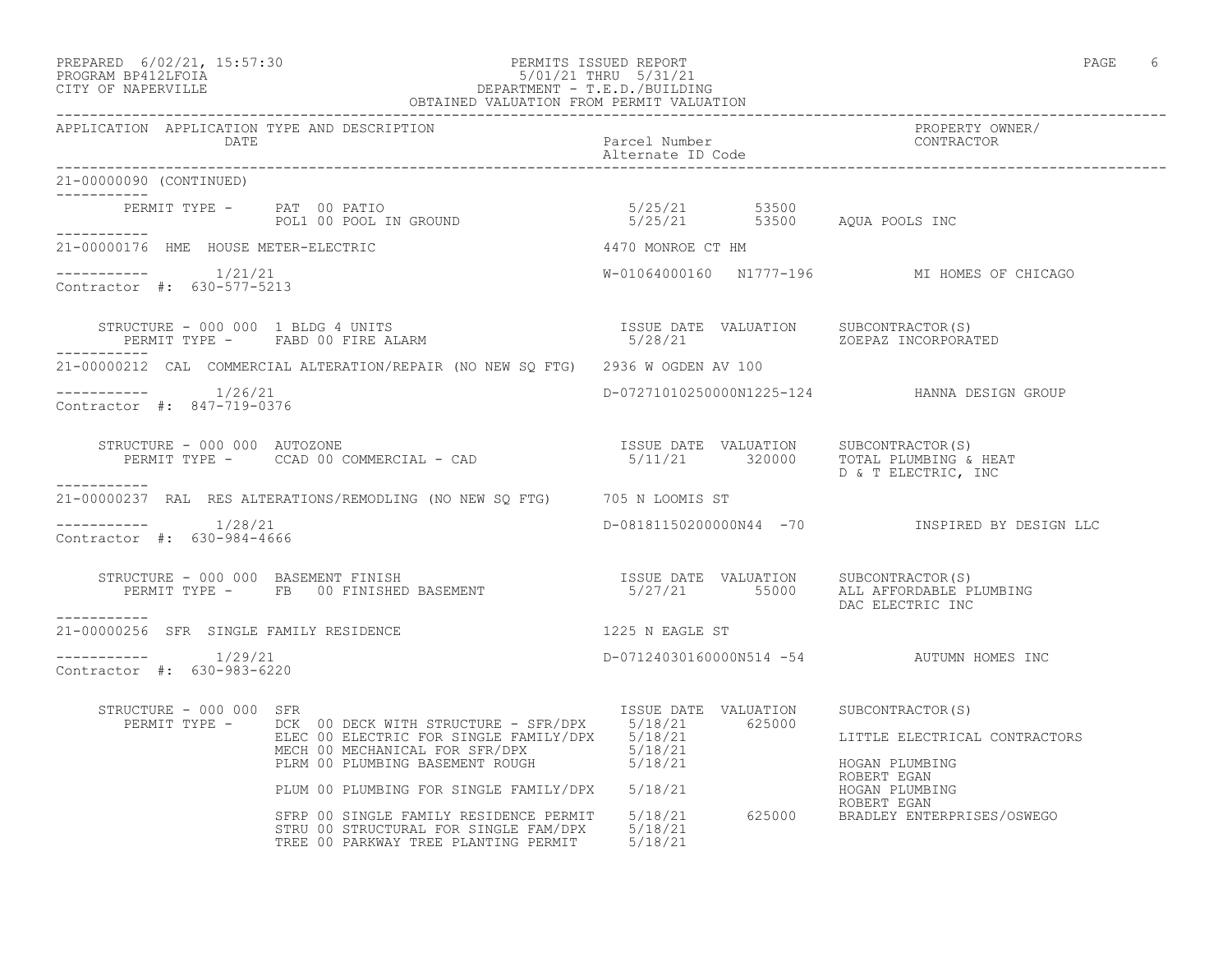## PREPARED 6/02/21, 15:57:30 PERMITS ISSUED REPORT PAGE 7 PROGRAM BP412LFOIA 5/01/21 THRU 5/31/21 CITY OF NAPERVILLE DEPARTMENT - T.E.D./BUILDING OBTAINED VALUATION FROM PERMIT VALUATION

| APPLICATION APPLICATION TYPE AND DESCRIPTION<br>DATE                                                                                                                                                                                 | Parcel Number<br>PROPERTY OWNER/<br>Alternate ID Code<br>---------- |                                                                                                                                                                                                                                |
|--------------------------------------------------------------------------------------------------------------------------------------------------------------------------------------------------------------------------------------|---------------------------------------------------------------------|--------------------------------------------------------------------------------------------------------------------------------------------------------------------------------------------------------------------------------|
| 21-00000290 CAL COMMERCIAL ALTERATION/REPAIR (NO NEW SQ FTG) 24 N WASHINGTON ST                                                                                                                                                      |                                                                     |                                                                                                                                                                                                                                |
| $---------2/02/21$<br>Contractor #: 312-224-9200                                                                                                                                                                                     |                                                                     | D-07134120040000N538 -84 HELIOS CONSTRUCTION SERVICES                                                                                                                                                                          |
| STRUCTURE - 000 000 GUIDEPOST MONTESSORI SCHOOL TISSUE DATE VALUATION SUBCONTRACTOR(S)<br>PERMIT TYPE - FABD 00 FIRE ALARM 5/12/21 FOX VALLEY FIRE & SAFETY<br>------- FSBD 00 FIRE SPRINKLER PERMIT 5/03/21 RAM FIRE PROTECTION, IN |                                                                     | FA                                                                                                                                                                                                                             |
| 21-00000294 CAL COMMERCIAL ALTERATION/REPAIR (NO NEW SQ FTG) 1415 W DIEHL RD                                                                                                                                                         |                                                                     |                                                                                                                                                                                                                                |
| $---------2/02/21$<br>Contractor #: 312-609-3644                                                                                                                                                                                     |                                                                     | D-07034040060000N544 -20 CLUNE CONSTRUCTION                                                                                                                                                                                    |
| RUCTURE - 000 000 HUB 1415<br>PERMIT TYPE - CCAD 00 COMMERCIAL - CAD                                5/13/21       361472     KELSO-BURNETT CO<br>STRUCTURE - 000 000 HUB 1415<br>___________                                         |                                                                     |                                                                                                                                                                                                                                |
| 21-00000295 POOL POOL ABOVE/INGROUND RESIDENTIAL 5316 CEDAR DR                                                                                                                                                                       |                                                                     |                                                                                                                                                                                                                                |
| $---------2/03/21$<br>Contractor #: 815-439-2126                                                                                                                                                                                     | W-01202050140000N1544-271 FOX POOL CHICAGO                          |                                                                                                                                                                                                                                |
|                                                                                                                                                                                                                                      |                                                                     |                                                                                                                                                                                                                                |
| 21-00000323 CAL COMMERCIAL ALTERATION/REPAIR (NO NEW SQ FTG) 1003 S WASHINGTON ST HM                                                                                                                                                 |                                                                     |                                                                                                                                                                                                                                |
| $--------- 2/04/21$<br>Contractor #: 630-496-2000                                                                                                                                                                                    |                                                                     | Example the contract of the contract of the contract of the contract of the contract of the contract of the contract of the contract of the contract of the contract of the contract of the contract of the contract of the co |
| STRUCTURE - 000 000 SHOPPES ON WASHINGTON BLDG. C              ISSUE DATE VALUATION    SUBCONTRACTOR(S)<br>PERMIT TYPE -     FSBD 00 FIRE SPRINKLER PERMIT                5/26/21                   UNITED STATES ALLIANCE FIRE P    |                                                                     |                                                                                                                                                                                                                                |
| 21-00000330 CAL COMMERCIAL ALTERATION/REPAIR (NO NEW SQ FTG) 2936 W OGDEN AV 112                                                                                                                                                     |                                                                     |                                                                                                                                                                                                                                |
| $---------2/05/21$<br>Contractor #: 847-719-0376                                                                                                                                                                                     |                                                                     | D-07271010250000N1225-124 HANNA DESIGN GROUP                                                                                                                                                                                   |
| STRUCTURE - 000 000 PEP BOYS<br>___________                                                                                                                                                                                          |                                                                     | TOTAL PLUMBING & HEAT                                                                                                                                                                                                          |
| 21-00000341 CAL COMMERCIAL ALTERATION/REPAIR (NO NEW SQ FTG) 1795 S WASHINGTON ST 104                                                                                                                                                |                                                                     |                                                                                                                                                                                                                                |
| $--------- 2/05/21$<br>Contractor #: 630-207-0119                                                                                                                                                                                    |                                                                     | D-08312140310000N568 -161 RED CLOUD CONTRACTING                                                                                                                                                                                |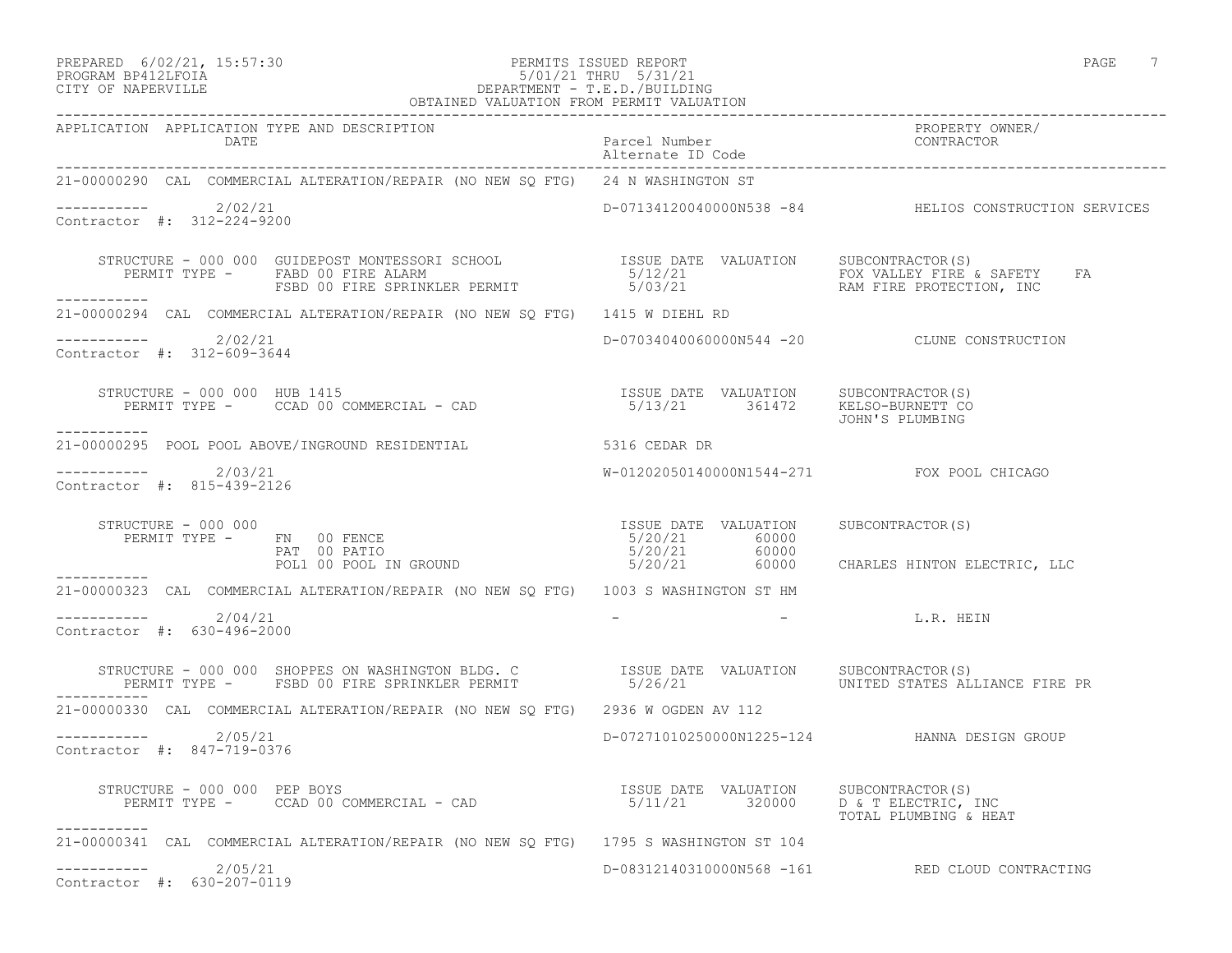-----------

-----------

-----------

-----------

-----------

### PREPARED 6/02/21, 15:57:30 PERMITS ISSUED REPORT PAGE 8 PROGRAM BP412LFOIA 5/01/21 THRU 5/31/21 CITY OF NAPERVILLE DEPARTMENT - T.E.D./BUILDING OBTAINED VALUATION FROM PERMIT VALUATION

------------------------------------------------------------------------------------------------------------------------------------ APPLICATION APPLICATION TYPE AND DESCRIPTION<br>DATE bated parcel Number property owner/ DATE Parcel Number CONTRACTOR Alternate ID Code ------------------------------------------------------------------------------------------------------------------------------------ 21-00000341 (CONTINUED) STRUCTURE - 000 000 VITALIFE OF NAPERVILLE ISSUE DATE VALUATION SUBCONTRACTOR(S) PERMIT TYPE - FSBD 00 FIRE SPRINKLER PERMIT 65/18/21 ADVANCED FIRE PROTECTION 21-00000344 CAL COMMERCIAL ALTERATION/REPAIR (NO NEW SQ FTG) 1603 NORTH AURORA RD 101 ----------- 2/05/21 D-07152000210000N847 -65 SEQUOIA GENERAL CONSTRUCTION Contractor #: 630-740-6563 STRUCTURE - 000 000 FIENE'S BAKERY ISSUE DATE VALUATION SUBCONTRACTOR(S) PERMIT TYPE - CCS 00 COMMERCIAL COOKING SYSTEM 5/13/21 FOX VALLEY FIRE & SAFETY FA 21-00000368 CAL COMMERCIAL ALTERATION/REPAIR (NO NEW SQ FTG) 2727 W 75TH ST 101 ----------- 2/09/21 D-07271080130000N1584-124 VCMG Contractor #: 772-618-2381 STRUCTURE - 000 000 XFINITY ISSUE DATE VALUATION SUBCONTRACTOR(S) PERMIT TYPE - CCAD 00 COMMERCIAL - CAD 5/14/21 375000 WESTBROOK ELECTRIC PROVANCAL BROS., CO 21-00000447 DECK DECK 434 QUAIL DR  $--------- 2/17/21$ ----------- 2/17/21 D-08311080160000N488 -160 REDSTART CONSTRUCTION Contractor #: 630-364-3669 STRUCTURE - 000 000 PAVILION ISSUE DATE VALUATION SUBCONTRACTOR(S) PERMIT TYPE - PERG 00 PERGOLA / ARBOR 5/07/21 50000 L.T. ELECTRIC 21-00000461 CAL COMMERCIAL ALTERATION/REPAIR (NO NEW SQ FTG) 263 SHUMAN BL 240 ----------- 2/18/21 D-07014000340000N7 -24 DEVELOPMENT SOLUTIONS INC Contractor #: 312-741-5378 STRUCTURE - 000 000 EDWARD JONES ISSUE DATE VALUATION SUBCONTRACTOR(S) PERMIT TYPE - FSBD 00 FIRE SPRINKLER PERMIT 21-00000464 SFR SINGLE FAMILY RESIDENCE 1911 ENCLAVE CT ----------- 2/19/21 W-01143000053 N1840-261 MCNAUGHTON DEVELOPMENT Contractor #: 630-325-3400

STRUCTURE - 000 000 SFR<br>PERMIT TYPE - ELEC 00 ELECTRIC FOR SINGLE FAMILY/DPX 5/12/21 SUPERIOR ELECTRICAL TECHNOLOGI PERMIT TYPE - ELEC 00 ELECTRIC FOR SINGLE FAMILY/DPX 5/12/21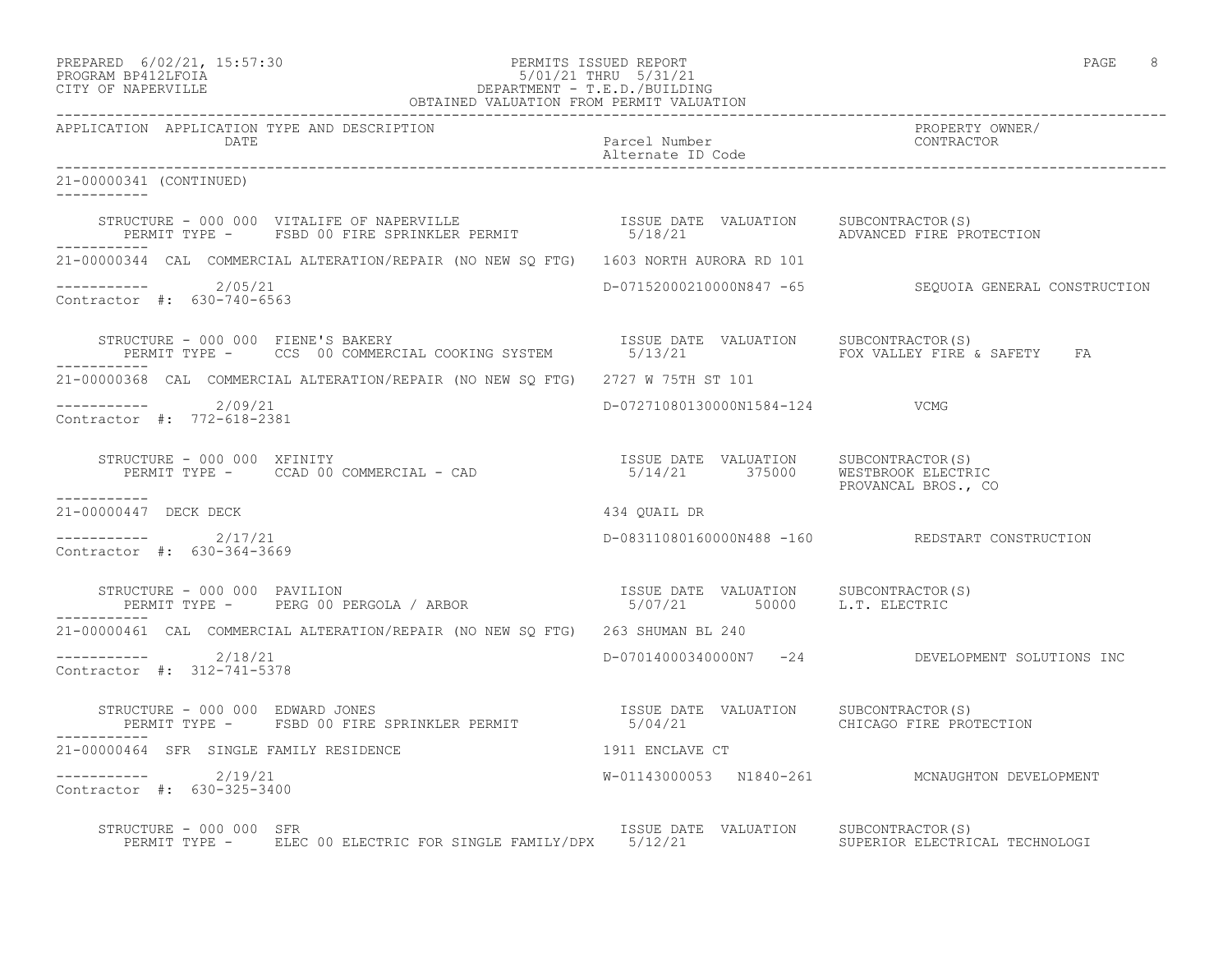| PREPARED | $6/02/21$ ,  | 15:57:30 |
|----------|--------------|----------|
|          | -- - - - - - |          |

## PREPARED 6/02/21, 15:57:30 PERMITS ISSUED REPORT<br>PROGRAM BP412LFOIA PAGE 9 PROGRAM BP412LFOIA 5/01/21 THRU 5/31/21 CITY OF NAPERVILLE DEPARTMENT - T.E.D./BUILDING

|                                                                              | OBTAINED VALUATION FROM PERMIT VALUATION                                                                                                                                                                                                                                                                               |                                                        |                                                |
|------------------------------------------------------------------------------|------------------------------------------------------------------------------------------------------------------------------------------------------------------------------------------------------------------------------------------------------------------------------------------------------------------------|--------------------------------------------------------|------------------------------------------------|
| APPLICATION APPLICATION TYPE AND DESCRIPTION                                 |                                                                                                                                                                                                                                                                                                                        |                                                        | PROPERTY OWNER/<br>TROIERTI OW<br>CONTRACTOR   |
| 21-00000464 (CONTINUED)                                                      |                                                                                                                                                                                                                                                                                                                        |                                                        |                                                |
|                                                                              | MECH OO MECHANICAL FOR SFR/DPX<br>PATO 00 PATIO WITH STRUCTURE 5/12/21<br>PLRM 00 PLUMBING BASEMENT ROUGH 5/12/21<br>PLUM 00 PLUMBING FOR SINGLE FAMILY/DPX 5/12/21 M & M AFFORDABLE PLUMBIN<br>SFRP 00 SINGLE FAMILY RESIDENCE PERMIT                                                                                 |                                                        | M & M AFFORDABLE PLUMBING INC                  |
| 21-00000466 PAT PATIO APPLICATION                                            |                                                                                                                                                                                                                                                                                                                        | 1530 ABBOTSFORD DR                                     |                                                |
| ----------- 2/19/21<br>Contractor #: 630-930-8355                            |                                                                                                                                                                                                                                                                                                                        |                                                        | D-07102040410000N284 -35 MONTANO'S LANDSCAPING |
| STRUCTURE - 000 000 BRICK PATIO<br>PERMIT TYPE - PAT 00 PATIO<br>----------- |                                                                                                                                                                                                                                                                                                                        | ISSUE DATE VALUATION SUBCONTRACTOR(S)<br>5/12/21 30000 |                                                |
| 21-00000474 ESC ELECTRIC SERVICE CHANGE                                      |                                                                                                                                                                                                                                                                                                                        | 4159 CALLERY RD                                        |                                                |
| $--------$ 2/19/21<br>Contractor #: 630-375-6300                             |                                                                                                                                                                                                                                                                                                                        |                                                        | W-01202050160000N1544-271 I M ELECTRIC, INC    |
| -----------                                                                  | STRUCTURE - 000 000 INSTALL 50AMP CIRCUIT FOR CAR CHARGER ISSUE DATE VALUATION SUBCONTRACTOR(S)<br>PERMIT TYPE - ELSC 00 ELECTRIC SVC CHANGE RES. 5/12/21 1 THELECTRIC, INC                                                                                                                                            |                                                        |                                                |
|                                                                              | 21-00000494 CAL COMMERCIAL ALTERATION/REPAIR (NO NEW SQ FTG) 2216 FERRY RD 102                                                                                                                                                                                                                                         |                                                        |                                                |
| $--------$ 2/23/21<br>Contractor #: 630-585-0021                             |                                                                                                                                                                                                                                                                                                                        |                                                        | D-07042030110000N1705-3 TRON GATE MOTOR CONDOS |
| -----------                                                                  |                                                                                                                                                                                                                                                                                                                        | 5/28/21 ZOEPAZ INCORPORATED                            |                                                |
| 21-00000495 SFR SINGLE FAMILY RESIDENCE                                      |                                                                                                                                                                                                                                                                                                                        | 228 N LAIRD ST                                         |                                                |
| $--------- 2/24/21$<br>Contractor #: 630-922-9298                            |                                                                                                                                                                                                                                                                                                                        | D-07131010260000N1830-68 KRAMER HOMES                  |                                                |
| STRUCTURE - 000 000 SFR                                                      | $\begin{tabular}{l c c c c c} \multicolumn{2}{c}{\textbf{RUCTURE}} & 000 000 & SFR & 1550E & 1850E & 1850E & 041E & 000EUCV1110C1 & 000EUCV1110C10C1 \\ & ELEC & 000 ELECTRIC & 5000 ELECTRIC & 5000 ELECTRIC & 5000ECEHANICAL & FOR SFR/DPX & 5/14/21 & 750000 \\ & ELEC & 00 ELECTRIC & 5/14/21 & 5/14/21 & 5/14/21$ | ISSUE DATE VALUATION SUBCONTRACTOR(S)                  |                                                |
|                                                                              | SFRP 00 SINGLE FAMILY RESIDENCE PERMIT 5/14/21 750000                                                                                                                                                                                                                                                                  |                                                        |                                                |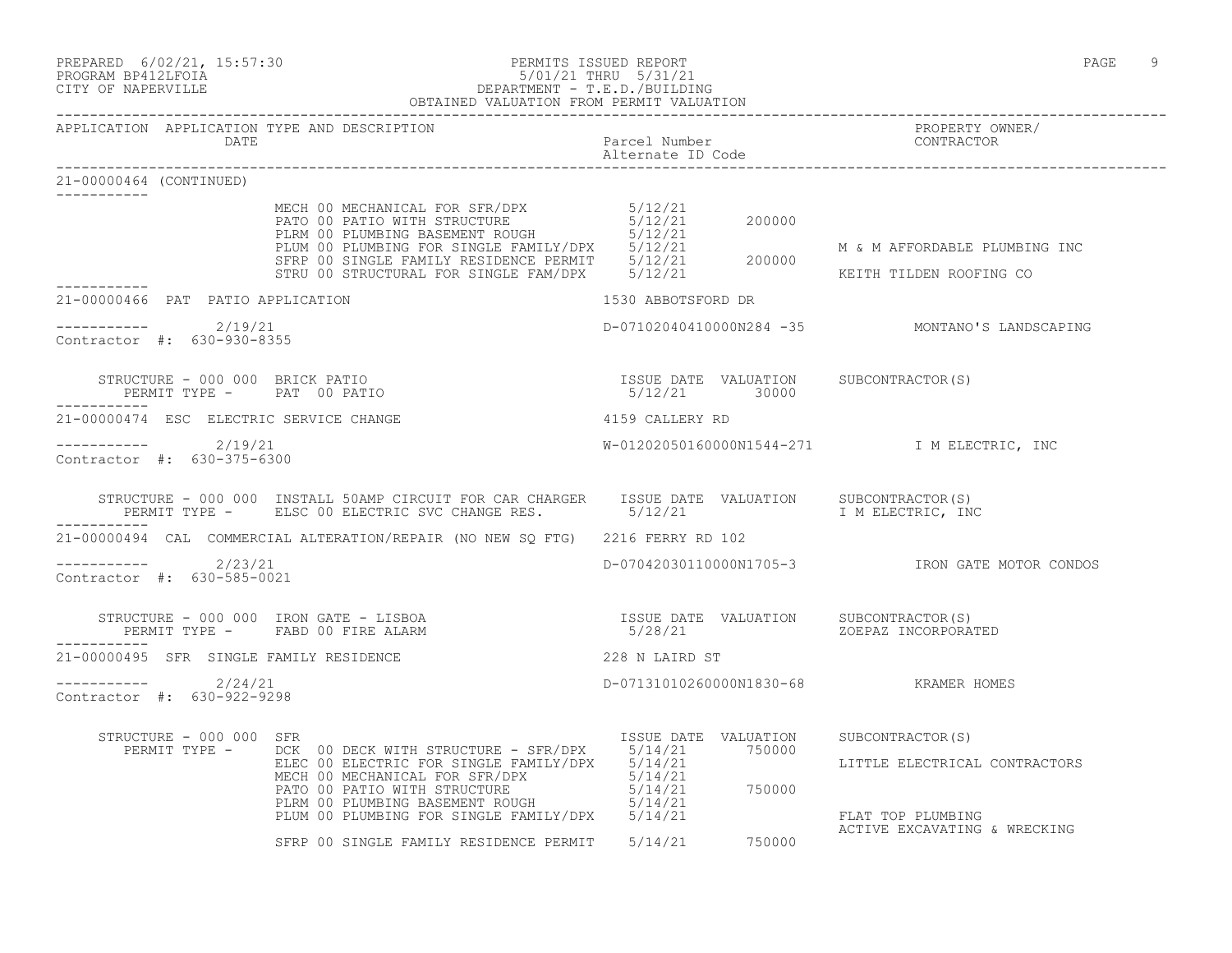## PREPARED 6/02/21, 15:57:30 PERMITS ISSUED REPORT PAGE 10 PROGRAM BP412LFOIA 5/01/21 THRU 5/31/21 CITY OF NAPERVILLE CITY OF NAPERVILLE DEPARTMENT - T.E.D./BUILDING

| OBTAINED VALUATION FROM PERMIT VALUATION             |                                                                                                                                           |                    |                                                      |
|------------------------------------------------------|-------------------------------------------------------------------------------------------------------------------------------------------|--------------------|------------------------------------------------------|
| APPLICATION APPLICATION TYPE AND DESCRIPTION         |                                                                                                                                           |                    | PROPERTY OWNER/<br>CONTRACTOR                        |
| 21-00000495 (CONTINUED)                              |                                                                                                                                           |                    |                                                      |
|                                                      |                                                                                                                                           |                    |                                                      |
| 21-00000510 PAT PATIO APPLICATION                    |                                                                                                                                           | 3211 PLANTATION CT |                                                      |
| ----------- 2/25/21<br>Contractor #: 630-681-1500    |                                                                                                                                           |                    | W-01042020040000N725 -183    QLIVE GROVE LANDSCAPING |
|                                                      |                                                                                                                                           |                    |                                                      |
|                                                      | -----------<br>21-00000515 HME HOUSE METER-ELECTRIC<br>example to the 4350 MONROE AV HM                                                   |                    |                                                      |
| $--------- 2/25/21$<br>Contractor #: 630-577-5213    |                                                                                                                                           |                    | W-01064000160009N1777-196 MI HOMES OF CHICAGO        |
|                                                      | STRUCTURE - 000 000<br>PERMIT TYPE -   FSBD 00 FIRE SPRINKLER PERMIT                    5/13/21                  NOVA FIRE PROTECTION INC |                    |                                                      |
| 21-00000520 PPA PLUMBING PERMIT                      |                                                                                                                                           | 324 S LOOMIS ST    |                                                      |
| -----------    2/26/21<br>Contractor #: 815-436-4331 |                                                                                                                                           |                    | D-08183310080000N345 -85 TR MILLER HEATING & COOLING |
|                                                      |                                                                                                                                           |                    |                                                      |
|                                                      | WMU 00 WATER METER UPGRADE 5/14/21                                                                                                        |                    | TR MILLER HEATING & COOLING                          |
| ___________                                          | 21-00000522 CAL COMMERCIAL ALTERATION/REPAIR (NO NEW SQ FTG) 55 S MAIN ST 230                                                             |                    |                                                      |
| $--------- 2/26/21$<br>Contractor #: 847-542-5447    |                                                                                                                                           |                    | D-07134180170000N1483-84 REDMOND CONSTRUCTION CORP   |
| -----------                                          |                                                                                                                                           |                    | FA                                                   |
|                                                      | 21-00000575 CAL COMMERCIAL ALTERATION/REPAIR (NO NEW SQ FTG) 2736 SHOWPLACE DR 112                                                        |                    |                                                      |
| $--------$ 3/03/21<br>Contractor #: 708-369-7439     |                                                                                                                                           |                    | W-01044100710000N1572-198 TP LASER CONSTRUCTION      |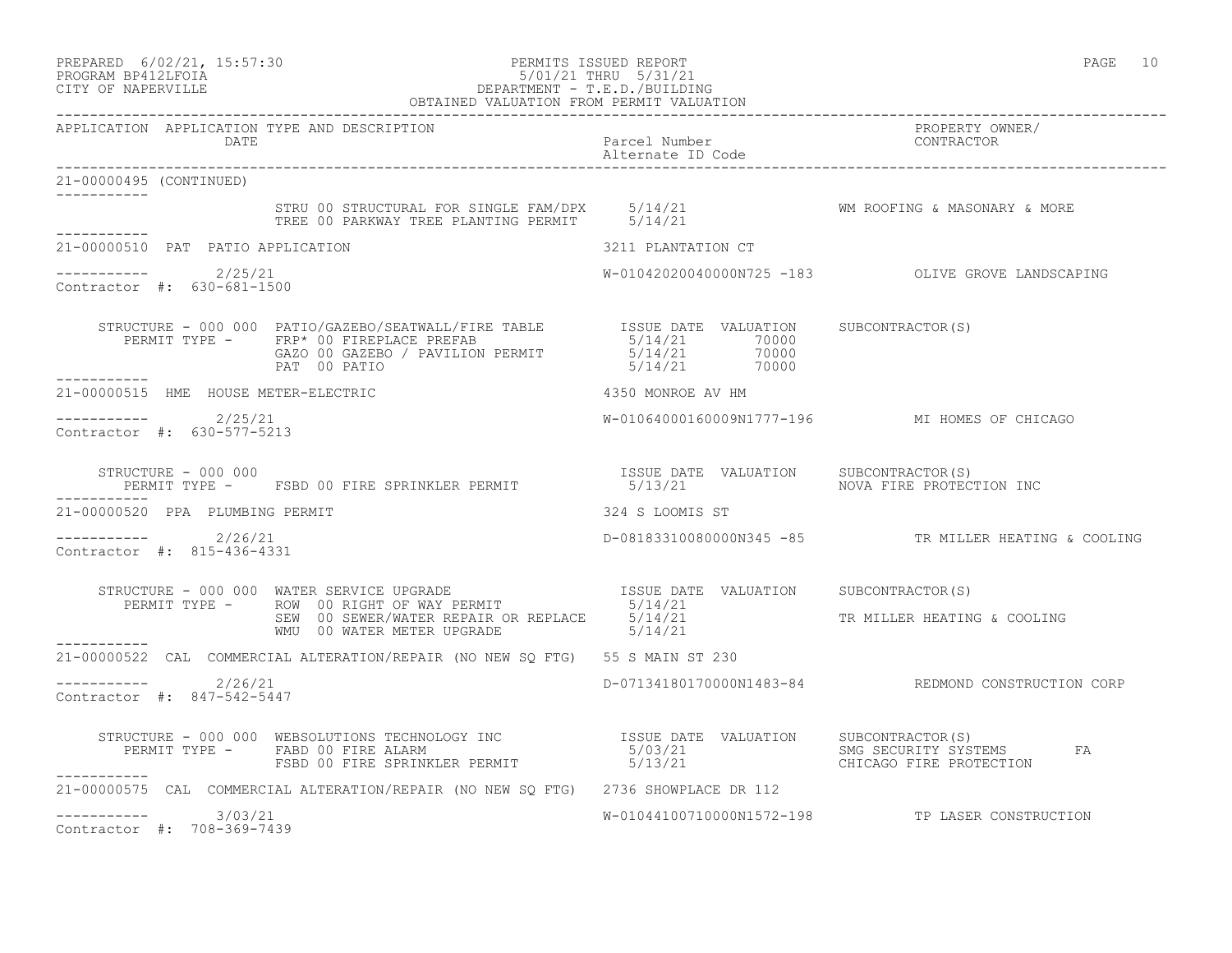## PREPARED 6/02/21, 15:57:30 PERMITS ISSUED REPORT PAGE 11 PROGRAM BP412LFOIA 5/01/21 THRU 5/31/21 CITY OF NAPERVILLE DEPARTMENT - T.E.D./BUILDING

| OBTAINED VALUATION FROM PERMIT VALUATION                                                                                                                                                                                                                                                 |                                           |                                                          |  |
|------------------------------------------------------------------------------------------------------------------------------------------------------------------------------------------------------------------------------------------------------------------------------------------|-------------------------------------------|----------------------------------------------------------|--|
| APPLICATION APPLICATION TYPE AND DESCRIPTION                                                                                                                                                                                                                                             |                                           | PROPERTY OWNER/<br>CONTRACTOR                            |  |
| 21-00000575 (CONTINUED)<br>____________                                                                                                                                                                                                                                                  |                                           |                                                          |  |
| STRUCTURE - 000 000 DAVE'S HOT CHICKEN                               ISSUE DATE VALUATION   SUBCONTRACTOR(S)<br>PERMIT TYPE -     FABD 00 FIRE ALARM                              5/28/21                        CUSTOMIZED PROTE                                                        |                                           | 5/28/21 CUSTOMIZED PROTECTION SERVICES                   |  |
| 21-00000579 RAD RES ADDITIONS (NEW SQ FTG) 1473 INVERRARY DR                                                                                                                                                                                                                             |                                           |                                                          |  |
| $--------- 3/04/21$<br>Contractor #: 630-364-0224                                                                                                                                                                                                                                        |                                           | D-07112080100000N581 -37 CLEAN EDGE CONSTRUCTION         |  |
| STRUCTURE - 000 000 REMODEL EXISTING THREE SEASONS ROOM ISSUE DATE VALUATION SUBCONTRACTOR(S)<br>PERMIT TYPE - RAD 00 ROOM ADDITION<br>------------                                                                                                                                      | 5/14/21 40000 ELECTRICAL CONCEPTS INC     | CLEAN EDGE CONSTRUCTION INC                              |  |
| 21-00000582 ESC ELECTRIC SERVICE CHANGE                                                                                                                                                                                                                                                  | 454 S COLUMBIA ST                         |                                                          |  |
| $--------- 3/04/21$<br>Contractor #: 630-833-2389                                                                                                                                                                                                                                        |                                           | D-08192020080000N345 -101 KAPITAL ELECTRIC INC           |  |
| ------------                                                                                                                                                                                                                                                                             |                                           |                                                          |  |
| 21-00000586 SIGN SIGN APPLICATIONS                                                                                                                                                                                                                                                       | 1795 S WASHINGTON ST 104                  |                                                          |  |
| $--------- 3/04/21$<br>Contractor #: 708-478-5751                                                                                                                                                                                                                                        | D-08312140310000N568 -161 MAGE 360/MOKENA |                                                          |  |
| ------------                                                                                                                                                                                                                                                                             | 5/04/21 REVELATION ELECTRIC               |                                                          |  |
| 21-00000596 THA TOWNHOUSE APPLICATION                                                                                                                                                                                                                                                    | 2950 REFLECTION DR                        |                                                          |  |
| $--------- 3/04/21$<br>Contractor #: 224-293-3129                                                                                                                                                                                                                                        | W-01044100660601N1845-198 LENNAR HOMES    |                                                          |  |
| $\begin{tabular}{lcccccc} \texttt{STRUCTURE} & - & 000 & 000 & 1 & \texttt{BLDG} & 4 & \texttt{UNITS} & & & & & & & & \\ & & & & & & & & & & & & & \\ \texttt{PERMIT TYPE} & - & & \texttt{TRA} & 00 & \texttt{TOWNHOUSE} & \texttt{PERMIT} & & & & & & \\ \end{tabular}$<br>----------- |                                           | HMD CONSTRUCTION<br>S3 PLUMBING<br>EXTERIOR BUILDERS INC |  |
| 21-00000597 THA TOWNHOUSE APPLICATION                                                                                                                                                                                                                                                    | 2952 REFLECTION DR                        |                                                          |  |
| $--------- 3/04/21$<br>Contractor #: 224-293-3129                                                                                                                                                                                                                                        | W-01044100660602N1845-198 LENNAR HOMES    |                                                          |  |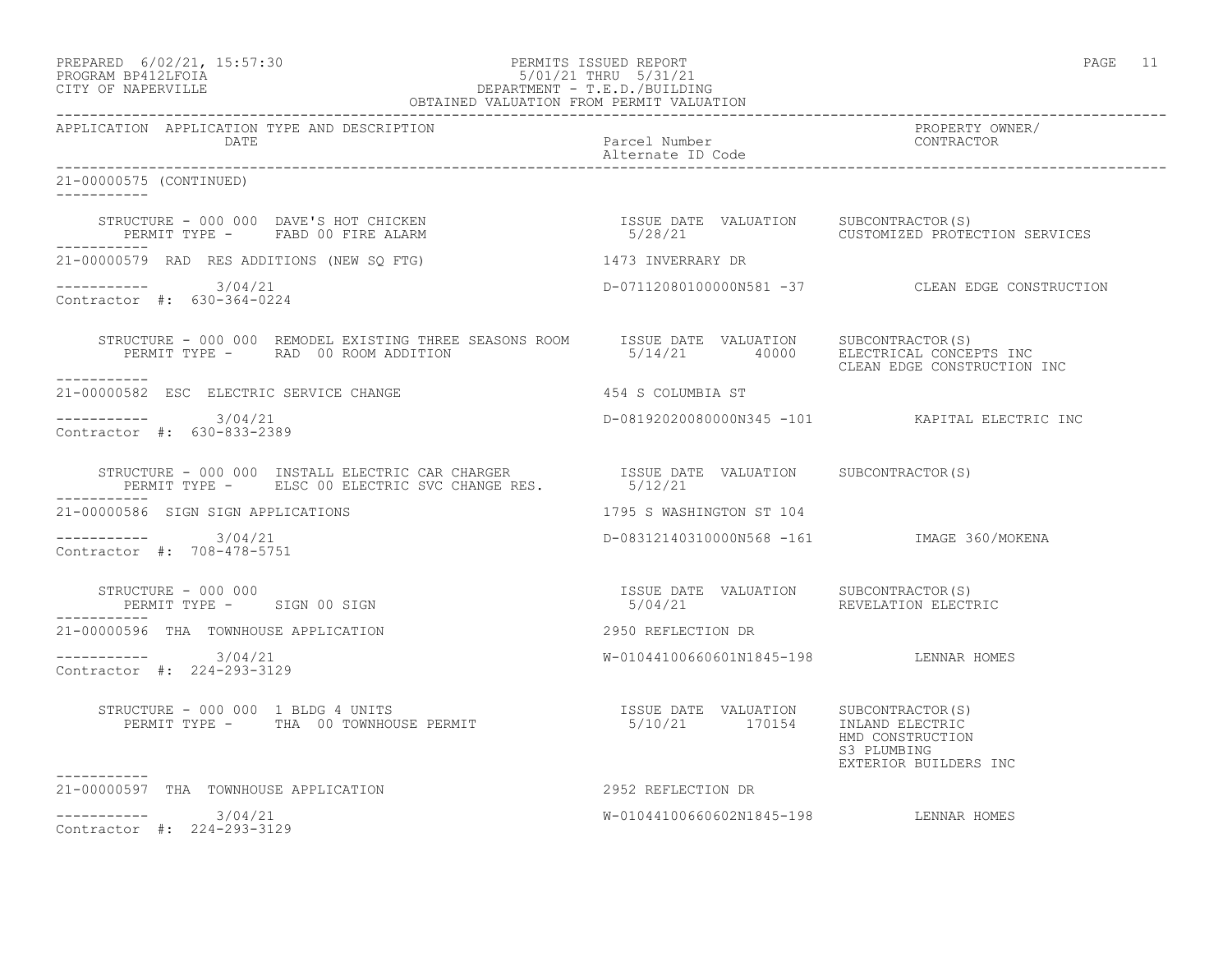| PREPARED | $6/02/21$ , 15:57:30 |  |
|----------|----------------------|--|
|          | PROGRAM RP412LFOIA   |  |

### PREPARED 6/02/21, 15:57:30 PERMITS ISSUED REPORT PAGE 12 PROGRAM BP412LFOIA 5/01/21 THRU 5/31/21 CITY OF NAPERVILLE DEPARTMENT - T.E.D./BUILDING OBTAINED VALUATION FROM PERMIT VALUATION

| APPLICATION APPLICATION TYPE AND DESCRIPTION<br>DATE                                                                                                                                                                               | Parcel Number<br>Alternate ID Code                                           | PROPERTY OWNER/<br>CONTRACTOR                            |
|------------------------------------------------------------------------------------------------------------------------------------------------------------------------------------------------------------------------------------|------------------------------------------------------------------------------|----------------------------------------------------------|
| 21-00000597 (CONTINUED)<br>__________                                                                                                                                                                                              |                                                                              |                                                          |
|                                                                                                                                                                                                                                    |                                                                              | HMD CONSTRUCTION<br>S3 PLUMBING<br>EXTERIOR BUILDERS INC |
| -----------<br>21-00000598 THA TOWNHOUSE APPLICATION                                                                                                                                                                               | 2954 REFLECTION DR                                                           |                                                          |
| $--------- 3/04/21$<br>Contractor #: 224-293-3129                                                                                                                                                                                  | W-01044100660603N1845-198 LENNAR HOMES                                       |                                                          |
| STRUCTURE - 000 000 1 BLDG 4 UNITS<br>PERMIT TYPE - THA 00 TOWNHOUSE PERMIT<br>___________                                                                                                                                         | ISSUE DATE VALUATION SUBCONTRACTOR(S)<br>5/10/21 170154 INLAND ELECTRIC      | HMD CONSTRUCTION<br>S3 PLUMBING<br>EXTERIOR BUILDERS INC |
| 21-00000599 THA TOWNHOUSE APPLICATION                                                                                                                                                                                              | 2956 REFLECTION DR                                                           |                                                          |
| $--------- 3/04/21$<br>Contractor #: 224-293-3129                                                                                                                                                                                  | W-01044100660604N1845-198 LENNAR HOMES                                       |                                                          |
| STRUCTURE - 000 000 1 BLDG 4 UNITS<br>PERMIT TYPE - THA 00 TOWNHOUSE PERMIT                                                                                                                                                        | ISSUE DATE VALUATION SUBCONTRACTOR (S)<br>5/10/21   170154   INLAND ELECTRIC | HMD CONSTRUCTION<br>S3 PLUMBING<br>EXTERIOR BUILDERS INC |
| -----------<br>21-00000637 CMIS MISCELLANEOUS COMMERCIAL                                                                                                                                                                           | 3003 SERENITY LN                                                             |                                                          |
| $--------- 3/08/21$<br>Contractor #: 773-822-8537                                                                                                                                                                                  | $W-01092010340000N1294-213$ READY HOME INC.                                  |                                                          |
| STRUCTURE - 000 000 SIGNATURE CLUB OF CLEARWATER               ISSUE DATE VALUATION     SUBCONTRACTOR(S)<br>PERMIT TYPE -     CMIS 00 COMMERCIAL MISC. PERMIT               5/03/21      356000     READY HOME INC.<br>----------- |                                                                              |                                                          |
| 21-00000638 FN FENCE APPLICATION                                                                                                                                                                                                   | 206 N JULIAN ST                                                              |                                                          |
| ----------- 3/08/21<br>Contractor #:                                                                                                                                                                                               |                                                                              |                                                          |
| STRUCTURE - 000 000<br>PERMIT TYPE - FN 00 FENCE                                                                                                                                                                                   | ISSUE DATE VALUATION SUBCONTRACTOR(S)<br>5/10/21 3000                        |                                                          |
| 21-00000646 DRWY DRIVEWAY NEW AND ALTERATIONS                                                                                                                                                                                      | 2212 RIVER WOODS DR                                                          |                                                          |
| $--------- 3/08/21$<br>Contractor #: 630-960-5007                                                                                                                                                                                  |                                                                              | D-08314140100000N722 -176 HOLHARD CONSTRUCTION INC       |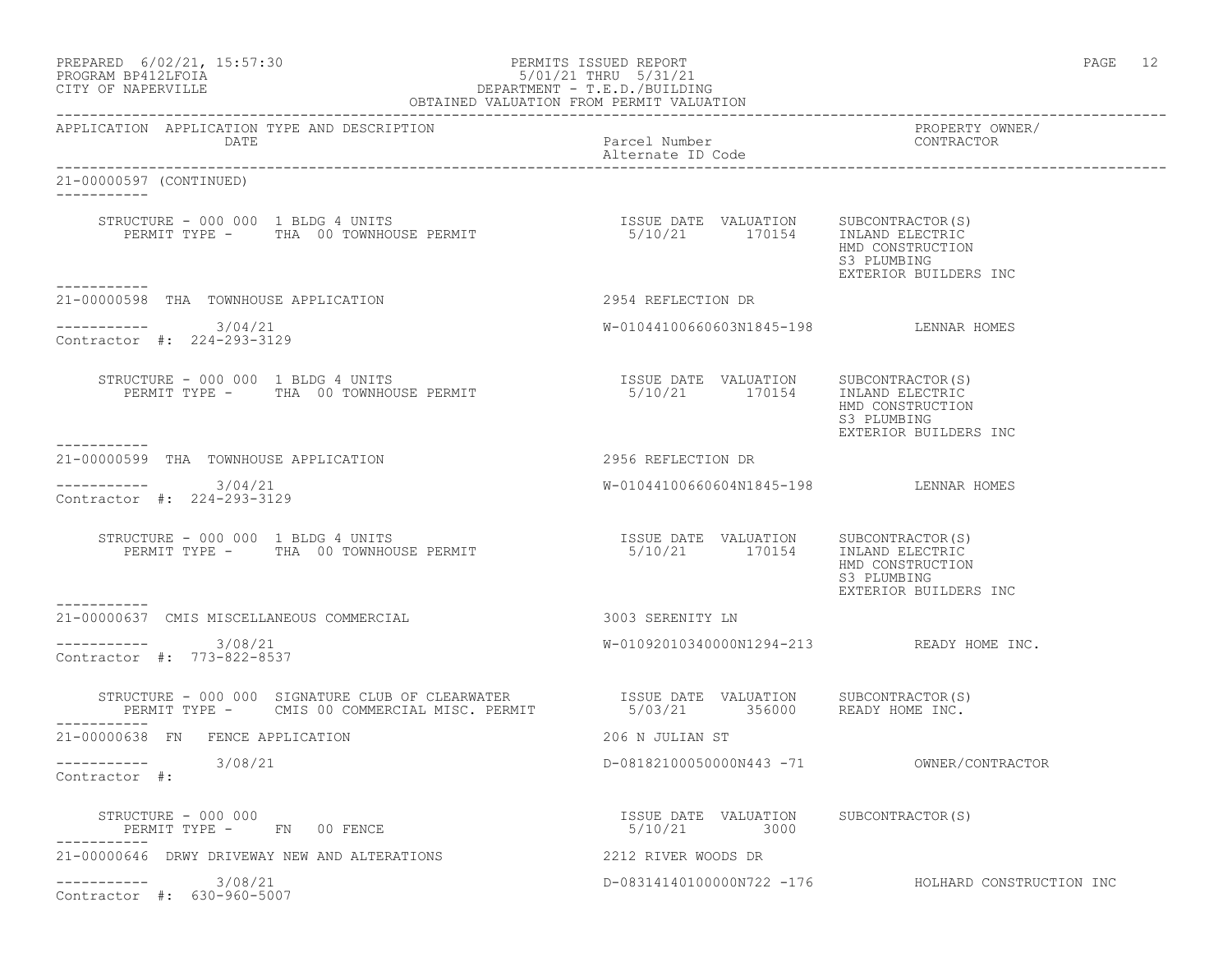## PREPARED 6/02/21, 15:57:30 PERMITS ISSUED REPORT PAGE 13 PROGRAM BP412LFOIA 5/01/21 THRU 5/31/21 CITY OF NAPERVILLE DEPARTMENT - T.E.D./BUILDING

|                                                        | OBTAINED VALUATION FROM PERMIT VALUATION                                                                                                                                                                                                                                                               |                                                         |                                                             |
|--------------------------------------------------------|--------------------------------------------------------------------------------------------------------------------------------------------------------------------------------------------------------------------------------------------------------------------------------------------------------|---------------------------------------------------------|-------------------------------------------------------------|
| APPLICATION APPLICATION TYPE AND DESCRIPTION<br>DATE   |                                                                                                                                                                                                                                                                                                        | Parcel Number<br>Alternate ID Code                      | PROPERTY OWNER/<br>CONTRACTOR                               |
| 21-00000646 (CONTINUED)                                |                                                                                                                                                                                                                                                                                                        |                                                         |                                                             |
|                                                        | STRUCTURE - 000 000 CONCRETE DRWY/PR WALKS/PUB WALKS/APRON ISSUE DATE VALUATION SUBCONTRACTOR(S)<br>PERMIT TYPE - DRWY 00 DRIVEWAY ADDITION/ALTERATION 5/03/21 16000 HOLHARD CONSTRUCTION INC<br>ROW 00 RIGHT OF WAY PERMIT 5/03/21                                                                    |                                                         |                                                             |
| ___________<br>21-00000654 SFR SINGLE FAMILY RESIDENCE | 4223 CHINABERRY LN                                                                                                                                                                                                                                                                                     |                                                         |                                                             |
| ----------- 3/09/21<br>Contractor #: 630-226-0460      |                                                                                                                                                                                                                                                                                                        |                                                         | W-01172130070000N1743-241    QVERSTREET BUILDERS INC-NAPERV |
| STRUCTURE - 000 000 SFR                                | PERMIT TYPE - ELEC 00 ELECTRIC FOR SINGLE FAMILY/DPX 5/25/21<br>FLEC 00 ELECTRIC FOR SINGLE FAMILY/DPX<br>MECH 00 MECHANICAL FOR SFR/DPX 5/25/21<br>PLRM 00 PLUMBING BASEMENT ROUGH 5/25/21<br>PLUM 00 PLUMBING FOR SINGLE FAMILY/DPX 5/25/21<br>SFRP 00 SINGLE FAMILY RESIDENCE PERMIT 5/25/21 500000 | ISSUE DATE VALUATION SUBCONTRACTOR(S)                   | INDEPENDENT ELECTRIC CONTRACTO<br>BESTLER CORP.             |
|                                                        |                                                                                                                                                                                                                                                                                                        |                                                         | DONEGAL SERVICES                                            |
|                                                        |                                                                                                                                                                                                                                                                                                        |                                                         | APEX EXTERIORS INC - SO ELGIN                               |
|                                                        | 21-00000677 CAL COMMERCIAL ALTERATION/REPAIR (NO NEW SQ FTG) 1320 N ROUTE 59 114                                                                                                                                                                                                                       |                                                         |                                                             |
| -----------    3/09/21<br>Contractor #: 773-552-9131   |                                                                                                                                                                                                                                                                                                        |                                                         | D-07103140100000N1576-34 BATH AND KITCHEN EXPERTS           |
|                                                        | STRUCTURE - 000 000 VANILLA BOX<br>PERMIT TYPE - CCAD 00 COMMERCIAL - CAD                                 5/03/21        15000     PN ELECTRIC INC                                                                                                                                                     |                                                         |                                                             |
|                                                        | 21-00000681 CAL COMMERCIAL ALTERATION/REPAIR (NO NEW SQ FTG) 1932 SPRINGBROOK SQUARE DR                                                                                                                                                                                                                |                                                         |                                                             |
| -----------    3/10/21<br>Contractor #: 773-227-2850   |                                                                                                                                                                                                                                                                                                        |                                                         | D-07343000400000N1564-169 LG CONSTRUCTION GROUP             |
|                                                        | STRUCTURE - 000 000 RAYITO DE SOL STRUCTURE - 000 000 RAYITO DE SOL SUBSUE DATE VALUATION SUBCONTRACTOR(S)<br>PERMIT TYPE - CCAD 00 COMMERCIAL - CAD SOL STRUCT STRUCT STRUCT MILSHORE ELECTRIC, LLC                                                                                                   |                                                         | WILMETTE LUCKE PLUMBING                                     |
| ------------                                           | FSBD 00 FIRE SPRINKLER PERMIT 5/26/21                                                                                                                                                                                                                                                                  |                                                         | MVP FIRE SYSTEMS, INC. -TP                                  |
|                                                        | 21-00000694 RAD RES ADDITIONS (NEW SQ FTG)                                                                                                                                                                                                                                                             | 214 W BENTON AV                                         |                                                             |
| -----------    3/11/21<br>Contractor #:                |                                                                                                                                                                                                                                                                                                        |                                                         |                                                             |
| STRUCTURE - 000 000<br>PERMIT TYPE -                   | DECK 00 DECK                                                                                                                                                                                                                                                                                           | ISSUE DATE VALUATION SUBCONTRACTOR(S)<br>5/05/21 350000 |                                                             |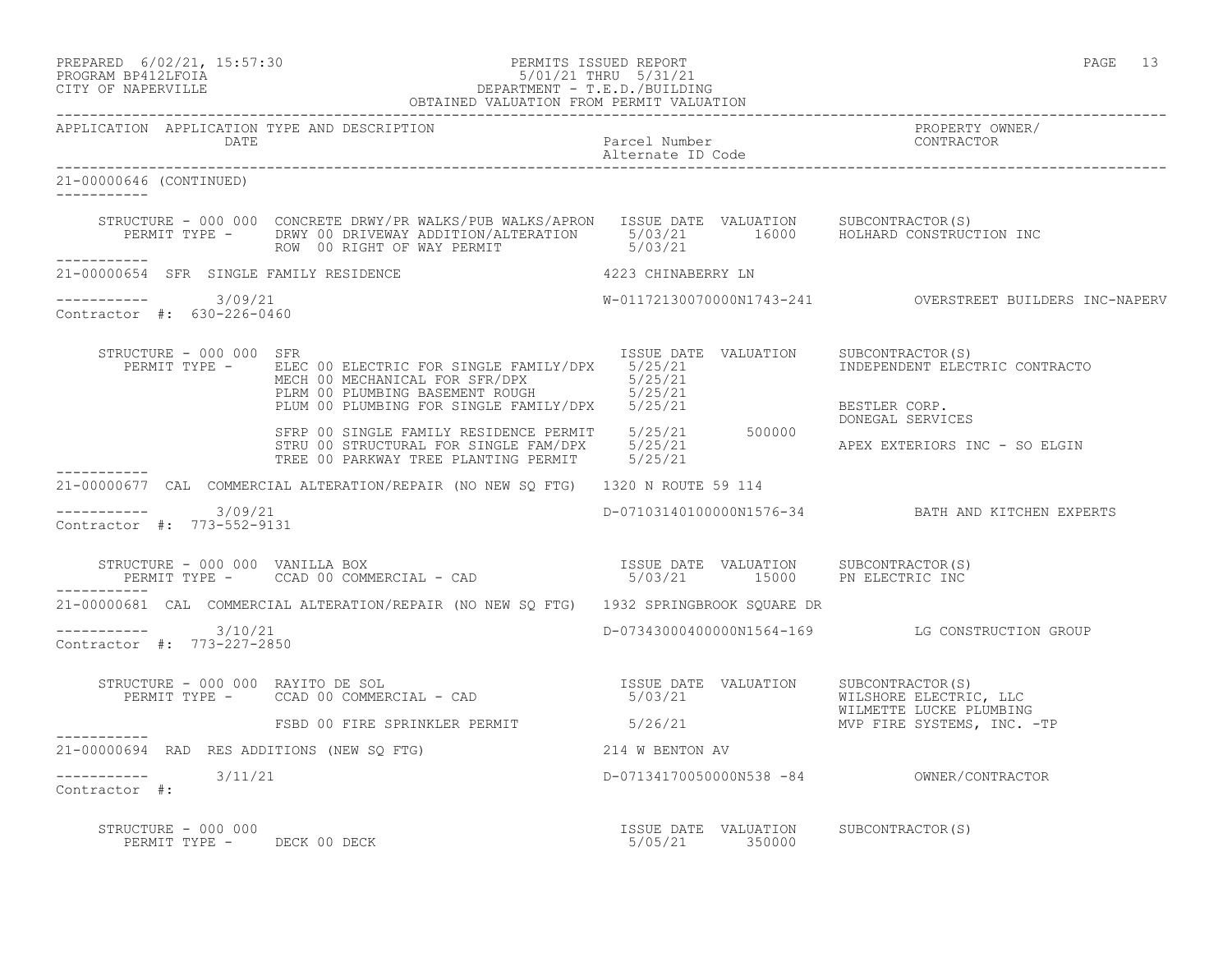## PREPARED 6/02/21, 15:57:30 PERMITS ISSUED REPORT PROGRAM BP412LFOIA PAGE 14 PROGRAM BP412LFOIA 5/01/21 THRU 5/31/21 CITY OF NAPERVILLE DEPARTMENT - T.E.D./BUILDING OBTAINED VALUATION FROM PERMIT VALUATION

| 21-00000694 (CONTINUED)                                                                                                                                                                                                                                                                                                                                                                                                                                                  |                                                                                                                       |  |                                                    |
|--------------------------------------------------------------------------------------------------------------------------------------------------------------------------------------------------------------------------------------------------------------------------------------------------------------------------------------------------------------------------------------------------------------------------------------------------------------------------|-----------------------------------------------------------------------------------------------------------------------|--|----------------------------------------------------|
| ELSC 00 ELECTRIC SVC CHANGE RES. $5/05/21$ KBS ELECTRIC, INC<br>RAD 00 ROOM ADDITION $5/05/21$ 350000 COMPLETE FLASHING<br>ROW 00 RIGHT OF WAY PERMIT 5/05/21 5/05/21 ELEVATION PLUMBING                                                                                                                                                                                                                                                                                 |                                                                                                                       |  | ELEVATION PLUMBING CO                              |
| 21-00000709 SADC SATELLITE DISH/ANTENNA COMMERCIAL 1801 N NAPER BL CELL                                                                                                                                                                                                                                                                                                                                                                                                  |                                                                                                                       |  |                                                    |
| $------ 3/11/21$<br>Contractor #:                                                                                                                                                                                                                                                                                                                                                                                                                                        |                                                                                                                       |  | D-08053000110000N162 -27 MZI ELECTRIC, INC         |
| STRUCTURE - 000 000<br>PERMIT TYPE - SADC 00 SATELLITE DISH/ANT COMMERCIAL 5/25/21 MALUATION MZI ELECTRIC, INC                                                                                                                                                                                                                                                                                                                                                           |                                                                                                                       |  |                                                    |
| 21-00000714 BDD DEMOLITION SINGLE FAMILY 642 N WRIGHT ST                                                                                                                                                                                                                                                                                                                                                                                                                 |                                                                                                                       |  |                                                    |
| $--------- 3/11/21$<br>Contractor #: 630-369-5401                                                                                                                                                                                                                                                                                                                                                                                                                        |                                                                                                                       |  | D-08182010100000N44 -71 KOZLOWSKI HOMES            |
| STRUCTURE - 000 000 BDD<br>PERMIT TYPE -   BDD 00 DEMOLITION PERMIT                           5/13/21       ACTIVE EXCAVATING AND WRECKING                                                                                                                                                                                                                                                                                                                               |                                                                                                                       |  |                                                    |
| 21-00000715 SFR SINGLE FAMILY RESIDENCE THE SAME SERVICES SERVICES STRINGER ST                                                                                                                                                                                                                                                                                                                                                                                           |                                                                                                                       |  |                                                    |
| $--------- 3/11/21$<br>Contractor #: 630-369-5401                                                                                                                                                                                                                                                                                                                                                                                                                        |                                                                                                                       |  | D-08182010100000N44 -71 KOZLOWSKI HOMES INC        |
| $\begin{tabular}{l c c c c c} \multicolumn{1}{c}{\textbf{STRUCTURE}} & 000 000 & SFR & \multicolumn{1}{c}{\textbf{TSUE DATE}} & VALUATION & SUBCONTRACTOR(S) \\ \multicolumn{1}{c}{\textbf{PERMIT TYPE}} & - & \multicolumn{1}{c}{\textbf{DCK}} & 00 & \textbf{DECK WITH STRUCTURE} - SFR/DPX & 5/13/21 & 520000 \\ & ELEC & 00 & ELECTRIC FOR SINGLE FAMILY/DPX & 5/13/21 & M D ELECTRICAL CONTRACTORS \\ & MECH & 00 & MECHANICAL FOR SING$<br>STRUCTURE - 000 000 SFR |                                                                                                                       |  | M D ELECTRICAL CONTRACTORS INC                     |
|                                                                                                                                                                                                                                                                                                                                                                                                                                                                          |                                                                                                                       |  |                                                    |
| ------------<br>21-00000716 SFR SINGLE FAMILY RESIDENCE                                                                                                                                                                                                                                                                                                                                                                                                                  | 4224 CHINABERRY LN                                                                                                    |  |                                                    |
| $--------- 3/11/21$<br>Contractor #: 630-554-2444                                                                                                                                                                                                                                                                                                                                                                                                                        |                                                                                                                       |  | W-01172100230000N1743-241 BAUMGARTNER CUSTOM HOMES |
| Example 2000 100 STR (S) NET THE STRIP STRIP SUBLEM SUBCONTRACTOR<br>PERMIT TYPE - DCK 00 DECK WITH STRUCTURE - SFR/DPX 5/12/21 600000 THERE-WAY FIFCTE<br>STRUCTURE - 000 000 SFR                                                                                                                                                                                                                                                                                       | ELEC 00 ELECTRIC FOR SINGLE FAMILY/DPX $5/12/21$ 3000000 THREE-WAY ELECTRIC<br>MECH 00 MECHANICAL FOR SFR/DPX 5/12/21 |  |                                                    |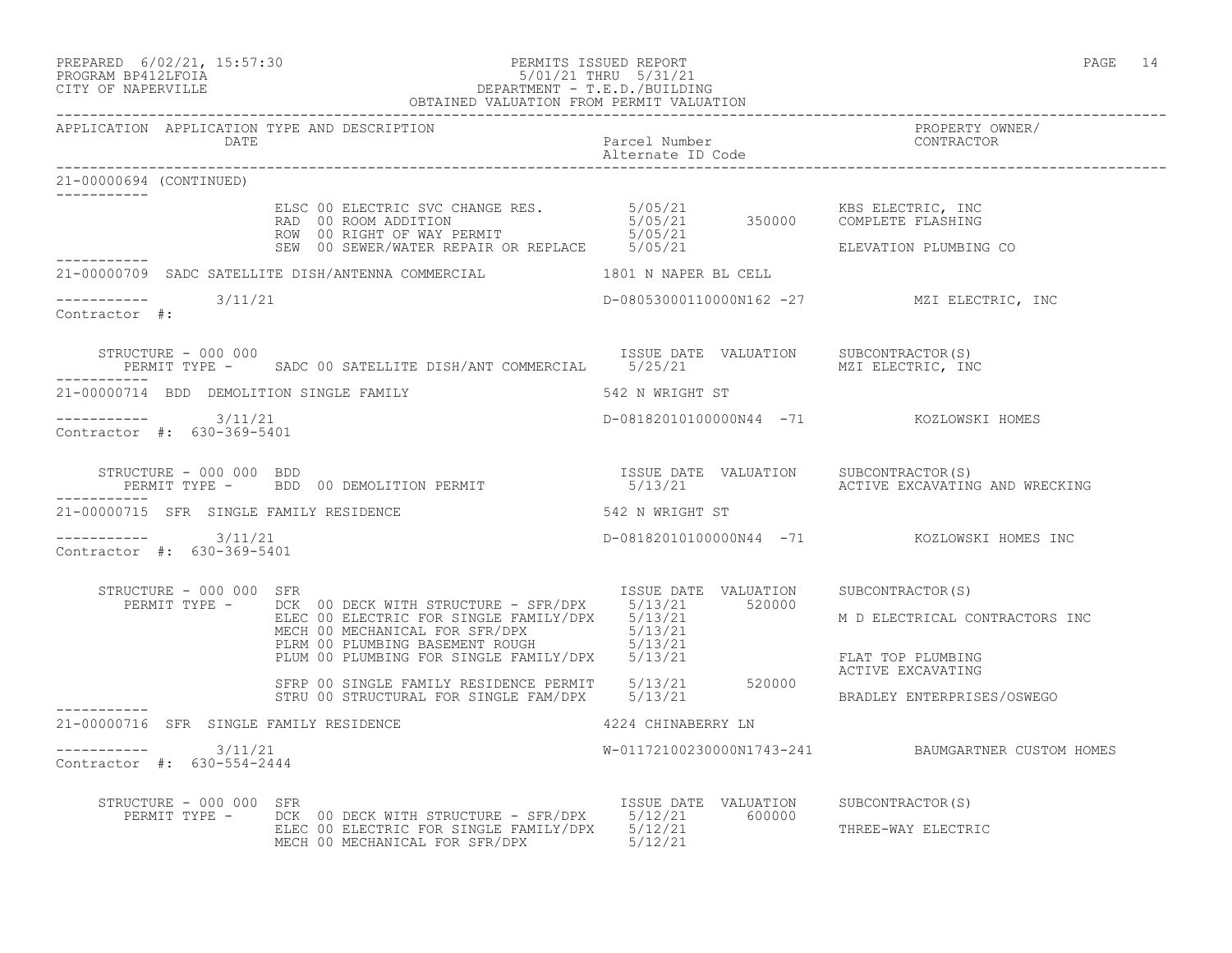PREPARED 6/02/21, 15:57:30 PERMITS ISSUED REPORT PAGE 15

## PROGRAM BP412LFOIA 5/01/21 THRU 5/31/21 CITY OF NAPERVILLE DEPARTMENT - T.E.D./BUILDING OBTAINED VALUATION FROM PERMIT VALUATION

------------------------------------------------------------------------------------------------------------------------------------

| APPLICATION APPLICATION TYPE AND DESCRIPTION<br>DATE |                                                                                                                                                                                                                                                | Parcel Number<br>Alternate ID Code<br>--------------- | PROPERTY OWNER/<br>CONTRACTOR                 |
|------------------------------------------------------|------------------------------------------------------------------------------------------------------------------------------------------------------------------------------------------------------------------------------------------------|-------------------------------------------------------|-----------------------------------------------|
| 21-00000716 (CONTINUED)                              |                                                                                                                                                                                                                                                |                                                       |                                               |
|                                                      | PLRM 00 PLUMBING BASEMENT ROUGH 5/12/21<br>PLUM 00 PLUMBING FOR SINGLE FAMILY/DPX 5/12/21<br>SFRP 00 SINGLE FAMILY RESIDENCE PERMIT 5/12/21 600000<br>STRU 00 STRUCTURAL FOR SINGLE FAM/DPX 5/12/21<br>TREE 00 PARKWAY TREE PLANTING P         |                                                       | ALLIANCE PLUMBING<br>ALLIANCE PLUMBING        |
| ___________                                          |                                                                                                                                                                                                                                                |                                                       | APEX EXTERIORS INC - SO ELGIN                 |
|                                                      | 21-00000717 DRWY DRIVEWAY NEW AND ALTERATIONS 612 VICKSBURG CT                                                                                                                                                                                 |                                                       |                                               |
| $--------- 3/11/21$<br>Contractor #: 630-377-9339    |                                                                                                                                                                                                                                                | D-07251030300000N680 -128 DAMICO PAVING               |                                               |
|                                                      | STRUCTURE - 000 000 R/R ASHPALT DRWY/APRON/SAWCUT  ISSUE DATE VALUATION SUBCONTRACTOR(S)<br>PERMIT TYPE - DRWY 00 DRIVEWAY ADDITION/ALTERATION 5/03/21 2950 DAMICO PAVING<br>ROW 00 RIGHT OF WAY PERMIT  5/03/21<br>ROW 00 RIGHT OF WAY PERMIT |                                                       |                                               |
|                                                      | 21-00000727 DRWY DRIVEWAY NEW AND ALTERATIONS TO THE RESERVENT OF THE RESERVENCE OF                                                                                                                                                            |                                                       |                                               |
| $--------- 3/12/21$<br>Contractor #: 630-774-0333    |                                                                                                                                                                                                                                                |                                                       | W-01011150110000N735 -188 GLEN GALIS CONCRETE |
|                                                      |                                                                                                                                                                                                                                                |                                                       |                                               |
|                                                      | 21-00000749 CAL COMMERCIAL ALTERATION/REPAIR (NO NEW SQ FTG) 776 S ROUTE 59 146                                                                                                                                                                |                                                       |                                               |
| $--------- 3/15/21$<br>Contractor #: 847-807-5079    |                                                                                                                                                                                                                                                | D-07223000380000N1307-109 FAHAD M ANSARI              |                                               |
|                                                      |                                                                                                                                                                                                                                                |                                                       |                                               |
|                                                      | 21-00000774 CAL COMMERCIAL ALTERATION/REPAIR (NO NEW SQ FTG) 1160 E OGDEN AV 106                                                                                                                                                               |                                                       |                                               |
| $--------- 3/16/21$<br>Contractor #: 847-658-6222    |                                                                                                                                                                                                                                                |                                                       | D-08081050180000N364 -42 ANDREWS CONSTRUCTION |
| -----------                                          | STRUCTURE - 000 000 ULTRAMED URGENT CARE<br>PERMIT TYPE - CCAD 00 COMMERCIAL - CAD 00 COMMERCIAL - CAD 60 UNICORDER SUBSUBLE 196828 TAND DELUMBING INC                                                                                         |                                                       | ALLSTATE ELECTRIC L.L.C                       |
|                                                      | 21-00000787 CAL COMMERCIAL ALTERATION/REPAIR (NO NEW SQ FTG) 535 E DIEHL RD 110                                                                                                                                                                |                                                       |                                               |
| $--------- 3/16/21$<br>Contractor #: 630-749-2626    |                                                                                                                                                                                                                                                | D-08064100010000N1343-26 TW CHICAGO                   |                                               |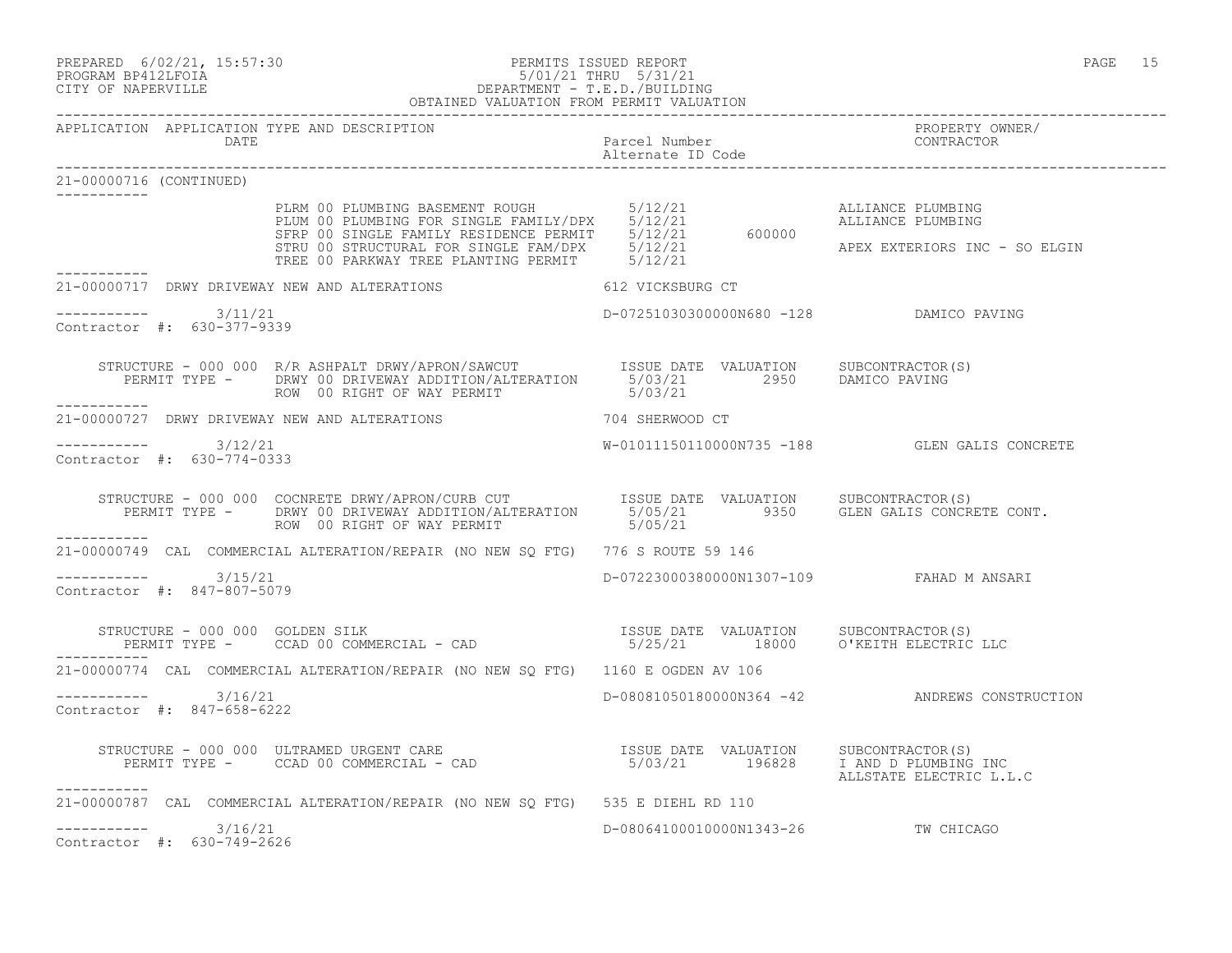## PREPARED 6/02/21, 15:57:30 PERMITS ISSUED REPORT PAGE 16 PROGRAM BP412LFOIA 5/01/21 THRU 5/31/21 CITY OF NAPERVILLE DEPARTMENT - T.E.D./BUILDING

|                                                                | OBTAINED VALUATION FROM PERMIT VALUATION                                                                                                                                                                                                                                                                                                                                                                                                  |                                    |                                                                                            |
|----------------------------------------------------------------|-------------------------------------------------------------------------------------------------------------------------------------------------------------------------------------------------------------------------------------------------------------------------------------------------------------------------------------------------------------------------------------------------------------------------------------------|------------------------------------|--------------------------------------------------------------------------------------------|
| APPLICATION APPLICATION TYPE AND DESCRIPTION<br>DATE           | ____________________________________                                                                                                                                                                                                                                                                                                                                                                                                      | Parcel Number<br>Alternate ID Code | PROPERTY OWNER/<br>CONTRACTOR                                                              |
| 21-00000787 (CONTINUED)<br>___________                         |                                                                                                                                                                                                                                                                                                                                                                                                                                           |                                    |                                                                                            |
| STRUCTURE - 000 000 ANTRA                                      |                                                                                                                                                                                                                                                                                                                                                                                                                                           |                                    |                                                                                            |
|                                                                | 21-00000788 POOL POOL ABOVE/INGROUND RESIDENTIAL 607 HEATHERFIELD CR                                                                                                                                                                                                                                                                                                                                                                      |                                    |                                                                                            |
| $--------- 3/16/21$<br>Contractor #: 630-918-7665              |                                                                                                                                                                                                                                                                                                                                                                                                                                           |                                    | D-08293030240000N1738-147 SUNCO POOLS INC/OSWEGO                                           |
|                                                                | $\begin{array}{cccc} \texttt{STRUCTURE} & - & 000 & 000 & \texttt{INGROUND POOL} & \texttt{ISSUE} \texttt{DATE} & \texttt{VALUATION} & \texttt{SUBCONTRACTOR(S)} \\ \texttt{PERMIT TYPE} & - & \texttt{FN} & 00 \texttt{ FENCE} & \texttt{GROUND} & \texttt{5/10/21} & 70000 & \texttt{BRIGHTER ELECTRIC INC} \\ \texttt{POL1} & 00 \texttt{POOL IN GROUND} & & \texttt{5/10/21} & 70000 & \texttt{BRIGHTER ELECTRIC INC} \\ \end{array}$ |                                    |                                                                                            |
|                                                                | 21-00000789 CAL COMMERCIAL ALTERATION/REPAIR (NO NEW SO FTG) 1415 W DIEHL RD                                                                                                                                                                                                                                                                                                                                                              |                                    |                                                                                            |
| $--------- 3/16/21$<br>Contractor #: 312-609-3644              |                                                                                                                                                                                                                                                                                                                                                                                                                                           |                                    | D-07034040060000N544 -20 CLUNE CONSTRUCTION                                                |
| STRUCTURE - 000 000 HUB1415                                    | STRUCTURE - 000 000 HUB1415<br>PERMIT TYPE - CCAD 00 COMMERCIAL - CAD 6 (2000) 13/21 100000 KELSO-BURNETT                                                                                                                                                                                                                                                                                                                                 |                                    | JOHN'S PLUMBING                                                                            |
| . _ _ _ _ _ _ _ _ _<br>21-00000801 SFR SINGLE FAMILY RESIDENCE | 324 S JULIAN ST                                                                                                                                                                                                                                                                                                                                                                                                                           |                                    |                                                                                            |
| $--------$ 3/17/21<br>Contractor #: 630-922-3199               |                                                                                                                                                                                                                                                                                                                                                                                                                                           |                                    | D-08184170070000N345 -86 MONUMENT HOMES, INC                                               |
| STRUCTURE - 000 000 SFR                                        | RUCTURE - 000 000 SFR<br>PERMIT TYPE - DCK 00 DECK WITH STRUCTURE - SFR/DPX 5/05/21 900000<br>ELEC 00 ELECTRIC FOR SINGLE FAMILY/DPX 5/05/21 LITTLE ELECTRICAI<br>MECH 00 MECHANICAL FOR SFR/DPX 5/05/21 FLUM 00 PLUMBING FOR SINGL                                                                                                                                                                                                       |                                    | LITTLE ELECTRICAL CONTRACTORS<br>ENTERPRISE PLUMBING, INC<br>APEX EXTERIORS INC - SO ELGIN |
|                                                                | 21-00000805 POOL POOL ABOVE/INGROUND RESIDENTIAL 213 BRIARHEATH LN                                                                                                                                                                                                                                                                                                                                                                        |                                    |                                                                                            |
| $--------- 3/17/21$<br>Contractor #:                           |                                                                                                                                                                                                                                                                                                                                                                                                                                           |                                    |                                                                                            |
|                                                                |                                                                                                                                                                                                                                                                                                                                                                                                                                           |                                    |                                                                                            |
| 21-00000810 RAD RES ADDITIONS (NEW SO FTG)                     |                                                                                                                                                                                                                                                                                                                                                                                                                                           | 787 TORRINGTON DR                  |                                                                                            |
| $--------- 3/17/21$<br>Contractor #: 312-437-6396              |                                                                                                                                                                                                                                                                                                                                                                                                                                           |                                    | D-07253020050000N565 -143 SHORLAN GROUP LLC                                                |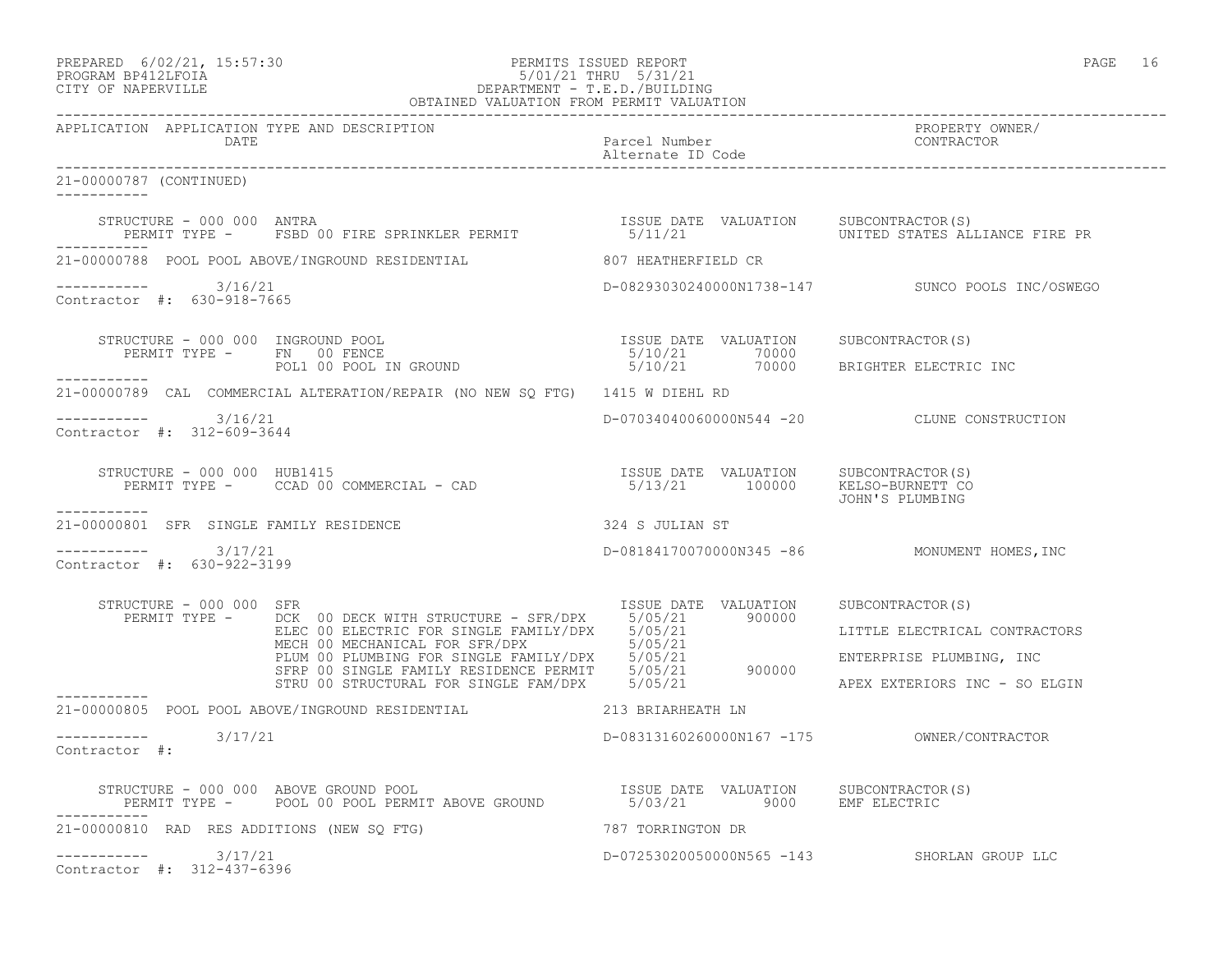### PREPARED 6/02/21, 15:57:30 PERMITS ISSUED REPORT PAGE 17 PROGRAM BP412LFOIA 5/01/21 THRU 5/31/21 CITY OF NAPERVILLE DEPARTMENT - T.E.D./BUILDING OBTAINED VALUATION FROM PERMIT VALUATION

------------------------------------------------------------------------------------------------------------------------------------ APPLICATION APPLICATION TYPE AND DESCRIPTION PROPERTY OWNER/ DATE Parcel Number CONTRACTOR Alternate ID Code ------------------------------------------------------------------------------------------------------------------------------------ 21-00000810 (CONTINUED) ----------- STRUCTURE - 000 000 THREE SEASONS ROOM **ISSUE DATE VALUATION** SUBCONTRACTOR(S) PERMIT TYPE - FRP\* 00 FIREPLACE PREFAB  $5/20/21$  45000 RAD 00 ROOM ADDITION 5/20/21 45000 LEINSTER ELECTRIC, INC HOOOO LEINSTER ELECTRIC, INC<br>0AKK CONSTRUCTON CO INC ----------- 21-00000815 DRWY DRIVEWAY NEW AND ALTERATIONS 3023 BENNETT DR  $--------- 3/18/21$ W-01111080040000N533 -216 MONTANOS LANDSCAPING Contractor #: 630-271-9709 STRUCTURE - 000 000 BRICK PAVER DRWY/APRON/PR WALK ISSUE DATE VALUATION SUBCONTRACTOR(S) PERMIT TYPE - DRWY 00 DRIVEWAY ADDITION/ALTERATION 5/03/21 40000 CURB CUTTERS INC ROW 00 RIGHT OF WAY PERMIT 6/03/21 ----------- 21-00000820 CAL COMMERCIAL ALTERATION/REPAIR (NO NEW SQ FTG) 1295 E OGDEN AV \_\_\_\_\_\_\_\_\_\_\_ ----------- 3/18/21 D-08081000250000N1239-42 PNK CONSTRUCTION LLC Contractor #: 847-414-5114 STRUCTURE - 000 000 PARIS BAGUETTE ISSUE DATE VALUATION SUBCONTRACTOR(S) PERMIT TYPE - CCAD 00 COMMERCIAL - CAD 5/28/21 50000 SUNNY PLUMBING BILEG CORP ----------- 21-00000830 RPZ REVERSE PRESSURE ZONE/BACKFLOW PREVENTER 1255 E OGDEN AV  $--------- 3/18/21$ ----------- 3/18/21 D-08081000250000N1239-42 RAINMAKERS IRRIGATION Contractor #: 815-436-5455 STRUCTURE - 000 000 COMMERCIAL RPZ<br>PERMIT TYPE - RPZ 00 REVERSE PRESSURE ZONE COMM 5/03/21 FRALUATION RAINMAKERS IRRIGA 5/03/21 RAINMAKERS IRRIGATION RAINMAKERS IRRIGATION & MAINT WMU 00 WATER METER UPGRADE ----------- 21-00000835 SFR SINGLE FAMILY RESIDENCE 1968 SADDLE FARM LN \_\_\_\_\_\_\_\_\_\_\_ ----------- 3/18/21 W-01021130040000N1577-186 HUDAI DIRILTEN Contractor #: 630-922-6151 STRUCTURE - 000 000 SFR ISSUE DATE VALUATION SUBCONTRACTOR(S) PERMIT TYPE - ELEC 00 ELECTRIC FOR SINGLE FAMILY/DPX 5/28/21 LITTLE ELECTRICAL CONTRACTORS MECH 00 MECHANICAL FOR SFR/DPX 5/28/21 PATO 00 PATIO WITH STRUCTURE  $5/28/21$  450000 PLRM 00 PLUMBING BASEMENT ROUGH  $5/28/21$  DRY COUNTY ENTERPRISES

AFFORDABLE PLUMBING INC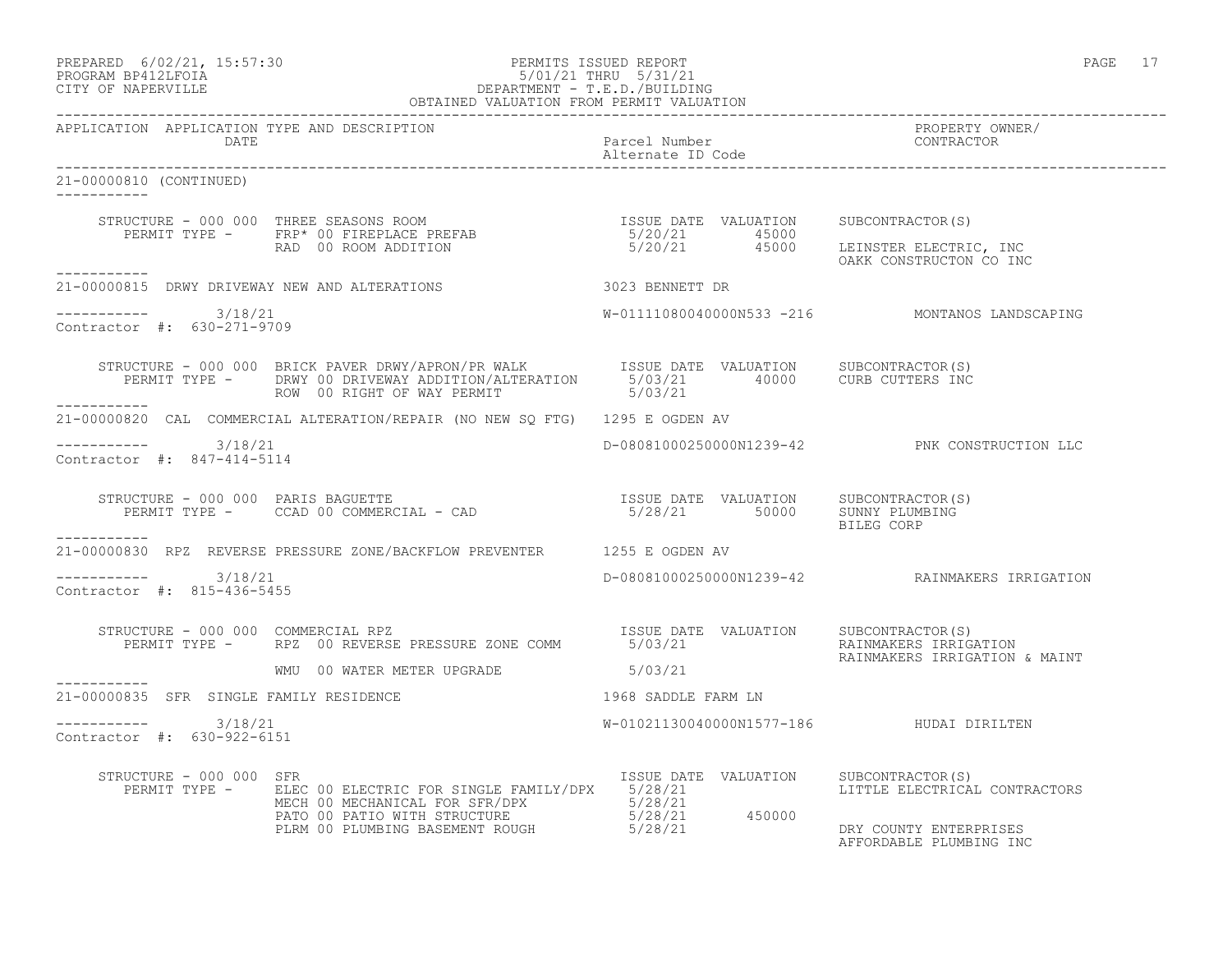### PREPARED 6/02/21, 15:57:30 PERMITS ISSUED REPORT PAGE 18 PROGRAM BP412LFOIA 5/01/21 THRU 5/31/21 CITY OF NAPERVILLE DEPARTMENT - T.E.D./BUILDING OBTAINED VALUATION FROM PERMIT VALUATION

------------------------------------------------------------------------------------------------------------------------------------ APPLICATION APPLICATION TYPE AND DESCRIPTION PROPERTY OWNER/ DATE Parcel Number Contractor of the Parcel Number Contractor of the Parcel Number Contractor of the Parcel Number Alternate ID Code ------------------------------------------------------------------------------------------------------------------------------------ 21-00000835 (CONTINUED) ----------- PLUM 00 PLUMBING FOR SINGLE FAMILY/DPX 5/28/21 THE DRY COUNTY ENTERPRISES AFFORDABLE PLUMBING INC SFRP 00 SINGLE FAMILY RESIDENCE PERMIT 5/28/21 450000 A&E ROOFING STRU 00 STRUCTURAL FOR SINGLE FAM/DPX 5/28/21 TREE 00 PARKWAY TREE PLANTING PERMIT 5/28/21 ----------- 21-00000843 SFR SINGLE FAMILY RESIDENCE 37 S MILL ST  $--------- 3/18/21$ ----------- 3/18/21 D-07134150170000N539 -84 OLD RIVER BUILDERS Contractor #: 630-209-2809 STRUCTURE - 000 000 SFR ISSUE DATE VALUATION SUBCONTRACTOR(S) PERMIT TYPE - DCK 00 DECK WITH STRUCTURE - SFR/DPX 5/03/21 650000 ELEC 00 ELECTRIC FOR SINGLE FAMILY/DPX 5/03/21 TEXA ENGINEERING FB 00 FINISHED BASEMENT 65/03/21 650000 MECH 00 MECHANICAL FOR SFR/DPX 5/03/21 PLRM 00 PLUMBING BASEMENT ROUGH 5/03/21 PLUM 00 PLUMBING FOR SINGLE FAMILY/DPX 5/03/21 DEPENDABLE PLUMBING INC SFRP 00 SINGLE FAMILY RESIDENCE PERMIT 5/03/21 650000 STRU 00 STRUCTURAL FOR SINGLE FAM/DPX 5/03/21 ABB CONSTRUCTION ----------- 21-00000853 PAT PATIO APPLICATION 2507 BASIN TRAIL LN  $--------- 3/19/21$ D-07091090170000N1762-032 HEAVY DUTY LANDSCAPING Contractor #: 630-270-0669 STRUCTURE - 000 000 PAVER PATIO ISSUE DATE VALUATION SUBCONTRACTOR(S) PERMIT TYPE - PAT 00 PATIO 5/03/21 26000 ----------- 21-00000869 DRWY DRIVEWAY NEW AND ALTERATIONS 3507 REDWING CT ----------- 3/19/21 W-01093130160000N1386-227 DAMICO PAVING Contractor #: 630-263-7283 STRUCTURE - 000 000 R/R ASPHALT DRWY/APRON ISSUE DATE VALUATION SUBCONTRACTOR(S) PERMIT TYPE - DRWY 00 DRIVEWAY ADDITION/ALTERATION 5/05/21 4650 ROW 00 RIGHT OF WAY PERMIT 6/05/21 ----------- 21-00000874 PAT PATIO APPLICATION 860 CARDIFF RD \_\_\_\_\_\_\_\_\_\_\_ ----------- 3/19/21 D-07253030240000N565 -143 ARNES PAVING Contractor #: 630-551-2561 STRUCTURE - 000 000 PAVER PATIO/DECK ISSUE DATE VALUATION SUBCONTRACTOR(S) PERMIT TYPE - FRP\* 00 FIREPLACE PREFAB 5/13/21 45000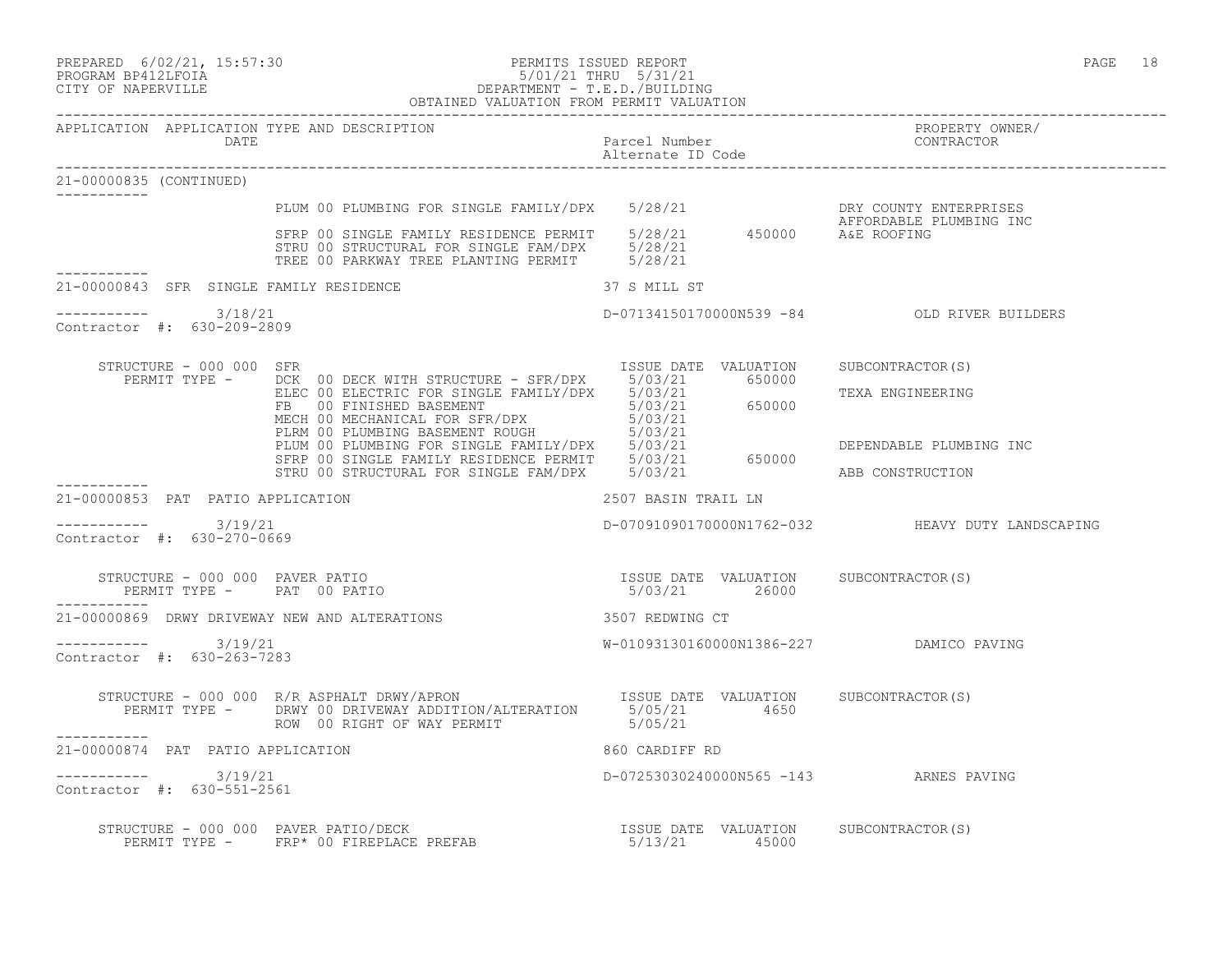21-00000874 (CONTINUED)

 $--------- 3/22/21$ 

Contractor #: 262-879-8310

Contractor #: 630-551-3400

Contractor #: 630-551-3400

Contractor #: 630-213-9540

PERMIT TYPE - FN 00 FENCE

PERMIT TYPE - FN 00 FENCE

PERMIT TYPE - PAT 00 PATIO

21-00000939 MISC MISCELLANEOUS APPLICATION 620 E 8TH AV

-----------

-----------

-----------

-----------

-----------

### PREPARED 6/02/21, 15:57:30 PERMITS ISSUED REPORT PAGE 19 PROGRAM BP412LFOIA 5/01/21 THRU 5/31/21 CITY OF NAPERVILLE DEPARTMENT - T.E.D./BUILDING OBTAINED VALUATION FROM PERMIT VALUATION

------------------------------------------------------------------------------------------------------------------------------------ APPLICATION APPLICATION TYPE AND DESCRIPTION PROPERTY OWNER/ DATE PARTICLE IN PARTICLE IN THE PARTICLE IN THE PARTICLE IN THE PARTICLE IN THE PARTICLE IN THE PARTICLE IN THE PARTICLE IN THE PARTICLE IN THE PARTICLE IN THE PARTICLE IN THE PARTICLE IN THE PARTICLE IN THE PARTICLE IN T Alternate ID Code ------------------------------------------------------------------------------------------------------------------------------------ PAT 00 PATIO 6/13/21 45000 21-00000893 SADC SATELLITE DISH/ANTENNA COMMERCIAL 443 AURORA AV CELL3 D-07134380020000NNA -99 PIEPER ELECTRIC INC STRUCTURE - 000 000<br>PERMIT TYPE - SADC 00 SATELLITE DISH/ANT COMMERCIAL 5/11/21 PIEPER ELECTRIC, INC PERMIT TYPE - SADC 00 SATELLITE DISH/ANT COMMERCIAL 5/11/21 21-00000897 FN FENCE APPLICATION 3920 NIGHTHAWK CT

----------- 3/22/21 W-01103030190000N1046-229 CLASSIC FENCE/OSWEGO

STRUCTURE - 000 000 ISSUE DATE VALUATION SUBCONTRACTOR(S)

21-00000906 FN FENCE APPLICATION 3412 ROSECROFT LN

----------- 3/22/21 W-01044080080000N1296-198 CLASSIC FENCE/OSWEGO

STRUCTURE - 000 000 ISSUE DATE VALUATION SUBCONTRACTOR(S)

21-00000913 PAT PATIO APPLICATION 930 MONTGOMERY CT

----------- 3/23/21 D-07251070230000N677 -128 FORTIS GROUNDWERKS

STRUCTURE - 000 000 CONCRETE PATIO ISSUE DATE VALUATION SUBCONTRACTOR(S)

----------- 3/24/21 D-08182010010000N44 -71 OWNER/CONTRACTOR

Contractor #:

-----------

STRUCTURE - 000 000 CHICKEN COOP **ISSUE DATE VALUATION** SUBCONTRACTOR(S) PERMIT TYPE - FLEN 00 FOWL AND LIVESTOCK ENCLOSURE 5/03/21 200 ----------- 21-00000943 RAL RES ALTERATIONS/REMODLING (NO NEW SQ FTG) 1548 TOWHEE LN ----------- 3/24/21 D-08304130090000N62 -146 TRANQUILITY BUILDERS Contractor #: 630-330-4739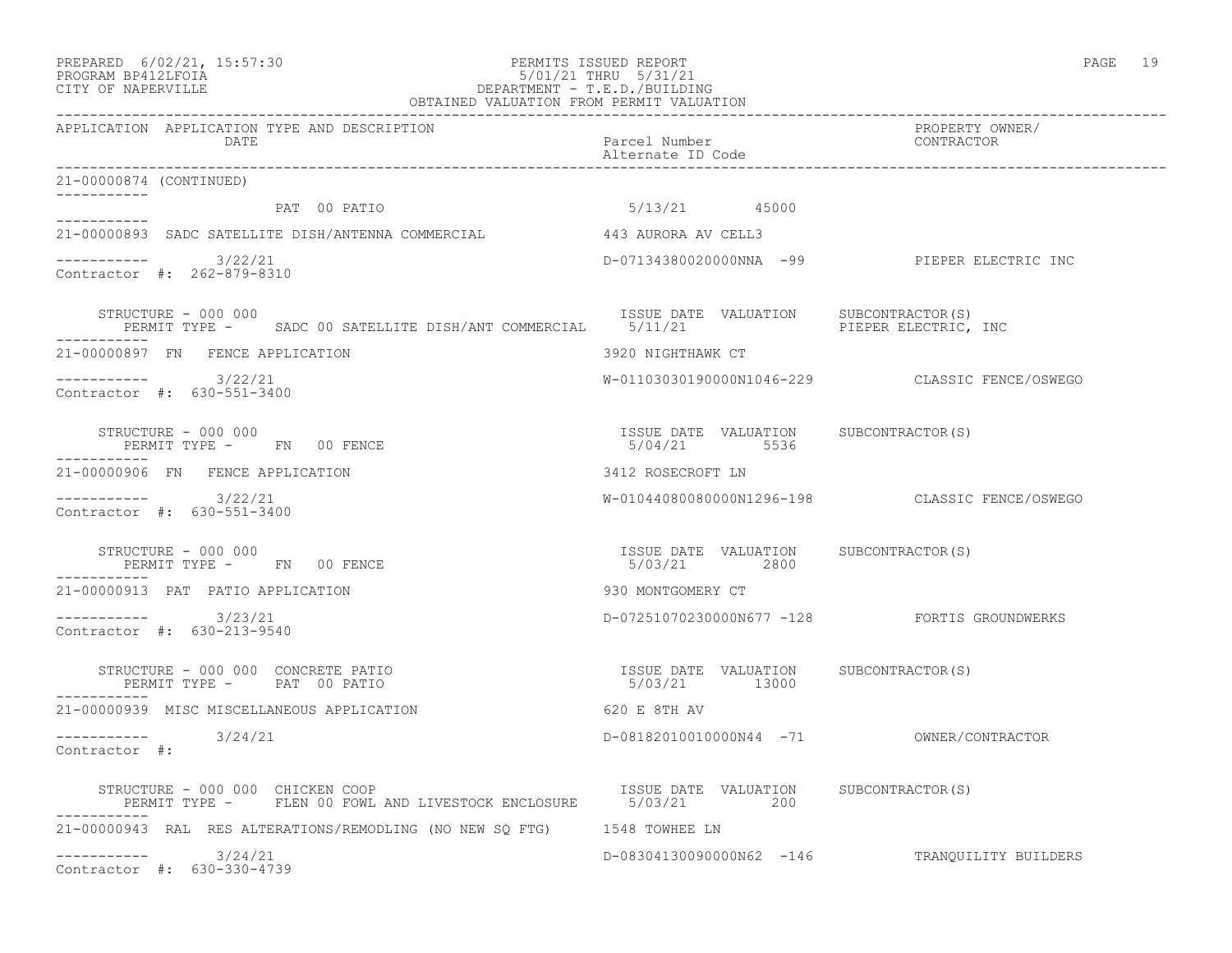| PREPARED            | $6/02/21$ , $15:57:30$ |  |
|---------------------|------------------------|--|
| DDACDAM RDA19T FATA |                        |  |

## PREPARED 6/02/21, 15:57:30 PERMITS ISSUED REPORT<br>PROGRAM BP412LFOIA PAGE 20<br>
5/01/21 THRU 5/31/21 PROGRAM BP412LFOIA 5/01/21 THRU 5/31/21 CITY OF NAPERVILLE CITY OF NAPERVILLE DEPARTMENT - T.E.D./BUILDING

| OBTAINED VALUATION FROM PERMIT VALUATION                                                                                                                                                                                         |                                            |                                                                 |
|----------------------------------------------------------------------------------------------------------------------------------------------------------------------------------------------------------------------------------|--------------------------------------------|-----------------------------------------------------------------|
| APPLICATION APPLICATION TYPE AND DESCRIPTION<br>Parcel Number<br>Parcel Number<br>Alternate ID Code<br>Parcel Number<br>CONTRACTOR<br><b>DATE</b>                                                                                |                                            | PROPERTY OWNER/                                                 |
| 21-00000943 (CONTINUED)<br>------------                                                                                                                                                                                          |                                            |                                                                 |
| ------------                                                                                                                                                                                                                     |                                            | AFFORDABLE PLUMBING SERVICES                                    |
| 21-00000954 CAL COMMERCIAL ALTERATION/REPAIR (NO NEW SQ FTG) 8 W JEFFERSON AV                                                                                                                                                    |                                            |                                                                 |
| $--------$ 3/25/21<br>Contractor #: 312-213-4000                                                                                                                                                                                 |                                            | D-07134300180000N538 -84 CHARGER CONSTRUCTION                   |
| STRUCTURE - 000 000 KERWELL PREMIUM CBD HOUSE                    ISSUE DATE VALUATION    SUBCONTRACTOR(S)<br>PERMIT TYPE -     CCAD 00 COMMERCIAL - CAD                            5/18/21       65000     CONFIDENT PLUMBING CO |                                            | EMT ELECTRICAL COMPANY                                          |
| 21-00000956 CAL COMMERCIAL ALTERATION/REPAIR (NO NEW SQ FTG) 1508 AURORA AV 100                                                                                                                                                  |                                            |                                                                 |
| $--------- 3/25/21$<br>Contractor #: 312-283-3200                                                                                                                                                                                | D-07231100200000N1701-96 THE BOLDT COMPANY |                                                                 |
|                                                                                                                                                                                                                                  |                                            | MARTIN PETERSEN COMPANY<br>SULLIVAN ROOFING INC                 |
| 21-00000957 DRWY DRIVEWAY NEW AND ALTERATIONS 4532 TOWHER LN                                                                                                                                                                     |                                            |                                                                 |
| $--------- 3/25/21$<br>Contractor #: 708-599-0844                                                                                                                                                                                |                                            | D-08304130050000N62 -146 IRISH CASTLE PAVING                    |
| STRUCTURE - 000 000 ASPHALT DRWY/APRON/EXTENTION ISSUE DATE VALUATION SUBCONTRACTOR(S)<br>PERMIT TYPE - DRWY 00 DRIVEWAY ADDITION/ALTERATION 5/18/21 4650 CURB CUTTERS INC<br>ROW 00 RIGHT OF WAY PERMIT<br>------------         | 5/18/21                                    |                                                                 |
| 21-00000958 DRWY DRIVEWAY NEW AND ALTERATIONS 2103 SCHUMACHER LN                                                                                                                                                                 |                                            |                                                                 |
| ----------- 3/25/21<br>Contractor #: 708-599-0844                                                                                                                                                                                |                                            | D-07272080090000N741 -125                   IRISH CASTLE PAVING |
| STRUCTURE - 000 000 R/R ASPHALT DRWY/APRON<br>PERMIT TYPE - DRWY 00 DRIVEWAY ADDITION/ALTERATION 5/03/21<br>FALUATION 3150<br>FALUATION 3150<br>ROW 00 RIGHT OF WAY PERMIT<br>------------                                       | 5/03/21                                    |                                                                 |
| 21-00000970 DRWY DRIVEWAY NEW AND ALTERATIONS THE RESOLUTION CREEK CT                                                                                                                                                            |                                            |                                                                 |
| $--------- 3/25/21$<br>Contractor #: 630-398-4600                                                                                                                                                                                |                                            | D-08284170850000N693 -150 ADVOCATE CONSTRUCTION                 |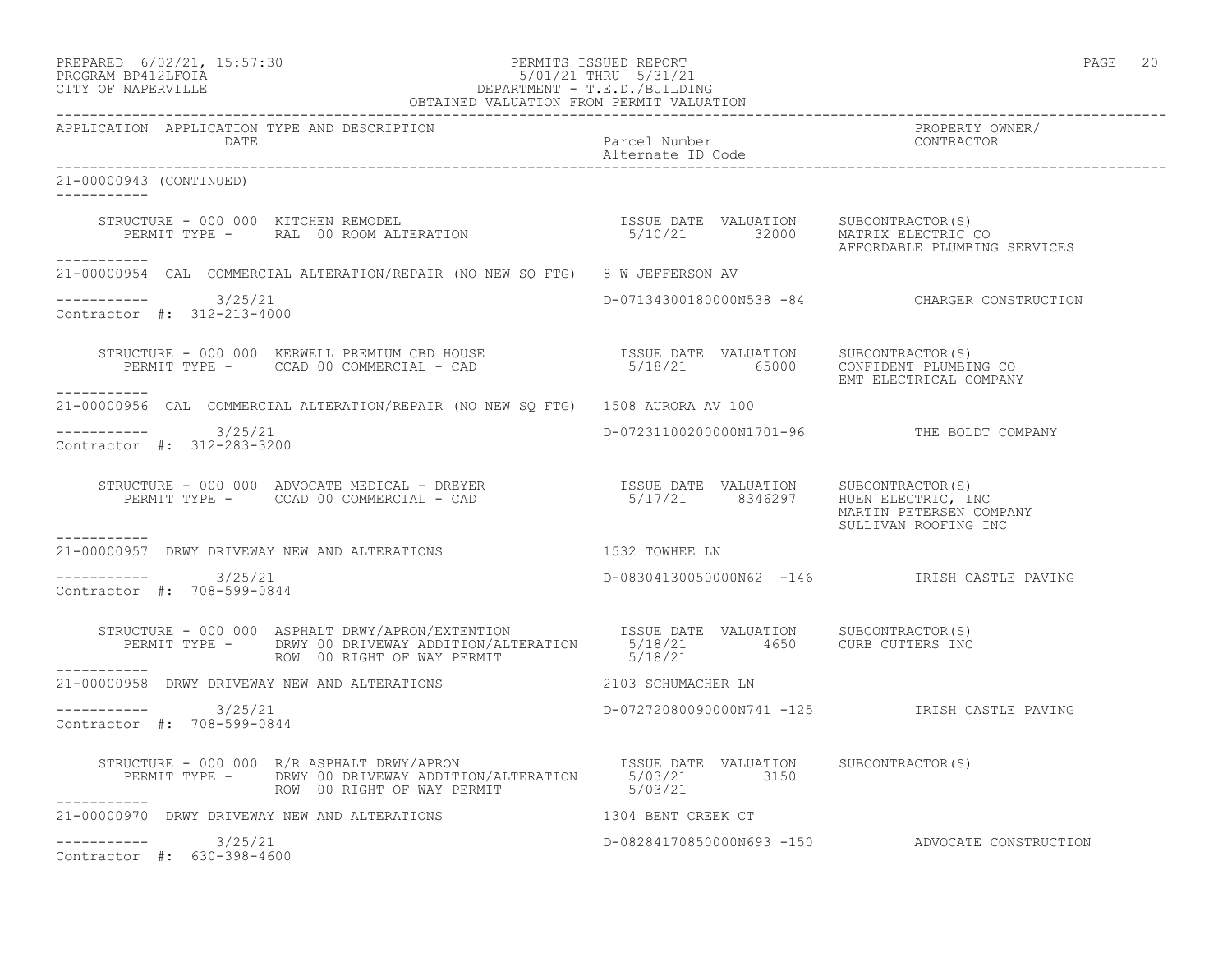### PREPARED 6/02/21, 15:57:30 PERMITS ISSUED REPORT PAGE 21 PROGRAM BP412LFOIA 5/01/21 THRU 5/31/21 CITY OF NAPERVILLE DEPARTMENT - T.E.D./BUILDING OBTAINED VALUATION FROM PERMIT VALUATION

------------------------------------------------------------------------------------------------------------------------------------ APPLICATION APPLICATION TYPE AND DESCRIPTION PROPERTY OWNER/ DATE Parcel Number Alternate ID Code ------------------------------------------------------------------------------------------------------------------------------------ 21-00000970 (CONTINUED) ----------- STRUCTURE - 000 000 R/R AND EXPAND ASPHALT DRWY/APRON ISSUE DATE VALUATION SUBCONTRACTOR(S) PERMIT TYPE - DRWY 00 DRIVEWAY ADDITION/ALTERATION 5/10/21 3255 ROW 01 RIGHT OF WAY PERMIT 6/10/21 ----------- 21-00000974 CMIS MISCELLANEOUS COMMERCIAL 1105 N MILL ST HM \_\_\_\_\_\_\_\_\_\_\_ ----------- 3/25/21 D-07124240140000N861 -54 K&M CONCRETE, INC Contractor #: 630-377-8800 STRUCTURE - 000 000 MILL ORCHARD CONDO ASSOC. ISSUE DATE VALUATION SUBCONTRACTOR(S) PERMIT TYPE - CMIS 00 COMMERCIAL MISC. PERMIT 6/25/21 IDEAL ELECTRICAL CONTRACTORS I ----------- 21-00000976 CAL COMMERCIAL ALTERATION/REPAIR (NO NEW SQ FTG) 1717 N NAPER BL 300 ----------- 3/25/21 D-08053020220000N125 -27 R KING CONSTRUCTION Contractor #: 630-883-5988 STRUCTURE - 000 000 THE FAMILY ORGANIZATION ISSUE DATE VALUATION SUBCONTRACTOR(S) PERMIT TYPE - CCAD 00 COMMERCIAL - CAD 5/06/21 20000 R KING CONSTRUCTION INC ----------- 21-00000977 RAL RES ALTERATIONS/REMODLING (NO NEW SQ FTG) 1825 HILLTOP CT ----------- 3/25/21 D-08324020430000N324 -178 AIROOM INC Contractor #: 847-763-1100 STRUCTURE - 000 000 1ST FLOOR REMODEL ISSUE DATE VALUATION SUBCONTRACTOR(S) PERMIT TYPE - RAL 00 ROOM ALTERATION 6/03/21 132000 EXPRESS PLUMBING, INC. BRANDYS ELECTRIC ----------- 21-00000997 SFR SINGLE FAMILY RESIDENCE 1044 CAROLINE CT  $--------- 3/26/21$ W-02054070270000N1574-208 EASTMAN PROPERTIES LTD Contractor #: 815-254-1224 STRUCTURE - 000 000 SFR ISSUE DATE VALUATION SUBCONTRACTOR(S) PERMIT TYPE - DCK 00 DECK WITH STRUCTURE - SFR/DPX 5/14/21 250000 ELEC 00 ELECTRIC FOR SINGLE FAMILY/DPX 5/14/21 AVINO ELECTRIC, INC FB 00 FINISHED BASEMENT 6714/21 250000 MECH 00 MECHANICAL FOR SFR/DPX 5/14/21 PLRM 00 PLUMBING BASEMENT ROUGH 5/14/21 PLUM 00 PLUMBING FOR SINGLE FAMILY/DPX 5/14/21 JL PLUMBING-SEWER SFRP 00 SINGLE FAMILY RESIDENCE PERMIT 5/14/21 250000 STRU 00 STRUCTURAL FOR SINGLE FAM/DPX 5/14/21 BRADLEY ENTERPRISES/OSWEGO TREE 00 PARKWAY TREE PLANTING PERMIT 5/14/21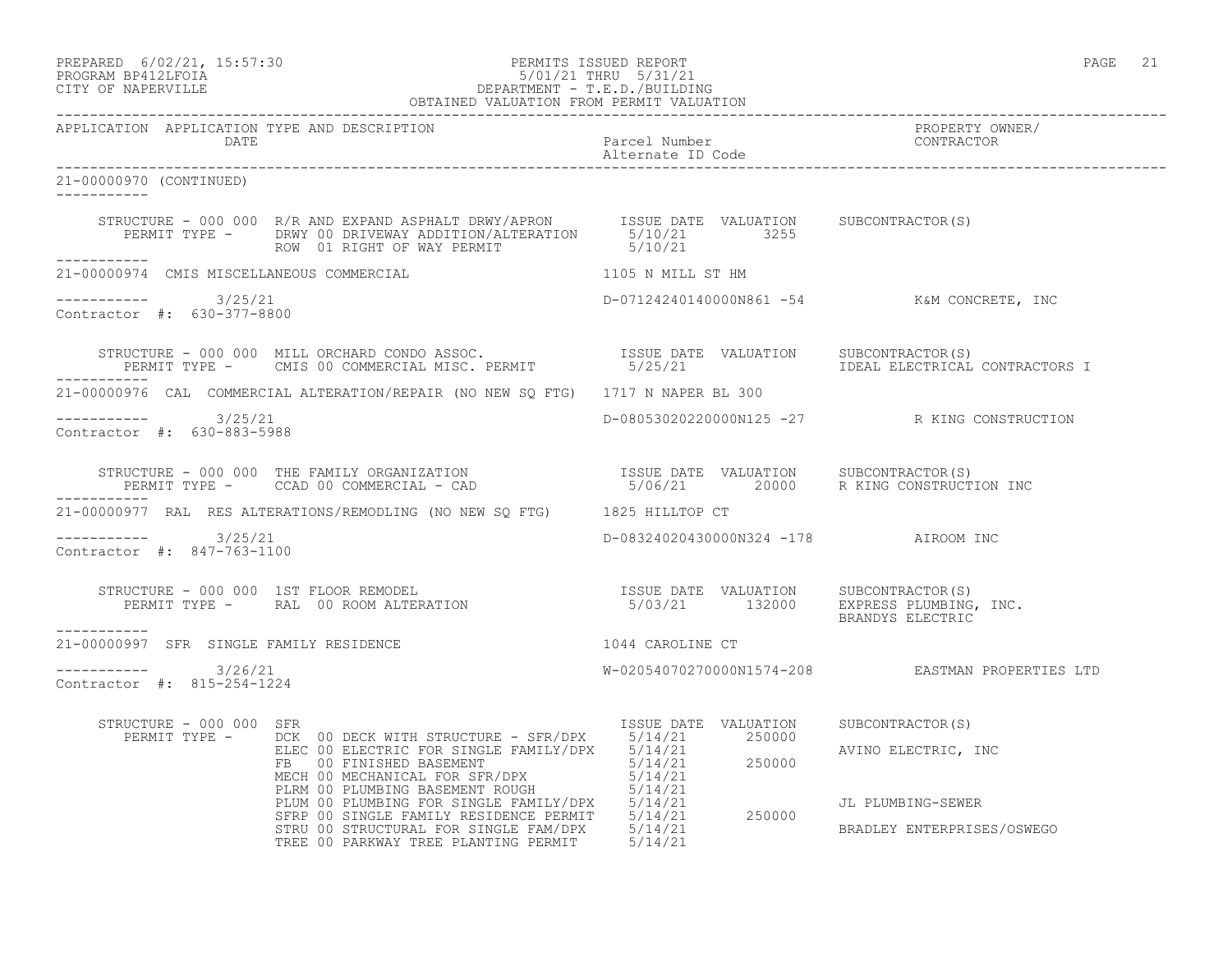## PREPARED 6/02/21, 15:57:30 PERMITS ISSUED REPORT PAGE 22<br>PROGRAM BP412LFOIA PAGE 22 PROGRAM BP412LFOIA PROGRAM BP412LFOIA 5/01/21 THRU 5/31/21 CITY OF NAPERVILLE DEPARTMENT - T.E.D./BUILDING

| OBTAINED VALUATION FROM PERMIT VALUATION                                                                                                                                                                                                                                                                                                           |                                       |                                                        |
|----------------------------------------------------------------------------------------------------------------------------------------------------------------------------------------------------------------------------------------------------------------------------------------------------------------------------------------------------|---------------------------------------|--------------------------------------------------------|
| APPLICATION APPLICATION TYPE AND DESCRIPTION                                                                                                                                                                                                                                                                                                       |                                       | PROPERTY OWNER/<br>CONTRACTOR                          |
| 21-00001001 POOL POOL ABOVE/INGROUND RESIDENTIAL                                                                                                                                                                                                                                                                                                   | 1035 E HILLSIDE RD                    |                                                        |
| $--------- 3/26/21$<br>Contractor #: 815-476-2975                                                                                                                                                                                                                                                                                                  |                                       | D-08192130220000N446 -101 DESROCHERS BACKYARD POOLS    |
| STRUCTURE - 000 000 INGROUND POOL<br>PERMIT TYPE - FN 00 FENCE<br>PAT 00 PATIO<br>POL1 00 POOL IN GROUND                                                                                                                                                                                                                                           | ISSUE DATE VALUATION SUBCONTRACTOR(S) |                                                        |
| 21-00001003 CAL COMMERCIAL ALTERATION/REPAIR (NO NEW SQ FTG) 1301 E OGDEN AV                                                                                                                                                                                                                                                                       |                                       |                                                        |
| $--------- 3/27/21$<br>Contractor #: 618-589-2770                                                                                                                                                                                                                                                                                                  |                                       | D-08081010050000N509 -42 MID AMERICA CONTRACTING       |
| STRUCTURE - 000 000 BANK OF AMERICA                                 ISSUE DATE VALUATION     SUBCONTRACTOR(S)<br>PERMIT TYPE -     CMIS 00 COMMERCIAL MISC. PERMIT             5/17/21       150000   MIDWEST INTERSTATE ELECTRIC                                                                                                                  |                                       |                                                        |
| 21-00001008 SIGN SIGN APPLICATIONS                                                                                                                                                                                                                                                                                                                 | 931 E OGDEN AV 107                    |                                                        |
| ----------- 3/29/21<br>Contractor #: 708-233-6677                                                                                                                                                                                                                                                                                                  |                                       | D-08074060220000N364 -56 REESHA PRINTING & SIGNS       |
| STRUCTURE - 000 000<br>STRUCTURE - UUU UUU<br>PERMIT TYPE - SIGN 00 SIGN                                                                                                                                                                                                                                                                           |                                       |                                                        |
| 21-00001009 PAT PATIO APPLICATION                                                                                                                                                                                                                                                                                                                  | 4723 SNAPJACK CR                      |                                                        |
| $--------- 3/29/21$<br>Contractor #: 630-258-6565                                                                                                                                                                                                                                                                                                  |                                       | W-01154020270000N743 -260 CS ENTERPRISE LANDSCAPE, INC |
|                                                                                                                                                                                                                                                                                                                                                    |                                       |                                                        |
| -----------<br>21-00001016 CAL COMMERCIAL ALTERATION/REPAIR (NO NEW SQ FTG) 530 S ROUTE 59                                                                                                                                                                                                                                                         |                                       |                                                        |
| $--------$ 3/29/21<br>Contractor #: 856-673-9624                                                                                                                                                                                                                                                                                                   |                                       | D-07223030100000N231 -109 BRANDPOINT SERVICES          |
| $\begin{array}{cccc} \texttt{STRUCTURE} - 000 000 \texttt{DAVID'S BRIDAL} \\ \texttt{PERMIT TYPE} - \texttt{CCAD 00 COMMERCIAL} - \texttt{CAD} & \texttt{SAD} \\ \end{array} \qquad \begin{array}{cccc} \texttt{ISSUE} \texttt{DATE} & \texttt{VALUATION} \\ \texttt{5/19/21} & \texttt{570000} \texttt{BIRK PLUMBING} \end{array}$<br>___________ |                                       | PRO ELECTRIC CORPORATION                               |
| 21-00001022 RAD RES ADDITIONS (NEW SO FTG)                                                                                                                                                                                                                                                                                                         | 352 S COLUMBIA ST                     |                                                        |
| $--------- 3/29/21$<br>Contractor #: 630-520-2747                                                                                                                                                                                                                                                                                                  |                                       | D-08184160270000N345 -86 FRONTLINE HOME MAINTENANCE    |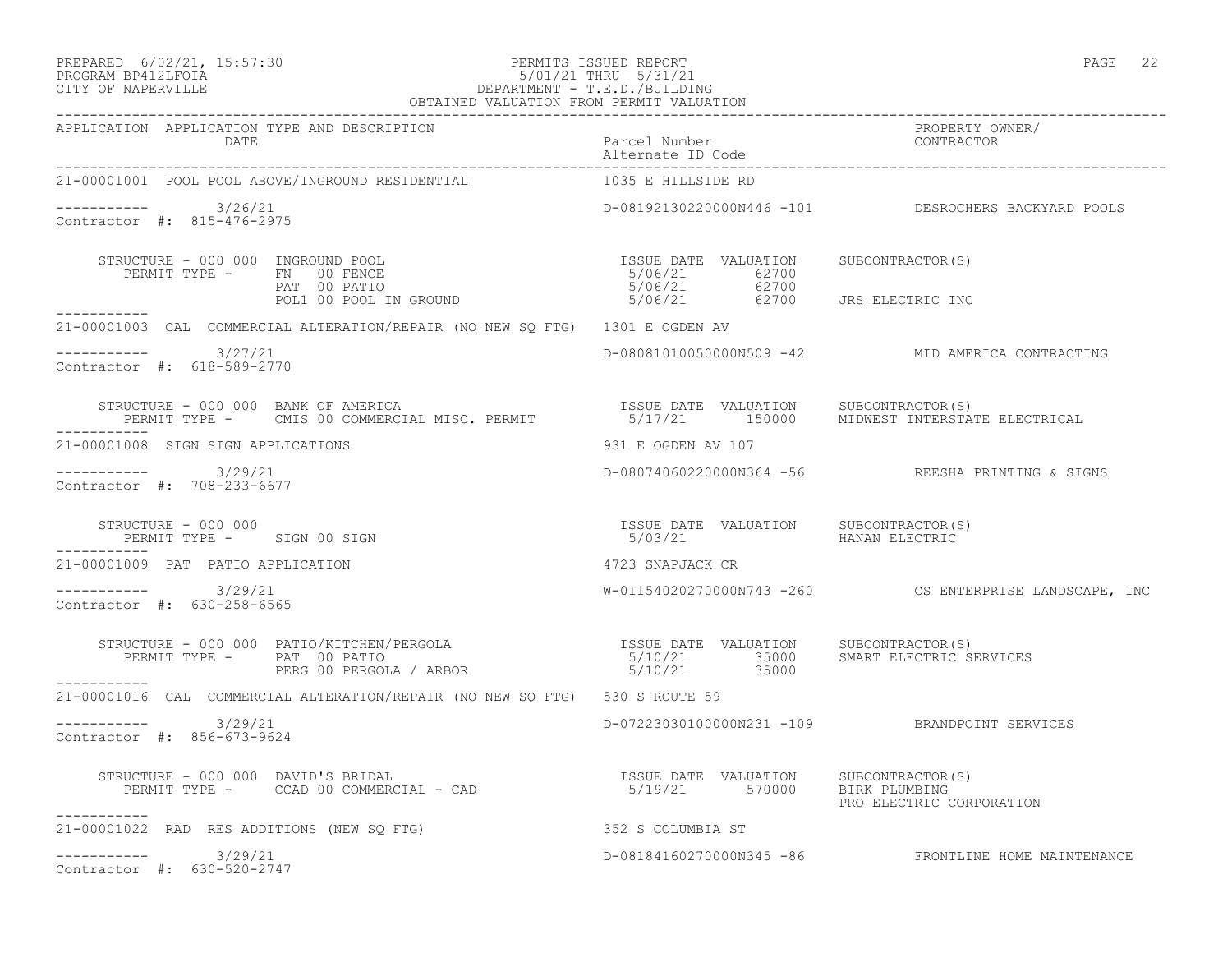PREPARED 6/02/21, 15:57:30 PERMITS ISSUED REPORT PAGE 23

## PROGRAM BP412LFOIA 5/01/21 THRU 5/31/21 CITY OF NAPERVILLE DEPARTMENT - T.E.D./BUILDING OBTAINED VALUATION FROM PERMIT VALUATION

------------------------------------------------------------------------------------------------------------------------------------ APPLICATION APPLICATION TYPE AND DESCRIPTION PROPERTY OWNER/ DATE Parcel Number CONTRACTOR Alternate ID Code ------------------------------------------------------------------------------------------------------------------------------------ 21-00001022 (CONTINUED) ----------- STRUCTURE - 000 000 2ND FLOOR ADDITION ISSUE DATE VALUATION SUBCONTRACTOR(S) PERMIT TYPE - RAD 00 ROOM ADDITION 5/07/21 52400 MAIN LINE ELECTRIC INC SHOWALTER ROOFING SERVICE M & E PLUMBING SERVICE, INC ----------- 21-00001026 FN FENCE APPLICATION 1160 DICKENS AV  $--------- 3/29/21$  $D-08083140160000N694 -57$  PEERLESS ENTERPRISE/MELROSE PK Contractor #: 630-772-1165 STRUCTURE - 000 000 ISSUE DATE VALUATION SUBCONTRACTOR(S) PERMIT TYPE - FN 00 FENCE ----------- 21-00001027 FN FENCE APPLICATION 208 OLESEN DR ----------- 3/29/21 D-08174060600000N1244-87 PEERLESS ENTERPRISE/MELROSE PK Contractor #: 630-772-1165 STRUCTURE - 000 000 ISSUE DATE VALUATION SUBCONTRACTOR(S) PERMIT TYPE - FN 00 FENCE 5/04/21 3700 ----------- 21-00001030 FN FENCE APPLICATION 4212 WINTERBERRY AV ----------- 3/29/21 W-01172060010000N1523-241 OWNER/CONTRACTOR Contractor #: STRUCTURE - 000 000 ISSUE DATE VALUATION SUBCONTRACTOR(S) PERMIT TYPE - FN 00 FENCE ----------- 21-00001041 BDD DEMOLITION SINGLE FAMILY 647 S SLEIGHT ST ----------- 3/30/21 D-08191150320000N50 -100 M HOUSE Contractor #: 630-748-9242 STRUCTURE - 000 000 BDD ISSUE DATE VALUATION SUBCONTRACTOR(S) PERMIT TYPE - BDD 00 DEMOLITION PERMIT 65/11/21 1 3 A EXCAVAING INC ----------- 21-00001042 SFR SINGLE FAMILY RESIDENCE 647 S SLEIGHT ST ----------- 3/30/21 D-08191150320000N50 -100 M HOUSE Contractor #: 630-748-9242 STRUCTURE - 000 000 SFR STRUCTURE - 000 OOD SFR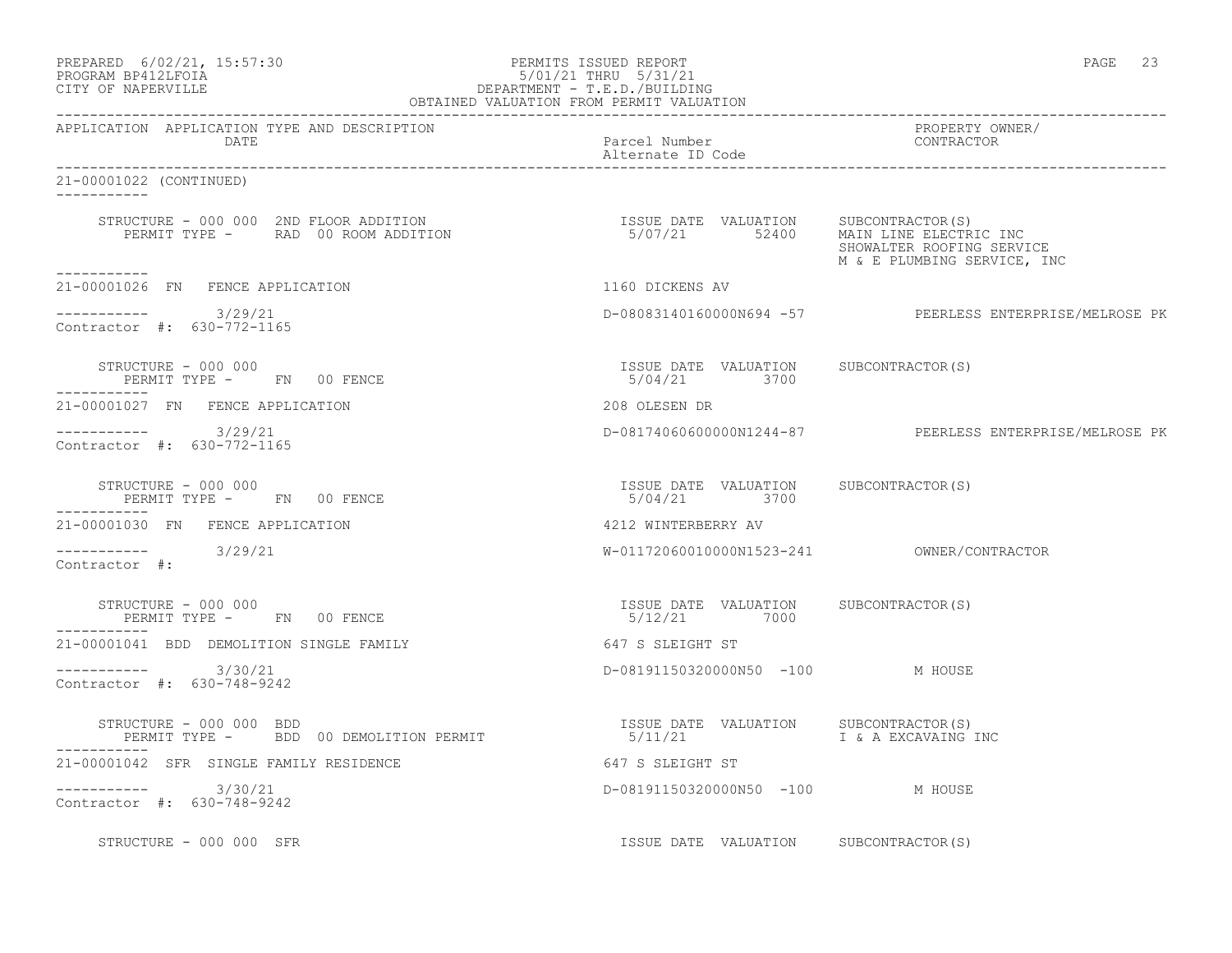PREPARED 6/02/21, 15:57:30 PERMITS ISSUED REPORT PAGE 24

## PROGRAM BP412LFOIA 5/01/21 THRU 5/31/21 CITY OF NAPERVILLE DEPARTMENT - T.E.D./BUILDING OBTAINED VALUATION FROM PERMIT VALUATION

------------------------------------------------------------------------------------------------------------------------------------

APPLICATION APPLICATION TYPE AND DESCRIPTION PROPERTY OWNER/ DATE DESCRIPTION OF PARTICULAR PARTICULAR PARTICULAR PARTICULAR POLITICAL PROPERTY AND TRUMPS AND TRUSTAN POLITICAL AND TRUST AND TRUST AND TRUST AND TRUST AND TRUST AND TRUST AND TRUST AND TRUST AND TRUST AND TRUST AND TR Alternate ID Code ------------------------------------------------------------------------------------------------------------------------------------ 21-00001042 (CONTINUED) ----------- PERMIT TYPE - ELEC 00 ELECTRIC FOR SINGLE FAMILY/DPX 5/11/21 LITTLE ELECTRICAL CONTRACTORS MECH 00 MECHANICAL FOR SFR/DPX 5/11/21 PATO 00 PATIO WITH STRUCTURE  $5/11/21$  850000 PLRM 00 PLUMBING BASEMENT ROUGH 5/11/21 PLUM 00 PLUMBING FOR SINGLE FAMILY/DPX 5/11/21 I & A EXCAVATING SFRP 00 SINGLE FAMILY RESIDENCE PERMIT 5/11/21 850000 STRU 00 STRUCTURAL FOR SINGLE FAM/DPX 5/11/21 THE BRYJA ROOFING AND REMODELING ----------- 21-00001060 DRWY DRIVEWAY NEW AND ALTERATIONS 513 SPRUCE DR ----------- 3/30/21 D-07252080210000N183 -129 DAMICO PAVING Contractor #: 630-263-7283 STRUCTURE - 000 000 R/R ASPHALT DRWY/CONCRETE PUB WALK ISSUE DATE VALUATION SUBCONTRACTOR(S) PERMIT TYPE - DRWY 00 DRIVEWAY ADDITION/ALTERATION 5/11/21 7150 DAMICO PAVING ROW 00 RIGHT OF WAY PERMIT  $5/11/21$ ----------- 21-00001075 CAL COMMERCIAL ALTERATION/REPAIR (NO NEW SQ FTG) 2775 SHOWPLACE DR 111 \_\_\_\_\_\_\_\_\_\_\_\_  $-3/30/21$  URB INC. Contractor #: 312-340-1472 STRUCTURE - 000 000 STRETCH ZONE ISSUE DATE VALUATION SUBCONTRACTOR(S) PERMIT TYPE - CCAD 00 COMMERCIAL - CAD 5/26/21 18000 ADVANCED ELECTRIC EXPERTS INC ----------- 21-00001084 SIGN SIGN APPLICATIONS 408 W 5TH AV ----------- 3/31/21 D-07132080100000N535 -69 CAPTIVATING SIGNS Contractor #: 630-470-6161 STRUCTURE - 000 000 ISSUE DATE VALUATION SUBCONTRACTOR(S) PERMIT TYPE - SIGN 00 SIGN ----------- 21-00001085 PAT PATIO APPLICATION 2652 CHARLESTOWNE LN ----------- 3/31/21 W-01031110020000N1330-184 MONTANOS LANDSCAPING Contractor #: 630-271-9709 STRUCTURE - 000 000 BRICK PAVER PATIO/SEATWALL/FIREPIT ISSUE DATE VALUATION SUBCONTRACTOR(S)<br>PERMIT TYPE - PAT 00 PATIO PATIO PERMIT TYPE - PAT 00 PATIO ----------- 21-00001096 RAL RES ALTERATIONS/REMODLING (NO NEW SQ FTG) 1622 COLFAX CT ----------- 3/31/21 D-07104020320000N149 -50 Contractor #: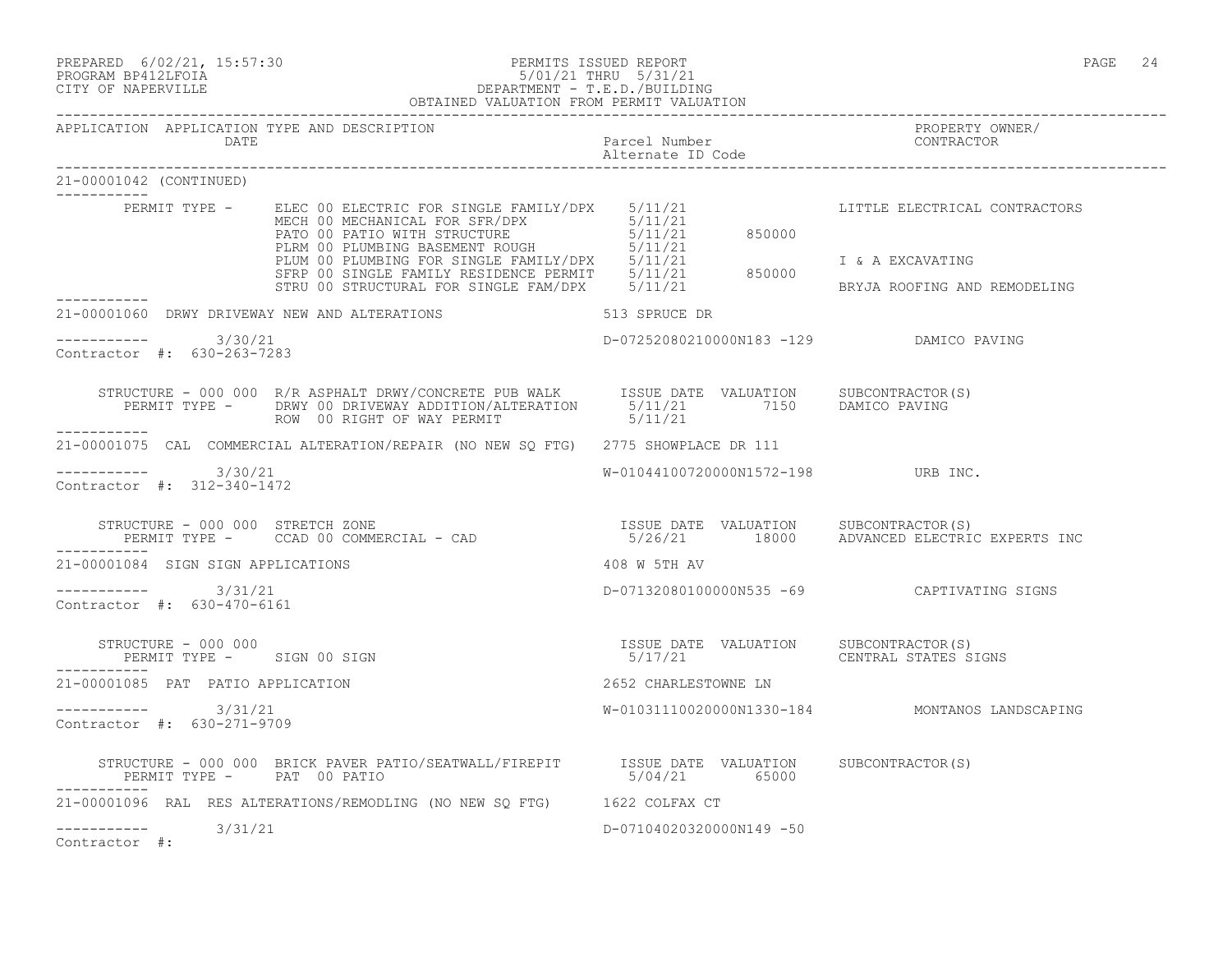### PREPARED 6/02/21, 15:57:30 PERMITS ISSUED REPORT PAGE 25 PROGRAM BP412LFOIA 5/01/21 THRU 5/31/21 CITY OF NAPERVILLE DEPARTMENT - T.E.D./BUILDING OBTAINED VALUATION FROM PERMIT VALUATION

------------------------------------------------------------------------------------------------------------------------------------ APPLICATION APPLICATION TYPE AND DESCRIPTION<br>DATE DATE Parcel Number CONTRACTOR Alternate ID Code ------------------------------------------------------------------------------------------------------------------------------------ 21-00001096 (CONTINUED) ----------- STRUCTURE - 000 000 INTERIOR REMODEL ISSUE DATE VALUATION SUBCONTRACTOR(S) PERMIT TYPE - RAL 00 ROOM ALTERATION 5/10/21 40000 BENITEZ ELECTRIC, INC PAULCO PLUMBING LLC ----------- 21-00001129 ESC ELECTRIC SERVICE CHANGE 145 1440 BAYOU PATH DR  $--------- 4/01/21$ D-07093050370000N1767-047 93ENERGY Contractor #: STRUCTURE - 000 000 PHOTOVOLTAIC SYSTEM ISSUE DATE VALUATION SUBCONTRACTOR(S) PERMIT TYPE - PV 00 SOLAR PHOTOVOLTAIC 65/14/21 36829 93ENERGY ----------- 21-00001142 SFR SINGLE FAMILY RESIDENCE 1021 DOUGLAS AV ----------- 4/02/21 D-07133000060000N58 -83 KRAMER HOMES Contractor #: 630-922-9298 STRUCTURE - 000 000 SFR<br>PERMIT TYPE - ELEC 00 ELECTRIC FOR SINGLE FAMILY/DPX 5/12/21 DATE VALUATION LITTLE ELECTRICAL CONTRACTORS PERMIT TYPE - ELEC 00 ELECTRIC FOR SINGLE FAMILY/DPX 5/12/21 FB 00 FINISHED BASEMENT 65/12/21 750000 MECH 00 MECHANICAL FOR SFR/DPX 5/12/21 PATO 00 PATIO WITH STRUCTURE  $5/12/21$  750000 PLRM 00 PLUMBING BASEMENT ROUGH 5/12/21 PLUM 00 PLUMBING FOR SINGLE FAMILY/DPX 5/12/21 FLAT TOP PLUMBING ACTIVE EXCAVATING & WRECKING SFRP 00 SINGLE FAMILY RESIDENCE PERMIT 5/12/21 750000 STRU 00 STRUCTURAL FOR SINGLE FAM/DPX 5/12/21 WM CONSTRUCTION TREE 00 PARKWAY TREE PLANTING PERMIT 5/12/21 ----------- 21-00001149 FN FENCE APPLICATION 1339 KALLIEN AV  $--------- 4/02/21$ ----------- 4/02/21 D-08174060530000N1244-88 ILLINOIS FENCE COMPANY Contractor #: 708-856-8999 STRUCTURE - 000 000 ISSUE DATE VALUATION SUBCONTRACTOR(S) PERMIT TYPE - FN 00 FENCE 5/03/21 8853 21-00001155 RAL RES ALTERATIONS/REMODLING (NO NEW SQ FTG) 1318 CAROL LN ----------- 4/05/21 D-08303000130000N197 -145 TRANQUILITY BUILDERS Contractor #: 630-330-4739 STRUCTURE - 000 000 BASEMENT REMODEL ISSUE DATE VALUATION SUBCONTRACTOR(S) PERMIT TYPE - ELSC 00 ELECTRIC SVC CHANGE RES. 5/03/21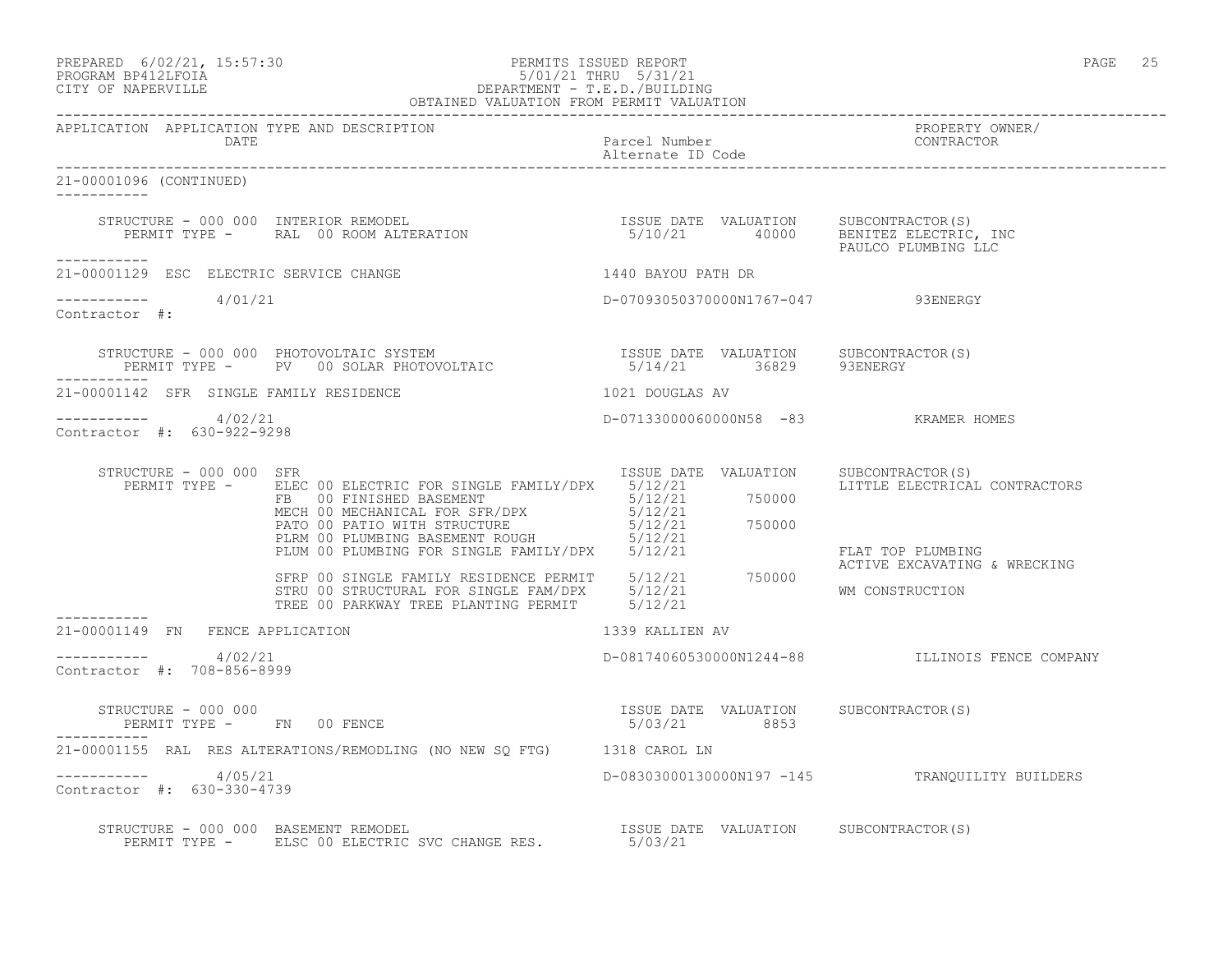| PREPARED | $6/02/21$ , $15:57:30$ |
|----------|------------------------|
|          |                        |

### PREPARED 6/02/21, 15:57:30 PERMITS ISSUED REPORT<br>PROGRAM BP412LFOIA PAGE 26 PROGRAM BP412LFOIA PROGRAM BP412LFOIA 5/01/21 THRU 5/31/21 CITY OF NAPERVILLE DEPARTMENT - T.E.D./BUILDING OBTAINED VALUATION FROM PERMIT VALUATION

| APPLICATION APPLICATION TYPE AND DESCRIPTION<br>DATE |                                                                                                                                                                                                                                                                          |                   |                 | Parcel Number<br>Alternate ID Code<br>--------<br>-------- |
|------------------------------------------------------|--------------------------------------------------------------------------------------------------------------------------------------------------------------------------------------------------------------------------------------------------------------------------|-------------------|-----------------|------------------------------------------------------------|
| 21-00001155 (CONTINUED)                              |                                                                                                                                                                                                                                                                          |                   |                 |                                                            |
| ----------                                           | FB 00 FINISHED BASEMENT 6703/21 24000 MATRIX ELECTRIC CO                                                                                                                                                                                                                 |                   |                 | AFFORDABLE PLUMBING SERVICES                               |
|                                                      | 21-00001160 CAL COMMERCIAL ALTERATION/REPAIR (NO NEW SQ FTG) 1807 S WASHINGTON ST 107                                                                                                                                                                                    |                   |                 |                                                            |
| $--------$ 4/06/21<br>Contractor #: 815-219-5508     |                                                                                                                                                                                                                                                                          |                   |                 | D-08312140330000N568 -161 LOG ENTERPRISES                  |
| -----------                                          | STRUCTURE - 000 000 DR. THOMAS BROWN<br>PERMIT TYPE - CCAD 00 COMMERCIAL - CAD (28/21 125000 LOG ENTERPRISES INC                                                                                                                                                         |                   |                 | LOG ENTERPRISES, INC                                       |
| 21-00001168 ESC ELECTRIC SERVICE CHANGE              |                                                                                                                                                                                                                                                                          | 2312 MODAFF RD    |                 |                                                            |
| ----------- 4/06/21<br>Contractor #: 847-254-6608    |                                                                                                                                                                                                                                                                          |                   |                 | W-01012060050000N368 -189 ZAP ELECTRIC, INC                |
|                                                      | $\begin{tabular}{lllllllll} \texttt{STRUCTURE} & - & 000 & 000 & & & & & \\ & & \texttt{PERMIT TYPE} & - & & \texttt{ELSC 00 ELECTRIC SVC CHANGE RES.} & & & & & \\ & & \texttt{PERMIT TYPE} & - & & \texttt{ELSC 00 ELECTRIC SVC CHANGE RES.} & & & & \\ \end{tabular}$ |                   |                 |                                                            |
| 21-00001175 SFR SINGLE FAMILY RESIDENCE              |                                                                                                                                                                                                                                                                          |                   | 3607 SARGENT DR |                                                            |
| $--------- 4/06/21$<br>Contractor #: 817-875-7057    |                                                                                                                                                                                                                                                                          |                   |                 | W-011030002898 N1841-229 PULTE GROUP                       |
| STRUCTURE - 000 000 SFR                              | PERMIT TYPE - ELEC 00 ELECTRIC FOR SINGLE FAMILY/DPX 5/03/21 SUPERIOR ELECTRICAL TECHNOLOGI<br>MECH 00 MECHANICAL FOR SFR/DPX 5/03/21 S3 PLUMBING MECH 00 PLUMBING BASEMENT ROUGH 5/03/21 S3 PLUMBING MATER (MAUGONER                                                    |                   |                 | ISSUE DATE VALUATION SUBCONTRACTOR (S)                     |
|                                                      | PLUM 00 PLUMBING FOR SINGLE FAMILY/DPX 5/03/21                                                                                                                                                                                                                           |                   |                 | HOLIDAY SEWER & WATER/WAUCONDA<br>S3 PLUMBING              |
|                                                      | HOLIDAY SEWER<br>SFRP 00 SINGLE FAMILY RESIDENCE PERMIT 5/03/21 195000 RABY ROOFING<br>STRIL 00 STRICTURAL FOR SINGLE FAM/DDY 5/00/01<br>STRU 00 STRUCTURAL FOR SINGLE FAM/DPX 5/03/21                                                                                   |                   |                 | HOLIDAY SEWER & WATER/WAUCONDA                             |
| 21-00001177 FN FENCE APPLICATION                     |                                                                                                                                                                                                                                                                          | 343 WESTBROOK CR  |                 |                                                            |
| $       4/06/21$<br>Contractor #: 708-547-7555       |                                                                                                                                                                                                                                                                          |                   |                 | W-02061140210000N295 -190 FIRST FENCE                      |
| $STRUCTURE - 000 000$                                | PERMIT TYPE - FN 00 FENCE                                                                                                                                                                                                                                                | 5/06/21 3100      |                 | ISSUE DATE VALUATION SUBCONTRACTOR(S)                      |
| 21-00001180 ESC ELECTRIC SERVICE CHANGE              |                                                                                                                                                                                                                                                                          | 4748 SASSAFRAS LN |                 |                                                            |
| $--------- 4/06/21$<br>Contractor #: 630-427-5027    |                                                                                                                                                                                                                                                                          |                   |                 | W-01174080190000N1526-256 TESLA, INC                       |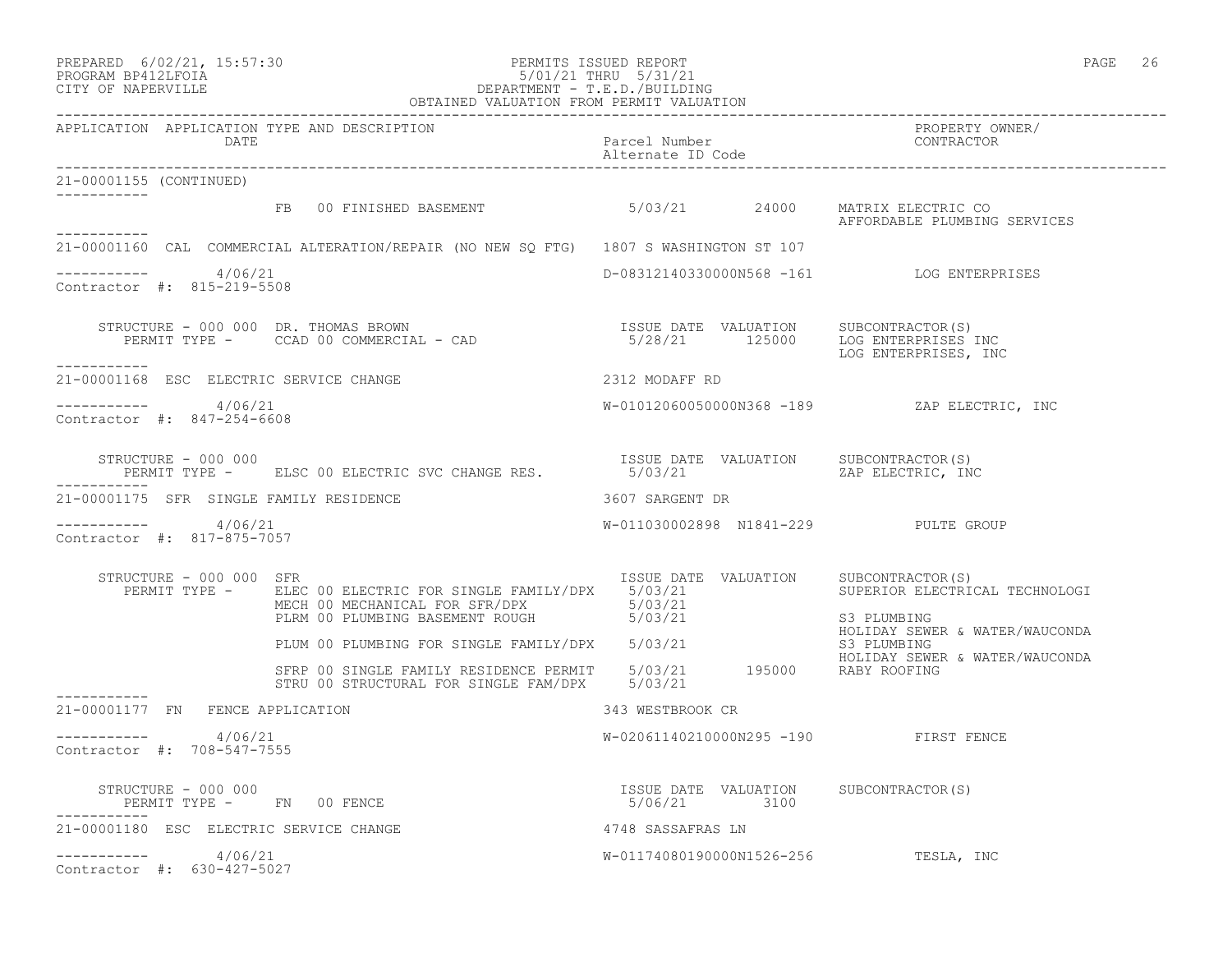| PREPARED                  | $6/02/21$ , $15:57:30$ |  |
|---------------------------|------------------------|--|
| <b>PROGRAME PRACTROTA</b> |                        |  |

### PREPARED 6/02/21, 15:57:30 PERMITS ISSUED REPORT PAGE 27 PROGRAM BP412LFOIA 5/01/21 THRU 5/31/21 CITY OF NAPERVILLE DEPARTMENT - T.E.D./BUILDING OBTAINED VALUATION FROM PERMIT VALUATION

------------------------------------------------------------------------------------------------------------------------------------ APPLICATION APPLICATION TYPE AND DESCRIPTION PROPERTY OWNER/ Parcel Number<br>Alternate ID Code Alternate ID Code ------------------------------------------------------------------------------------------------------------------------------------ 21-00001180 (CONTINUED) ----------- STRUCTURE - 000 000 ISSUE DATE VALUATION SUBCONTRACTOR(S) PERMIT TYPE - PV 00 SOLAR PHOTOVOLTAIC ----------- 21-00001181 DECK DECK 1118 E GARTNER RD ----------- 4/06/21 D-08203050070000N121 -117 PARTIPILO CUSTOM DECKS LLC Contractor #: 630-770-7539 STRUCTURE - 000 000 DECK ISSUE DATE VALUATION SUBCONTRACTOR(S) PERMIT TYPE - DECK 00 DECK ----------- 21-00001183 DECK DECK 4143 LOBO LN ----------- 4/06/21 W-01082000120024N1808-211 STEVE WAGNER/POPLAR GROVE Contractor #: 815-289-6629 STRUCTURE - 000 000 ISSUE DATE VALUATION SUBCONTRACTOR(S) PERMIT TYPE - DECK 00 DECK 16 16 16 16 17 16 16 17 15000 ----------- 21-00001184 DRWY DRIVEWAY NEW AND ALTERATIONS 920 EMERALD DR ----------- 4/07/21 D-07252040040000N56 -129 DRENDEL CONCRETE Contractor #: 630-878-4044 STRUCTURE - 000 000 R/R CONCRETE DRIVE/APRON ISSUE DATE VALUATION SUBCONTRACTOR(S) PERMIT TYPE - DRWY 00 DRIVEWAY ADDITION/ALTERATION 5/03/21 7500 DRENDEL CONCRETE INC ROW 00 RIGHT OF WAY PERMIT 6/03/21 ----------- 21-00001185 CAL COMMERCIAL ALTERATION/REPAIR (NO NEW SQ FTG) 1767 W OGDEN AV 143  $--------- 4/07/21$  $D-07222010100000N1226-95$  SEQUOIA GENERAL CONSTRUCTION Contractor #: 630-740-6563 STRUCTURE - 000 000 ADVANCED HEALTH OF NAPERVILLE ISSUE DATE VALUATION SUBCONTRACTOR(S) PERMIT TYPE - FSBD 00 FIRE SPRINKLER PERMIT 65/19/21 ATLANTIC AMERICAN FIRE 21-00001190 DRWY DRIVEWAY NEW AND ALTERATIONS 2026 SPRINGSIDE DR ----------- 4/07/21 D-08313110150000N177 -175 CUSTOM CONCRETE Contractor #: 630-469-6898

STRUCTURE - 000 000<br>
PERMIT TYPE - DRWY 00 DRIVEWAY ADDITION/ALTERATION 5/03/21 CUSTOM CONCRETE PERMIT TYPE - DRWY 00 DRIVEWAY ADDITION/ALTERATION 5/03/21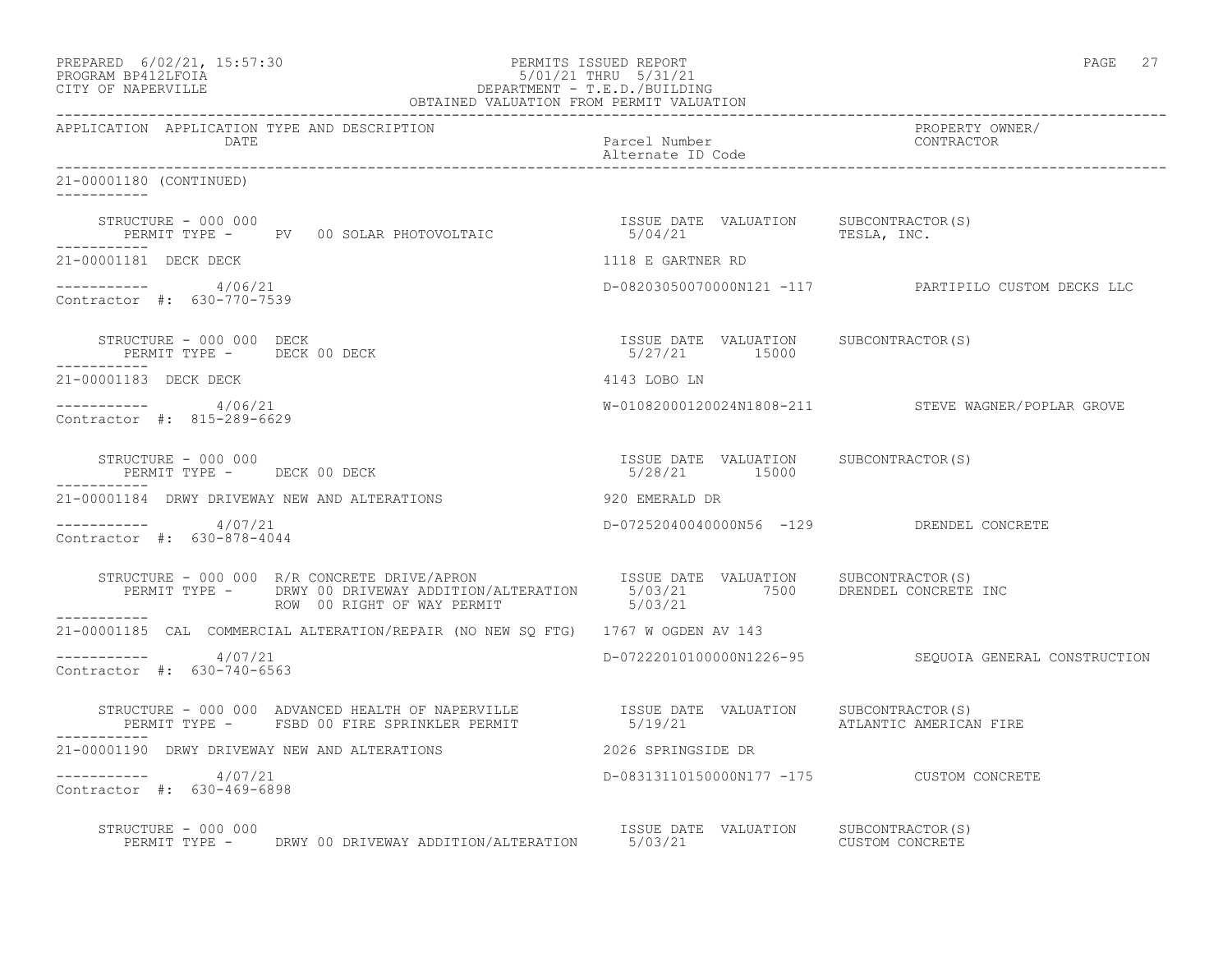#### PREPARED 6/02/21, 15:57:30 PERMITS ISSUED REPORT PAGE 28 PROGRAM BP412LFOIA 5/01/21 THRU 5/31/21 CITY OF NAPERVILLE DEPARTMENT - T.E.D./BUILDING OBTAINED VALUATION FROM PERMIT VALUATION

------------------------------------------------------------------------------------------------------------------------------------ APPLICATION APPLICATION TYPE AND DESCRIPTION PROPERTY OWNER/ DATE Parcel Number Contractor Contractor Contractor Parcel Number Alternate ID Code ------------------------------------------------------------------------------------------------------------------------------------ 21-00001190 (CONTINUED) ----------- ROW 00 RIGHT OF WAY PERMIT 6/03/21 ----------- 21-00001211 SIGN SIGN APPLICATIONS 2272 95TH ST 225  $--------- 4/08/21$ W-01102010361012N1554-215 OM SIGNS AND GRAPHICS Contractor #: 630-453-5331 STRUCTURE - 000 000 ISSUE DATE VALUATION SUBCONTRACTOR(S) PERMIT TYPE - SIGN 00 SIGN 5/12/21 A & B ELECTRIC ----------- 21-00001213 SIGN SIGN APPLICATIONS 1250 W OGDEN AV ----------- 4/08/21 D-07141040040000N92 -66 PRO IMAGE PROMOTIONS INC Contractor #: 773-292-1111 STRUCTURE - 000 000<br>
STRUCTURE - 000 000<br>
PERMIT TYPE - SIGN 00 SIGN PERMIT TYPE - SIGN 00 SIGN ----------- 21-00001217 FN FENCE APPLICATION 2128 SCHUMACHER LN ----------- 4/08/21 D-07272030390000N741 -125 GREEN T LANDSCAPING Contractor #: 630-717-0007 STRUCTURE - 000 000 ISSUE DATE VALUATION SUBCONTRACTOR(S) PERMIT TYPE - FN 00 FENCE ----------- 21-00001220 FN FENCE APPLICATION 752 S JULIAN ST ----------- 4/08/21 D-08192200210000N1341-101 OWNER/CONTRACTOR Contractor #: STRUCTURE - 000 000 ISSUE DATE VALUATION SUBCONTRACTOR(S) PERMIT TYPE - FN 00 FENCE ----------- 21-00001223 MISC MISCELLANEOUS APPLICATION 3460 BIRCH LN ----------- 4/09/21 W-01082030160000N1707-211 BLACK DIAMOND PLUMBING/MECH Contractor #: 815-444-0979 STRUCTURE - 000 000<br>PERMIT TYPE - MISC 00 MISCELLANEOUS PERMIT - TEAN 1925 - S/11/21 1325 - BLACK DIAMOND PLUME 5/11/21 1325 BLACK DIAMOND PLUMBING & MECHA ----------- 21-00001224 RAL RES ALTERATIONS/REMODLING (NO NEW SQ FTG) 2708 SALIX CR ----------- 4/09/21 W-01023100160000N802 -201 OWNER/CONTRACTOR Contractor #: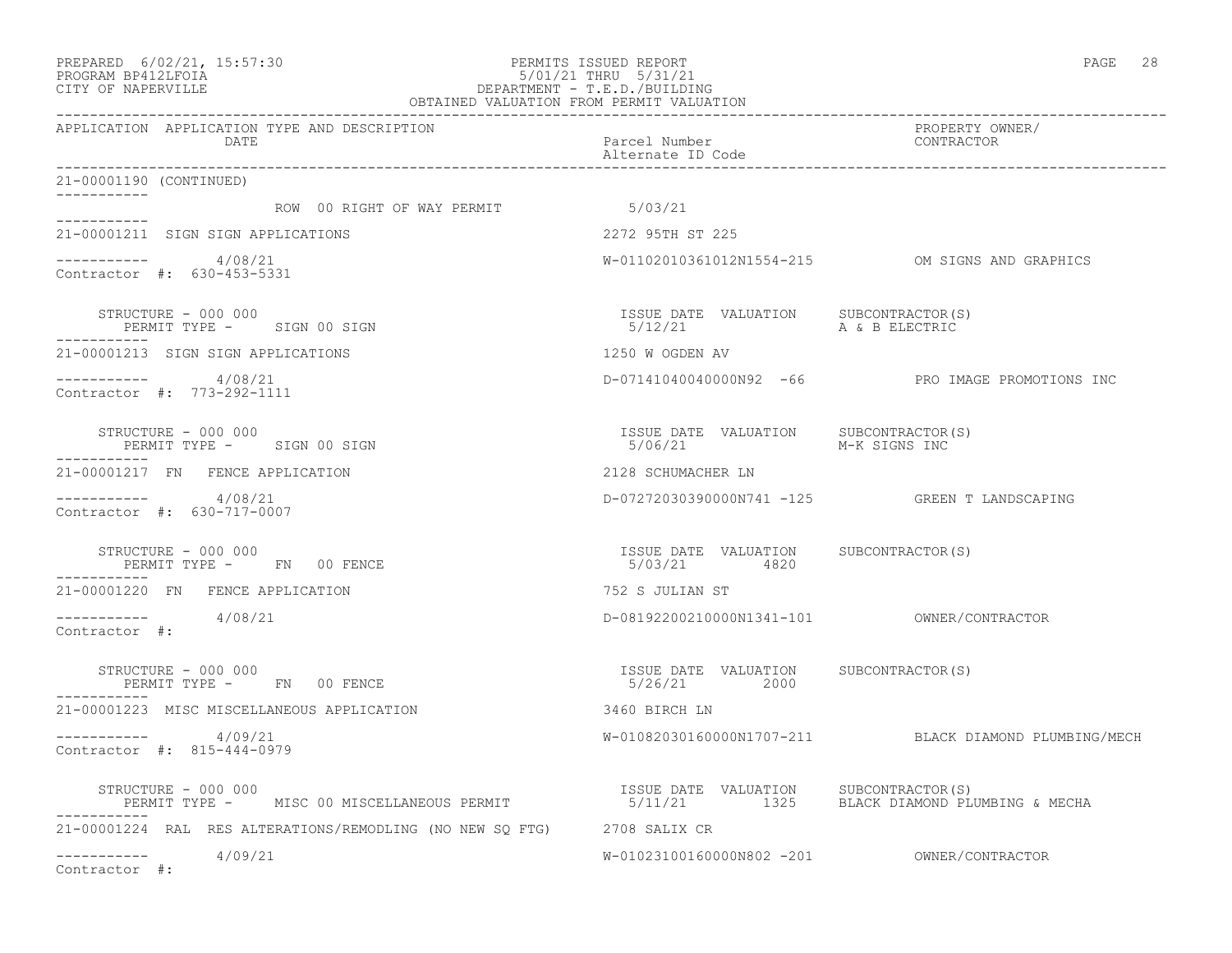| PREPARED 6/02/21, 15:57:30 | PERMITS ISSUED REPORT | PAGE | 29 |
|----------------------------|-----------------------|------|----|
|                            |                       |      |    |
| DDOCD3M DD419TDOT3         | E/01/01 munut E/01/01 |      |    |

# PROGRAM BP412LFOIA 5/01/21 THRU 5/31/21 CITY OF NAPERVILLE DEPARTMENT - T.E.D./BUILDING

|                                                       | OBTAINED VALUATION FROM PERMIT VALUATION                                                                                                                                                                                              |                                       |                                                                                     |
|-------------------------------------------------------|---------------------------------------------------------------------------------------------------------------------------------------------------------------------------------------------------------------------------------------|---------------------------------------|-------------------------------------------------------------------------------------|
| APPLICATION APPLICATION TYPE AND DESCRIPTION<br>DATE  |                                                                                                                                                                                                                                       | Parcel Number<br>Alternate ID Code    | PROPERTY OWNER/<br>CONTRACTOR                                                       |
| 21-00001224 (CONTINUED)<br>------------               |                                                                                                                                                                                                                                       |                                       |                                                                                     |
| STRUCTURE - 000 000                                   | PERMIT TYPE – RAL 00 ROOM ALTERATION 6.000 1000 100000 DCL ELECTRIC                                                                                                                                                                   | ISSUE DATE VALUATION SUBCONTRACTOR(S) |                                                                                     |
| 21-00001230 SFR SINGLE FAMILY RESIDENCE               |                                                                                                                                                                                                                                       | 2323 CORN LILY RD                     |                                                                                     |
| -----------     4/09/21<br>Contractor #: 817-875-7057 |                                                                                                                                                                                                                                       | W-01103070070000N1839-229 PULTE GROUP |                                                                                     |
| STRUCTURE - 000 000 SFR                               | PERMIT TYPE - ELEC 00 ELECTRIC FOR SINGLE FAMILY/DPX 5/13/21<br>MECH 00 MECHANICAL FOR SFR/DPX 5/13/21                                                                                                                                | ISSUE DATE VALUATION SUBCONTRACTOR(S) | SUPERIOR ELECTRICAL TECHNOLOGI<br>S3 PLUMBING                                       |
|                                                       | PLUM 00 PLUMBING FOR SINGLE FAMILY/DPX 5/13/21                                                                                                                                                                                        |                                       | HOLIDAY SEWER & WATER/WAUCONDA<br>S3 PLUMBING                                       |
|                                                       | SFRP 00 SINGLE FAMILY RESIDENCE PERMIT 5/13/21 195000 RABY ROOFING<br>STRU 00 STRUCTURAL FOR SINGLE FAM/DPX 5/13/21                                                                                                                   |                                       | HOLIDAY SEWER & WATER/WAUCONDA                                                      |
| 21-00001231 SFR SINGLE FAMILY RESIDENCE               |                                                                                                                                                                                                                                       | 4216 CHINABERRY LN                    |                                                                                     |
| $--------- 4/09/21$<br>Contractor #: 630-226-0460     |                                                                                                                                                                                                                                       |                                       |                                                                                     |
| STRUCTURE - 000 000 SFR                               | PERMIT TYPE - DCK 00 DECK WITH STRUCTURE - SFR/DPX 5/25/21 500000<br>ELEC 00 ELECTRIC FOR SINGLE FAMILY/DPX 5/25/21                                                                                                                   | ISSUE DATE VALUATION                  | SUBCONTRACTOR(S)<br>INDEPENDENT ELECTRIC CONTRACTO<br>APEX EXTERIORS INC - SO ELGIN |
|                                                       | MECH 00 MECHANICAL FOR SFR/DPX 5/25/21<br>PLRM 00 PLUMBING BASEMENT ROUGH 5/25/21<br>PLUM 00 PLUMBING FOR SINGLE FAMILY/DPX 5/25/21<br>SFRP 00 SINGLE FAMILY RESIDENCE PERMIT 5/25/21 500000<br>STRU 00 STRUCTURAL FOR SINGLE FAM/DPX |                                       | BESTLER CORP.<br>DONEGAL SERVICES                                                   |
|                                                       |                                                                                                                                                                                                                                       |                                       | APEX EXTERIORS INC - SO ELGIN                                                       |
| 21-00001232 ESC ELECTRIC SERVICE CHANGE               |                                                                                                                                                                                                                                       | 725 CLOVETREE CT                      |                                                                                     |
| $--------- 4/09/21$<br>Contractor #: 630-964-0541     |                                                                                                                                                                                                                                       |                                       | D-07234040160000N191 -112 CAKWOOD ELECTRIC - GENERATOR                              |
| STRUCTURE - 000 000                                   | PERMIT TYPE - ELSC 00 ELECTRIC SVC CHANGE RES. 5/03/21 600 COAKWOOD ELECTRIC - GENERATOR                                                                                                                                              | ISSUE DATE VALUATION SUBCONTRACTOR(S) |                                                                                     |
| 21-00001236 DECK DECK                                 |                                                                                                                                                                                                                                       | 3139 AVIARA CT                        |                                                                                     |
| $--------- 4/09/21$<br>Contractor #: 847-344-6664     |                                                                                                                                                                                                                                       |                                       | W-01042780030000N265 -183 PLATINUM DECKING                                          |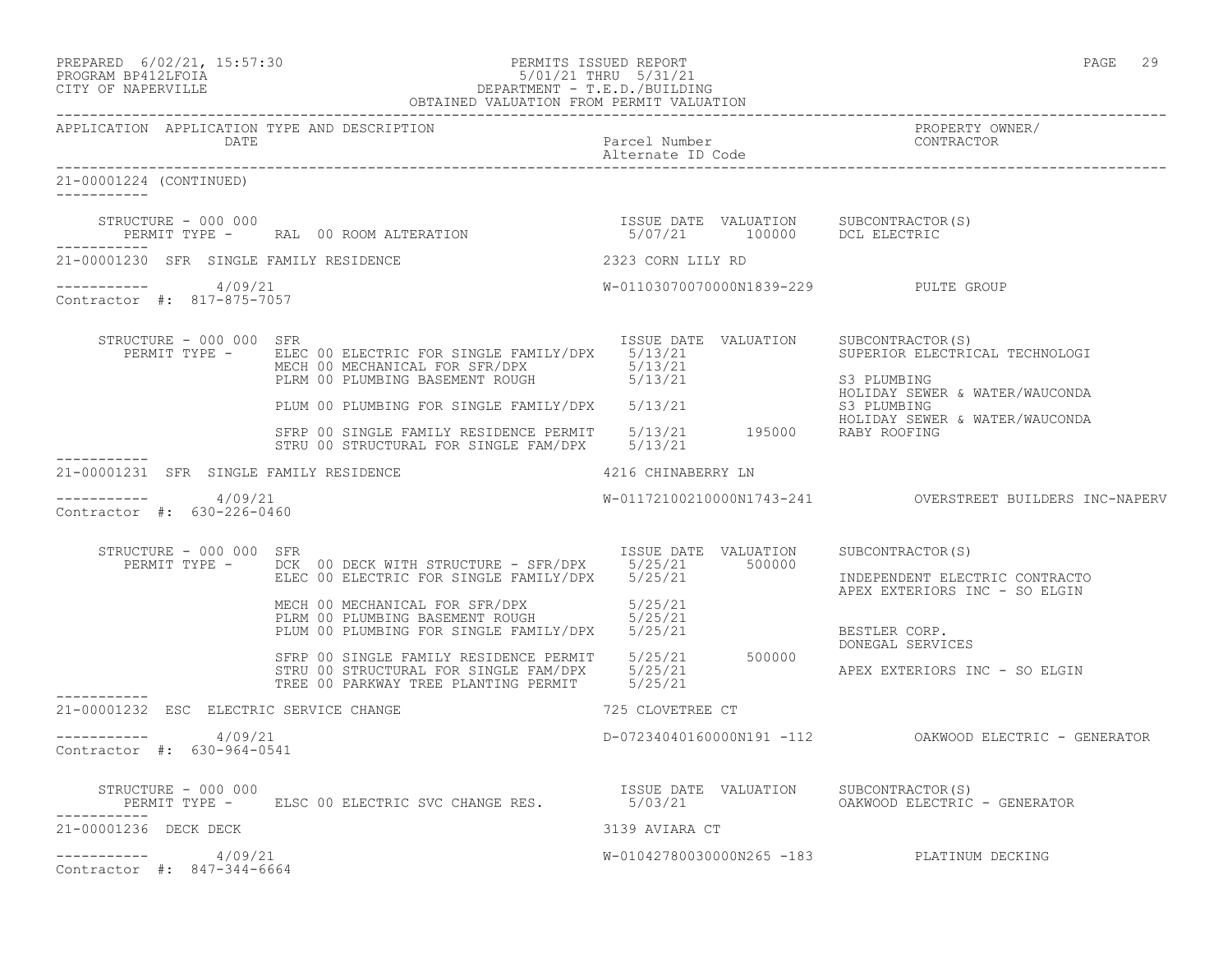| PREPARED | $6/02/21$ , $15:57:30$                  |  |
|----------|-----------------------------------------|--|
|          | $\begin{array}{c}\n\hline\n\end{array}$ |  |

## PREPARED 6/02/21, 15:57:30 PERMITS ISSUED REPORT PAGE 30 PROGRAM BP412LFOIA 5/01/21 THRU 5/31/21 CITY OF NAPERVILLE DEPARTMENT - T.E.D./BUILDING

| OBTAINED VALUATION FROM PERMIT VALUATION                                                                                            |                                                         |                                                      |
|-------------------------------------------------------------------------------------------------------------------------------------|---------------------------------------------------------|------------------------------------------------------|
| APPLICATION APPLICATION TYPE AND DESCRIPTION<br>DATE                                                                                | Parcel Number<br>Alternate ID Code                      | PROPERTY OWNER/<br>CONTRACTOR                        |
| 21-00001236 (CONTINUED)<br>___________                                                                                              |                                                         |                                                      |
| STRUCTURE - 000 000<br>PERMIT TYPE - DECK 00 DECK                                                                                   | ISSUE DATE VALUATION SUBCONTRACTOR (S)<br>5/20/21 30000 |                                                      |
| 21-00001237 POOL POOL ABOVE/INGROUND RESIDENTIAL 427 CEDARBROOK RD                                                                  |                                                         |                                                      |
| $--------- 4/09/21$<br>Contractor #: 630-820-9026                                                                                   | D-08313010120000N177 -175 MIDWEST POOLS                 |                                                      |
| STRUCTURE - 000 000<br>PERMIT TYPE - POOL 00 POOL PERMIT ABOVE GROUND  STRUE DATE VALUATION SUBCONTRACTOR(S)<br>STRUCTURE - 000 000 |                                                         |                                                      |
| 21-00001241 FN FENCE APPLICATION                                                                                                    | 519 E BAUER RD                                          |                                                      |
| $--------- 4/11/21$<br>Contractor #: 815-836-8731                                                                                   |                                                         | D-08071130190000N361 -40 NORTHWEST CEDAR/ROMEOVILLE  |
| STRUCTURE - 000 000<br>PERMIT TYPE - FN 00 FENCE                                                                                    | ISSUE DATE VALUATION SUBCONTRACTOR(S)<br>5/06/21 6500   |                                                      |
| 21-00001244 FN FENCE APPLICATION                                                                                                    | 1515 N NAPER BL                                         |                                                      |
| $------ 4/11/21$<br>Contractor #: 847-895-3700                                                                                      |                                                         | - BUILTECH SERVICES, LLC                             |
| STRUCTURE - 000 000<br>PERMIT TYPE - FN 00 FENCE                                                                                    | ISSUE DATE VALUATION SUBCONTRACTOR(S)<br>5/03/21 35200  |                                                      |
| 21-00001245 FN FENCE APPLICATION                                                                                                    | 1250 HEARTHSIDE CT                                      |                                                      |
| 4/11/21<br>Contractor #: 847-903-0095                                                                                               |                                                         | W-01024020320000N385 -202    VHP PROPERTY MANAGEMENT |
| STRUCTURE - 000 000<br>PERMIT TYPE - FN 00 FENCE<br>-----------                                                                     | ISSUE DATE VALUATION SUBCONTRACTOR(S)<br>5/14/21 8000   |                                                      |
| 21-00001246 FN FENCE APPLICATION                                                                                                    | 1307 ADA LN                                             |                                                      |
| $--------- 4/11/21$<br>Contractor #: 815-836-8731                                                                                   |                                                         | D-07262170130000N723 -127 NORTHWEST CEDAR/ROMEOVILLE |
| STRUCTURE - 000 000<br>PERMIT TYPE - FN 00 FENCE                                                                                    | ISSUE DATE VALUATION SUBCONTRACTOR(S)<br>5/03/21 3900   |                                                      |
| 21-00001251 DECK DECK                                                                                                               | 1904 WOODFIELD CT                                       |                                                      |
| $--------- 4/12/21$<br>Contractor #: 773-549-5140                                                                                   | D-08314000010000N177 -176 PETER REIDY                   |                                                      |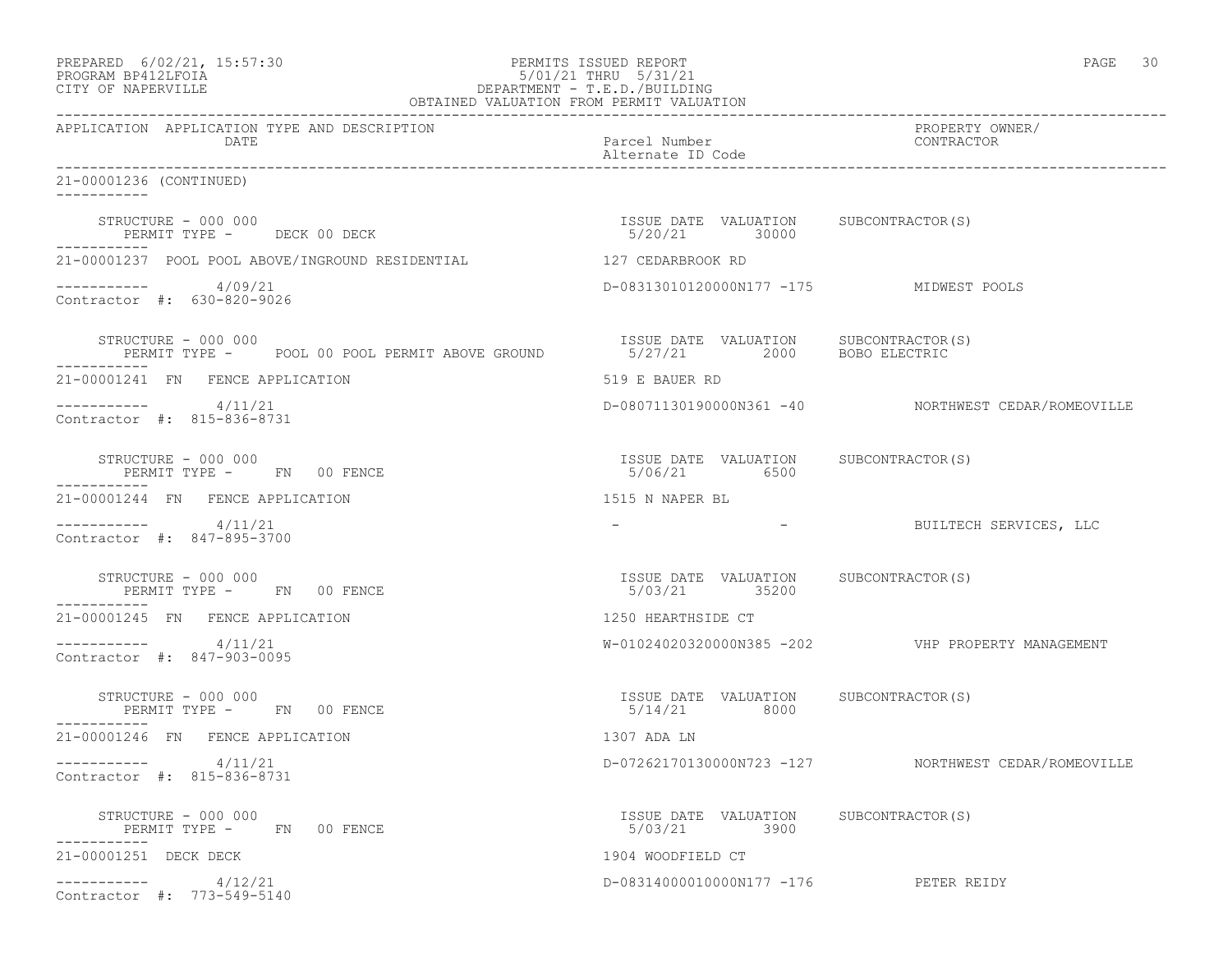| PREPARED 6/02/21, 15:57:30<br>PERMITS ISSUED REPORT 5/01/21 THRU 5/31/21<br>CITY OF NAPERVILLE DEPARTMENT - T.E.D./BUILDING<br>OBTAINED VALUATION FROM PERMIT VALUATION                                            |                                                       | PAGE 31                                                 |
|--------------------------------------------------------------------------------------------------------------------------------------------------------------------------------------------------------------------|-------------------------------------------------------|---------------------------------------------------------|
| APPLICATION APPLICATION TYPE AND DESCRIPTION<br>DATE                                                                                                                                                               | Parcel Number<br>Alternate ID Code                    | PROPERTY OWNER/<br>CONTRACTOR                           |
| 21-00001251 (CONTINUED)<br>-----------                                                                                                                                                                             |                                                       |                                                         |
| STRUCTURE - 000 000<br>STRUCTURE - 000 000<br>PERMIT TYPE - DECK 00 DECK<br>-----------                                                                                                                            | ISSUE DATE VALUATION SUBCONTRACTOR(S)<br>5/25/21 2700 |                                                         |
| 21-00001253 DECK DECK                                                                                                                                                                                              | 4427 SASSAFRAS LN                                     |                                                         |
| -----------     4/12/21<br>Contractor #: 331-588-3536                                                                                                                                                              |                                                       | $W-01172100450000N1743-241$ BCB CARPENTRY & CONTRACTING |
|                                                                                                                                                                                                                    |                                                       |                                                         |
| STRUCTURE - 000 000 PAVILION/FIREPLACE<br>PERMIT TYPE - FRP 00 FIREPLACE PERMIT MASONRY 5/04/21 60000 CHARLES HINTON ELECTRIC, LLC<br>PERG 00 PERGOLA / ARBOR 5/04/21 60000 CHARLES HINTON ELECTRIC, LLC           |                                                       |                                                         |
| 21-00001254 FN FENCE APPLICATION                                                                                                                                                                                   | 1612 AZTEC CR                                         |                                                         |
| -----------    4/12/21<br>Contractor #: 630-933-9881                                                                                                                                                               | D-08071090070000N147 -40 SP FENCE                     |                                                         |
| STRUCTURE - 000 000<br>PERMIT TYPE - FN 00 FENCE                                                                                                                                                                   | ISSUE DATE VALUATION SUBCONTRACTOR(S)<br>5/14/21 6600 |                                                         |
| 21-00001259 CAL COMMERCIAL ALTERATION/REPAIR (NO NEW SO FTG) 120 WATER ST 106                                                                                                                                      |                                                       |                                                         |
| $--------- 4/12/21$<br>Contractor #: 630-740-6563                                                                                                                                                                  |                                                       | D-07134420240000N1695-84 SEQUOIA GENERAL CONSTRUCTION   |
| $\begin{array}{cccc} \texttt{STRUCTURE} & - & 000 & 000 & \texttt{BEN} & \texttt{JERRY'S} \\ \texttt{PERMIT TYPE} & - & \texttt{CCAD} & 00 & \texttt{COMMERCIAL} & - & \texttt{CAD} \\ \end{array}$<br>----------- |                                                       | EDGE ELECTRICAL SYSTEMS LLC                             |
| 21-00001260 RPZ REVERSE PRESSURE ZONE/BACKFLOW PREVENTER 3816 MAHOGANY LN                                                                                                                                          |                                                       |                                                         |
| ----------     4/12/21<br>Contractor #: 847-566-0099                                                                                                                                                               |                                                       | W-01172010020063N1780-241 AMERICAN NATIONAL SPRINKLERS  |
| STRUCTURE - 000 000<br>PERMIT TYPE - LSP 00 LAWN SPRINKLER RESIDENTIAL 5/18/21 4500<br>ROW 00 RIGHT OF WAY PERMIT NUMBER 18/18/21<br>-----------                                                                   | ISSUE DATE VALUATION SUBCONTRACTOR(S)                 | AMERICAN NATIONAL SPRINKLERS                            |
| 21-00001263 SADC SATELLITE DISH/ANTENNA COMMERCIAL 451 S BRAINARD ST                                                                                                                                               |                                                       |                                                         |
| $--------- 4/13/21$<br>Contractor #: 847-296-2810                                                                                                                                                                  |                                                       | D-08191000060000N880 -100 SRU ELECTRIC, INC             |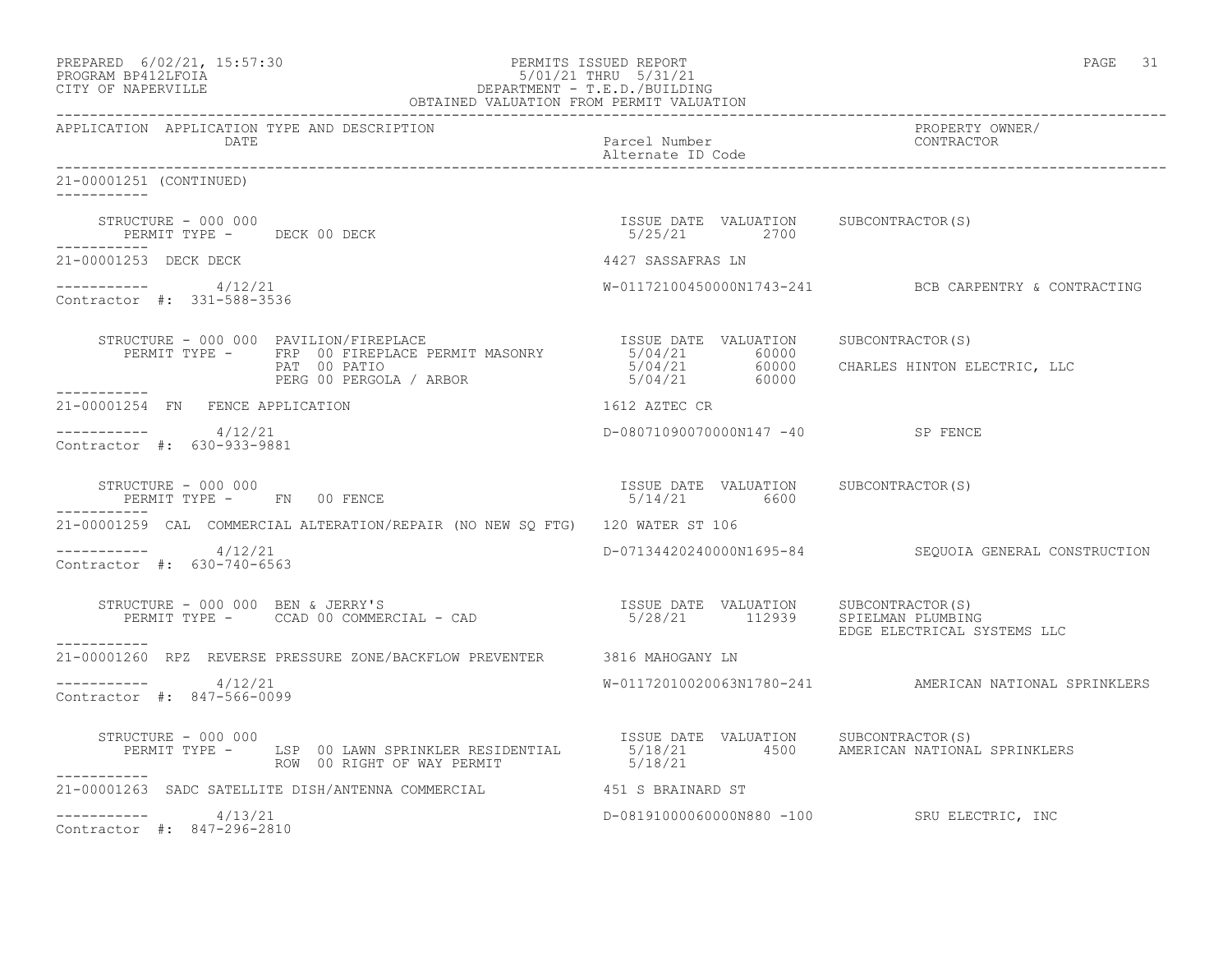| PREPARED | $6/02/21$ , $15:57:30$ |  |
|----------|------------------------|--|
| -------- |                        |  |

## PREPARED 6/02/21, 15:57:30 PERMITS ISSUED REPORT<br>PROGRAM BP412LFOIA PAGE 32<br>
9/01/21 THRU 5/31/21 PROGRAM BP412LFOIA 5/01/21 THRU 5/31/21 CITY OF NAPERVILLE DEPARTMENT - T.E.D./BUILDING

| OBTAINED VALUATION FROM PERMIT VALUATION                                                                                                                                            |                                                       |                                                         |
|-------------------------------------------------------------------------------------------------------------------------------------------------------------------------------------|-------------------------------------------------------|---------------------------------------------------------|
| APPLICATION APPLICATION TYPE AND DESCRIPTION<br>DATE                                                                                                                                | Parcel Number<br>Alternate ID Code                    | PROPERTY OWNER/<br>CONTRACTOR                           |
| 21-00001263 (CONTINUED)<br>___________                                                                                                                                              |                                                       |                                                         |
| STRUCTURE - 000 000<br>PERMIT TYPE - SADC 00 SATELLITE DISH/ANT COMMERCIAL 5/10/21 SRU ELECTRIC, INC                                                                                |                                                       |                                                         |
| 21-00001267 RPZ REVERSE PRESSURE ZONE/BACKFLOW PREVENTER 627 S CHARLES AV                                                                                                           |                                                       |                                                         |
| $--------- 4/13/21$<br>Contractor #: 847-566-0099                                                                                                                                   |                                                       | D-08194020150000N156 -116 AMERICAN NATIONAL SPRINKLERS  |
| STRUCTURE - 000 000<br>STRUCTURE - 000 000<br>PERMIT TYPE - LSP 00 LAWN SPRINKLER RESIDENTIAL 5/18/21 5000 AMERICAN NATIONAL SPRINKLERS<br>ROW 00 RIGHT OF WAY PERMIT<br>__________ | 5/18/21                                               |                                                         |
| 21-00001273 FN FENCE APPLICATION                                                                                                                                                    | 1414 GINGER LN                                        |                                                         |
| -----------     4/14/21<br>Contractor #: 630-551-3400                                                                                                                               |                                                       | W-02041020620000N760 -194 CLASSIC FENCE/OSWEGO          |
| STRUCTURE - 000 000<br>PERMIT TYPE - FN 00 FENCE                                                                                                                                    | ISSUE DATE VALUATION SUBCONTRACTOR(S)<br>5/24/21 9695 |                                                         |
| 21-00001281 RPZ REVERSE PRESSURE ZONE/BACKFLOW PREVENTER 1416 KEATS AV                                                                                                              |                                                       |                                                         |
| $--------- 4/14/21$<br>Contractor #: 630-293-4962                                                                                                                                   | W-011111110080000N533 -216  SALINAS AND SONS          |                                                         |
| STRUCTURE - 000 000                                                                                                                                                                 |                                                       |                                                         |
| ------------<br>21-00001294 OCCI OCCUPANCY INSPECTION                                                                                                                               | 955 W 75TH ST                                         |                                                         |
| -----------     4/14/21<br>Contractor #:                                                                                                                                            |                                                       |                                                         |
|                                                                                                                                                                                     |                                                       |                                                         |
| 21-00001296 RAL RES ALTERATIONS/REMODLING (NO NEW SQ FTG) 1315 AVON CT                                                                                                              |                                                       |                                                         |
| -----------    4/15/21<br>Contractor #: 815-979-3248                                                                                                                                |                                                       | W-01114020200000N1101-232 BLACKSTONE BUILDING & REMODEL |
| STRUCTURE - 000 000                                                                                                                                                                 | ISSUE DATE VALUATION SUBCONTRACTOR(S)                 |                                                         |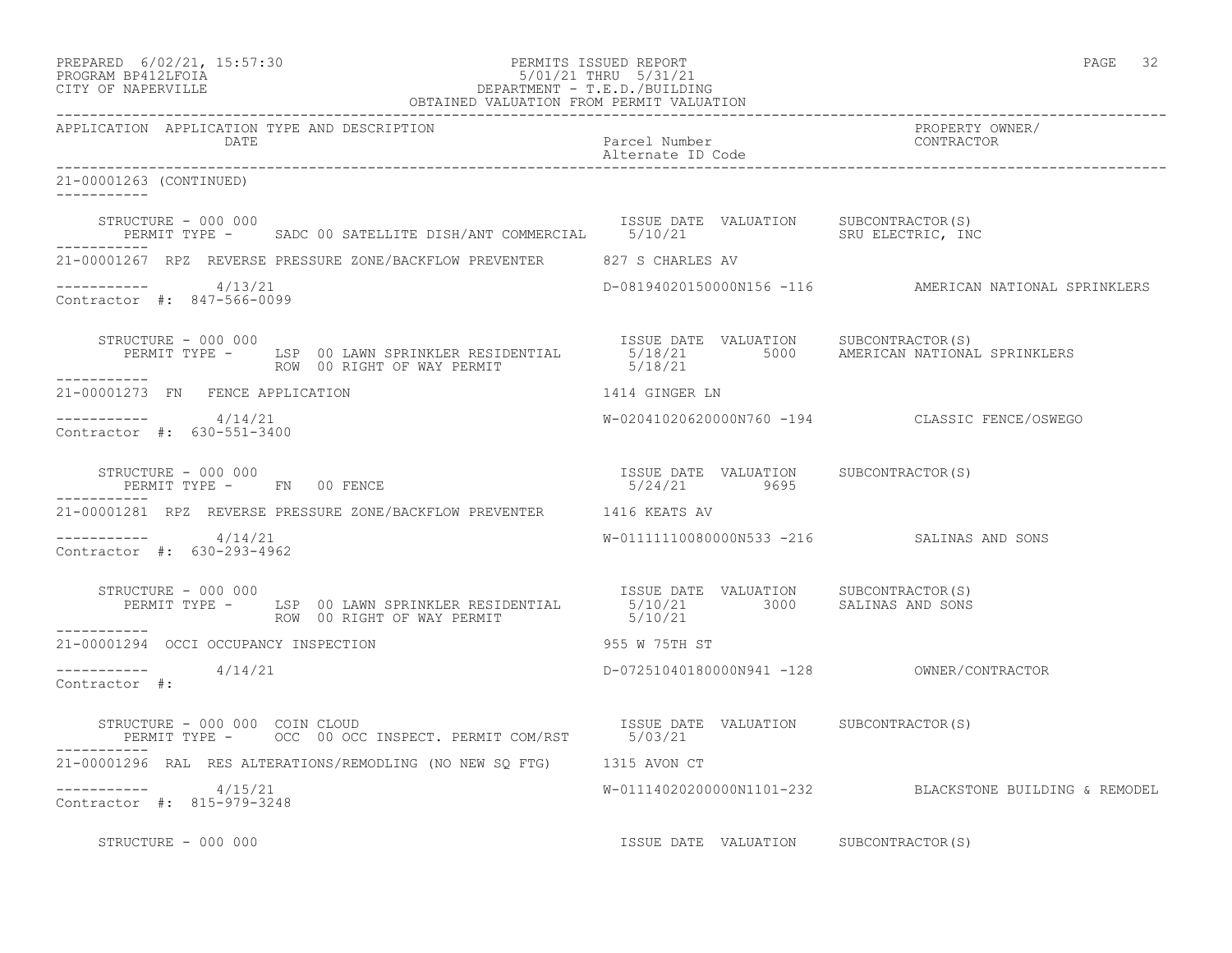### PREPARED 6/02/21, 15:57:30 PERMITS ISSUED REPORT PAGE 33 PROGRAM BP412LFOIA 5/01/21 THRU 5/31/21 CITY OF NAPERVILLE DEPARTMENT - T.E.D./BUILDING OBTAINED VALUATION FROM PERMIT VALUATION

------------------------------------------------------------------------------------------------------------------------------------ APPLICATION APPLICATION TYPE AND DESCRIPTION<br>DATE barcel Number Parcel Number (CONTRACTOR DATE Parcel Number CONTRACTOR Alternate ID Code ------------------------------------------------------------------------------------------------------------------------------------ 21-00001296 (CONTINUED) ----------- PERMIT TYPE - RAL 00 ROOM ALTERATION 5/03/21 26500 CHOICE PLUMBING D E G SERVICES, INC ----------- 21-00001301 DRWY DRIVEWAY NEW AND ALTERATIONS 906 MAGNOLIA LN  $--------- 4/15/21$ D-07244180040000N86 -114 YERZIN CONSTRUCTION Contractor #: 630-885-0272 STRUCTURE - 000 000 EXTEND CONCRETE DRWY ISSUE DATE VALUATION SUBCONTRACTOR(S) PERMIT TYPE - DRWY 00 DRIVEWAY ADDITION/ALTERATION 5/06/21 1200 ROW 00 RIGHT OF WAY PERMIT 6/06/21 ----------- 21-00001302 DRWY DRIVEWAY NEW AND ALTERATIONS 760 E BAUER RD \_\_\_\_\_\_\_\_\_\_\_ ----------- 4/15/21 D-08072160050000D364 -41 WINGREN LANDSCAPE Contractor #: 630-759-8100 STRUCTURE - 000 000 CONCRETE & PAVER DRWY/PR WALKS/AP ISSUE DATE VALUATION SUBCONTRACTOR(S) PERMIT TYPE - DRWY 00 DRIVEWAY ADDITION/ALTERATION 5/24/21 67000 ROW 00 RIGHT OF WAY PERMIT 6/24/21 ----------- 21-00001308 MISC MISCELLANEOUS APPLICATION 609 N BRAINARD ST  $--------- 4/15/21$ D-08181120130000N426 -70 US WATER PROOFING Contractor #: 847-303-5800 STRUCTURE - 000 000 ISSUE DATE VALUATION SUBCONTRACTOR(S) PERMIT TYPE - MISC 00 MISCELLANEOUS PERMIT 5/03/21 19897 ----------- 21-00001311 RAL RES ALTERATIONS/REMODLING (NO NEW SQ FTG) 920 EMERALD DR ----------- 4/15/21 D-07252040040000N56 -129 EMERALD RE HOLDINGS Contractor #: 630-253-0175 STRUCTURE - 000 000 ISSUE DATE VALUATION SUBCONTRACTOR(S) PERMIT TYPE - RAL 00 ROOM ALTERATION OMEGA PLUMBING-JOLIET ----------- 21-00001315 DRWY DRIVEWAY NEW AND ALTERATIONS 405 SAGEBRUSH RD  $--------- 4/15/21$ D-08311090110000N488 -160 MJTJ CONTRACTORS Contractor #: 630-736-8282 STRUCTURE - 000 000 R/R ASPHALT DRWY/APRON ISSUE DATE VALUATION SUBCONTRACTOR(S)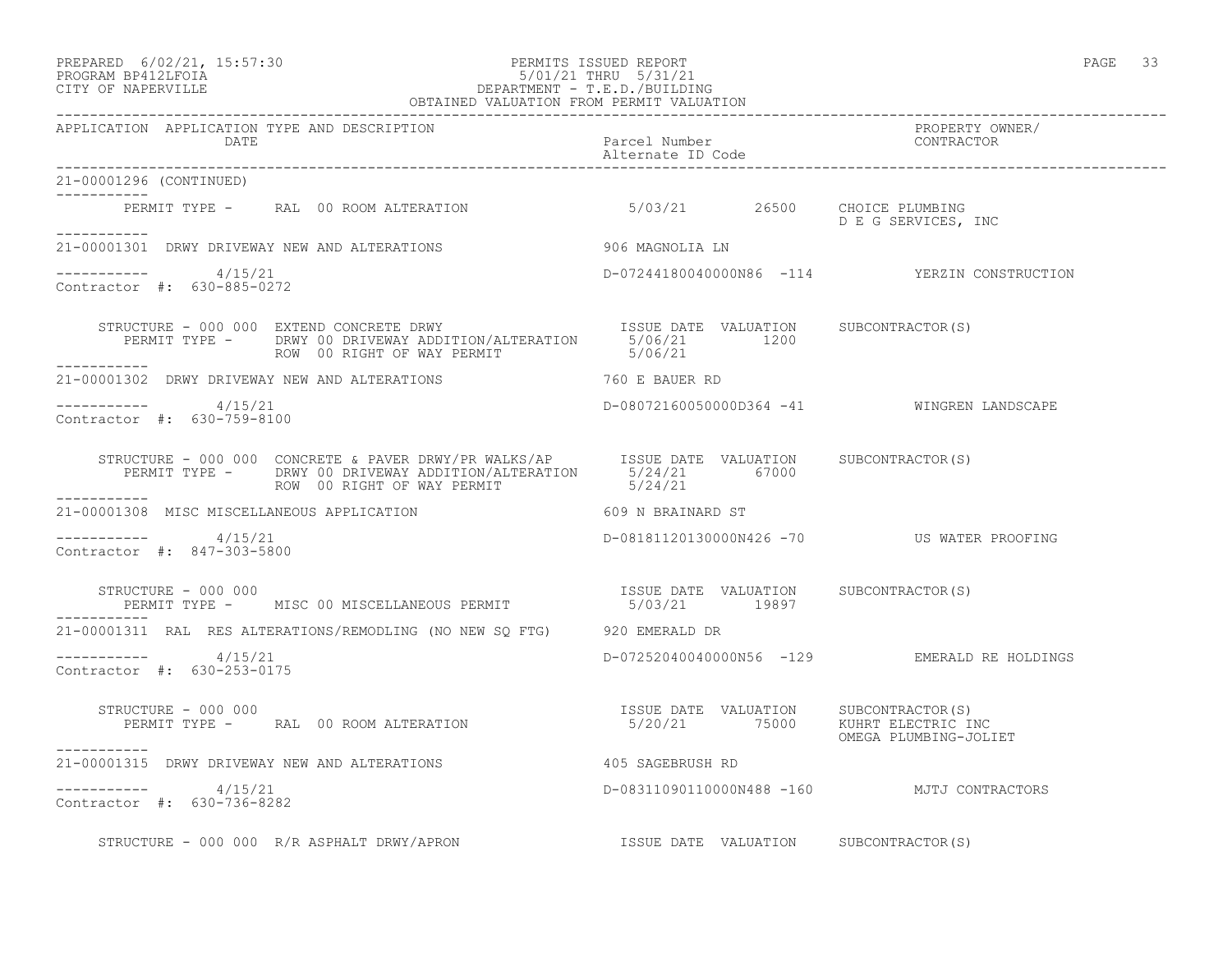## PREPARED 6/02/21, 15:57:30 PERMITS ISSUED REPORT PAGE 34 PROGRAM BP412LFOIA 5/01/21 THRU 5/31/21 CITY OF NAPERVILLE DEPARTMENT - T.E.D./BUILDING

|                                                      | OBTAINED VALUATION FROM PERMIT VALUATION                                                                                                                                                                                                                 |                                    |                                                   |
|------------------------------------------------------|----------------------------------------------------------------------------------------------------------------------------------------------------------------------------------------------------------------------------------------------------------|------------------------------------|---------------------------------------------------|
| APPLICATION APPLICATION TYPE AND DESCRIPTION<br>DATE |                                                                                                                                                                                                                                                          | Parcel Number<br>Alternate ID Code | PROPERTY OWNER/<br>CONTRACTOR                     |
| 21-00001315 (CONTINUED)                              |                                                                                                                                                                                                                                                          |                                    |                                                   |
|                                                      | PERMIT TYPE - DRWY 00 DRIVEWAY ADDITION/ALTERATION 5/03/21 2600 M-JTJ CONTRACTORS<br>ROW 00 RIGHT OF WAY PERMIT 5/03/21                                                                                                                                  |                                    |                                                   |
|                                                      | 21-00001318 DRWY DRIVEWAY NEW AND ALTERATIONS 100 1104 PRELUDE CT                                                                                                                                                                                        |                                    |                                                   |
| $--------- 4/15/21$<br>Contractor #: 630-878-3162    |                                                                                                                                                                                                                                                          |                                    | W-01114260050000N664 -232 DRESSLER BLOCK CONCRETE |
| ------------                                         | STRUCTURE - 000 000 R/R CONCRETE DRWY/PR WALK/A/NEW SIDE YAR ISSUE DATE VALUATION SUBCONTRACTOR(S)<br>PERMIT TYPE - DRWY 00 DRIVEWAY ADDITION/ALTERATION 5/03/21 12000<br>ROW 00 RIGHT OF WAY PERMIT 5/03/21                                             |                                    |                                                   |
|                                                      | 21-00001319 MISC MISCELLANEOUS APPLICATION 2237 MECAN DR                                                                                                                                                                                                 |                                    |                                                   |
| $--------- 4/15/21$<br>Contractor #: 630-541-3272    |                                                                                                                                                                                                                                                          |                                    | W-01022100100000N181 -187 SMB CONTRACTING INC     |
|                                                      |                                                                                                                                                                                                                                                          |                                    |                                                   |
| ------------                                         | 21-00001322 DRWY DRIVEWAY NEW AND ALTERATIONS 1103 SARATOGA CT                                                                                                                                                                                           |                                    |                                                   |
| $--------- 4/15/21$<br>Contractor #:                 |                                                                                                                                                                                                                                                          |                                    | W-01114050210000N812 -232 R.W. DUNTEMAN           |
| <u> - - - - - - - - - - - - - -</u>                  | STRUCTURE - 000 000 R/R CONCRETE DRWY/PR WALK/A/NEW SIDE YAR ISSUE DATE VALUATION SUBCONTRACTOR(S)<br>PERMIT TYPE - DRWY 00 DRIVEWAY ADDITION/ALTERATION 5/07/21 12000 R.W. DUNTEMAN<br>ROW 00 RIGHT OF WAY PERMIT 5/07/21<br>ROW 00 RIGHT OF WAY PERMIT |                                    |                                                   |
|                                                      | 21-00001323 DRWY DRIVEWAY NEW AND ALTERATIONS 1326 N EAGLE ST                                                                                                                                                                                            |                                    |                                                   |
| $--------- 4/15/21$<br>Contractor #: 630-486-2171    |                                                                                                                                                                                                                                                          |                                    | D-07124060020000N514 -54 TOLEDO SEALCOATING INC   |
|                                                      | STRUCTURE - 000 000 R/R ASPHALT DRWY/APRON<br>PERMIT TYPE - DRWY 00 DRIVEWAY ADDITION/ALTERATION 5/13/21 2600<br>ROW 00 RIGHT OF WAY PERMIT 5/13/21 2600                                                                                                 |                                    |                                                   |
| ____________                                         | 21-00001328 DRWY DRIVEWAY NEW AND ALTERATIONS 61 BLUEBIRD LN                                                                                                                                                                                             |                                    |                                                   |
| $--------- 4/15/21$<br>Contractor #: 630-878-3162    |                                                                                                                                                                                                                                                          |                                    | D-08304060220000N62 -146 DRESSLER BLOCK CONCRETE  |
|                                                      | STRUCTURE - 000 000 R/R CONCRETE PORCH/PR WALK/STOOP ISSUE DATE VALUATION SUBCONTRACTOR(S)                                                                                                                                                               |                                    |                                                   |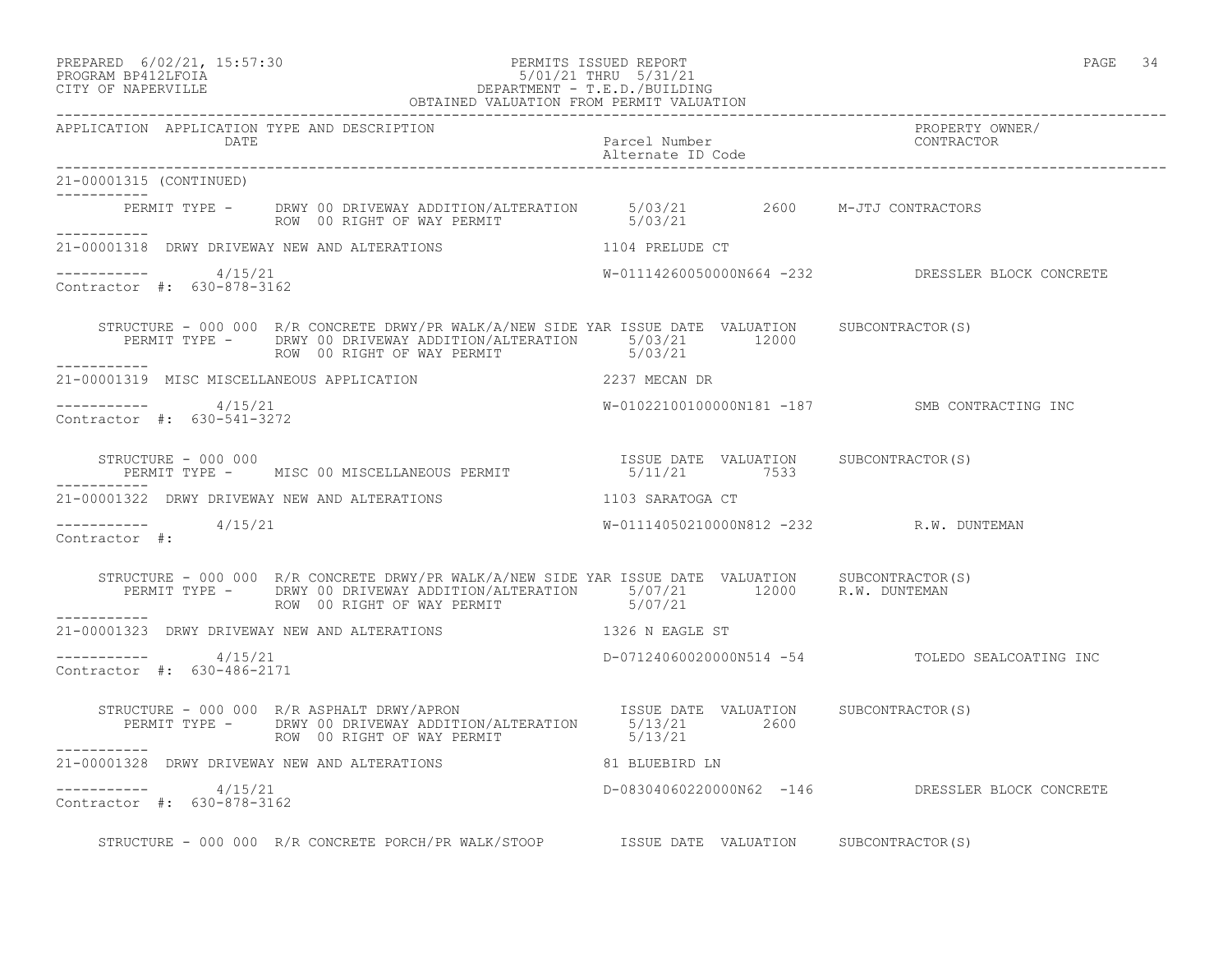### PREPARED 6/02/21, 15:57:30 PERMITS ISSUED REPORT PAGE 35 PROGRAM BP412LFOIA 5/01/21 THRU 5/31/21 CITY OF NAPERVILLE DEPARTMENT - T.E.D./BUILDING OBTAINED VALUATION FROM PERMIT VALUATION

------------------------------------------------------------------------------------------------------------------------------------ APPLICATION APPLICATION TYPE AND DESCRIPTION<br>DATE bated parcel Number property owner/ DATE Parcel Number CONTRACTOR Alternate ID Code ------------------------------------------------------------------------------------------------------------------------------------ 21-00001328 (CONTINUED) ----------- PERMIT TYPE - MISC 00 MISCELLANEOUS PERMIT 6/03/21 3450 ----------- 21-00001331 DRWY DRIVEWAY NEW AND ALTERATIONS 624 HYDE PARK LN  $--------- 4/15/21$ D-08294050150000N1855-148 HUNTER ASPHALT PAVING INC Contractor #: 630-240-3090 STRUCTURE - 000 000 R/R CONCRETE DRWY/PR WALK/A/NEW SIDE YAR ISSUE DATE VALUATION SUBCONTRACTOR(S) PERMIT TYPE - DRWY 00 DRIVEWAY ADDITION/ALTERATION 5/03/21 12000 HUNTER ASPHALT PAVING INC ROW 00 RIGHT OF WAY PERMIT 6/03/21 ----------- 21-00001335 DRWY DRIVEWAY NEW AND ALTERATIONS 1128 DARTMOOR CT \_\_\_\_\_\_\_\_\_\_\_ ----------- 4/15/21 D-08204140020000N229 -118 WET WORKS Contractor #: 630-653-5516 STRUCTURE - 000 000 R/R & EXPAND CONC DRWY/PR WALK/AP ISSUE DATE VALUATION SUBCONTRACTOR(S) PERMIT TYPE - DRWY 00 DRIVEWAY ADDITION/ALTERATION 5/03/21 14200 WET WORKS ROW 00 RIGHT OF WAY PERMIT 6/03/21 ----------- 21-00001337 DRWY DRIVEWAY NEW AND ALTERATIONS 804 MUIRHEAD AV ----------- 4/15/21 D-08294030150000N465 -148 HUNTER ASPHALT PAVING INC Contractor #: 630-240-3090 STRUCTURE - 000 000 R/R & EXPAND CONC DRWY/PR WALK/AP ISSUE DATE VALUATION SUBCONTRACTOR(S) PERMIT TYPE - DRWY 00 DRIVEWAY ADDITION/ALTERATION 5/03/21 14200 HUNTER ASPHALT PAVING INC ROW 00 RIGHT OF WAY PERMIT 6/03/21 ----------- 21-00001338 ESC ELECTRIC SERVICE CHANGE 675 WINTERGREEN CR  $--------- 4/15/21$ D-07224040090000N1144-110 LITTLE ELECTRICAL CONTRACTORS Contractor #: 815-254-0300 STRUCTURE - 000 000 PHOTOVOLTAIC SYSTEM ISSUE DATE VALUATION SUBCONTRACTOR(S) 5/05/21 350 LITTLE ELECTRICAL CONTRACTORS 21-00001341 FN FENCE APPLICATION 2671 FREELAND CR ----------- 4/16/21 W-01153020720000N1311-259 CLASSIC FENCE/OSWEGO Contractor #: 630-551-3400 STRUCTURE - 000 000 ISSUE DATE VALUATION SUBCONTRACTOR(S) PERMIT TYPE - FN 00 FENCE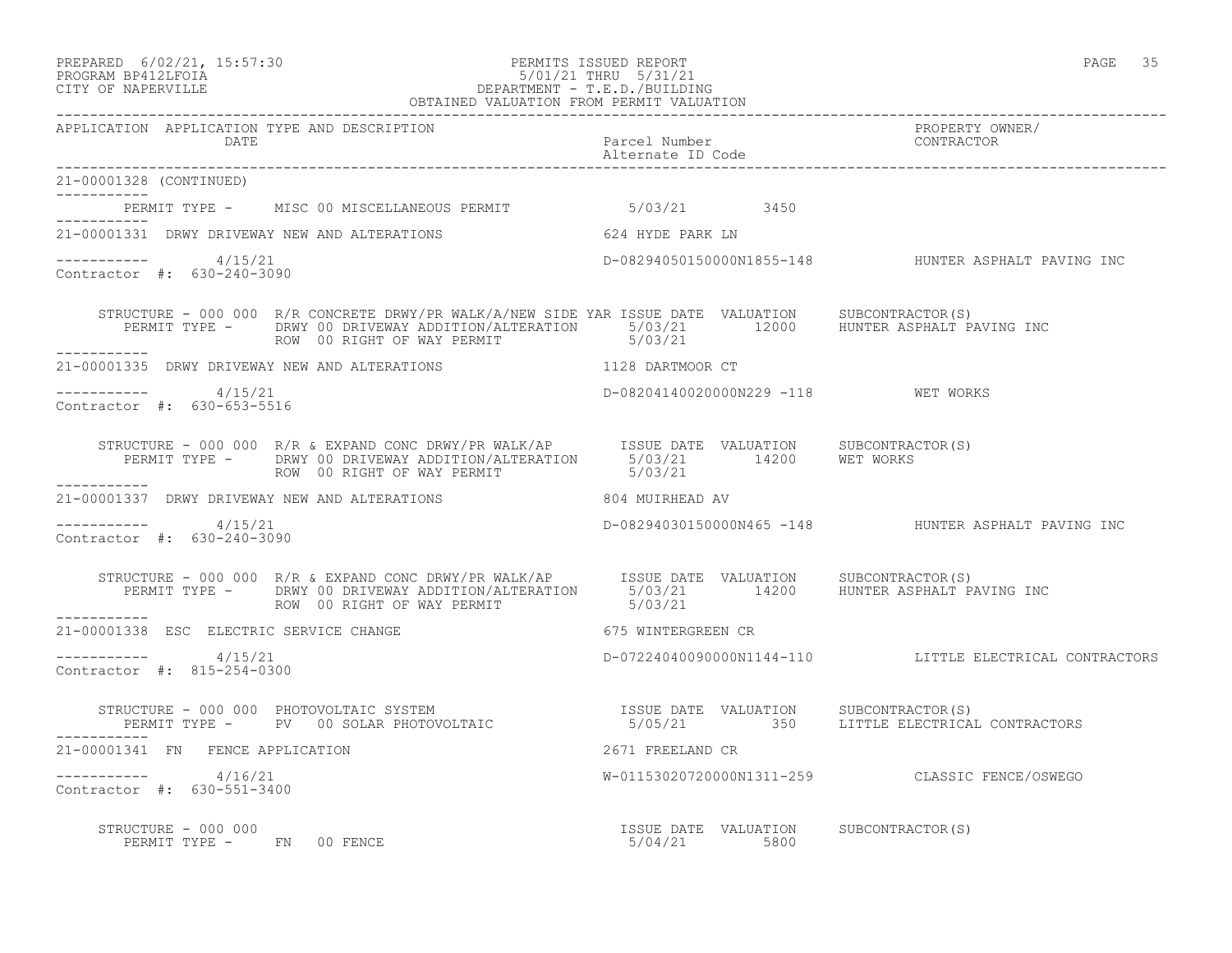## PREPARED 6/02/21, 15:57:30 PERMITS ISSUED REPORT PAGE 36 PROGRAM BP412LFOIA 5/01/21 THRU 5/31/21 CITY OF NAPERVILLE DEPARTMENT - T.E.D./BUILDING

| OBTAINED VALUATION FROM PERMIT VALUATION                                                                                                                                           |                                                         |                                                       |  |  |
|------------------------------------------------------------------------------------------------------------------------------------------------------------------------------------|---------------------------------------------------------|-------------------------------------------------------|--|--|
| APPLICATION APPLICATION TYPE AND DESCRIPTION<br><b>DATE</b>                                                                                                                        | Parcel Number<br>Alternate ID Code                      | PROPERTY OWNER/<br>CONTRACTOR                         |  |  |
| 21-00001366 FN FENCE APPLICATION                                                                                                                                                   | 712 ANTIETAM CT                                         |                                                       |  |  |
| $--------$ 4/16/21<br>Contractor #: 224-220-1042                                                                                                                                   |                                                         | D-07251050070000N681 -128 CEDAR MOUTAIN FENCE         |  |  |
| STRUCTURE - 000 000<br>PERMIT TYPE -       FN     00 FENCE                                                                                                                         | ISSUE DATE VALUATION SUBCONTRACTOR(S)<br>$5/18/21$ 2630 |                                                       |  |  |
| 21-00001369 FN FENCE APPLICATION                                                                                                                                                   | 3752 CELESTE LN                                         |                                                       |  |  |
| $--------- 4/16/21$<br>Contractor #: 630-717-0007                                                                                                                                  |                                                         | W-01114290210000N961 -232 GREEN T LANDSCAPING         |  |  |
| STRUCTURE - 000 000<br>PERMIT TYPE - FN 00 FENCE<br>-----------                                                                                                                    | ISSUE DATE VALUATION SUBCONTRACTOR(S)<br>5/18/21 5800   |                                                       |  |  |
| 21-00001372 DECK DECK                                                                                                                                                              | 1273 MARLS CT                                           |                                                       |  |  |
| ----------- 4/16/21<br>Contractor #: 630-416-8998                                                                                                                                  |                                                         | D-08083010910000N469 -57 C.B. CONLIN LANDSCAPE        |  |  |
| STRUCTURE - 000 000                                                                                                                                                                |                                                         |                                                       |  |  |
| STRUCTURE - 000 000<br>PERMIT TYPE - DECK 00 DECK PREFAB 5/27/21 40000 COLT ELECTRIC<br>FRP* 00 FIREPLACE PREFAB 5/27/21 40000 COLT ELECTRIC                                       |                                                         |                                                       |  |  |
| 21-00001373 DRWY DRIVEWAY NEW AND ALTERATIONS THE RELATION RANGER IN                                                                                                               |                                                         |                                                       |  |  |
| -----------     4/16/21<br>Contractor #: 630-885-8054                                                                                                                              | D-08304130040000N62 -146 ALLRITE PAVING                 |                                                       |  |  |
| STRUCTURE - 000 000 R/R AND WEIDEN ASPH D/A<br>PERMIT TYPE - DRWY 00 DRIVEWAY ADDITION/ALTERATION 5/03/21 3700<br>ROW 00 RIGHT OF WAY PERMIT<br>-----------                        | 5/03/21                                                 |                                                       |  |  |
| 21-00001378 DRWY DRIVEWAY NEW AND ALTERATIONS THE RESERVED OF THE RESERVED ON A 21-00001378 DRWY DRIVEWAY NEW AND ALTERATIONS                                                      |                                                         |                                                       |  |  |
| ----------- 4/16/21<br>Contractor #: 630-444-2128                                                                                                                                  |                                                         | D-07144020090000N106 -82 HENSEN CONCRETE CONSTRUCTION |  |  |
| STRUCTURE - 000 000 R/R AND WEIDEN ASPH D/A<br>PERMIT TYPE - DRWY 00 DRIVEWAY ADDITION/ALTERATION 5/03/21 3700 HENSON CONCRETE CONSTRUCTION<br>ROW 00 RIGHT OF WAY PERMIT 15/03/21 |                                                         |                                                       |  |  |
| 21-00001381 FN FENCE APPLICATION                                                                                                                                                   | 1203 OAKTON LN                                          |                                                       |  |  |
| $--------- 4/16/21$<br>Contractor #: 630-551-3400                                                                                                                                  |                                                         | D-07234100820000N761 -112 CLASSIC FENCE/OSWEGO        |  |  |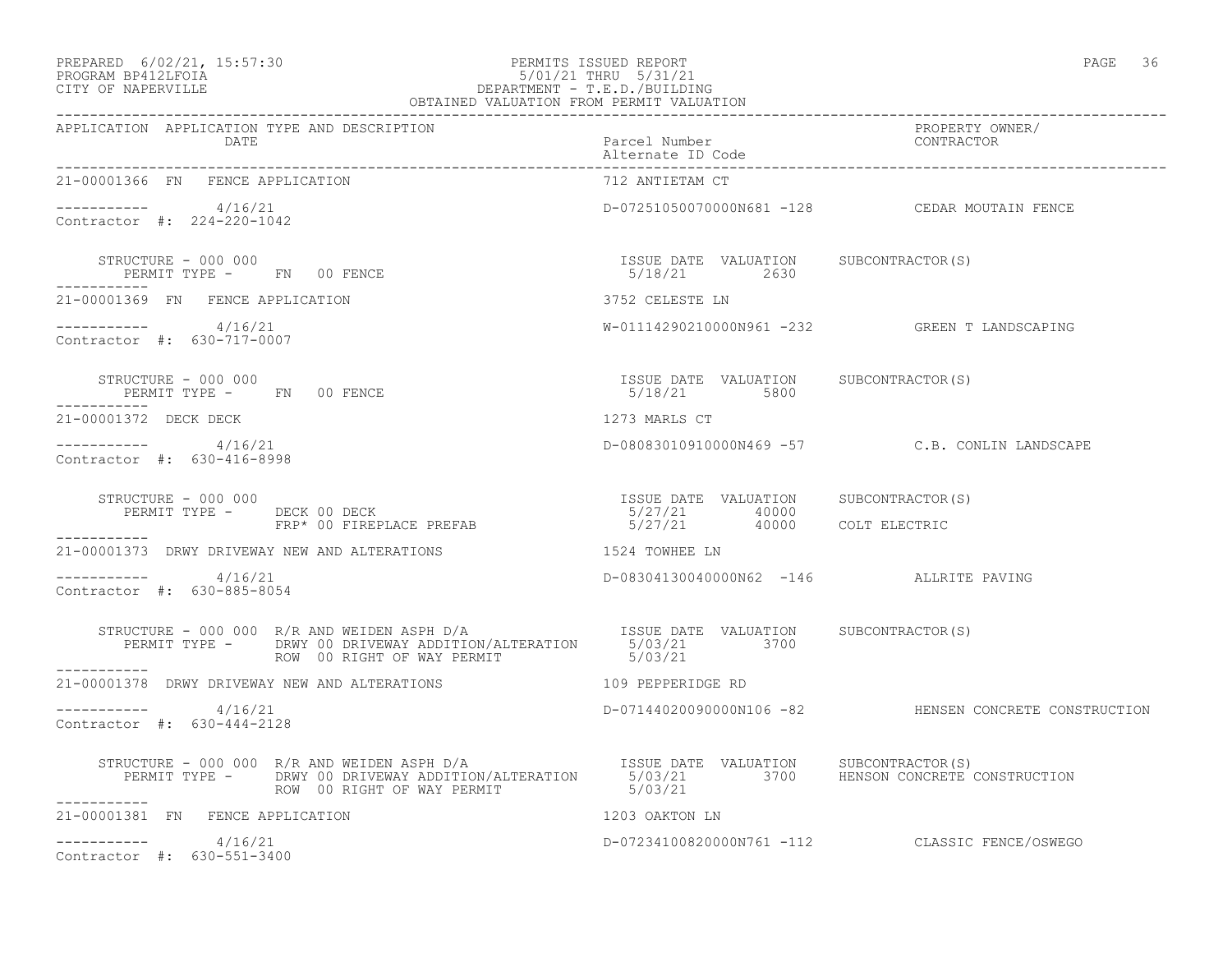| PREPARED | $6/02/21$ , $15:57:30$ |  |
|----------|------------------------|--|
| -------- | ----------             |  |

# PREPARED 6/02/21, 15:57:30 PERMITS ISSUED REPORT PAGE 37 PROGRAM BP412LFOIA 5/01/21 THRU 5/31/21 CITY OF NAPERVILLE DEPARTMENT - T.E.D./BUILDING

| OBTAINED VALUATION FROM PERMIT VALUATION                             |                                                         |                               |  |  |
|----------------------------------------------------------------------|---------------------------------------------------------|-------------------------------|--|--|
| APPLICATION APPLICATION TYPE AND DESCRIPTION<br>DATE                 | Parcel Number<br>Alternate ID Code                      | PROPERTY OWNER/<br>CONTRACTOR |  |  |
| 21-00001381 (CONTINUED)<br>___________                               |                                                         |                               |  |  |
| STRUCTURE - 000 000<br>PERMIT TYPE - FN 00 FENCE                     | ISSUE DATE VALUATION SUBCONTRACTOR(S)<br>5/03/21 5800   |                               |  |  |
| 21-00001385 FN FENCE APPLICATION                                     | 2411 WARM SPRINGS LN                                    |                               |  |  |
| $--------- 4/17/21$<br>Contractor #: 630-584-7710                    | W-01034120300000N1246-200 PEERLESS FENCE                |                               |  |  |
| STRUCTURE - 000 000<br>$F = 000000$<br>$F = 000000$<br>$F = 0000000$ | ISSUE DATE VALUATION SUBCONTRACTOR (S)<br>5/04/21 12200 |                               |  |  |
| 21-00001386 FN FENCE APPLICATION                                     | 1504 BAYOU PATH DR                                      |                               |  |  |
| $--------- 4/17/21$<br>Contractor #: 630-584-7710                    | D-07091050490000N1767-032 PEERLESS FENCE                |                               |  |  |
| STRUCTURE - 000 000<br>PERMIT TYPE - FN 00 FENCE                     | ISSUE DATE VALUATION SUBCONTRACTOR(S)<br>5/04/21 12200  |                               |  |  |
| 21-00001387 FN FENCE APPLICATION                                     | 108 LONGLEAF DR                                         |                               |  |  |
| $--------- 4/17/21$<br>Contractor #: 630-584-7710                    | D-07144040010000N106 -82 PEERLESS FENCE                 |                               |  |  |
| STRUCTURE - 000 000<br>PERMIT TYPE - FN 00 FENCE                     | ISSUE DATE VALUATION SUBCONTRACTOR (S)<br>5/25/21 6750  |                               |  |  |
| 21-00001388 FN FENCE APPLICATION                                     | 660 S WEBSTER ST                                        |                               |  |  |
| $--------- 4/17/21$<br>Contractor #: 630-584-7710                    | D-07242030200000N340 -99 PEERLESS FENCE                 |                               |  |  |
| STRUCTURE - 000 000<br>PERMIT TYPE - FN 00 FENCE<br>-----------      | ISSUE DATE VALUATION SUBCONTRACTOR(S)<br>5/07/21 6750   |                               |  |  |
| 21-00001389 FN FENCE APPLICATION                                     | 1128 PICCADILLY CR                                      |                               |  |  |
| $--------- 4/17/21$<br>Contractor #: 630-584-7710                    | D-07103050350000N151 -50 PEERLESS FENCE                 |                               |  |  |
| STRUCTURE - 000 000<br>PERMIT TYPE - FN 00 FENCE                     | ISSUE DATE VALUATION SUBCONTRACTOR(S)<br>5/04/21 12200  |                               |  |  |
| 21-00001390 FN FENCE APPLICATION                                     | 949 ANNE RD                                             |                               |  |  |
| 4/17/21<br>Contractor #: 630-584-7710                                | D-08184180150000N418 -86 PEERLESS FENCE                 |                               |  |  |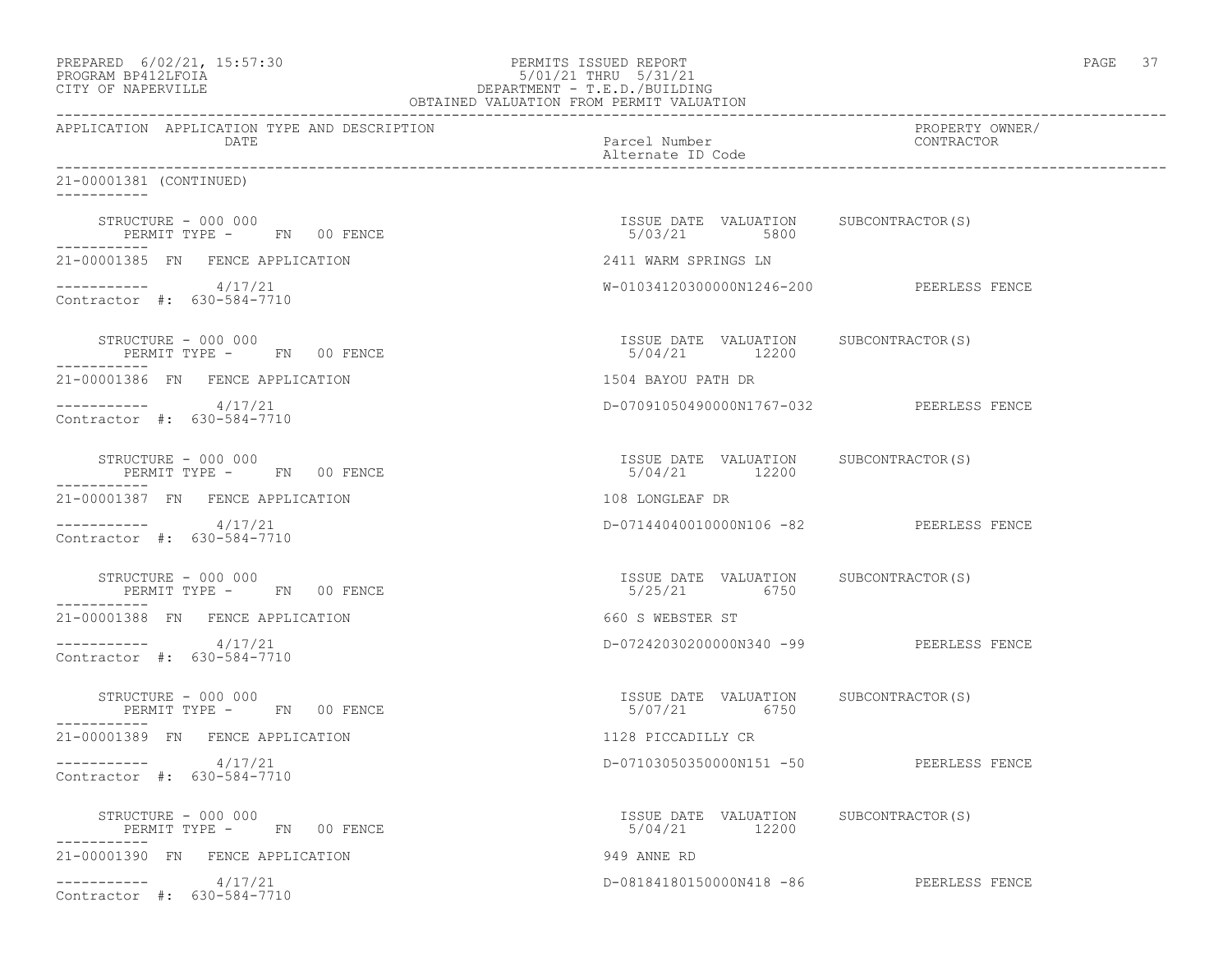| PREPARED 6/02/21, 15:57:30<br>PROGRAM BP412LFOIA<br>CITY OF NAPERVILLE<br>CITY OF NAPERVILLE<br>CEPARTMENT - T.E.D./BUILDING<br>CEPARTMENT - T.E.D./BUILDING<br>CEPARTMENT - T.E.D./BUILDING<br>CEPARTMENT - T.E.D./BUILDING<br>CEPARTMENT - T |                                                                        | PAGE 38                                           |
|------------------------------------------------------------------------------------------------------------------------------------------------------------------------------------------------------------------------------------------------|------------------------------------------------------------------------|---------------------------------------------------|
| APPLICATION APPLICATION TYPE AND DESCRIPTION<br>DATE                                                                                                                                                                                           | Parcel Number<br>Alternate ID Code                                     | PROPERTY OWNER/<br>CONTRACTOR                     |
| 21-00001390 (CONTINUED)<br>-----------                                                                                                                                                                                                         |                                                                        |                                                   |
| STRUCTURE - 000 000<br>PERMIT TYPE - FN 00 FENCE                                                                                                                                                                                               | ISSUE DATE VALUATION SUBCONTRACTOR(S)<br>5/04/21 12200                 |                                                   |
| 21-00001391 FN FENCE APPLICATION                                                                                                                                                                                                               | 19 GREEN VALLEY DR                                                     |                                                   |
| $--------- 4/17/21$<br>Contractor #: 630-584-7710                                                                                                                                                                                              | D-07144060080000N106 -82 PEERLESS FENCE                                |                                                   |
| STRUCTURE - 000 000<br>PERMIT TYPE - FN 00 FENCE                                                                                                                                                                                               | ISSUE DATE VALUATION SUBCONTRACTOR(S)<br>5/07/21 6750                  |                                                   |
| 21-00001393 RAD RES ADDITIONS (NEW SQ FTG)                                                                                                                                                                                                     | 3816 GRASSMERE RD                                                      |                                                   |
| $--------- 4/18/21$<br>Contractor #: 630-698-8354                                                                                                                                                                                              | W-01091030080000N1365-212 M.T. MCCAW                                   |                                                   |
| STRUCTURE - 000 000<br>PERMIT TYPE - RAD 00 ROOM ADDITION<br>-----------                                                                                                                                                                       | ISSUE DATE VALUATION SUBCONTRACTOR(S)<br>5/20/21 28000 BRISKO ELECTRIC | CONSTRUCTION SYSTEM CORP                          |
| 21-00001398 ESC ELECTRIC SERVICE CHANGE                                                                                                                                                                                                        | 2323 JOYCE LN                                                          |                                                   |
| $--------- 4/19/21$<br>Contractor #: 630-551-2663                                                                                                                                                                                              |                                                                        | W-01034020410000N1283-200 ELECTRICAL CONCEPTS INC |
| STRUCTURE – 000 000<br>PERMIT TYPE - ELSC 00 ELECTRIC SVC CHANGE RES.                                                                                                                                                                          |                                                                        | ELECTRICAL CONCEPTS INC                           |
| 21-00001401 ESC ELECTRIC SERVICE CHANGE                                                                                                                                                                                                        | 3727 MISTFLOWER LN                                                     |                                                   |
| $--------- 4/19/21$<br>Contractor #: 630-833-2389                                                                                                                                                                                              |                                                                        | W-01093010180000N1418-227 KAPITAL ELECTRIC INC    |
| STRUCTURE - 000 000<br>PERMIT TYPE -      EVCR 00 ELECTRIC VEHICLE STATION RES       5/03/21         1600     KAPITAL ELECTRIC INC                                                                                                             |                                                                        |                                                   |
| 21-00001404 PAT PATIO APPLICATION                                                                                                                                                                                                              | 2640 WHITCHURCH LN                                                     |                                                   |
| -----------    4/19/21<br>Contractor #: 630-215-3655                                                                                                                                                                                           | W-01031080020000N1335-184 L & G LANDSCAPE                              |                                                   |
| STRUCTURE - 000 000<br>PERMIT TYPE - PAT 00 PATIO                                                                                                                                                                                              | ISSUE DATE VALUATION SUBCONTRACTOR(S)<br>5/06/21 70000                 |                                                   |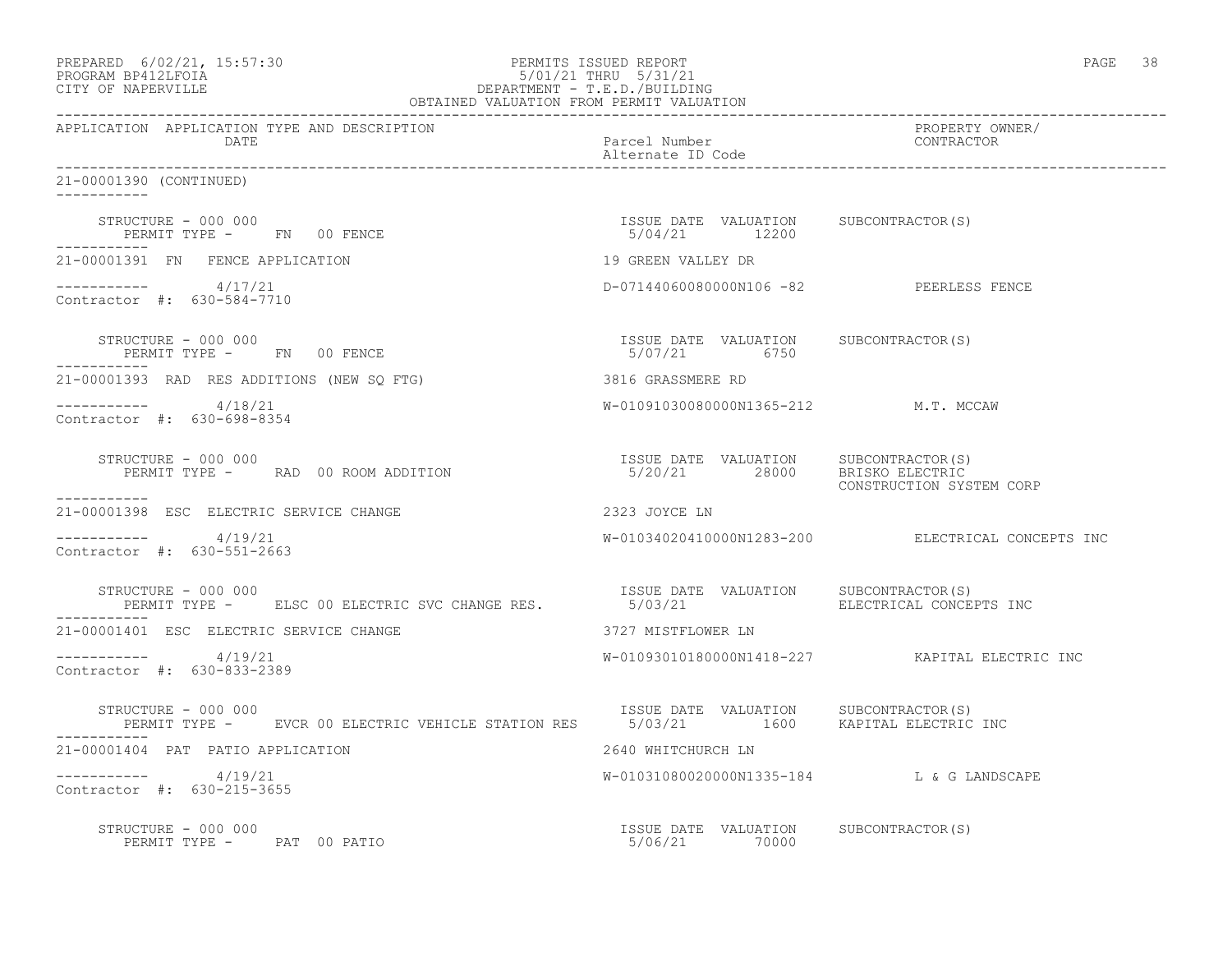#### PREPARED 6/02/21, 15:57:30 PERMITS ISSUED REPORT PAGE 39 PROGRAM BP412LFOIA 5/01/21 THRU 5/31/21 CITY OF NAPERVILLE DEPARTMENT - T.E.D./BUILDING OBTAINED VALUATION FROM PERMIT VALUATION

| APPLICATION APPLICATION TYPE AND DESCRIPTION PACKERTY POWER PROPERTY OWNER (PROPERTY OWNER PACKERTY OUR PROPERTY<br>DATE Parcel Number alternate ID Code (Alternate ID Code enterproper parcel alternate ID Code enterproper parc    |                                                        |                                                         |
|--------------------------------------------------------------------------------------------------------------------------------------------------------------------------------------------------------------------------------------|--------------------------------------------------------|---------------------------------------------------------|
| 21-00001405 DECK DECK                                                                                                                                                                                                                | 3604 BIRCH LN                                          |                                                         |
| ----------- 4/19/21<br>Contractor #: 630-673-1206                                                                                                                                                                                    | W-01084080210000N1691-226 PAUL ROGERS                  |                                                         |
| STRUCTURE - 000 000<br>PERMIT TYPE - DECK 00 DECK                                                                                                                                                                                    | ISSUE DATE VALUATION SUBCONTRACTOR(S)<br>5/24/21 13000 |                                                         |
| 1817 AUBURN AV<br>21-00001414 ESC ELECTRIC SERVICE CHANGE                                                                                                                                                                            |                                                        |                                                         |
| -----------     4/19/21<br>Contractor #: 630-833-2389                                                                                                                                                                                |                                                        | D-08332110120000N656 -165 KAPITAL ELECTRIC INC          |
| STRUCTURE - 000 000 ELECTRIC CAR CHARGER                       ISSUE DATE VALUATION     SUBCONTRACTOR(S)<br>PERMIT TYPE -     EVCR 00 ELECTRIC VEHICLE STATION RES       5/20/21         925     KAPITAL ELECTRIC INC<br>----------- |                                                        |                                                         |
| 21-00001415 PAT PATIO APPLICATION                                                                                                                                                                                                    | 4415 ESOUIRE CR                                        |                                                         |
| $--------- 4/19/21$<br>Contractor #: 224-622-6680                                                                                                                                                                                    |                                                        | W-01143050110000N1259-261 UNIQUE LANDSCAPING ENTERPISES |
| STRUCTURE - 000 000<br>PERMIT TYPE - PAT 00 PATIO<br>___________                                                                                                                                                                     | ISSUE DATE VALUATION SUBCONTRACTOR(S)<br>5/12/21 21000 |                                                         |
| 21-00001419 RAL RES ALTERATIONS/REMODLING (NO NEW SQ FTG) 852 MT VERNON CT                                                                                                                                                           |                                                        |                                                         |
| $--------- 4/19/21$<br>Contractor #: 630-707-6288                                                                                                                                                                                    |                                                        | D-08074150110000N100 -56 FINSTROM CARPENTRY             |
| ___________                                                                                                                                                                                                                          |                                                        | BLUE WHALE PLUMBING & SEWER                             |
| 21-00001420 RAL RES ALTERATIONS/REMODLING (NO NEW SQ FTG) 2919 RALEIGH CT                                                                                                                                                            |                                                        |                                                         |
| $--------- 4/19/21$<br>Contractor #: 630-717-0303                                                                                                                                                                                    |                                                        | W-01043060240000N1569-197 LEO J LEY CONSTRUCTION        |
| STRUCTURE - 000 000 BASEMENT FINISH<br>PERMIT TYPE - FB 00 FINISHED BASEMENT                                    5/18/21         40000    RESIDENTIAL PLUMBING<br>KUHRT ELECTRIC INC<br>-----------                                   |                                                        |                                                         |
| 21-00001423 RAL RES ALTERATIONS/REMODLING (NO NEW SQ FTG) 220 OXFORD CT                                                                                                                                                              |                                                        |                                                         |
| $--------- 4/19/21$<br>Contractor #: 630-675-9426                                                                                                                                                                                    |                                                        | D-08173130330000N229 -87 JAMES CUSTOM HOMES INC         |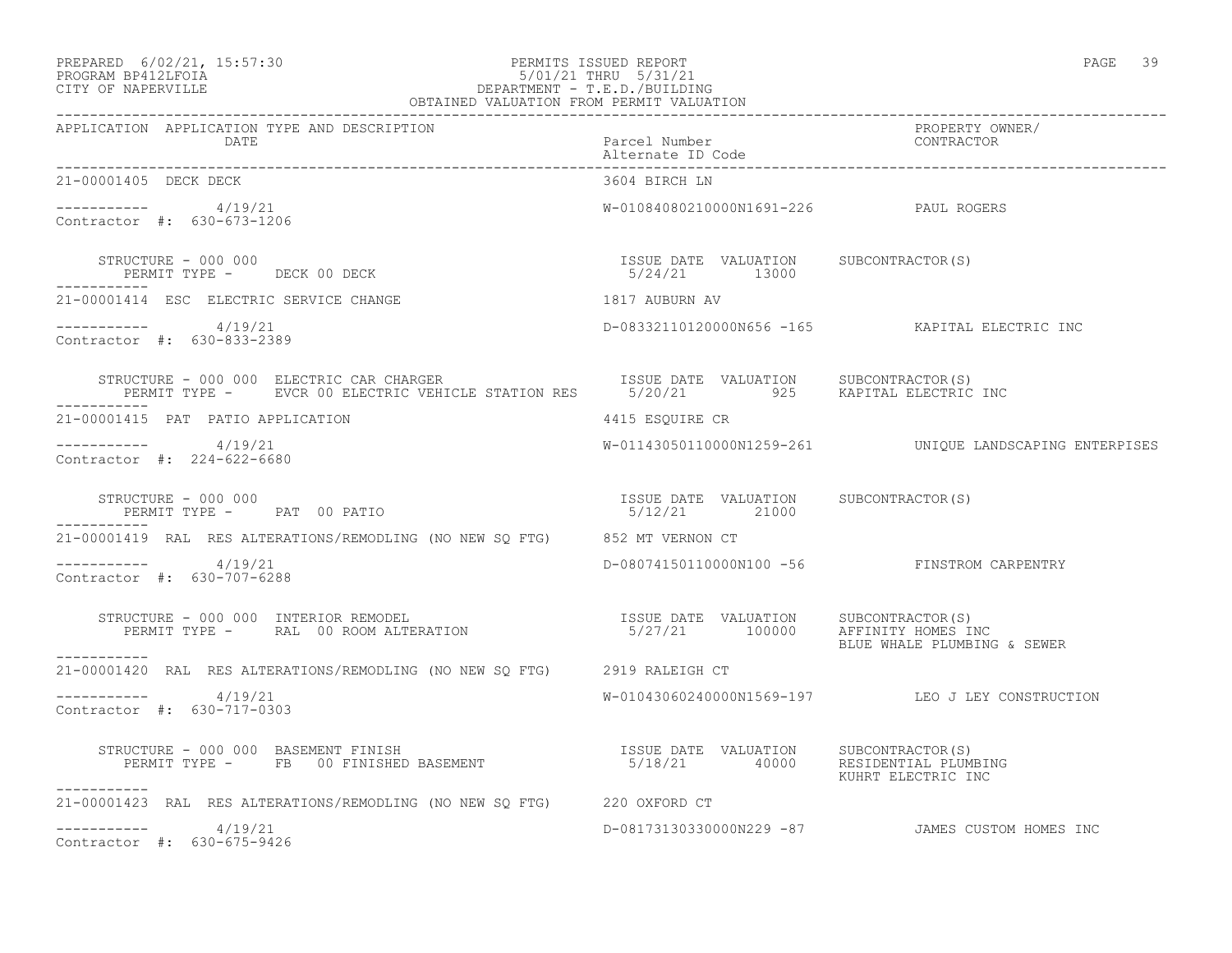## PREPARED 6/02/21, 15:57:30 PERMITS ISSUED REPORT PAGE 40 PROGRAM BP412LFOIA 5/01/21 THRU 5/31/21 CITY OF NAPERVILLE DEPARTMENT - T.E.D./BUILDING

|                                                       | OBTAINED VALUATION FROM PERMIT VALUATION                                                                                                                                                                                                        |                                       |                                                                                                     |
|-------------------------------------------------------|-------------------------------------------------------------------------------------------------------------------------------------------------------------------------------------------------------------------------------------------------|---------------------------------------|-----------------------------------------------------------------------------------------------------|
| APPLICATION APPLICATION TYPE AND DESCRIPTION          |                                                                                                                                                                                                                                                 |                                       | PROPERTY OWNER/<br>CONTRACTOR                                                                       |
| 21-00001423 (CONTINUED)                               |                                                                                                                                                                                                                                                 |                                       |                                                                                                     |
| __________                                            |                                                                                                                                                                                                                                                 |                                       | JL PLUMBING                                                                                         |
| 21-00001425 SFR SINGLE FAMILY RESIDENCE               |                                                                                                                                                                                                                                                 | 2947 LANCELOT LN                      |                                                                                                     |
| $--------- 4/19/21$<br>Contractor #: 817-875-7057     |                                                                                                                                                                                                                                                 | W-011030002810 N1841-229 PULTE GROUP  |                                                                                                     |
| STRUCTURE - 000 000 SFR                               | PERMIT TYPE - ELEC 00 ELECTRIC FOR SINGLE FAMILY/DPX 5/13/21<br>NECH OU BLECTRIC FOR SINGLE FAMILY/DPX 5/13/21<br>MECH 00 MECHANICAL FOR SFR/DPX 5/13/21<br>PLRM 00 PLUMBING BASEMENT ROUGH 5/13/21                                             | ISSUE DATE VALUATION SUBCONTRACTOR(S) | SUPERIOR ELECTRICAL TECHNOLOGI<br>S3 PLUMBING                                                       |
|                                                       |                                                                                                                                                                                                                                                 |                                       | HOLIDAY SEWER & WATER/WAUCONDA                                                                      |
|                                                       | PLUM 00 PLUMBING FOR SINGLE FAMILY/DPX 5/13/21 63 PLUMBING<br>SFRP 00 SINGLE FAMILY RESIDENCE PERMIT 5/13/21 195000 RABY ROOFING<br>SFRP 00 SINGLE FAMILY RESIDENCE PERMIT 5/13/21 195000 RABY ROOFING<br>STRU 00 STRUCTURAL FOR SINGLE FAM/DPX | 5/13/21                               | HOLIDAY SEWER & WATER/WAUCONDA                                                                      |
| 21-00001426 SFR SINGLE FAMILY RESIDENCE               | 2940 LANCELOT LN                                                                                                                                                                                                                                |                                       |                                                                                                     |
| -----------     4/19/21<br>Contractor #: 817-875-7057 |                                                                                                                                                                                                                                                 | W-0110300028202 N1841-229 PULTE GROUP |                                                                                                     |
| STRUCTURE - 000 000 SFR                               | PERMIT TYPE - ELEC 00 ELECTRIC FOR SINGLE FAMILY/DPX 5/13/21<br>MECH 00 MECHANICAL FOR SFR/DPX 5/13/21<br>PLRM 00 PLUMBING BASEMENT ROUGH 5/13/21                                                                                               | ISSUE DATE VALUATION                  | SUBCONTRACTOR(S)<br>SUPERIOR ELECTRICAL TECHNOLOGI<br>S3 PLUMBING<br>HOLIDAY SEWER & WATER/WAUCONDA |
|                                                       | PLEM OO PLUMBING FOR SINGLE FAMILY/DPX 5/13/21                                                                                                                                                                                                  |                                       | S3 PLUMBING<br>HOLIDAY SEWER & WATER/WAUCONDA                                                       |
|                                                       | SFRP 00 SINGLE FAMILY RESIDENCE PERMIT 5/13/21 195000 RABY ROOFING<br>STRU 00 STRUCTURAL FOR SINGLE FAM/DPX 5/13/21                                                                                                                             |                                       |                                                                                                     |
| 21-00001427 SFR SINGLE FAMILY RESIDENCE               |                                                                                                                                                                                                                                                 | 2356 CORN LILY RD                     |                                                                                                     |
| $--------- 4/19/21$<br>Contractor #: 817-875-7057     |                                                                                                                                                                                                                                                 | W-011030002887 N1841-229 PULTE GROUP  |                                                                                                     |
| STRUCTURE - 000 000 SFR                               | PERMIT TYPE - ELEC 00 ELECTRIC FOR SINGLE FAMILY/DPX 5/13/21<br>ELEC 00 ELECTRIC FOR SINGLE FAMILIZING CONTRACT 5/13/21<br>MECH 00 MECHANICAL FOR SFR/DPX 5/13/21<br>PATO 00 PATIO WITH STRUCTURE 5/13/21 195000                                | ISSUE DATE VALUATION                  | SUBCONTRACTOR (S)<br>SUPERIOR ELECTRICAL TECHNOLOGI<br>S3 PLUMBING                                  |

HOLIDAY SEWER & WATER/WAUCONDA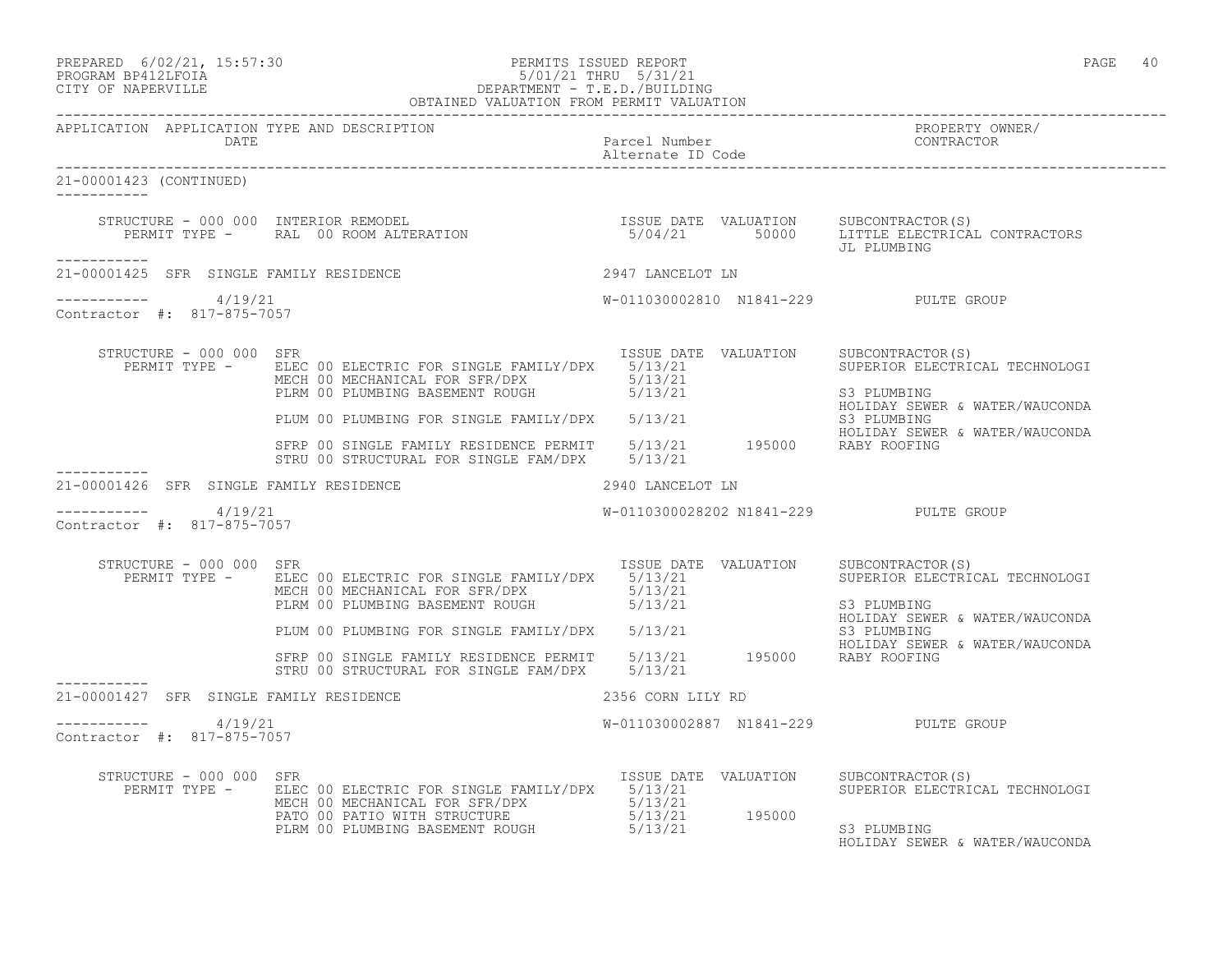#### PREPARED 6/02/21, 15:57:30 PERMITS ISSUED REPORT<br>PROGRAM BP412LFOIA PAGE 41 PROGRAM BP412LFOIA 5/01/21 THRU 5/31/21 CITY OF NAPERVILLE DEPARTMENT - T.E.D./BUILDING OBTAINED VALUATION FROM PERMIT VALUATION

| APPLICATION APPLICATION TYPE AND DESCRIPTION<br>DATE                                                                                                                                                             | Parcel Number<br>Alternate ID Code                      | PROPERTY OWNER/<br>FRUPERII UW<br>CONTRACTOR |
|------------------------------------------------------------------------------------------------------------------------------------------------------------------------------------------------------------------|---------------------------------------------------------|----------------------------------------------|
| 21-00001427 (CONTINUED)                                                                                                                                                                                          |                                                         |                                              |
|                                                                                                                                                                                                                  |                                                         |                                              |
| PLUM 00 PLUMBING FOR SINGLE FAMILY/DPX 5/13/21 S3 PLUMBING<br>SFRP 00 SINGLE FAMILY RESIDENCE PERMIT 5/13/21 195000 RABY ROOFING<br>5/13/21 195000 RABY ROOFING<br>STRU 00 STRUCTURAL FOR SINGLE FAM/DPX 5/13/21 |                                                         |                                              |
| 21-00001428 RAL RES ALTERATIONS/REMODLING (NO NEW SQ FTG) 1105 ELIZABETH AV                                                                                                                                      |                                                         |                                              |
| -----------     4/19/21<br>Contractor #: 847-930-5859                                                                                                                                                            | D-08173070070000N229 -87 B&C ENTERPRISES INC            |                                              |
| STRUCTURE - 000 000 KITCHEN AND 1ST FLOOR REMODEL TSSUE DATE VALUATION SUBCONTRACTOR(S)<br>PERMIT TYPE - RAL 00 ROOM ALTERATION 5/04/21 85094                                                                    |                                                         |                                              |
| 21-00001433 PAT PATIO APPLICATION                                                                                                                                                                                | 1042 AMBERWOOD CR                                       |                                              |
| $--------- 4/19/21$<br>Contractor #: 815-218-1664                                                                                                                                                                | D-08072220020000N695 -41 EDEN LAWN CARE                 |                                              |
| STRUCTURE - 000 000<br>PERMIT TYPE - PAT 00 PATIO                                                                                                                                                                | ISSUE DATE VALUATION SUBCONTRACTOR(S)<br>5/05/21 20000  |                                              |
| 21-00001434 FN FENCE APPLICATION                                                                                                                                                                                 | 1847 W JEFFERSON AV                                     |                                              |
| ----------- 4/19/21<br>Contractor #: 630-584-7710                                                                                                                                                                | D-07153040220000N1157-79 PEERLESS FENCE                 |                                              |
| STRUCTURE - 000 000<br>PERMIT TYPE - FN 00 FENCE                                                                                                                                                                 | ISSUE DATE VALUATION SUBCONTRACTOR(S)<br>5/07/21 6000   |                                              |
| 21-00001437 PAT PATIO APPLICATION                                                                                                                                                                                | 1540 BAYOU PATH DR                                      |                                              |
| $--------- 4/19/21$<br>Contractor #: 630-809-6911                                                                                                                                                                | D-07091050400000N1767-032 FERNANDO CRUZ                 |                                              |
| STRUCTURE - 000 000<br>PERMIT TYPE - PAT 00 PATIO                                                                                                                                                                | ISSUE DATE VALUATION SUBCONTRACTOR (S)<br>5/11/21 25000 |                                              |
| 21-00001439 SIGN SIGN APPLICATIONS                                                                                                                                                                               | 850 E OGDEN AV                                          |                                              |
| $----------$ 4/20/21<br>Contractor #: 630-898-5900                                                                                                                                                               |                                                         | D-08074110190000N364 -56 AURORA SIGN COMPANY |
| STRUCTURE - 000 000                                                                                                                                                                                              | ISSUE DATE VALUATION SUBCONTRACTOR(S)                   |                                              |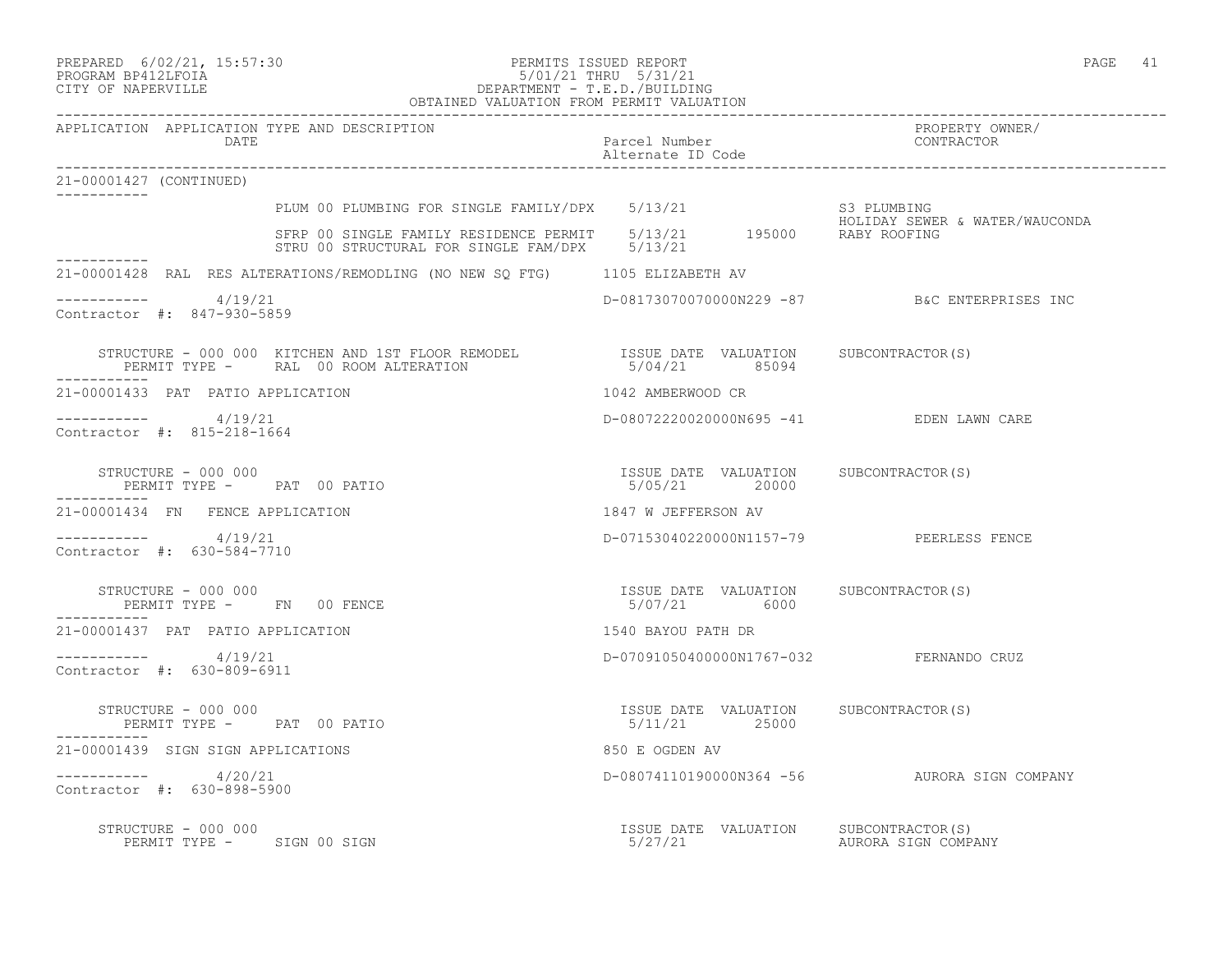#### PREPARED 6/02/21, 15:57:30 PERMITS ISSUED REPORT PAGE 42 PROGRAM BP412LFOIA 5/01/21 THRU 5/31/21 CITY OF NAPERVILLE DEPARTMENT - T.E.D./BUILDING OBTAINED VALUATION FROM PERMIT VALUATION

| APPLICATION APPLICATION TYPE AND DESCRIPTION<br>DATE                                                                                                                                                                                                                                                                                                                                                                                                                               | Parcel Number<br>Alternate ID Code                                    | PROPERTY OWNER/<br>CONTRACTOR                       |
|------------------------------------------------------------------------------------------------------------------------------------------------------------------------------------------------------------------------------------------------------------------------------------------------------------------------------------------------------------------------------------------------------------------------------------------------------------------------------------|-----------------------------------------------------------------------|-----------------------------------------------------|
| 21-00001449 RAL RES ALTERATIONS/REMODLING (NO NEW SQ FTG) 98 FRESNO CT                                                                                                                                                                                                                                                                                                                                                                                                             |                                                                       |                                                     |
| $--------- 4/20/21$<br>Contractor #: 630-355-2118                                                                                                                                                                                                                                                                                                                                                                                                                                  |                                                                       | D-07144200240000N123 -82 SHIFFLER BUILDERS INC      |
| STRUCTURE - 000 000<br>PERMIT TYPE - RAL 00 ROOM ALTERATION                                                                                                                                                                                                                                                                                                                                                                                                                        | ISSUE DATE VALUATION SUBCONTRACTOR(S)<br>5/24/21 34000 PENNA ELECTRIC |                                                     |
| 21-00001452 POOL POOL ABOVE/INGROUND RESIDENTIAL 5720 ROSINWEED LN                                                                                                                                                                                                                                                                                                                                                                                                                 |                                                                       |                                                     |
| -----------    4/20/21<br>Contractor #: 708-301-9400                                                                                                                                                                                                                                                                                                                                                                                                                               | W-01224080160000N1448-290 AQUA POOLS INC                              |                                                     |
| STRUCTURE - 000 000 INGROUND POOL/FENCE/PATIO<br>PERMIT TYPE - FN 00 FENCE<br>PERMIT TYPE - FN 00 FENCE<br>PATIO PATIO<br>PERMIT TYPE - FN 00 FENCE<br>PAT 00 PATIO PATIO S/18/21 51000<br>POL1 00 POOL IN GROUND 5/18/21 51000 AQUA POOLS INC                                                                                                                                                                                                                                     |                                                                       |                                                     |
|                                                                                                                                                                                                                                                                                                                                                                                                                                                                                    |                                                                       |                                                     |
| 21-00001454 POOL POOL ABOVE/INGROUND RESIDENTIAL 5328 WIRESTEM CT                                                                                                                                                                                                                                                                                                                                                                                                                  |                                                                       |                                                     |
| $--------- 4/20/21$<br>Contractor #: 630-882-9653                                                                                                                                                                                                                                                                                                                                                                                                                                  | W-01222090370000N1114-275 ADVANCED POOL                               |                                                     |
|                                                                                                                                                                                                                                                                                                                                                                                                                                                                                    |                                                                       |                                                     |
| 21-00001460 PAT PATIO APPLICATION                                                                                                                                                                                                                                                                                                                                                                                                                                                  | 840 CHERRY BLOSSOM LN                                                 |                                                     |
| $--------- 4/20/21$<br>Contractor #: 847-572-5200                                                                                                                                                                                                                                                                                                                                                                                                                                  |                                                                       | D-07244150020000N86 -114 ORREN PICKELL BUILDING GRP |
| STRUCTURE - 000 000 PATIO/PERGOLA<br>PERMIT TYPE - PAT 00 PATIO<br>___________                                                                                                                                                                                                                                                                                                                                                                                                     | ISSUE DATE VALUATION SUBCONTRACTOR(S)<br>5/24/21 30000                |                                                     |
| 21-00001462 PAT PATIO APPLICATION                                                                                                                                                                                                                                                                                                                                                                                                                                                  | 2311 INDIAN GRASS RD                                                  |                                                     |
| $--------- 4/20/21$<br>Contractor #: 630-297-7752                                                                                                                                                                                                                                                                                                                                                                                                                                  |                                                                       | W-01222050310000N244 -275 HOME COURT ADVANTAGE      |
| $\begin{array}{cccc} \texttt{STRUCTURE} & - & 000 & 000 & \texttt{SPORT COURT} \\ \texttt{PERMIT TYPE} & - & \texttt{PAT} & 00 & \texttt{PATIO} \\ \end{array} \qquad \begin{array}{cccc} \texttt{TSSUE} & \texttt{DATE} & \texttt{VALUATION} \\ & 5/20/21 & 9000 \\ \end{array} \qquad \begin{array}{cccc} \texttt{SUBCONTRACTOR(S)} & \texttt{SUBCONTRACTOR(S)} \\ \texttt{SUSOR} & \texttt{SUSOR} & \texttt{SUSOR} \\ \end{array}$<br>PERMIT TYPE - PAT 00 PATIO<br>----------- |                                                                       |                                                     |
| 21-00001463 DECK DECK                                                                                                                                                                                                                                                                                                                                                                                                                                                              | 1364 RIVER OAK DR                                                     |                                                     |
| $--------- 4/20/21$<br>Contractor #: 708-668-6600                                                                                                                                                                                                                                                                                                                                                                                                                                  |                                                                       | D-08333040030000N470 -179 TWO BROTHERS RESIDENTAL   |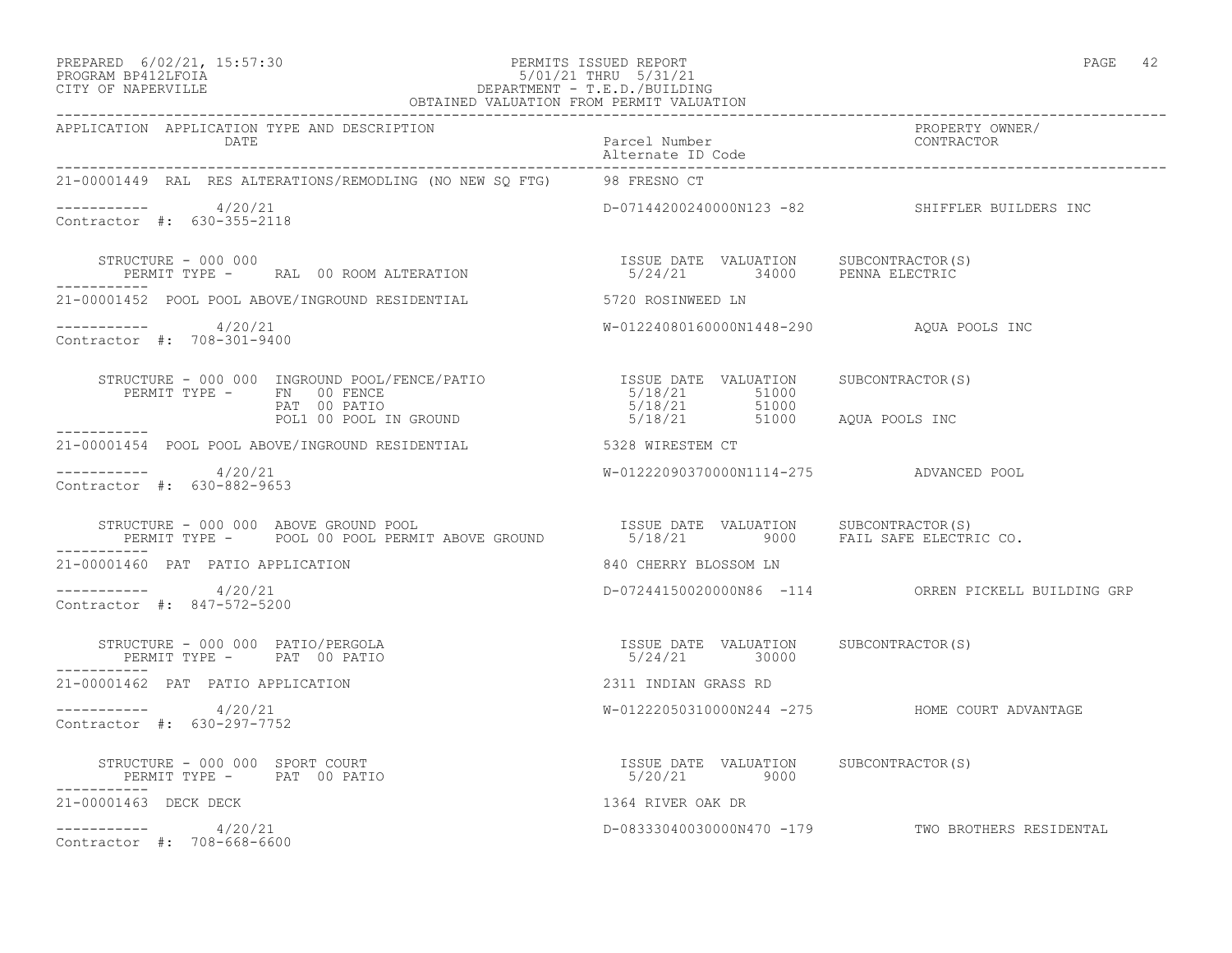|                   | PREPARED 6/02/21, 15:57:30 | PERMITS ISSUED REPORT | PAGE |  |
|-------------------|----------------------------|-----------------------|------|--|
| EDOCRAM RRATTEOTA |                            | 5/01/21 TUDII 5/31/21 |      |  |

#### PROGRAM BP412LFOIA 5/01/21 THRU 5/31/21 CITY OF NAPERVILLE DEPARTMENT - T.E.D./BUILDING OBTAINED VALUATION FROM PERMIT VALUATION ------------------------------------------------------------------------------------------------------------------------------------

APPLICATION APPLICATION TYPE AND DESCRIPTION PROPERTY OWNER/

 DATE Parcel Number CONTRACTOR Alternate ID Code ------------------------------------------------------------------------------------------------------------------------------------ 21-00001463 (CONTINUED) ----------- STRUCTURE – 000 000 DECK ISSUE DATE VALUATION SUBCONTRACTOR(S) PERMIT TYPE - DECK 00 DECK ----------- 21-00001466 DRWY DRIVEWAY NEW AND ALTERATIONS 1124 BAYHILL AV ----------- 4/20/21 D-08294110420000N165 -148 CUSTOM CONCRETE Contractor #: 630-469-6898 STRUCTURE - 000 000 NEW & WIDEN CONCRETE DRWY/AP ISSUE DATE VALUATION SUBCONTRACTOR(S) PERMIT TYPE - DRWY 00 DRIVEWAY ADDITION/ALTERATION 5/07/21 6850 CUSTOM CONCRETE ROW 00 RIGHT OF WAY PERMIT 6/07/21 ----------- 21-00001467 DRWY DRIVEWAY NEW AND ALTERATIONS 2080 MAPLEWOOD CR ---------------------- 4/20/21 D-07094110230000N557 -48 TOLEDO SEALCOATING INC Contractor #: 630-486-2171 STRUCTURE - 000 000 NEW & WIDEN CONCRETE DRWY/AP **ISSUE DATE VALUATION** SUBCONTRACTOR(S) PERMIT TYPE - DRWY 00 DRIVEWAY ADDITION/ALTERATION 5/13/21 6850 ROW 00 RIGHT OF WAY PERMIT ----------- 21-00001469 DRWY DRIVEWAY NEW AND ALTERATIONS 2549 RIVER WOODS DR  $--------- 4/20/21$ W-02053010150000N627 -207 EICHELE & VALENE REMODELING Contractor #: 630-200-2332 STRUCTURE - 000 000 NEW & WIDEN CONCRETE DRWY/AP **ISSUE DATE** VALUATION SUBCONTRACTOR(S) PERMIT TYPE - DRWY 00 DRIVEWAY ADDITION/ALTERATION 5/13/21 6850 ROW 00 RIGHT OF WAY PERMIT 6/13/21 21-00001471 DRWY DRIVEWAY NEW AND ALTERATIONS 1113 JOHNSON DR ----------- 4/20/21 D-08204130040000N229 -118 LA MANTIA ENTERPRISES Contractor #: 630-968-0140 STRUCTURE - 000 000 R/R AND EXPAND CONCRETE DRWY/AP ISSUE DATE VALUATION SUBCONTRACTOR(S) PERMIT TYPE - DRWY 00 DRIVEWAY ADDITION/ALTERATION 5/07/21 11090 LAMANTIA ENTERPRISES ROW 00 RIGHT OF WAY PERMIT 6/07/21 ----------- 21-00001475 FSBD FIRE PROTECTION SYSTEM 931 W 75TH ST 119  $--------- 4/20/21$ ----------- 4/20/21 D-07251040180000N941 -128 QUALITY FILTER SERVICE INC Contractor #: 815-293-4670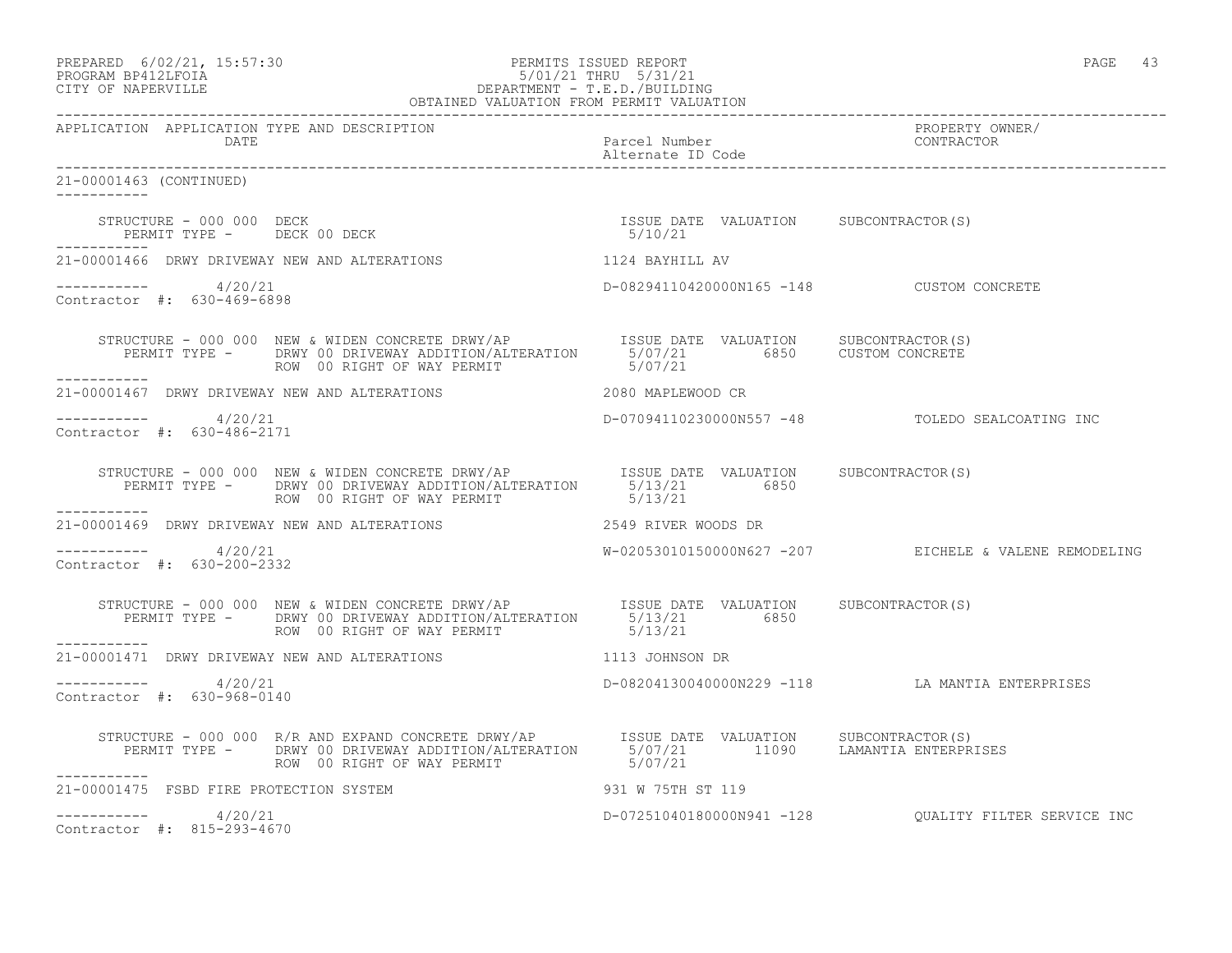## PREPARED 6/02/21, 15:57:30 PERMITS ISSUED REPORT PAGE 44 PROGRAM BP412LFOIA 5/01/21 THRU 5/31/21 CITY OF NAPERVILLE DEPARTMENT - T.E.D./BUILDING

| OBTAINED VALUATION FROM PERMIT VALUATION                                                                                                                                                     |                                                        |                                                 |  |  |
|----------------------------------------------------------------------------------------------------------------------------------------------------------------------------------------------|--------------------------------------------------------|-------------------------------------------------|--|--|
| APPLICATION APPLICATION TYPE AND DESCRIPTION<br>DATE                                                                                                                                         | Parcel Number<br>Alternate ID Code                     | PROPERTY OWNER/<br>CONTRACTOR                   |  |  |
| 21-00001475 (CONTINUED)                                                                                                                                                                      |                                                        |                                                 |  |  |
| STRUCTURE - 000 000<br>PERMIT TYPE - CCS 00 COMMERCIAL COOKING SYSTEM 5/05/21 UALUATION QUALITY FILTER SERVICE INC<br>STRUCTURE - 000 000                                                    |                                                        |                                                 |  |  |
| 21-00001476 DRWY DRIVEWAY NEW AND ALTERATIONS                                                                                                                                                | 205 SPLIT OAK RD                                       |                                                 |  |  |
| $--------- 4/20/21$<br>Contractor #: 847-524-0500                                                                                                                                            | D-08313190120000N167 -175 PREMIUM CONCRETE             |                                                 |  |  |
| STRUCTURE - 000 000 R/R ASPH DRWY/AP/CONCRETE PR WALK<br>PERMIT TYPE - DRWY 00 DRIVEWAY ADDITION/ALTERATION 5/13/21 5000 PREMIUM CONCRETE, INC<br>ROW 00 RIGHT OF WAY PERMIT<br>____________ | 5/13/21                                                |                                                 |  |  |
| 21-00001479 FN FENCE APPLICATION                                                                                                                                                             | 4291 LACEBARK LN                                       |                                                 |  |  |
| $--------- 4/21/21$<br>Contractor #: 224-220-1042                                                                                                                                            |                                                        |                                                 |  |  |
| STRUCTURE - 000 000<br>PERMIT TYPE - FN 00 FENCE<br>-----------                                                                                                                              | ISSUE DATE VALUATION SUBCONTRACTOR(S)<br>5/10/21 2500  |                                                 |  |  |
| 21-00001481 FN FENCE APPLICATION                                                                                                                                                             | 1400 E CHICAGO AV                                      |                                                 |  |  |
| $--------- 4/21/21$<br>Contractor #: 630-663-8816                                                                                                                                            | D-08174030390000N1027-88 EXPRESS FENCE                 |                                                 |  |  |
| STRUCTURE - 000 000<br>PERMIT TYPE - FN 00 FENCE                                                                                                                                             | ISSUE DATE VALUATION SUBCONTRACTOR(S)<br>5/27/21 10000 |                                                 |  |  |
| 21-00001485 FN FENCE APPLICATION                                                                                                                                                             | 1327 DRYDEN CT                                         |                                                 |  |  |
| $--------- 4/21/21$<br>Contractor #: 815-744-9390                                                                                                                                            |                                                        | W-01114020490000N411 -232 THE CEDAR MILL-MORRIS |  |  |
| STRUCTURE - 000 000<br>PERMIT TYPE - FN 00 FENCE                                                                                                                                             | ISSUE DATE VALUATION SUBCONTRACTOR(S)<br>5/03/21 7600  |                                                 |  |  |
| 21-00001488 FN FENCE APPLICATION                                                                                                                                                             | 1251 NATCHEZ TRACE CR                                  |                                                 |  |  |
| $--------- 4/21/21$<br>Contractor #:                                                                                                                                                         |                                                        |                                                 |  |  |
| STRUCTURE - 000 000<br>PERMIT TYPE - FN 00 FENCE                                                                                                                                             | ISSUE DATE VALUATION SUBCONTRACTOR(S)<br>5/03/21 1500  |                                                 |  |  |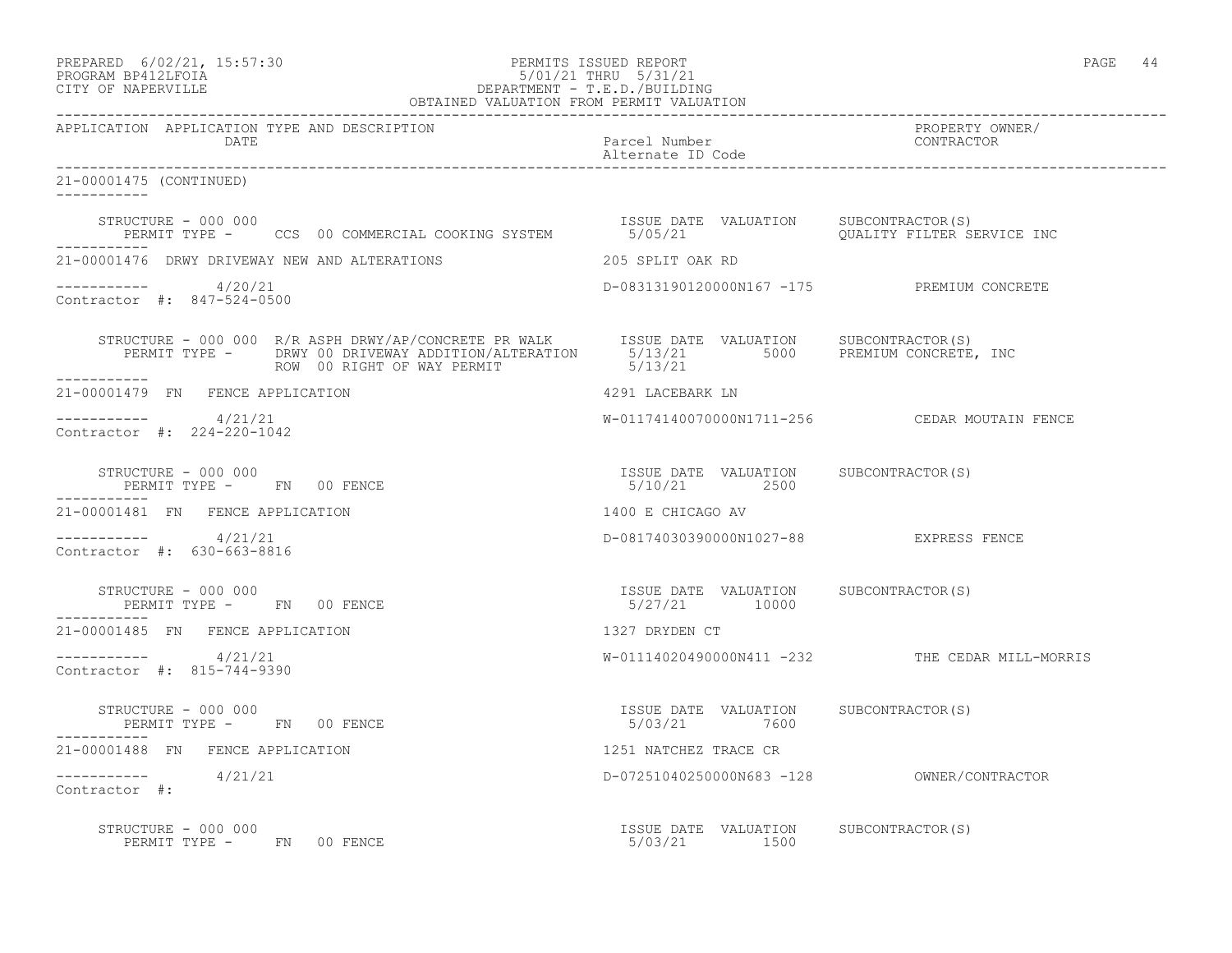## PREPARED 6/02/21, 15:57:30 PERMITS ISSUED REPORT PAGE 45 PROGRAM BP412LFOIA 5/01/21 THRU 5/31/21 CITY OF NAPERVILLE DEPARTMENT - T.E.D./BUILDING

| 1<br>ι- |  |
|---------|--|
|---------|--|

|                                                                                                                                                                                                                               | OBTAINED VALUATION FROM PERMIT VALUATION              |                                                     |
|-------------------------------------------------------------------------------------------------------------------------------------------------------------------------------------------------------------------------------|-------------------------------------------------------|-----------------------------------------------------|
| APPLICATION APPLICATION TYPE AND DESCRIPTION<br>DATE                                                                                                                                                                          | Parcel Number<br>Alternate ID Code                    | PROPERTY OWNER/<br>CONTRACTOR                       |
| 21-00001492 DECK DECK                                                                                                                                                                                                         | 1614 TERRI CR                                         |                                                     |
| $       4/21/21$<br>Contractor #:                                                                                                                                                                                             |                                                       |                                                     |
| STRUCTURE - 000 000 DECK<br>PERMIT TYPE - DECK 00 DECK                                                                                                                                                                        | ISSUE DATE VALUATION SUBCONTRACTOR(S)<br>5/10/21 3000 |                                                     |
| 21-00001494 DECK DECK                                                                                                                                                                                                         | 321 S JULIAN ST                                       |                                                     |
| $--------- 4/21/21$<br>Contractor #:                                                                                                                                                                                          |                                                       |                                                     |
| STRUCTURE - 000 000 DECK<br>PERMIT TYPE - DECK 00 DECK                                                                                                                                                                        | ISSUE DATE VALUATION SUBCONTRACTOR(S)<br>5/10/21 3000 |                                                     |
| 21-00001498 CMIS MISCELLANEOUS COMMERCIAL                                                                                                                                                                                     | 987 MAPLEFIELD RD                                     |                                                     |
| $---------$ 4/21/21<br>Contractor #: 331-465-3000                                                                                                                                                                             | D-07253000120000N1218-143 CENTIMARK                   |                                                     |
| STRUCTURE - 000 000 VCA ANIMAL HOSPITAL<br>STRUCTURE - 000 000 VCA ANIMAL HOSPITAL (S) TRUCTURE - 000 000 VCA ANIMAL HOSPITAL ISC. PERMIT TYPE - CMIS 00 COMMERCIAL MISC. PERMIT (S) $5/11/21$ 47131 (ENTIMARK<br>----------- |                                                       |                                                     |
| 21-00001500 SIGN SIGN APPLICATIONS                                                                                                                                                                                            | 1827 CENTRE POINT CR                                  |                                                     |
| $--------- 4/21/21$<br>Contractor #: 630-652-4106                                                                                                                                                                             | D-08064080150000N1344-26 OLYMPIK SIGN CO              |                                                     |
| STRUCTURE - 000 000<br>PERMIT TYPE - SIGN 00 SIGN                                                                                                                                                                             | ISSUE DATE VALUATION SUBCONTRACTOR(S)<br>5/07/21      |                                                     |
| 21-00001503 SIGN SIGN APPLICATIONS                                                                                                                                                                                            | 1575 BOND ST                                          |                                                     |
| $--------- 4/21/21$<br>Contractor #: 630-652-4106                                                                                                                                                                             | D-07101050100000N268 -34 OLYMPIK SIGN CO              |                                                     |
| STRUCTURE - 000 000<br>PERMIT TYPE - SIGN 00 SIGN                                                                                                                                                                             | ISSUE DATE VALUATION SUBCONTRACTOR(S)<br>5/14/21      |                                                     |
| 21-00001504 DRWY DRIVEWAY NEW AND ALTERATIONS                                                                                                                                                                                 | 830 RAINTREE DR                                       |                                                     |
| $--------- 4/21/21$<br>Contractor #: 630-406-7709                                                                                                                                                                             |                                                       | D-07234110110000N673 -112 GLEN GALIS CONCRETE CONT. |
| STRUCTURE - 000 000 R/R CONCRETE DRWY/AP                                                                                                                                                                                      | ISSUE DATE VALUATION SUBCONTRACTOR(S)                 |                                                     |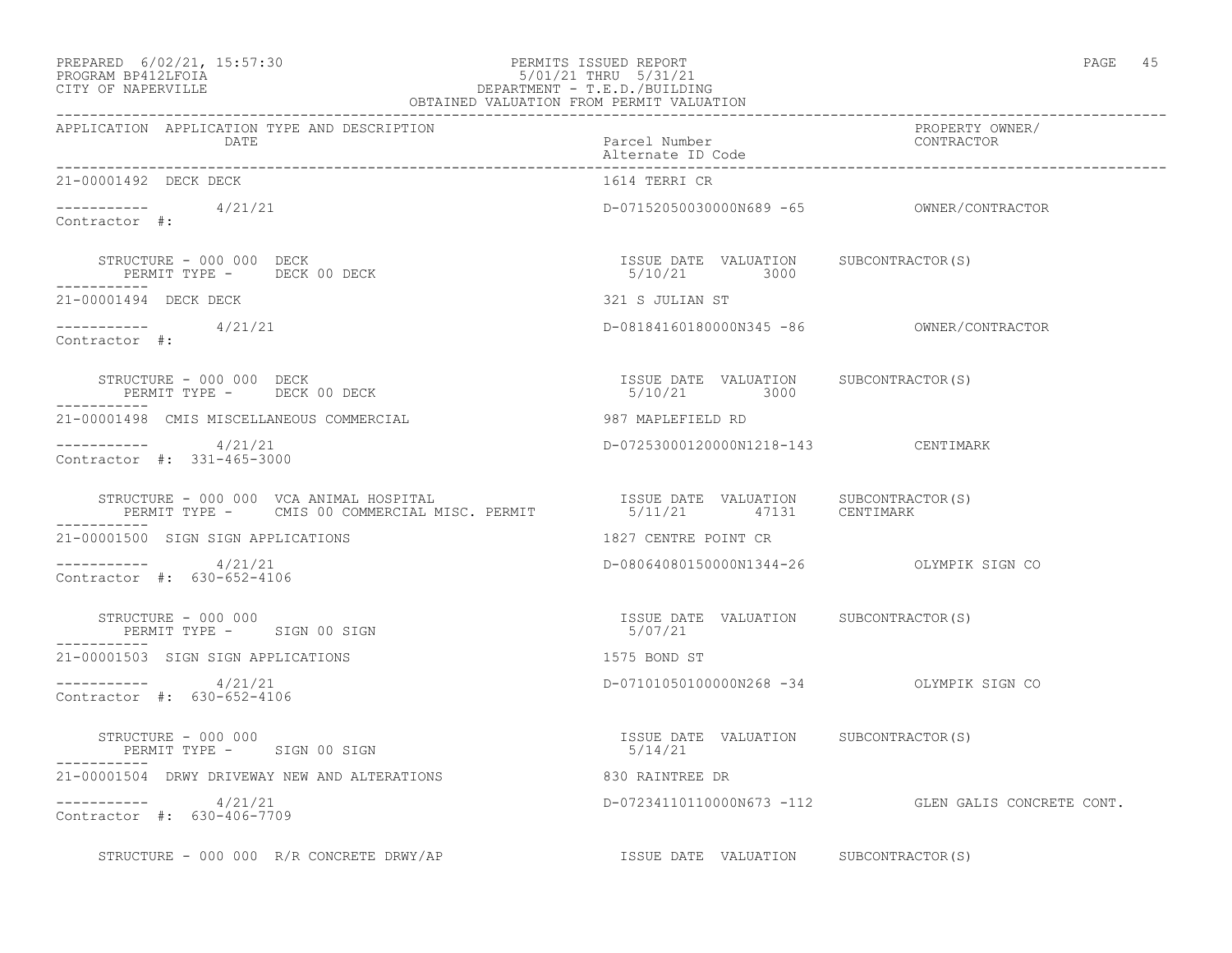#### PREPARED 6/02/21, 15:57:30 PERMITS ISSUED REPORT PAGE 46 PROGRAM BP412LFOIA 5/01/21 THRU 5/31/21 CITY OF NAPERVILLE DEPARTMENT - T.E.D./BUILDING OBTAINED VALUATION FROM PERMIT VALUATION

| APPLICATION APPLICATION TYPE AND DESCRIPTION<br>DATE                                                                                                                                                                                                                                                                                                | Parcel Number<br>Alternate ID Code                    | PROPERTY OWNER/<br>CONTRACTOR                       |
|-----------------------------------------------------------------------------------------------------------------------------------------------------------------------------------------------------------------------------------------------------------------------------------------------------------------------------------------------------|-------------------------------------------------------|-----------------------------------------------------|
| 21-00001504 (CONTINUED)                                                                                                                                                                                                                                                                                                                             |                                                       |                                                     |
| PERMIT TYPE - DRWY 00 DRIVEWAY ADDITION/ALTERATION 5/03/21 8000 GLEN GALIS CONCRETE CONT.<br>ROW 00 RIGHT OF WAY PERMIT 5/03/21<br>___________                                                                                                                                                                                                      |                                                       |                                                     |
| 21-00001505 SIGN SIGN APPLICATIONS                                                                                                                                                                                                                                                                                                                  | 931 W 75TH ST 123                                     |                                                     |
| $--------- 4/21/21$<br>Contractor #: 630-470-6161                                                                                                                                                                                                                                                                                                   |                                                       | D-07251040180000N941 -128 CAPTIVATING SIGNS         |
| STRUCTURE - 000 000<br>PERMIT TYPE - SIGN 00 SIGN<br>-----------                                                                                                                                                                                                                                                                                    | ISSUE DATE VALUATION SUBCONTRACTOR(S)<br>5/10/21      |                                                     |
| 21-00001507 ESC ELECTRIC SERVICE CHANGE                                                                                                                                                                                                                                                                                                             | 1129 N BRAINARD ST                                    |                                                     |
| $--------- 4/21/21$<br>Contractor #: 630-897-4300                                                                                                                                                                                                                                                                                                   | D-08073050090000N365 -55 HI-LITE ELECTRIC             |                                                     |
| $\begin{tabular}{lllllllllll} \texttt{STRUCTURE} & - & 000 & 000 & \texttt{UPGRADE} & \texttt{SERVICE} & \texttt{FROM} & 100AMPS & T0 & 200AMPS & \texttt{ISSUE} & \texttt{DATE} & \texttt{VALUATION} & & \texttt{SUBCONTRACTOR(S)} \\ & & & & & & & & \\ \texttt{PERMIT TYPE} & - & & & & & & \\ \texttt{ELSCTRIC} & & & & & & & \\ \end{tabular}$ |                                                       |                                                     |
| 21-00001510 RAL RES ALTERATIONS/REMODLING (NO NEW SQ FTG) 911 W BENTON AV                                                                                                                                                                                                                                                                           |                                                       |                                                     |
| $--------- 4/21/21$<br>Contractor #: 630-669-4461                                                                                                                                                                                                                                                                                                   |                                                       | D-07133020290000N603 -83 FINISHED BASEMENT CO       |
| STRUCTURE - 000 000                                                                                                                                                                                                                                                                                                                                 |                                                       | TOPPEL PLUMBING INC                                 |
| 21-00001511 RAL RES ALTERATIONS/REMODLING (NO NEW SQ FTG) 512 GLEN ECHO RD                                                                                                                                                                                                                                                                          |                                                       |                                                     |
| $--------- 4/21/21$<br>Contractor #: 630-579-6600                                                                                                                                                                                                                                                                                                   |                                                       | W-02051060160000N192 -192 RELIABLE HOME IMPROVEMENT |
| STRUCTURE - 000 000                                                                                                                                                                                                                                                                                                                                 |                                                       |                                                     |
| FIRUCTURE - 000 000<br>PERMIT TYPE - FRP* 00 FIREPLACE PREFAB - 12602<br>RAL 00 ROOM ALTERATION 5/07/21 12602 RELIANCE ELECTRIC                                                                                                                                                                                                                     |                                                       |                                                     |
| ___________<br>21-00001513 FN FENCE APPLICATION                                                                                                                                                                                                                                                                                                     | 2147 YELLOWSTAR LN                                    |                                                     |
| $--------- 4/21/21$<br>Contractor #: 815-744-9390                                                                                                                                                                                                                                                                                                   |                                                       | W-01222010070000N800 -275 THE CEDAR MILL-MORRIS     |
| STRUCTURE - 000 000<br>PERMIT TYPE - FN 00 FENCE                                                                                                                                                                                                                                                                                                    | ISSUE DATE VALUATION SUBCONTRACTOR(S)<br>5/03/21 7350 |                                                     |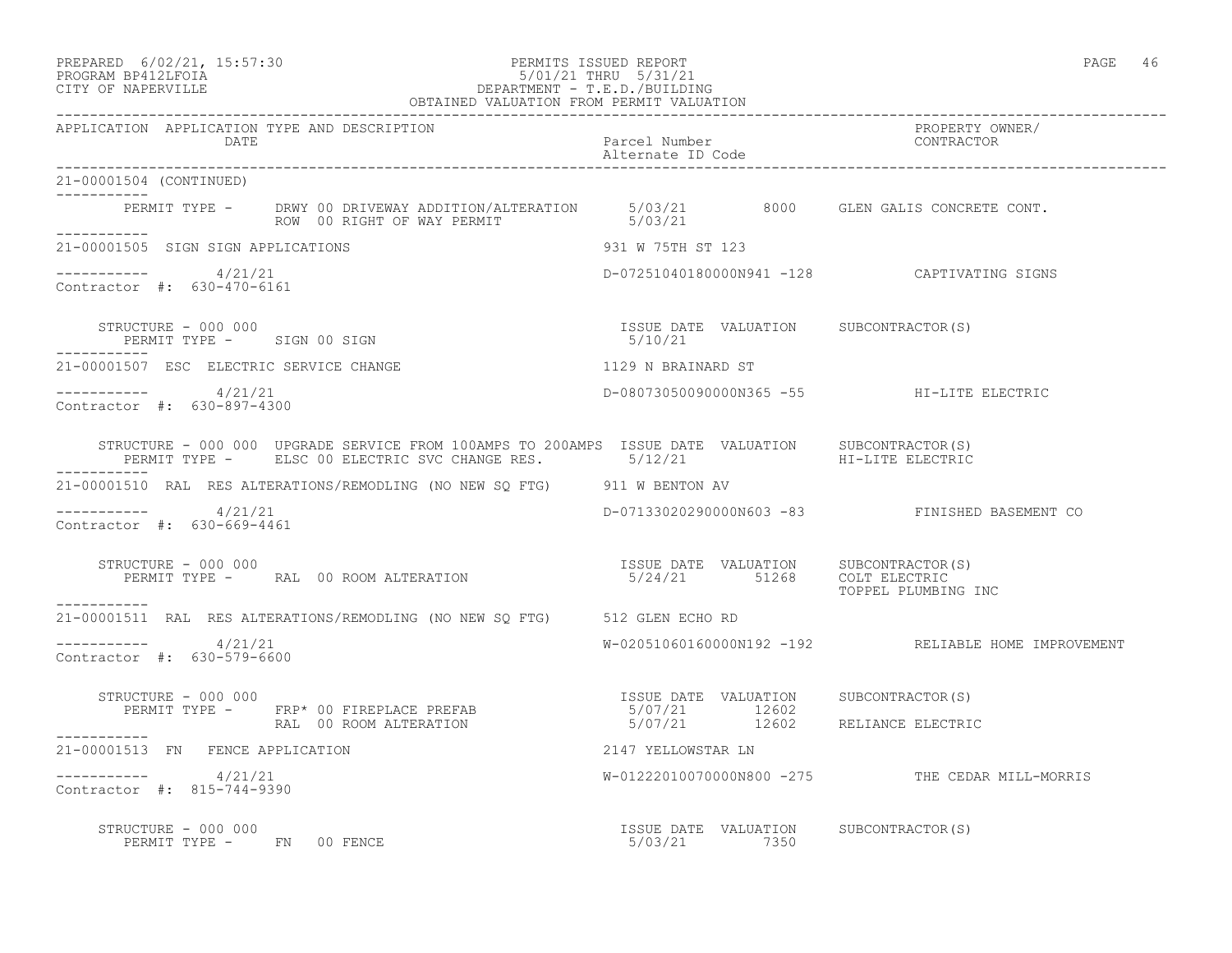# PREPARED 6/02/21, 15:57:30 PERMITS ISSUED REPORT PAGE 47<br>PROGRAM BP412LFOIA PAGE 47 PROGRAM BP412LFOIA 5/01/21 THRU 5/31/21 CITY OF NAPERVILLE DEPARTMENT - T.E.D./BUILDING

|                                                                   | OBTAINED VALUATION FROM PERMIT VALUATION                                                                                                          |                                                        |                                                                                 |
|-------------------------------------------------------------------|---------------------------------------------------------------------------------------------------------------------------------------------------|--------------------------------------------------------|---------------------------------------------------------------------------------|
| APPLICATION APPLICATION TYPE AND DESCRIPTION<br>DATE              |                                                                                                                                                   | Parcel Number<br>Alternate ID Code                     | PROPERTY OWNER/<br>CONTRACTOR                                                   |
| 21-00001514 FN FENCE APPLICATION                                  |                                                                                                                                                   | 120 YORK CT                                            |                                                                                 |
| $--------- 4/21/21$<br>Contractor #: 815-436-7440                 |                                                                                                                                                   |                                                        | D-08173030180000N99 -87 CEDAR RUSTIC/JOLIET                                     |
| STRUCTURE - 000 000<br>PERMIT TYPE - FN 00 FENCE<br>-----------   |                                                                                                                                                   | ISSUE DATE VALUATION SUBCONTRACTOR(S)<br>5/18/21 4480  |                                                                                 |
| 21-00001516 DECK DECK                                             |                                                                                                                                                   | 1216 NEEDLES CT                                        |                                                                                 |
| $--------- 4/22/21$<br>Contractor #: 630-447-8191                 |                                                                                                                                                   | D-08203070280000N121 -117 MARHO, LLC                   |                                                                                 |
| STRUCTURE - 000 000<br>PERMIT TYPE - DECK 00 DECK<br>------------ |                                                                                                                                                   | ISSUE DATE VALUATION SUBCONTRACTOR(S)<br>5/20/21 8970  |                                                                                 |
| 21-00001519 DECK DECK                                             |                                                                                                                                                   | 312 AVENA CR                                           |                                                                                 |
| $--------- 4/22/21$<br>Contractor #: 630-200-3945                 |                                                                                                                                                   |                                                        | W-02061230030000N1292-190 DDT HOME TRANSFORMATIONS.COM                          |
| STRUCTURE - 000 000<br>PERMIT TYPE - DECK 00 DECK<br>-----------  |                                                                                                                                                   | ISSUE DATE VALUATION SUBCONTRACTOR(S)<br>5/26/21 35523 |                                                                                 |
| 21-00001520 DECK DECK                                             |                                                                                                                                                   | 37 BLUEBIRD LN                                         |                                                                                 |
| $--------- 4/22/21$<br>Contractor #: 773-549-5140                 |                                                                                                                                                   | D-08304060330000N62 -146 PETER REIDY                   |                                                                                 |
| STRUCTURE - 000 000<br>PERMIT TYPE - DECK 00 DECK<br>-----------  |                                                                                                                                                   | ISSUE DATE VALUATION SUBCONTRACTOR(S)<br>5/12/21 3500  |                                                                                 |
| 21-00001525 SFR SINGLE FAMILY RESIDENCE                           |                                                                                                                                                   | 3647 GOLD CUP LN                                       |                                                                                 |
| $--------- 4/22/21$<br>Contractor #: 817-875-7057                 |                                                                                                                                                   | W-0110300028189 N1841-229 PULTE GROUP                  |                                                                                 |
| STRUCTURE - 000 000 SFR                                           | PERMIT TYPE - ELEC 00 ELECTRIC FOR SINGLE FAMILY/DPX 5/26/21<br>MECH 00 MECHANICAL FOR SFR/DPX 5/26/21<br>PLRM 00 PLUMBING BASEMENT ROUGH 5/26/21 | ISSUE DATE VALUATION SUBCONTRACTOR(S)                  | SUPERIOR ELECTRICAL TECHNOLOGI<br>S3 PLUMBING<br>HOLIDAY SEWER & WATER/WAUCONDA |
|                                                                   | PLUM 00 PLUMBING FOR SINGLE FAMILY/DPX 5/26/21                                                                                                    |                                                        | S3 PLUMBING<br>HOLIDAY SEWER & WATER/WAUCONDA                                   |
|                                                                   | SFRP 00 SINGLE FAMILY RESIDENCE PERMIT 5/26/21 195000 RABY ROOFING<br>STRU 00 STRUCTURAL FOR SINGLE FAM/DPX 5/26/21                               |                                                        |                                                                                 |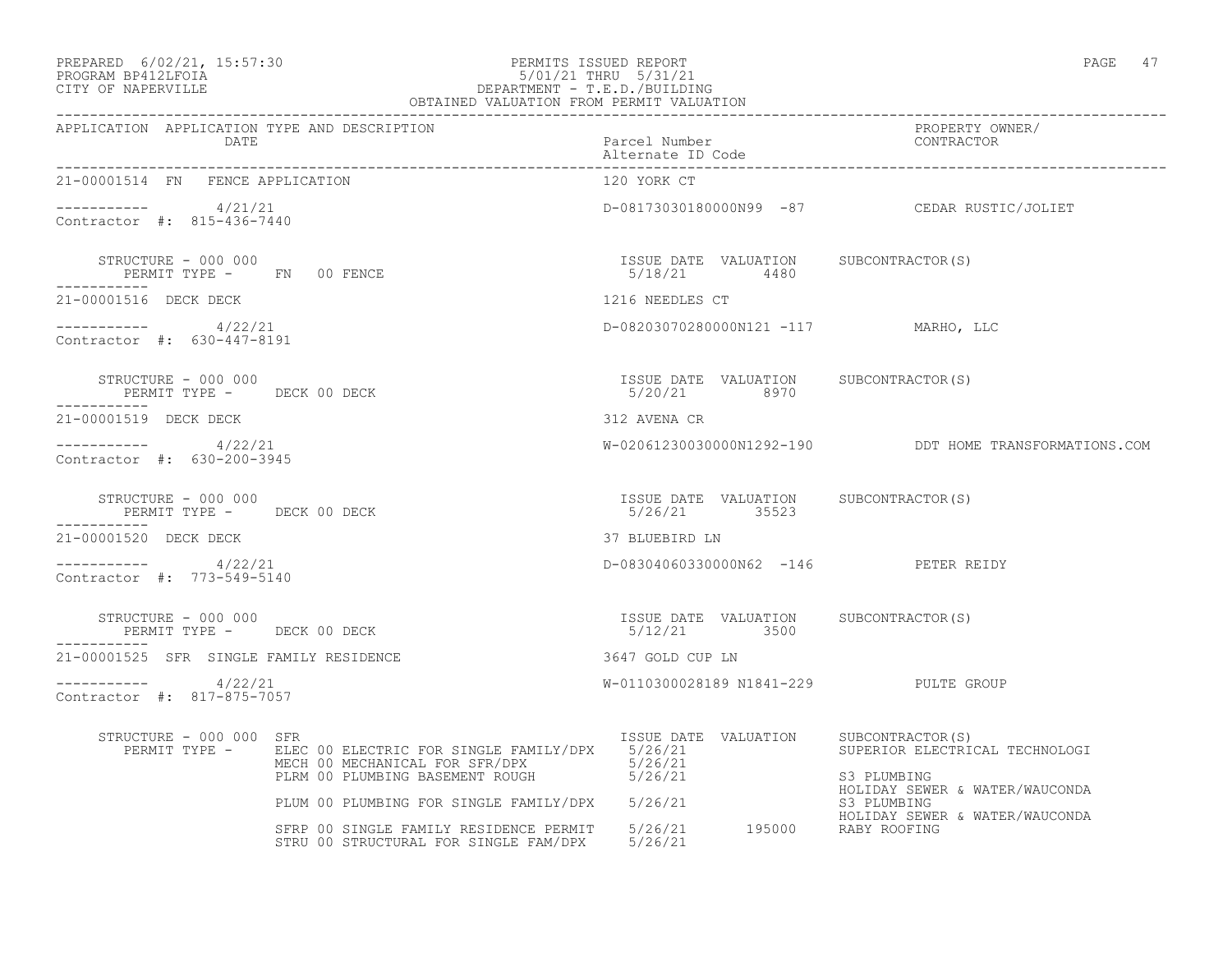## PREPARED 6/02/21, 15:57:30 PERMITS ISSUED REPORT PAGE 48 PROGRAM BP412LFOIA 5/01/21 THRU 5/31/21 CITY OF NAPERVILLE DEPARTMENT - T.E.D./BUILDING

|                                                      | OBTAINED VALUATION FROM PERMIT VALUATION                                                                                                                                                                                                                                                                                                                      |                                                     |                                                                                                                                                                           |
|------------------------------------------------------|---------------------------------------------------------------------------------------------------------------------------------------------------------------------------------------------------------------------------------------------------------------------------------------------------------------------------------------------------------------|-----------------------------------------------------|---------------------------------------------------------------------------------------------------------------------------------------------------------------------------|
| APPLICATION APPLICATION TYPE AND DESCRIPTION<br>DATE |                                                                                                                                                                                                                                                                                                                                                               | Parcel Number<br>Alternational<br>Alternate ID Code | PROPERTY OWNER/<br>CONTRACTOR<br>--------------------------------------                                                                                                   |
| 21-00001526 SFR SINGLE FAMILY RESIDENCE              |                                                                                                                                                                                                                                                                                                                                                               | 2952 LANCELOT LN                                    |                                                                                                                                                                           |
| ----------- 4/22/21<br>Contractor #: 817-875-7057    |                                                                                                                                                                                                                                                                                                                                                               |                                                     | W-0110300028205 N1841-229 PULTE GROUP                                                                                                                                     |
| STRUCTURE - 000 000 SFR                              | PERMIT TYPE - ELECTO ELECTRIC FOR SINGLE FAMILY/DPX 5/26/21<br>PERMIT TYPE - ELECTO MECHANICAI FOR SERVINGY 5/26/21<br>ELEC 00 ELECTRIC FOR SINGLE FAMILY/DPX 5/20/21<br>MECH 00 MECHANICAL FOR SFR/DPX 5/26/21<br>PATO 00 PATIO WITH STRUCTURE 5/26/21 195000<br>PLRM 00 PLUMBING BASEMENT ROUGH 5/26/21 195000<br>PLUM 00 PLUMBING FOR SINGLE FAMILY/DPX 5/ |                                                     | ISSUE DATE VALUATION SUBCONTRACTOR(S)<br>SUPERIOR ELECTRICAL TECHNOLOGI<br>S3 PLUMBING<br>HOLIDAY SEWER & WATER/WAUCONDA<br>S3 PLUMBING<br>HOLIDAY SEWER & WATER/WAUCONDA |
|                                                      | HOLIDAY SEWER<br>STRU 00 STRUCTURAL FOR SINGLE FAM/DPX 5/26/21 195000 RABY ROOFING<br>STRU 00 STRUCTURAL FOR SINGLE FAM/DPX 5/26/21                                                                                                                                                                                                                           |                                                     |                                                                                                                                                                           |
| 21-00001527 CMIS MISCELLANEOUS COMMERCIAL            | 2656 SHOWPLACE DR                                                                                                                                                                                                                                                                                                                                             |                                                     |                                                                                                                                                                           |
| $--------- 4/22/21$<br>Contractor #: 630-200-4218    |                                                                                                                                                                                                                                                                                                                                                               |                                                     | W-01044100710000N1572-198 SITE SERVICES                                                                                                                                   |
|                                                      | STRUCTURE - 000 000 PARIS BISTRO<br>PERMIT TYPE - CMIS 00 COMMERCIAL MISC. PERMIT - 5/25/21 2500                                                                                                                                                                                                                                                              |                                                     |                                                                                                                                                                           |
| 21-00001528 PAT PATIO APPLICATION                    |                                                                                                                                                                                                                                                                                                                                                               | 4459 ESOUIRE CR                                     |                                                                                                                                                                           |
| $--------- 4/22/21$<br>Contractor #: 630-659-7712    |                                                                                                                                                                                                                                                                                                                                                               |                                                     | W-01143050020000N922 -261 JOSE HERNANDEZ                                                                                                                                  |
| $STRUCTURE - 000 000$<br>PERMIT TYPE - PAT 00 PATIO  | ISSUE DATE VALUATION SUBCONTRACTOR(S)                                                                                                                                                                                                                                                                                                                         | 5/10/21                                             |                                                                                                                                                                           |
| 21-00001529 DECK DECK                                |                                                                                                                                                                                                                                                                                                                                                               | 1207 DENVER CT                                      |                                                                                                                                                                           |
| $--------- 4/22/21$<br>Contractor #: 630-800-6067    |                                                                                                                                                                                                                                                                                                                                                               |                                                     | D-07261120490000N842 -126 WOODPECKER BUILDERS, INC                                                                                                                        |
| STRUCTURE - 000 000                                  | STRUCTURE - 000 000<br>PERMIT TYPE - DECK 00 DECK<br>--------                                                                                                                                                                                                                                                                                                 |                                                     | ISSUE DATE VALUATION SUBCONTRACTOR(S)<br>5/14/21 2800                                                                                                                     |
| 21-00001530 ESC ELECTRIC SERVICE CHANGE              |                                                                                                                                                                                                                                                                                                                                                               | 2000 LUCENT LN                                      |                                                                                                                                                                           |
| $--------- 4/22/21$<br>Contractor #: 847-301-2600    |                                                                                                                                                                                                                                                                                                                                                               |                                                     | D-08052000060000N1620-12 MCWILLIAMS ELECTRIC CO, INC                                                                                                                      |
|                                                      | STRUCTURE - 000 000 NEW 225A PANEL & OUTLETS TSSUE DATE VALUATION SUBCONTRACTOR(S)                                                                                                                                                                                                                                                                            |                                                     |                                                                                                                                                                           |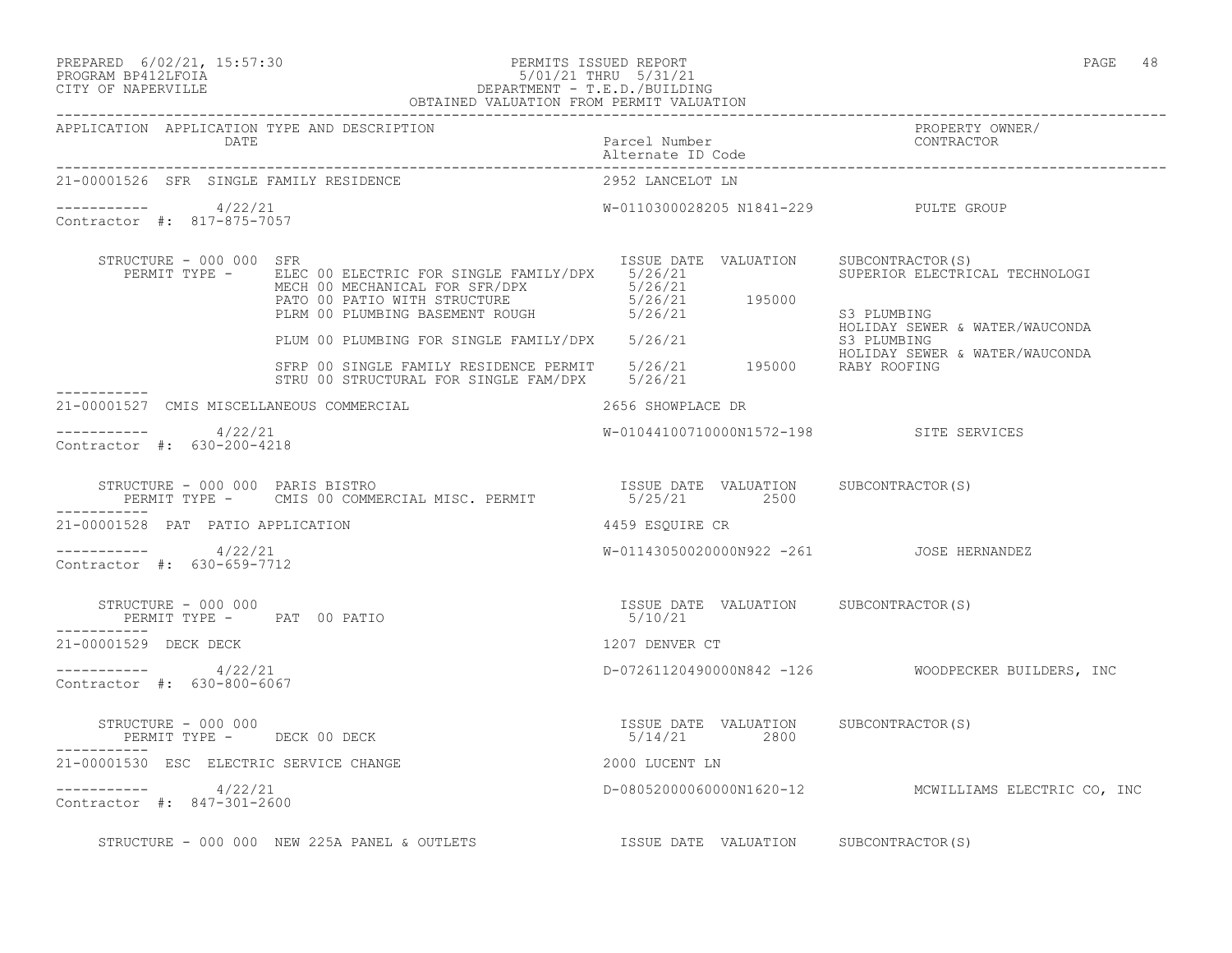| PREPARED | $6/02/21$ , $15:57:30$ |  |
|----------|------------------------|--|
| -------- |                        |  |

## PREPARED 6/02/21, 15:57:30 PERMITS ISSUED REPORT PAGE 49 PROGRAM BP412LFOIA 5/01/21 THRU 5/31/21 CITY OF NAPERVILLE DEPARTMENT - T.E.D./BUILDING

| OBTAINED VALUATION FROM PERMIT VALUATION                                                                                                                                                                                                                                                                                                                                                                                                                                      |                                                                    |                                                         |
|-------------------------------------------------------------------------------------------------------------------------------------------------------------------------------------------------------------------------------------------------------------------------------------------------------------------------------------------------------------------------------------------------------------------------------------------------------------------------------|--------------------------------------------------------------------|---------------------------------------------------------|
| APPLICATION APPLICATION TYPE AND DESCRIPTION<br><b>DATE</b>                                                                                                                                                                                                                                                                                                                                                                                                                   | Parcel Number<br>Alternate ID Code<br>____________________________ | PROPERTY OWNER/<br>CONTRACTOR                           |
| 21-00001530 (CONTINUED)<br>___________                                                                                                                                                                                                                                                                                                                                                                                                                                        |                                                                    |                                                         |
|                                                                                                                                                                                                                                                                                                                                                                                                                                                                               |                                                                    |                                                         |
| 21-00001533 PAT PATIO APPLICATION                                                                                                                                                                                                                                                                                                                                                                                                                                             | 1813 ARABIAN AV                                                    |                                                         |
| $--------- 4/22/21$<br>Contractor #: 847-344-6664                                                                                                                                                                                                                                                                                                                                                                                                                             | D-08284140130000N634 -150 PLATINUM DECKING                         |                                                         |
| STRUCTURE - 000 000<br>PERMIT TYPE - PAT 00 PATIO                                                                                                                                                                                                                                                                                                                                                                                                                             | ISSUE DATE VALUATION SUBCONTRACTOR(S)<br>5/10/21 30000             |                                                         |
| 21-00001534 OCCI OCCUPANCY INSPECTION                                                                                                                                                                                                                                                                                                                                                                                                                                         | 2835 AURORA AV 123                                                 |                                                         |
| $--------$ 4/22/21<br>Contractor #:                                                                                                                                                                                                                                                                                                                                                                                                                                           |                                                                    |                                                         |
| -----------                                                                                                                                                                                                                                                                                                                                                                                                                                                                   |                                                                    |                                                         |
| 21-00001538 FN FENCE APPLICATION                                                                                                                                                                                                                                                                                                                                                                                                                                              | 1122 CRIMSON CT                                                    |                                                         |
| $--------- 4/22/21$<br>Contractor #: 815-295-7779                                                                                                                                                                                                                                                                                                                                                                                                                             |                                                                    | $W-01024010240000N387 -202$ AMERIDREAM FENCE & DECK INC |
| PERMIT TYPE - FN 00 FENCE                                                                                                                                                                                                                                                                                                                                                                                                                                                     | ISSUE DATE VALUATION SUBCONTRACTOR(S)<br>5/17/21 3000              |                                                         |
| 21-00001541 FN FENCE APPLICATION                                                                                                                                                                                                                                                                                                                                                                                                                                              | 2803 LOBELIA CR                                                    |                                                         |
| $--------- 4/22/21$<br>Contractor #: 630-933-9881                                                                                                                                                                                                                                                                                                                                                                                                                             | W-01223020140000N1420-289 SP FENCE                                 |                                                         |
| STRUCTURE - 000 000<br>PERMIT TYPE - FN 00 FENCE                                                                                                                                                                                                                                                                                                                                                                                                                              | ISSUE DATE VALUATION SUBCONTRACTOR(S)<br>5/12/21 3000              |                                                         |
| 21-00001557 FABD FIRE ALARM                                                                                                                                                                                                                                                                                                                                                                                                                                                   | 120 E FRANKLIN AV                                                  |                                                         |
| $----------$ 4/22/21<br>Contractor #: 630-844-6305                                                                                                                                                                                                                                                                                                                                                                                                                            |                                                                    | D-08183040020000N132 -85 ALARM DETECTION SYSTEMS FA     |
| $\begin{array}{cccc}\n & \texttt{if} & \texttt{if} & \texttt{if} & \texttt{if} & \texttt{if} \\  & \texttt{if} & \texttt{if} & \texttt{if} & \texttt{if} \\  & \texttt{if} & \texttt{if} & \texttt{if} & \texttt{if} \\  & \texttt{if} & \texttt{if} & \texttt{if} & \texttt{if} \\  & \texttt{if} & \texttt{if} & \texttt{if} & \texttt{if} \\  & \texttt{if} & \texttt{if} & \texttt{if} & \texttt{if} \\  & \texttt{if} & \texttt{if} & \texttt{if} & \texttt{if} \\  & \$ |                                                                    |                                                         |
| 21-00001558 RPZ REVERSE PRESSURE ZONE/BACKFLOW PREVENTER 4332 FRASER CR                                                                                                                                                                                                                                                                                                                                                                                                       |                                                                    |                                                         |
| $--------- 4/22/21$<br>Contractor #: 815-474-9592                                                                                                                                                                                                                                                                                                                                                                                                                             |                                                                    |                                                         |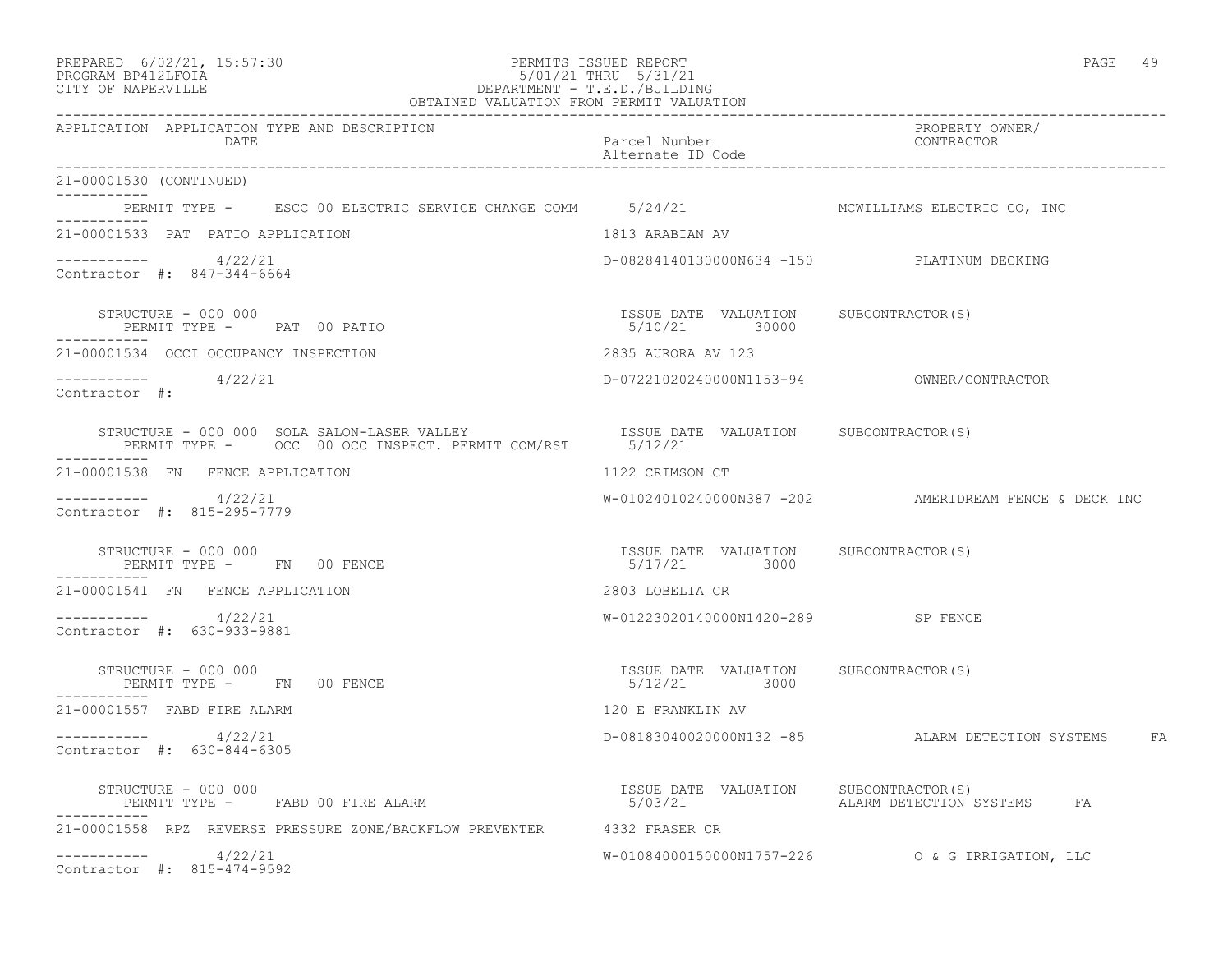| PREPARED | $6/02/21$ , $15:57:30$ |  |
|----------|------------------------|--|
| -------- | ----------             |  |

# PREPARED 6/02/21, 15:57:30 PERMITS ISSUED REPORT PAGE 50 PROGRAM BP412LFOIA 5/01/21 THRU 5/31/21 CITY OF NAPERVILLE DEPARTMENT - T.E.D./BUILDING

| OBTAINED VALUATION FROM PERMIT VALUATION                                                                                                                                                                                                                                           |                                         |                                                        |
|------------------------------------------------------------------------------------------------------------------------------------------------------------------------------------------------------------------------------------------------------------------------------------|-----------------------------------------|--------------------------------------------------------|
| APPLICATION APPLICATION TYPE AND DESCRIPTION<br>DATE                                                                                                                                                                                                                               | Parcel Number<br>Alternate ID Code      | PROPERTY OWNER/<br>CONTRACTOR                          |
| 21-00001558 (CONTINUED)<br>------------                                                                                                                                                                                                                                            |                                         |                                                        |
| יוועט פון דאסטאנט ISSUE DATE VALUATION SUBCONTRACTOR(S)<br>PERMIT TYPE - LSP 00 LAWN SPRINKLER RESIDENTIAL 5/03/21 4750 HARTLAND PLUMBING & MECH<br>-----------                                                                                                                    |                                         |                                                        |
| 21-00001559 PAT PATIO APPLICATION                                                                                                                                                                                                                                                  | 2249 KEIM RD                            |                                                        |
| $--------- 4/23/21$<br>Contractor #: 630-742-8460                                                                                                                                                                                                                                  |                                         | W-02052100210000N400 -193 WILLOW GLEN LAWN & LANDSCAPE |
| STRUCTURE - 000 000<br>$\begin{array}{cccc} \texttt{STRUCTURE} & - & 000 & 000 \\ \texttt{PERMIT TYPE} & - & \texttt{FRP*} & 00 & \texttt{FIREPLACE} & \texttt{PREFAB} & 5/12/21 \\ \texttt{PART} & 00 & \texttt{PATIC} & \texttt{PRTIO} & 5/12/21 \\ \end{array}$<br>PAT 00 PATIO |                                         |                                                        |
| 21-00001560 RPZ REVERSE PRESSURE ZONE/BACKFLOW PREVENTER 356 S LOOMIS ST                                                                                                                                                                                                           |                                         |                                                        |
| $--------- 4/23/21$<br>Contractor $\#: 815 - 474 - 9592$                                                                                                                                                                                                                           |                                         | D-08191010010000N345 -100 0 & G IRRIGATION, LLC        |
| STRUCTURE - 000 000<br>PERMIT TYPE - LSP 00 LAWN SPRINKLER RESIDENTIAL 5/03/21 4500 HARTLAND PLUMBING & MECH<br>------ ROW 00 RIGHT OF WAY PERMIT 5/03/21<br>STRUCTURE - 000 000                                                                                                   |                                         |                                                        |
| 21-00001561 RPZ REVERSE PRESSURE ZONE/BACKFLOW PREVENTER 4048 CHESAPEAKE LN                                                                                                                                                                                                        |                                         |                                                        |
| $--------$ 4/23/21<br>Contractor #:                                                                                                                                                                                                                                                |                                         | W-01043100410000N1698-197 MEDINA LAWN SPRINKLERS       |
| STRUCTURE - 000 000<br>PERMIT TYPE - LSP 00 LAWN SPRINKLER RESIDENTIAL 5/04/21 3000 WHEATLAND PLUMBING                                                                                                                                                                             | ISSUE DATE VALUATION SUBCONTRACTOR (S)  | MEDINA LAWN SPRINKLERS                                 |
| -----------<br>21-00001563 FN FENCE APPLICATION                                                                                                                                                                                                                                    | 1128 SUMMIT HILLS LN                    |                                                        |
| $--------- 4/23/21$<br>Contractor #: 815-436-7440                                                                                                                                                                                                                                  |                                         | D-07114040360000N665 -52 CEDAR RUSTIC/JOLIET           |
| TSSUE DATE VALUATION SUBCONTRACTOR(S)<br>5/10/21 9000 9000<br>STRUCTURE - 000 000<br>PERMIT TYPE - FN 00 FENCE<br>___________                                                                                                                                                      |                                         |                                                        |
| 21-00001565 FN FENCE APPLICATION                                                                                                                                                                                                                                                   | 955 CAMPBELL DR                         |                                                        |
| $--------- 4/23/21$<br>Contractor #: 630-584-7710                                                                                                                                                                                                                                  | D-07094100390000N557 -48 PEERLESS FENCE |                                                        |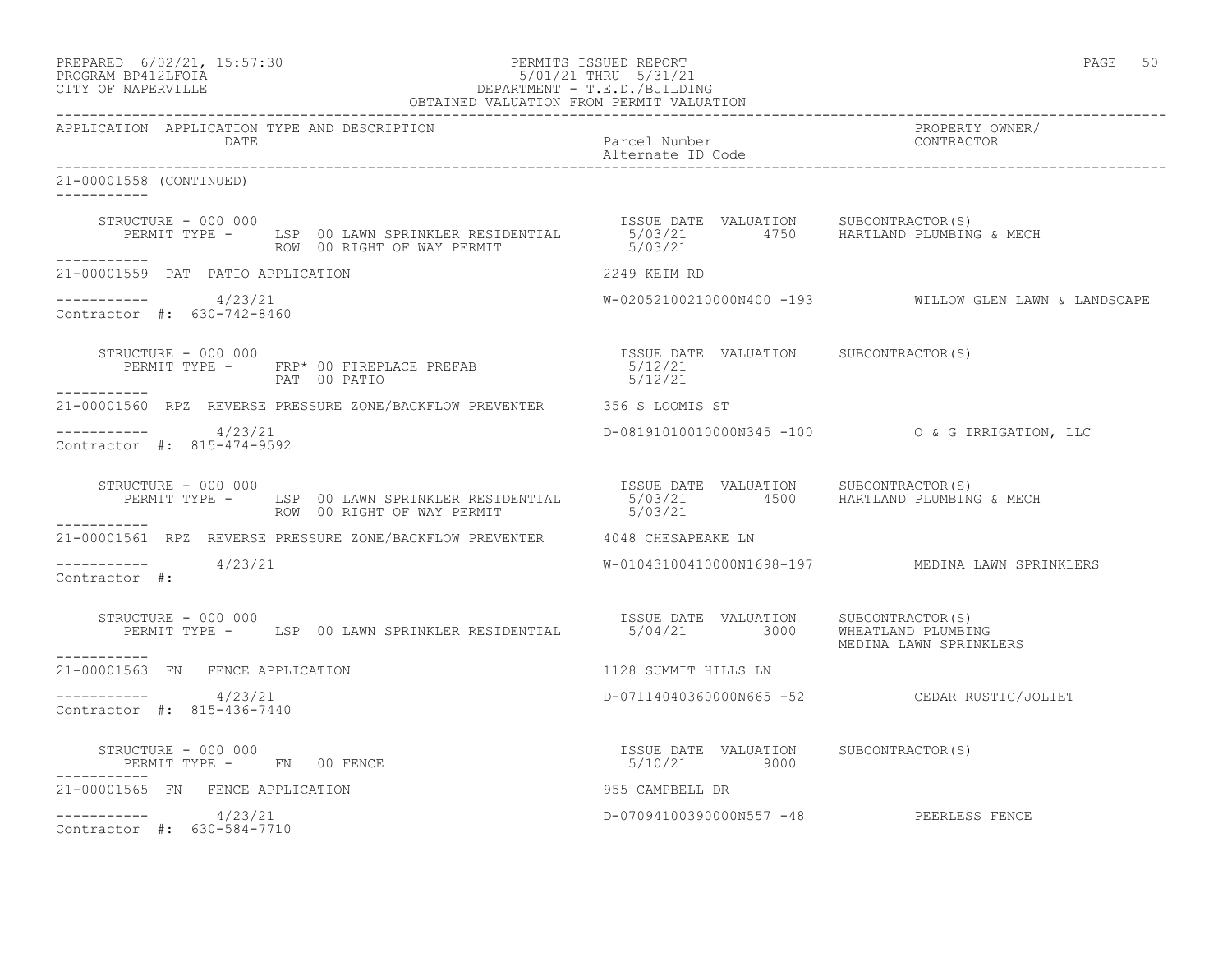| PREPARED            | $6/02/21$ , $15:57:30$ |  |
|---------------------|------------------------|--|
| DDOCD3M DD410T DOT3 |                        |  |

# PREPARED 6/02/21, 15:57:30 PERMITS ISSUED REPORT<br>PROGRAM BP412LFOIA PAGE 51 PROGRAM BP412LFOIA PROGRAM BP412LFOIA 5/01/21 THRU 5/31/21 CITY OF NAPERVILLE DEPARTMENT - T.E.D./BUILDING

| OBTAINED VALUATION FROM PERMIT VALUATION                                                                                                                                                                                                                                                                                                                                     |                                                       |                                                         |
|------------------------------------------------------------------------------------------------------------------------------------------------------------------------------------------------------------------------------------------------------------------------------------------------------------------------------------------------------------------------------|-------------------------------------------------------|---------------------------------------------------------|
| APPLICATION APPLICATION TYPE AND DESCRIPTION<br>DATE                                                                                                                                                                                                                                                                                                                         | Parcel Number<br>Alternate ID Code                    | PROPERTY OWNER/<br>CONTRACTOR                           |
| 21-00001565 (CONTINUED)                                                                                                                                                                                                                                                                                                                                                      |                                                       |                                                         |
| $\begin{array}{cccccccccc} \texttt{STRUCTURE} & - & 000 & 000 & & & & & & \\ \texttt{PERMIT TYPE} & - & & \texttt{FN} & 00 & \texttt{FENCE} & & & & & \\ \end{array} \hspace{2.5cm} \begin{array}{cccccccccc} \texttt{SSUB} & \texttt{DATE} & \texttt{VALUATION} & \texttt{SUBCONTRACTOR(S)} \\ & & 5/03/21 & & 3040 & & \\ \end{array}$                                     |                                                       |                                                         |
| 21-00001566 RAL RES ALTERATIONS/REMODLING (NO NEW SQ FTG) 962 MERRIMAC CR                                                                                                                                                                                                                                                                                                    |                                                       |                                                         |
| $--------$ 4/23/21<br>Contractor #: 630-963-7458                                                                                                                                                                                                                                                                                                                             |                                                       | D-07251100160000N677 -128 POWERS CONSTRUCTION GROUP INC |
| STRUCTURE - 000 000 BATHROOM REMODEL<br>PERMIT TYPE - RAL 00 ROOM ALTERATION 15/11/21 15442 DOLATOWSKI ELECTRIC                                                                                                                                                                                                                                                              |                                                       | CROSSTOWN PLUMBING                                      |
| 21-00001568 RAL RES ALTERATIONS/REMODLING (NO NEW SQ FTG) 2416 BALSAM COVE RD                                                                                                                                                                                                                                                                                                |                                                       |                                                         |
| $--------$ 4/23/21<br>Contractor #: 630-307-0115                                                                                                                                                                                                                                                                                                                             | D-07091110020000N1762-032 B.W. CONSTRUCTION           |                                                         |
|                                                                                                                                                                                                                                                                                                                                                                              |                                                       |                                                         |
| 21-00001570 FN FENCE APPLICATION                                                                                                                                                                                                                                                                                                                                             | 627 NANAK CT                                          |                                                         |
| $--------- 4/23/21$<br>Contractor #: 630-715-7409                                                                                                                                                                                                                                                                                                                            | W-02053040530000N1395-207 AURORA FENCE INC            |                                                         |
| STRUCTURE - 000 000<br>PERMIT TYPE - FN 00 FENCE                                                                                                                                                                                                                                                                                                                             | ISSUE DATE VALUATION SUBCONTRACTOR(S)<br>5/11/21 9000 |                                                         |
| 21-00001572 FN FENCE APPLICATION                                                                                                                                                                                                                                                                                                                                             | 2332 CORN LILY RD                                     |                                                         |
| $--------- 4/23/21$<br>Contractor #: 815-836-8731                                                                                                                                                                                                                                                                                                                            |                                                       | W-01103080110000N1839-229 NORTHWEST CEDAR/ROMEOVILLE    |
| STRUCTURE - 000 000<br>PERMIT TYPE - FN 00 FENCE                                                                                                                                                                                                                                                                                                                             | ISSUE DATE VALUATION SUBCONTRACTOR(S)<br>5/12/21 2200 |                                                         |
| 21-00001575 ESC ELECTRIC SERVICE CHANGE                                                                                                                                                                                                                                                                                                                                      | 2117 HULL CT                                          |                                                         |
| -----------    4/23/21<br>Contractor #: 708-275-9045                                                                                                                                                                                                                                                                                                                         |                                                       | D-08323110100000N107 -177 FAIL SAFE ELECTRIC CO.        |
| $\begin{array}{cccc} \texttt{STRUCTURE} & - & 000 & 000 \\ \texttt{PERMIT TYPE} & - & \texttt{ELSC 00 ELECTRIC SVC CHANGE RES} & - & 5/11/21 \\ \end{array} \qquad \begin{array}{cccc} \texttt{ISSUE} & \texttt{DATE} & \texttt{VALUATION} & \texttt{SUBCONTRACTOR(S)} \\ \texttt{FAIL SATE} & \texttt{ELECTR} & - & \texttt{SUE} & - \\ \end{array}$<br>STRUCTURE - 000 000 |                                                       | FAIL SAFE ELECTRIC CO.                                  |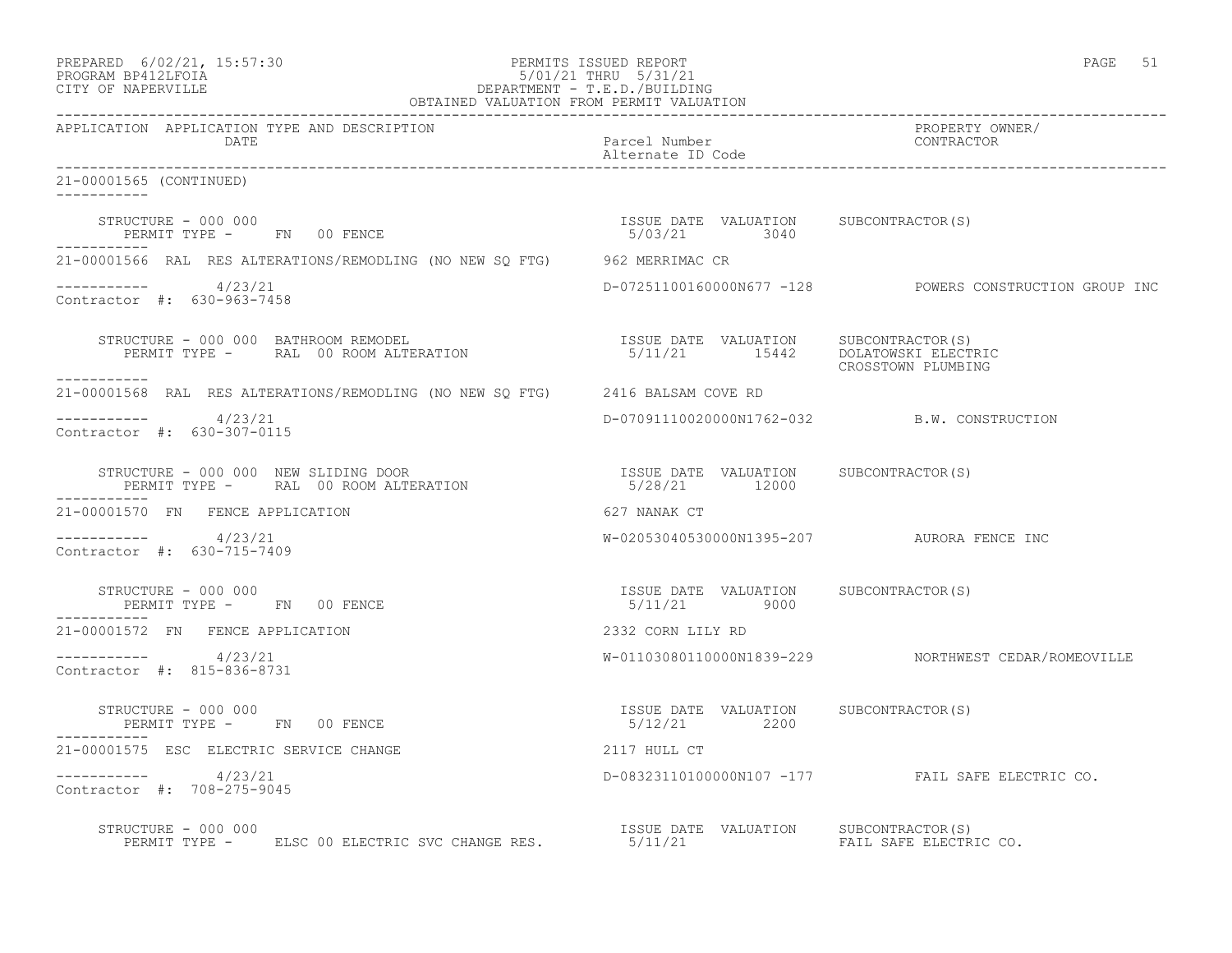#### PREPARED 6/02/21, 15:57:30 PERMITS ISSUED REPORT PAGE 52 PROGRAM BP412LFOIA 5/01/21 THRU 5/31/21 CITY OF NAPERVILLE DEPARTMENT - T.E.D./BUILDING OBTAINED VALUATION FROM PERMIT VALUATION

| APPLICATION APPLICATION TYPE AND DESCRIPTION PACKER PACKER PACKER PROPERTY OWNER (DATE<br>DATE Parcel Number Packer Dubber (Date particles of the contractor alternate ID Code enterproperment of the contraction of the contract                    |                                                       |                                                       |
|------------------------------------------------------------------------------------------------------------------------------------------------------------------------------------------------------------------------------------------------------|-------------------------------------------------------|-------------------------------------------------------|
| 21-00001578 ESC ELECTRIC SERVICE CHANGE                                                                                                                                                                                                              | 1041 ALDER LN                                         |                                                       |
| $--------- 4/23/21$<br>Contractor #: 847-372-3516                                                                                                                                                                                                    | D-07252120170000N183 -129 ECOLECTRIC INC              |                                                       |
| STRUCTURE - 000 000<br>STRUCTURE - 000 000<br>PERMIT TYPE - ELSC 00 ELECTRIC SVC CHANGE RES. S/11/21 BERMIT TYPE - ELSC 00 ELECTRIC SVC CHANGE RES. 5/11/21                                                                                          |                                                       |                                                       |
| 21-00001585 FN FENCE APPLICATION                                                                                                                                                                                                                     | 2233 MECAN DR                                         |                                                       |
| $--------- 4/23/21$<br>Contractor #: 630-360-4099                                                                                                                                                                                                    |                                                       | W-01022100090000N181 -187 EVERLAST FENCE INC          |
| STRUCTURE - 000 000<br>PERMIT TYPE - FN 00 FENCE                                                                                                                                                                                                     | ISSUE DATE VALUATION SUBCONTRACTOR(S)<br>5/03/21 9000 |                                                       |
| 21-00001589 DRWY DRIVEWAY NEW AND ALTERATIONS                                                                                                                                                                                                        | 572 DUPAHZE ST                                        |                                                       |
| $--------- 4/26/21$<br>Contractor #: 630-878-3162                                                                                                                                                                                                    |                                                       | W-01014140030000N563 -204 DRESSLER BLOCK CONCRETE     |
| STRUCTURE - 000 000 R/R AND EXTEND DRWY/PR WALK/AP   ISSUE DATE VALUATION SUBCONTRACTOR(S)<br>PERMIT TYPE - DRWY 00 DRIVEWAY ADDITION/ALTERATION   5/13/21   10877  DRESSLER BLOCK CONCRETE<br>--------                                              |                                                       |                                                       |
| ___________<br>21-00001593 ELEV ELEVATOR                                                                                                                                                                                                             | 4127 LOBO LN                                          |                                                       |
| $--------- 4/26/21$<br>Contractor #: 630-742-1264                                                                                                                                                                                                    |                                                       | W-01082000120020N1808-211 NATIONWIDE LIFTS - ILLINOIS |
| STRUCTURE – 000 000 PNEUMATIC ELEVATOR<br>PERMIT TYPE –    ELEV 01 ELEVATOR PERMIT                             5/03/21                                                                                                                               |                                                       |                                                       |
| 21-00001597 DRWY DRIVEWAY NEW AND ALTERATIONS 2114 CAMELLIA CT                                                                                                                                                                                       |                                                       |                                                       |
| $--------- 4/26/21$<br>Contractor #: 630-398-4600                                                                                                                                                                                                    |                                                       | D-08324080180000N706 -178 ADVOCATE CONSTRUCTION       |
| STRUCTURE - 000 000 R/R AND EXTEND DRWY/PR WALK/AP        ISSUE DATE VALUATION      SUBCONTRACTOR(S)<br>PERMIT TYPE -        DRWY 00 DRIVEWAY ADDITION/ALTERATION        5/20/21          10877      ADVOCATE CONSTRUCTION<br>ROW  0<br>------------ |                                                       |                                                       |
| 21-00001599 DRWY DRIVEWAY NEW AND ALTERATIONS THE RESERVE THAT RESERVE THE RESERVE OF THE RESERVE TH                                                                                                                                                 |                                                       |                                                       |
| $--------- 4/26/21$<br>Contractor #: 630-398-4600                                                                                                                                                                                                    |                                                       | D-07262040100000N761 -127 ADVOCATE CONSTRUCTION       |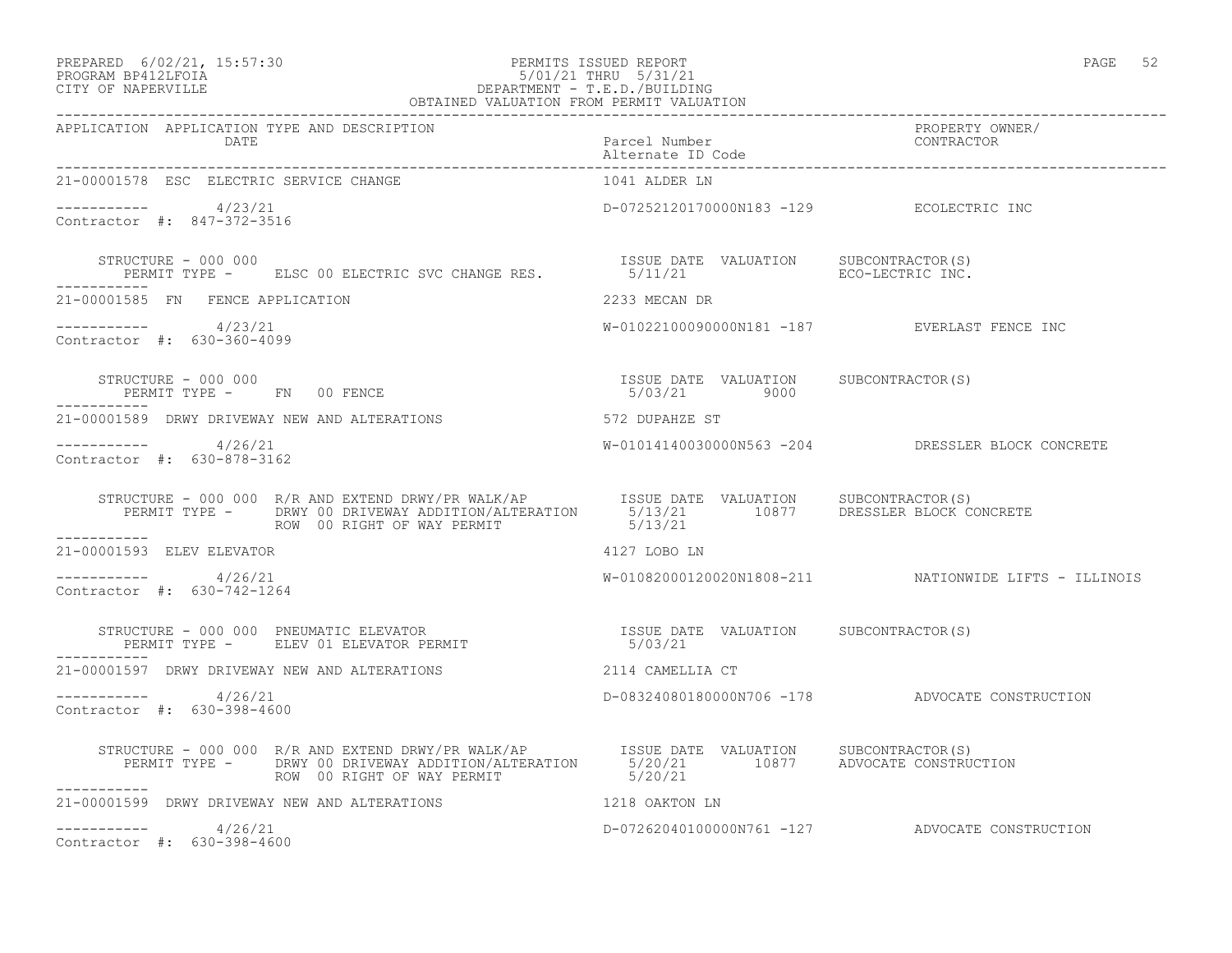## PREPARED 6/02/21, 15:57:30 PERMITS ISSUED REPORT PAGE 53 PROGRAM BP412LFOIA 5/01/21 THRU 5/31/21 CITY OF NAPERVILLE DEPARTMENT - T.E.D./BUILDING

|                                                       | OBTAINED VALUATION FROM PERMIT VALUATION                                                                                                                                                                                                            |                                            |                                                                                 |
|-------------------------------------------------------|-----------------------------------------------------------------------------------------------------------------------------------------------------------------------------------------------------------------------------------------------------|--------------------------------------------|---------------------------------------------------------------------------------|
| APPLICATION APPLICATION TYPE AND DESCRIPTION<br>DATE  |                                                                                                                                                                                                                                                     | Parcel Number<br>Alternate ID Code         | PROPERTY OWNER/<br>CONTRACTOR                                                   |
| 21-00001599 (CONTINUED)<br>-----------                |                                                                                                                                                                                                                                                     |                                            |                                                                                 |
|                                                       | STRUCTURE - 000 000 R/R AND EXTEND DRWY/PR WALK/AP SSUE DATE VALUATION SUBCONTRACTOR(S)<br>PERMIT TYPE - DRWY 00 DRIVEWAY ADDITION/ALTERATION 5/20/21 10877 ADVOCATE CONSTRUCTION<br>ROW 00 RIGHT OF WAY PERMIT 5/20/21 10877 ADVOCATE CONSTRUCTION |                                            |                                                                                 |
| 21-00001601 DRWY DRIVEWAY NEW AND ALTERATIONS         |                                                                                                                                                                                                                                                     | 1505 MAPLE HILLS CT                        |                                                                                 |
| $--------- 4/26/21$<br>Contractor #: 630-232-8735     |                                                                                                                                                                                                                                                     |                                            | D-07121010180000N583 -38 PRO BLACKTOP/ST CHARLES                                |
| ___________                                           | STRUCTURE - 000 000 R/R ASPHALT DRWY/APRON USSUE DATE VALUATION SUBCONTRACTOR(S)<br>PERMIT TYPE - DRWY 00 DRIVEWAY ADDITION/ALTERATION 5/06/21 4000 NATIONAL KURB KUT OF IL, INC                                                                    |                                            |                                                                                 |
| 21-00001604 SFR SINGLE FAMILY RESIDENCE               |                                                                                                                                                                                                                                                     | 3611 SARGENT DR                            |                                                                                 |
| -----------     4/26/21<br>Contractor #: 817-875-7057 |                                                                                                                                                                                                                                                     | W-011030002897 N1841-229 PULTE GROUP       |                                                                                 |
| STRUCTURE - 000 000 SFR                               | PERMIT TYPE - ELEC 00 ELECTRIC FOR SINGLE FAMILY/DPX 5/26/21<br>MECH 00 MECHANICAL FOR SFR/DPX<br>PLRM 00 PLUMBING BASEMENT ROUGH 5/26/21                                                                                                           | ISSUE DATE VALUATION SUBCONTRACTOR(S)      | SUPERIOR ELECTRICAL TECHNOLOGI<br>S3 PLUMBING                                   |
|                                                       | PLUM 00 PLUMBING FOR SINGLE FAMILY/DPX 5/26/21                                                                                                                                                                                                      |                                            | HOLIDAY SEWER & WATER/WAUCONDA<br>S3 PLUMBING<br>HOLIDAY SEWER & WATER/WAUCONDA |
|                                                       | SFRP 00 SINGLE FAMILY RESIDENCE PERMIT 5/26/21 195000 RABY ROOFING<br>STRU 00 STRUCTURAL FOR SINGLE FAM/DPX 5/26/21                                                                                                                                 |                                            |                                                                                 |
| 21-00001605 SFR SINGLE FAMILY RESIDENCE               |                                                                                                                                                                                                                                                     | 2343 CORN LILY RD                          |                                                                                 |
| $--------- 4/26/21$<br>Contractor #: 817-875-7057     |                                                                                                                                                                                                                                                     | W-0110300028139 N1841-229 PULTE GROUP      |                                                                                 |
| STRUCTURE - 000 000 SFR                               | PERMIT TYPE - ELEC 00 ELECTRIC FOR SINGLE FAMILY/DPX 5/26/21<br>MECH 00 MECHANICAL FOR SFR/DPX<br>PLRM 00 PLUMBING BASEMENT ROUGH                                                                                                                   | ISSUE DATE VALUATION<br>5/26/21<br>5/26/21 | SUBCONTRACTOR(S)<br>SUPERIOR ELECTRICAL TECHNOLOGI<br>S3 PLUMBING               |
|                                                       | PLUM 00 PLUMBING FOR SINGLE FAMILY/DPX 5/26/21                                                                                                                                                                                                      |                                            | HOLIDAY SEWER & WATER/WAUCONDA<br>S3 PLUMBING                                   |
|                                                       | SFRP 00 SINGLE FAMILY RESIDENCE PERMIT 5/26/21 195000 RABY ROOFING<br>STRU 00 STRUCTURAL FOR SINGLE FAM/DPX 5/26/21                                                                                                                                 |                                            | HOLIDAY SEWER & WATER/WAUCONDA                                                  |
| 21-00001608 FN FENCE APPLICATION                      |                                                                                                                                                                                                                                                     | 1641 IMPERIAL CR                           |                                                                                 |
| 4/26/21<br>Contractor #: 630-292-4649                 |                                                                                                                                                                                                                                                     |                                            | D-07024010290000N635 -22 CEDAR MOUNTAIN FENCE CO                                |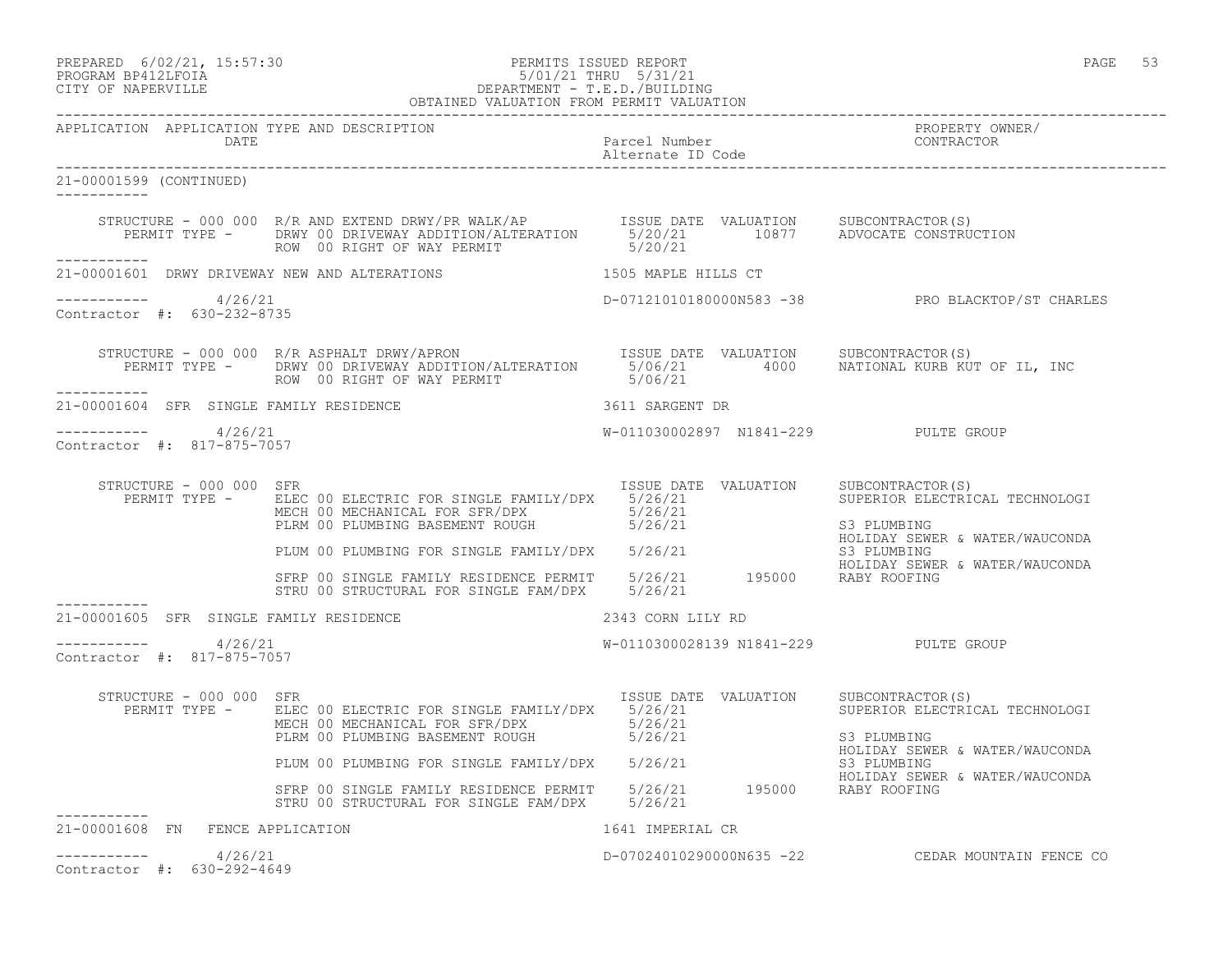| PREPARED 6/02/21, 15:57:30<br>5/01/21 1<br>DEPARTMENT - T.E.D./BUILDING<br>OBTAINED VALUATION FROM PERMIT VALUATION<br>PROGRAM BP412LFOIA<br>CITY OF NAPERVILLE                                          |                                                       | PAGE 54                                                |
|----------------------------------------------------------------------------------------------------------------------------------------------------------------------------------------------------------|-------------------------------------------------------|--------------------------------------------------------|
| APPLICATION APPLICATION TYPE AND DESCRIPTION<br>DATE                                                                                                                                                     | Parcel Number<br>Alternate ID Code                    | PROPERTY OWNER/<br>CONTRACTOR                          |
| 21-00001608 (CONTINUED)<br>-----------                                                                                                                                                                   |                                                       |                                                        |
| STRUCTURE - 000 000<br>PERMIT TYPE - FN 00 FENCE                                                                                                                                                         | ISSUE DATE VALUATION SUBCONTRACTOR(S)<br>5/27/21 9000 |                                                        |
| 21-00001611 FN FENCE APPLICATION                                                                                                                                                                         | 820 BILTMORE CT                                       |                                                        |
| ---------- 4/26/21<br>Contractor #: 708-856-8999                                                                                                                                                         |                                                       | D-08074160130000N97 -56 ILLINOIS FENCE COMPANY         |
| STRUCTURE - 000 000<br>PERMIT TYPE - FN 00 FENCE                                                                                                                                                         | ISSUE DATE VALUATION SUBCONTRACTOR(S)<br>5/03/21 7700 |                                                        |
| 21-00001613 DRWY DRIVEWAY NEW AND ALTERATIONS                                                                                                                                                            | 1533 TOWHEE LN                                        |                                                        |
| $--------- 4/26/21$<br>Contractor #: 630-885-8054                                                                                                                                                        | D-08304120420000N62 -146 ALLRITE PAVING               |                                                        |
| STRUCTURE - 000 000 R/R ASPHALT DRWY/APRON<br>PERMIT TYPE - DRWY 00 DRIVEWAY ADDITION/ALTERATION 5/03/21 4000<br>ROW 00 RIGHT OF WAY PERMIT                                                              | 5/03/21                                               |                                                        |
| 21-00001614 DRWY DRIVEWAY NEW AND ALTERATIONS 4525 TOWHEE LN                                                                                                                                             |                                                       |                                                        |
| $--------- 4/26/21$<br>Contractor #: 630-885-8054                                                                                                                                                        | D-08304120410000N62 -146 ALLRITE PAVING               |                                                        |
| STRUCTURE - 000 000 R/R ASPHALT DRWY/APRON ISSUE DATE VALUATION SUBCONTRACTOR(S)<br>PERMIT TYPE - DRWY 00 DRIVEWAY ADDITION/ALTERATION 5/03/21 4000<br>ROW 00 RIGHT OF WAY PERMIT 5/03/21<br>----------- |                                                       |                                                        |
| 21-00001615 DRWY DRIVEWAY NEW AND ALTERATIONS                                                                                                                                                            | 1200 S NAPER BL                                       |                                                        |
| $--------- 4/26/21$<br>Contractor #: 815-250-7810                                                                                                                                                        |                                                       | D-08292020150000N352 -133 MIDWEST FACILITIES & CONSTR. |
| STRUCTURE - 000 000 R/R CONCRETE PUBLIC WALK/CURBS<br>PERMIT TYPE - ROW 00 RIGHT OF WAY PERMIT 6/14/21                                                                                                   | ISSUE DATE VALUATION                                  | SUBCONTRACTOR(S)<br>MIDWEST FACILITIES AND CONSTRU     |
| 21-00001616 DRWY DRIVEWAY NEW AND ALTERATIONS                                                                                                                                                            | 312 APPLE RIVER DR                                    |                                                        |
| $--------- 4/26/21$<br>Contractor #: 815-530-1559                                                                                                                                                        |                                                       | W-02053040380000N651 -207 SUNNY LANDSCAPING            |
| STRUCTURE - 000 000 R/R ASPHALT DRWY/APRON                                                                                                                                                               | ISSUE DATE VALUATION SUBCONTRACTOR(S)                 |                                                        |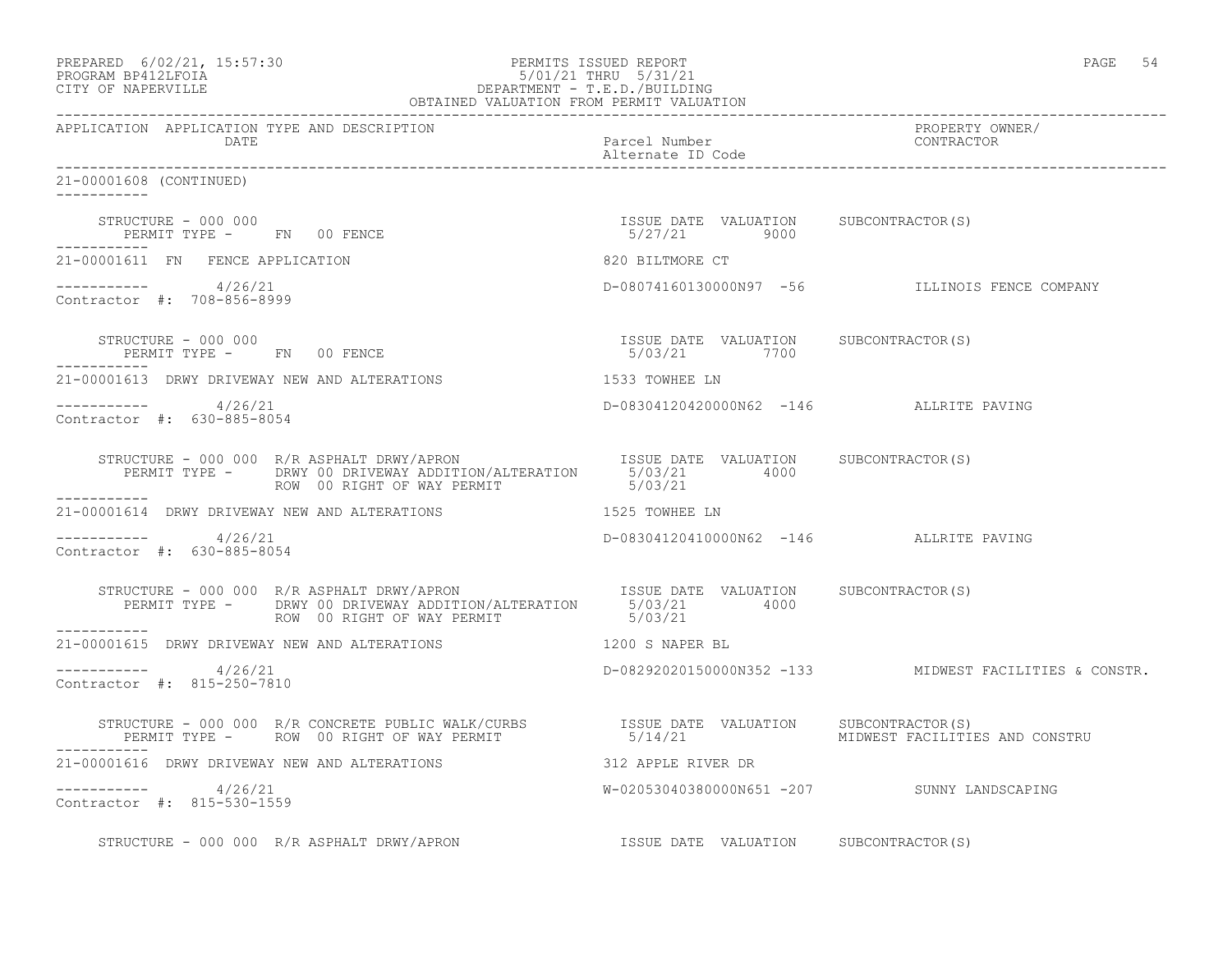#### PREPARED 6/02/21, 15:57:30 PERMITS ISSUED REPORT PAGE 55 PROGRAM BP412LFOIA 5/01/21 THRU 5/31/21 CITY OF NAPERVILLE DEPARTMENT - T.E.D./BUILDING

| OBTAINED VALUATION FROM PERMIT VALUATION                                                                                                                                                                                                                                                                                                                                  |                                    |                                                      |
|---------------------------------------------------------------------------------------------------------------------------------------------------------------------------------------------------------------------------------------------------------------------------------------------------------------------------------------------------------------------------|------------------------------------|------------------------------------------------------|
| APPLICATION APPLICATION TYPE AND DESCRIPTION<br>DATE                                                                                                                                                                                                                                                                                                                      | Parcel Number<br>Alternate ID Code | PROPERTY OWNER/<br>CONTRACTOR                        |
| 21-00001616 (CONTINUED)                                                                                                                                                                                                                                                                                                                                                   |                                    |                                                      |
| PERMIT TYPE - DRWY 00 DRIVEWAY ADDITION/ALTERATION 5/27/21 4000<br>ROW 00 RIGHT OF WAY PERMIT 5/27/21<br>___________                                                                                                                                                                                                                                                      |                                    |                                                      |
| 21-00001620 RPZ REVERSE PRESSURE ZONE/BACKFLOW PREVENTER 2656 DREXEL DR                                                                                                                                                                                                                                                                                                   |                                    |                                                      |
| $--------- 4/26/21$<br>Contractor #: 630-369-2328                                                                                                                                                                                                                                                                                                                         |                                    | W-01043101280000N1698-197 RAINTREE LANDSCAPING       |
| STRUCTURE - 000 000 RPZ WITH HEADS IN ROW TSSUE DATE VALUATION SUBCONTRACTOR(S)<br>PERMIT TYPE - LSP 00 LAWN SPRINKLER RESIDENTIAL 5/05/21 MCK BACKFLOW RAINTREE LANDSCAPING<br>-----------                                                                                                                                                                               |                                    |                                                      |
| 21-00001621 RPZ REVERSE PRESSURE ZONE/BACKFLOW PREVENTER 324 S COLUMBIA ST                                                                                                                                                                                                                                                                                                |                                    |                                                      |
| $--------- 4/26/21$<br>Contractor #: 630-369-2328                                                                                                                                                                                                                                                                                                                         |                                    | D-08184160080000N345 -86 RAINTREE LANDSCAPING        |
| STRUCTURE - 000 000 RPZ WITH HEADS IN ROW<br>PERMIT TYPE - LSP 00 LAWN SPRINKLER RESIDENTIAL 5/05/21 MORE MORE MORE POWER CONTRACTOR (S)<br>-----------                                                                                                                                                                                                                   |                                    | MUK BAUNEBU.<br>RAINTREE LANDSCAPING                 |
| 21-00001622 RPZ REVERSE PRESSURE ZONE/BACKFLOW PREVENTER 2940 CHEVY CHASE LN                                                                                                                                                                                                                                                                                              |                                    |                                                      |
| $--------- 4/26/21$<br>Contractor #: 630-369-2328                                                                                                                                                                                                                                                                                                                         |                                    | W-01054010330000N1587-196 RAINTREE LANDSCAPING       |
| STRUCTURE - 000 000 RPZ WITH HEADS IN ROW<br>PERMIT TYPE - LSP 00 LAWN SPRINKLER RESIDENTIAL 5/05/21 MCK BACKFLOW<br>-----------                                                                                                                                                                                                                                          |                                    | RAINTREE LANDSCAPING                                 |
| 21-00001624 FN FENCE APPLICATION                                                                                                                                                                                                                                                                                                                                          | 233 BASSWOOD DR                    |                                                      |
| ----------- 4/26/21<br>Contractor #: 815-726-1127                                                                                                                                                                                                                                                                                                                         |                                    | D-08301030090000N452 -130 AMERI DREAM FENCE AND DECK |
| STRUCTURE - 000 000<br>$\begin{array}{cccccccccc} \texttt{STRUCTURE} & - & 000 & 000 & & & & & & & \\ \texttt{PERMIT TYPE} & - & \texttt{FN} & 00 & \texttt{FENCE} & & & & & & \\ \end{array} \hspace{2.5in} \begin{array}{cccccccccc} \texttt{SUE} & \texttt{DATE} & \texttt{VALUATION} & \texttt{SUBCONTRACTOR(S)} \\ \texttt{S/14/21} & 7403 & & & & & \\ \end{array}$ |                                    |                                                      |
| 21-00001628 DRWY DRIVEWAY NEW AND ALTERATIONS 1549 MARQUETTE AV                                                                                                                                                                                                                                                                                                           |                                    |                                                      |
| $--------- 4/26/21$<br>Contractor #: 630-213-9540                                                                                                                                                                                                                                                                                                                         |                                    | D-08283110180000N160 -149 FORTIS GROUND WERKS        |
| STRUCTURE - 000 000 R/R AND EXTEND DRWY/PR WALK/AP STSUE DATE VALUATION SUBCONTRACTOR(S)                                                                                                                                                                                                                                                                                  |                                    |                                                      |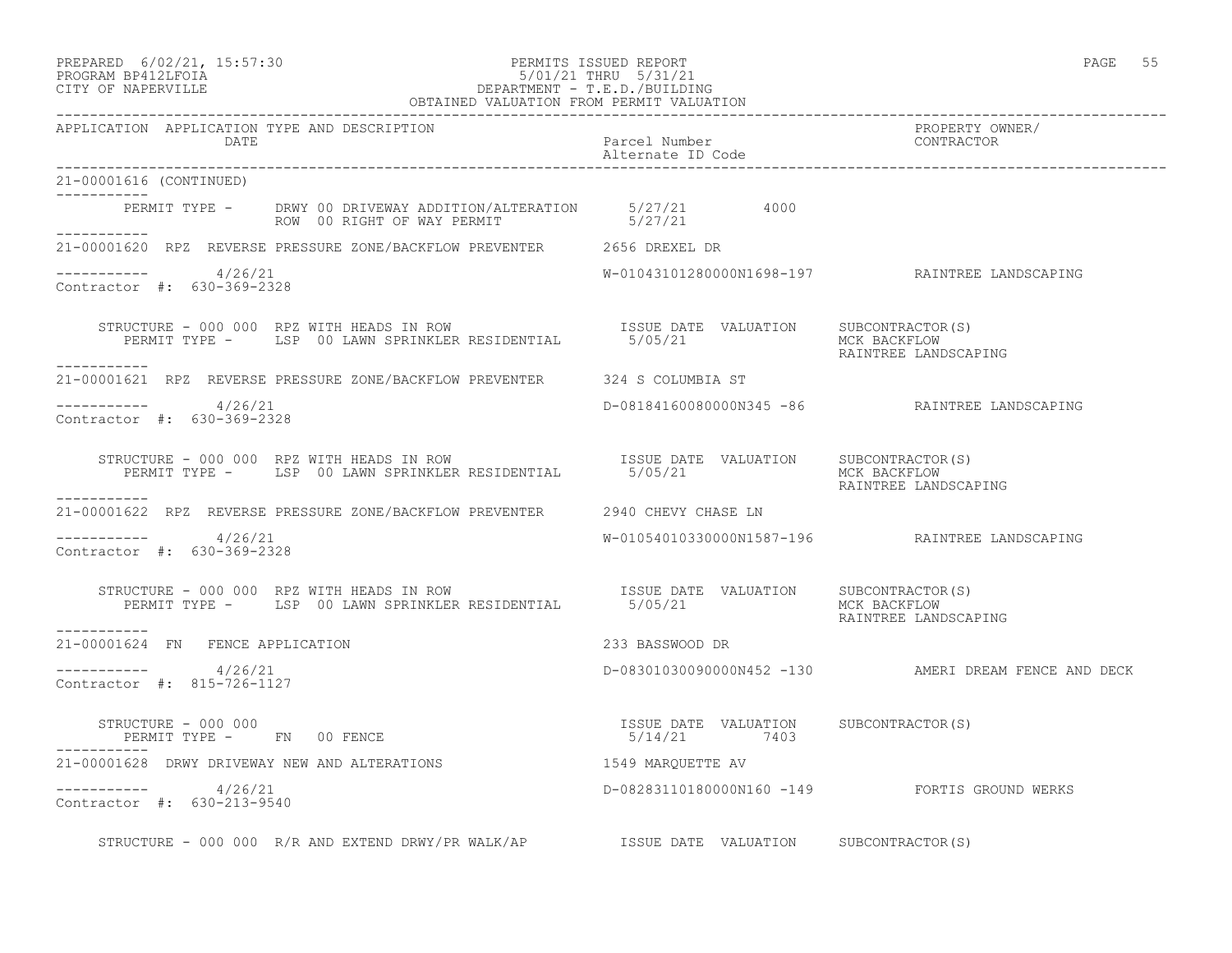#### PREPARED 6/02/21, 15:57:30 PERMITS ISSUED REPORT PAGE 56 PROGRAM BP412LFOIA 5/01/21 THRU 5/31/21 CITY OF NAPERVILLE DEPARTMENT - T.E.D./BUILDING

| OBTAINED VALUATION FROM PERMIT VALUATION                                                                                                                                                                                                                                                                                                                                                      |                                                       |                                                         |
|-----------------------------------------------------------------------------------------------------------------------------------------------------------------------------------------------------------------------------------------------------------------------------------------------------------------------------------------------------------------------------------------------|-------------------------------------------------------|---------------------------------------------------------|
| APPLICATION APPLICATION TYPE AND DESCRIPTION<br>DATE                                                                                                                                                                                                                                                                                                                                          | Parcel Number<br>Alternate ID Code                    | PROPERTY OWNER/<br>CONTRACTOR                           |
| 21-00001628 (CONTINUED)<br>----------                                                                                                                                                                                                                                                                                                                                                         |                                                       |                                                         |
| PERMIT TYPE - DRWY 00 DRIVEWAY ADDITION/ALTERATION 5/28/21 10877 FORTIS GROUND WERKS<br>ROW 00 RIGHT OF WAY PERMIT 5/28/21 5/28/21 FORTIS GROUND WERKS<br>___________                                                                                                                                                                                                                         |                                                       |                                                         |
| 21-00001629 FN FENCE APPLICATION                                                                                                                                                                                                                                                                                                                                                              | 4215 FRASER CR                                        |                                                         |
| $--------- 4/26/21$<br>Contractor #: 630-551-3400                                                                                                                                                                                                                                                                                                                                             |                                                       | W-01084000150000N1757-226 CLASSIC FENCE/OSWEGO          |
| STRUCTURE - 000 000<br>PERMIT TYPE -     FN   00 FENCE                                                                                                                                                                                                                                                                                                                                        | ISSUE DATE VALUATION SUBCONTRACTOR(S)<br>5/05/21 5300 |                                                         |
| 21-00001636 PAT PATIO APPLICATION                                                                                                                                                                                                                                                                                                                                                             | 3719 TALL GRASS DR                                    |                                                         |
| $--------- 4/27/21$<br>Contractor #: 630-554-5553                                                                                                                                                                                                                                                                                                                                             |                                                       | W-01093120440000N1386-227 LIBRA'S BROTHERS, INC         |
| $\begin{array}{cccc} \texttt{STRUCTURE} & - & 000 & 000 & \texttt{PAVER} \texttt{ PATIO} \\ \texttt{PERMIT TYPE} & - & \texttt{PAT} & 00 \texttt{ PATIO} \\ \end{array} \qquad \begin{array}{cccc} \texttt{TSSUE} & \texttt{DATE} & \texttt{VALUATION} \\ & 5/14/21 & 14000 \\ \end{array} \qquad \begin{array}{cccc} \texttt{SUECOMTRACTOR(S)} \\ \end{array}$<br>PERMIT TYPE - PAT 00 PATIO |                                                       |                                                         |
| 21-00001637 DECK DECK                                                                                                                                                                                                                                                                                                                                                                         | 1617 HEDG CT                                          |                                                         |
| $--------- 4/27/21$<br>Contractor #: 630-466-9215                                                                                                                                                                                                                                                                                                                                             |                                                       | D-08322050210000N201 -163 CREATIVE DECKS INC (VAN PLEW) |
| $\begin{array}{cccc} \texttt{STRUCTURE} & - & 000 & 000 & \texttt{DECK} \\ \texttt{PERMIT TYPE} & - & - & - & - \\ \texttt{PERMIT TYPE} & - & - & - \\ \end{array}$                                                                                                                                                                                                                           |                                                       |                                                         |
| 21-00001638 CAL COMMERCIAL ALTERATION/REPAIR (NO NEW SQ FTG) 1323 BOND ST 163                                                                                                                                                                                                                                                                                                                 |                                                       |                                                         |
| -----------    4/27/21<br>Contractor #: 630-848-0350                                                                                                                                                                                                                                                                                                                                          | D-07103120010000N1380-49 AVRAM BUILDERS               |                                                         |
| STRUCTURE – 000 000 DUPAGE CREDIT UNION                              ISSUE DATE VALUATION     SUBCONTRACTOR(S)<br>PERMIT TYPE –      CCAD 00 COMMERCIAL – CAD                                 5/11/21           50000      AEMMA<br>-----------                                                                                                                                               |                                                       | ANOTHER PLUMBING COMPANY                                |
| 21-00001642 SFR SINGLE FAMILY RESIDENCE                                                                                                                                                                                                                                                                                                                                                       | 2979 LANCELOT LN                                      |                                                         |
| $--------- 4/27/21$<br>Contractor #: 817-875-7057                                                                                                                                                                                                                                                                                                                                             | W-01103000282 N1841-229 PULTE GROUP                   |                                                         |
| STRUCTURE - 000 000 SFR<br>PERMIT TYPE - ELEC 00 ELECTRIC FOR SINGLE FAMILY/DPX 5/26/21<br>MECH 00 MECHANICAL FOR SFR/DPX 5/26/21                                                                                                                                                                                                                                                             | ISSUE DATE VALUATION SUBCONTRACTOR(S)                 | SUPERIOR ELECTRICAL TECHNOLOGI                          |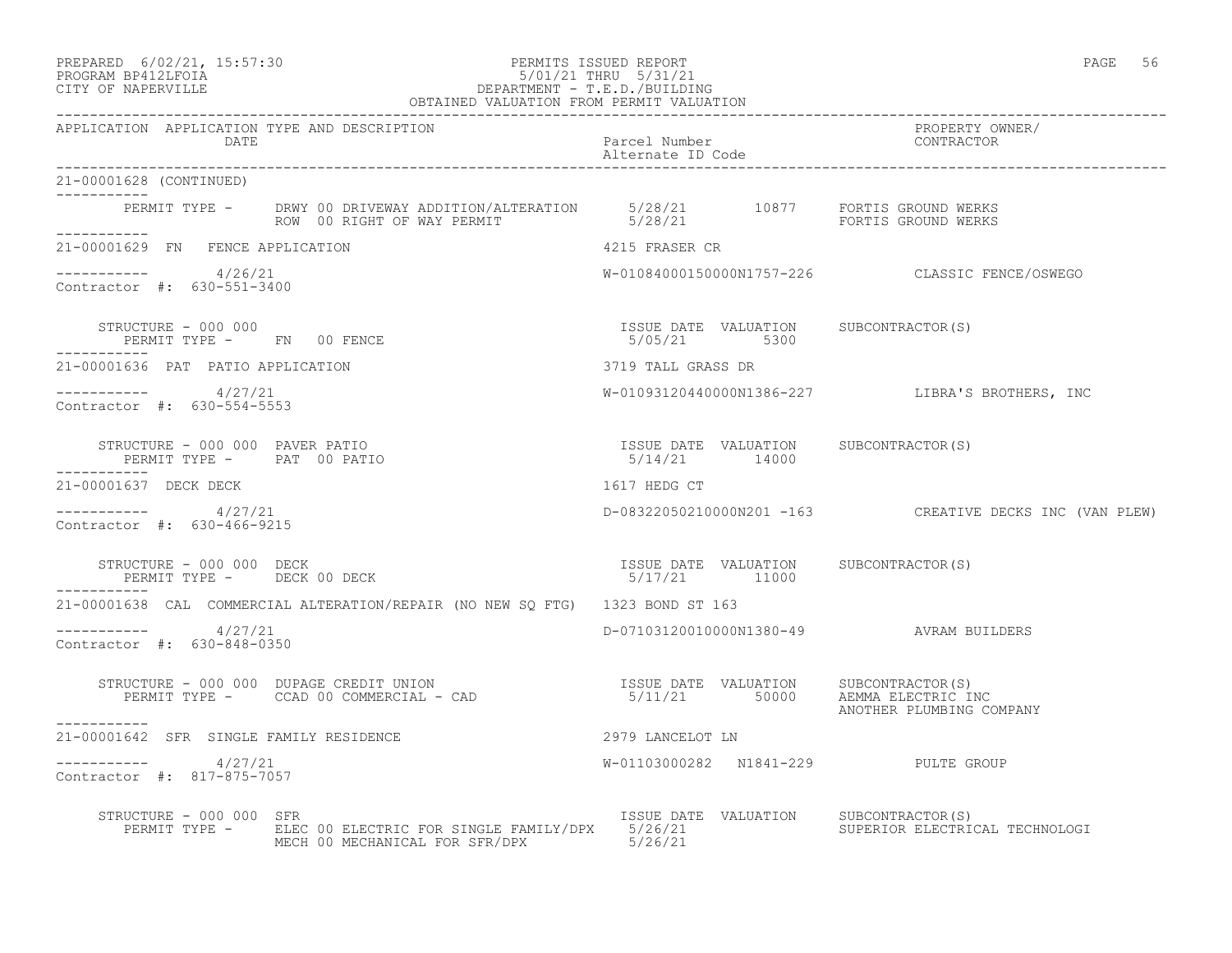#### PREPARED 6/02/21, 15:57:30 PERMITS ISSUED REPORT PAGE 57 PROGRAM BP412LFOIA 5/01/21 THRU 5/31/21 CITY OF NAPERVILLE DEPARTMENT - T.E.D./BUILDING OBTAINED VALUATION FROM PERMIT VALUATION

------------------------------------------------------------------------------------------------------------------------------------ APPLICATION APPLICATION TYPE AND DESCRIPTION PROPERTY OWNER/ Parcel Number Alternate ID Code ------------------------------------------------------------------------------------------------------------------------------------ 21-00001642 (CONTINUED) ----------- PLUM 00 PLUMBING FOR SINGLE FAMILY/DPX 5/26/21 S3 PLUMBING HOLIDAY SEWER & WATER/WAUCONDA SFRP 00 SINGLE FAMILY RESIDENCE PERMIT 5/26/21 195000 RABY ROOFING STRU 00 STRUCTURAL FOR SINGLE FAM/DPX 5/26/21 ----------- 21-00001646 DECK DECK 2827 LOBELIA CR  $--------- 4/27/21$ W-01223020080000N1420-289 PLATINUM DECKING Contractor #: 847-344-6664 STRUCTURE - 000 000 DECK ISSUE DATE VALUATION SUBCONTRACTOR(S) PERMIT TYPE - DECK 00 DECK ----------- 21-00001647 FN FENCE APPLICATION 2516 LEACH DR ----------- 4/27/21 W-01022160510000N1140-187 CEDAR RUSTIC/JOLIET Contractor #: 815-436-7440 STRUCTURE - 000 000 ISSUE DATE VALUATION SUBCONTRACTOR(S) PERMIT TYPE - FN 00 FENCE ----------- 21-00001648 DECK DECK 1113 NASHVILLE CT ----------- 4/27/21 D-07251090200000N75 -128 PLATINUM DECKING Contractor #: 847-344-6664 STRUCTURE - 000 000 DECK ISSUE DATE VALUATION SUBCONTRACTOR(S) PERMIT TYPE - DECK 00 DECK ----------- 21-00001652 FN FENCE APPLICATION 2404 SPARTINA RD ----------- 4/27/21 W-01224060040000N1448-290 PARAMOUNT FENCE-BATAVIA Contractor #: 630-406-8410 STRUCTURE - 000 000 ISSUE DATE VALUATION SUBCONTRACTOR(S) PERMIT TYPE - FN 00 FENCE 21-00001655 ESC ELECTRIC SERVICE CHANGE 1584 CLEMSON DR ----------- 4/27/21 D-08283040040000N160 -149 SUNPOWER ENERGY Contractor #: 908-216-1280 STRUCTURE - 000 000 PHOTOVOLTAIC SYSTEM ISSUE DATE VALUATION SUBCONTRACTOR(S) PERMIT TYPE - PV 00 SOLAR PHOTOVOLTAIC 6/27/21 35400 SUNPOWER ENERGY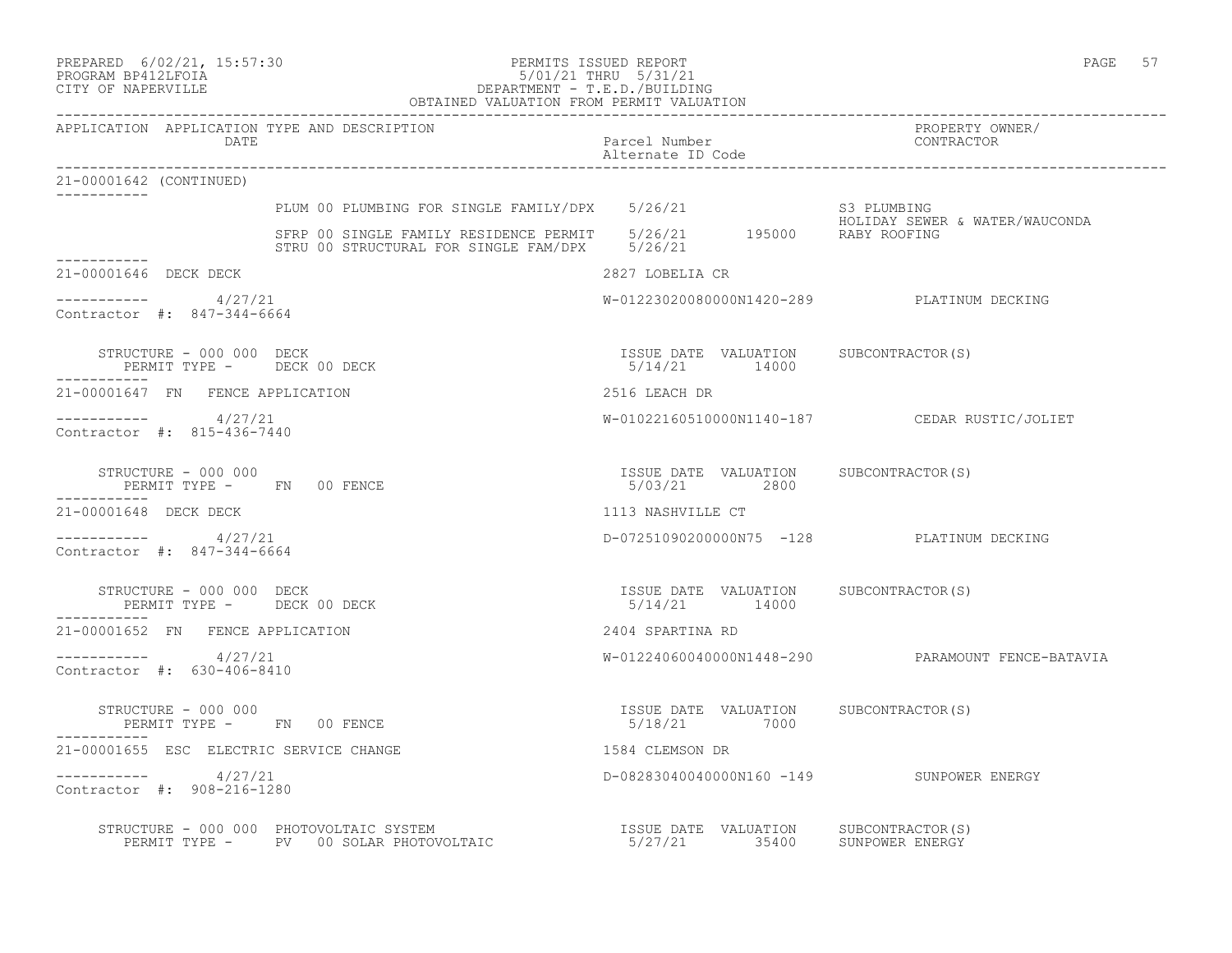#### PREPARED 6/02/21, 15:57:30 PERMITS ISSUED REPORT PAGE 58 PROGRAM BP412LFOIA 5/01/21 THRU 5/31/21 CITY OF NAPERVILLE DEPARTMENT - T.E.D./BUILDING OBTAINED VALUATION FROM PERMIT VALUATION

| APPLICATION APPLICATION TYPE AND DESCRIPTION<br>DATE                                                                                                                                                                      | PROPERTY OWNER/<br>Parcel Number<br>Alternate ID Code<br>--------- |                                                          |
|---------------------------------------------------------------------------------------------------------------------------------------------------------------------------------------------------------------------------|--------------------------------------------------------------------|----------------------------------------------------------|
| 21-00001656 ESC ELECTRIC SERVICE CHANGE                                                                                                                                                                                   | 2524 SILVER LOCH RD                                                |                                                          |
| $--------- 4/27/21$<br>Contractor #:                                                                                                                                                                                      | D-07091090600000N1767-032 93ENERGY                                 |                                                          |
| STRUCTURE – 000 000 PHOTOVOLTAIC SYSTEM                             ISSUE DATE VALUATION     SUBCONTRACTOR(S)<br>PERMIT TYPE –     PV   00 SOLAR PHOTOVOLTAIC                       5/14/21        35400       93ENERGY   |                                                                    |                                                          |
| 21-00001657 ESC ELECTRIC SERVICE CHANGE                                                                                                                                                                                   | 2512 SILVER LOCH RD                                                |                                                          |
| $--------- 4/27/21$<br>Contractor #:                                                                                                                                                                                      | D-07091140030000N1762-032 93ENERGY                                 |                                                          |
| STRUCTURE - 000 000 PHOTOVOLTAIC SYSTEM                             ISSUE DATE VALUATION     SUBCONTRACTOR(S)<br>PERMIT TYPE -      PV  00 SOLAR PHOTOVOLTAIC                   5/14/21       35400      93ENERGY         |                                                                    |                                                          |
| 21-00001658 FN FENCE APPLICATION                                                                                                                                                                                          | 3119 DEERING BAY DR                                                |                                                          |
| $--------- 4/27/21$<br>Contractor #: 630-584-7710                                                                                                                                                                         | W-01092090180000N1428-213 PEERLESS FENCE                           |                                                          |
| STRUCTURE - 000 000<br>PERMIT TYPE - FN 00 FENCE                                                                                                                                                                          | ISSUE DATE VALUATION SUBCONTRACTOR(S)<br>5/07/21 6000              |                                                          |
| 21-00001659 ESC ELECTRIC SERVICE CHANGE                                                                                                                                                                                   | 2460 BASIN TRAIL LN                                                |                                                          |
| $---------$ 4/27/21<br>Contractor #:                                                                                                                                                                                      | D-07091140070000N1762-032 93ENERGY                                 |                                                          |
| STRUCTURE - 000 000 PHOTOVOLTAIC SYSTEM                           ISSUE DATE VALUATION     SUBCONTRACTOR(S)<br>PERMIT TYPE -     PV   00 SOLAR PHOTOVOLTAIC                     5/14/21       35400     93ENERGY          |                                                                    |                                                          |
| 21-00001660 ESC ELECTRIC SERVICE CHANGE                                                                                                                                                                                   | 3764 QUICK FIRE DR                                                 |                                                          |
| $--------- 4/27/21$<br>Contractor #: 708-646-2111                                                                                                                                                                         |                                                                    | W-01103110240000N1839-229 SUNRUN INSTALLATION SERVICES I |
| STRUCTURE - 000 000 PHOTOVOLTAIC SYSTEM                       ISSUE DATE VALUATION   SUBCONTRACTOR(S)<br>PERMIT TYPE -   PV  00 SOLAR PHOTOVOLTAIC                  5/14/21        35400   SUNRUN INSTALLATION SERVICES I |                                                                    |                                                          |
| 21-00001662 FN FENCE APPLICATION                                                                                                                                                                                          | 2844 W OGDEN AV                                                    |                                                          |
| $--------- 4/27/21$<br>Contractor #: 630-406-8410                                                                                                                                                                         |                                                                    | D-07271010230000N525 -124 PARAMOUNT FENCE-BATAVIA        |
| STRUCTURE - 000 000                                                                                                                                                                                                       | ISSUE DATE VALUATION SUBCONTRACTOR(S)                              |                                                          |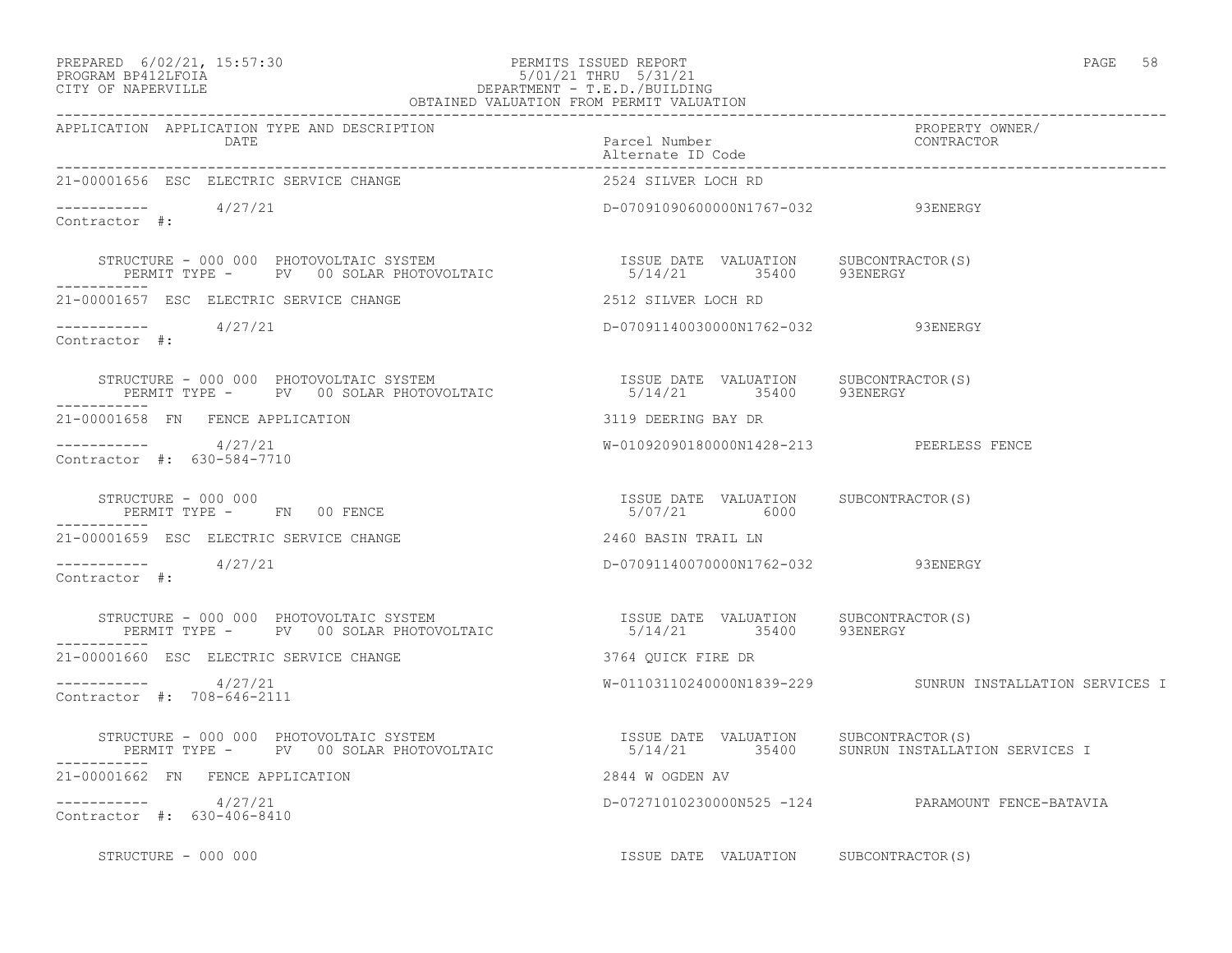#### PREPARED 6/02/21, 15:57:30 PERMITS ISSUED REPORT PAGE 59 PROGRAM BP412LFOIA 5/01/21 THRU 5/31/21 CITY OF NAPERVILLE DEPARTMENT - T.E.D./BUILDING OBTAINED VALUATION FROM PERMIT VALUATION

------------------------------------------------------------------------------------------------------------------------------------

| APPLICATION APPLICATION TYPE AND DESCRIPTION<br>DATE                |                                                                                                                     | Parcel Number<br>Alternate ID Code                               | PROPERTY OWNER/<br>CONTRACTOR                                                                       |
|---------------------------------------------------------------------|---------------------------------------------------------------------------------------------------------------------|------------------------------------------------------------------|-----------------------------------------------------------------------------------------------------|
| 21-00001662 (CONTINUED)                                             |                                                                                                                     |                                                                  |                                                                                                     |
| PERMIT TYPE - FN 00 FENCE                                           |                                                                                                                     | 5/13/21 3814                                                     |                                                                                                     |
| 21-00001666 SFR SINGLE FAMILY RESIDENCE                             |                                                                                                                     | 3663 GOLD CUP LN                                                 |                                                                                                     |
| 4/27/21<br>___________<br>Contractor #: 817-875-7057                |                                                                                                                     | W-0110300028185 N1841-229 PULTE GROUP                            |                                                                                                     |
| STRUCTURE - 000 000 SFR<br>PERMIT TYPE -                            | ELEC 00 ELECTRIC FOR SINGLE FAMILY/DPX 5/26/21<br>MECH 00 MECHANICAL FOR SFR/DPX<br>PLRM 00 PLUMBING BASEMENT ROUGH | ISSUE DATE VALUATION<br>5/26/21<br>5/26/21                       | SUBCONTRACTOR(S)<br>SUPERIOR ELECTRICAL TECHNOLOGI<br>S3 PLUMBING<br>HOLIDAY SEWER & WATER/WAUCONDA |
|                                                                     | PLUM 00 PLUMBING FOR SINGLE FAMILY/DPX 5/26/21                                                                      |                                                                  | S3 PLUMBING<br>HOLIDAY SEWER & WATER/WAUCONDA                                                       |
|                                                                     | SFRP 00 SINGLE FAMILY RESIDENCE PERMIT 5/26/21 195000 RABY ROOFING<br>STRU 00 STRUCTURAL FOR SINGLE FAM/DPX 5/26/21 |                                                                  |                                                                                                     |
| 21-00001670 PAT PATIO APPLICATION                                   |                                                                                                                     | 2212 SNAPDRAGON RD                                               |                                                                                                     |
| ----------- 4/27/21<br>Contractor #: 815-585-3548                   |                                                                                                                     |                                                                  | W-01222090140000N1136-275 GREENGOLD LANDSCAPE INC                                                   |
| STRUCTURE - 000 000 BRICK PAVER PATIO<br>PERMIT TYPE - PAT 00 PATIO |                                                                                                                     | ISSUE DATE VALUATION SUBCONTRACTOR(S)<br>5/14/21 14000           |                                                                                                     |
|                                                                     | 21-00001677 RPZ REVERSE PRESSURE ZONE/BACKFLOW PREVENTER 26 N EAGLE ST                                              |                                                                  |                                                                                                     |
| ----------- 4/28/21<br>Contractor #: 630-584-6666                   |                                                                                                                     | D-07134090010000N538 -84 ABA IRRIGATION                          |                                                                                                     |
| STRUCTURE - 000 000<br>-----------                                  | PERMIT TYPE - LSP 00 LAWN SPRINKLER RESIDENTIAL<br>ROW 00 RIGHT OF WAY PERMIT                                       | ISSUE DATE VALUATION SUBCONTRACTOR(S)<br>5/05/21 6000<br>5/05/21 | COLLINS BACKFLOW SPECIALIST                                                                         |
| 21-00001678 PAT PATIO APPLICATION                                   |                                                                                                                     | 710 S WRIGHT ST                                                  |                                                                                                     |
| 4/28/21<br>------------<br>Contractor #: 630-212-1910               |                                                                                                                     |                                                                  | D-08192150130000N51 -101 KAMIN LANDSCAPING INC                                                      |
| PERMIT TYPE - PAT 00 PATIO<br>-----------                           | STRUCTURE - 000 000 PATIO/WALKWAY/SEATWALL/FIRE PIT TSSUE DATE VALUATION                                            | 5/18/21 14000                                                    | SUBCONTRACTOR(S)                                                                                    |
| 21-00001680 DECK DECK                                               |                                                                                                                     | 4304 PLANTREE RD                                                 |                                                                                                     |
| 4/28/21<br>Contractor #: 847-344-6664                               |                                                                                                                     | W-01172010020001N1780-241 PLATINUM DECKING                       |                                                                                                     |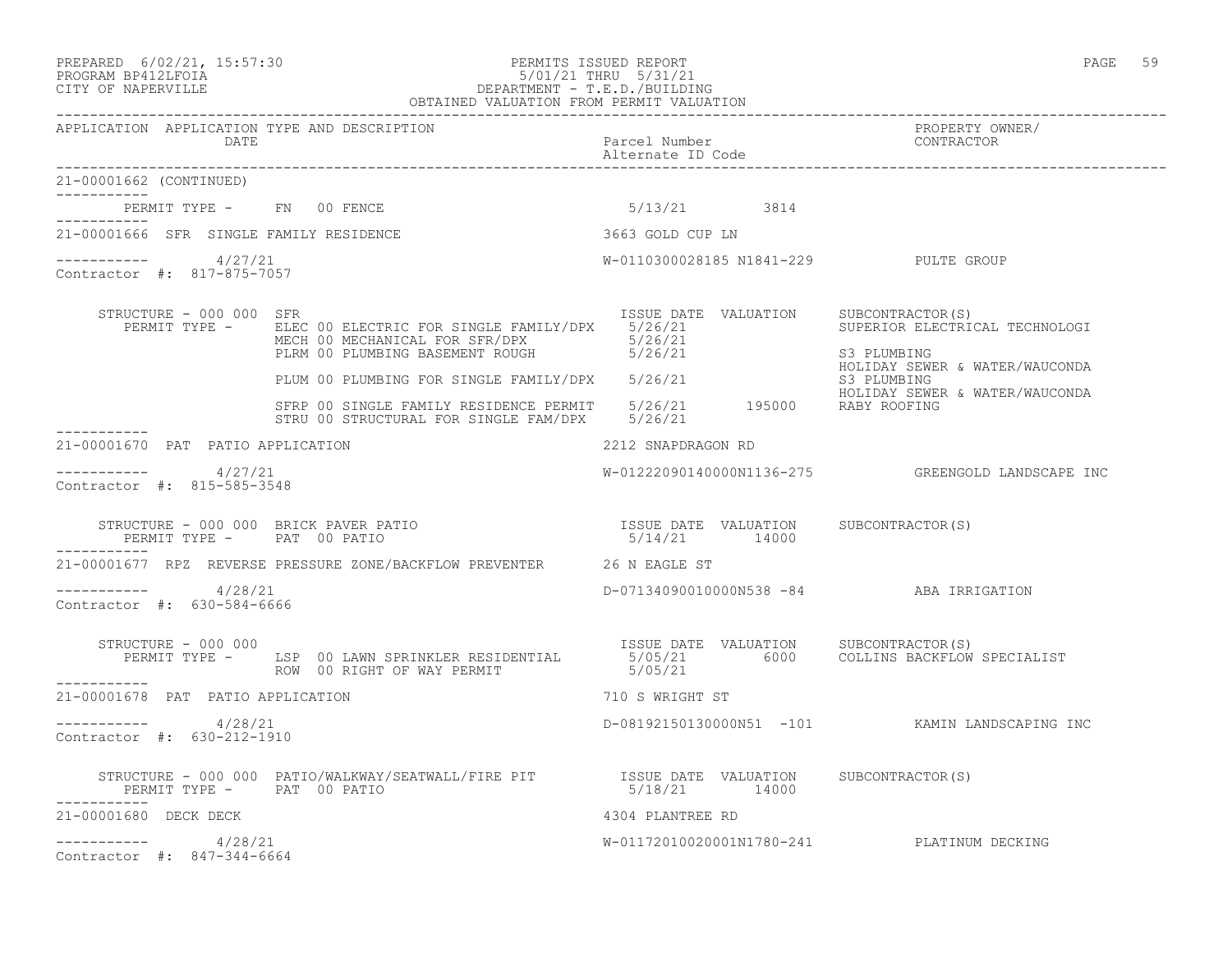| PREPARED | $6/02/21$ , $15:57:30$ |
|----------|------------------------|
|          |                        |

#### PREPARED 6/02/21, 15:57:30 PERMITS ISSUED REPORT<br>PROGRAM BP412LFOIA PAGE 60<br>5/01/21 THRU 5/31/21 PROGRAM BP412LFOIA 5/01/21 THRU 5/31/21 CITY OF NAPERVILLE DEPARTMENT - T.E.D./BUILDING OBTAINED VALUATION FROM PERMIT VALUATION

| APPLICATION APPLICATION TYPE AND DESCRIPTION                                                                                                                          |                                                        |                                                      |
|-----------------------------------------------------------------------------------------------------------------------------------------------------------------------|--------------------------------------------------------|------------------------------------------------------|
| 21-00001680 (CONTINUED)                                                                                                                                               |                                                        |                                                      |
| STRUCTURE - 000 000 DECK<br>PERMIT TYPE - DECK 00 DECK                                                                                                                | ISSUE DATE VALUATION SUBCONTRACTOR(S)<br>5/27/21 10450 |                                                      |
| 21-00001683 PAT PATIO APPLICATION                                                                                                                                     | 2290 UNIVERSITY DR                                     |                                                      |
| $--------- 4/28/21$<br>Contractor #: 630-355-7140                                                                                                                     |                                                        | W-02052020600000N400 -193 GARDEN OF EDEN LANDSCAPING |
| STRUCTURE - 000 000 BRICK PATIO/GRILL ISLAND<br>PERMIT TYPE - PAT 00 PATIO                                                                                            | ISSUE DATE VALUATION SUBCONTRACTOR(S)<br>5/24/21 14000 |                                                      |
| 21-00001684 DMOC DEMOLITION COMMERCIAL                                                                                                                                | 111 SHUMAN BL 400                                      |                                                      |
| $--------- 4/28/21$<br>Contractor #: 630-328-1100                                                                                                                     |                                                        | D-08063000150000N1605-25 RYAN COMPANIES US, INC      |
| STRUCTURE - 000 000 DELTA DENTAL<br>PERMIT TYPE - DMIC 00 DEMOLITION COMMERCIAL INTERIOR 5/11/21                                                                      | ISSUE DATE VALUATION SUBCONTRACTOR(S)                  |                                                      |
| -----------<br>21-00001685 PAT PATIO APPLICATION                                                                                                                      | 4312 CARPENTER RD                                      |                                                      |
| $--------- 4/28/21$<br>Contractor #: 331-425-9288                                                                                                                     |                                                        | W-01174110180000N1710-256 LUCAS LANDSCAPING          |
| STRUCTURE - 000 000 PATIO/GAS FIRE PIT<br>PERMIT TYPE - PAT 00 PATIO                                                                                                  | ISSUE DATE VALUATION SUBCONTRACTOR(S)<br>5/12/21 14000 |                                                      |
| 21-00001686 RPZ REVERSE PRESSURE ZONE/BACKFLOW PREVENTER 2839 HILLCREST CR                                                                                            |                                                        |                                                      |
| $--------- 4/28/21$<br>Contractor #: 630-369-2328                                                                                                                     |                                                        | W-01054020420000N1587-196  RAINTREE LANDSCAPING      |
| STRUCTURE - 000 000<br>PERMIT TYPE - LSP 00 LAWN SPRINKLER RESIDENTIAL 5/05/21 3875 MCK BACKFLOW<br>ROW 00 RIGHT OF WAY PERMIT 5/05/21 5/05/21<br>STRUCTURE - 000 000 |                                                        |                                                      |
| 21-00001688 DRWY DRIVEWAY NEW AND ALTERATIONS                                                                                                                         | 1813 ARABIAN AV                                        |                                                      |
| $--------- 4/28/21$<br>Contractor #: 847-344-6664                                                                                                                     | D-08284140130000N634 -150 PLATINUM DECKING             |                                                      |
|                                                                                                                                                                       |                                                        |                                                      |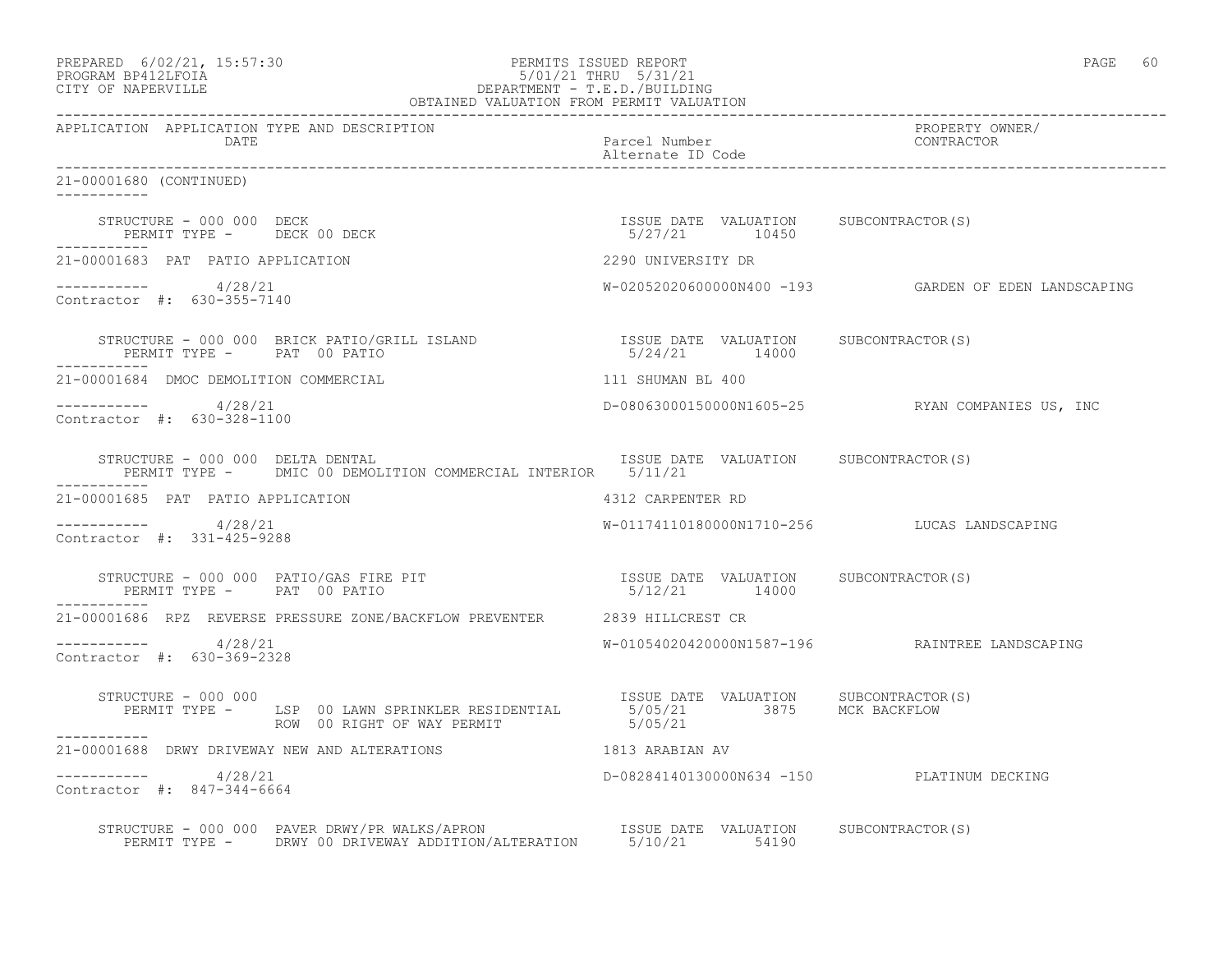#### PREPARED 6/02/21, 15:57:30 PERMITS ISSUED REPORT PAGE 61 PROGRAM BP412LFOIA 5/01/21 THRU 5/31/21 CITY OF NAPERVILLE DEPARTMENT - T.E.D./BUILDING OBTAINED VALUATION FROM PERMIT VALUATION ------------------------------------------------------------------------------------------------------------------------------------

| APPLICATION APPLICATION TYPE AND DESCRIPTION<br>DATE.                                                                                                                    | Parcel Number<br>Alternate ID Code       | PROPERTY OWNER/<br>CONTRACTOR                         |
|--------------------------------------------------------------------------------------------------------------------------------------------------------------------------|------------------------------------------|-------------------------------------------------------|
| 21-00001688 (CONTINUED)<br>-----------                                                                                                                                   |                                          |                                                       |
| ROW 00 RIGHT OF WAY PERMIT 5/10/21<br>-----------                                                                                                                        |                                          |                                                       |
| 21-00001689 PPA PLUMBING PERMIT                                                                                                                                          | 20 S NAPER BL                            |                                                       |
| $--------- 4/28/21$<br>Contractor #: 847-669-1664                                                                                                                        |                                          | D-0816300027000 N1182-89 BACKFLOW TESTING SERVICES    |
| STRUCTURE - 000 000<br>PERMIT TYPE - SEW 00 SEWER/WATER REPAIR OR REPLACE 5/04/21                                                                                        | ISSUE DATE VALUATION SUBCONTRACTOR(S)    | BACKFLOW TESTING SERVICES                             |
| 21-00001690 DRWY DRIVEWAY NEW AND ALTERATIONS                                                                                                                            | 1023 CAROLINE CT                         |                                                       |
| ----------- 4/28/21<br>Contractor #: 630-416-8998                                                                                                                        |                                          | $W-02054070370000N1574-208$ $C.B.$ CONLIN LANDSCAPE   |
|                                                                                                                                                                          |                                          |                                                       |
| 21-00001692 RPZ REVERSE PRESSURE ZONE/BACKFLOW PREVENTER 1106 WHIRLAWAY AV                                                                                               |                                          |                                                       |
| ----------- 4/28/21<br>Contractor #: 630-584-6666                                                                                                                        | D-08194110190000N156 -116 ABA IRRIGATION |                                                       |
| STRUCTURE - 000 000<br>PERMIT TYPE - LSP 00 LAWN SPRINKLER RESIDENTIAL 5/04/21 5300 COLLINS BACKFLOW SPECIALIST                                                          | ISSUE DATE VALUATION SUBCONTRACTOR(S)    |                                                       |
| 21-00001693 RPZ REVERSE PRESSURE ZONE/BACKFLOW PREVENTER 4039 LOBO LN                                                                                                    |                                          |                                                       |
| $--------- 4/28/21$<br>Contractor #: 630-293-4962                                                                                                                        | W-01082000120010N1808-211 SALINAS & SONS |                                                       |
| NOUTURE - UUU UUU<br>PERMIT TYPE - LSP 00 LAWN SPRINKLER RESIDENTIAL 15/03/21 3990 WHEATLAND PLUMBING<br>---- ROW 00 RIGHT OF WAY PERMIT 15/03/21<br>STRUCTURE - 000 000 |                                          |                                                       |
| 21-00001694 LV ELECTRIC LOW VOLTAGE                                                                                                                                      | 263 SHUMAN BL 240                        |                                                       |
| 4/28/21<br>Contractor #: 630-981-8900                                                                                                                                    |                                          | D-07014000340000N7 -24 REX ELECTRIC & TECHNOLOGIES LL |
|                                                                                                                                                                          |                                          |                                                       |
| 21-00001695 OCCI OCCUPANCY INSPECTION                                                                                                                                    | 3340 LACROSSE LN 115                     |                                                       |
| $--------$ 4/28/21<br>Contractor #:                                                                                                                                      |                                          |                                                       |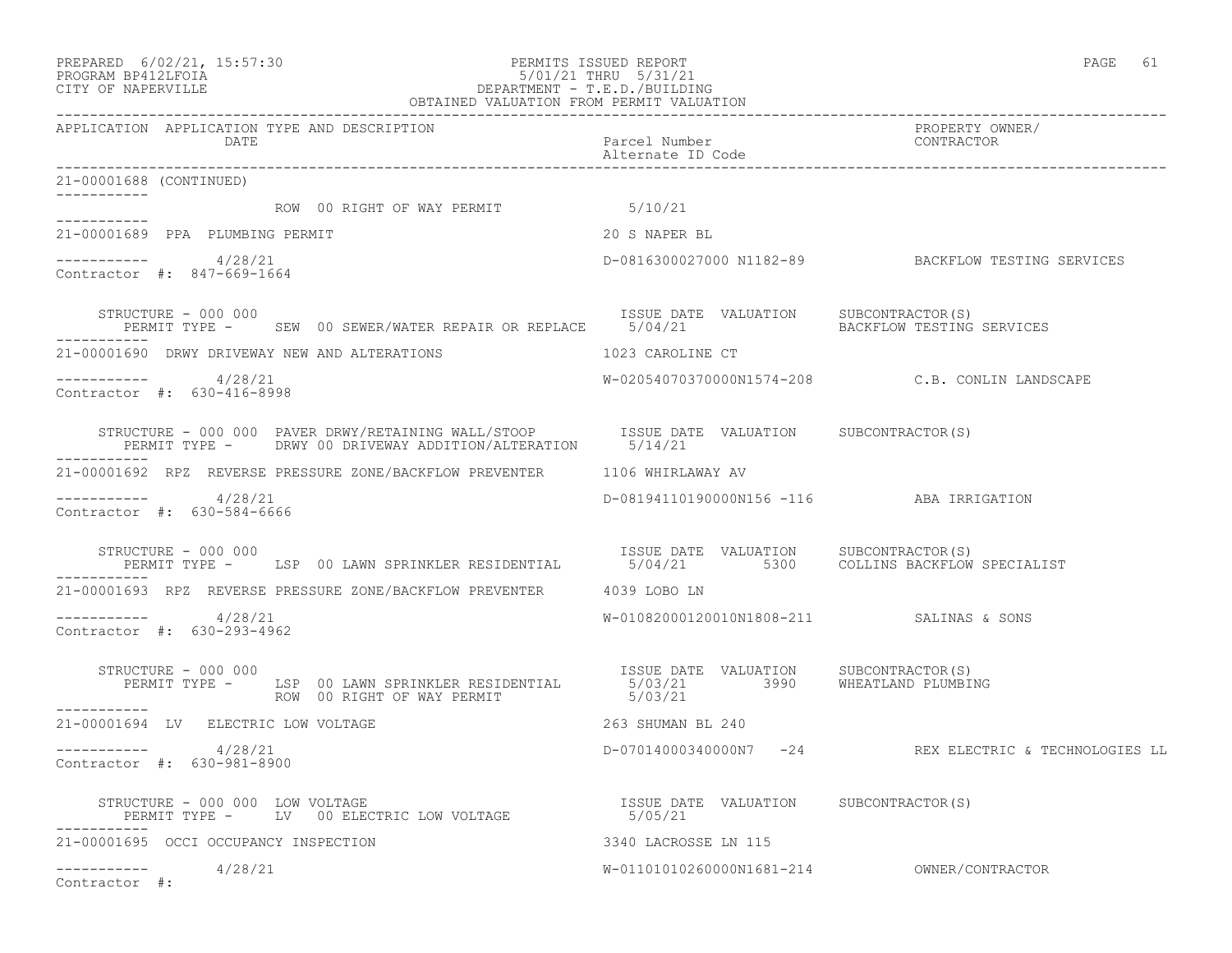| PREPARED    | $6/02/21$ , $15:57:30$ |  |
|-------------|------------------------|--|
| DD O OD 335 |                        |  |

## PREPARED 6/02/21, 15:57:30 PERMITS ISSUED REPORT PAGE 62 PROGRAM BP412LFOIA 5/01/21 THRU 5/31/21 CITY OF NAPERVILLE DEPARTMENT - T.E.D./BUILDING

| OBTAINED VALUATION FROM PERMIT VALUATION                                       |                                                       |                                                      |  |
|--------------------------------------------------------------------------------|-------------------------------------------------------|------------------------------------------------------|--|
| APPLICATION APPLICATION TYPE AND DESCRIPTION<br>DATE                           | Parcel Number<br>Alternate ID Code                    | PROPERTY OWNER/<br>CONTRACTOR                        |  |
| 21-00001695 (CONTINUED)<br>___________                                         |                                                       |                                                      |  |
| STRUCTURE - 000 000 ATONED<br>PERMIT TYPE - 0CC 00 OCC INSPECT. PERMIT COM/RST | ISSUE DATE VALUATION SUBCONTRACTOR(S)<br>5/05/21      |                                                      |  |
| 21-00001696 OCCI OCCUPANCY INSPECTION                                          | 915 E OGDEN AV                                        |                                                      |  |
| $--------- 4/28/21$<br>Contractor #:                                           |                                                       |                                                      |  |
|                                                                                |                                                       |                                                      |  |
| 21-00001697 FN FENCE APPLICATION                                               | 1729 CLYDE DR                                         |                                                      |  |
| $--------- 4/28/21$<br>Contractor #:                                           |                                                       | D-08312100070000N62 -161 ON POINT RENOVATIONS        |  |
| STRUCTURE - 000 000<br>PERMIT TYPE - FN 00 FENCE                               | ISSUE DATE VALUATION SUBCONTRACTOR(S)<br>5/20/21 2000 |                                                      |  |
| 21-00001699 FN FENCE APPLICATION                                               | 949 ELM CT                                            |                                                      |  |
| ___________<br>4/28/21<br>Contractor #: 630-584-7710                           | D-07262080150000N762 -127 PEERLESS FENCE              |                                                      |  |
| STRUCTURE - 000 000<br>PERMIT TYPE - FN 00 FENCE                               | ISSUE DATE VALUATION SUBCONTRACTOR(S)<br>5/07/21 7900 |                                                      |  |
| 21-00001700 FN FENCE APPLICATION                                               | 4908 SNAPJACK CR                                      |                                                      |  |
| 4/28/21<br>Contractor #: 815-726-1127                                          |                                                       | W-01154050020000N979 -260 AMERI DREAM FENCE AND DECK |  |
| STRUCTURE - 000 000<br>PERMIT TYPE - FN 00 FENCE<br>----------                 | ISSUE DATE VALUATION SUBCONTRACTOR(S)<br>5/03/21 6922 |                                                      |  |
| 21-00001703 FN FENCE APPLICATION                                               | 712 MULBERRY CT                                       |                                                      |  |
| -----------<br>4/28/21<br>Contractor #: 630-892-3381                           | D-07234040140000N191 -112 PRECISION FENCE             |                                                      |  |
| STRUCTURE - 000 000<br>PERMIT TYPE - FN 00 FENCE                               | ISSUE DATE VALUATION SUBCONTRACTOR(S)<br>5/03/21 9000 |                                                      |  |
| 21-00001706 FN FENCE APPLICATION                                               | 2029 VANDERBILT CT                                    |                                                      |  |
| 4/29/21<br>Contractor #: 708-856-8999                                          |                                                       | D-08333150090000N281 -179 ILLINOIS FENCE COMPANY     |  |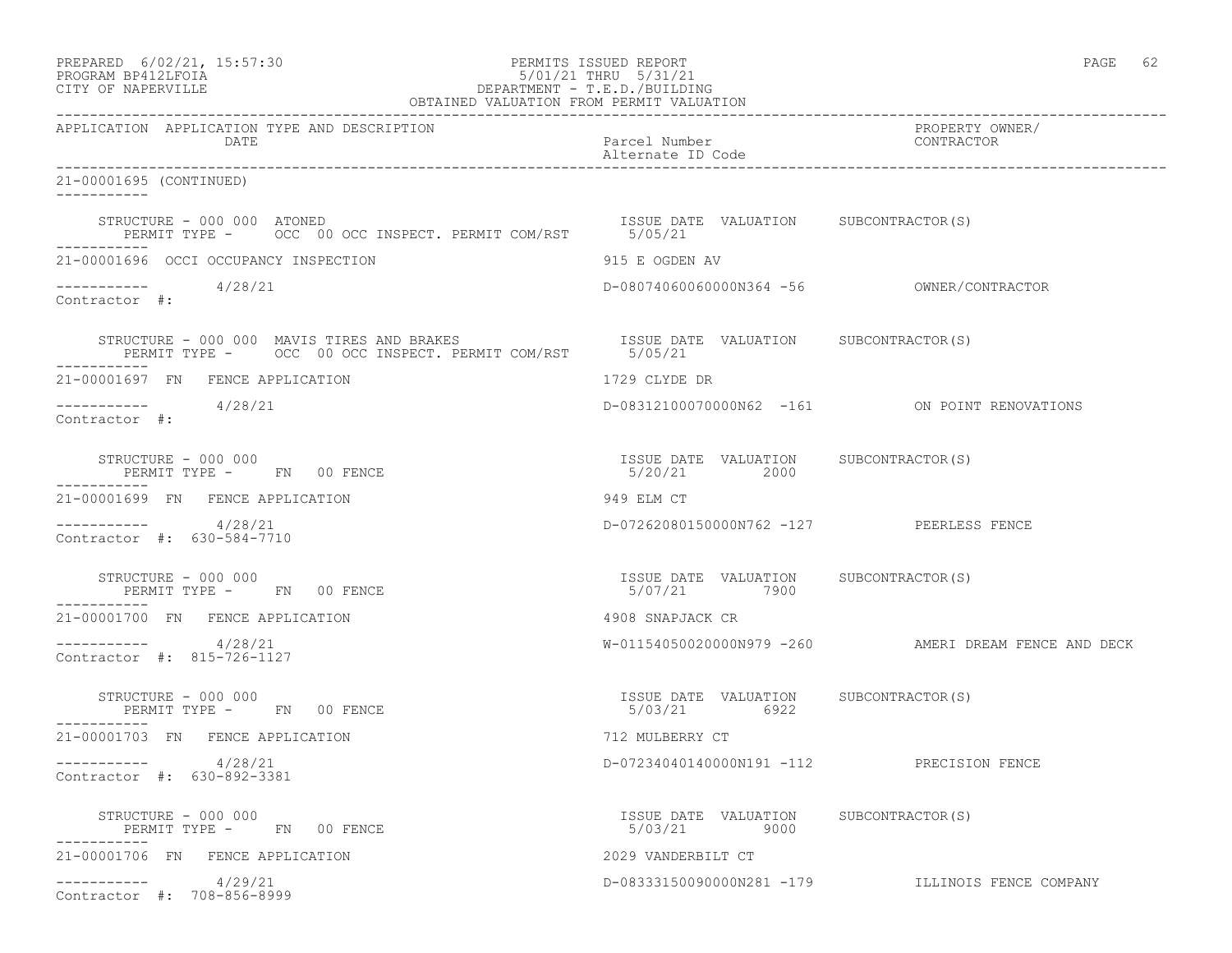| PREPARED            | $6/02/21$ , $15:57:30$ |  |
|---------------------|------------------------|--|
| DDOCD3M DD410T DOT3 |                        |  |

# PREPARED 6/02/21, 15:57:30 PERMITS ISSUED REPORT<br>PROGRAM BP412LFOIA PAGE 63 PROGRAM BP412LFOIA 5/01/21 THRU 5/31/21 CITY OF NAPERVILLE DEPARTMENT - T.E.D./BUILDING

| OBTAINED VALUATION FROM PERMIT VALUATION                                                             |                                                        |                                                       |
|------------------------------------------------------------------------------------------------------|--------------------------------------------------------|-------------------------------------------------------|
| APPLICATION APPLICATION TYPE AND DESCRIPTION<br>DATE                                                 | Parcel Number<br>Alternate ID Code                     | PROPERTY OWNER/<br>CONTRACTOR                         |
| 21-00001706 (CONTINUED)<br>___________                                                               |                                                        |                                                       |
| STRUCTURE - 000 000<br>PERMIT TYPE - FN 00 FENCE                                                     | ISSUE DATE VALUATION SUBCONTRACTOR(S)<br>5/19/21 11750 |                                                       |
| 21-00001707 FN FENCE APPLICATION                                                                     | 1158 ARDMORE DR                                        |                                                       |
| $--------- 4/29/21$<br>Contractor #: 630-715-7409                                                    | D-07262060210000N761 -127 AURORA FENCE INC             |                                                       |
| STRUCTURE - 000 000<br>PERMIT TYPE - FN 00 FENCE                                                     | ISSUE DATE VALUATION SUBCONTRACTOR(S)<br>5/11/21 1600  |                                                       |
| 21-00001708 SIGN SIGN APPLICATIONS                                                                   | 144 W JEFFERSON AV                                     |                                                       |
| ___________<br>4/29/21<br>Contractor #: 630-462-9850                                                 |                                                        | D-07134290140000N1374-84 THE SIGN AUTHORITY           |
| STRUCTURE - 000 000<br>PERMIT TYPE - SIGN 00 SIGN                                                    | ISSUE DATE VALUATION SUBCONTRACTOR(S)<br>5/14/21       |                                                       |
| 21-00001709 SIGN SIGN APPLICATIONS                                                                   | 144 W JEFFERSON AV                                     |                                                       |
| _________<br>4/29/21<br>Contractor #: 630-462-9850                                                   |                                                        | D-07134290140000N1374-84 THE SIGN AUTHORITY           |
| STRUCTURE - 000 000<br>PERMIT TYPE - SIGN 00 SIGN                                                    | ISSUE DATE VALUATION SUBCONTRACTOR(S)<br>5/14/21       |                                                       |
| 21-00001711 SIGN SIGN APPLICATIONS                                                                   | 3108 S ROUTE 59 124                                    |                                                       |
| 4/29/21<br>Contractor #: 630-999-1616                                                                |                                                        | W-01101010020000N1359-214    VC SIGNS & LIGHTING, INC |
| STRUCTURE - 000 000<br>PERMIT TYPE - SIGN 00 SIGN                                                    | ISSUE DATE VALUATION SUBCONTRACTOR(S)<br>5/24/21       | VC SIGNS & LIGHTING INC                               |
| 21-00001713 RPZ REVERSE PRESSURE ZONE/BACKFLOW PREVENTER 2611 BASIN TRAIL CT                         |                                                        |                                                       |
| ----------- 4/29/21<br>Contractor #: 815-385-5599                                                    |                                                        | D-07091090430000N1767-032 WATER WORKS INC-JOHNSBURG   |
| STRUCTURE - 000 000<br>PERMIT TYPE - LSP 00 LAWN SPRINKLER RESIDENTIAL 5/03/21 4400 ENGLAND PLUMBING |                                                        |                                                       |
| 21-00001714 RPZ REVERSE PRESSURE ZONE/BACKFLOW PREVENTER 2615 BASIN TRAIL CT                         |                                                        |                                                       |
| 4/29/21<br>___________<br>Contractor #: 815-385-5599                                                 |                                                        | D-07091090440000N1767-032 WATER WORKS INC-JOHNSBURG   |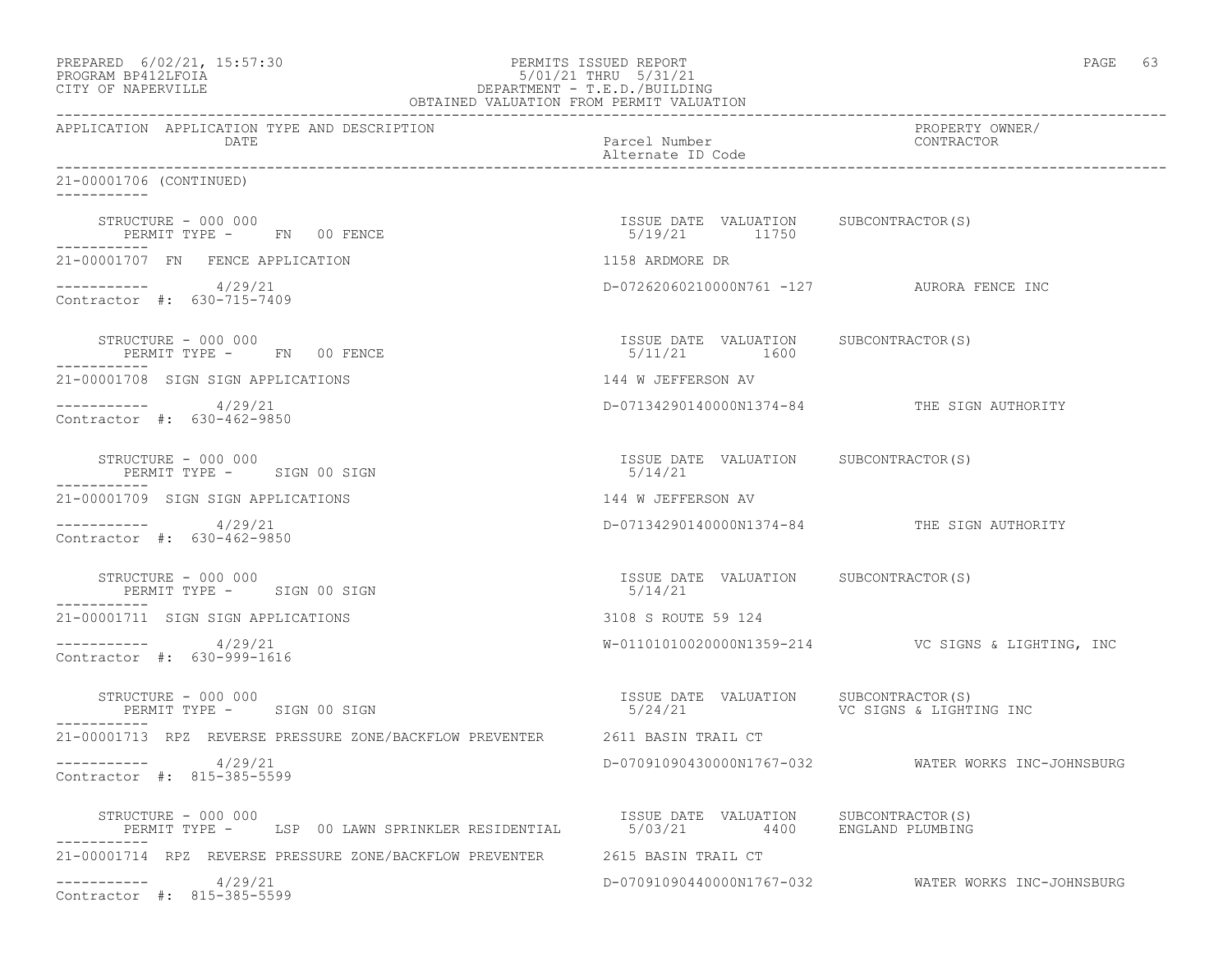| PREPARED | $6/02/21$ , $15:57:30$                  |  |
|----------|-----------------------------------------|--|
|          | $\begin{array}{c}\n\hline\n\end{array}$ |  |

## PREPARED 6/02/21, 15:57:30 PERMITS ISSUED REPORT<br>PROGRAM BP412LFOIA PAGE 64 PROGRAM BP412LFOIA 5/01/21 THRU 5/31/21 CITY OF NAPERVILLE DEPARTMENT - T.E.D./BUILDING

|                                                       | OBTAINED VALUATION FROM PERMIT VALUATION                                                                                                                                                                                                                                                                                                                         |                                          |                                                   |
|-------------------------------------------------------|------------------------------------------------------------------------------------------------------------------------------------------------------------------------------------------------------------------------------------------------------------------------------------------------------------------------------------------------------------------|------------------------------------------|---------------------------------------------------|
| APPLICATION APPLICATION TYPE AND DESCRIPTION<br>DATE  |                                                                                                                                                                                                                                                                                                                                                                  | Parcel Number<br>Alternate ID Code       | PROPERTY OWNER/<br>CONTRACTOR                     |
| 21-00001714 (CONTINUED)<br>___________                |                                                                                                                                                                                                                                                                                                                                                                  |                                          |                                                   |
|                                                       | STRUCTURE - 000 000<br>PERMIT TYPE - LSP 00 LAWN SPRINKLER RESIDENTIAL 6/03/21 4600 ENGLAND PLUMBING                                                                                                                                                                                                                                                             |                                          |                                                   |
| 21-00001715 FN FENCE APPLICATION                      |                                                                                                                                                                                                                                                                                                                                                                  | 2527 NOTTINGHAM LN                       |                                                   |
| $--------- 4/29/21$<br>Contractor #: 708-856-8999     |                                                                                                                                                                                                                                                                                                                                                                  |                                          | W-01011170060000N735 -188 ILLINOIS FENCE COMPANY  |
|                                                       | $\begin{array}{cccccccccc} \texttt{STRUCTURE} & - & 000 & 000 & & & & & & & \\ \texttt{PERMIT TYPE} & - & \texttt{FN} & 00 & \texttt{FENCE} & & & & & & \\ \end{array} \hspace{2cm} \begin{array}{cccccccccc} \texttt{TSSUE} & \texttt{DATE} & \texttt{VALUATION} & & \texttt{SUBCONTRACTOR(S)} \\ & & & & & & & \\ \texttt{5/14/21} & & & & & & \\ \end{array}$ |                                          |                                                   |
|                                                       | 21-00001716 DRWY DRIVEWAY NEW AND ALTERATIONS 4528 CLEARWATER LN                                                                                                                                                                                                                                                                                                 |                                          |                                                   |
| ----------- 4/29/21<br>Contractor #: 630-878-3162     |                                                                                                                                                                                                                                                                                                                                                                  |                                          | W-01143060070000N1290-261 DRESSLER BLOCK CONCRETE |
| ___________                                           | STRUCTURE - 000 000 CONCRETE DRWY/PR WALK/PUB WALK/AP ISSUE DATE VALUATION SUBCONTRACTOR(S)<br>PERMIT TYPE - DRWY 01 DRIVEWAY ADDITION/ALTERATION 5/24/21 17000 DRESSLER BLOCK CONCRETE<br>------                                                                                                                                                                |                                          |                                                   |
|                                                       | 21-00001717 DRWY DRIVEWAY NEW AND ALTERATIONS 1105 MANCHESTER ST                                                                                                                                                                                                                                                                                                 |                                          |                                                   |
| ----------- 4/29/21<br>Contractor #: 630-350-7717     |                                                                                                                                                                                                                                                                                                                                                                  |                                          | D-07104030250000N85 -50 TMW ENTERPRISE PAVING     |
| -----------                                           | STRUCTURE - 000 000 CONCRETE DRWY/PR WALK/PUB WALK/AP      ISSUE DATE VALUATION     SUBCONTRACTOR(S)<br>PERMIT TYPE -     DRWY 00 DRIVEWAY ADDITION/ALTERATION     5/04/21        17000     T M W PAVING & MAINTENANCE<br>ROW 00 RIG                                                                                                                             |                                          |                                                   |
|                                                       | 21-00001718 DRWY DRIVEWAY NEW AND ALTERATIONS 754 RAINTREE DR                                                                                                                                                                                                                                                                                                    |                                          |                                                   |
| -----------     4/29/21<br>Contractor #: 630-885-8054 |                                                                                                                                                                                                                                                                                                                                                                  | D-07234090270000N349 -112 ALLRITE PAVING |                                                   |
|                                                       | STRUCTURE - 000 000 R/R AND EXTEND ASPHALT DRWY/AP   ISSUE DATE VALUATION SUBCONTRACTOR(S)<br>PERMIT TYPE - DRWY 00 DRIVEWAY ADDITION/ALTERATION   5/18/21   3700   CURB CUTTERS INC<br>ROW 00 RIGHT OF WAY PERMIT   5/18/21                                                                                                                                     |                                          |                                                   |
|                                                       | 21-00001719 DRWY DRIVEWAY NEW AND ALTERATIONS 40 1221 KIMBALL CT                                                                                                                                                                                                                                                                                                 |                                          |                                                   |
| -----------    4/29/21<br>Contractor #: 630-553-1573  |                                                                                                                                                                                                                                                                                                                                                                  |                                          | D-08194060590000N485 -116 RPG HI-DEF CONCRETE INC |
|                                                       | STRUCTURE - 000 000 CONCRETE DRWY/PR WALK/PUB WALK/AP ISSUE DATE VALUATION SUBCONTRACTOR(S)                                                                                                                                                                                                                                                                      |                                          |                                                   |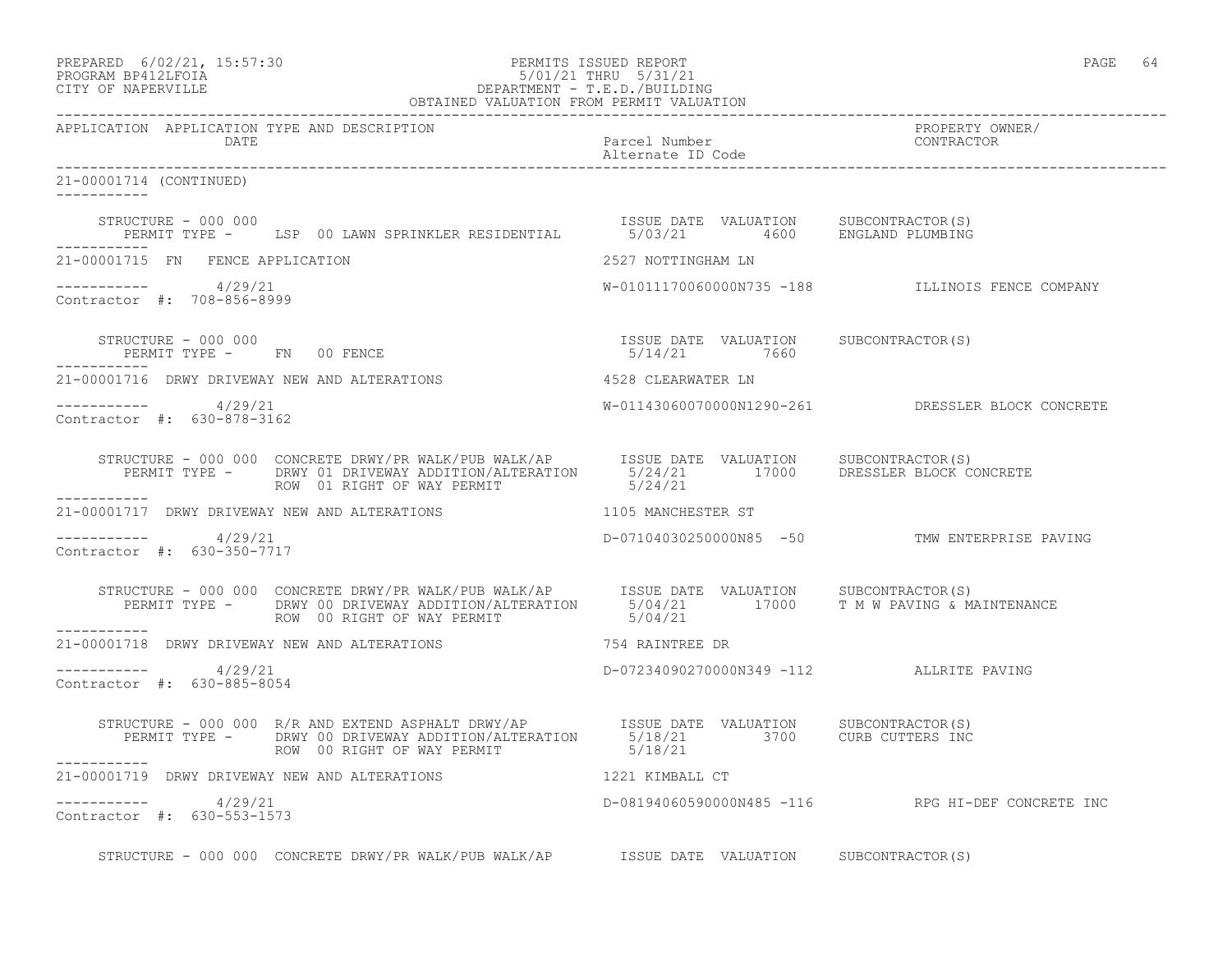## PREPARED 6/02/21, 15:57:30 PERMITS ISSUED REPORT PAGE 65 PROGRAM BP412LFOIA 5/01/21 THRU 5/31/21 CITY OF NAPERVILLE DEPARTMENT - T.E.D./BUILDING

|                                                       | OBTAINED VALUATION FROM PERMIT VALUATION                                                                                                                                                                 |                                           |                               |
|-------------------------------------------------------|----------------------------------------------------------------------------------------------------------------------------------------------------------------------------------------------------------|-------------------------------------------|-------------------------------|
| APPLICATION APPLICATION TYPE AND DESCRIPTION<br>DATE  |                                                                                                                                                                                                          | Parcel Number<br>Alternate ID Code        | PROPERTY OWNER/<br>CONTRACTOR |
| 21-00001719 (CONTINUED)                               |                                                                                                                                                                                                          |                                           |                               |
| . <u>_ _ _ _ _ _ _ _</u> _                            | PERMIT TYPE - DRWY 00 DRIVEWAY ADDITION/ALTERATION 5/03/21 17000<br>ROW 00 RIGHT OF WAY PERMIT 5/03/21                                                                                                   |                                           |                               |
|                                                       | 21-00001722 DRWY DRIVEWAY NEW AND ALTERATIONS THE RESERVED ON THE SERVICE THE AV                                                                                                                         |                                           |                               |
| $--------- 4/29/21$<br>Contractor #: 630-461-6014     |                                                                                                                                                                                                          | D-08331040080000N160 -164 STANLEY COMPANY |                               |
|                                                       | STRUCTURE - 000 000 R/R AND EXTEND ASPHALT DRWY/AP<br>PERMIT TYPE - DRWY 00 DRIVEWAY ADDITION/ALTERATION 5/24/21 3700<br>ROW 00 RIGHT OF WAY PERMIT STANLEY STANLEY COMPANY                              |                                           |                               |
| ------------                                          | 21-00001724 DRWY DRIVEWAY NEW AND ALTERATIONS 392 DUPAHZE ST                                                                                                                                             |                                           |                               |
| $--------- 4/29/21$<br>Contractor #: 630-263-7283     |                                                                                                                                                                                                          | W-02063080020000N562 -205 DAMICO PAVING   |                               |
|                                                       | STRUCTURE - 000 000 CONCRETE DRWY/PR WALK/PUB WALK/AP<br>PERMIT TYPE - DRWY 00 DRIVEWAY ADDITION/ALTERATION 5/03/21 17000<br>5/03/21 17000<br>ROW 00 RIGHT OF WAY PERMIT                                 | 5/03/21                                   |                               |
|                                                       |                                                                                                                                                                                                          |                                           |                               |
| -----------     4/29/21<br>Contractor #: 630-383-6441 |                                                                                                                                                                                                          | D-08284160020000N634 -150 JESUS QUEZADA   |                               |
|                                                       | STRUCTURE - 000 000 CONCRETE DRWY/PR WALK/PUB WALK/AP ISSUE DATE VALUATION SUBCONTRACTOR(S)<br>PERMIT TYPE - DRWY 00 DRIVEWAY ADDITION/ALTERATION 5/03/21 17000<br>ROW 00 RIGHT OF WAY PERMIT SAND 17002 |                                           |                               |
| ------------                                          | 21-00001726 DRWY DRIVEWAY NEW AND ALTERATIONS TWO MALLS REMPLAR DR                                                                                                                                       |                                           |                               |
| ----------- 4/29/21<br>Contractor #:                  |                                                                                                                                                                                                          |                                           |                               |
|                                                       | STRUCTURE - 000 000 R/R AND EXTEND ASPHALT DRWY/AP         ISSUE DATE VALUATION      SUBCONTRACTOR(S)<br>PERMIT TYPE -      DRWY 00 DRIVEWAY ADDITION/ALTERATION        5/18/21          3700            |                                           |                               |
|                                                       | 21-00001728 DRWY DRIVEWAY NEW AND ALTERATIONS THE RESERVE SHOWPLACE DR                                                                                                                                   |                                           |                               |
| $--------- 4/29/21$<br>Contractor #: 630-200-4218     |                                                                                                                                                                                                          | W-01044100710000N1572-198 SITE SERVICES   |                               |
|                                                       | STRUCTURE - 000 000 R/R CONCRETE PR WALKS/CURBS TSSUE DATE VALUATION SUBCONTRACTOR(S)                                                                                                                    |                                           |                               |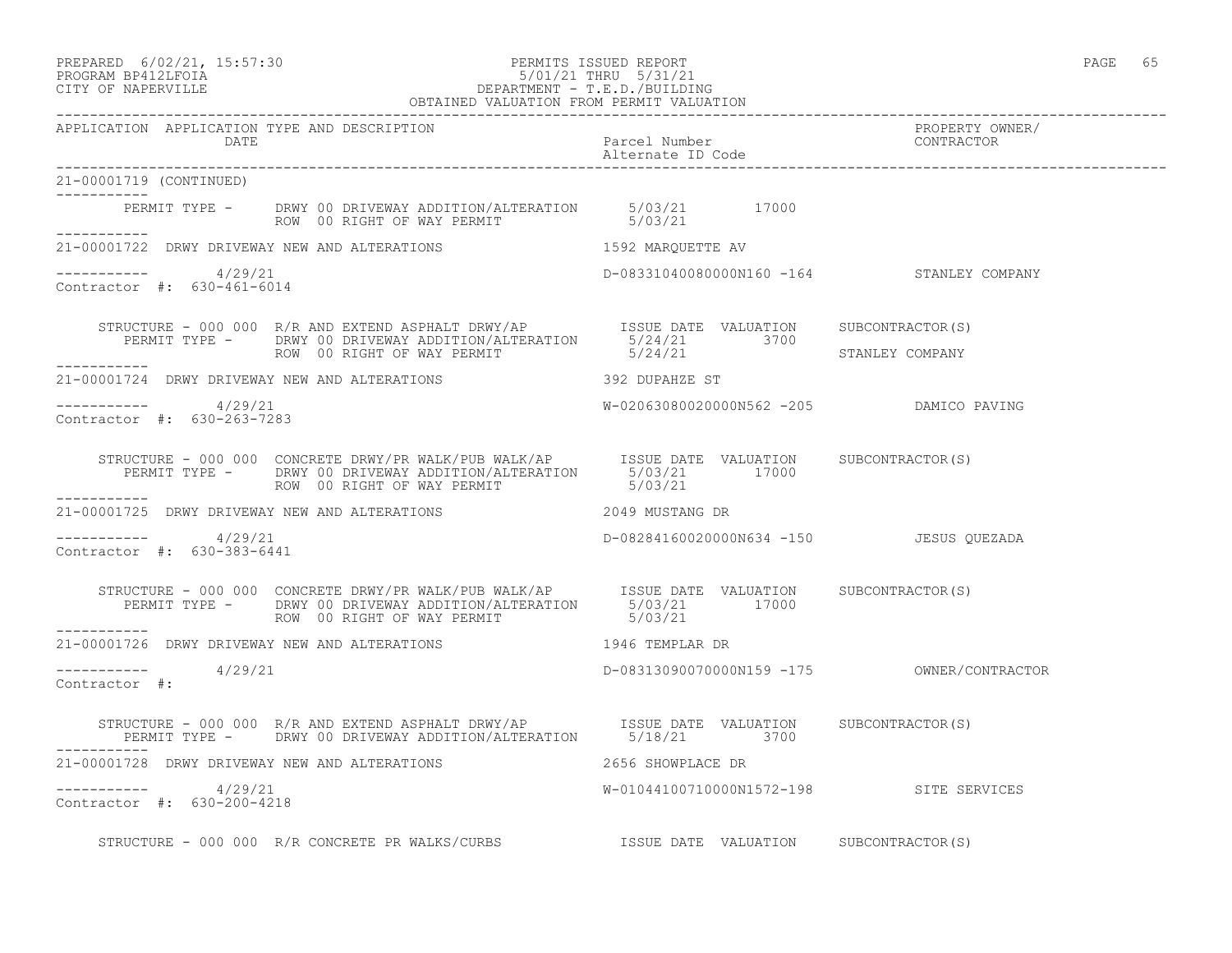## PREPARED 6/02/21, 15:57:30 PERMITS ISSUED REPORT PAGE 66 PROGRAM BP412LFOIA 5/01/21 THRU 5/31/21 CITY OF NAPERVILLE DEPARTMENT - T.E.D./BUILDING

| OBTAINED VALUATION FROM PERMIT VALUATION                                                                                                    |                                             |                                                |
|---------------------------------------------------------------------------------------------------------------------------------------------|---------------------------------------------|------------------------------------------------|
| APPLICATION APPLICATION TYPE AND DESCRIPTION<br>DATE                                                                                        | Parcel Number<br>Alternate ID Code          | PROPERTY OWNER/<br>CONTRACTOR                  |
| 21-00001728 (CONTINUED)                                                                                                                     |                                             |                                                |
| PERMIT TYPE - MISC 00 MISCELLANEOUS PERMIT 5/24/21 12500                                                                                    |                                             |                                                |
| ----------<br>21-00001732 RPZ REVERSE PRESSURE ZONE/BACKFLOW PREVENTER 3803 CHESAPEAKE LN                                                   |                                             |                                                |
| ----------- 4/29/21<br>Contractor #: 815-730-3109                                                                                           |                                             |                                                |
| STRUCTURE - 000 000 RPZ WITH HEADS IN ROW<br>PERMIT TYPE - LSP 00 LAWN SPRINKLER RESIDENTIAL 5/05/21 3850 RAINTREE LANDSCAPING              |                                             | MCK BACKFLOW                                   |
| 21-00001734 RPZ REVERSE PRESSURE ZONE/BACKFLOW PREVENTER 3747 CHESAPEAKE LN                                                                 |                                             |                                                |
| $--------- 4/29/21$<br>Contractor #: 815-730-3109                                                                                           |                                             | W-01043101370000N1698-197 RAINTREE LANDSCAPING |
| STRUCTURE - 000 000 RPZ WITH HEADS IN ROW<br>PERMIT TYPE - LSP 00 LAWN SPRINKLER RESIDENTIAL 5/05/21 3850 RAINTREE LANDSCAPING              |                                             | MCK BACKFLOW                                   |
| -----------<br>21-00001735 RPZ REVERSE PRESSURE ZONE/BACKFLOW PREVENTER 691 CAVALCADE CR                                                    |                                             |                                                |
| $--------- 4/29/21$<br>Contractor #: 815-725-2460                                                                                           | D-08194040230000N421 -116 AQUA DESIGNS, INC |                                                |
| STRUCTURE - 000 000 RPZ WITH HEADS IN ROW<br>PERMIT TYPE - LSP 00 LAWN SPRINKLER RESIDENTIAL 5/05/21 3850 AQUA DESIGNS, INC<br>------------ |                                             | AQUA DESIGNS RPZ                               |
| 21-00001736 RPZ REVERSE PRESSURE ZONE/BACKFLOW PREVENTER 687 CAVALCADE CR                                                                   |                                             |                                                |
| $--------- 4/29/21$<br>Contractor #: 815-725-2460                                                                                           | D-08194040240000N421 -116 AQUA DESIGNS, INC |                                                |
| STRUCTURE - 000 000 RPZ WITH HEADS IN ROW<br>PERMIT TYPE - LSP 00 LAWN SPRINKLER RESIDENTIAL 5/05/21 3850 AQUA DESIGNS, INC                 |                                             | AOUA DESIGNS RPZ                               |
| -----------<br>21-00001738 RPZ REVERSE PRESSURE ZONE/BACKFLOW PREVENTER 645 MT VERNON CT                                                    |                                             |                                                |
| ----------- 4/30/21<br>Contractor #: 815-436-5455                                                                                           |                                             | D-08074150050000N100 -56 RAINMAKERS IRRIGATION |
| STRUCTURE - 000 000                                                                                                                         | ISSUE DATE VALUATION SUBCONTRACTOR(S)       |                                                |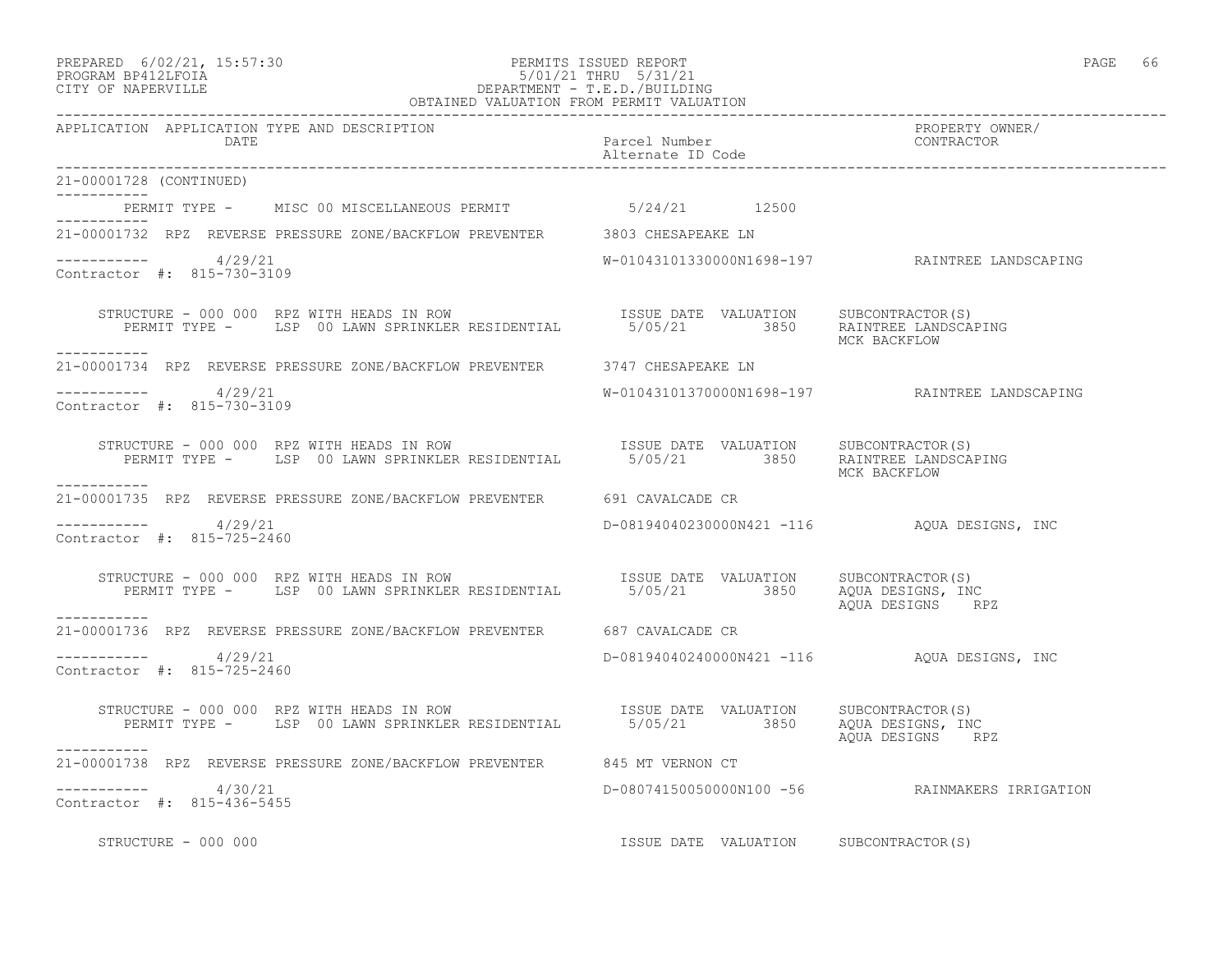## PREPARED 6/02/21, 15:57:30 PERMITS ISSUED REPORT PAGE 67 PROGRAM BP412LFOIA 5/01/21 THRU 5/31/21 CITY OF NAPERVILLE DEPARTMENT - T.E.D./BUILDING

| OBTAINED VALUATION FROM PERMIT VALUATION                                                                                                                                                                          |                                    |                                                 |  |  |
|-------------------------------------------------------------------------------------------------------------------------------------------------------------------------------------------------------------------|------------------------------------|-------------------------------------------------|--|--|
| APPLICATION APPLICATION TYPE AND DESCRIPTION<br>DATE                                                                                                                                                              | Parcel Number<br>Alternate ID Code | PROPERTY OWNER/<br>CONTRACTOR                   |  |  |
| 21-00001738 (CONTINUED)                                                                                                                                                                                           |                                    |                                                 |  |  |
| PERMIT TYPE - LSP 00 LAWN SPRINKLER RESIDENTIAL 5/03/21 4550 RAINMAKERS IRRIGATION & MAINT<br>-----------                                                                                                         |                                    |                                                 |  |  |
| 21-00001739 DRWY DRIVEWAY NEW AND ALTERATIONS THE RESONAL RESPONSIVE AV                                                                                                                                           |                                    |                                                 |  |  |
| ----------- 4/30/21<br>Contractor #:                                                                                                                                                                              |                                    |                                                 |  |  |
| STRUCTURE - 000 000 CONCRETE FRONT STOOP                              ISSUE DATE VALUATION     SUBCONTRACTOR(S)<br>PERMIT TYPE -      MISC 00 MISCELLANEOUS PERMIT                       5/06/21              800 |                                    |                                                 |  |  |
| 21-00001740 DRWY DRIVEWAY NEW AND ALTERATIONS THE RESERVED SET ON THE RESERVED AV                                                                                                                                 |                                    |                                                 |  |  |
| ----------- 4/30/21<br>Contractor #: 630-904-0078                                                                                                                                                                 |                                    | D-08301220100000N452 -130 BUD'S CONCRETE INC    |  |  |
| ___________                                                                                                                                                                                                       |                                    |                                                 |  |  |
| 21-00001742 DRWY DRIVEWAY NEW AND ALTERATIONS 1446 FOXHILL RD                                                                                                                                                     |                                    |                                                 |  |  |
| -----------    4/30/21<br>Contractor #: 630-350-7717                                                                                                                                                              |                                    | D-07104110010000N85 -50 TMW ENTERPRISE PAVING   |  |  |
| STRUCTURE - 000 000 CONCRETE DRWY/PR WALK/AP<br>PERMIT TYPE - DRWY 00 DRIVEWAY ADDITION/ALTERATION $\begin{array}{c} 5/65/21 & 9826 \end{array}$<br>ROW 00 RIGHT OF WAY PERMIT 5/05/21                            |                                    |                                                 |  |  |
| ___________<br>21-00001744 RAL RES ALTERATIONS/REMODLING (NO NEW SQ FTG) 1353 E GARTNER RD                                                                                                                        |                                    |                                                 |  |  |
| $--------$ 4/30/21<br>Contractor #: 630-355-9574                                                                                                                                                                  |                                    | D-08204110060000N90 -118 THE KITCHEN MASTER     |  |  |
| STRUCTURE – 000 000<br>PERMIT TYPE –     RAL 00 ROOM ALTERATION                                   5/28/21        46500     LETO PLUMBING & HEATING, INC<br>STRUCTURE - 000 000                                    |                                    | DONATELLO ELECTRIC, INC                         |  |  |
| 21-00001745 DRWY DRIVEWAY NEW AND ALTERATIONS                                                                                                                                                                     | 1435 CANYON RUN RD                 |                                                 |  |  |
| $----------$ 4/30/21<br>Contractor #: 630-398-4600                                                                                                                                                                |                                    | D-08333180110000N769 -179 ADVOCATE CONSTRUCTION |  |  |
|                                                                                                                                                                                                                   |                                    |                                                 |  |  |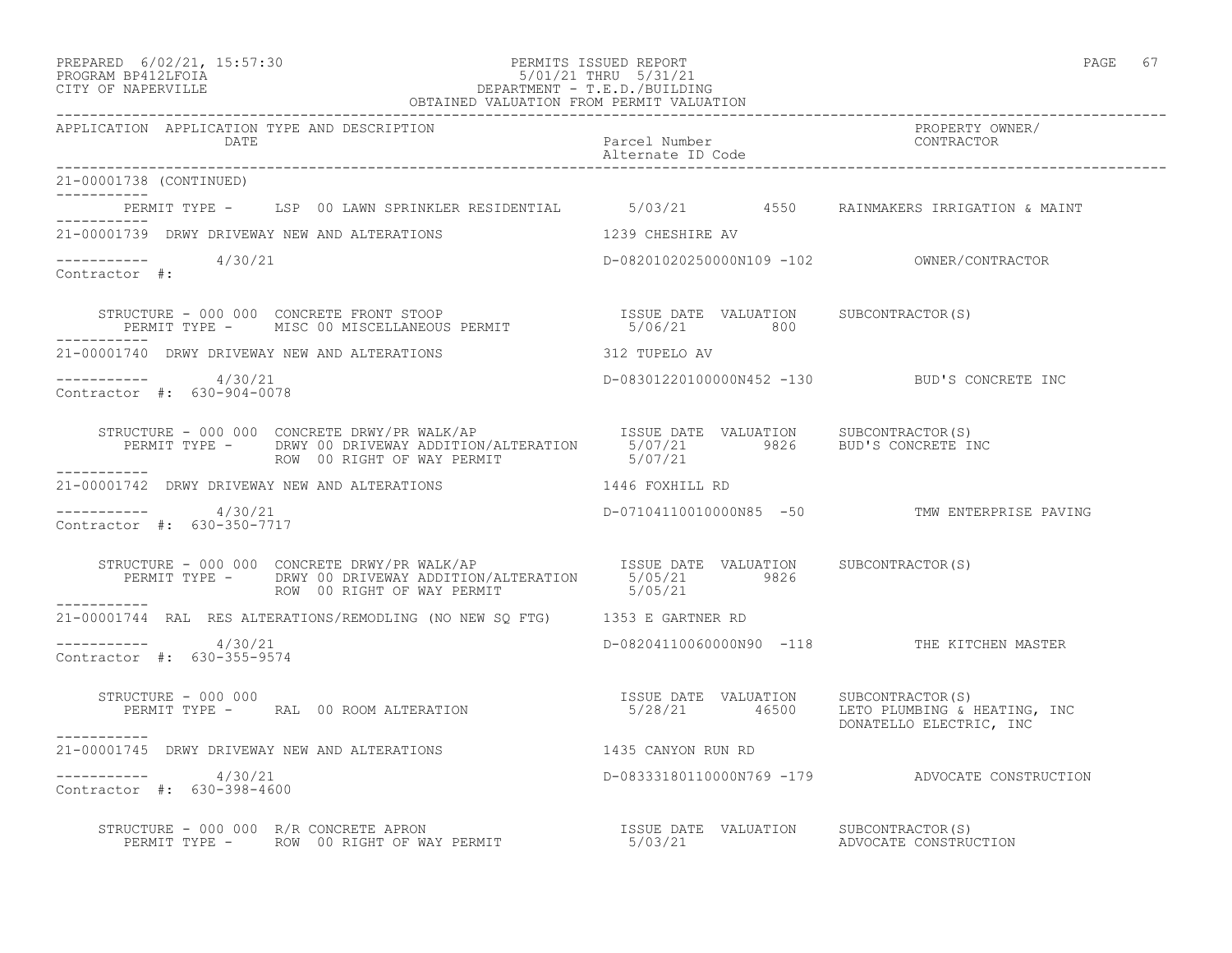# PREPARED 6/02/21, 15:57:30 PERMITS ISSUED REPORT PAGE 68 PROGRAM BP412LFOIA 5/01/21 THRU 5/31/21 CITY OF NAPERVILLE DEPARTMENT - T.E.D./BUILDING

|                                                       | OBTAINED VALUATION FROM PERMIT VALUATION                                                                                                                                                                                        |                                            |                                                   |
|-------------------------------------------------------|---------------------------------------------------------------------------------------------------------------------------------------------------------------------------------------------------------------------------------|--------------------------------------------|---------------------------------------------------|
| APPLICATION APPLICATION TYPE AND DESCRIPTION<br>DATE  |                                                                                                                                                                                                                                 | Parcel Number<br>Alternate ID Code         | PROPERTY OWNER/<br>CONTRACTOR                     |
| 21-00001746 DRWY DRIVEWAY NEW AND ALTERATIONS         |                                                                                                                                                                                                                                 | 1517 WEDGEFIELD CR                         |                                                   |
| -----------     4/30/21<br>Contractor #: 630-323-7408 |                                                                                                                                                                                                                                 | D-07121020130000N186 -38 ELIA PAVING CO    |                                                   |
|                                                       | STRUCTURE - 000 000 CONCRETE DRWY/PR WALK/AP<br>PERMIT TYPE - DRWY 00 DRIVEWAY ADDITION/ALTERATION 5/10/21 9826<br>ROW 00 RIGHT OF WAY PERMIT 5/10/21<br>ROW 00 RIGHT OF WAY PERMIT                                             |                                            |                                                   |
|                                                       |                                                                                                                                                                                                                                 |                                            |                                                   |
| ----------- 4/30/21<br>Contractor #: 630-449-8325     |                                                                                                                                                                                                                                 | W-01024060260000N279 -202 LARA ENTERPRISES |                                                   |
|                                                       |                                                                                                                                                                                                                                 |                                            |                                                   |
|                                                       | 21-00001748 DRWY DRIVEWAY NEW AND ALTERATIONS 4633 HINTERLONG LN                                                                                                                                                                |                                            |                                                   |
| $--------- 4/30/21$<br>Contractor #: 630-350-7717     |                                                                                                                                                                                                                                 |                                            | D-07152040160000N689 -65 TMW ENTERPRISE PAVING    |
|                                                       | STRUCTURE - 000 000 R/R ASPHALT DRWY/APRON ISSUE DATE VALUATION SUBCONTRACTOR(S)<br>PERMIT TYPE - DRWY 00 DRIVEWAY ADDITION/ALTERATION 5/03/21 2700<br>ROW 00 RIGHT OF WAY PERMIT S/03/21                                       |                                            |                                                   |
| 21-00001750 ESC ELECTRIC SERVICE CHANGE               | 407 WARWICK DR                                                                                                                                                                                                                  |                                            |                                                   |
| $--------- 4/30/21$<br>Contractor #: 630-918-5213     |                                                                                                                                                                                                                                 |                                            | D-08323080140000N78 -177 NEWBERRY ELECTRIC CO INC |
|                                                       | STRUCTURE - 000 000 INSTALL CHARGER FOR ELECTRIC VEHICLE                      ISSUE DATE VALUATION SUBCONTRACTOR(S)<br>PERMIT TYPE - EVCR 00 ELECTRIC VEHICLE STATION RES 5/20/21                 2000 NEWBERRY ELECTRIC CO INC |                                            |                                                   |
| 21-00001751 ESC ELECTRIC SERVICE CHANGE               |                                                                                                                                                                                                                                 | 4464 SASSAFRAS LN                          |                                                   |
| -----------     4/30/21<br>Contractor #:              |                                                                                                                                                                                                                                 | W-01172120060000N1743-241 CERTASUN, LLC    |                                                   |
|                                                       | STRUCTURE - 000 000 INSTALL CHARGER FOR ELECTRIC VEHICLE ISSUE DATE VALUATION SUBCONTRACTOR(S)<br>PERMIT TYPE - EVCR 00 ELECTRIC VEHICLE STATION RES 5/20/21 2000 CERTASUN, LLC                                                 |                                            |                                                   |
| 21-00001752 ESC ELECTRIC SERVICE CHANGE               | 3 BAKER LN                                                                                                                                                                                                                      |                                            |                                                   |
| $--------- 4/30/21$<br>Contractor #: 630-417-0537     |                                                                                                                                                                                                                                 |                                            | W-02064110180000N1489-206 AARDVARK ELECTRIC, INC  |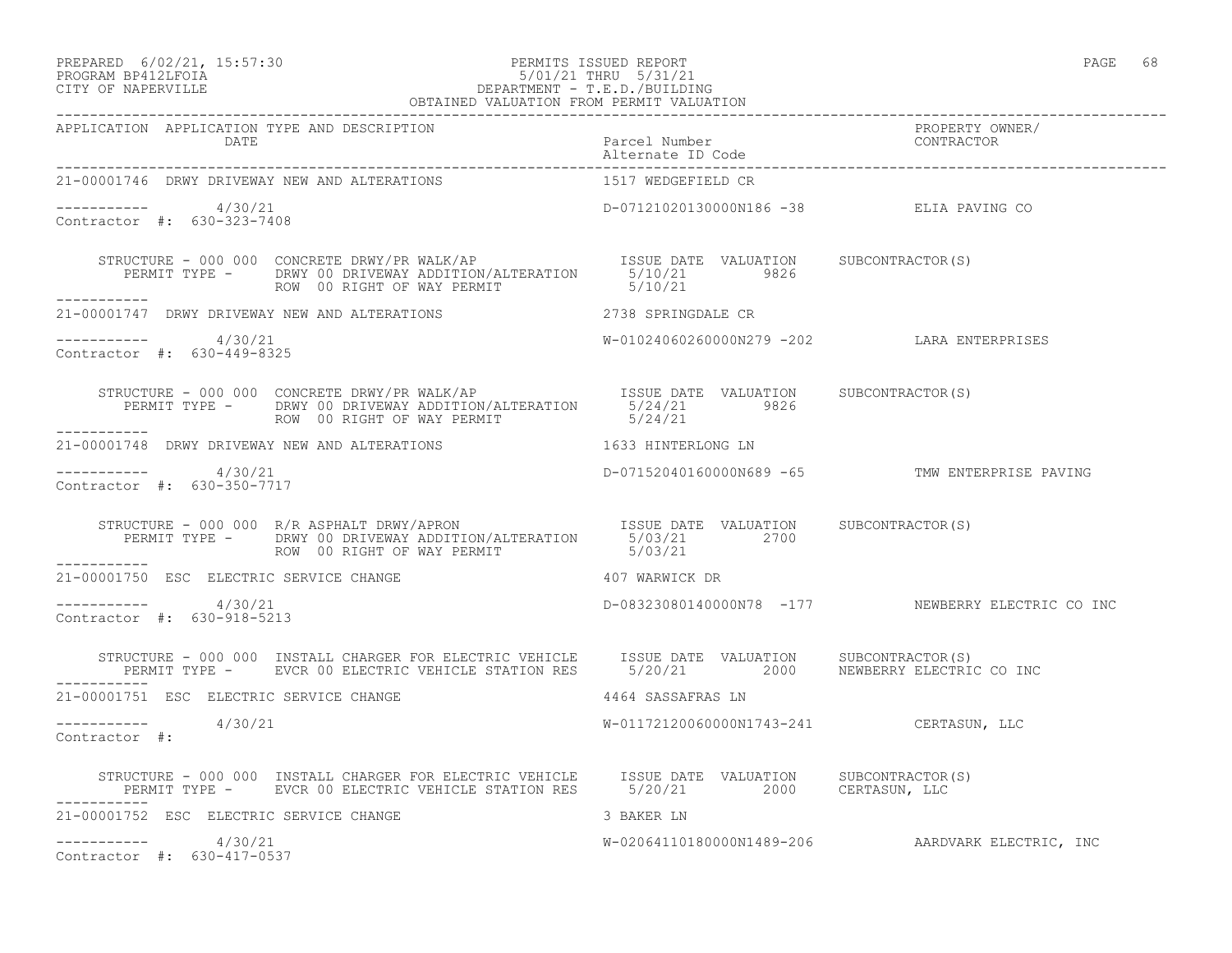| PREPARED | $6/02/21$ , $15:57:30$ |  |
|----------|------------------------|--|
|          | PROGRAM RP412LFOIA     |  |

# PREPARED 6/02/21, 15:57:30 PERMITS ISSUED REPORT PAGE 69 PROGRAM BP412LFOIA 5/01/21 THRU 5/31/21 CITY OF NAPERVILLE DEPARTMENT - T.E.D./BUILDING

| OBTAINED VALUATION FROM PERMIT VALUATION                                                                                                                                                                                                 |                                    |                                                     |
|------------------------------------------------------------------------------------------------------------------------------------------------------------------------------------------------------------------------------------------|------------------------------------|-----------------------------------------------------|
| APPLICATION APPLICATION TYPE AND DESCRIPTION<br>DATE                                                                                                                                                                                     | Parcel Number<br>Alternate ID Code | PROPERTY OWNER/<br>CONTRACTOR                       |
| 21-00001752 (CONTINUED)<br>___________                                                                                                                                                                                                   |                                    |                                                     |
| STRUCTURE - 000 000 INSTALL 50A CIRCUIT & OUTLET/40A CIRCUIT ISSUE DATE VALUATION SUBCONTRACTOR(S)<br>PERMIT TYPE - ELSC 00 ELECTRIC SVC CHANGE RES. 5/24/21 21 AARDVARK ELECTRIC, INC                                                   |                                    |                                                     |
| 21-00001753 RAL RES ALTERATIONS/REMODLING (NO NEW SQ FTG) 3907 NIGHTHAWK CT                                                                                                                                                              |                                    |                                                     |
| -----------     4/30/21<br>Contractor #: 630-355-9574                                                                                                                                                                                    |                                    | W-01103030120000N1046-229 THE KITCHEN MASTER        |
| $\begin{array}{cccc} \texttt{STRUCTURE} - 000 000 & \texttt{BATHROM REMODEL} \\ \texttt{PERMIT THE} - \texttt{RAL} & 00 ROM ALTERATION & \texttt{S} / 20 / 21 & 46500 & \texttt{DONATELLO ELECTRIC, INC} \\ \end{array}$<br>------------ |                                    | DMD PLUMBING-ST CHARLES                             |
| 21-00001754 RAL RES ALTERATIONS/REMODLING (NO NEW SO FTG)    1453 WHITESPIRE CT                                                                                                                                                          |                                    |                                                     |
| ----------- 4/30/21<br>Contractor #: 630-455-5600                                                                                                                                                                                        |                                    | D-08293121160000N1224-147 NORMANDY CONSTRUCTION CO. |
| STRUCTURE - 000 000 BATHROOM REMODEL<br>PERMIT TYPE -      RAL 00 ROOM ALTERATION                                   5/27/21       46500     AJ ELECTRICAL SERVICES INC<br>-----------                                                    |                                    | JAM PLUMBING                                        |
| 21-00001756 RPZ REVERSE PRESSURE ZONE/BACKFLOW PREVENTER 1227 DECLAN CT                                                                                                                                                                  |                                    |                                                     |
| -----------    5/02/21<br>Contractor #: 815-385-5599                                                                                                                                                                                     |                                    | D-08083011270000N1719-057 WATER WORKS INC-JOHNSBURG |
| STRUCTURE - 000 000<br>PERMIT TYPE - LSP 00 LAWN SPRINKLER RESIDENTIAL 6/04/21 4000 ENGLAND PLUMBING                                                                                                                                     |                                    |                                                     |
| 21-00001757 RPZ REVERSE PRESSURE ZONE/BACKFLOW PREVENTER 1771 BRANDEIS CT                                                                                                                                                                |                                    |                                                     |
| ----------- 5/02/21<br>Contractor #: 815-385-5599                                                                                                                                                                                        |                                    | D-08332140170000N648 -165 WATER WORKS INC-JOHNSBURG |
| STRUCTURE - 000 000<br>PERMIT TYPE - LSP 00 LAWN SPRINKLER RESIDENTIAL 6/04/21 4000 ENGLAND PLUMBING                                                                                                                                     |                                    |                                                     |
| 21-00001758 RPZ REVERSE PRESSURE ZONE/BACKFLOW PREVENTER 1912 FAIROAK RD                                                                                                                                                                 |                                    |                                                     |
| $--------- 5/02/21$<br>Contractor #: 815-385-5599                                                                                                                                                                                        |                                    | D-08324040040000N127 -178 WATER WORKS INC-JOHNSBURG |
| STRUCTURE - 000 000                                                                                                                                                                                                                      | ISSUE DATE VALUATION               | SUBCONTRACTOR(S)                                    |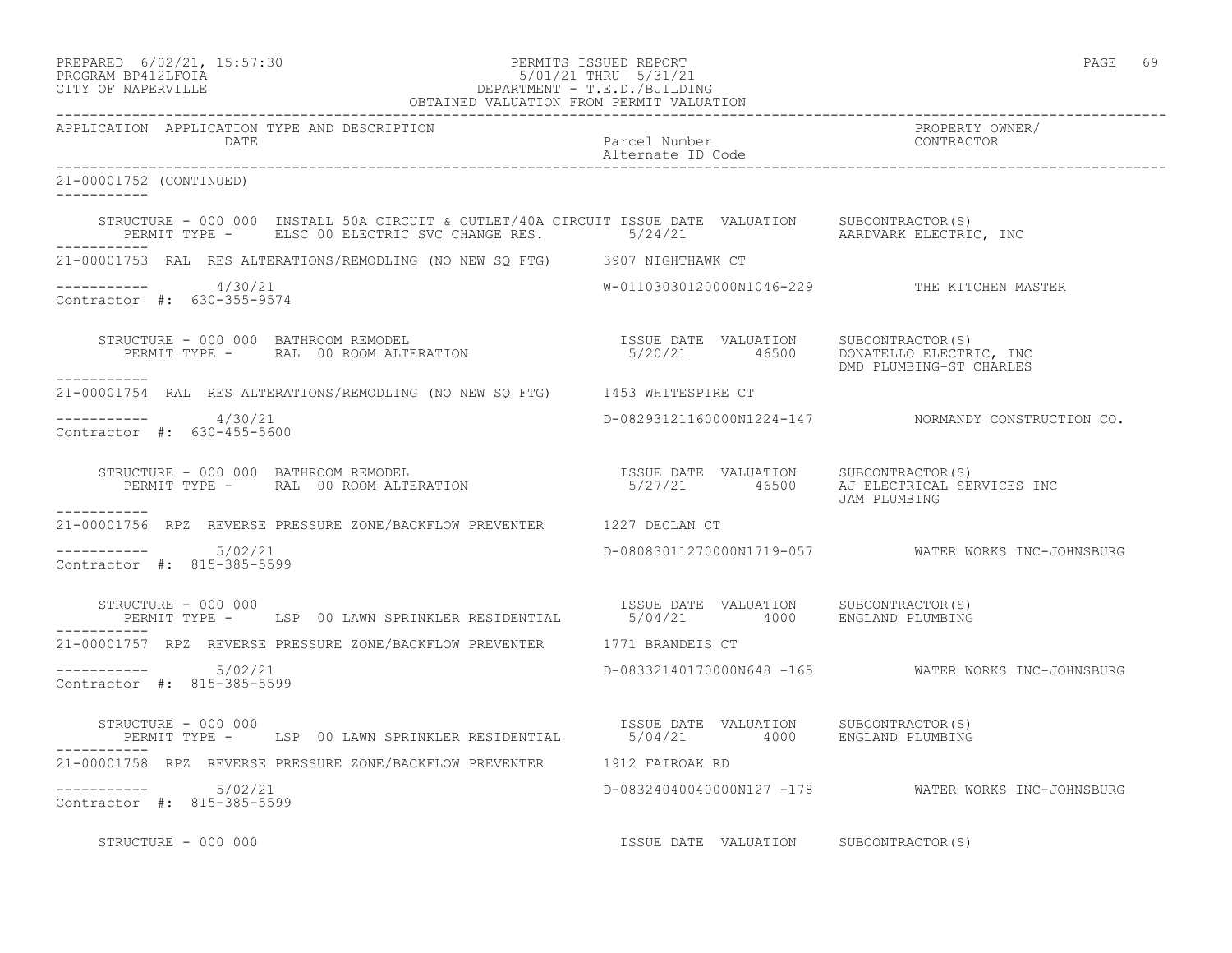#### PREPARED 6/02/21, 15:57:30 PERMITS ISSUED REPORT PAGE 70 PROGRAM BP412LFOIA 5/01/21 THRU 5/31/21 CITY OF NAPERVILLE DEPARTMENT - T.E.D./BUILDING OBTAINED VALUATION FROM PERMIT VALUATION

| APPLICATION APPLICATION TYPE AND DESCRIPTION<br><b>DATE</b>                                                                                                                                           | Parcel Number<br>Alternate ID Code                     | PROPERTY OWNER/<br>CONTRACTOR                     |
|-------------------------------------------------------------------------------------------------------------------------------------------------------------------------------------------------------|--------------------------------------------------------|---------------------------------------------------|
| 21-00001758 (CONTINUED)                                                                                                                                                                               |                                                        |                                                   |
| PERMIT TYPE - LSP 00 LAWN SPRINKLER RESIDENTIAL 5/04/21 4600 ENGLAND PLUMBING                                                                                                                         |                                                        |                                                   |
| ----------<br>21-00001759 RPZ REVERSE PRESSURE ZONE/BACKFLOW PREVENTER 992 SAVANNAH CR                                                                                                                |                                                        |                                                   |
| $--------- 5/02/21$<br>Contractor #: 815-436-5455                                                                                                                                                     |                                                        | D-07243050250000N677 -113 RAINMAKERS IRRIGATION   |
| STRUCTURE - 000 000<br>PERMIT TYPE - LSP 00 LAWN SPRINKLER RESIDENTIAL 5/04/21 4900 RAINMAKERS IRRIGATION & MAINT<br>------ ROW 00 RIGHT OF WAY PERMIT 5/04/21<br>STRUCTURE - 000 000<br>------------ |                                                        |                                                   |
| 21-00001760 RPZ REVERSE PRESSURE ZONE/BACKFLOW PREVENTER 4155 LOBO LN                                                                                                                                 |                                                        |                                                   |
| $--------- 5/02/21$<br>Contractor #: 630-293-4962                                                                                                                                                     | W-01082000120027N1808-211 SALINAS & SONS               |                                                   |
| STRUCTURE - 000 000<br>PERMIT TYPE - LSP 00 LAWN SPRINKLER RESIDENTIAL 5/04/21 3645 WHEATLAND PLUMBING<br>------ ROW 00 RIGHT OF WAY PERMIT 5/04/21<br>STRUCTURE - 000 000                            |                                                        |                                                   |
| 21-00001765 FN FENCE APPLICATION                                                                                                                                                                      | 926 CHURCHILL DR                                       |                                                   |
| Contractor #: 630-584-7710                                                                                                                                                                            | D-07103030030000N150 -49 PEERLESS FENCE                |                                                   |
| STRUCTURE - 000 000<br>PERMIT TYPE - FN 00 FENCE<br>------------                                                                                                                                      | ISSUE DATE VALUATION SUBCONTRACTOR (S)<br>5/04/21 3591 |                                                   |
| 21-00001766 SITE SITE DEVELOPMENT                                                                                                                                                                     | 1311 RIDGELAND AV                                      |                                                   |
| $--------- 5/03/21$<br>Contractor #: 312-470-6547                                                                                                                                                     | D-08054080300000N1223-28 CSI 3000                      |                                                   |
| STRUCTURE - 000 000<br>PERMIT TYPE - SITE 00 SITE DEVELOPMENT                                                                                                                                         | ISSUE DATE VALUATION SUBCONTRACTOR (S)<br>5/03/21      |                                                   |
| 21-00001767 FN FENCE APPLICATION                                                                                                                                                                      | 3355 HOLLIS CR                                         |                                                   |
| $-$ ---------- $5/03/21$<br>Contractor #: 630-406-8410                                                                                                                                                |                                                        | W-01091040260000N1423-212 PARAMOUNT FENCE-BATAVIA |
| STRUCTURE - 000 000<br>PERMIT TYPE - FN 00 FENCE                                                                                                                                                      | ISSUE DATE VALUATION SUBCONTRACTOR(S)<br>5/12/21 6400  |                                                   |
| 21-00001768 FN FENCE APPLICATION                                                                                                                                                                      | 1930 WELLINGTON CT                                     |                                                   |
| $--------- 5/03/21$<br>Contractor #:                                                                                                                                                                  |                                                        |                                                   |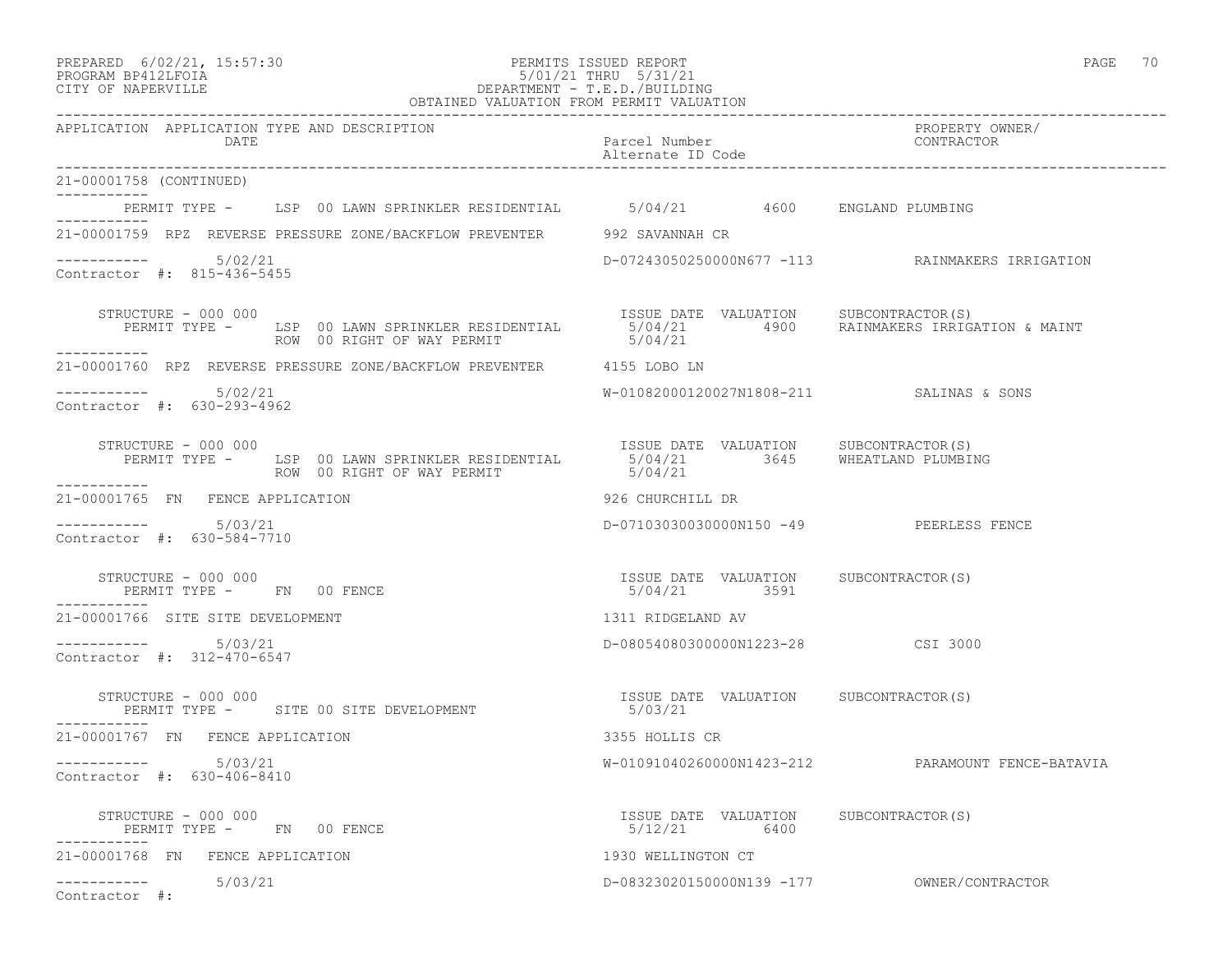| PREPARED 6/02/21, 15:57:30 | PERMITS ISSUED REPORT | PAGE |  |
|----------------------------|-----------------------|------|--|
| גדמת זרונותם ווגסממס       | 5/01/21 TUDII 5/31/21 |      |  |

## PROGRAM BP412LFOIA 5/01/21 THRU 5/31/21 CITY OF NAPERVILLE DEPARTMENT - T.E.D./BUILDING OBTAINED VALUATION FROM PERMIT VALUATION

------------------------------------------------------------------------------------------------------------------------------------ APPLICATION APPLICATION TYPE AND DESCRIPTION PROPERTY OWNER/ DATE Parcel Number Contractor Contractor Contractor Parcel Number Alternate ID Code ------------------------------------------------------------------------------------------------------------------------------------ 21-00001768 (CONTINUED) ----------- STRUCTURE - 000 000 ISSUE DATE VALUATION SUBCONTRACTOR(S) PERMIT TYPE - FN 00 FENCE ----------- 21-00001769 DRWY DRIVEWAY NEW AND ALTERATIONS 1561 HINTERLONG LN ----------- 5/03/21 D-07152050010000N689 -65 TMW ENTERPRISE PAVING Contractor #: 630-350-7717 STRUCTURE - 000 000 R/R ASPHALT DRWY/AP/ADD PAD **ISSUE DATE VALUATION** SUBCONTRACTOR(S) PERMIT TYPE - DRWY 00 DRIVEWAY ADDITION/ALTERATION 5/24/21 3280<br>ROW 00 RIGHT OF WAY PERMIT 5/24/21 ROW 00 RIGHT OF WAY PERMIT ----------- 21-00001770 DRWY DRIVEWAY NEW AND ALTERATIONS 1611 ABBY DR ----------- 5/03/21 D-07102080230000N575 -35 TMW ENTERPRISE PAVING Contractor #: 630-350-7717 STRUCTURE - 000 000 R/R ASPHALT DRWY/AP **ISSUE DATE VALUATION** SUBCONTRACTOR(S) PERMIT TYPE - DRWY 00 DRIVEWAY ADDITION/ALTERATION 5/04/21 2880 ROW 00 RIGHT OF WAY PERMIT ----------- 21-00001772 DRWY DRIVEWAY NEW AND ALTERATIONS 734 S SLEIGHT ST  $--------- 5/03/21$ D-08193040020000N50 -115 LEON SEALCOATING SERVICES Contractor #: 630-512-0221 STRUCTURE - 000 000 R/R CONCRETE PR WALK ISSUE DATE VALUATION SUBCONTRACTOR(S) PERMIT TYPE - MISC 00 MISCELLANEOUS PERMIT 5/14/21 1750 ----------- 21-00001773 DRWY DRIVEWAY NEW AND ALTERATIONS 1591 DERBY CT ----------- 5/03/21 D-07102050090000N223 -35 TMW ENTERPRISE PAVING Contractor #: 630-350-7717 STRUCTURE - 000 000 ADDING ASPHALT PARKING SPACE ISSUE DATE VALUATION SUBCONTRACTOR(S) PERMIT TYPE - DRWY 00 DRIVEWAY ADDITION/ALTERATION 5/24/21 2275 ----------- 21-00001774 DRWY DRIVEWAY NEW AND ALTERATIONS 1709 PRINCE CT ----------- 5/03/21 D-07103060140000N151 -49 TMW ENTERPRISE PAVING Contractor #: 630-350-7717 STRUCTURE - 000 000 R/R ASPHALT DRWY/AP **ISSUE DATE VALUATION** SUBCONTRACTOR(S)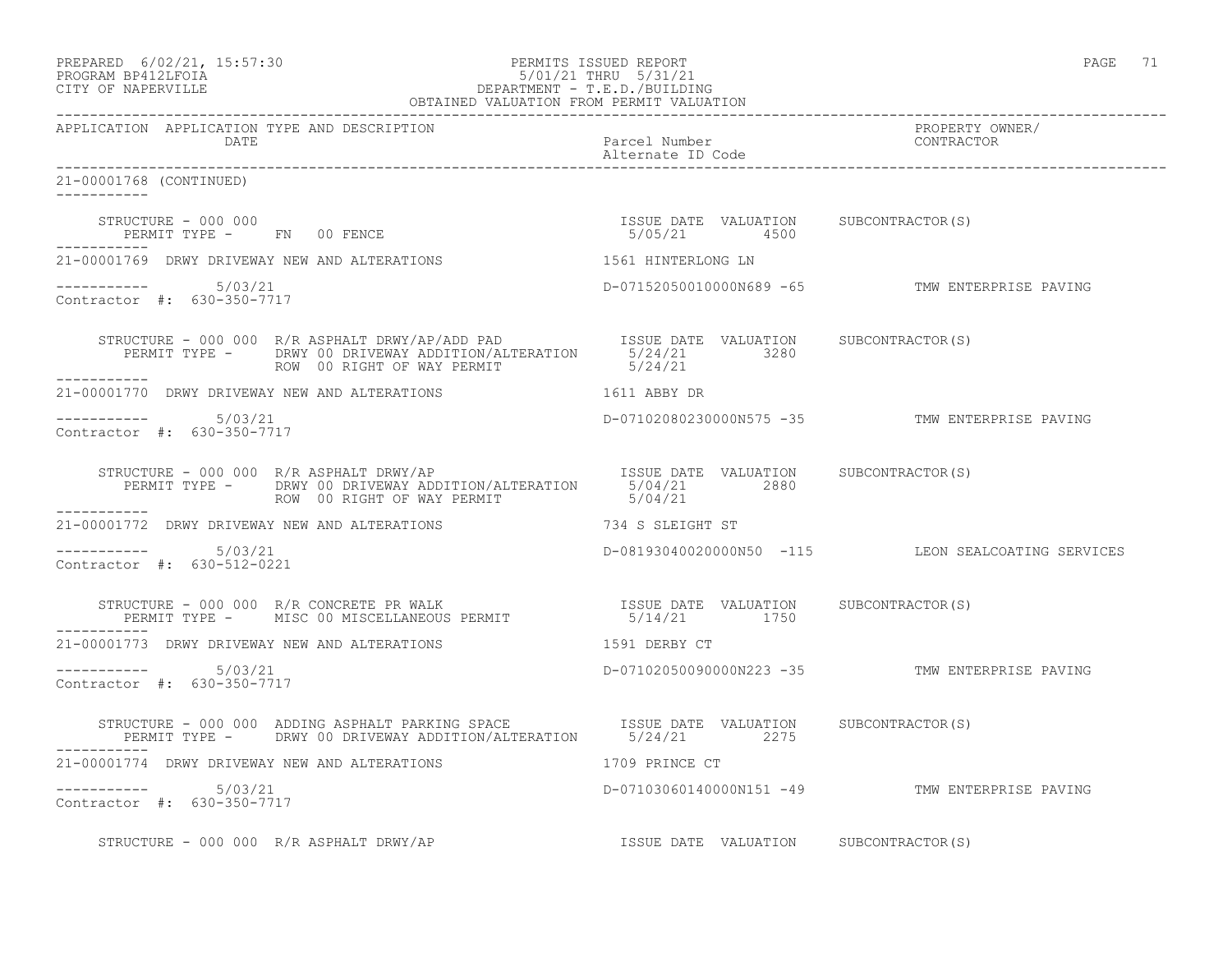## PREPARED 6/02/21, 15:57:30 PERMITS ISSUED REPORT PAGE 72 PROGRAM BP412LFOIA 5/01/21 THRU 5/31/21 CITY OF NAPERVILLE DEPARTMENT - T.E.D./BUILDING

|                                                        | OBTAINED VALUATION FROM PERMIT VALUATION                                                                                                                                                                                                            |                                                       |                                                      |
|--------------------------------------------------------|-----------------------------------------------------------------------------------------------------------------------------------------------------------------------------------------------------------------------------------------------------|-------------------------------------------------------|------------------------------------------------------|
| APPLICATION APPLICATION TYPE AND DESCRIPTION<br>DATE   |                                                                                                                                                                                                                                                     | Parcel Number<br>Alternate ID Code                    | PROPERTY OWNER/<br>CONTRACTOR                        |
| 21-00001774 (CONTINUED)<br>. <u>.</u>                  |                                                                                                                                                                                                                                                     |                                                       |                                                      |
| ------------                                           | PERMIT TYPE - DRWY 00 DRIVEWAY ADDITION/ALTERATION 5/05/21 2880<br>ROW 00 RIGHT OF WAY PERMIT 5/05/21                                                                                                                                               |                                                       |                                                      |
|                                                        | 21-00001775 DRWY DRIVEWAY NEW AND ALTERATIONS THE RESERVED ON THE RESERVED BR                                                                                                                                                                       |                                                       |                                                      |
| $--------- 5/03/21$<br>Contractor #: 630-350-7717      |                                                                                                                                                                                                                                                     |                                                       | D-07104030020000N149 -50 TMW ENTERPRISE PAVING       |
|                                                        |                                                                                                                                                                                                                                                     |                                                       |                                                      |
| 21-00001776 FN FENCE APPLICATION                       |                                                                                                                                                                                                                                                     | 5716 ROSINWEED LN                                     |                                                      |
| $--------- 5/03/21$<br>Contractor #: 708-547-7555      |                                                                                                                                                                                                                                                     | W-01224080150000N1448-290 FIRST FENCE                 |                                                      |
|                                                        | $\begin{array}{cccccccccc} \texttt{STRUCTURE} & - & 000 & 000 & & & & & & & \\ \texttt{PERMIT TYPE} & - & \texttt{FN} & 00 & \texttt{FENCE} & & & & & & \\ \texttt{PERMIT TYPE} & - & \texttt{FN} & 00 & \texttt{FENCE} & & & & & & \\ \end{array}$ |                                                       |                                                      |
|                                                        | 21-00001777 DRWY DRIVEWAY NEW AND ALTERATIONS                                                                                                                                                                                                       | 1136 CORDULA CR                                       |                                                      |
| $--------- 5/03/21$<br>Contractor #: 630-885-8054      |                                                                                                                                                                                                                                                     | W-01114280170000N961 -232 ALLRITE PAVING              |                                                      |
|                                                        |                                                                                                                                                                                                                                                     |                                                       |                                                      |
| 21-00001778 FN FENCE APPLICATION                       |                                                                                                                                                                                                                                                     | 964 SAVANNAH CR                                       |                                                      |
| $-$ ---------- $5/03/21$<br>Contractor #: 630-551-3400 |                                                                                                                                                                                                                                                     |                                                       | D-07243050320000N677 -113 CLASSIC FENCE/OSWEGO       |
| STRUCTURE - 000 000                                    | PERMIT TYPE - FN 00 FENCE                                                                                                                                                                                                                           | ISSUE DATE VALUATION SUBCONTRACTOR(S)<br>5/24/21 3080 |                                                      |
|                                                        | 21-00001779 DRWY DRIVEWAY NEW AND ALTERATIONS                                                                                                                                                                                                       | 1845 PRINCETON CR                                     |                                                      |
| $--------- 5/03/21$<br>Contractor #: 630-201-4896      |                                                                                                                                                                                                                                                     |                                                       | D-08284020060000N160 -150 J & P BROTHERS LANDSCAPING |
|                                                        | STRUCTURE – 000 000 BRICK PAVER PR WALK<br>PERMIT TYPE – MISC 00 MISCELLANEOUS PERMIT – 1990 5/28/21 4200                                                                                                                                           |                                                       |                                                      |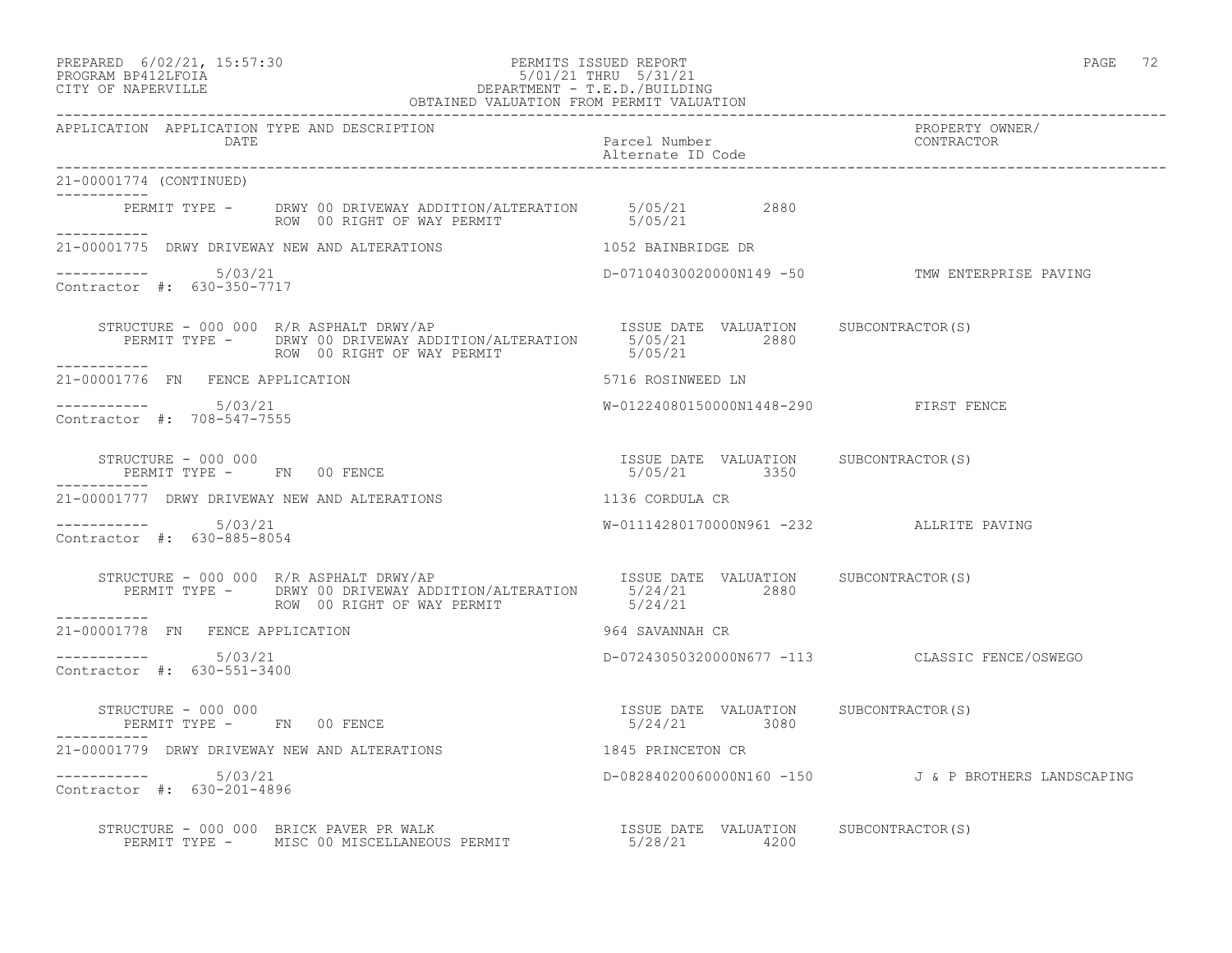#### PREPARED 6/02/21, 15:57:30 PERMITS ISSUED REPORT PAGE 73 PROGRAM BP412LFOIA 5/01/21 THRU 5/31/21 CITY OF NAPERVILLE DEPARTMENT - T.E.D./BUILDING OBTAINED VALUATION FROM PERMIT VALUATION

| APPLICATION APPLICATION TYPE AND DESCRIPTION<br><b>DATE</b>                                                                                                                                                                                                                                                          |                    |                                                       |
|----------------------------------------------------------------------------------------------------------------------------------------------------------------------------------------------------------------------------------------------------------------------------------------------------------------------|--------------------|-------------------------------------------------------|
| 21-00001780 DRWY DRIVEWAY NEW AND ALTERATIONS                                                                                                                                                                                                                                                                        | 634 MORNINGSIDE DR |                                                       |
| $--------- 5/03/21$<br>Contractor #: 630-878-3162                                                                                                                                                                                                                                                                    |                    | D-07132040260000N540 -69 DRESSLER BLOCK CONCRETE      |
|                                                                                                                                                                                                                                                                                                                      |                    |                                                       |
| 21-00001781 FN FENCE APPLICATION                                                                                                                                                                                                                                                                                     | 1151 CORDULA CR    |                                                       |
| $--------- 5/03/21$<br>Contractor #: 630-551-3400                                                                                                                                                                                                                                                                    |                    | W-01114030390000N812 -232 CLASSIC FENCE/OSWEGO        |
| $\begin{array}{cccccccc} \texttt{STRUCTURE} & - & 000 & 000 & \texttt{FN} & 00 & \texttt{FENCE} & \texttt{SODE} & \texttt{DATE} & \texttt{VALUATION} & \texttt{SUBCONTRACTOR(S)} \\ \texttt{PERMIT TYPE} & - & \texttt{FN} & 00 & \texttt{FENCE} & \texttt{SODE} & 000 & \texttt{S00} & \texttt{S00} \\ \end{array}$ |                    |                                                       |
| 21-00001782 DRWY DRIVEWAY NEW AND ALTERATIONS 224 WINDING CREEK DR                                                                                                                                                                                                                                                   |                    |                                                       |
| ----------- 5/03/21<br>Contractor #: 630-878-3162                                                                                                                                                                                                                                                                    |                    | D-08303110250000N306 -145 DRESSLER BLOCK CONCRETE     |
| STRUCTURE - 000 000 R/R AND EXTEND CONCRETE DRWY/AP  ISSUE DATE VALUATION SUBCONTRACTOR(S)<br>PERMIT TYPE - DRWY 00 DRIVEWAY ADDITION/ALTERATION 5/24/21 8700 DRESSLER BLOCK CONCRETE<br>--------<br>___________                                                                                                     |                    |                                                       |
| 21-00001783 DRWY DRIVEWAY NEW AND ALTERATIONS 2700 COPPERFIELD DR                                                                                                                                                                                                                                                    |                    |                                                       |
| $--------- 5/03/21$<br>Contractor #: 630-398-4600                                                                                                                                                                                                                                                                    |                    | W-01014050050000N562 -204 ADVOCATE CONSTRUCTION       |
| STRUCTURE - 000 000 R/R AND EXTEND CONCRETE DRWY/AP   ISSUE DATE VALUATION SUBCONTRACTOR(S)<br>PERMIT TYPE - DRWY 00 DRIVEWAY ADDITION/ALTERATION   5/24/21   8700 ADVOCATE CONSTRUCTION<br>ROW 00 RIGHT OF WAY PERMIT   5/24/21<br>-----------                                                                      |                    |                                                       |
| 21-00001784 DRWY DRIVEWAY NEW AND ALTERATIONS 42740 WHITEHALL LN                                                                                                                                                                                                                                                     |                    |                                                       |
| $--------- 5/03/21$<br>Contractor #: 630-398-4600                                                                                                                                                                                                                                                                    |                    | D-07343080210000N1260-169 ADVOCATE CONSTRUCTION       |
| STRUCTURE - 000 000 R/R ASPHALT DRWY/AP<br>PERMIT TYPE - DRWY 00 DRIVEWAY ADDITION/ALTERATION 5/07/21 2880<br>ROW 00 RIGHT OF WAY PERMIT STRIPS 2000 2880                                                                                                                                                            |                    |                                                       |
| 21-00001785 FN FENCE APPLICATION                                                                                                                                                                                                                                                                                     | 2244 STOWE CR      |                                                       |
| $--------- 5/03/21$<br>Contractor #: 815-295-7779                                                                                                                                                                                                                                                                    |                    | W-01032050010000N1261-185 AMERIDREAM FENCE & DECK INC |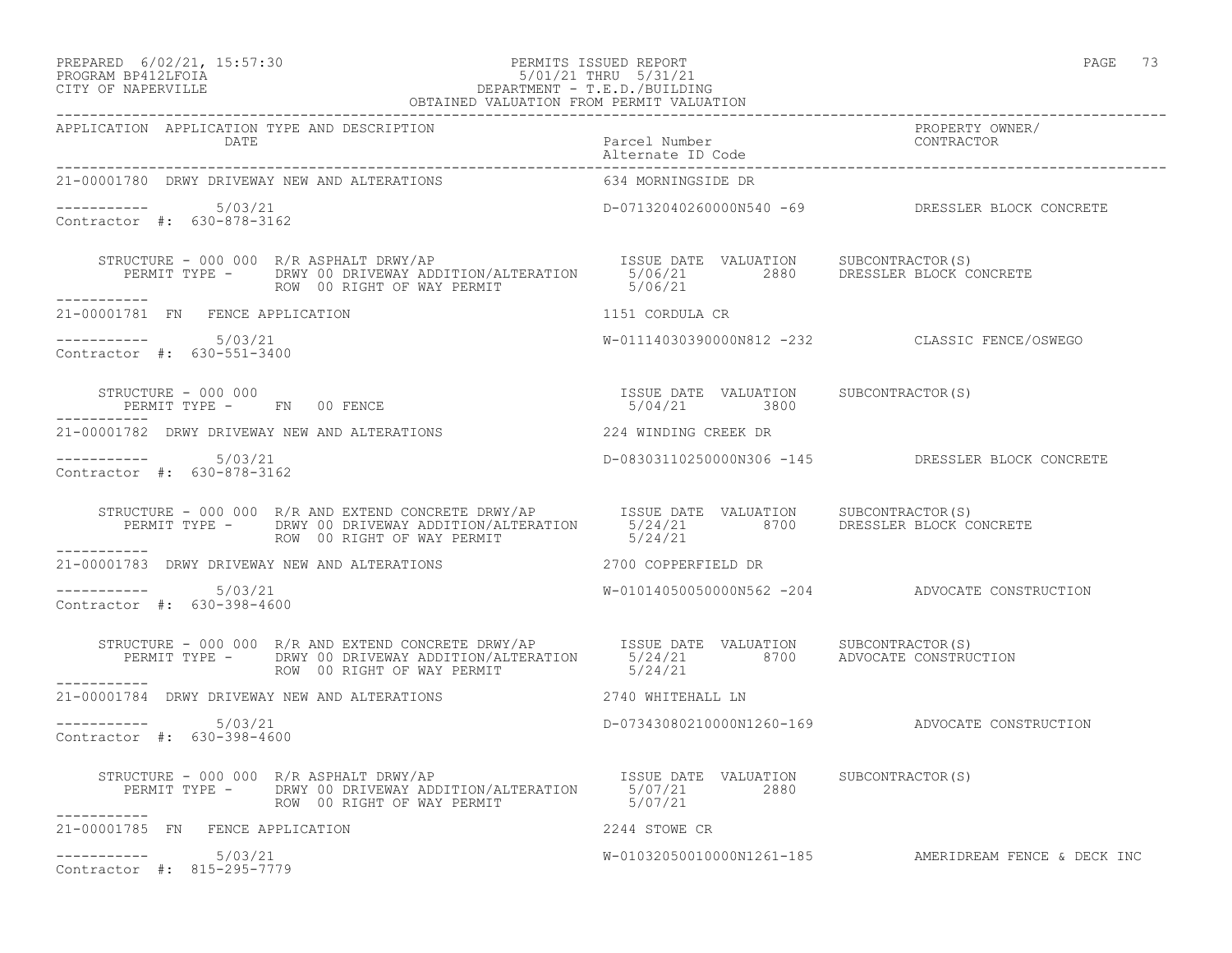|                    | PREPARED 6/02/21, 15:57:30 | PERMITS ISSUED REPORT   | PAGE | 74 |
|--------------------|----------------------------|-------------------------|------|----|
| BROCRAM BRATOTHOTA |                            | $101/01$ $101$ $101/01$ |      |    |

## PROGRAM BP412LFOIA 5/01/21 THRU 5/31/21 CITY OF NAPERVILLE DEPARTMENT - T.E.D./BUILDING OBTAINED VALUATION FROM PERMIT VALUATION

------------------------------------------------------------------------------------------------------------------------------------ APPLICATION APPLICATION TYPE AND DESCRIPTION PROPERTY OWNER/ DATE Parcel Number Alternate ID Code 21-00001785 (CONTINUED) ----------- STRUCTURE - 000 000 ISSUE DATE VALUATION SUBCONTRACTOR(S) PERMIT TYPE - FN 00 FENCE ----------- 21-00001786 CMIS MISCELLANEOUS COMMERCIAL SALL STRACKSON AV ----------- 5/03/21 5/03/21 D-07134300270000N194 -84 A-ALL TEMP INC. Contractor #: 630-355-4474 STRUCTURE - 000 000 JOJO'S SHAKE BAR ISSUE DATE VALUATION SUBCONTRACTOR(S) PERMIT TYPE - CMIS 00 COMMERCIAL MISC. PERMIT 5/19/21 20000 CHARLES HINTON ELECTRIC, LLC ----------- 21-00001788 CMIS MISCELLANEOUS COMMERCIAL SALL STRACKSON AV ----------- 5/03/21 D-07134300270000N194 -84 A&E ROOFING Contractor #: 630-264-1533 STRUCTURE - 000 000 JOJO'S SHAKE BAR ISSUE DATE VALUATION SUBCONTRACTOR(S) PERMIT TYPE - CMIS 00 COMMERCIAL MISC. PERMIT 6/10/21 47045 A&E ROOFING ----------- 21-00001790 DRWY DRIVEWAY NEW AND ALTERATIONS 3716 CANDEUR DR ----------- 5/03/21 W-01114320040000N961 -232 ALLRITE PAVING Contractor #: 630-885-8054 STRUCTURE - 000 000 R/R ASPHALT DRWY/AP ISSUE DATE VALUATION SUBCONTRACTOR(S) PERMIT TYPE - DRWY 00 DRIVEWAY ADDITION/ALTERATION 5/06/21 2880 ROW 00 RIGHT OF WAY PERMIT 6/06/21 ----------- 21-00001791 DRWY DRIVEWAY NEW AND ALTERATIONS 3119 TALL GRASS DR \_\_\_\_\_\_\_\_\_\_\_ ----------- 5/03/21 W-01091030390000N1365-212 GUARDIAN ASPHALT PROTECTION Contractor #: 630-870-2627 STRUCTURE - 000 000 R/R ASPHALT DRWY/AP ISSUE DATE VALUATION SUBCONTRACTOR(S) PERMIT TYPE - DRWY 00 DRIVEWAY ADDITION/ALTERATION 5/06/21 2880 ROW 00 RIGHT OF WAY PERMIT 6/06/21 ----------- 21-00001792 DRWY DRIVEWAY NEW AND ALTERATIONS 2320 CLOVERDALE RD  $--------- 5/03/21$ W-01152030150000N934 -245 GUARDIAN ASPHALT PROTECTION Contractor #: 630-870-2627 STRUCTURE - 000 000 R/R ASPHALT DRWY/AP **ISSUE DATE VALUATION** SUBCONTRACTOR(S)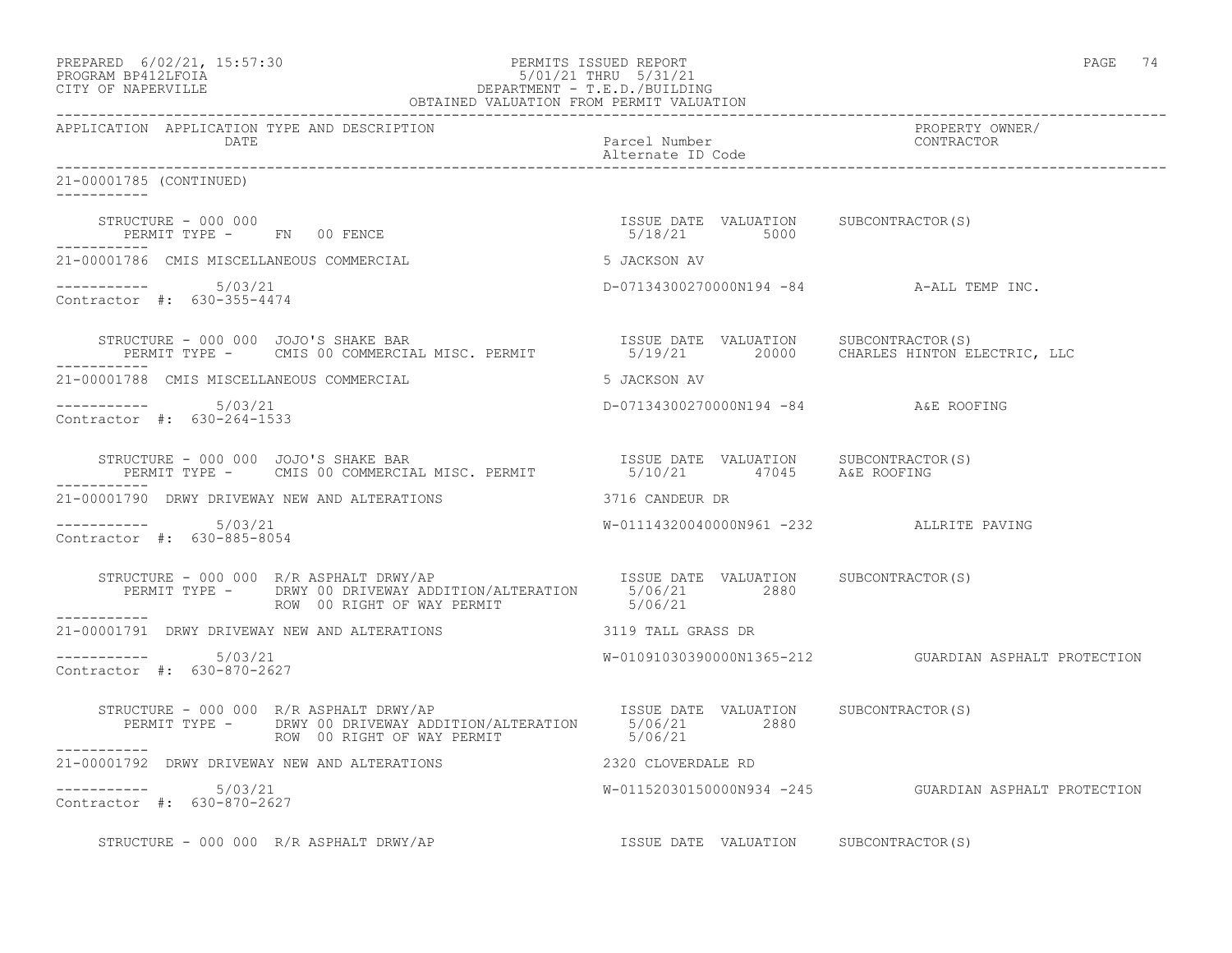#### PREPARED 6/02/21, 15:57:30 PERMITS ISSUED REPORT PAGE 75 PROGRAM BP412LFOIA 5/01/21 THRU 5/31/21 CITY OF NAPERVILLE DEPARTMENT - T.E.D./BUILDING

|                                                      | OBTAINED VALUATION FROM PERMIT VALUATION                                                                                                                                      |                                       |                                                         |
|------------------------------------------------------|-------------------------------------------------------------------------------------------------------------------------------------------------------------------------------|---------------------------------------|---------------------------------------------------------|
| APPLICATION APPLICATION TYPE AND DESCRIPTION<br>DATE |                                                                                                                                                                               | Parcel Number<br>Alternate ID Code    | PROPERTY OWNER/<br>CONTRACTOR                           |
| 21-00001792 (CONTINUED)                              |                                                                                                                                                                               |                                       |                                                         |
|                                                      | PERMIT TYPE - DRWY 00 DRIVEWAY ADDITION/ALTERATION 5/06/21 2880<br>ROW 00 RIGHT OF WAY PERMIT 5/06/21                                                                         |                                       |                                                         |
| 21-00001793 ESC ELECTRIC SERVICE CHANGE              | 803 CORDAY DR HM                                                                                                                                                              |                                       |                                                         |
| $--------- 5/03/21$<br>Contractor #: 708-771-1600    |                                                                                                                                                                               |                                       | D-07224020320000N1327-110 SIEVERT ELECTRIC              |
|                                                      | STRUCTURE - 000 000 EMERGENCY SERVICE (S) [ISSUE DATE VALUATION SUBCONTRACTOR<br>PERMIT TYPE - ESCC 00 ELECTRIC SERVICE CHANGE COMM 5/03/21 [ISSUE MALUATION SIEVERT ELECTRIC |                                       |                                                         |
|                                                      | 21-00001794 DRWY DRIVEWAY NEW AND ALTERATIONS                                                                                                                                 | 1309 BRUNSWICK CT                     |                                                         |
| $--------- 5/03/21$<br>Contractor #: 630-296-4175    |                                                                                                                                                                               |                                       | D-08201070390000N228 -102 NAPERVILLE PAVING CONTRACTORS |
|                                                      |                                                                                                                                                                               |                                       |                                                         |
|                                                      | 21-00001795 DRWY DRIVEWAY NEW AND ALTERATIONS 2225 BRIARHILL CT                                                                                                               |                                       |                                                         |
| $--------- 5/03/21$<br>Contractor #: 630-296-4175    |                                                                                                                                                                               |                                       | W-01012020270000N285 -189 NAPERVILLE PAVING CONTRACTORS |
| <u> Liberal Liberal I</u>                            |                                                                                                                                                                               |                                       |                                                         |
|                                                      | $21\texttt{-}00001796$ DRWY DRIVEWAY NEW AND ALTERATIONS $404$ STAFFORD AV                                                                                                    |                                       |                                                         |
| ----------- 5/03/21<br>Contractor #: 630-296-4175    |                                                                                                                                                                               |                                       | D-08201050020000N146 -102 NAPERVILLE PAVING CONTRACTORS |
|                                                      | STRUCTURE - 000 000 R/R ASPHALT DRWY/AP<br>PERMIT TYPE - DRWY 00 DRIVEWAY ADDITION/ALTERATION 5/04/21 2880<br>ROW 00 RIGHT OF WAY PERMIT 5/04/21                              | ISSUE DATE VALUATION SUBCONTRACTOR(S) |                                                         |
| ------------                                         | 21-00001797 DRWY DRIVEWAY NEW AND ALTERATIONS THE RESIDENCE OF AN ARQUETTE AV                                                                                                 |                                       |                                                         |
| $--------- 5/03/21$<br>Contractor #: 630-296-4175    |                                                                                                                                                                               |                                       | D-08283120070000N160 -149 NAPERVILLE PAVING CONTRACTORS |
|                                                      | STRUCTURE - 000 000 R/R ASPHALT DRWY/AP                                                                                                                                       | ISSUE DATE VALUATION SUBCONTRACTOR(S) |                                                         |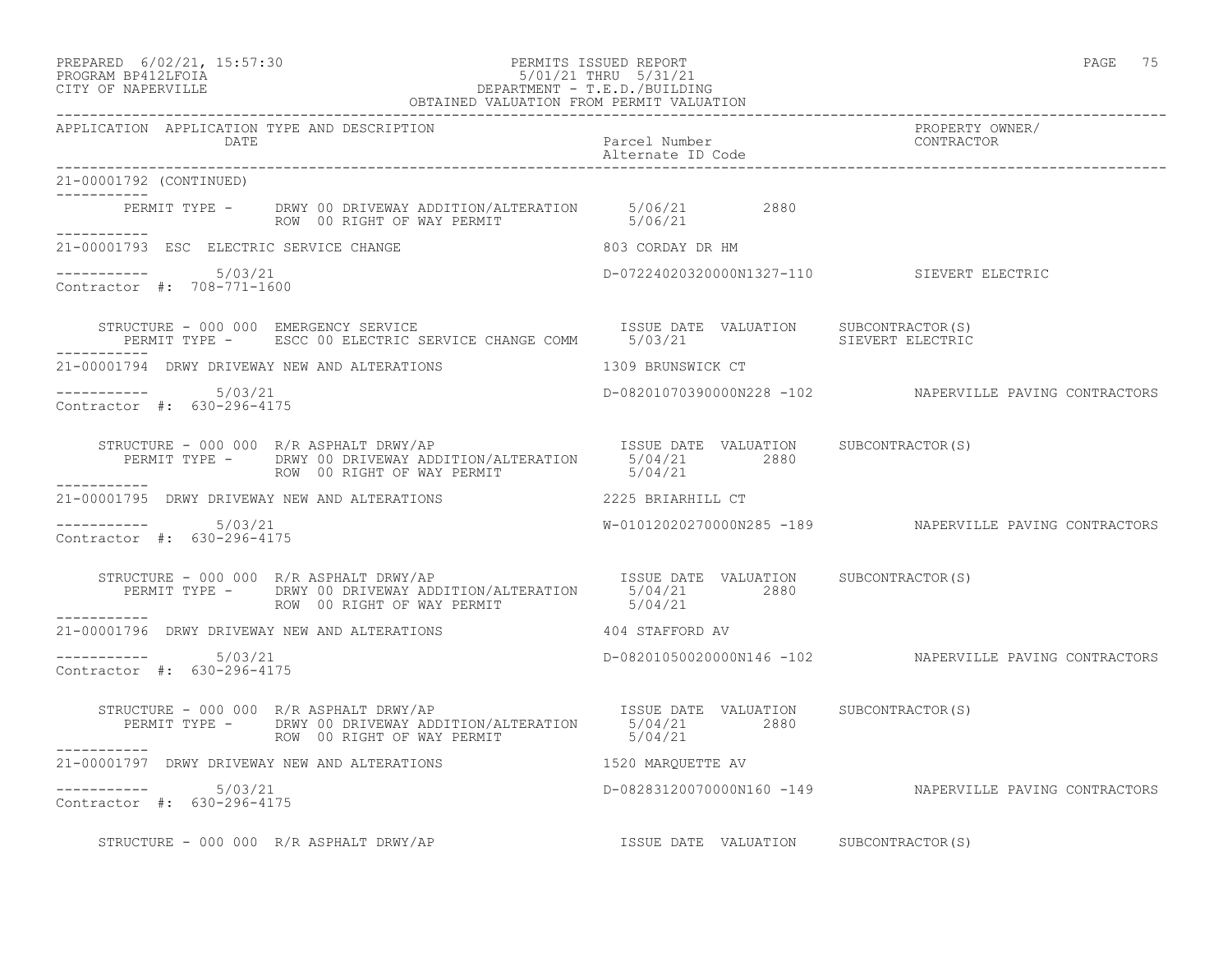PREPARED 6/02/21, 15:57:30 PERMITS ISSUED REPORT PAGE 76

# PROGRAM BP412LFOIA 5/01/21 THRU 5/31/21 CITY OF NAPERVILLE **DEPARTMENT - T.E.D./BUILDING**

|                                                      | OBTAINED VALUATION FROM PERMIT VALUATION                                                                                                                                          |                                               |                                                         |
|------------------------------------------------------|-----------------------------------------------------------------------------------------------------------------------------------------------------------------------------------|-----------------------------------------------|---------------------------------------------------------|
| APPLICATION APPLICATION TYPE AND DESCRIPTION<br>DATE |                                                                                                                                                                                   | Parcel Number<br>Alternate ID Code CONTRACTOR | PROPERTY OWNER/                                         |
| 21-00001797 (CONTINUED)<br>------------              |                                                                                                                                                                                   |                                               |                                                         |
|                                                      | PERMIT TYPE - DRWY 00 DRIVEWAY ADDITION/ALTERATION 5/04/21 2880<br>ROW 00 RIGHT OF WAY PERMIT 5/04/21                                                                             |                                               |                                                         |
|                                                      | 21-00001798 DRWY DRIVEWAY NEW AND ALTERATIONS THE SERIES OF STATE SAGE IN                                                                                                         |                                               |                                                         |
| ----------- 5/03/21<br>Contractor #: 630-296-4175    |                                                                                                                                                                                   |                                               | W-01221190020000N1249-274 NAPERVILLE PAVING CONTRACTORS |
| __________                                           | STRUCTURE - 000 000 R/R ASPHALT DRWY/AP<br>PERMIT TYPE - DRWY 00 DRIVEWAY ADDITION/ALTERATION 5/04/21 2880<br>ROW 00 RIGHT OF WAY PERMIT 5/04/21                                  |                                               |                                                         |
| 21-00001799 DRWY DRIVEWAY NEW AND ALTERATIONS        |                                                                                                                                                                                   | 3652 SHAKESPEARE LN                           |                                                         |
| ----------    5/03/21<br>Contractor #: 630-296-4175  |                                                                                                                                                                                   |                                               |                                                         |
|                                                      | STRUCTURE - 000 000 R/R ASPHALT DRWY/AP<br>PERMIT TYPE - DRWY 00 DRIVEWAY ADDITION/ALTERATION $5/0.4/21$ 2880<br>ROW 00 RIGHT OF WAY PERMIT 5/04/21                               |                                               |                                                         |
| ------------                                         | 21-00001800 DRWY DRIVEWAY NEW AND ALTERATIONS 343 REDBUD DR                                                                                                                       |                                               |                                                         |
| $--------$ 5/03/21<br>Contractor #: 630-296-4175     |                                                                                                                                                                                   |                                               | D-07244110250000N56 -114 NAPERVILLE PAVING CONTRACTORS  |
|                                                      | ROW 00 RIGHT OF WAY PERMIT                                                                                                                                                        | 5/04/21                                       |                                                         |
| -----------                                          | 21-00001801 DRWY DRIVEWAY NEW AND ALTERATIONS 4630 HINTERLONG LN                                                                                                                  |                                               |                                                         |
| Contractor #: 630-296-4175                           |                                                                                                                                                                                   |                                               | D-07152060260000N689 -65 NAPERVILLE PAVING CONTRACTORS  |
|                                                      | RUCTURE - 000 000 R/R ASPHALT DRWY/AP<br>PERMIT TYPE - DRWY 00 DRIVEWAY ADDITION/ALTERATION 5/04/21 2880<br>STRUCTURE - 000 000 R/R ASPHALT DRWY/AP<br>ROW 00 RIGHT OF WAY PERMIT | 5/04/21                                       |                                                         |
| 21-00001802 DRWY DRIVEWAY NEW AND ALTERATIONS        |                                                                                                                                                                                   | 718 CELTIC ASH CT                             |                                                         |
| -----------    5/03/21<br>Contractor #: 630-296-4175 |                                                                                                                                                                                   |                                               | D-08203070130000N121 -117 NAPERVILLE PAVING CONTRACTORS |
|                                                      | STRUCTURE - 000 000 R/R ASPHALT DRWY/AP                                                                                                                                           | ISSUE DATE VALUATION SUBCONTRACTOR(S)         |                                                         |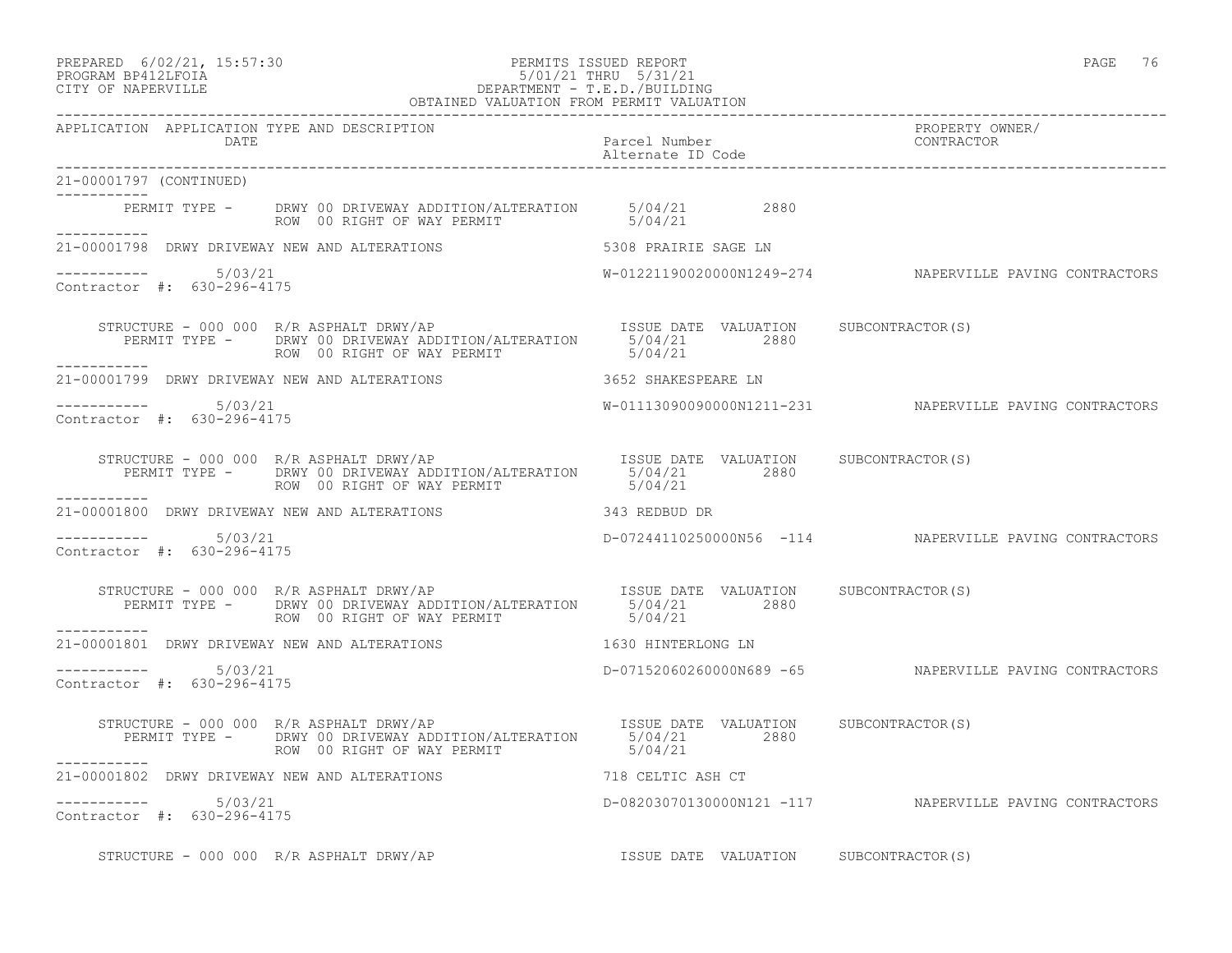### PREPARED 6/02/21, 15:57:30 PERMITS ISSUED REPORT PAGE 77 PROGRAM BP412LFOIA 5/01/21 THRU 5/31/21 CITY OF NAPERVILLE DEPARTMENT - T.E.D./BUILDING

|                                                      | OBTAINED VALUATION FROM PERMIT VALUATION                                                                                                                                                         |                                    |                                                         |
|------------------------------------------------------|--------------------------------------------------------------------------------------------------------------------------------------------------------------------------------------------------|------------------------------------|---------------------------------------------------------|
| APPLICATION APPLICATION TYPE AND DESCRIPTION<br>DATE |                                                                                                                                                                                                  | Parcel Number<br>Alternate ID Code | PROPERTY OWNER/<br>CONTRACTOR                           |
| 21-00001802 (CONTINUED)                              |                                                                                                                                                                                                  |                                    |                                                         |
|                                                      | PERMIT TYPE - DRWY 00 DRIVEWAY ADDITION/ALTERATION 5/04/21 2880<br>ROW 00 RIGHT OF WAY PERMIT 5/04/21                                                                                            |                                    |                                                         |
|                                                      | 21-00001803 DRWY DRIVEWAY NEW AND ALTERATIONS 121 SYLVIA LN                                                                                                                                      |                                    |                                                         |
| -----------    5/03/21<br>Contractor #: 630-296-4175 |                                                                                                                                                                                                  |                                    | D-08302040150000N451 -131 NAPERVILLE PAVING CONTRACTORS |
|                                                      | STRUCTURE - 000 000 R/R ASPHALT DRWY/AP<br>PERMIT TYPE - DRWY 00 DRIVEWAY ADDITION/ALTERATION 5/04/21 2880<br>ROW 00 RIGHT OF WAY PERMIT 5/04/21 5/04/21                                         |                                    |                                                         |
|                                                      | 21-00001804 DRWY DRIVEWAY NEW AND ALTERATIONS THE RELATION MANUS DR                                                                                                                              |                                    |                                                         |
| $--------$ 5/03/21<br>Contractor #: 630-296-4175     |                                                                                                                                                                                                  |                                    | D-08301100030000N479 -130 NAPERVILLE PAVING CONTRACTORS |
| ------------                                         | PERMIT TYPE - DRWY 00 DRIVEWAY ADDITION/ALTERATION 5/04/21 2880<br>ROW 00 RIGHT OF WAY PERMIT                                                                                                    | 5/04/21                            |                                                         |
|                                                      | 21-00001805 DRWY DRIVEWAY NEW AND ALTERATIONS THE RESERVE THAT TUSCANY LN                                                                                                                        |                                    |                                                         |
| Contractor $\#: 630 - 296 - 4175$                    |                                                                                                                                                                                                  |                                    | W-01114300120000N961 -232 NAPERVILLE PAVING CONTRACTORS |
|                                                      | STRUCTURE - 000 000 R/R ASPHALT DRWY/AP<br>PERMIT TYPE - DRWY 00 DRIVEWAY ADDITION/ALTERATION 5/04/21 2880 2880<br>ROW 00 RIGHT OF WAY PERMIT 5/04/21                                            |                                    |                                                         |
|                                                      | 21-00001806 DRWY DRIVEWAY NEW AND ALTERATIONS 1827 BROOKDALE RD                                                                                                                                  |                                    |                                                         |
| ----------- 5/03/21<br>Contractor #: 630-350-7717    |                                                                                                                                                                                                  |                                    | D-07103050080000N151 -49 TMW ENTERPRISE PAVING          |
| ___________                                          | STRUCTURE - 000 000 ADDING ASPHALT PARKING SPACE TISSUE DATE VALUATION SUBCONTRACTOR(S)<br>PERMIT TYPE - DRWY 00 DRIVEWAY ADDITION/ALTERATION 5/24/21 2275<br>ROW 00 RIGHT OF WAY PERMIT 5/24/21 |                                    |                                                         |
|                                                      | 21-00001807 DRWY DRIVEWAY NEW AND ALTERATIONS 4116 SPLIT OAK RD                                                                                                                                  |                                    |                                                         |
| $--------- 5/03/21$<br>Contractor #: 630-682-1421    |                                                                                                                                                                                                  |                                    | D-08313200350000N167 -175 TERAN CONCRETE CONST., INC    |

STRUCTURE - 000 000 R/R CONCRETE PR WALK **ISSUE DATE VALUATION** SUBCONTRACTOR(S)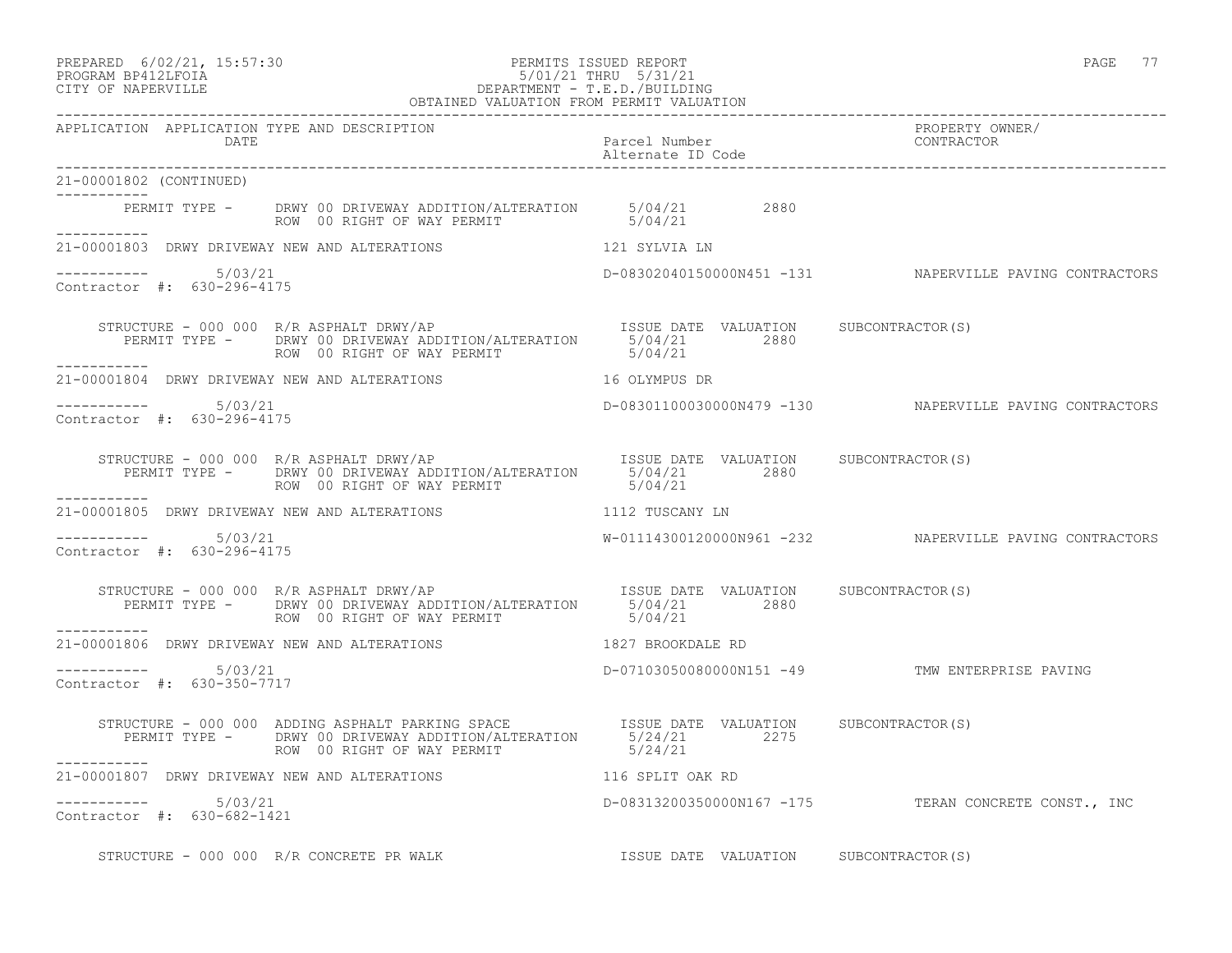#### PREPARED 6/02/21, 15:57:30 PERMITS ISSUED REPORT PAGE 78 PROGRAM BP412LFOIA 5/01/21 THRU 5/31/21 CITY OF NAPERVILLE DEPARTMENT - T.E.D./BUILDING OBTAINED VALUATION FROM PERMIT VALUATION

------------------------------------------------------------------------------------------------------------------------------------ APPLICATION APPLICATION TYPE AND DESCRIPTION PROPERTY OWNER/ DATE PARTICLE IN PARTICLE IN THE PARTICLE IN THE PARTICLE IN THE PARTICLE IN THE PARTICLE IN THE PARTICLE IN THE PARTICLE IN THE PARTICLE IN THE PARTICLE IN THE PARTICLE IN THE PARTICLE IN THE PARTICLE IN THE PARTICLE IN T Alternate ID Code ------------------------------------------------------------------------------------------------------------------------------------ 21-00001807 (CONTINUED) ----------- PERMIT TYPE - MISC 00 MISCELLANEOUS PERMIT 6/05/21 1750 ----------- 21-00001808 DRWY DRIVEWAY NEW AND ALTERATIONS 1115 PRELUDE CT  $--------- 5/03/21$ W-01114260010000N664 -232 GG&G CONSTRUCTION Contractor #: 708-912-4424 STRUCTURE - 000 000 R/R ASPHALT DRWY/AP **ISSUE DATE VALUATION** SUBCONTRACTOR(S) PERMIT TYPE - DRWY 00 DRIVEWAY ADDITION/ALTERATION 5/05/21 2880<br>ROW 00 RIGHT OF WAY PERMIT 5/05/21 ROW 00 RIGHT OF WAY PERMIT ----------- 21-00001809 FN FENCE APPLICATION 2728 MODAFF RD \_\_\_\_\_\_\_\_\_\_\_ ----------- 5/03/21 W-01014100040000N562 -204 AURORA FENCE INC Contractor #: 630-715-7409 STRUCTURE - 000 000 ISSUE DATE VALUATION SUBCONTRACTOR(S) PERMIT TYPE - FN 00 FENCE ----------- 21-00001811 RAL RES ALTERATIONS/REMODLING (NO NEW SQ FTG) 412 APPLE RIVER DR ----------- 5/04/21 W-02053010110000N627 -207 RIVER OAK CABINETRY & DESIGN Contractor #: 630-355-7900 STRUCTURE - 000 000 MASTER BATHROOM REMODEL ISSUE DATE VALUATION SUBCONTRACTOR(S) PERMIT TYPE - RAL 00 ROOM ALTERATION 5/24/21 20206 DAC ELECTRIC INC NRG PLUMBING, INC ----------- 21-00001812 FN FENCE APPLICATION 497 CHIPPEWA DR  $--------- 5/04/21$ D-08063060030000N173 -25 PEERLESS FENCE Contractor #: 630-584-7710 STRUCTURE - 000 000 ISSUE DATE VALUATION SUBCONTRACTOR(S) PERMIT TYPE - FN 00 FENCE 1999 1999 1999 12800 ----------- 21-00001813 RAL RES ALTERATIONS/REMODLING (NO NEW SQ FTG) 1092 ONWENTSIA CT ----------- 5/04/21 D-07112140350000N580 -37 MATTHEW RYAN BUILDERS, INC Contractor #: 815-592-9858 STRUCTURE - 000 000 MASTER & HALL BATHROOM REMODEL ISSUE DATE VALUATION SUBCONTRACTOR(S) PERMIT TYPE - RAL 00 ROOM ALTERATION 5/24/21 20206 ELKINS COMMUNICATION TECH 5/24/21 20206 ELKINS COMMUNICATION TECH<br>AFFORDABLE PLUMBING SERVICES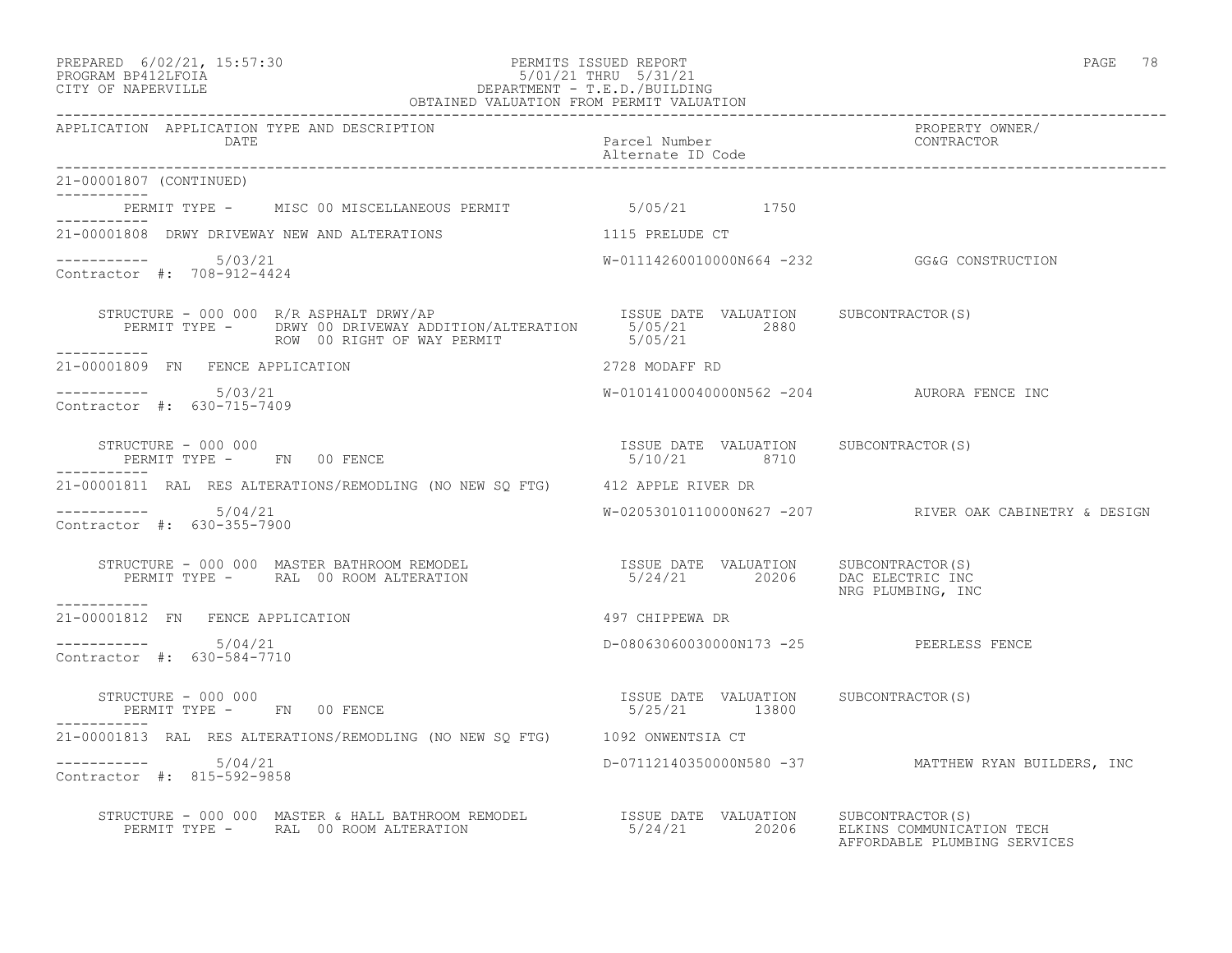#### PREPARED 6/02/21, 15:57:30 PERMITS ISSUED REPORT PAGE 79 PROGRAM BP412LFOIA 5/01/21 THRU 5/31/21 CITY OF NAPERVILLE DEPARTMENT - T.E.D./BUILDING OBTAINED VALUATION FROM PERMIT VALUATION

| APPLICATION APPLICATION TYPE AND DESCRIPTION                                                                                                                                                                                                      |                                                       |                                                          |
|---------------------------------------------------------------------------------------------------------------------------------------------------------------------------------------------------------------------------------------------------|-------------------------------------------------------|----------------------------------------------------------|
| 21-00001814 RAL RES ALTERATIONS/REMODLING (NO NEW SQ FTG) 900 ROCKBRIDGE DR                                                                                                                                                                       |                                                       |                                                          |
| Contractor #: 773-991-4190                                                                                                                                                                                                                        |                                                       | D-08204100390000N328 -118 APG CONSTRUCTION COMPANY OF IL |
| STRUCTURE - 000 000 BATHROOM REMODEL                                   ISSUE DATE VALUATION     SUBCONTRACTOR(S)<br>PERMIT TYPE -     RAL 00 ROOM ALTERATION                         5/24/21       20206    CONSERVE ELECTRIC INC<br>------------ |                                                       | QUALITY PLUMBING & ASSOC, INC                            |
| 21-00001815 FN FENCE APPLICATION                                                                                                                                                                                                                  | 1263 LAKEWOOD CR                                      |                                                          |
| Contractor #: 630-584-7710                                                                                                                                                                                                                        | D-07272010540000N94 -125 PEERLESS FENCE               |                                                          |
|                                                                                                                                                                                                                                                   |                                                       |                                                          |
| 21-00001816 FN FENCE APPLICATION                                                                                                                                                                                                                  | 2445 REMINGTON DR                                     |                                                          |
| $--------- 5/04/21$<br>Contractor #: 630-584-7710                                                                                                                                                                                                 | W-02052070060000N276 -193 PEERLESS FENCE              |                                                          |
| STRUCTURE - 000 000<br>PERMIT TYPE - FN 00 FENCE                                                                                                                                                                                                  | ISSUE DATE VALUATION SUBCONTRACTOR(S)<br>5/07/21 3850 |                                                          |
| 21-00001817 RAL RES ALTERATIONS/REMODLING (NO NEW SQ FTG) 2513 DUNRAVEN AV                                                                                                                                                                        |                                                       |                                                          |
| $--------- 5/04/21$<br>Contractor #: 847-609-0970                                                                                                                                                                                                 |                                                       | D-07271071230000N1703-124 REFRESHING RENOVATIONS         |
|                                                                                                                                                                                                                                                   |                                                       |                                                          |
| 21-00001818 RAL RES ALTERATIONS/REMODLING (NO NEW SQ FTG) 653 OAKHURST DR                                                                                                                                                                         |                                                       |                                                          |
| $--------- 5/04/21$<br>Contractor #: 630-960-2242                                                                                                                                                                                                 |                                                       | D-07233040060000N338 -111 PATRICK JAMES BUILDERS         |
| -----------                                                                                                                                                                                                                                       |                                                       | A B S ELECTRIC                                           |
| 21-00001819 FN FENCE APPLICATION                                                                                                                                                                                                                  | 5616 BERGAMOT CT                                      |                                                          |
| $--------- 5/04/21$<br>Contractor #: 630-584-7710                                                                                                                                                                                                 | W-01223030270000N1420-289 PEERLESS FENCE              |                                                          |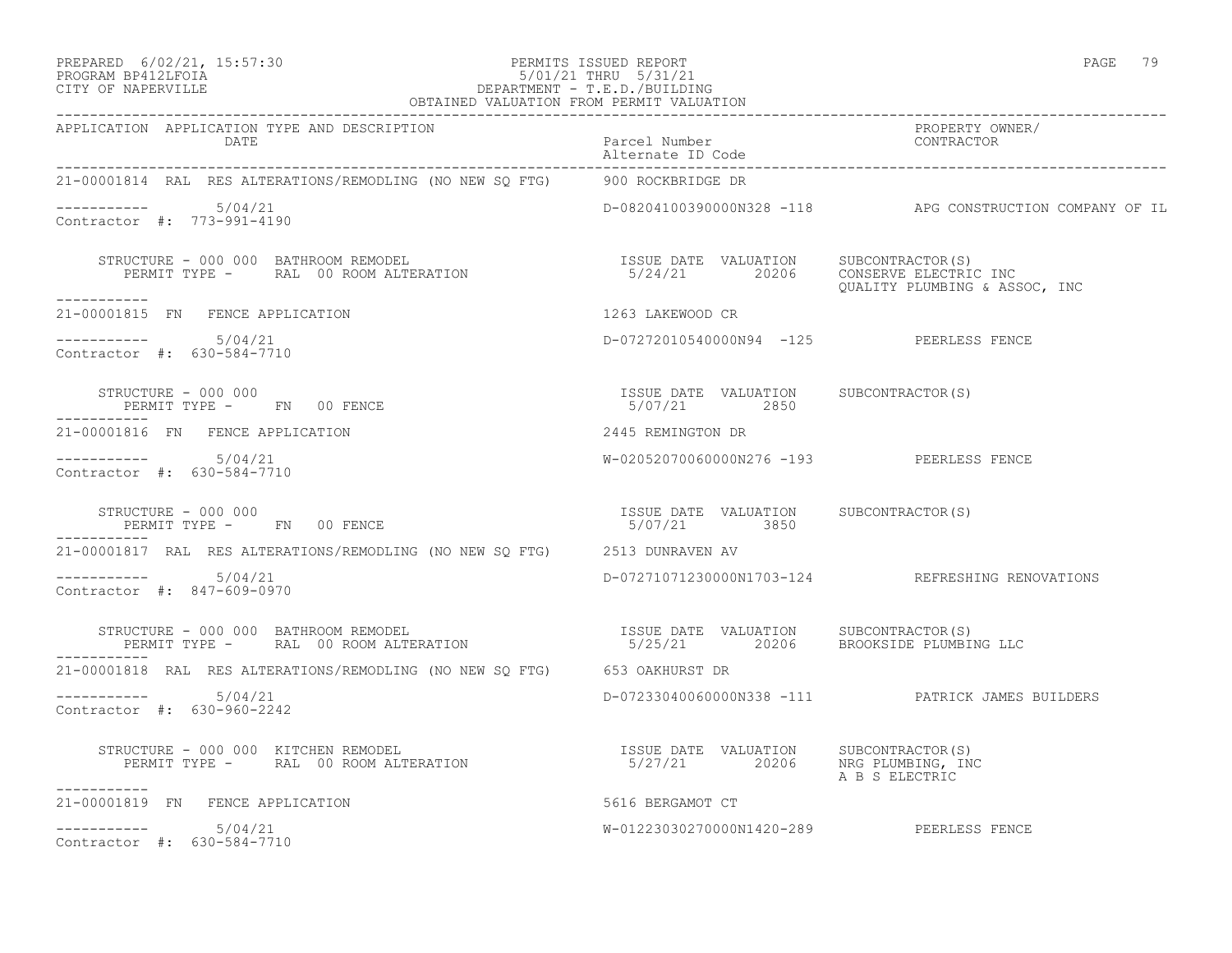| PREPARED | $6/02/21$ , $15:57:30$                                                                                                                                                                                                                                                                                                             |  |
|----------|------------------------------------------------------------------------------------------------------------------------------------------------------------------------------------------------------------------------------------------------------------------------------------------------------------------------------------|--|
|          | $\mathbb{R}$ $\mathbb{R}$ $\mathbb{R}$ $\mathbb{R}$ $\mathbb{R}$ $\mathbb{R}$ $\mathbb{R}$ $\mathbb{R}$ $\mathbb{R}$ $\mathbb{R}$ $\mathbb{R}$ $\mathbb{R}$ $\mathbb{R}$ $\mathbb{R}$ $\mathbb{R}$ $\mathbb{R}$ $\mathbb{R}$ $\mathbb{R}$ $\mathbb{R}$ $\mathbb{R}$ $\mathbb{R}$ $\mathbb{R}$ $\mathbb{R}$ $\mathbb{R}$ $\mathbb{$ |  |

# PREPARED 6/02/21, 15:57:30 PERMITS ISSUED REPORT<br>PROGRAM BP412LFOIA PAGE 80 PROGRAM BP412LFOIA 5/01/21 THRU 5/31/21 CITY OF NAPERVILLE DEPARTMENT - T.E.D./BUILDING

| OBTAINED VALUATION FROM PERMIT VALUATION                                                                                                                                                                                                                                                                             |                                                        |                                                   |
|----------------------------------------------------------------------------------------------------------------------------------------------------------------------------------------------------------------------------------------------------------------------------------------------------------------------|--------------------------------------------------------|---------------------------------------------------|
| APPLICATION APPLICATION TYPE AND DESCRIPTION<br>DATE                                                                                                                                                                                                                                                                 | Parcel Number<br>Alternate ID Code                     | PROPERTY OWNER/<br>CONTRACTOR                     |
| 21-00001819 (CONTINUED)                                                                                                                                                                                                                                                                                              |                                                        |                                                   |
| STRUCTURE - 000 000<br>STRUCTURE – 000 000<br>PERMIT TYPE – FN 00 FENCE – 1999 – 1999 – 1999 – 1999 – 1999 – 1999 – 1999 – 1999 – 1999 – 1999 – 1999 – 1999                                                                                                                                                          |                                                        |                                                   |
| 21-00001820 RAL RES ALTERATIONS/REMODLING (NO NEW SQ FTG) 12 SYLVIA LN                                                                                                                                                                                                                                               |                                                        |                                                   |
| $--------- 5/04/21$<br>Contractor #: 630-878-6600                                                                                                                                                                                                                                                                    | D-08302060130000N451 -131 ARIEL MORILLO                |                                                   |
| $\begin{array}{cccccccc} \texttt{STRUCTURE} & - & 000 & 000 & \texttt{INTERIOR} & \texttt{REMODEL} & & & & \\ \texttt{PERMIT TYPE} & - & \texttt{RAL} & 00 & \texttt{ROM} & \texttt{ALTERATION} & & & & \\ \texttt{PERMIT TYPE} & - & \texttt{RAL} & 00 & \texttt{ROM} & \texttt{ALTERATION} & & & & \\ \end{array}$ |                                                        | LUIS ARREOLA                                      |
|                                                                                                                                                                                                                                                                                                                      |                                                        |                                                   |
| 21-00001821 FN FENCE APPLICATION                                                                                                                                                                                                                                                                                     | 2711 STOCKTON RD                                       |                                                   |
| $--------- 5/04/21$<br>Contractor #: 630-584-7710                                                                                                                                                                                                                                                                    | D-07343060530000N1260-169 PEERLESS FENCE               |                                                   |
| STRUCTURE - 000 000<br>PERMIT TYPE -     FN   00 FENCE                                                                                                                                                                                                                                                               | ISSUE DATE VALUATION SUBCONTRACTOR(S)<br>5/26/21 7600  |                                                   |
| 21-00001822 FN FENCE APPLICATION                                                                                                                                                                                                                                                                                     | 948 CREEKSIDE CR                                       |                                                   |
| $--------- 5/04/21$<br>Contractor #: 630-584-7710                                                                                                                                                                                                                                                                    | D-07123080090000N590 -53 PEERLESS FENCE                |                                                   |
| $STRUCTURE = 000 000$<br>PERMIT TYPE - FN 00 FENCE                                                                                                                                                                                                                                                                   | ISSUE DATE VALUATION SUBCONTRACTOR(S)<br>5/07/21 4100  |                                                   |
| 21-00001824 FN FENCE APPLICATION                                                                                                                                                                                                                                                                                     | 420 FLOCK AV                                           |                                                   |
| $--------- 5/04/21$<br>Contractor #: 630-292-4649                                                                                                                                                                                                                                                                    |                                                        | D-08303120220000N305 -145 CEDAR MOUNTAIN FENCE CO |
| STRUCTURE - 000 000<br>PERMIT TYPE -      FN    00 FENCE                                                                                                                                                                                                                                                             | ISSUE DATE VALUATION SUBCONTRACTOR (S)<br>5/06/21 5400 |                                                   |
| 21-00001826 FN FENCE APPLICATION                                                                                                                                                                                                                                                                                     | 114 S ELLSWORTH ST                                     |                                                   |
| 5/04/21<br>Contractor #: 847-438-3630                                                                                                                                                                                                                                                                                | D-08183190030000N427 -85 PREMIER FENCE                 |                                                   |
| STRUCTURE - 000 000                                                                                                                                                                                                                                                                                                  | ISSUE DATE VALUATION SUBCONTRACTOR(S)                  |                                                   |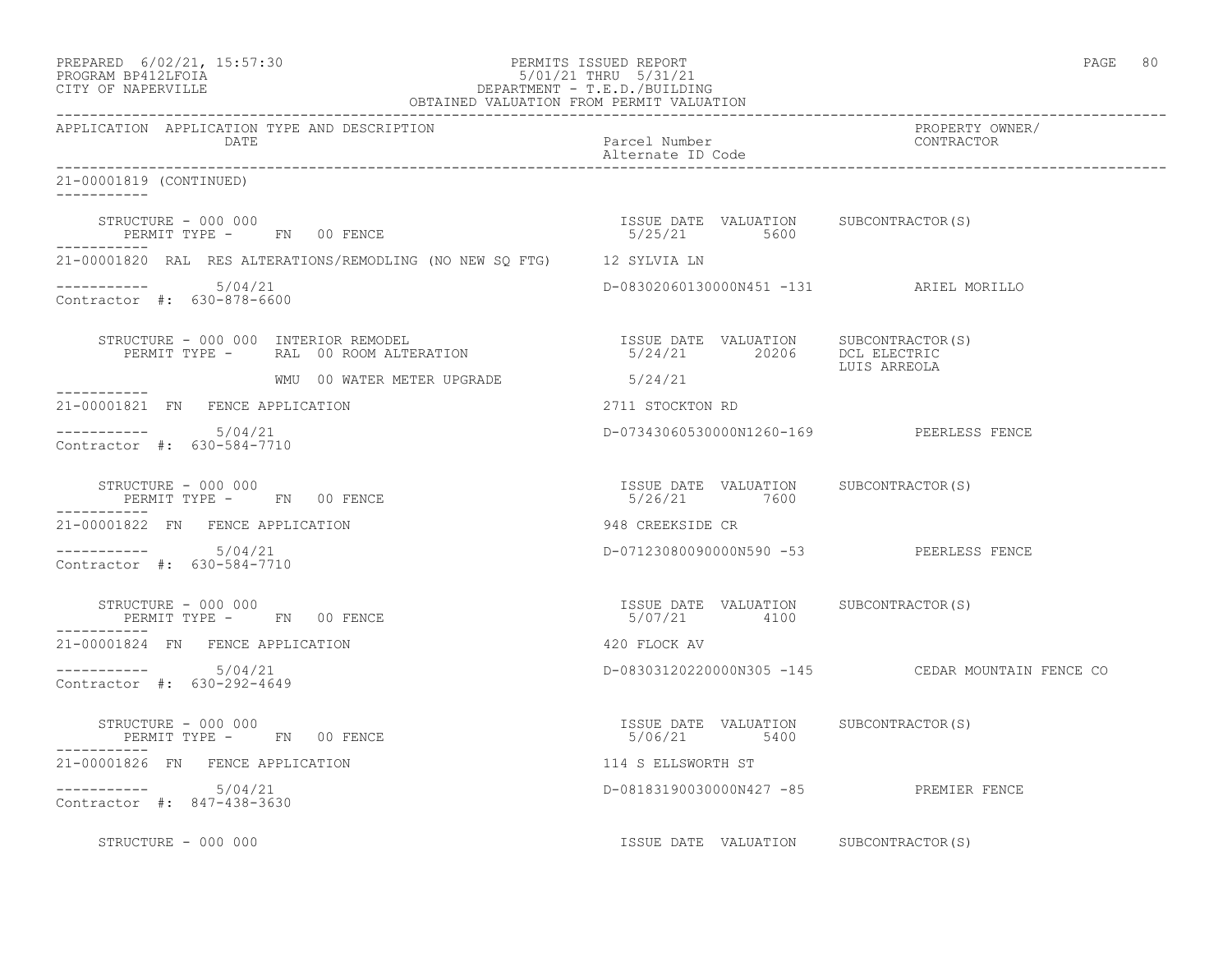## PREPARED 6/02/21, 15:57:30 PERMITS ISSUED REPORT PAGE 81 PROGRAM BP412LFOIA 5/01/21 THRU 5/31/21 CITY OF NAPERVILLE DEPARTMENT - T.E.D./BUILDING

| OBTAINED VALUATION FROM PERMIT VALUATION                                                                                                                                           |                                                        |                                                          |
|------------------------------------------------------------------------------------------------------------------------------------------------------------------------------------|--------------------------------------------------------|----------------------------------------------------------|
| APPLICATION APPLICATION TYPE AND DESCRIPTION<br>DATE                                                                                                                               | Parcel Number<br>Alternate ID Code                     | PROPERTY OWNER/<br>CONTRACTOR                            |
| 21-00001826 (CONTINUED)                                                                                                                                                            |                                                        |                                                          |
| PERMIT TYPE - FN 00 FENCE<br>-----------                                                                                                                                           | 5/07/21 11100                                          |                                                          |
| 21-00001829 FN FENCE APPLICATION                                                                                                                                                   | 504 E FRANKLIN AV                                      |                                                          |
| $--------- 5/04/21$<br>Contractor #: 630-584-7710                                                                                                                                  | D-08183110010000N436 -85 PEERLESS FENCE                |                                                          |
| STRUCTURE - 000 000<br>PERMIT TYPE - FN 00 FENCE                                                                                                                                   | ISSUE DATE VALUATION SUBCONTRACTOR(S)<br>5/26/21 15768 |                                                          |
| 21-00001831 FN FENCE APPLICATION                                                                                                                                                   | 2131 PERIWINKLE LN                                     |                                                          |
| $--------- 5/04/21$<br>Contractor #: 815-255-2137                                                                                                                                  |                                                        | D-07224090270000N742 -110 ACOSTA FENCE CORP.             |
| STRUCTURE - 000 000<br>PERMIT TYPE - FN 00 FENCE<br>-----------                                                                                                                    | ISSUE DATE VALUATION SUBCONTRACTOR(S)<br>5/07/21 7700  |                                                          |
| 21-00001832 DECK DECK                                                                                                                                                              | 964 W BAILEY RD                                        |                                                          |
| $--------- 5/04/21$<br>Contractor #: 847-496-4333                                                                                                                                  |                                                        | D-07253060010000N565 -143 ARCHADECK OF CHICAGOLAND-PALAT |
| STRUCTURE - 000 000 DECK<br>PERMIT TYPE - DECK 00 DECK                                                                                                                             | ISSUE DATE VALUATION SUBCONTRACTOR(S)<br>5/26/21 20000 |                                                          |
| 21-00001834 FN FENCE APPLICATION                                                                                                                                                   | 973 ELM CT                                             |                                                          |
| $--------- 5/04/21$<br>Contractor #: 815-836-8731                                                                                                                                  |                                                        | D-07262080090000N762 -127 NORTHWEST CEDAR/ROMEOVILLE     |
| STRUCTURE - 000 000<br>PERMIT TYPE - FN 00 FENCE                                                                                                                                   | ISSUE DATE VALUATION SUBCONTRACTOR(S)<br>5/10/21 4080  |                                                          |
| 21-00001838 OCCI OCCUPANCY INSPECTION                                                                                                                                              | 3340 LACROSSE LN 111                                   |                                                          |
| $--------- 5/04/21$<br>Contractor #:                                                                                                                                               |                                                        |                                                          |
| STRUCTURE - 000 000 SHINE HAIR STUDIO                             ISSUE DATE VALUATION     SUBCONTRACTOR(S)<br>PERMIT TYPE -     OCC  00 OCC INSPECT. PERMIT COM/RST       5/12/21 |                                                        |                                                          |
| 21-00001841 TSG TEMPORARY SIGNS                                                                                                                                                    | 404 S ROUTE 59 128                                     |                                                          |
| $--------- 5/04/21$<br>Contractor #: 847-558-1630                                                                                                                                  | D-07221020220000N67 -94 A&G DESIGN                     |                                                          |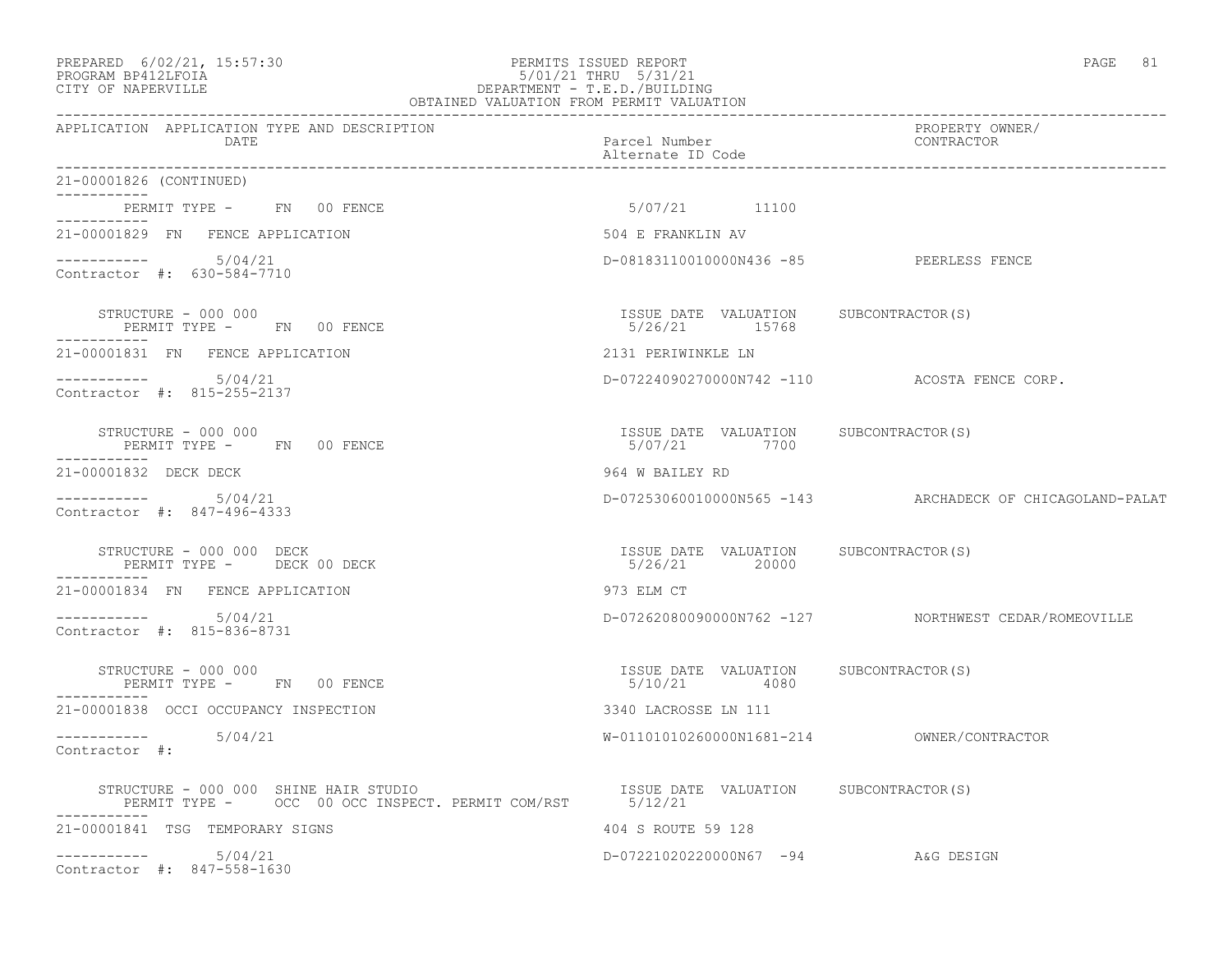# PREPARED 6/02/21, 15:57:30 PERMITS ISSUED REPORT PAGE 82 PROGRAM BP412LFOIA 5/01/21 THRU 5/31/21 CITY OF NAPERVILLE DEPARTMENT - T.E.D./BUILDING

|                                                      |                                                                                                                                                                                                                            | OBTAINED VALUATION FROM PERMIT VALUATION                         |                               |
|------------------------------------------------------|----------------------------------------------------------------------------------------------------------------------------------------------------------------------------------------------------------------------------|------------------------------------------------------------------|-------------------------------|
| APPLICATION APPLICATION TYPE AND DESCRIPTION<br>DATE |                                                                                                                                                                                                                            | Parcel Number<br>Alternate ID Code                               | PROPERTY OWNER/<br>CONTRACTOR |
| 21-00001841 (CONTINUED)                              |                                                                                                                                                                                                                            |                                                                  |                               |
| -----------                                          | STRUCTURE – 000 000 RHEA LANA'S TEMP BANNER                         ISSUE DATE VALUATION     SUBCONTRACTOR(S)<br>PERMIT TYPE –      TSG  00 TEMPORARY SIGN                                5/16/21                          |                                                                  |                               |
| 21-00001842 SIGN SIGN APPLICATIONS                   |                                                                                                                                                                                                                            | 2119 FISHER DR 101                                               |                               |
| Contractor #: 630-543-9490                           |                                                                                                                                                                                                                            | D-07044010560000N1773-18 DOYLE SIGNS                             |                               |
|                                                      | STRUCTURE - 000 000<br>PERMIT TYPE - SIGN 00 SIGN                                                                                                                                                                          | ISSUE DATE VALUATION SUBCONTRACTOR(S)<br>5/28/21 DOYLE SIGNS INC |                               |
| 21-00001843 SIGN SIGN APPLICATIONS                   |                                                                                                                                                                                                                            | 2119 FISHER DR 101                                               |                               |
| $--------- 5/04/21$<br>Contractor #: 630-543-9490    |                                                                                                                                                                                                                            | D-07044010560000N1773-18 DOYLE SIGNS                             |                               |
| ___________                                          | STRUCTURE - 000 000<br>PERMIT TYPE - SIGN 00 SIGN                                                                                                                                                                          | ISSUE DATE VALUATION SUBCONTRACTOR(S)<br>5/28/21 DOYLE SIGNS INC |                               |
| 21-00001845 ESC ELECTRIC SERVICE CHANGE              |                                                                                                                                                                                                                            | 324 ROWAN CT                                                     |                               |
| $--------- 5/04/21$<br>Contractor #:                 |                                                                                                                                                                                                                            | D-08301150150000N452 -130 NUCO ELECTRIC LLC                      |                               |
|                                                      | STRUCTURE – 000 000 SERVICE PANEL UPGRADE TO 200AMPS         ISSUE DATE VALUATION     SUBCONTRACTOR(S)<br>PERMIT TYPE –      ELSC 00 ELECTRIC SVC CHANGE RES.             5/27/21                        NUCO ELECTRIC LLC |                                                                  |                               |
| 21-00001848 ESC ELECTRIC SERVICE CHANGE              |                                                                                                                                                                                                                            | 3207 LANDORE DR                                                  |                               |
| $--------- 5/04/21$<br>Contractor #:                 |                                                                                                                                                                                                                            | W-01111050440000N1449-216 CERTASUN, LLC                          |                               |
|                                                      | STRUCTURE – 000 000 PHOTOVOLTAIC SYSTEM                            ISSUE DATE VALUATION     SUBCONTRACTOR(S)<br>PERMIT TYPE –     PV  00 SOLAR PHOTOVOLTAIC                    5/24/21       26419     CERTASUN, LLC       |                                                                  |                               |
| 21-00001849 PAT PATIO APPLICATION                    |                                                                                                                                                                                                                            | 4503 SHUMARD LN                                                  |                               |
| $--------- 5/05/21$<br>Contractor #: 815-436-5000    |                                                                                                                                                                                                                            | W-01172130150000N1743-241 K&R LANDSCAPING                        |                               |
|                                                      | STRUCTURE - 000 000 PAVER PATIO/SEATWALL/FIRE TABLE TABLE TSUE DATE VALUATION SUBCONTRACTOR(S)<br>PERMIT TYPE - FRP* 00 FIREPLACE PREFAB<br>PAT 00 PATIO                                                                   | 5/25/21 20000<br>5/25/21                                         |                               |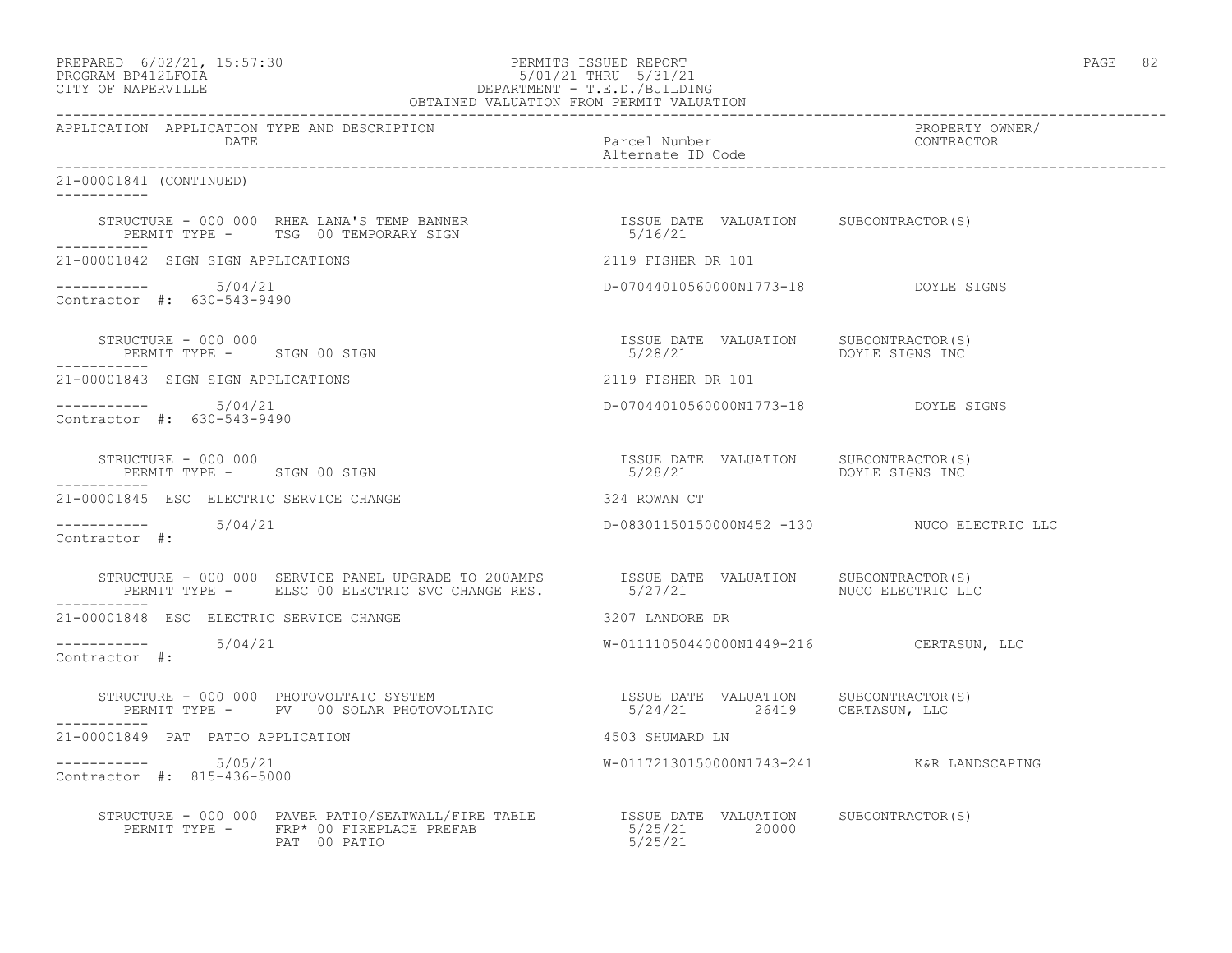## PREPARED 6/02/21, 15:57:30 PERMITS ISSUED REPORT PAGE 83 PROGRAM BP412LFOIA 5/01/21 THRU 5/31/21 CITY OF NAPERVILLE DEPARTMENT - T.E.D./BUILDING

|                                                      | OBTAINED VALUATION FROM PERMIT VALUATION                                                                                                                                                                                        |                                    |                                                       |
|------------------------------------------------------|---------------------------------------------------------------------------------------------------------------------------------------------------------------------------------------------------------------------------------|------------------------------------|-------------------------------------------------------|
| APPLICATION APPLICATION TYPE AND DESCRIPTION<br>DATE |                                                                                                                                                                                                                                 | Parcel Number<br>Alternate ID Code | PROPERTY OWNER/<br>CONTRACTOR                         |
| 21-00001850 PPA PLUMBING PERMIT                      |                                                                                                                                                                                                                                 | 810 EDGEWATER DR                   |                                                       |
| ----------- 5/05/21<br>Contractor #: 630-964-1700    |                                                                                                                                                                                                                                 |                                    | D-07244020070000N450 -114 ROBERT BAIR PLUMBING        |
| ------------                                         | STRUCTURE - 000 000 EMERGENCY SEWER/WATER REPAIR               ISSUE DATE VALUATION       SUBCONTRACTOR(S)<br>PERMIT TYPE -       SEW  00 SEWER/WATER REPAIR OR REPLACE      5/05/21                       ROBERT BAIR PLUMBING |                                    |                                                       |
| 21-00001851 DECK DECK                                |                                                                                                                                                                                                                                 | 4152 TEAK CR                       |                                                       |
| $--------- 5/05/21$<br>Contractor #: 630-800-1471    |                                                                                                                                                                                                                                 |                                    | W-01172070090000N1523-241 CARLOS DISTEFANO            |
| -----------                                          | SINUCIURE – UUU UUU PERGOLA (ARBOR 1SSUE DATE VALUATION SUBCONTRACTOR (S)                                                                                                                                                       |                                    |                                                       |
| 21-00001852 FN FENCE APPLICATION                     |                                                                                                                                                                                                                                 | 5303 MILKWEED DR                   |                                                       |
| ----------- 5/05/21<br>Contractor #: 630-360-4099    |                                                                                                                                                                                                                                 |                                    | W-01221190310000N1221-274 EVERLAST FENCE INC          |
| STRUCTURE - 000 000                                  | PERMIT TYPE - FN 00 FENCE                                                                                                                                                                                                       |                                    | ISSUE DATE VALUATION SUBCONTRACTOR(S)<br>5/20/21 3150 |
|                                                      | 21-00001854 RAL RES ALTERATIONS/REMODLING (NO NEW SQ FTG) 2111 CLEARBROOK CT                                                                                                                                                    |                                    |                                                       |
| $--------- 5/05/21$<br>Contractor #: 847-609-0970    |                                                                                                                                                                                                                                 |                                    | W-01032010300000N1261-185 REFRESHING RENOVATIONS      |
|                                                      | STRUCTURE – 000 000 R/R FRONT PORCH POSTS<br>PERMIT TYPE – MISC 00 MISCELLANEOUS PERMIT                         5/27/21          6556                                                                                           |                                    |                                                       |
|                                                      | 21-00001862 ESC ELECTRIC SERVICE CHANGE                                                                                                                                                                                         | 777 ROYAL ST GEORGE DR HM          |                                                       |
| $--------$ 5/05/21<br>Contractor #: 847-483-0300     |                                                                                                                                                                                                                                 |                                    | $D-07142040120000N863 -67$ BATTAGLIA INDUSTRIES INC.  |
|                                                      | STRUCTURE - 000 000 EMERGENCY REPAIR-REPAIR UNDERGROUND FEED ISSUE DATE VALUATION SUBCONTRACTOR(S)                                                                                                                              |                                    |                                                       |
| 21-00001863 OCCI OCCUPANCY INSPECTION                | 932 N WRIGHT ST 120                                                                                                                                                                                                             |                                    |                                                       |
| $--------$<br>Contractor #: 5/05/21                  |                                                                                                                                                                                                                                 |                                    |                                                       |
|                                                      | STRUCTURE - 000 000 BRIONES COUNSELING SERVICE TSSUE DATE VALUATION SUBCONTRACTOR(S)                                                                                                                                            |                                    |                                                       |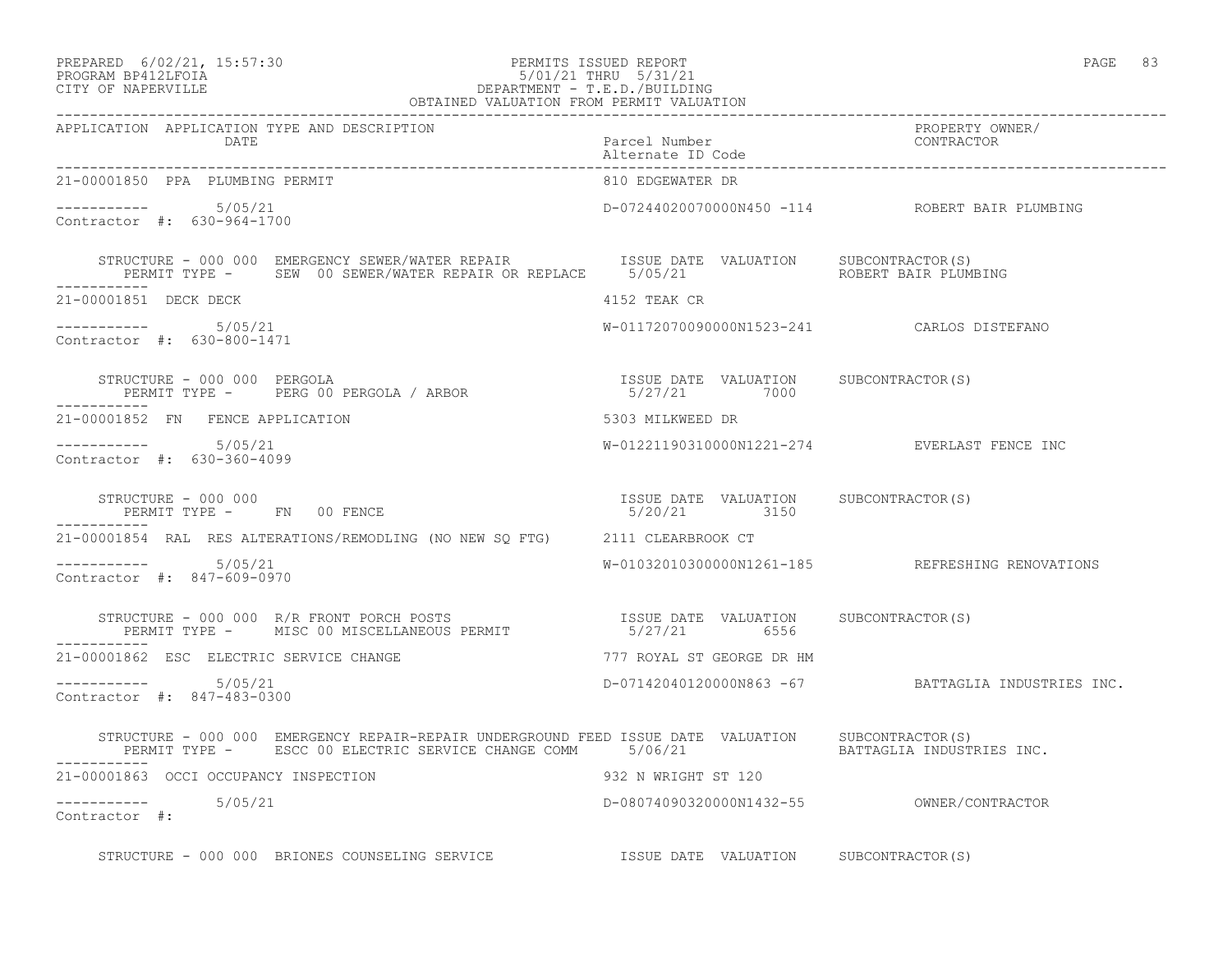| PREPARED | $6/02/21$ , $15:57:30$ |  |
|----------|------------------------|--|
| -------- |                        |  |

#### PREPARED 6/02/21, 15:57:30 PERMITS ISSUED REPORT<br>PROGRAM BP412LFOIA PAGE 84 PROGRAM BP412LFOIA 5/01/21 THRU 5/31/21 CITY OF NAPERVILLE DEPARTMENT - T.E.D./BUILDING OBTAINED VALUATION FROM PERMIT VALUATION

| 21-00001863 (CONTINUED)                                                                                                                                                                                                        |                                                       |                                                         |
|--------------------------------------------------------------------------------------------------------------------------------------------------------------------------------------------------------------------------------|-------------------------------------------------------|---------------------------------------------------------|
| PERMIT TYPE - OCC 00 OCC INSPECT. PERMIT COM/RST 5/12/21                                                                                                                                                                       |                                                       |                                                         |
| 21-00001865 OCCI OCCUPANCY INSPECTION                                                                                                                                                                                          | 2728 W 75TH ST 114                                    |                                                         |
| $--------- 5/05/21$<br>Contractor #:                                                                                                                                                                                           |                                                       |                                                         |
| STRUCTURE - 000 000 DR. LUNGZZZ<br>PERMIT TYPE - OCC 00 OCC INSPECT. PERMIT COM/RST 5/11/21<br>------------                                                                                                                    |                                                       |                                                         |
| 21-00001866 RPZ REVERSE PRESSURE ZONE/BACKFLOW PREVENTER 3836 CAINE CT                                                                                                                                                         |                                                       |                                                         |
| $--------- 5/05/21$<br>Contractor #: 815-436-5455                                                                                                                                                                              |                                                       | W-01142010310000N411 -247 RAINMAKERS IRRIGATION         |
| STRUCTURE - 000 000 RPZ WITH HEADS IN ROW [ISSUE DATE VALUATION SUBCONTRACTOR(S)<br>PERMIT TYPE - LSP 00 LAWN SPRINKLER RESIDENTIAL 5/07/21 5850 RAINMAKERS IRRIGATION                                                         |                                                       | RAINMAKERS IRRIGATION & MAINT                           |
| -----------<br>21-00001867 FN FENCE APPLICATION                                                                                                                                                                                | 2782 WEDGEWOOD DR                                     |                                                         |
| Contractor #: 630-551-3400                                                                                                                                                                                                     |                                                       | W-01014060160000N563 -204 CLASSIC FENCE/OSWEGO          |
| STRUCTURE - 000 000<br>STRUCTURE - UUU UUU<br>PERMIT TYPE -     FN   00 FENCE                                                                                                                                                  | ISSUE DATE VALUATION SUBCONTRACTOR(S)<br>5/24/21 5175 |                                                         |
| 21-00001869 DRWY DRIVEWAY NEW AND ALTERATIONS THE RESOLUTION ON LOOMIS ST                                                                                                                                                      |                                                       |                                                         |
| $--------- 5/05/21$<br>Contractor #: 630-512-0221                                                                                                                                                                              |                                                       | D-08071010110000N1106-40 LEON SEALCOATING SERVICES      |
| STRUCTURE - 000 000 R/R ASPHALT DRWY/AP/CONCRETE PUB WALK/C. ISSUE DATE VALUATION SUBCONTRACTOR(S)<br>PERMIT TYPE - DRWY 00 DRIVEWAY ADDITION/ALTERATION 5/24/21 23589 LEON SEALCOATING SERVICES<br>ROW 00 RIGHT OF WAY PERMIT | 5/24/21                                               |                                                         |
| 21-00001870 DRWY DRIVEWAY NEW AND ALTERATIONS THE RESERVE STATE STARBOTSFORD DR                                                                                                                                                |                                                       |                                                         |
| ----------- 5/05/21<br>Contractor #: 815-791-1848                                                                                                                                                                              |                                                       | D-07102080100000N284 -35 INNOVATIVE CONCRETE CONSTRUCTI |
| STRUCTURE - 000 000 R/R CONCRETE DRWY/PR WALK/AP<br>PERMIT TYPE - DRWY 00 DRIVEWAY ADDITION/ALTERATION 5/10/21 6800 INNOVATIVE CONCRETE CONSTRUCTI<br>ROW 00 RIGHT OF WAY PERMIT S/10/21 5/10/21                               |                                                       |                                                         |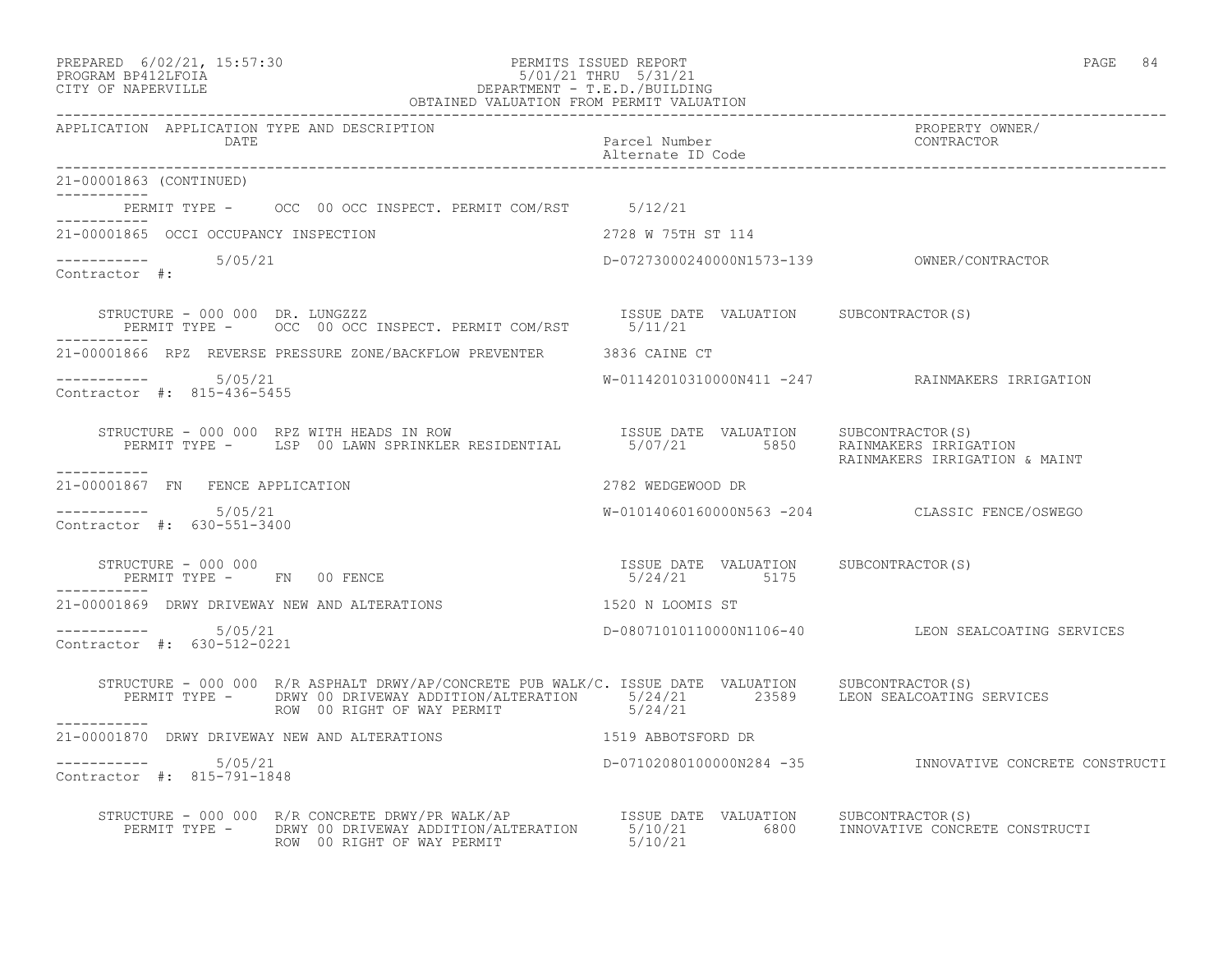#### PREPARED 6/02/21, 15:57:30 PERMITS ISSUED REPORT PAGE 85 PROGRAM BP412LFOIA 5/01/21 THRU 5/31/21 CITY OF NAPERVILLE DEPARTMENT - T.E.D./BUILDING OBTAINED VALUATION FROM PERMIT VALUATION

| APPLICATION APPLICATION TYPE AND DESCRIPTION                                                                                                                                                                                                                                                                                                                                                                                                            |                                           | PROPERTY OWNER/<br>CONTRACTOR                            |
|---------------------------------------------------------------------------------------------------------------------------------------------------------------------------------------------------------------------------------------------------------------------------------------------------------------------------------------------------------------------------------------------------------------------------------------------------------|-------------------------------------------|----------------------------------------------------------|
| 21-00001871 DRWY DRIVEWAY NEW AND ALTERATIONS                                                                                                                                                                                                                                                                                                                                                                                                           | 1412 ADA LN                               |                                                          |
| $--------- 5/05/21$<br>Contractor #: 630-213-9540                                                                                                                                                                                                                                                                                                                                                                                                       |                                           | D-07261060150000N699 -126 FORTIS GROUND WERKS            |
|                                                                                                                                                                                                                                                                                                                                                                                                                                                         |                                           |                                                          |
| 21-00001882 RAL RES ALTERATIONS/REMODLING (NO NEW SQ FTG) 2480 FAWN LAKE CR                                                                                                                                                                                                                                                                                                                                                                             |                                           |                                                          |
| $--------- 5/06/21$<br>Contractor #: 630-514-9289                                                                                                                                                                                                                                                                                                                                                                                                       |                                           | W-01041050220000N1042-182 LAKEWEST RENOVATIONS-NAPERVILL |
| STRUCTURE – 000 000 MASTER BATHROOM REMODEL                          ISSUE DATE VALUATION    SUBCONTRACTOR(S)<br>PERMIT TYPE –      RAL  00 ROOM ALTERATION                          5/27/21       40000    CLAUSEN PLUMBING<br>------------                                                                                                                                                                                                            |                                           | ETLING CONSTRUCTION LLC                                  |
| 21-00001884 TENT TENTS                                                                                                                                                                                                                                                                                                                                                                                                                                  | 4003 IDLEWILD LN                          |                                                          |
| $--------- 5/06/21$<br>Contractor #: 630-690-8500                                                                                                                                                                                                                                                                                                                                                                                                       | W-01043090030000N1586-196 BIG TENT EVENTS |                                                          |
|                                                                                                                                                                                                                                                                                                                                                                                                                                                         |                                           |                                                          |
| 21-00001888 TENT TENTS                                                                                                                                                                                                                                                                                                                                                                                                                                  | 1505 MCDOWELL RD                          |                                                          |
| $--------- 5/06/21$<br>Contractor #: 630-759-4200                                                                                                                                                                                                                                                                                                                                                                                                       |                                           | D-07101000020000N268 -34 RENTALS UNLIMITED               |
| $\begin{array}{cccc} \texttt{STRUCTURE} & - & 000 & 000 & 5 & \texttt{TENTS} -5/14/21 -5/16/21 & & & & & & \\ \texttt{PERMIT TYPE} & - & & \texttt{TENT } & 00 & \texttt{TENT} & \texttt{PERMIT} & & & & \\ \end{array}$<br>PERMIT TYPE - TENT 00 TENT PERMIT<br>-----------                                                                                                                                                                            |                                           |                                                          |
| 21-00001890 POOL POOL ABOVE/INGROUND RESIDENTIAL                                                                                                                                                                                                                                                                                                                                                                                                        | 4203 CHINABERRY LN                        |                                                          |
| $--------- 5/06/21$<br>Contractor #: 630-416-8998                                                                                                                                                                                                                                                                                                                                                                                                       |                                           | W-01172130020000N1743-241 C.B. CONLIN LANDSCAPE          |
| $\begin{array}{cccc} \texttt{STRUCTURE} & - & 000 & 000 \\ \texttt{PERMIT TYPE} & - & \texttt{FRP*} & 00 & \texttt{FIREPLACE} & \texttt{PREFAB} \\ \texttt{PERMIT TYPE} & - & \texttt{FRP*} & 00 & \texttt{PATHO} \\ \texttt{PAT} & 00 & \texttt{PATIO} \\ \texttt{SPA} & 00 & \texttt{SPA/HOT} & \texttt{TUB} \\ \texttt{SPA} & 00 & \texttt{SPA/HOT} & \texttt{TUB} \\ \end{array} \qquad \begin{array}{cccc} \texttt{ISSUE} & \texttt{DATE} & \text$ |                                           |                                                          |
| -----------                                                                                                                                                                                                                                                                                                                                                                                                                                             |                                           |                                                          |
| 21-00001894 ESC ELECTRIC SERVICE CHANGE                                                                                                                                                                                                                                                                                                                                                                                                                 | 1420 BAYOU PATH DR                        |                                                          |
| $--------- 5/06/21$<br>Contractor #:                                                                                                                                                                                                                                                                                                                                                                                                                    | D-07093050420000N1767-047 93ENERGY        |                                                          |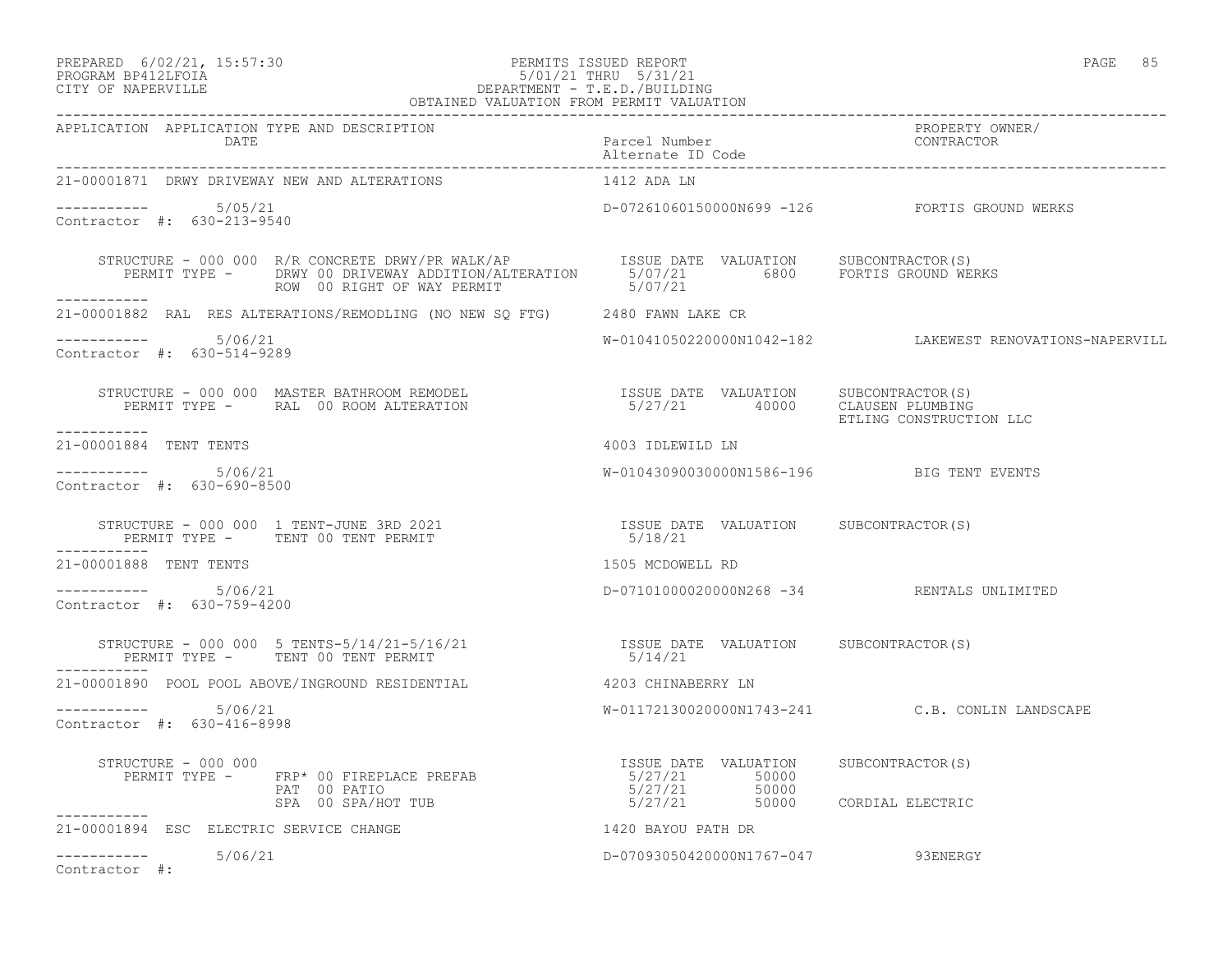#### PREPARED 6/02/21, 15:57:30 PERMITS ISSUED REPORT PAGE 86 PROGRAM BP412LFOIA 5/01/21 THRU 5/31/21 CITY OF NAPERVILLE DEPARTMENT - T.E.D./BUILDING OBTAINED VALUATION FROM PERMIT VALUATION

------------------------------------------------------------------------------------------------------------------------------------ APPLICATION APPLICATION TYPE AND DESCRIPTION PROPERTY OWNER/ DATE **Parcel Number** Parcel Number Alternate ID Code ------------------------------------------------------------------------------------------------------------------------------------ 21-00001894 (CONTINUED) ----------- STRUCTURE - 000 000 PHOTOVOLTAIC SYSTEM ISSUE DATE VALUATION SUBCONTRACTOR(S) PERMIT TYPE - EMSC 00 ELECTRIC MISC 65/28/21 5/28/21 PV 00 SOLAR PHOTOVOLTAIC 5/28/21 31816 93ENERGY ----------- 21-00001895 ESC ELECTRIC SERVICE CHANGE 2515 BASIN TRAIL LN  $--------- 5/06/21$ D-07091090190000N1762-032 93ENERGY Contractor #: STRUCTURE - 000 000 PHOTOVOLTAIC SYSTEM ISSUE DATE VALUATION SUBCONTRACTOR(S) PERMIT TYPE - PV 00 SOLAR PHOTOVOLTAIC 65/28/21 31816 93ENERGY ----------- 21-00001900 PPA PLUMBING PERMIT 1300 ST CROIX AV ----------- 5/06/21 W-01022130080000N181 -187 ROBERT BAIR PLUMBING Contractor #: 630-964-1700 STRUCTURE - 000 000 EMERGENCY SEWER/WATER REPAIR **ISSUE DATE VALUATION** SUBCONTRACTOR(S) PERMIT TYPE - SEW 00 SEWER/WATER REPAIR OR REPLACE 5/06/21 ROBERT BAIR PLUMBING ----------- 21-00001901 PAT PATIO APPLICATION 291 WEATHERFORD LN ----------- 5/06/21 W-02061010530000N295 -190 B & B CONSTRUCTION INC Contractor #: 630-618-6935 STRUCTURE - 000 000 PATIO **ISSUE DATE** VALUATION SUBCONTRACTOR(S) PERMIT TYPE - DRWY 00 DRIVEWAY ADDITION/ALTERATION 5/27/21 12880<br>PAT 00 PATIO 5/27/21 54000 PAT 00 PATIO 5/27/21 54000 ROW 00 RIGHT OF WAY PERMIT 6/27/21 ----------- 21-00001904 SITE SITE DEVELOPMENT 1126 E OGDEN AV ---------------------- 5/06/21 D-08081050020000N364 -42 JG MORRIS JR, INC Contractor #: 586-224-3409 STRUCTURE - 000 000 ISSUE DATE VALUATION SUBCONTRACTOR(S) PERMIT TYPE - SITE 00 SITE DEVELOPMENT ----------- 21-00001905 DRWY DRIVEWAY NEW AND ALTERATIONS 1592 WHITLEY RD ----------- 5/06/21 D-07102050080000N223 -35 TMW ENTERPRISE PAVING Contractor #: 630-350-7717 STRUCTURE - 000 000 R/R AND WIDEN ASPAHLT DRWY/AP ISSUE DATE VALUATION SUBCONTRACTOR(S)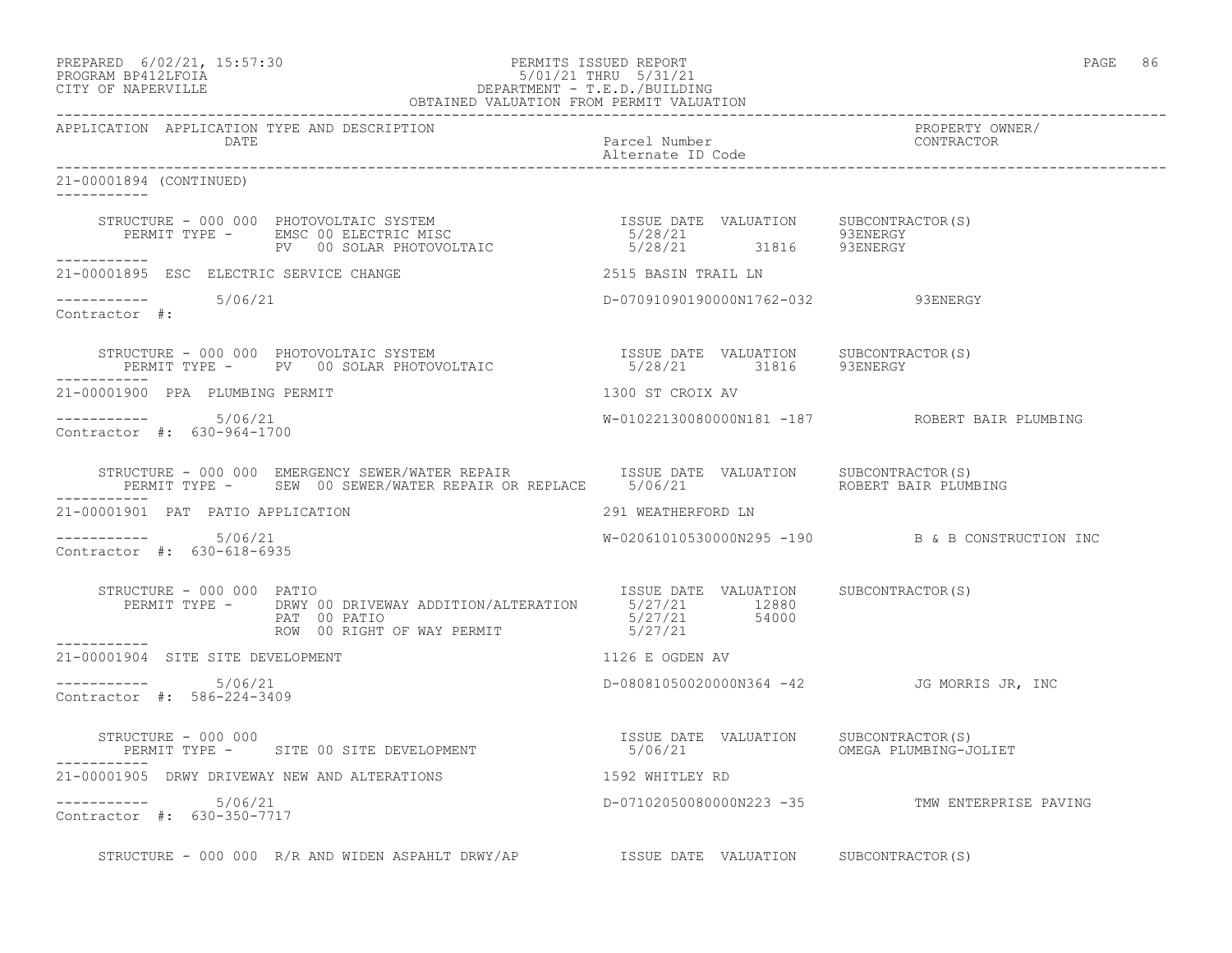## PREPARED 6/02/21, 15:57:30 PERMITS ISSUED REPORT PAGE 87 PROGRAM BP412LFOIA 5/01/21 THRU 5/31/21 CITY OF NAPERVILLE DEPARTMENT - T.E.D./BUILDING

| OBTAINED VALUATION FROM PERMIT VALUATION                                                                                                                                                                 |                                                        |                                                  |
|----------------------------------------------------------------------------------------------------------------------------------------------------------------------------------------------------------|--------------------------------------------------------|--------------------------------------------------|
| APPLICATION APPLICATION TYPE AND DESCRIPTION<br>DATE                                                                                                                                                     | Parcel Number<br>Alternate ID Code                     | PROPERTY OWNER/<br>CONTRACTOR                    |
| 21-00001905 (CONTINUED)<br>------------                                                                                                                                                                  |                                                        |                                                  |
| PERMIT TYPE - DRWY 00 DRIVEWAY ADDITION/ALTERATION 5/24/21 4500<br>ROW 00 RIGHT OF WAY PERMIT 5/24/21<br>___________                                                                                     |                                                        |                                                  |
| 21-00001906 FN FENCE APPLICATION                                                                                                                                                                         | 1037 EDGEWATER DR                                      |                                                  |
| $--------- 5/06/21$<br>Contractor #: 815-436-7440                                                                                                                                                        |                                                        | D-08193120160000N57 -115 CEDAR RUSTIC/JOLIET     |
| STRUCTURE - 000 000<br>PERMIT TYPE - FN 00 FENCE                                                                                                                                                         | ISSUE DATE VALUATION SUBCONTRACTOR(S)<br>5/26/21 3260  |                                                  |
| 21-00001908 FN FENCE APPLICATION                                                                                                                                                                         | 1221 EDWARD RD                                         |                                                  |
| $--------- 5/06/21$<br>Contractor #:                                                                                                                                                                     |                                                        |                                                  |
| STRUCTURE - 000 000<br>PERMIT TYPE - FN 00 FENCE                                                                                                                                                         | ISSUE DATE VALUATION SUBCONTRACTOR(S)<br>$5/12/21$ 400 |                                                  |
| 21-00001909 DRWY DRIVEWAY NEW AND ALTERATIONS                                                                                                                                                            | 1625 FORDHAM CT                                        |                                                  |
| $--------- 5/06/21$<br>Contractor #: 630-885-8054                                                                                                                                                        | D-08331150820000N300 -164 ALLRITE PAVING               |                                                  |
| STRUCTURE - 000 000 R/R CONCRETE DRWY/AP<br>PERMIT TYPE - DRWY 00 DRIVEWAY ADDITION/ALTERATION 5/10/21<br>ROW 00 RIGHT OF WAY PERMIT 5/10/21<br>STRUCTURE - 000 000 R/R CONCRETE DRWY/AP<br>------------ |                                                        |                                                  |
| 21-00001911 FN FENCE APPLICATION                                                                                                                                                                         | 1012 KENNESAW CT                                       |                                                  |
| 5/06/21<br>Contractor #: 630-292-4649                                                                                                                                                                    |                                                        | D-07251060150000N75 -128 CEDAR MOUNTAIN FENCE CO |
| STRUCTURE - 000 000<br>PERMIT TYPE - FN 00 FENCE                                                                                                                                                         | ISSUE DATE VALUATION SUBCONTRACTOR(S)<br>5/10/21 9750  |                                                  |
| 21-00001912 FN FENCE APPLICATION                                                                                                                                                                         | 389 COTTONWOOD LN                                      |                                                  |
| ----------- 5/06/21<br>Contractor #: 630-428-3700                                                                                                                                                        |                                                        | D-07231070040000N532 -96 SERVPRO OF NAPERVILLE   |
| STRUCTURE - 000 000<br>PERMIT TYPE - FN 00 FENCE                                                                                                                                                         | ISSUE DATE VALUATION SUBCONTRACTOR(S)<br>5/26/21 800   |                                                  |
| 21-00001913 FN FENCE APPLICATION                                                                                                                                                                         | 1605 CLYDE DR                                          |                                                  |
| 5/07/21<br>___________<br>Contractor #: 630-406-8410                                                                                                                                                     |                                                        | D-08312000220000N62 -161 PARAMOUNT FENCE-BATAVIA |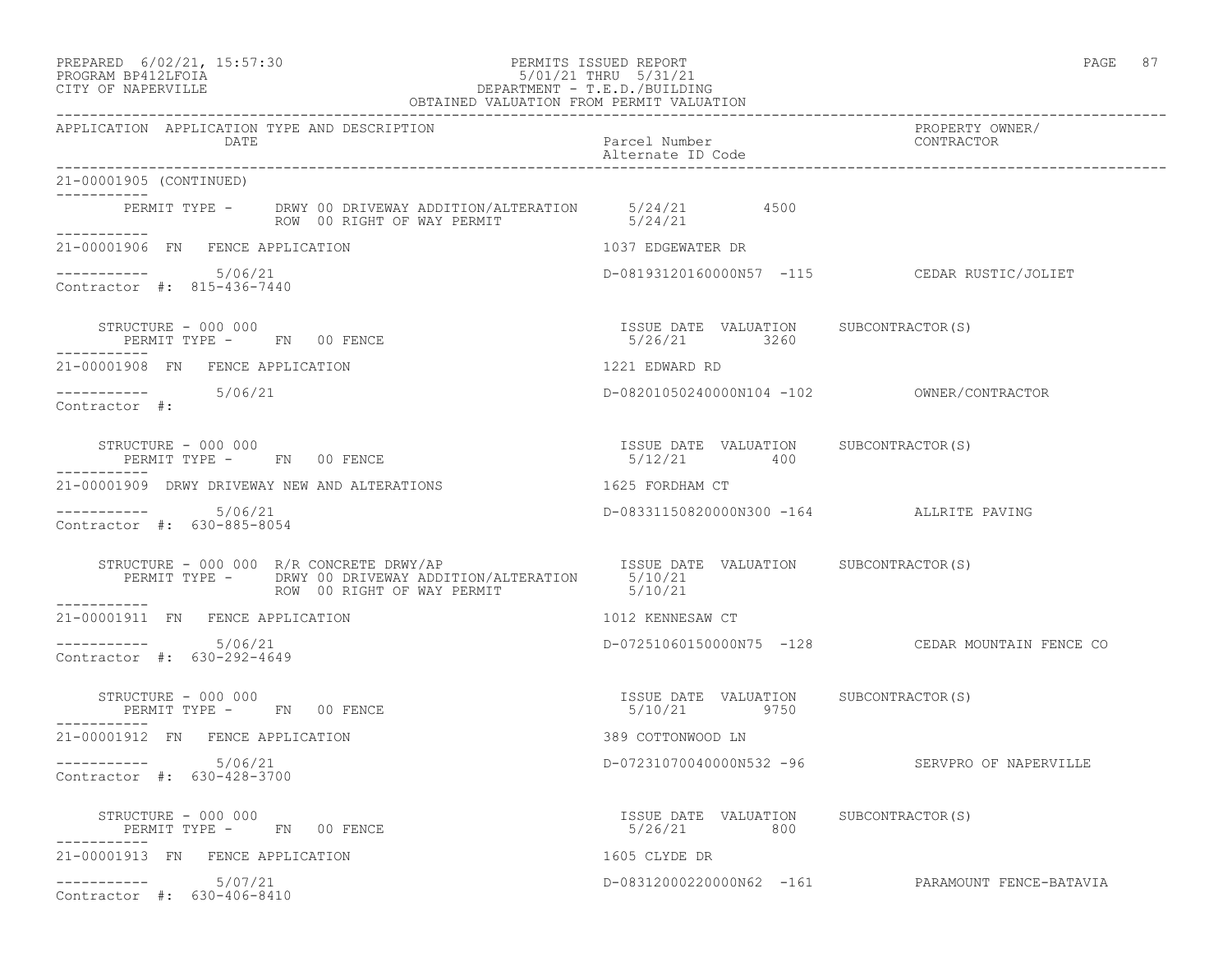| PREPARED 6/02/21, 15:57:30<br>PROGRAM BP412LFOIA 57:30<br>CITY OF NAPERVILLE DEPARTMENT - T.E.D./BUILDING<br>OBTAINED VALUATION FROM PERMIT VALUATION<br>OBTAINED VALUATION FROM PERMIT VALUATION |                                                                     | PAGE 88                                              |
|---------------------------------------------------------------------------------------------------------------------------------------------------------------------------------------------------|---------------------------------------------------------------------|------------------------------------------------------|
| APPLICATION APPLICATION TYPE AND DESCRIPTION<br>DATE                                                                                                                                              | Parcel Number<br>Alternate ID Code                                  | PROPERTY OWNER/<br>CONTRACTOR                        |
| 21-00001913 (CONTINUED)                                                                                                                                                                           |                                                                     |                                                      |
| STRUCTURE - 000 000<br>PERMIT TYPE - FN 00 FENCE                                                                                                                                                  | ISSUE DATE VALUATION SUBCONTRACTOR(S)<br>5/26/21 4500               |                                                      |
| 21-00001914 FN FENCE APPLICATION                                                                                                                                                                  | 1350 E OGDEN AV HM                                                  |                                                      |
| $--------$ 5/07/21<br>Contractor #: 630-584-7710                                                                                                                                                  | D-08081060280000N1851-42 PEERLESS FENCE                             |                                                      |
| STRUCTURE - 000 000<br>PERMIT TYPE - FN 00 FENCE                                                                                                                                                  | ISSUE DATE VALUATION SUBCONTRACTOR(S)<br>5/27/21 7400               |                                                      |
| 21-00001915 FN FENCE APPLICATION                                                                                                                                                                  | 3727 MISTFLOWER LN                                                  |                                                      |
| $--------- 5/07/21$<br>Contractor #: 630-551-3400                                                                                                                                                 |                                                                     | W-01093010180000N1418-227 CLASSIC FENCE/OSWEGO       |
| STRUCTURE - 000 000<br>PERMIT TYPE - FN 00 FENCE                                                                                                                                                  | ISSUE DATE VALUATION SUBCONTRACTOR(S)<br>5/10/21 6000               |                                                      |
| 21-00001919 RAL RES ALTERATIONS/REMODLING (NO NEW SQ FTG) 616 N ELLSWORTH ST                                                                                                                      |                                                                     |                                                      |
| $--------- 5/07/21$<br>Contractor #:                                                                                                                                                              |                                                                     |                                                      |
| STRUCTURE - 000 000 BASEMENT<br>PERMIT TYPE - FB 00 FINISHED BASEMENT<br>-----------                                                                                                              | ISSUE DATE VALUATION SUBCONTRACTOR(S)<br>5/27/21 24000 A&M ELECTRIC | AMCON CORP                                           |
| 21-00001922 RAL RES ALTERATIONS/REMODLING (NO NEW SQ FTG) 1612 WESTMINSTER DR                                                                                                                     |                                                                     |                                                      |
| $--------- 5/07/21$<br>Contractor #:                                                                                                                                                              |                                                                     |                                                      |
| STRUCTURE - 000 000 BASEMENT<br>PERMIT TYPE - FB 00 FINISHED BASEMENT<br>-----------                                                                                                              | ISSUE DATE VALUATION SUBCONTRACTOR(S)<br>5/27/21 24000 RADZIK INC   |                                                      |
| 21-00001923 DECK DECK                                                                                                                                                                             | 755 ARLINGTON AV                                                    |                                                      |
| $--------- 5/07/21$<br>Contractor #: 847-577-2722                                                                                                                                                 |                                                                     | W-02052020470000N277 -193 WOODRIDGE DECK & GAZEBO CO |
| STRUCTURE - 000 000<br>PERMIT TYPE - DECK 00 DECK                                                                                                                                                 | ISSUE DATE VALUATION SUBCONTRACTOR(S)<br>5/27/21 26211              |                                                      |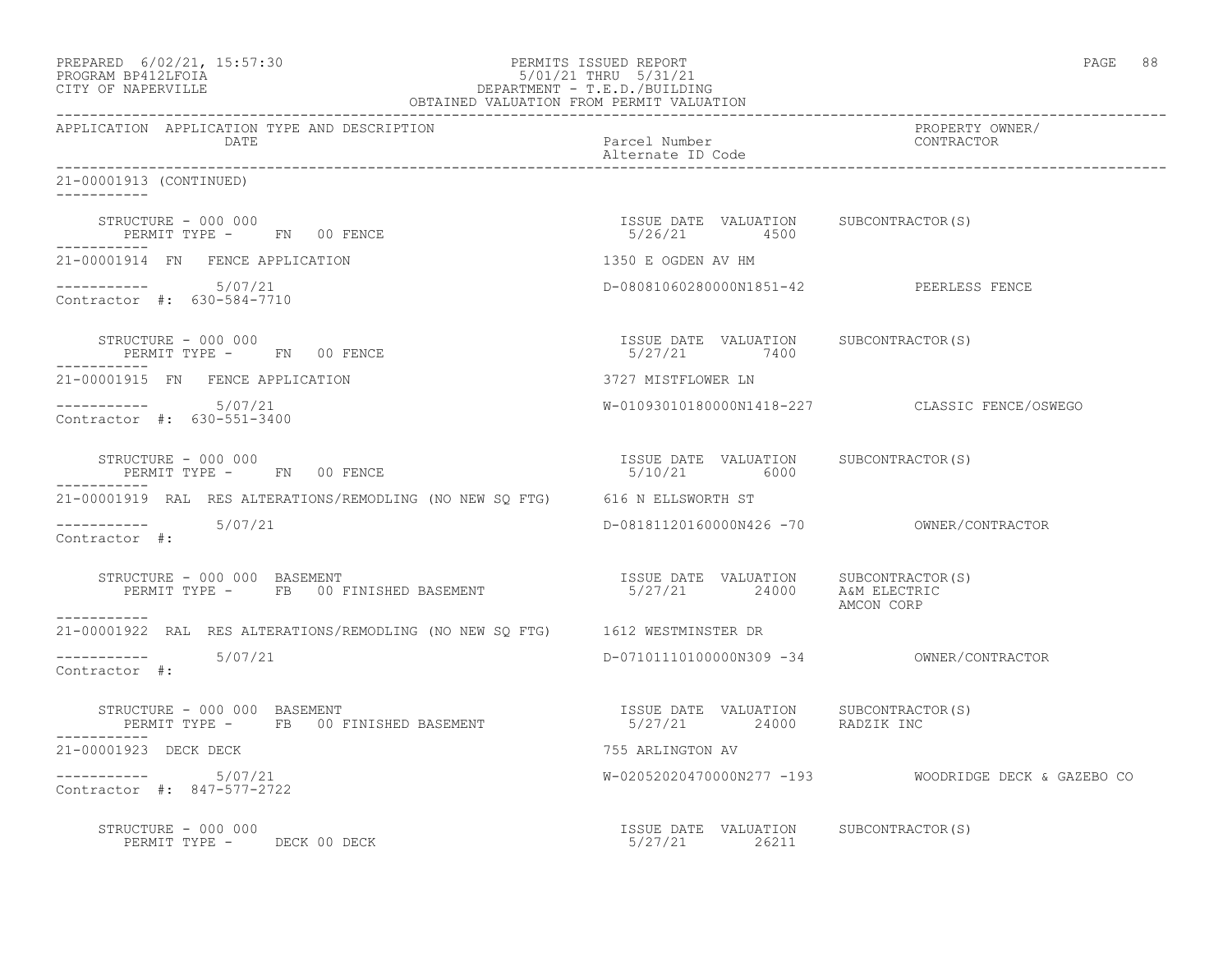## PREPARED 6/02/21, 15:57:30 PERMITS ISSUED REPORT PAGE 89 PROGRAM BP412LFOIA 5/01/21 THRU 5/31/21 CITY OF NAPERVILLE DEPARTMENT - T.E.D./BUILDING

| OBTAINED VALUATION FROM PERMIT VALUATION                                                                                      |                                                                       |                                                    |
|-------------------------------------------------------------------------------------------------------------------------------|-----------------------------------------------------------------------|----------------------------------------------------|
| APPLICATION APPLICATION TYPE AND DESCRIPTION<br>DATE                                                                          | Parcel Number<br>Alternate ID Code and CONTRACTOR                     | PROPERTY OWNER/                                    |
| 21-00001925 RAL RES ALTERATIONS/REMODLING (NO NEW SO FTG) 619 CENTURY FARM LN                                                 |                                                                       |                                                    |
| ---------- 5/07/21<br>Contractor #: 630-579-6600                                                                              |                                                                       | D-07121100090000N1298-38 RELIABLE HOME IMPROVEMENT |
| STRUCTURE – 000 000 INTERIOR RENOVATION<br>PERMIT TYPE – RAL 00 ROOM ALTERATION 1990 1990 1991 1992/21 56000 MDS ELECTRIC INC |                                                                       | NEPTUNE PLUMBING 055-043513                        |
| -----------<br>21-00001934 DRWY DRIVEWAY NEW AND ALTERATIONS 947 DAKOTA CR                                                    |                                                                       |                                                    |
| ----------- 5/07/21<br>Contractor #: 630-625-8810                                                                             | D-08064060120000N222 -26 SALINAS CONCRETE                             |                                                    |
|                                                                                                                               |                                                                       |                                                    |
| 21-00001935 $\,$ FN $\,$ FENCE APPLICATION $\,$ 1008 BELAIRE CT                                                               |                                                                       |                                                    |
| $--------- 5/07/21$<br>Contractor #: 630-584-7710                                                                             | D-07123070270000N590 -53 PEERLESS FENCE                               |                                                    |
|                                                                                                                               |                                                                       |                                                    |
| 21-00001937 FN FENCE APPLICATION                                                                                              |                                                                       |                                                    |
| $--------- 5/07/21$<br>Contractor #:                                                                                          | 2652 BODDINGTON LN<br>D-07343030040000N1040-169 OWNER/CONTRACTOR      |                                                    |
| STRUCTURE - 000 000<br>PERMIT TYPE - FN 00 FENCE                                                                              | ISSUE DATE VALUATION SUBCONTRACTOR(S)<br>5/10/21 6000<br>5/10/21 6000 |                                                    |
| 21-00001942 RPZ REVERSE PRESSURE ZONE/BACKFLOW PREVENTER 513 E 11TH AV                                                        |                                                                       |                                                    |
| -----------     5/07/21<br>Contractor #: 815-385-5599                                                                         |                                                                       | D-08073070300000N366 -55 WATER WORKS INC-JOHNSBURG |
| STRUCTURE - 000 000 RPZ                                                                                                       |                                                                       | WATER WORKS INC-JOHNSBURG                          |
| 21-00001943 RPZ REVERSE PRESSURE ZONE/BACKFLOW PREVENTER 625 JACKSON AV                                                       |                                                                       |                                                    |
| $--------- 5/07/21$<br>Contractor #: 815-385-5599                                                                             |                                                                       | D-07133150300000N539 -83 WATER WORKS INC-JOHNSBURG |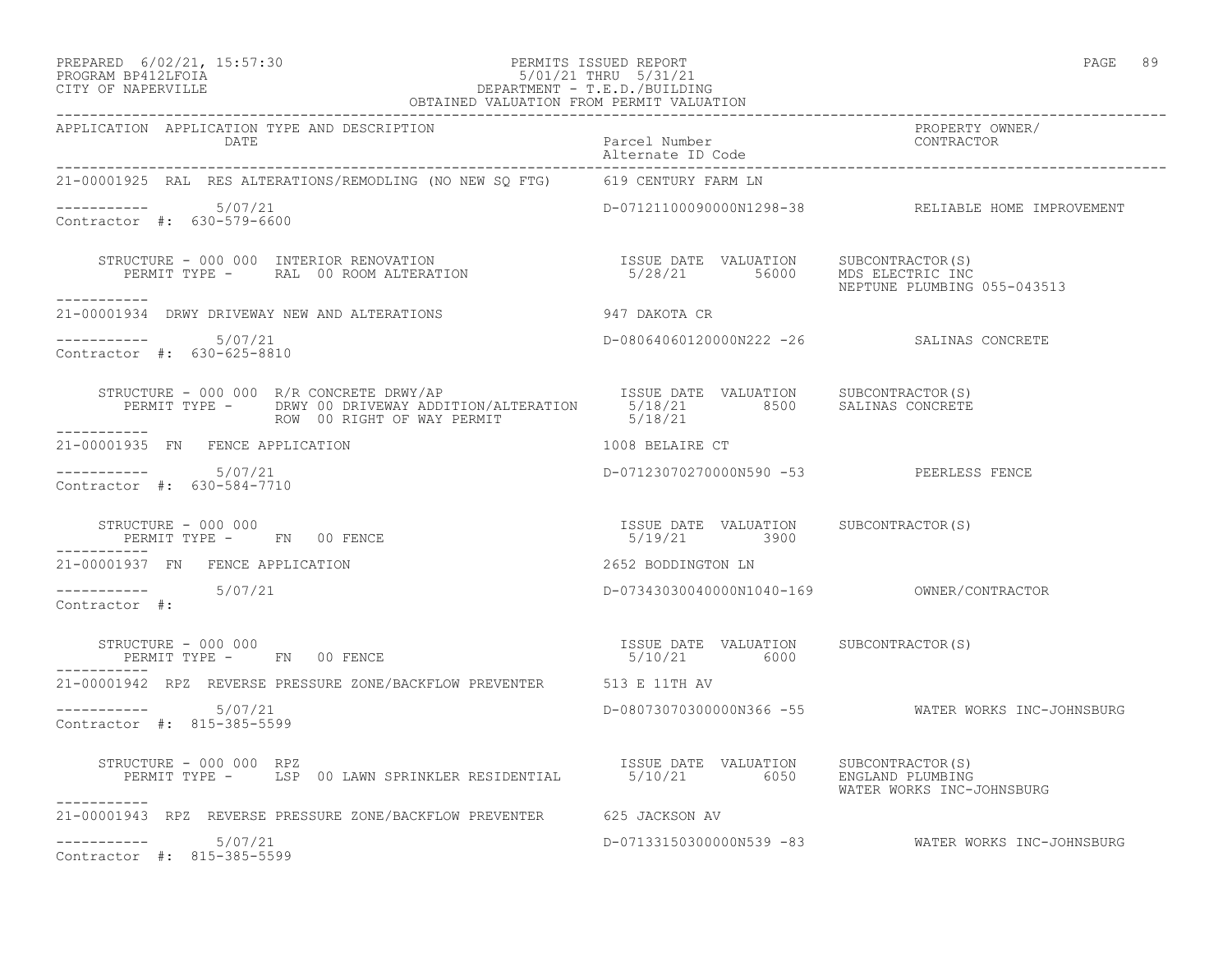| PREPARED            | $6/02/21$ , $15:57:30$ |
|---------------------|------------------------|
| DDOCDAM DDA10T DOTA |                        |

# PREPARED 6/02/21, 15:57:30 PERMITS ISSUED REPORT<br>PROGRAM BP412LFOIA PAGE 90<br>
5/01/21 THRU 5/31/21 PROGRAM BP412LFOIA 5/01/21 THRU 5/31/21 CITY OF NAPERVILLE CITY OF NAPERVILLE DEPARTMENT - T.E.D./BUILDING

| OBTAINED VALUATION FROM PERMIT VALUATION              |                                                                                                                                                                                     |                                       |                                                       |
|-------------------------------------------------------|-------------------------------------------------------------------------------------------------------------------------------------------------------------------------------------|---------------------------------------|-------------------------------------------------------|
| APPLICATION APPLICATION TYPE AND DESCRIPTION<br>DATE  |                                                                                                                                                                                     | Parcel Number<br>Alternate ID Code    | PROPERTY OWNER/<br>CONTRACTOR                         |
| 21-00001943 (CONTINUED)<br>___________                |                                                                                                                                                                                     |                                       |                                                       |
| STRUCTURE - 000 000 RPZ                               | STRUCTURE - 000 000 RPZ<br>PERMIT TYPE - LSP 00 LAWN SPRINKLER RESIDENTIAL 5/10/21 6050 ENGLAND PLUMBING                                                                            |                                       | WATER WORKS INC-JOHNSBURG                             |
| -----------                                           | 21-00001944 DRWY DRIVEWAY NEW AND ALTERATIONS 2147 WESTWIND CT                                                                                                                      |                                       |                                                       |
| Contractor #: 630-213-9540                            |                                                                                                                                                                                     |                                       | D-08323130240000N130 -177 FORTIS GROUND WERKS         |
| ___________                                           | STRUCTURE - 000 000 R/R AND EXPAND CONCRETE DRWY/AP  ISSUE DATE VALUATION SUBCONTRACTOR(S)<br>PERMIT TYPE - DRWY 00 DRIVEWAY ADDITION/ALTERATION  5/24/21 15080 FORTIS GROUND WERKS |                                       |                                                       |
| 21-00001945 TSG TEMPORARY SIGNS                       |                                                                                                                                                                                     | 4931 S ROUTE 59 123                   |                                                       |
| $--------- 5/07/21$<br>Contractor #: 847-534-9220     |                                                                                                                                                                                     |                                       | W-01164050090000N1516-258 DIVINE SIGNS & GRAPHICS     |
|                                                       |                                                                                                                                                                                     |                                       |                                                       |
| 21-00001946 FN FENCE APPLICATION                      |                                                                                                                                                                                     | 1120 CRIMSON CT                       |                                                       |
| -----------     5/07/21<br>Contractor #: 815-295-7779 |                                                                                                                                                                                     |                                       | W-01024010230000N387 -202 AMERIDREAM FENCE & DECK INC |
| ____________                                          |                                                                                                                                                                                     |                                       |                                                       |
| 21-00001948 FN FENCE APPLICATION                      |                                                                                                                                                                                     | 2109 BUCKLEY CT                       |                                                       |
| $--------- 5/07/21$<br>Contractor #: 708-301-1200     |                                                                                                                                                                                     |                                       | D-08313080200000N159 -175 AMERICA'S BACKYARD/JOLIET   |
|                                                       |                                                                                                                                                                                     |                                       |                                                       |
| 21-00001949 FN FENCE APPLICATION                      |                                                                                                                                                                                     | 1300 LEAWOOD CT                       |                                                       |
| $--------- 5/08/21$<br>Contractor #: 630-406-8410     |                                                                                                                                                                                     |                                       | W-01024060340000N279 -202 PARAMOUNT FENCE-BATAVIA     |
| STRUCTURE - 000 000                                   |                                                                                                                                                                                     | ISSUE DATE VALUATION SUBCONTRACTOR(S) |                                                       |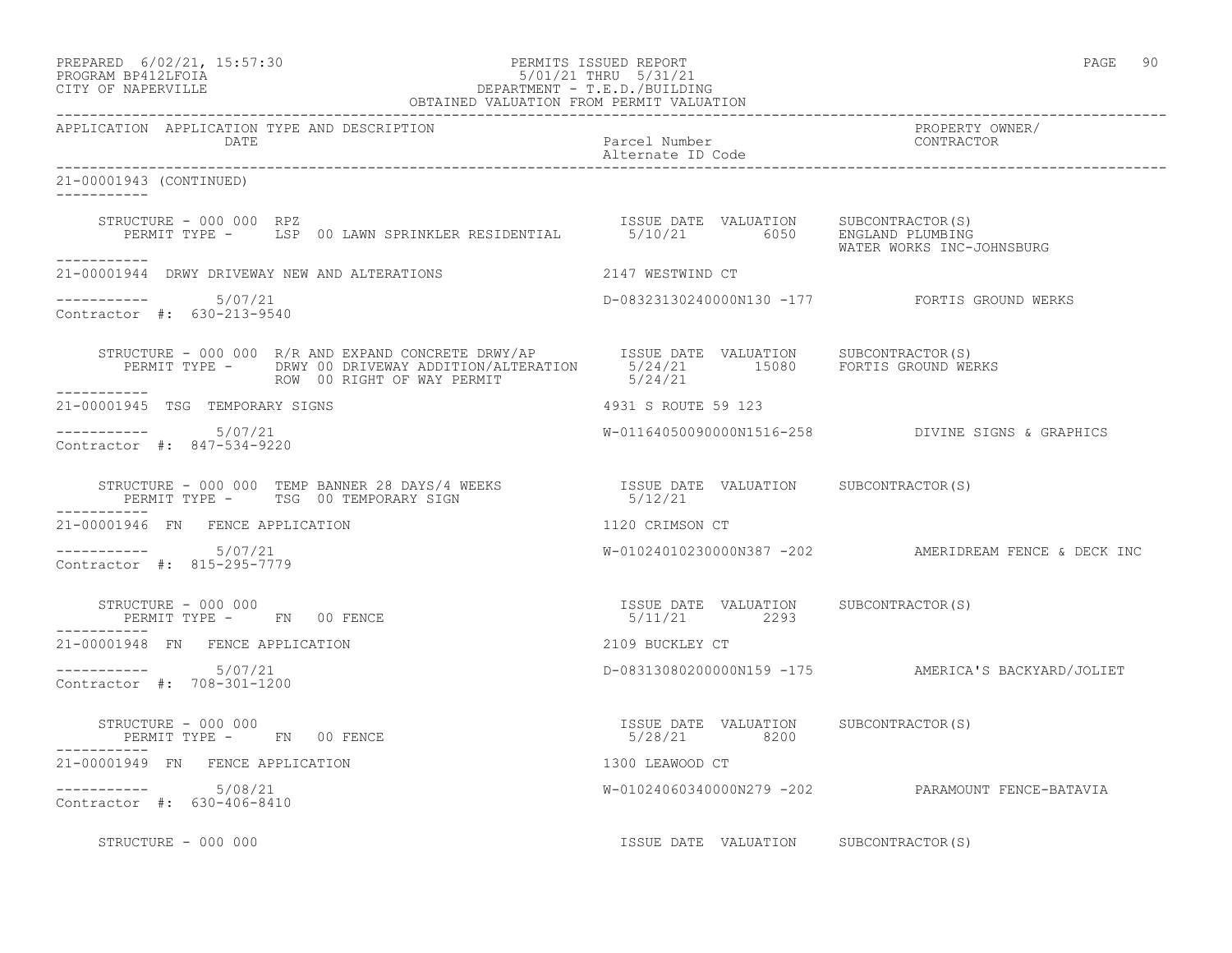# PREPARED 6/02/21, 15:57:30 PERMITS ISSUED REPORT PAGE 91 PROGRAM BP412LFOIA 5/01/21 THRU 5/31/21 CITY OF NAPERVILLE DEPARTMENT - T.E.D./BUILDING

| OBTAINED VALUATION FROM PERMIT VALUATION                                                                                                                                     |                                                       |                                                   |
|------------------------------------------------------------------------------------------------------------------------------------------------------------------------------|-------------------------------------------------------|---------------------------------------------------|
| APPLICATION APPLICATION TYPE AND DESCRIPTION<br>DATE                                                                                                                         | Parcel Number<br>Alternate ID Code                    | PROPERTY OWNER/<br>CONTRACTOR                     |
| 21-00001949 (CONTINUED)<br>___________                                                                                                                                       |                                                       |                                                   |
| PERMIT TYPE - FN 00 FENCE<br>. _ _ _ _ _ _ _ _ _ _                                                                                                                           | 5/27/21 4200                                          |                                                   |
| 21-00001950 FN FENCE APPLICATION                                                                                                                                             | 1513 BRADLEY CT                                       |                                                   |
| $--------- 5/08/21$<br>Contractor #:                                                                                                                                         |                                                       |                                                   |
| PERMIT TYPE - FN 00 FENCE                                                                                                                                                    | ISSUE DATE VALUATION SUBCONTRACTOR(S)<br>5/14/21 5000 |                                                   |
| 21-00001951 FN FENCE APPLICATION                                                                                                                                             | 819 EDGEWATER DR                                      |                                                   |
| ----------- 5/08/21<br>Contractor #: 630-406-8410                                                                                                                            |                                                       | D-07244090050000N450 -114 PARAMOUNT FENCE-BATAVIA |
| STRUCTURE - 000 000<br>PERMIT TYPE - FN 00 FENCE<br>------------                                                                                                             | ISSUE DATE VALUATION SUBCONTRACTOR(S)<br>5/12/21 5100 |                                                   |
| 21-00001952 PPA PLUMBING PERMIT                                                                                                                                              | 380 W DIEHL RD                                        |                                                   |
| $--------- 5/10/21$<br>Contractor #: 815-219-5508                                                                                                                            |                                                       | D-07014030180000N16 -24 LOG ENTERPRISES, INC      |
| STRUCTURE - 000 000 EMERGENCY SEWER/WATER REPAIR<br>ISSUE DATE VALUATION SUBCONTRACTOR(S)<br>PERMIT TYPE - SEW 00 SEWER/WATER REPAIR OR REPLACE 5/10/21 LOG ENTERPRISES, INC |                                                       |                                                   |
| 21-00001953 FN FENCE APPLICATION                                                                                                                                             | 2136 SKYLANE DR                                       |                                                   |
| $--------- 5/10/21$<br>Contractor #: 630-406-8410                                                                                                                            |                                                       | D-07343010430000N1260-169 PARAMOUNT FENCE-BATAVIA |
| STRUCTURE - 000 000<br>PERMIT TYPE - FN 00 FENCE                                                                                                                             | ISSUE DATE VALUATION SUBCONTRACTOR(S)<br>5/10/21 1500 |                                                   |
| 21-00001954 FN FENCE APPLICATION                                                                                                                                             | 151 WAXWING AV                                        |                                                   |
| $--------$ 5/10/21<br>Contractor #: 815-744-9390                                                                                                                             |                                                       | D-08303050030000N197 -145 THE CEDAR MILL-MORRIS   |
| STRUCTURE - 000 000<br>PERMIT TYPE - FN 00 FENCE                                                                                                                             | ISSUE DATE VALUATION SUBCONTRACTOR(S)<br>5/10/21 3500 |                                                   |
| 21-00001955 FN FENCE APPLICATION                                                                                                                                             | 361 RIPLEY CT                                         |                                                   |
| $--------$ 5/10/21<br>Contractor #: 815-744-9390                                                                                                                             |                                                       | D-08313030130000N159 -175 THE CEDAR MILL-MORRIS   |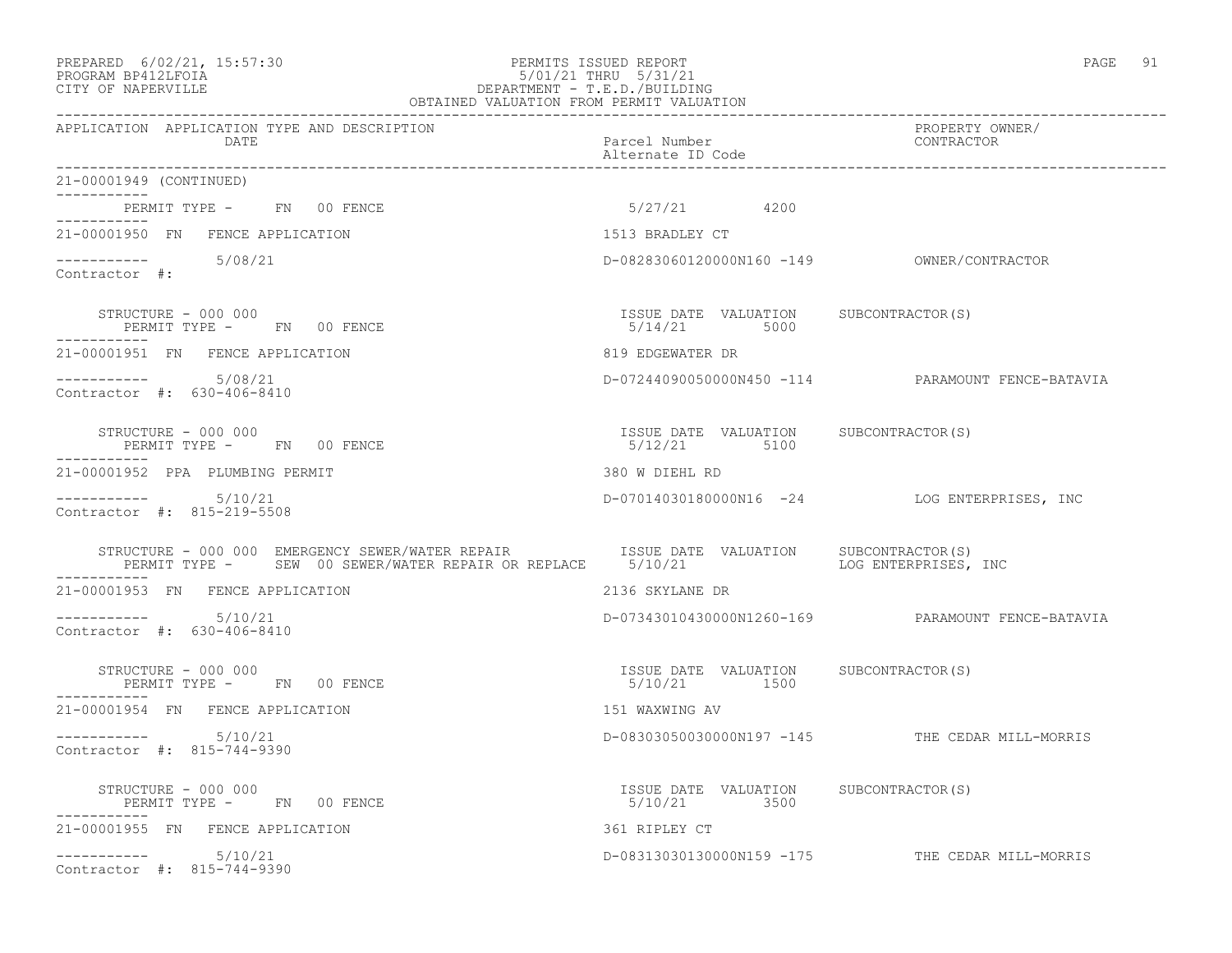| PREPARED 6/02/21, 15:57:30 | PERMITS ISSUED REPORT     | PAGE |
|----------------------------|---------------------------|------|
| גד∩ס זר4ומם מגם∩מם         | $5/01/01$ mupri $5/01/01$ |      |

## PROGRAM BP412LFOIA 5/01/21 THRU 5/31/21 CITY OF NAPERVILLE DEPARTMENT - T.E.D./BUILDING OBTAINED VALUATION FROM PERMIT VALUATION

------------------------------------------------------------------------------------------------------------------------------------

APPLICATION APPLICATION TYPE AND DESCRIPTION PROPERTY OWNER/ DATE Parcel Number Contractor Contractor Contractor Parcel Number Alternate ID Code ------------------------------------------------------------------------------------------------------------------------------------ 21-00001955 (CONTINUED) ----------- STRUCTURE - 000 000 ISSUE DATE VALUATION SUBCONTRACTOR(S) PERMIT TYPE - FN 00 FENCE ----------- 21-00001957 DRWY DRIVEWAY NEW AND ALTERATIONS 625 ARLINGTON AV ----------- 5/10/21 W-02051110170000N763 -192 SOLO CONSTRUCTION Contractor #: STRUCTURE - 000 000 R/R CONCRETE DRWY/PR WALK/AP ISSUE DATE VALUATION SUBCONTRACTOR(S) PERMIT TYPE - DRWY 00 DRIVEWAY ADDITION/ALTERATION 5/10/21 7000 SOLO CONSTRUCTION ROW 00 RIGHT OF WAY PERMIT 6/10/21 ----------- 21-00001958 FN FENCE APPLICATION 626 WEHRLI DR \_\_\_\_\_\_\_\_\_\_\_ ----------- 5/10/21 D-08192140040000N133 -101 FIRST FENCE Contractor #: 708-547-7555 STRUCTURE - 000 000 ISSUE DATE VALUATION SUBCONTRACTOR(S) PERMIT TYPE - FN 00 FENCE ----------- 21-00001960 DRWY DRIVEWAY NEW AND ALTERATIONS 828 CARDIFF RD ----------- 5/10/21 D-07253030030000N565 -143 MASONRY DOCTORS Contractor #: 630-809-6835 STRUCTURE - 000 000 R/R BRICK PAVER DRWY/PR WALKS/AP ISSUE DATE VALUATION SUBCONTRACTOR(S) PERMIT TYPE - DRWY 00 DRIVEWAY ADDITION/ALTERATION 5/26/21 24000 MASONRY DOCTORS ROW 00 RIGHT OF WAY PERMIT **600 FMAS** 5/26/21 MASONRY DOCTORS ----------- 21-00001961 DRWY DRIVEWAY NEW AND ALTERATIONS 916 ERB FARM LN  $--------- 5/10/21$ D-07121010410000N1312-38 COMMUNITY ASPHALT Contractor #: 630-968-1434 STRUCTURE - 000 000 R/R BRICK PAVER DRWY/PR WALKS/AP ISSUE DATE VALUATION SUBCONTRACTOR(S) PERMIT TYPE - DRWY 00 DRIVEWAY ADDITION/ALTERATION 5/10/21 24000 ROW 00 RIGHT OF WAY PERMIT 6/10/21 ----------- 21-00001963 FN FENCE APPLICATION 117 S EAGLE ST ----------- 5/10/21 D-07134160180000N538 -84 CEDAR MOUNTAIN FENCE CO Contractor #: 630-292-4649 STRUCTURE - 000 000 **ISSUE DATE VALUATION** SUBCONTRACTOR(S)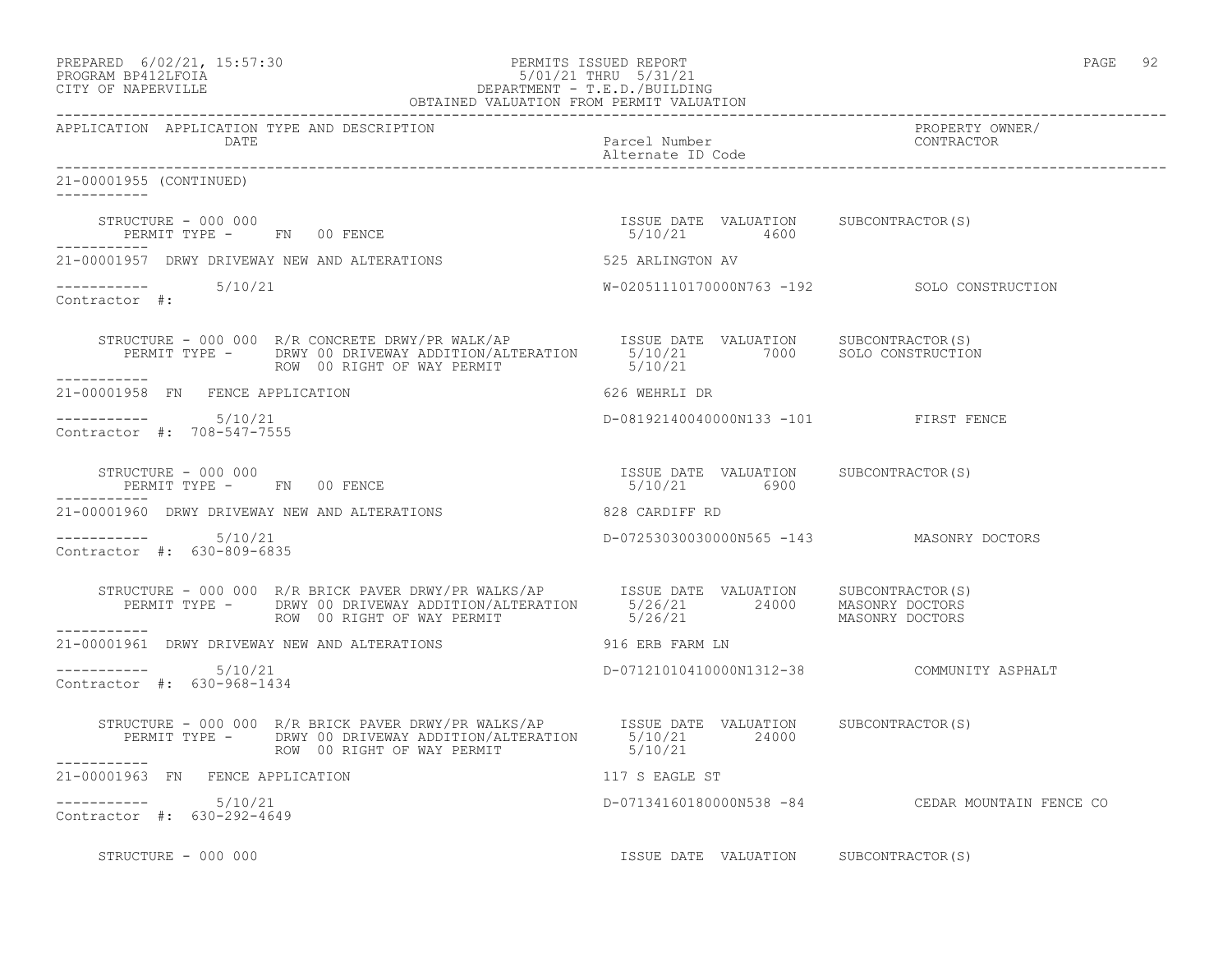#### PREPARED 6/02/21, 15:57:30 PERMITS ISSUED REPORT<br>PROGRAM BP412LFOIA PAGE 93 93 93 93 9601/21 PHRU 5/31/21 PROGRAM BP412LFOIA 5/01/21 THRU 5/31/21 CITY OF NAPERVILLE DEPARTMENT - T.E.D./BUILDING OBTAINED VALUATION FROM PERMIT VALUATION ------------------------------------------------------------------------------------------------------------------------------------

| APPLICATION APPLICATION TYPE AND DESCRIPTION<br>DATE                                                                                                                                                                                                                                                  | Parcel Number<br>Alternate In C<br>Alternate ID Code | PROPERTY OWNER/<br>CONTRACTOR                     |
|-------------------------------------------------------------------------------------------------------------------------------------------------------------------------------------------------------------------------------------------------------------------------------------------------------|------------------------------------------------------|---------------------------------------------------|
| 21-00001963 (CONTINUED)                                                                                                                                                                                                                                                                               |                                                      |                                                   |
| PERMIT TYPE - FN 00 FENCE                                                                                                                                                                                                                                                                             | 5/11/21 4100                                         |                                                   |
| 21-00001964 ESC ELECTRIC SERVICE CHANGE                                                                                                                                                                                                                                                               | 2632 MIDLAND DR                                      |                                                   |
| $--------- 5/10/21$<br>Contractor #: 847-419-1000                                                                                                                                                                                                                                                     | W-01024020410000N385 -202 ABC ELECTRIC               |                                                   |
|                                                                                                                                                                                                                                                                                                       |                                                      |                                                   |
| 21-00001965 DRWY DRIVEWAY NEW AND ALTERATIONS                                                                                                                                                                                                                                                         | 966 MERRIMAC CR                                      |                                                   |
| Contractor #: 630-263-7283                                                                                                                                                                                                                                                                            | D-07251100170000N677 -128 DAMICO PAVING              |                                                   |
| STRUCTURE - 000 000 R/R BRICK PAVER DRWY/PR WALKS/AP ISSUE DATE VALUATION SUBCONTRACTOR(S)<br>PERMIT TYPE - DRWY 00 DRIVEWAY ADDITION/ALTERATION 5/10/21 24000<br>ROW 00 RIGHT OF WAY PERMIT<br>------------                                                                                          | 5/10/21                                              |                                                   |
| 21-00001967 DRWY DRIVEWAY NEW AND ALTERATIONS 428 S RIVER RD                                                                                                                                                                                                                                          |                                                      |                                                   |
| 5/10/21<br>Contractor #: 630-247-9482                                                                                                                                                                                                                                                                 | D-07232060130000N88 -97 RYANS LANDSCAPE              |                                                   |
| $\begin{tabular}{lllllllllll} \texttt{STRUCTURE} & - & 000 & 000 & R/R & CONCRETE & PR & WALK/STOOP & & & & & & & & & \texttt{ISSUE} & \texttt{DATE} & VALUATION & & SUBCONTRACTOR(S) & \\ & PERMIT & TYPE & - & & MISC & 00 & MISCELLANDUS & PERMIT & & & & & 5/11/21 & & & 2000 & \\ \end{tabular}$ |                                                      |                                                   |
| 21-00001968 DRWY DRIVEWAY NEW AND ALTERATIONS                                                                                                                                                                                                                                                         | 947 SAVANNAH CR                                      |                                                   |
| $--------- 5/10/21$<br>Contractor #: 630-553-1573                                                                                                                                                                                                                                                     |                                                      | D-07243070250000N677 -113 RPG HI-DEF CONCRETE INC |
| STRUCTURE - 000 000 R/R CONCRETE DRWY/PR WALK/AP              ISSUE DATE VALUATION      SUBCONTRACTOR(S)<br>PERMIT TYPE -      DRWY 00 DRIVEWAY ADDITION/ALTERATION       5/11/21          7000      RPG HI-DEF CONCRETE INC<br>ROW 00 RIGHT OF WAY PERMIT<br>-----------                             | 5/11/21                                              |                                                   |
| 21-00001969 DRWY DRIVEWAY NEW AND ALTERATIONS                                                                                                                                                                                                                                                         | 815 N BRAINARD ST                                    |                                                   |
| $---------$ 5/10/21<br>Contractor #:                                                                                                                                                                                                                                                                  |                                                      |                                                   |
| STRUCTURE - 000 000 R/R CONCRETE PR WALK/STOOP                  ISSUE DATE VALUATION     SUBCONTRACTOR(S)<br>PERMIT TYPE -     MISC 00 MISCELLANEOUS PERMIT                     5/18/21              2000<br>-----------                                                                              |                                                      |                                                   |
| 21-00001970 DRWY DRIVEWAY NEW AND ALTERATIONS                                                                                                                                                                                                                                                         | 911 SHERIDAN CR                                      |                                                   |
| 5/10/21<br>-----------                                                                                                                                                                                                                                                                                |                                                      | D-07103110050000N1256-49 IRISH CASTLE PAVING      |

Contractor #: 708-599-0844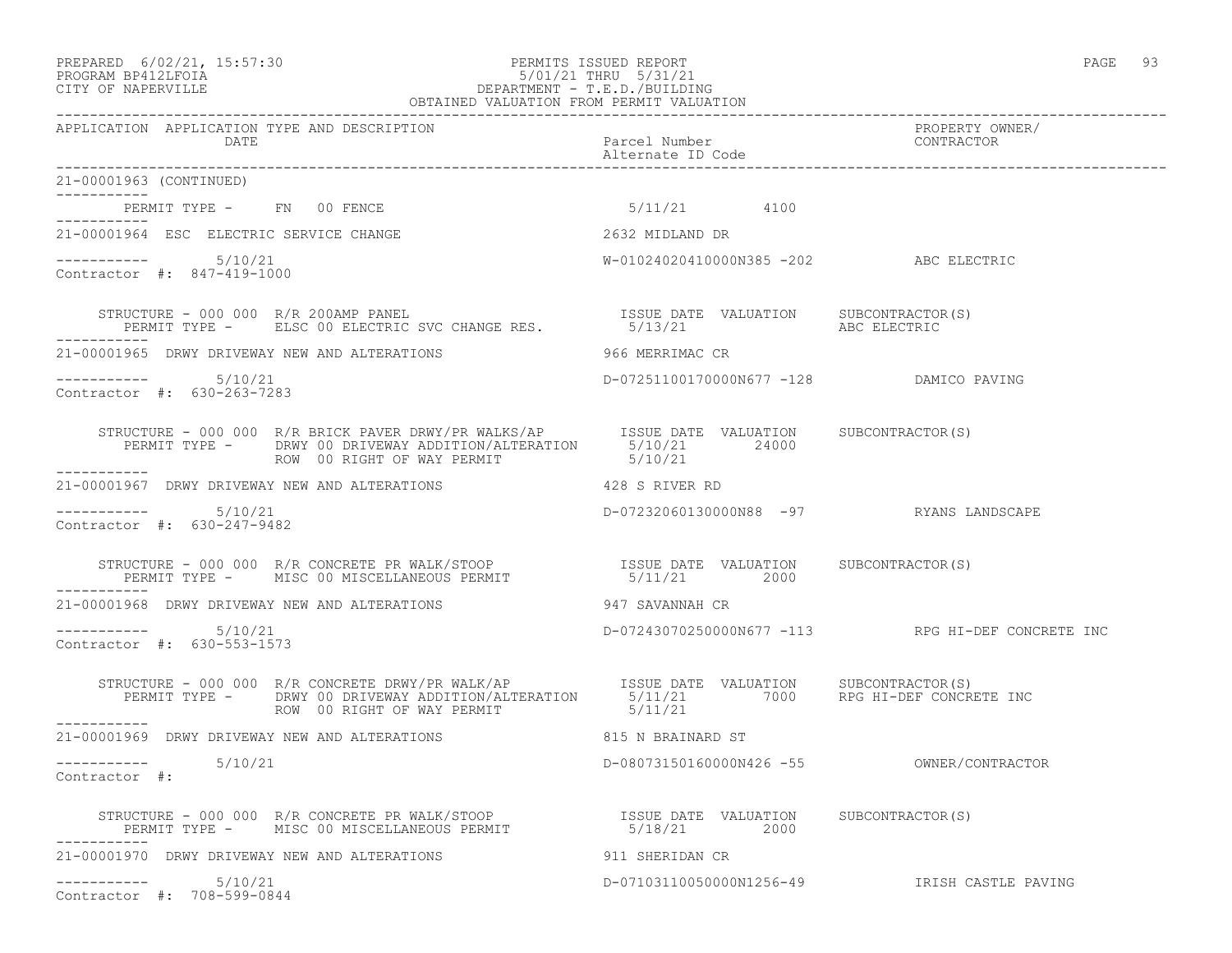PREPARED 6/02/21, 15:57:30 PERMITS ISSUED REPORT PAGE 94

# PROGRAM BP412LFOIA 5/01/21 THRU 5/31/21 CITY OF NAPERVILLE DEPARTMENT - T.E.D./BUILDING

| OBTAINED VALUATION FROM PERMIT VALUATION             |                                                                                                                                                         |  |                                                               |
|------------------------------------------------------|---------------------------------------------------------------------------------------------------------------------------------------------------------|--|---------------------------------------------------------------|
| APPLICATION APPLICATION TYPE AND DESCRIPTION<br>DATE | Parcel Number<br>Parcel Number<br>Alternate ID Code                                                                                                     |  | PROPERTY OWNER/<br>CONTRACTOR                                 |
| 21-00001970 (CONTINUED)                              |                                                                                                                                                         |  |                                                               |
|                                                      | ROW 00 RIGHT OF WAY PERMIT 5/11/21                                                                                                                      |  |                                                               |
| -----------                                          | 21-00001971 DRWY DRIVEWAY NEW AND ALTERATIONS 2724 SHERIDAN CT                                                                                          |  |                                                               |
| Contractor #: 708-599-0844                           |                                                                                                                                                         |  |                                                               |
|                                                      | STRUCTURE - 000 000 R/R ASPHALT DRWY/AP<br>PERMIT TYPE - DRWY 00 DRIVEWAY ADDITION/ALTERATION 5/11/21 49900<br>ROW 00 RIGHT OF WAY PERMIT SAND 19900    |  |                                                               |
|                                                      | 21-00001972 DRWY DRIVEWAY NEW AND ALTERATIONS 2816 COLLINS CT                                                                                           |  |                                                               |
| $--------- 5/10/21$<br>Contractor #: 708-599-0844    |                                                                                                                                                         |  | D-07103112130000N1256-49                  IRISH CASTLE PAVING |
|                                                      | STRUCTURE - 000 000 R/R ASPHALT DRWY/AP<br>PERMIT TYPE - DRWY 00 DRIVEWAY ADDITION/ALTERATION 5/11/21 49900<br>ROW 00 RIGHT OF WAY PERMIT 5/11/21       |  |                                                               |
| ------------                                         | 21-00001973 DRWY DRIVEWAY NEW AND ALTERATIONS 2803 POWELL CT                                                                                            |  |                                                               |
| $--------- 5/10/21$<br>Contractor #: 708-599-0844    |                                                                                                                                                         |  |                                                               |
|                                                      |                                                                                                                                                         |  |                                                               |
|                                                      | 21-00001974 DRWY DRIVEWAY NEW AND ALTERATIONS 2748 MCCLENNAN CT                                                                                         |  |                                                               |
| $--------- 5/10/21$<br>Contractor #: 708-599-0844    |                                                                                                                                                         |  | D-07103111580000N1256-49 IRISH CASTLE PAVING                  |
| ------------                                         | STRUCTURE - 000 000 R/R ASPHALT DRWY/AP<br>PERMIT TYPE - DRWY 00 DRIVEWAY ADDITION/ALTERATION 5/11/21 49900<br>ROW 00 RIGHT OF WAY PERMIT 5/11/21 49900 |  |                                                               |
|                                                      | 21-00001975 RPZ REVERSE PRESSURE ZONE/BACKFLOW PREVENTER 320 SPRUCE DR                                                                                  |  |                                                               |
| $--------- 5/11/21$<br>Contractor #: 815-521-3247    |                                                                                                                                                         |  | D-07252150030000N183 -129 EVERGREEN SPRINKLER SYSTEM          |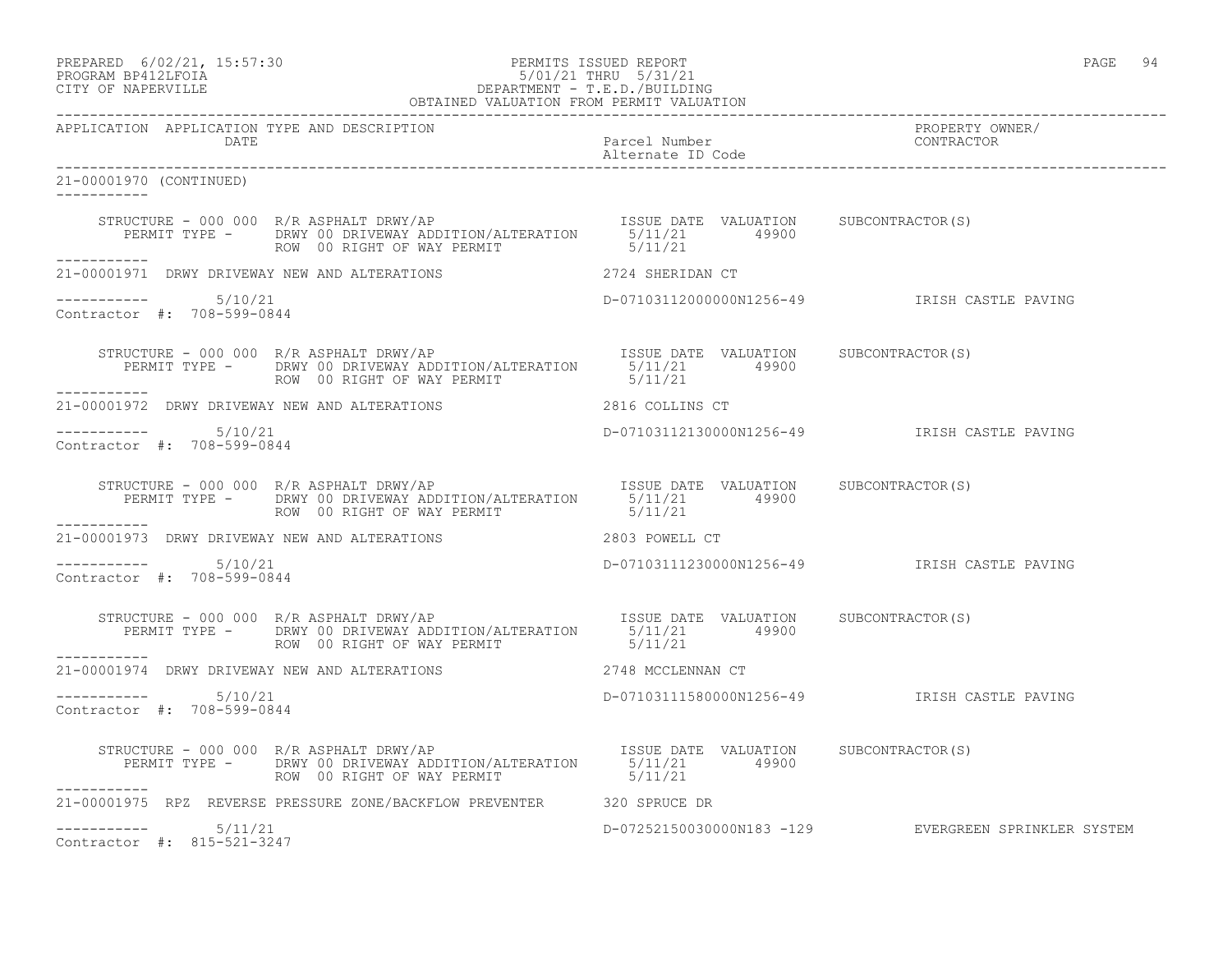## PREPARED 6/02/21, 15:57:30 PERMITS ISSUED REPORT PAGE 95 PROGRAM BP412LFOIA 5/01/21 THRU 5/31/21 CITY OF NAPERVILLE DEPARTMENT - T.E.D./BUILDING

|                                                             | OBTAINED VALUATION FROM PERMIT VALUATION                                                                                                                                                                                          |                                         |                                                   |
|-------------------------------------------------------------|-----------------------------------------------------------------------------------------------------------------------------------------------------------------------------------------------------------------------------------|-----------------------------------------|---------------------------------------------------|
| APPLICATION APPLICATION TYPE AND DESCRIPTION<br><b>DATE</b> |                                                                                                                                                                                                                                   | Parcel Number<br>Alternate ID Code      | PROPERTY OWNER/<br>CONTRACTOR                     |
| 21-00001975 (CONTINUED)<br>------------                     |                                                                                                                                                                                                                                   |                                         |                                                   |
|                                                             | STRUCTURE - 000 000<br>PERMIT TYPE - LSP 00 LAWN SPRINKLER RESIDENTIAL 65/14/21 3700 HARTLAND PLUMBING & MECH                                                                                                                     |                                         |                                                   |
|                                                             | 21-00001993 DRWY DRIVEWAY NEW AND ALTERATIONS 3519 OTHELLO DR                                                                                                                                                                     |                                         |                                                   |
| $--------- 5/12/21$<br>Contractor #: 630-476-1590           |                                                                                                                                                                                                                                   | W-01113100230000N1101-231 DEAN TERRITO  |                                                   |
|                                                             |                                                                                                                                                                                                                                   |                                         |                                                   |
| 21-00001995 FN FENCE APPLICATION                            |                                                                                                                                                                                                                                   | 1036 N MAIN ST                          |                                                   |
| $--------- 5/12/21$<br>Contractor #: 630-584-7710           |                                                                                                                                                                                                                                   | D-07124170020000N514 -54 PEERLESS FENCE |                                                   |
|                                                             |                                                                                                                                                                                                                                   |                                         |                                                   |
|                                                             | 21-00001996 DRWY DRIVEWAY NEW AND ALTERATIONS THE RELATIONS RELATIONS AV                                                                                                                                                          |                                         |                                                   |
| $--------- 5/12/21$<br>Contractor #: 630-878-3162           |                                                                                                                                                                                                                                   |                                         | D-08173060020000N419 -87 DRESSLER BLOCK CONCRETE  |
| -----------                                                 | STRUCTURE - 000 000 R/R CONCRETE DRWY/APRON                         ISSUE DATE VALUATION     SUBCONTRACTOR(S)<br>PERMIT TYPE -       DRWY 00 DRIVEWAY ADDITION/ALTERATION      5/12/21          7880      DRESSLER BLOCK CONCRETE |                                         |                                                   |
|                                                             | 21-00001997 DRWY DRIVEWAY NEW AND ALTERATIONS 1323 CAROL LN                                                                                                                                                                       |                                         |                                                   |
| -----------    5/12/21<br>Contractor #: 630-878-3162        |                                                                                                                                                                                                                                   |                                         | D-08303020150000N197 -145 DRESSLER BLOCK CONCRETE |
|                                                             | STRUCTURE - 000 000 R/R CONCRETE DRWY/APRON ISSUE DATE VALUATION SUBCONTRACTOR(S)<br>PERMIT TYPE - DRWY 00 DRIVEWAY ADDITION/ALTERATION 5/12/21 7880 DRESSLER BLOCK CONCRETE<br>ROW 00 RIGHT OF WAY PERMIT 5/12/21                |                                         |                                                   |
|                                                             |                                                                                                                                                                                                                                   |                                         |                                                   |
| $--------- 5/12/21$<br>Contractor #: 630-878-3162           |                                                                                                                                                                                                                                   |                                         | W-02054040070000N407 -208 DRESSLER BLOCK CONCRETE |
|                                                             | STRUCTURE - 000 000 R/R CONCRETE DRWY/APRON                                                                                                                                                                                       | ISSUE DATE VALUATION SUBCONTRACTOR(S)   |                                                   |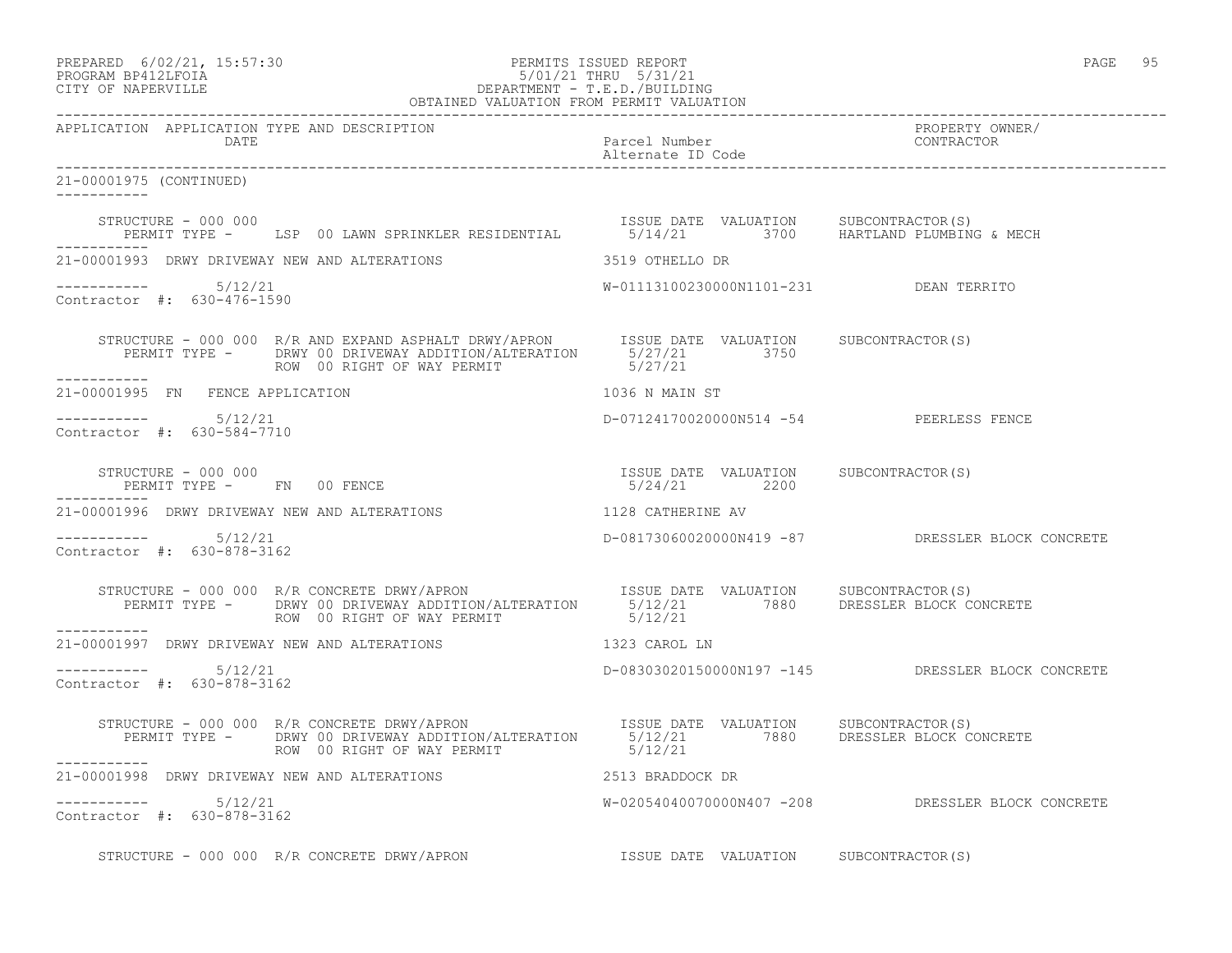# PREPARED 6/02/21, 15:57:30 PERMITS ISSUED REPORT<br>PROGRAM BP412LFOIA PAGE 96 PAGE 96 S/01/21 THRU 5/31/21 PROGRAM BP412LFOIA 5/01/21 THRU 5/31/21 CITY OF NAPERVILLE CITY OF NAPERVILLE DEPARTMENT - T.E.D./BUILDING

|                                                      | OBTAINED VALUATION FROM PERMIT VALUATION                                                                                                                                                                                          |                                    |                                                   |
|------------------------------------------------------|-----------------------------------------------------------------------------------------------------------------------------------------------------------------------------------------------------------------------------------|------------------------------------|---------------------------------------------------|
| APPLICATION APPLICATION TYPE AND DESCRIPTION<br>DATE |                                                                                                                                                                                                                                   | Parcel Number<br>Alternate ID Code | PROPERTY OWNER/<br>CONTRACTOR                     |
| 21-00001998 (CONTINUED)                              |                                                                                                                                                                                                                                   |                                    |                                                   |
|                                                      | PERMIT TYPE - DRWY 00 DRIVEWAY ADDITION/ALTERATION 5/12/21 7880 DRESSLER BLOCK CONCRETE<br>ROW 00 RIGHT OF WAY PERMIT 5/12/21                                                                                                     |                                    |                                                   |
|                                                      |                                                                                                                                                                                                                                   |                                    |                                                   |
| $--------- 5/12/21$<br>Contractor #: 630-878-3162    |                                                                                                                                                                                                                                   |                                    | W-02052100170000N400 -193 DRESSLER BLOCK CONCRETE |
|                                                      |                                                                                                                                                                                                                                   |                                    |                                                   |
|                                                      | $21\texttt{-}00002000$ DRWY DRIVEWAY NEW AND ALTERATIONS $729$ CHESTERFIELD AV                                                                                                                                                    |                                    |                                                   |
| $--------- 5/12/21$<br>Contractor #: 630-878-3162    |                                                                                                                                                                                                                                   |                                    | D-08202100220000N453 -103 DRESSLER BLOCK CONCRETE |
|                                                      |                                                                                                                                                                                                                                   |                                    |                                                   |
| ___________                                          | 21-00002002 DRWY DRIVEWAY NEW AND ALTERATIONS $1103$ SARA LN                                                                                                                                                                      |                                    |                                                   |
| Contractor #: 630-878-3162                           |                                                                                                                                                                                                                                   |                                    | D-08294090050000N155 -148 DRESSLER BLOCK CONCRETE |
|                                                      | STRUCTURE - 000 000 R/R CONCRETE DRWY/APRON                            ISSUE DATE VALUATION      SUBCONTRACTOR(S)<br>PERMIT TYPE -       DRWY 00 DRIVEWAY ADDITION/ALTERATION       5/12/21             7880       DRESSLER BLOCK |                                    |                                                   |
|                                                      | 21-00002003 DRWY DRIVEWAY NEW AND ALTERATIONS 4528 CLEARWATER LN                                                                                                                                                                  |                                    |                                                   |
| $--------- 5/12/21$<br>Contractor #: 630-878-3162    |                                                                                                                                                                                                                                   |                                    | W-01143060070000N1290-261 DRESSLER BLOCK CONCRETE |
|                                                      | STRUCTURE - 000 000 R/R CONCRETE DRWY/APRON<br>PERMIT TYPE -     DRWY 00 DRIVEWAY ADDITION/ALTERATION        5/12/21         7880      DRESSLER BLOCK CONCRETE<br>--------                                                        |                                    |                                                   |
| -----------                                          | 21-00002004 DRWY DRIVEWAY NEW AND ALTERATIONS 1140 CATHERINE AV                                                                                                                                                                   |                                    |                                                   |
| $--------- 5/12/21$<br>Contractor #: 630-878-3162    |                                                                                                                                                                                                                                   |                                    | D-08173060050000N419 -87 DRESSLER BLOCK CONCRETE  |
|                                                      | STRUCTURE - 000 000 R/R AND EXPAND ASPHALT DRWY/APRON ISSUE DATE VALUATION SUBCONTRACTOR(S)                                                                                                                                       |                                    |                                                   |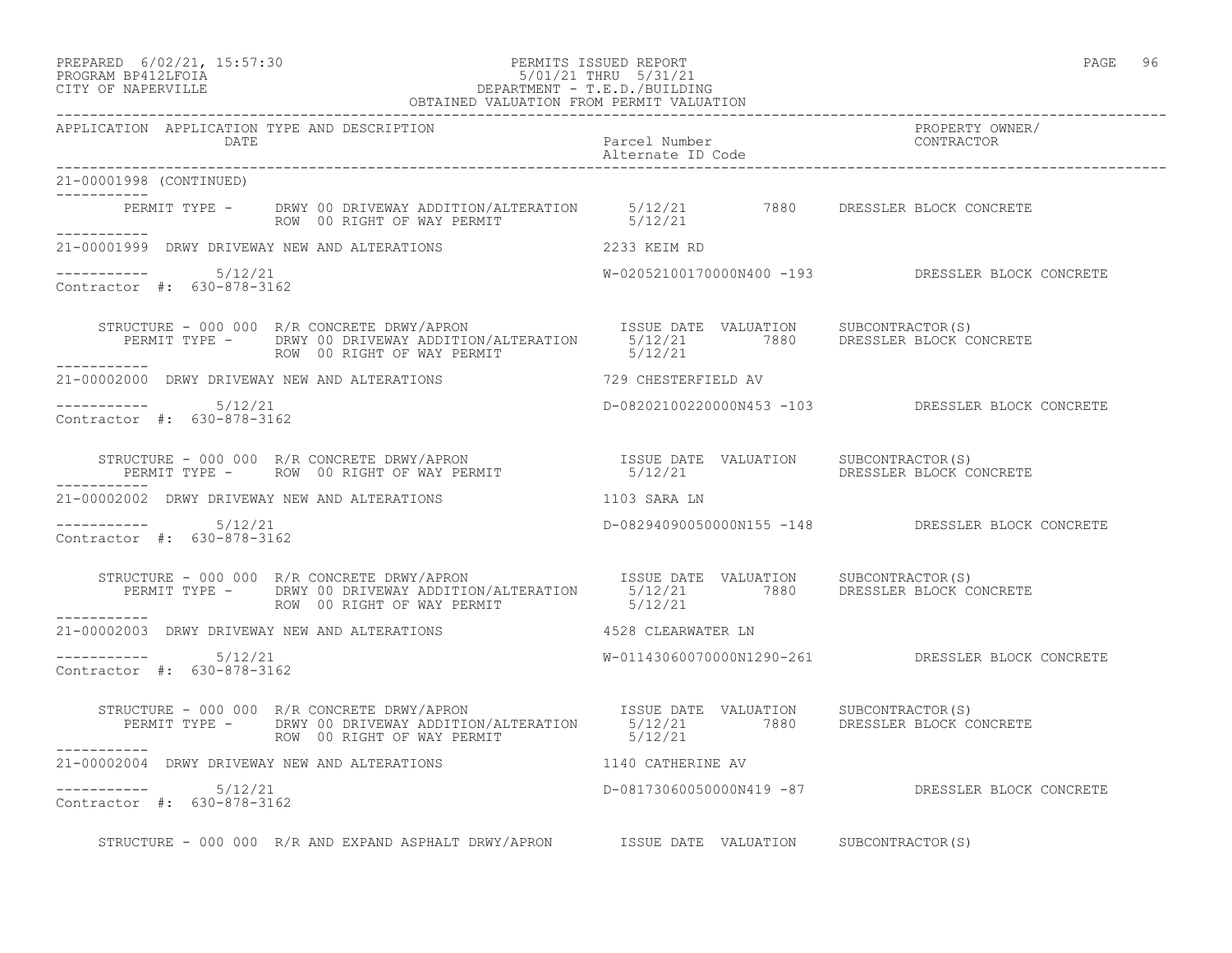## PREPARED 6/02/21, 15:57:30 PERMITS ISSUED REPORT PAGE 97 PROGRAM BP412LFOIA 5/01/21 THRU 5/31/21 CITY OF NAPERVILLE CITY OF NAPERVILLE DEPARTMENT - T.E.D./BUILDING

|                                                      | OBTAINED VALUATION FROM PERMIT VALUATION                                                                                                                                                                                                         |                                        |                                                          |
|------------------------------------------------------|--------------------------------------------------------------------------------------------------------------------------------------------------------------------------------------------------------------------------------------------------|----------------------------------------|----------------------------------------------------------|
| APPLICATION APPLICATION TYPE AND DESCRIPTION<br>DATE |                                                                                                                                                                                                                                                  | Parcel Number<br>Alternate ID Code     | PROPERTY OWNER/<br>CONTRACTOR                            |
| 21-00002004 (CONTINUED)<br>------------              |                                                                                                                                                                                                                                                  |                                        |                                                          |
|                                                      | PERMIT TYPE - DRWY 00 DRIVEWAY ADDITION/ALTERATION 5/12/21 3750 DRESSLER BLOCK CONCRETE<br>ROW 00 RIGHT OF WAY PERMIT 5/12/21                                                                                                                    |                                        |                                                          |
|                                                      | 21-00002005 DRWY DRIVEWAY NEW AND ALTERATIONS 812 SHILOH CR                                                                                                                                                                                      |                                        |                                                          |
| Contractor #: 630-377-9339                           |                                                                                                                                                                                                                                                  | D-07251090100000N75 -128 DAMICO PAVING |                                                          |
| __________                                           | STRUCTURE - 000 000 R/R CONCRETE DRWY/APRON                   ISSUE DATE VALUATION     SUBCONTRACTOR(S)<br>PERMIT TYPE -     DRWY 00 DRIVEWAY ADDITION/ALTERATION     5/12/21         7880   DAMICO PAVING<br>ROW 00 RIGHT OF WAY PERMIT 5/12/21 |                                        |                                                          |
|                                                      | 21-00002006 DRWY DRIVEWAY NEW AND ALTERATIONS 837 HUNTLEIGH DR                                                                                                                                                                                   |                                        |                                                          |
| -----------    5/12/21<br>Contractor #: 630-420-8765 |                                                                                                                                                                                                                                                  |                                        | D-08203130100000N454 -117 MAUL ASPHALT & SEALCOATING     |
| ------------                                         | STRUCTURE - 000 000 R/R CONCRETE DRWY/APRON<br>PERMIT TYPE - DRWY 00 DRIVEWAY ADDITION/ALTERATION 5/12/21 7880<br>ROW 00 RIGHT OF WAY PERMIT NOW 5/12/21                                                                                         |                                        |                                                          |
|                                                      | 21-00002007 DRWY DRIVEWAY NEW AND ALTERATIONS 2172 SCHUMACHER LN                                                                                                                                                                                 |                                        |                                                          |
| $--------- 5/12/21$<br>Contractor #: 815-272-0216    |                                                                                                                                                                                                                                                  |                                        | D-07272030240000N741 -125 DLC SEALCOATING, INC           |
| ------------                                         | STRUCTURE - 000 000 R/R CONCRETE DRWY/APRON<br>PERMIT TYPE - DRWY 00 DRIVEWAY ADDITION/ALTERATION 5/24/21 7880<br>FAMIT TYPE - DRWY 00 DRIVEWAY ADDITION/ALTERATION 5/24/21 7880<br>ROW 00 RIGHT OF WAY PERMIT                                   | 5/24/21                                |                                                          |
|                                                      | 21-00002008 DRWY DRIVEWAY NEW AND ALTERATIONS 2239 ALLEGANY DR                                                                                                                                                                                   |                                        |                                                          |
| Contractor #: 630-512-0221                           |                                                                                                                                                                                                                                                  |                                        | W-02052030210000N406 -193 LEON SEALCOATING SERVICES      |
|                                                      | STRUCTURE - 000 000 R/R CONCRETE DRWY/APRON ISSUE DATE VALUATION SUBCONTRACTOR(S)<br>PERMIT TYPE - DRWY 00 DRIVEWAY ADDITION/ALTERATION 5/17/21 7880 LEON SEALCOATING SERVICES<br>ROW 00 RIGHT OF WAY PERMIT 5/17/21                             |                                        |                                                          |
|                                                      |                                                                                                                                                                                                                                                  |                                        |                                                          |
| $--------- 5/12/21$<br>Contractor #: 630-753-9507    |                                                                                                                                                                                                                                                  |                                        | D-08323010560000N107 -177 COMMERCIAL ASPHALT MAINTENANCE |
|                                                      | STRUCTURE - 000 000 R/R CONCRETE DRWY/APRON                                                                                                                                                                                                      | ISSUE DATE VALUATION SUBCONTRACTOR(S)  |                                                          |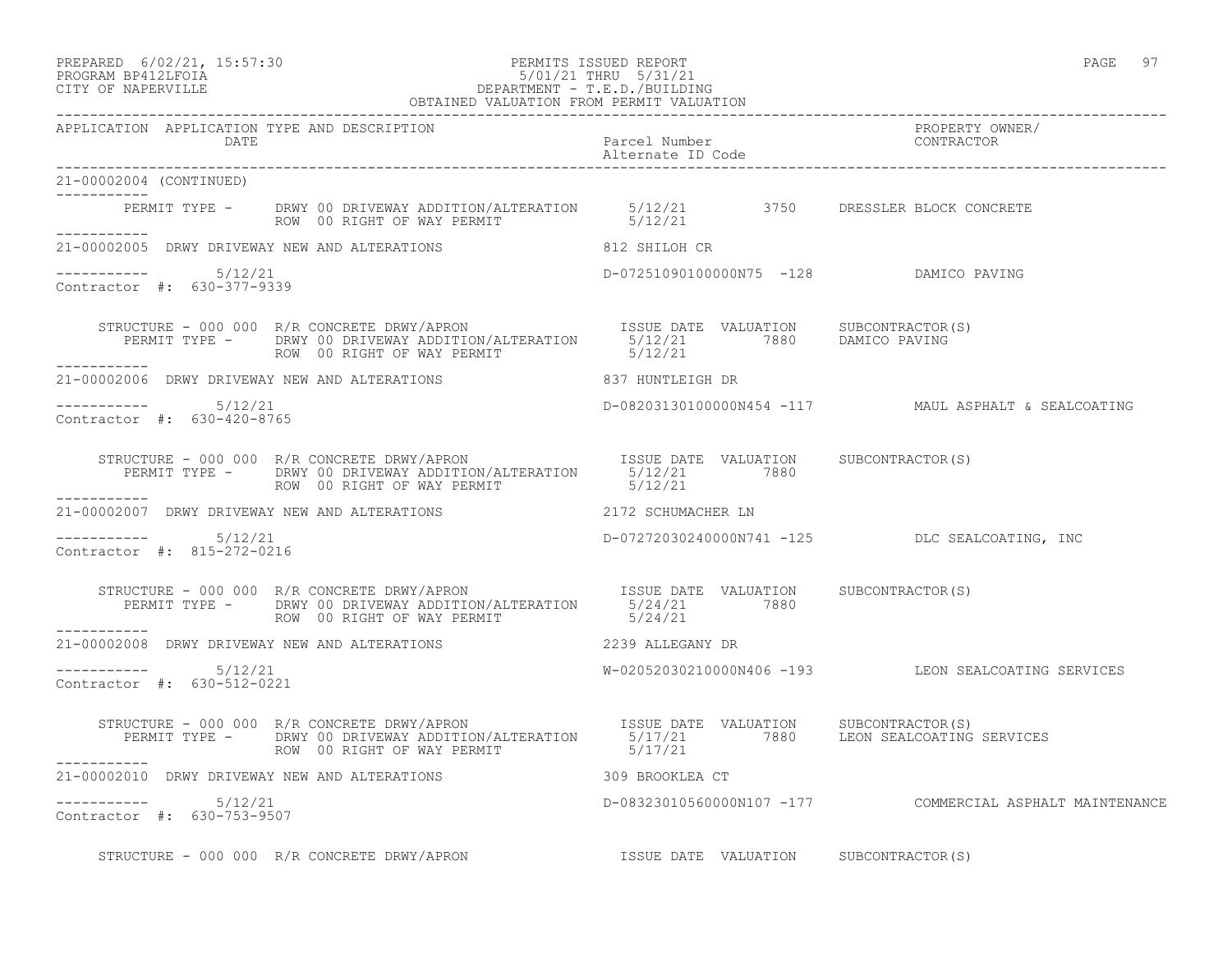## PREPARED 6/02/21, 15:57:30 PERMITS ISSUED REPORT PAGE 98 PROGRAM BP412LFOIA 5/01/21 THRU 5/31/21 CITY OF NAPERVILLE DEPARTMENT - T.E.D./BUILDING

| OBTAINED VALUATION FROM PERMIT VALUATION             |                                                                                                                                                                                                                                   |                                         |                                                  |
|------------------------------------------------------|-----------------------------------------------------------------------------------------------------------------------------------------------------------------------------------------------------------------------------------|-----------------------------------------|--------------------------------------------------|
| APPLICATION APPLICATION TYPE AND DESCRIPTION<br>DATE |                                                                                                                                                                                                                                   | Parcel Number<br>Alternate ID Code      | PROPERTY OWNER/<br>CONTRACTOR                    |
| 21-00002010 (CONTINUED)                              |                                                                                                                                                                                                                                   |                                         |                                                  |
| ------------                                         | PERMIT TYPE - DRWY 00 DRIVEWAY ADDITION/ALTERATION 5/12/21 7880<br>ROW 00 RIGHT OF WAY PERMIT 5/12/21                                                                                                                             |                                         |                                                  |
|                                                      | 21-00002011 DRWY DRIVEWAY NEW AND ALTERATIONS 911 DAKOTA CR                                                                                                                                                                       |                                         |                                                  |
| -----------    5/12/21<br>Contractor #: 847-415-7437 |                                                                                                                                                                                                                                   | D-08064060030000N222 -26 JOSE VAZQUEZ   |                                                  |
|                                                      |                                                                                                                                                                                                                                   |                                         |                                                  |
|                                                      | 21-00002012 DRWY DRIVEWAY NEW AND ALTERATIONS                                                                                                                                                                                     | 3815 SUNBURST LN                        |                                                  |
| $--------- 5/12/21$<br>Contractor #: 815-671-1907    |                                                                                                                                                                                                                                   |                                         | W-01091030230000N1365-212 WHITELINE CONSTRUCTION |
| -----------                                          | ROW 00 RIGHT OF WAY PERMIT 5/18/21                                                                                                                                                                                                |                                         |                                                  |
| 21-00002013 DRWY DRIVEWAY NEW AND ALTERATIONS        |                                                                                                                                                                                                                                   | 2131 LANCASTER CR HM                    |                                                  |
| $--------$ 5/12/21<br>Contractor #: 630-320-9676     |                                                                                                                                                                                                                                   |                                         |                                                  |
| -----------                                          |                                                                                                                                                                                                                                   |                                         |                                                  |
|                                                      | 21-00002014 RAL RES ALTERATIONS/REMODLING (NO NEW SQ FTG) 4239 HONEY LOCUST DR                                                                                                                                                    |                                         |                                                  |
| 5/12/21<br>Contractor #: 312-945-2301                |                                                                                                                                                                                                                                   | W-01172100170000N1575-241 JOSEPH SINGER |                                                  |
| ----------                                           | STRUCTURE - 000 000 BASEMENT REMODEL<br>PERMIT TYPE - FB 00 FINISHED BASEMENT - 1999 1999/21 23000 ABEL CONSTRUCTION OF SHOREWOOD                                                                                                 |                                         | C&M PLUMBING                                     |
| 21-00002020 ESC ELECTRIC SERVICE CHANGE              |                                                                                                                                                                                                                                   | 1531 BAYOU PATH DR                      |                                                  |
| ----------- 5/12/21<br>Contractor #:                 |                                                                                                                                                                                                                                   | D-07091140220000N1767-032 93ENERGY      |                                                  |
|                                                      | STRUCTURE – 000 000 PHOTOVOLTAIC SYSTEM                               ISSUE DATE VALUATION     SUBCONTRACTOR(S)<br>PERMIT TYPE –     PV   00 SOLAR PHOTOVOLTAIC                           5/28/21           22303        93ENERGY |                                         |                                                  |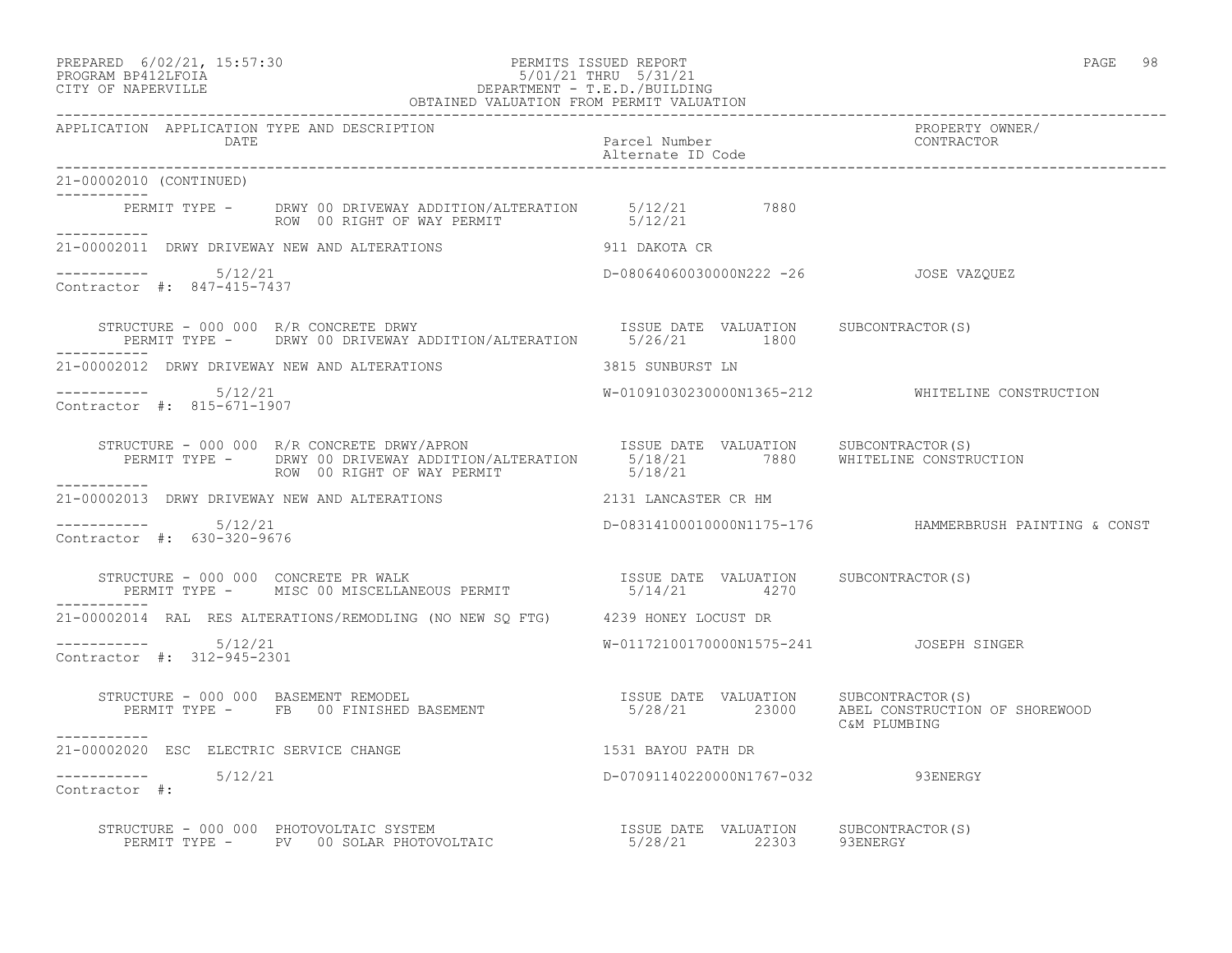# PREPARED 6/02/21, 15:57:30 PERMITS ISSUED REPORT PAGE 99 PROGRAM BP412LFOIA 5/01/21 THRU 5/31/21 CITY OF NAPERVILLE DEPARTMENT - T.E.D./BUILDING

| OBTAINED VALUATION FROM PERMIT VALUATION                                                                                                                                                                                                    |                                              |                                                  |
|---------------------------------------------------------------------------------------------------------------------------------------------------------------------------------------------------------------------------------------------|----------------------------------------------|--------------------------------------------------|
| APPLICATION APPLICATION TYPE AND DESCRIPTION<br>DATE                                                                                                                                                                                        | Parcel Number<br>Alternate ID Code           | PROPERTY OWNER/<br>CONTRACTOR                    |
| 21-00002021 ESC ELECTRIC SERVICE CHANGE                                                                                                                                                                                                     | 1556 BAYOU PATH DR                           |                                                  |
| $--------$ 5/12/21<br>Contractor #:                                                                                                                                                                                                         | D-07091050360000N1767-032 93ENERGY           |                                                  |
| STRUCTURE – 000 000 PHOTOVOLTAIC SYSTEM                             ISSUE DATE VALUATION     SUBCONTRACTOR(S)<br>PERMIT TYPE –     PV   00 SOLAR PHOTOVOLTAIC                     5/28/21        22303      93ENERGY                        |                                              |                                                  |
| 21-00002029 FN FENCE APPLICATION                                                                                                                                                                                                            | 1341 CORTLAND DR                             |                                                  |
| Contractor #: 630-584-7710                                                                                                                                                                                                                  | D-07254010230000N775 -144 PEERLESS FENCE     |                                                  |
|                                                                                                                                                                                                                                             |                                              |                                                  |
| 21-00002030 TENT TENTS                                                                                                                                                                                                                      | 1748 W JEFFERSON AV 140                      |                                                  |
| Contractor #: 630-468-2800                                                                                                                                                                                                                  |                                              | D-07222080180000 - ULTIMATE RENTAL SERVICES, INC |
|                                                                                                                                                                                                                                             |                                              |                                                  |
| 21-00002032 TENT TENTS                                                                                                                                                                                                                      | 523 S WEBSTER ST                             |                                                  |
| $--------- 5/13/21$<br>Contractor #: 630-338-0288                                                                                                                                                                                           | D-07242010090000N169 -99 BLUE PEAKS          |                                                  |
|                                                                                                                                                                                                                                             |                                              |                                                  |
| 21-00002034 RPZ REVERSE PRESSURE ZONE/BACKFLOW PREVENTER 4020 CHESAPEAKE LN                                                                                                                                                                 |                                              |                                                  |
| $--------$ 5/13/21<br>Contractor #: 805-730-3109                                                                                                                                                                                            | W-01043100340000N1698-197 RAINTREE LANDSCAPE |                                                  |
| STRUCTURE - 000 000 RPZ WITH HEADS IN ROW                             ISSUE DATE VALUATION     SUBCONTRACTOR(S)<br>PERMIT TYPE -      LSP 00 LAWN SPRINKLER RESIDENTIAL          5/18/21         4200     RAINTREE LANDSCAPE<br>----------- |                                              | MCK BACKFLOW                                     |
| 21-00002035 RPZ REVERSE PRESSURE ZONE/BACKFLOW PREVENTER 624 FLOCK AV                                                                                                                                                                       |                                              |                                                  |
| $--------$ 5/13/21<br>Contractor #: 630-963-5859                                                                                                                                                                                            |                                              | D-08311050130000N305 -160 CALL THE UNDERGROUND   |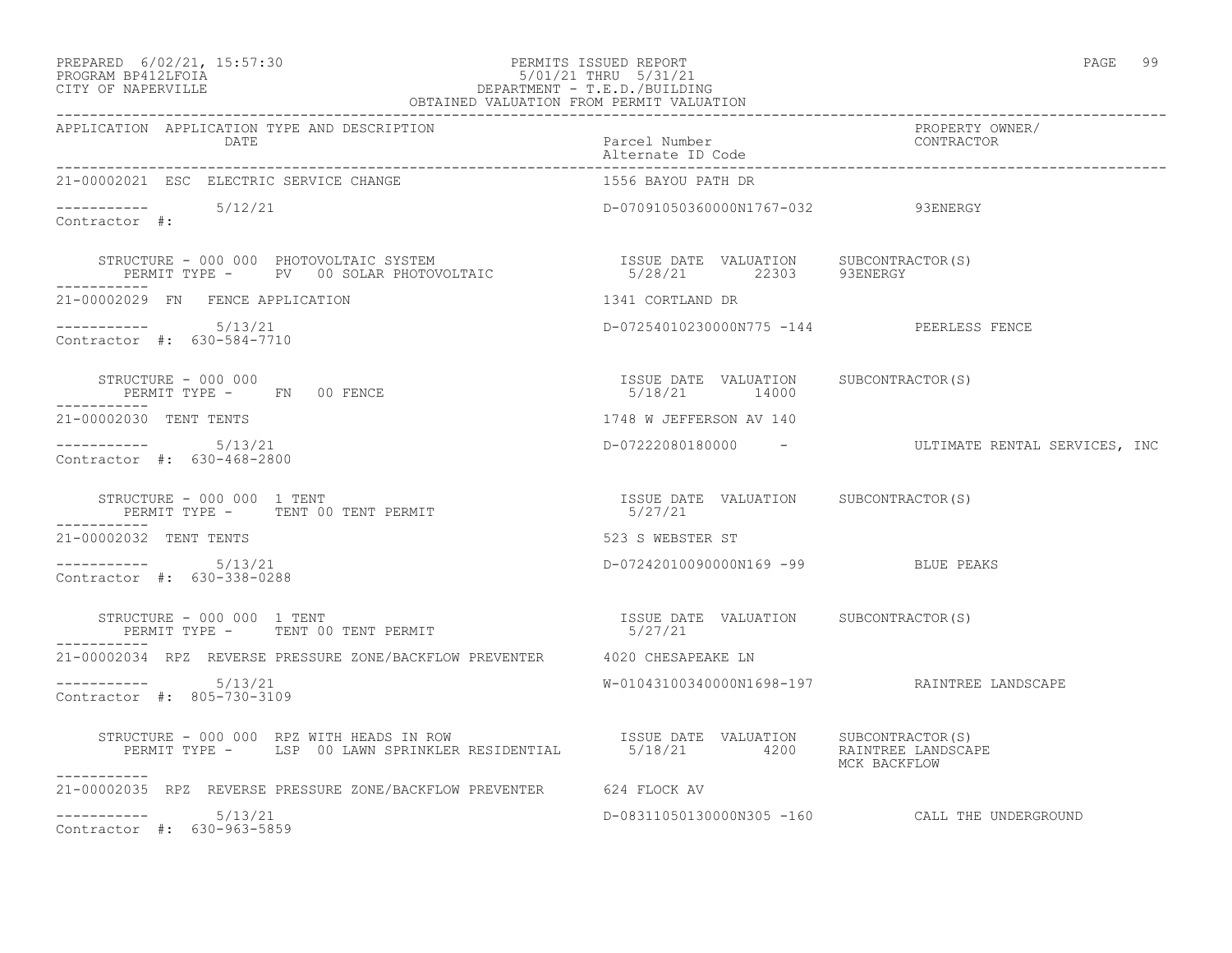| PREPARED            | $6/02/21$ , $15:57:30$ |
|---------------------|------------------------|
| DDOCD3M DD410T DOT3 |                        |

# PREPARED 6/02/21, 15:57:30 PERMITS ISSUED REPORT<br>PROGRAM BP412LFOIA PAGE 100 PROGRAM BP412LFOIA 5/01/21 THRU 5/31/21 CITY OF NAPERVILLE DEPARTMENT - T.E.D./BUILDING

| OBTAINED VALUATION FROM PERMIT VALUATION                                                                                                                      |                                          |                                                      |
|---------------------------------------------------------------------------------------------------------------------------------------------------------------|------------------------------------------|------------------------------------------------------|
| APPLICATION APPLICATION TYPE AND DESCRIPTION<br>DATE                                                                                                          | Parcel Number<br>Alternate ID Code       | PROPERTY OWNER/<br>CONTRACTOR                        |
| 21-00002035 (CONTINUED)                                                                                                                                       |                                          |                                                      |
|                                                                                                                                                               |                                          |                                                      |
| 21-00002036 RPZ REVERSE PRESSURE ZONE/BACKFLOW PREVENTER 4439 DAIRYMANS CR                                                                                    |                                          |                                                      |
| $--------- 5/13/21$<br>Contractor #: 815-521-3247                                                                                                             |                                          | W-01152080050000N1067-245 EVERGREEN SPRINKLER SYSTEM |
| STRUCTURE – 000 000 RPZ<br>PERMIT TYPE – LSP 00 LAWN SPRINKLER RESIDENTIAL 65/14/21 3900 EVERGREEN SPRINKLER SYSTEM<br>STRUCTURE - 000 000 RPZ<br>----------- |                                          | HARTLAND PLUMBING & MECH                             |
| 21-00002038 OCCI OCCUPANCY INSPECTION                                                                                                                         | 629 E OGDEN AV                           |                                                      |
| 5/13/21<br>Contractor #:                                                                                                                                      |                                          |                                                      |
|                                                                                                                                                               |                                          |                                                      |
| 21-00002039 DRWY DRIVEWAY NEW AND ALTERATIONS THE RESERVE TO LANGLEY CR                                                                                       |                                          |                                                      |
| Contractor #: 630-879-5673                                                                                                                                    |                                          | D-07104020440000N223 -50 SAFEGUARD SEALCOATING       |
| STRUCTURE - 000 000<br>PERMIT TYPE - DRWY 00 DRIVEWAY ADDITION/ALTERATION 5/20/21<br>ROW 00 RIGHT OF WAY PERMIT 5/20/21                                       | ISSUE DATE VALUATION SUBCONTRACTOR (S)   |                                                      |
| ------------<br>21-00002040 DRWY DRIVEWAY NEW AND ALTERATIONS 2747 SPRINGDALE CR                                                                              |                                          |                                                      |
| Contractor #: 773-744-8579                                                                                                                                    | W-01024080180000N279 -202 AL MASONRY INC |                                                      |
| STRUCTURE - 000 000<br>ISSUE DAT<br>PERMIT TYPE - DRWY 00 DRIVEWAY ADDITION/ALTERATION 5/26/21<br>ROW 00 RIGHT OF WAY PERMIT 5/26/21                          | ISSUE DATE VALUATION SUBCONTRACTOR (S)   |                                                      |
| 21-00002041 DRWY DRIVEWAY NEW AND ALTERATIONS 1112 SANDPIPER LN                                                                                               |                                          |                                                      |
| $--------- 5/13/21$<br>Contractor #: 630-393-5646                                                                                                             | D-08302020070000N451 -131 POWER PAVING   |                                                      |

STRUCTURE - 000 000 **ISSUE DATE VALUATION** SUBCONTRACTOR(S)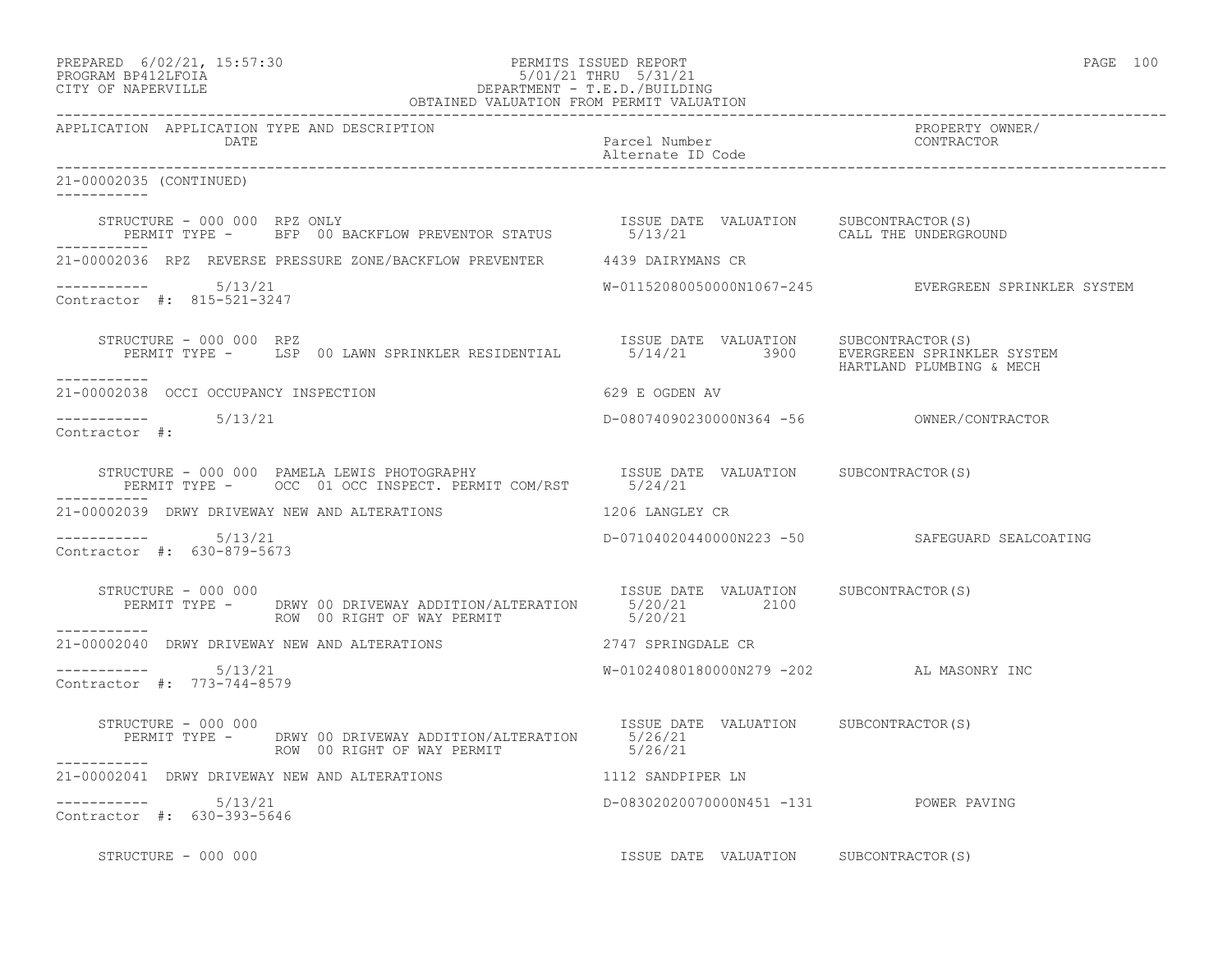## PREPARED 6/02/21, 15:57:30 PERMITS ISSUED REPORT PAGE 101 PROGRAM BP412LFOIA 5/01/21 THRU 5/31/21 CITY OF NAPERVILLE DEPARTMENT - T.E.D./BUILDING

| OBTAINED VALUATION FROM PERMIT VALUATION                                                                             |                                                       |                                                    |  |
|----------------------------------------------------------------------------------------------------------------------|-------------------------------------------------------|----------------------------------------------------|--|
| APPLICATION APPLICATION TYPE AND DESCRIPTION<br>DATE                                                                 | Parcel Number<br>Alternate ID Code                    | PROPERTY OWNER/<br>CONTRACTOR                      |  |
| 21-00002041 (CONTINUED)                                                                                              |                                                       |                                                    |  |
| PERMIT TYPE - DRWY 00 DRIVEWAY ADDITION/ALTERATION 5/18/21 4600<br>ROW 00 RIGHT OF WAY PERMIT 5/18/21<br>___________ |                                                       |                                                    |  |
| 21-00002042 FN FENCE APPLICATION                                                                                     | 3228 MISTFLOWER LN                                    |                                                    |  |
| $--------- 5/13/21$<br>Contractor #: 630-551-3400                                                                    |                                                       | W-01094040060000N1456-228 CLASSIC FENCE/OSWEGO     |  |
| STRUCTURE - 000 000<br>PERMIT TYPE - FN 00 FENCE                                                                     | ISSUE DATE VALUATION SUBCONTRACTOR(S)<br>5/14/21 2500 |                                                    |  |
| 21-00002043 FN FENCE APPLICATION                                                                                     | 814 WILSON AV                                         |                                                    |  |
| Contractor #: 630-933-9881                                                                                           |                                                       | D-0713302 0000N47 -83 SP FENCE-WARRENVILLE         |  |
| STRUCTURE - 000 000<br>PERMIT TYPE - FN 00 FENCE                                                                     | ISSUE DATE VALUATION SUBCONTRACTOR(S)<br>5/14/21 2500 |                                                    |  |
| 21-00002046 FN FENCE APPLICATION                                                                                     | 1442 PINE TREE DR                                     |                                                    |  |
| $--------$ 5/13/21<br>Contractor #:                                                                                  |                                                       | D-07254020340000N175 -144 OWNER/CONTRACTOR         |  |
| STRUCTURE - 000 000<br>PERMIT TYPE - FN 00 FENCE<br>------------                                                     | ISSUE DATE VALUATION SUBCONTRACTOR(S)<br>5/28/21 6500 |                                                    |  |
| 21-00002053 FN FENCE APPLICATION                                                                                     | 311 WARWICK DR                                        |                                                    |  |
| $--------- 5/14/21$<br>Contractor #: 630-514-2558                                                                    |                                                       | D-08323070270000N139 -177 SP FENCE CO-CAROL STREAM |  |
| STRUCTURE - 000 000<br>PERMIT TYPE - FN 00 FENCE                                                                     | ISSUE DATE VALUATION SUBCONTRACTOR(S)<br>5/14/21 7360 |                                                    |  |
| 21-00002056 FN FENCE APPLICATION                                                                                     | 2731 FREELAND CR                                      |                                                    |  |
| $--------- 5/14/21$<br>Contractor #: 630-551-3400                                                                    |                                                       | W-01153020830000N1311-259 CLASSIC FENCE/OSWEGO     |  |
| STRUCTURE - 000 000<br>PERMIT TYPE - FN 00 FENCE                                                                     | ISSUE DATE VALUATION SUBCONTRACTOR(S)<br>5/18/21 2890 |                                                    |  |
| 21-00002067 PPA PLUMBING PERMIT                                                                                      | 1105 EDGEWATER DR                                     |                                                    |  |
| $--------- 5/14/21$<br>Contractor #: 815-498-1019                                                                    |                                                       | D-08193190010000N57 -115 VETERAN PLUMBING          |  |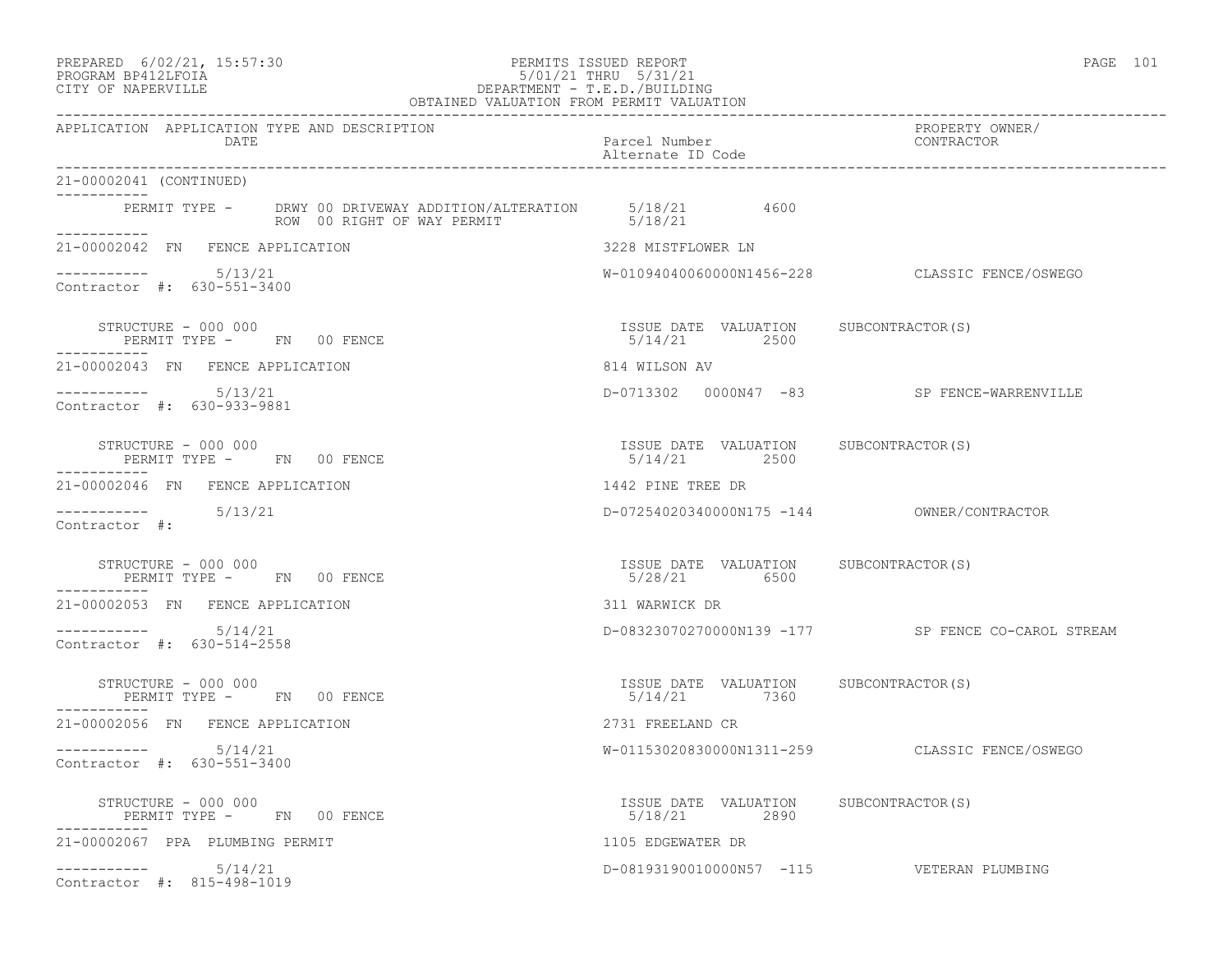| PREPARED            | $6/02/21$ , $15:57:30$ |
|---------------------|------------------------|
| DDACDAM RDA19T FATA |                        |

# PREPARED 6/02/21, 15:57:30 PERMITS ISSUED REPORT PAGE 102 PROGRAM BP412LFOIA 5/01/21 THRU 5/31/21 CITY OF NAPERVILLE DEPARTMENT - T.E.D./BUILDING

| OBTAINED VALUATION FROM PERMIT VALUATION                                                                                                                                                                                                                                                    |                                                                                |                                                          |  |
|---------------------------------------------------------------------------------------------------------------------------------------------------------------------------------------------------------------------------------------------------------------------------------------------|--------------------------------------------------------------------------------|----------------------------------------------------------|--|
| APPLICATION APPLICATION TYPE AND DESCRIPTION<br>DATE                                                                                                                                                                                                                                        | Parcel Number<br>Alternate ID Code                                             | PROPERTY OWNER/<br>CONTRACTOR                            |  |
| 21-00002067 (CONTINUED)<br>-----------                                                                                                                                                                                                                                                      |                                                                                |                                                          |  |
|                                                                                                                                                                                                                                                                                             |                                                                                |                                                          |  |
| 21-00002070 RPZ REVERSE PRESSURE ZONE/BACKFLOW PREVENTER 1328 BRIARWOOD DR                                                                                                                                                                                                                  |                                                                                |                                                          |  |
| $--------- 5/14/21$<br>Contractor #: 815-385-5599                                                                                                                                                                                                                                           |                                                                                | D-07232050050000N532 -97 WATER WORKS INC-JOHNSBURG       |  |
| STRUCTURE - 000 000 RPZ<br>PERMIT TYPE - LSP 00 LAWN SPRINKLER RESIDENTIAL 6/14/21 4400 ENGLAND PLUMBING<br>STRUCTURE - 000 000 RPZ<br>------------                                                                                                                                         |                                                                                | WATER WORKS INC-JOHNSBURG                                |  |
| 21-00002071 RPZ REVERSE PRESSURE ZONE/BACKFLOW PREVENTER 4339 LACEBARK LN                                                                                                                                                                                                                   |                                                                                |                                                          |  |
| Contractor #: 630-305-9118                                                                                                                                                                                                                                                                  |                                                                                | W-01174110010000N1709-256 SCOTT'S SPRINKLER SERVICE      |  |
| STRUCTURE - 000 000 RPZ<br>PERMIT TYPE - LSP 00 LAWN SPRINKLER RESIDENTIAL                                                                                                                                                                                                                  | ISSUE DATE VALUATION SUBCONTRACTOR(S)<br>5/14/21   4400   RESIDENTIAL PLUMBING | SCOTT'S SPRINKLER SERVICE                                |  |
| ------------<br>21-00002073 FN FENCE APPLICATION                                                                                                                                                                                                                                            | 325 ARLINGTON AV                                                               |                                                          |  |
| -----------    5/14/21<br>Contractor #: 847-894-4325                                                                                                                                                                                                                                        |                                                                                | W-02051110190000N763 -192 A. ARANDA KITCHEN AND BATH WKS |  |
| $\begin{tabular}{lcccccc} \texttt{STRUCTURE} & - & 000 & 000 & & & & & & & & & & \\ \texttt{STRUCTURE} & - & & \texttt{FN} & 00 & \texttt{FENCE} & & & & & & & & \\ & & & & & & & & & & & & \\ \texttt{PERMIT TYPE} & - & & \texttt{FN} & 00 & \texttt{FENCE} & & & & & & \\ \end{tabular}$ |                                                                                |                                                          |  |
| 21-00002074 FN FENCE APPLICATION                                                                                                                                                                                                                                                            | 852 LILAC LN                                                                   |                                                          |  |
| Contractor #: 630-551-3400                                                                                                                                                                                                                                                                  |                                                                                | D-07244120080000N56 -114 CLASSIC FENCE/OSWEGO            |  |
| STRUCTURE - 000 000<br>PERMIT TYPE - FN 00 FENCE<br>-------                                                                                                                                                                                                                                 | ISSUE DATE VALUATION SUBCONTRACTOR(S)<br>5/18/21 3500                          |                                                          |  |
| 21-00002075 FN FENCE APPLICATION                                                                                                                                                                                                                                                            | 1616 CLYDE DR                                                                  |                                                          |  |
| $--------- 5/14/21$<br>Contractor #: 630-551-3400                                                                                                                                                                                                                                           |                                                                                | D-08312020040000N62 -161 CLASSIC FENCE/OSWEGO            |  |
| STRUCTURE - 000 000                                                                                                                                                                                                                                                                         | ISSUE DATE VALUATION SUBCONTRACTOR(S)                                          |                                                          |  |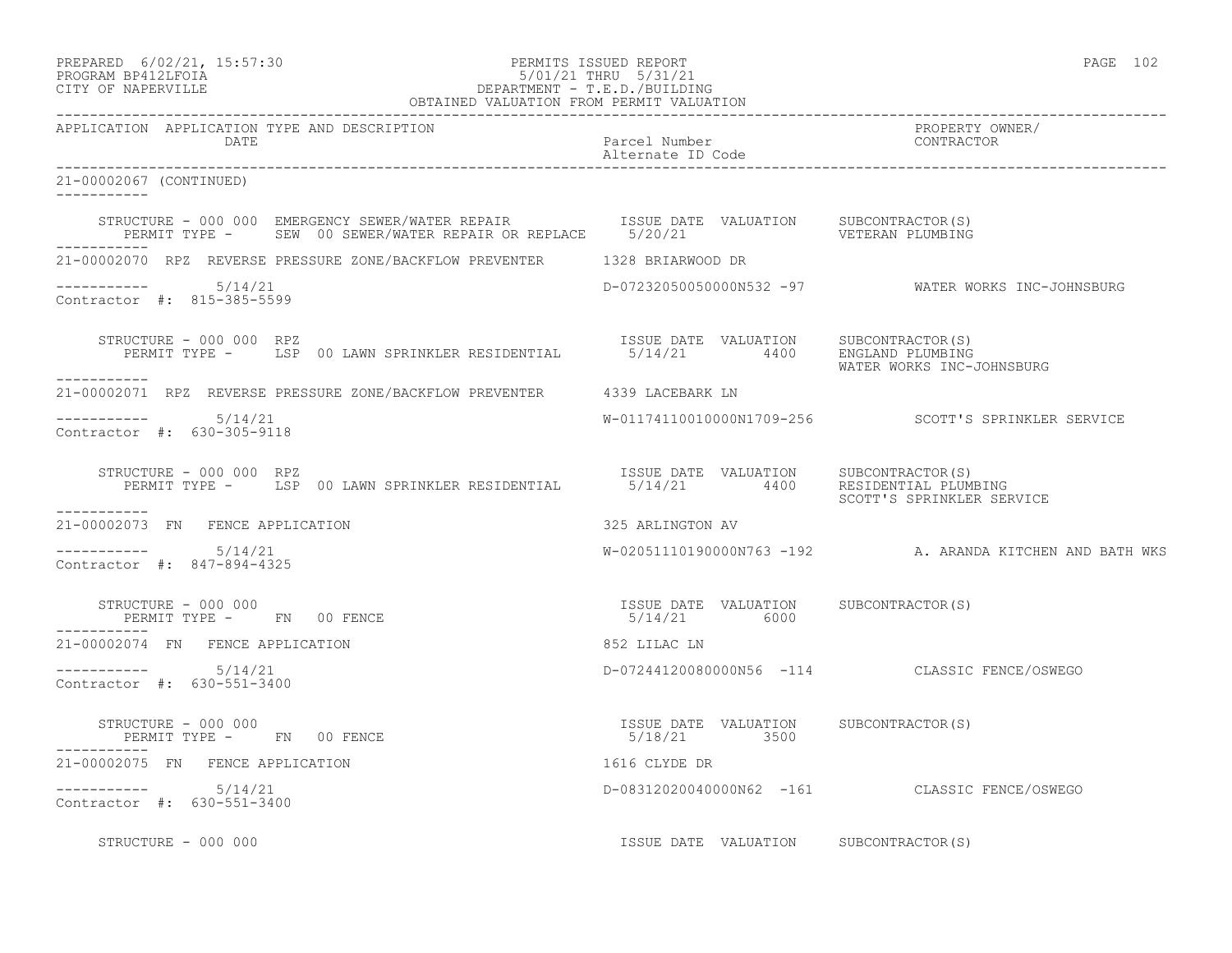# PREPARED 6/02/21, 15:57:30 PERMITS ISSUED REPORT PAGE 103 PROGRAM BP412LFOIA 5/01/21 THRU 5/31/21 CITY OF NAPERVILLE DEPARTMENT - T.E.D./BUILDING

| OBTAINED VALUATION FROM PERMIT VALUATION                                                                                                                                                                                         |                                                        |                                                     |  |
|----------------------------------------------------------------------------------------------------------------------------------------------------------------------------------------------------------------------------------|--------------------------------------------------------|-----------------------------------------------------|--|
| APPLICATION APPLICATION TYPE AND DESCRIPTION<br>DATE                                                                                                                                                                             | Parcel Number<br>Alternate ID Code                     | PROPERTY OWNER/<br>CONTRACTOR                       |  |
| 21-00002075 (CONTINUED)<br>-----------                                                                                                                                                                                           |                                                        |                                                     |  |
| PERMIT TYPE - FN 00 FENCE<br>----------                                                                                                                                                                                          | 5/19/21 810                                            |                                                     |  |
| 21-00002076 ESC ELECTRIC SERVICE CHANGE                                                                                                                                                                                          | 2268 KASKASKIA CT                                      |                                                     |  |
| $--------- 5/14/21$<br>Contractor #: 630-964-9179                                                                                                                                                                                |                                                        | W-02062110280000N780 -191 PRO ELECTRIC CORPORATION  |  |
| STRUCTURE – 000 000 REPLACE DAMAGED METER SOCKET              ISSUE DATE VALUATION    SUBCONTRACTOR(S)<br>PERMIT TYPE –     ELSC 00 ELECTRIC SVC CHANGE RES.             5/24/21                        PRO ELECTRIC CORPORATION |                                                        |                                                     |  |
| 21-00002082 LV ELECTRIC LOW VOLTAGE                                                                                                                                                                                              | 535 E DIEHL RD 110                                     |                                                     |  |
| $--------- 5/14/21$<br>Contractor #: 630-917-1040                                                                                                                                                                                | D-08064100010000N1343-26 COMMUNICATION ZONE            |                                                     |  |
| STRUCTURE - 000 000 LV<br>------------                                                                                                                                                                                           |                                                        |                                                     |  |
| 21-00002083 FN FENCE APPLICATION                                                                                                                                                                                                 | 103 LOCUST CT                                          |                                                     |  |
| $--------- 5/15/21$<br>Contractor #: 708-657-0903                                                                                                                                                                                | D-07143040130000N199 -81 FLORES FENCE                  |                                                     |  |
| STRUCTURE - 000 000<br>PERMIT TYPE -      FN    00 FENCE<br>----------                                                                                                                                                           | ISSUE DATE VALUATION SUBCONTRACTOR(S)<br>5/28/21 6000  |                                                     |  |
| 21-00002084 FN FENCE APPLICATION                                                                                                                                                                                                 | 2313 WEATHERFORD LN                                    |                                                     |  |
| $--------- 5/15/21$<br>Contractor #: 708-301-1200                                                                                                                                                                                |                                                        | W-02061100050000N259 -190 AMERICA'S BACKYARD/JOLIET |  |
| STRUCTURE - 000 000<br>PERMIT TYPE - FN 00 FENCE                                                                                                                                                                                 | ISSUE DATE VALUATION SUBCONTRACTOR(S)<br>5/24/21 1500  |                                                     |  |
| 21-00002085 FN FENCE APPLICATION                                                                                                                                                                                                 | 1581 SHENANDOAH LN                                     |                                                     |  |
| $--------- 5/15/21$<br>Contractor #: 708-301-1200                                                                                                                                                                                |                                                        | D-08072060030000N11 -41 AMERICAS BACKYARD           |  |
| STRUCTURE - 000 000<br>PERMIT TYPE - FN 00 FENCE                                                                                                                                                                                 | ISSUE DATE VALUATION SUBCONTRACTOR (S)<br>5/27/21 6200 |                                                     |  |
| 21-00002086 FN FENCE APPLICATION                                                                                                                                                                                                 | 1620 ADA LN                                            |                                                     |  |
| $--------- 5/15/21$<br>Contractor #: 630-406-8410                                                                                                                                                                                |                                                        | D-07261010350000N700 -126 PARAMOUNT FENCE-BATAVIA   |  |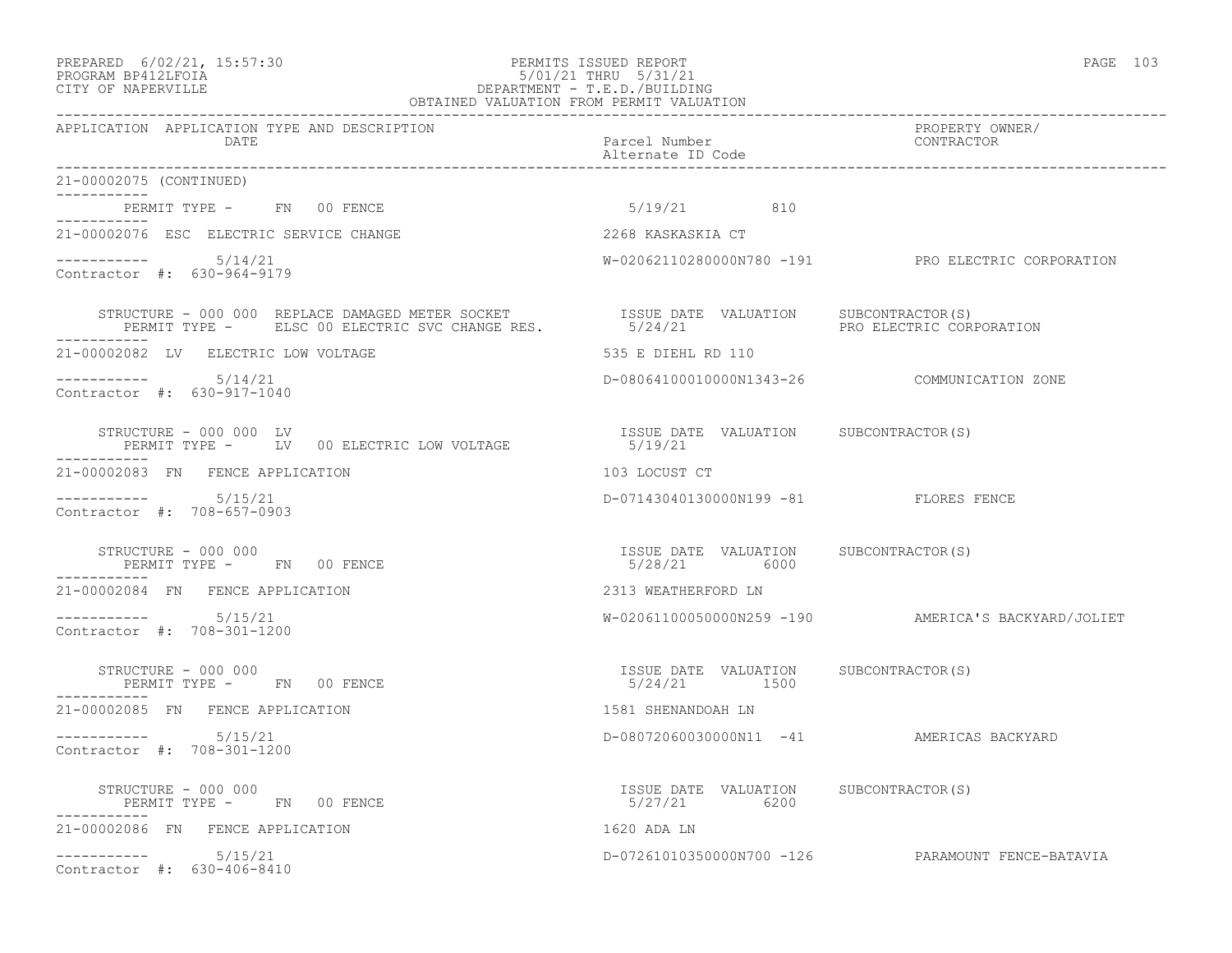| PREPARED            | $6/02/21$ , $15:57:30$ |  |
|---------------------|------------------------|--|
| DDOCD3M DD410T DOT3 |                        |  |

# PREPARED 6/02/21, 15:57:30 PERMITS ISSUED REPORT<br>PROGRAM BP412LFOIA PAGE 104 PROGRAM BP412LFOIA 5/01/21 THRU 5/31/21 CITY OF NAPERVILLE DEPARTMENT - T.E.D./BUILDING

| OBTAINED VALUATION FROM PERMIT VALUATION                                                                                                                                                                                                                                                                                              |                                                       |                                                     |
|---------------------------------------------------------------------------------------------------------------------------------------------------------------------------------------------------------------------------------------------------------------------------------------------------------------------------------------|-------------------------------------------------------|-----------------------------------------------------|
| APPLICATION APPLICATION TYPE AND DESCRIPTION<br>DATE                                                                                                                                                                                                                                                                                  | Parcel Number<br>Alternate ID Code                    | PROPERTY OWNER/<br>CONTRACTOR                       |
| 21-00002086 (CONTINUED)                                                                                                                                                                                                                                                                                                               |                                                       |                                                     |
| $\begin{array}{cccccccccc} \texttt{STRUCTURE} & - & 000 & 000 & & & & & & \\ \texttt{PERMIT TYPE} & - & \texttt{FN} & 00 & \texttt{FENCE} & & & & & \\ \end{array} \hspace{2.2cm} \begin{array}{cccccccccc} \texttt{TSSUE} & \texttt{DATE} & \texttt{VALUATION} & \texttt{SUBCONTRACTOR(S)} \\ & & 5/27/21 & & 1574 & \\ \end{array}$ |                                                       |                                                     |
| 21-00002087 FN FENCE APPLICATION                                                                                                                                                                                                                                                                                                      | 2648 BODDINGTON LN                                    |                                                     |
| $--------- 5/15/21$<br>Contractor #:                                                                                                                                                                                                                                                                                                  |                                                       |                                                     |
| STRUCTURE - 000 000<br>PERMIT TYPE - FN 00 FENCE                                                                                                                                                                                                                                                                                      | ISSUE DATE VALUATION SUBCONTRACTOR(S)<br>5/19/21 6000 |                                                     |
| 21-00002093 FN FENCE APPLICATION                                                                                                                                                                                                                                                                                                      | 5208 BAMBOO LN                                        |                                                     |
| $--------- 5/17/21$<br>Contractor #: 708-856-8999                                                                                                                                                                                                                                                                                     |                                                       | W-01202090020000N1521-271 ILLINOIS FENCE COMPANY    |
| STRUCTURE - 000 000<br>PERMIT TYPE - FN 00 FENCE<br>___________                                                                                                                                                                                                                                                                       | ISSUE DATE VALUATION SUBCONTRACTOR(S)<br>5/18/21 3788 |                                                     |
| 21-00002094 FN FENCE APPLICATION                                                                                                                                                                                                                                                                                                      | 1125 WISHING WELL LN                                  |                                                     |
| $--------- 5/17/21$<br>Contractor #: 815-436-7440                                                                                                                                                                                                                                                                                     |                                                       | W-01024120180000N269 -202 CEDAR RUSTIC/JOLIET       |
| STRUCTURE - 000 000<br>PERMIT TYPE - FN 00 FENCE                                                                                                                                                                                                                                                                                      | ISSUE DATE VALUATION SUBCONTRACTOR(S)<br>5/20/21 3900 |                                                     |
| 21-00002095 FN FENCE APPLICATION                                                                                                                                                                                                                                                                                                      | 4119 CHINABERRY LN                                    |                                                     |
| Contractor #: 630-365-1688                                                                                                                                                                                                                                                                                                            |                                                       | W-01172010100000N1575-241 ACCURATE FENCE & DECK INC |
| STRUCTURE - 000 000<br>PERMIT TYPE - FN 00 FENCE                                                                                                                                                                                                                                                                                      | ISSUE DATE VALUATION SUBCONTRACTOR(S)<br>5/27/21 7100 |                                                     |
| 21-00002097 DRWY DRIVEWAY NEW AND ALTERATIONS                                                                                                                                                                                                                                                                                         | 730 S RIVER RD                                        |                                                     |
| $--------- 5/18/21$<br>Contractor #: 630-761-1634                                                                                                                                                                                                                                                                                     | D-07234030190000N631 -112 TABOR BUILDERS              |                                                     |
|                                                                                                                                                                                                                                                                                                                                       |                                                       |                                                     |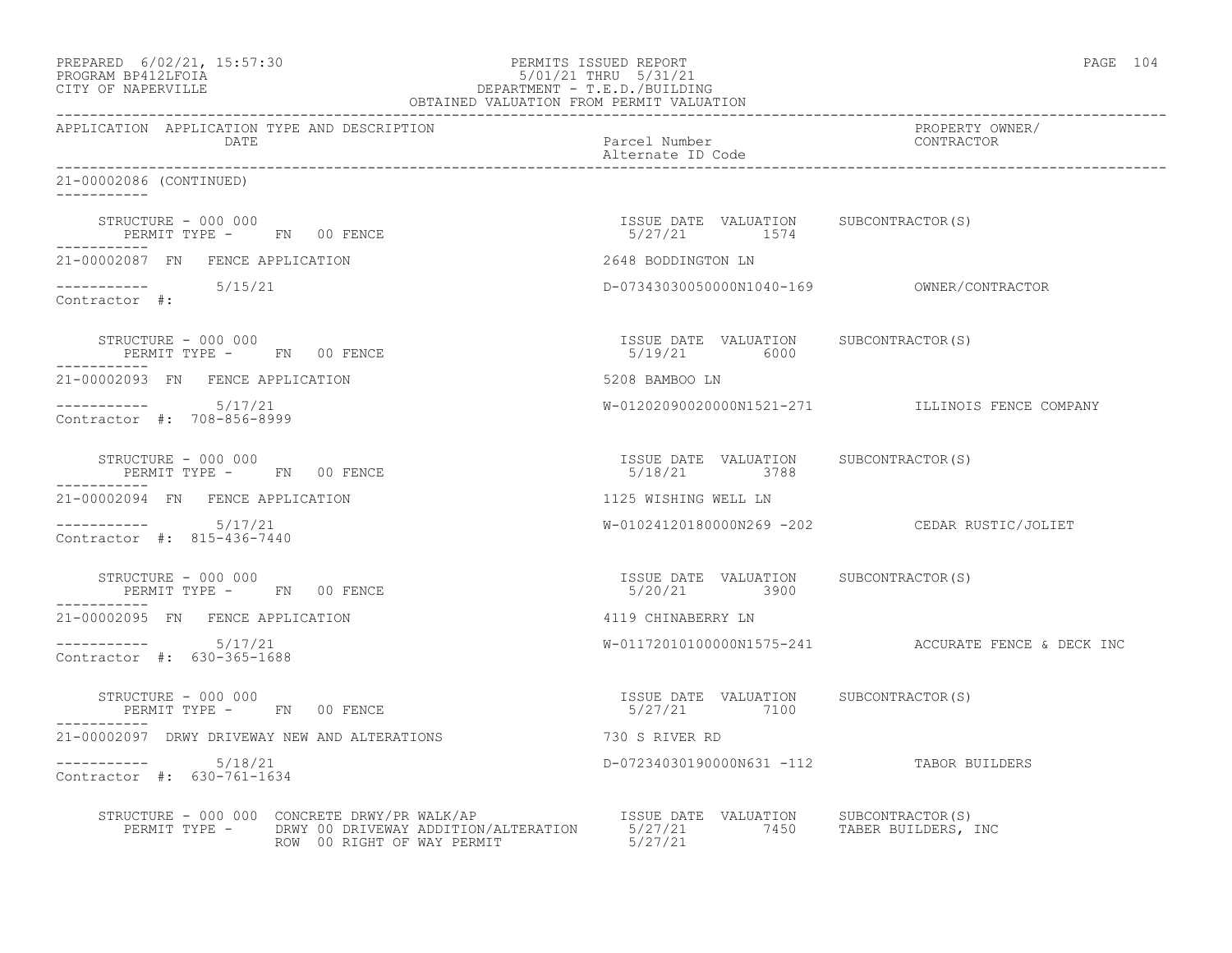## PREPARED 6/02/21, 15:57:30 PERMITS ISSUED REPORT PAGE 105 PROGRAM BP412LFOIA 5/01/21 THRU 5/31/21 CITY OF NAPERVILLE DEPARTMENT - T.E.D./BUILDING

| ۰<br>×<br>۰. | $\sim$ |
|--------------|--------|
|              |        |

|                                                      | OBTAINED VALUATION FROM PERMIT VALUATION                                                                                                                                                                                       |                                        |                                                   |
|------------------------------------------------------|--------------------------------------------------------------------------------------------------------------------------------------------------------------------------------------------------------------------------------|----------------------------------------|---------------------------------------------------|
| APPLICATION APPLICATION TYPE AND DESCRIPTION         |                                                                                                                                                                                                                                |                                        | PROPERTY OWNER/<br>CONTRACTOR                     |
|                                                      | 21-00002099 DRWY DRIVEWAY NEW AND ALTERATIONS 624 CENTURY FARM LN                                                                                                                                                              |                                        |                                                   |
| -----------    5/18/21<br>Contractor #: 630-263-7283 |                                                                                                                                                                                                                                | D-07121110140000N1298-37 DAMICO PAVING |                                                   |
|                                                      | STRUCTURE - 000 000 R/R AND EPAND ASPHALT DRWY/AP ISSUE DATE VALUATION SUBCONTRACTOR(S)<br>PERMIT TYPE - DRWY 00 DRIVEWAY ADDITION/ALTERATION 5/27/21 4350<br>ROW 00 RIGHT OF WAY PERMIT 5/27/21<br>ROW 00 RIGHT OF WAY PERMIT |                                        |                                                   |
|                                                      |                                                                                                                                                                                                                                |                                        |                                                   |
| -----------    5/18/21<br>Contractor #: 815-722-9801 |                                                                                                                                                                                                                                |                                        | W-01012040060000N368 -189 FAZIO LANDSCAPING       |
|                                                      | STRUCTURE - 000 000 BRICK PAVER FRONT WALK/NEW PAVER SIDE WA ISSUE DATE VALUATION SUBCONTRACTOR(S)<br>PERMIT TYPE - MISC 00 MISCELLANEOUS PERMIT 6941                                                                          |                                        |                                                   |
|                                                      | $21\texttt{-}00002101$ DRWY DRIVEWAY NEW AND ALTERATIONS $2$ INCA CT                                                                                                                                                           |                                        |                                                   |
| $--------- 5/18/21$<br>Contractor #: 630-213-9540    |                                                                                                                                                                                                                                |                                        | D-08071090050000N147 -40 FORTIS GROUND WERKS      |
|                                                      | STRUCTURE - 000 000 CONCRETE DRWY/PR WALK ONLY TSSUE DATE VALUATION SUBCONTRACTOR(S)<br>PERMIT TYPE - DRWY 00 DRIVEWAY ADDITION/ALTERATION 5/18/21 5000                                                                        |                                        |                                                   |
|                                                      | 21-00002102 DRWY DRIVEWAY NEW AND ALTERATIONS 2616 SWEETBROOM RD                                                                                                                                                               |                                        |                                                   |
| $--------- 5/18/21$<br>Contractor #: 630-350-7717    |                                                                                                                                                                                                                                |                                        | W-01221090070000N1248-274 TMW ENTERPRISE PAVING   |
| -----------                                          | STRUCTURE - 000 000 R/R CONCRETE DRWY/AP/CURB CUT TSSUE DATE VALUATION SUBCONTRACTOR(S)<br>PERMIT TYPE - DRWY 00 DRIVEWAY ADDITION/ALTERATION 5/20/21 11000 T M W PAVING & MAINTENANCE<br>ROW 00 RIGHT OF WAY PERMIT           | 5/20/21                                |                                                   |
|                                                      | 21-00002103 DRWY DRIVEWAY NEW AND ALTERATIONS 2732 CHEYENNE DR                                                                                                                                                                 |                                        |                                                   |
| Contractor #: 630-878-3162                           |                                                                                                                                                                                                                                |                                        | W-01013120010000N714 -203 DRESSLER BLOCK CONCRETE |
| ------------                                         | STRUCTURE - 000 000 R/R CONCRETE DRWY/AP<br>PERMIT TYPE - DRWY 00 DRIVE AND DITION/ALTERATION SUSCENSE VALUATION SUBCONTRACTOR(S)<br>ROW 00 RIGHT OF WAY PERMIT                                                                | 5/24/21                                |                                                   |
|                                                      | 21-00002105 DRWY DRIVEWAY NEW AND ALTERATIONS 655 WEHRLI DR                                                                                                                                                                    |                                        |                                                   |
| $--------- 5/18/21$<br>Contractor #: 630-379-9674    |                                                                                                                                                                                                                                |                                        | D-08191170250000N50 -100 BLUE CONSTRUCTION CORP   |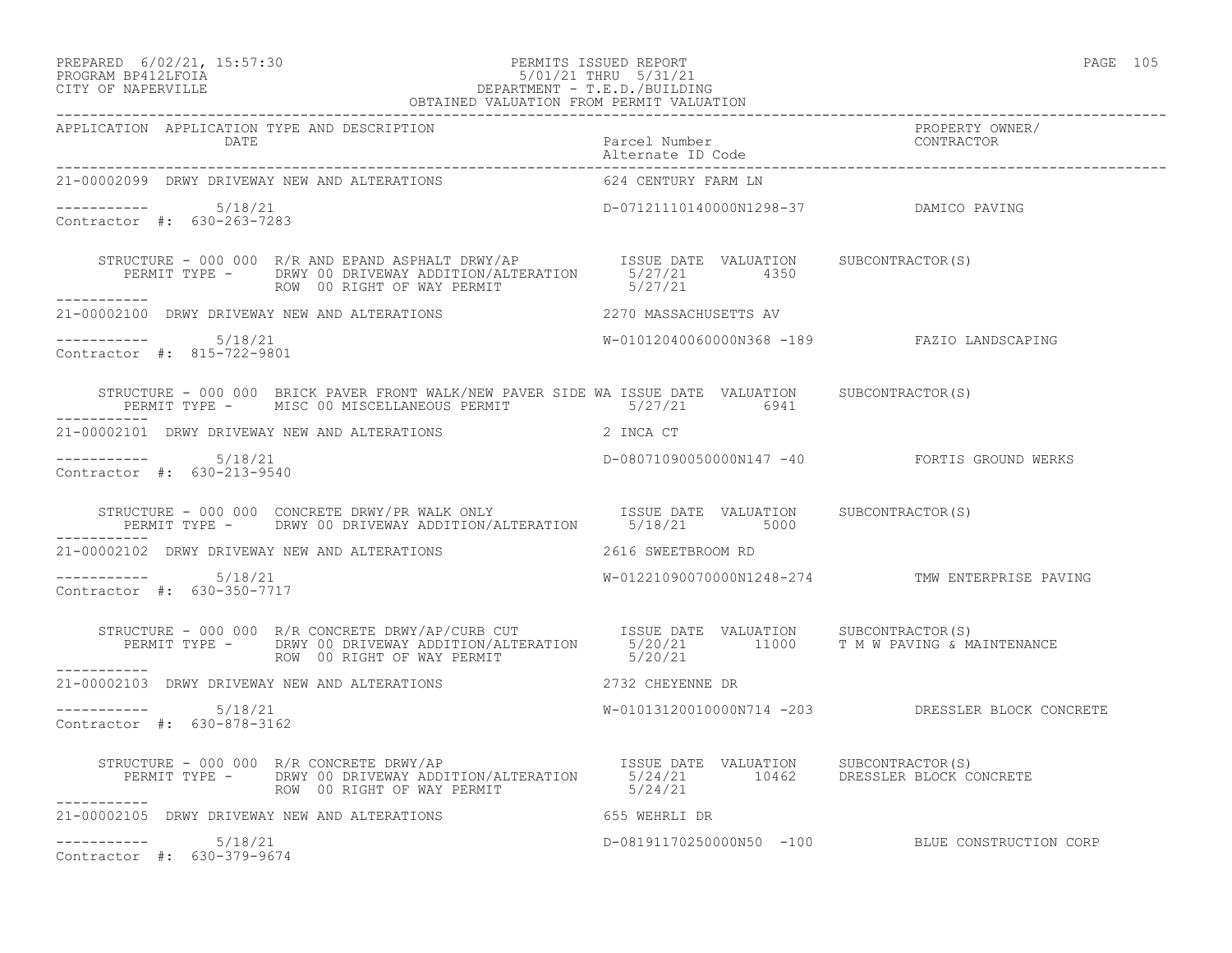## PREPARED 6/02/21, 15:57:30 PERMITS ISSUED REPORT PAGE 106 PROGRAM BP412LFOIA 5/01/21 THRU 5/31/21 CITY OF NAPERVILLE DEPARTMENT - T.E.D./BUILDING

| OBTAINED VALUATION FROM PERMIT VALUATION                          |                                                                                                                                                                                                                                                              |                                                |
|-------------------------------------------------------------------|--------------------------------------------------------------------------------------------------------------------------------------------------------------------------------------------------------------------------------------------------------------|------------------------------------------------|
| APPLICATION APPLICATION TYPE AND DESCRIPTION                      |                                                                                                                                                                                                                                                              | PROPERTY OWNER/<br>CONTRACTOR                  |
| 21-00002105 (CONTINUED)<br>___________                            |                                                                                                                                                                                                                                                              |                                                |
|                                                                   | STRUCTURE - 000 000 R/R CONCRETE DRWY/PR WALKS                  ISSUE DATE VALUATION     SUBCONTRACTOR(S)<br>PERMIT TYPE -      DRWY 00 DRIVEWAY ADDITION/ALTERATION       5/19/21       12500                                                               |                                                |
| 21-00002106 DRWY DRIVEWAY NEW AND ALTERATIONS 42724 FAIRHAUSER RD |                                                                                                                                                                                                                                                              |                                                |
| Contractor #:                                                     | W-01153030030000N1291-259 VIC'S CONCRETE, LLC                                                                                                                                                                                                                |                                                |
| ___________                                                       | STRUCTURE - 000 000 CONCRETE DRWY/PR WALK/PUB WALK/AP/CURB C ISSUE DATE VALUATION SUBCONTRACTOR(S)<br>PERMIT TYPE - DRWY 00 DRIVEWAY ADDITION/ALTERATION 5/27/21 14000 VIC'S CONCRETE, LLC<br>ROW 00 RIGHT OF WAY PERMIT 5/27/21 5/27/21 VIC'S CONCRETE, LLC |                                                |
| 21-00002107 DRWY DRIVEWAY NEW AND ALTERATIONS 1136 GREENSFIELD DR |                                                                                                                                                                                                                                                              |                                                |
| -----------    5/18/21<br>Contractor #: 630-398-4600              |                                                                                                                                                                                                                                                              | D-08171070030000N410 -72 ADVOCATE CONSTRUCTION |
| ROW 00 RIGHT OF WAY PERMIT<br>__________                          | STRUCTURE - 000 000 R/R ASPHALT DRWY/AP<br>PERMIT TYPE - DRWY 00 DRIVEWAY ADDITION/ALTERATION 5/18/21 3000 ADVOCATE CONSTRUCTION<br>ROW 00 RIGHT OF WAY PERMIT 5/18/21                                                                                       |                                                |
| 21-00002108 DRWY DRIVEWAY NEW AND ALTERATIONS 325 ARLINGTON AV    |                                                                                                                                                                                                                                                              |                                                |
| -----------    5/18/21<br>Contractor #: 630-213-9540              | W-02051110190000N763 -192    FORTIS GROUND WERKS                                                                                                                                                                                                             |                                                |
| ___________                                                       |                                                                                                                                                                                                                                                              |                                                |
| 21-00002111 DRWY DRIVEWAY NEW AND ALTERATIONS 1334 HAVERHILL CR   |                                                                                                                                                                                                                                                              |                                                |
| -----------    5/18/21<br>Contractor #: 630-377-9339              | D-08083120010000N502 -57 DAMICO PAVING                                                                                                                                                                                                                       |                                                |
|                                                                   | STRUCTURE - 000 000 R/R ASPHALT DRWY/APRON ISSUE DATE VALUATION SUBCONTRACTOR(S)<br>PERMIT TYPE - DRWY 00 DRIVEWAY ADDITION/ALTERATION 5/19/21 3150<br>ROW 00 RIGHT OF WAY PERMIT 319/21                                                                     |                                                |
| 21-00002112 DRWY DRIVEWAY NEW AND ALTERATIONS 1219 LANGLEY CR     |                                                                                                                                                                                                                                                              |                                                |
| Contractor #: 630-461-6014                                        | D-07103050230000N151 -49 STANLEY COMPANY                                                                                                                                                                                                                     |                                                |

STRUCTURE - 000 000 R/R AND EXTEND CONCRETE DRWY/PR WALK/AP ISSUE DATE VALUATION SUBCONTRACTOR(S)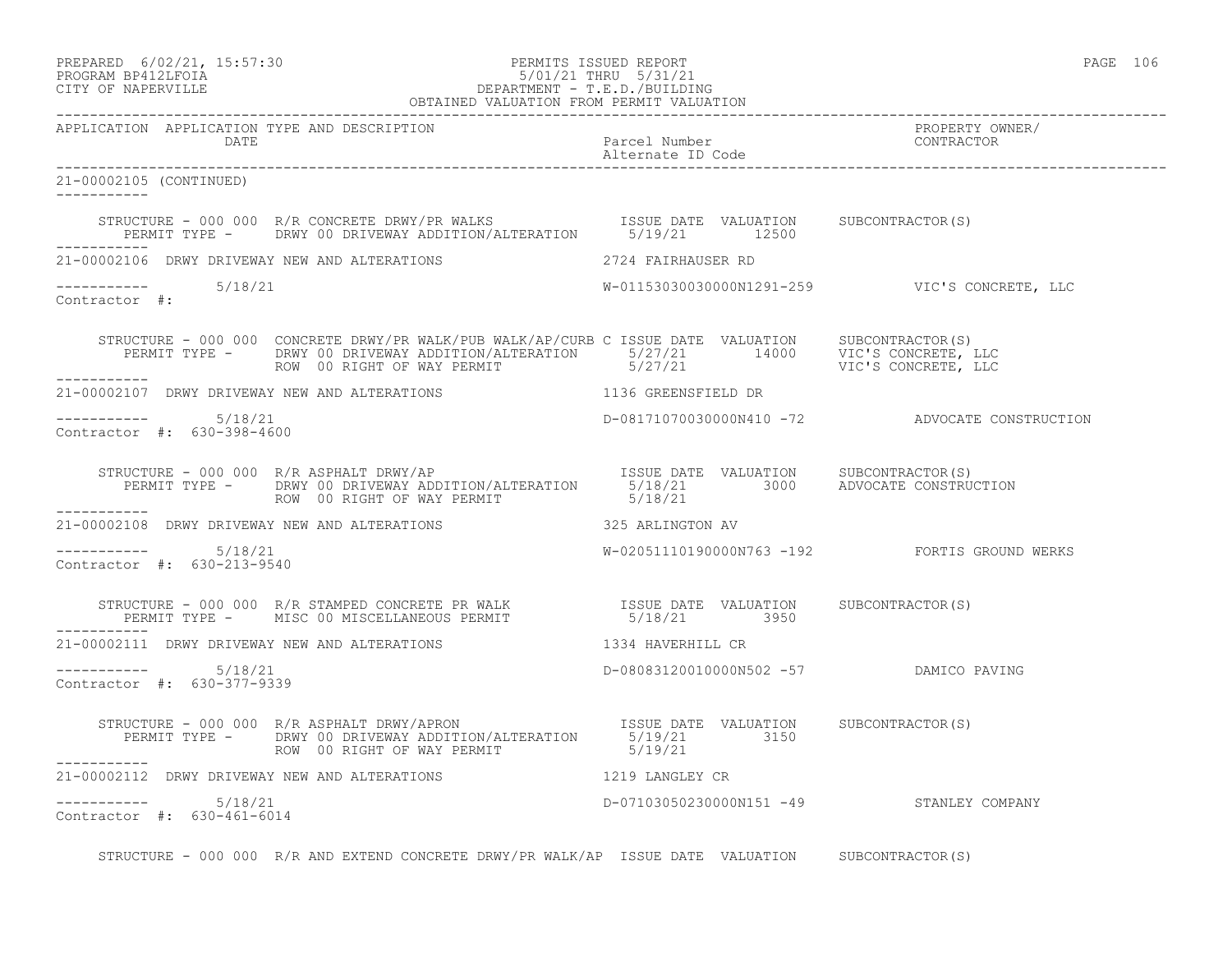#### PREPARED 6/02/21, 15:57:30 PERMITS ISSUED REPORT PAGE 107 PROGRAM BP412LFOIA 5/01/21 THRU 5/31/21 CITY OF NAPERVILLE DEPARTMENT - T.E.D./BUILDING

|                                                      | OBTAINED VALUATION FROM PERMIT VALUATION                                                                                 |                                       |                                                      |
|------------------------------------------------------|--------------------------------------------------------------------------------------------------------------------------|---------------------------------------|------------------------------------------------------|
| APPLICATION APPLICATION TYPE AND DESCRIPTION<br>DATE |                                                                                                                          | Parcel Number<br>Alternate ID Code    | PROPERTY OWNER/<br>CONTRACTOR                        |
| 21-00002112 (CONTINUED)                              |                                                                                                                          |                                       |                                                      |
| -----------<br>___________                           | PERMIT TYPE - DRWY 00 DRIVEWAY ADDITION/ALTERATION 5/28/21 7500<br>ROW 00 RIGHT OF WAY PERMIT 5/28/21                    |                                       |                                                      |
| 21-00002117 PPA PLUMBING PERMIT                      |                                                                                                                          | 716 BONESET CT                        |                                                      |
| $--------- 5/18/21$<br>Contractor #: 630-916-9911    |                                                                                                                          |                                       | D-07224060230000N1144-110 PRECISION TODAY            |
|                                                      |                                                                                                                          |                                       |                                                      |
|                                                      | 21-00002123 RPZ REVERSE PRESSURE ZONE/BACKFLOW PREVENTER 4144 LOBO LN                                                    |                                       |                                                      |
| $--------- 5/18/21$<br>Contractor #: 630-293-4962    |                                                                                                                          |                                       | W-01082000000030N1808-211 SALINAS & SONS             |
|                                                      | STRUCTURE - 000 000 RPZ WITH HEADS IN ROW<br>PERMIT TYPE - LSP 00 LAWN SPRINKLER RESIDENTIAL 5/24/21 3960 SALINAS & SONS |                                       | WHEATLAND PLUMBING                                   |
| ___________                                          | 21-00002125 RPZ REVERSE PRESSURE ZONE/BACKFLOW PREVENTER 4115 LOBO LN                                                    |                                       |                                                      |
| $--------- 5/18/21$<br>Contractor #: 630-293-4962    |                                                                                                                          |                                       | W-01082000120017N1808-211 SALINAS & SONS             |
| ------------                                         | STRUCTURE - 000 000 RPZ WITH HEADS IN ROW<br>PERMIT TYPE - LSP 00 LAWN SPRINKLER RESIDENTIAL 5/24/21 3960 SALINAS & SONS |                                       | WHEATLAND PLUMBING                                   |
|                                                      | 21-00002126 RPZ REVERSE PRESSURE ZONE/BACKFLOW PREVENTER 464 E HILLSIDE RD                                               |                                       |                                                      |
| $--------$ 5/18/21<br>Contractor #: 815-521-3247     |                                                                                                                          |                                       | D-08191150210000N133 -100 EVERGREEN SPRINKLER SYSTEM |
| STRUCTURE - 000 000 RPZ                              | PERMIT TYPE - LSP 00 LAWN SPRINKLER RESIDENTIAL 5/20/21 5200 HARTLAND PLUMBING & MECH                                    | ISSUE DATE VALUATION SUBCONTRACTOR(S) | EVERGREEN SPRINKLER SYSTEM                           |
|                                                      | 21-00002127 RPZ REVERSE PRESSURE ZONE/BACKFLOW PREVENTER 212 N COLUMBIA ST                                               |                                       |                                                      |
| Contractor #: 815-521-3247                           |                                                                                                                          |                                       | D-08182090030000N1647-71 EVERGREEN SPRINKLER SYSTEM  |
| STRUCTURE - 000 000 RPZ                              |                                                                                                                          | ISSUE DATE VALUATION SUBCONTRACTOR(S) |                                                      |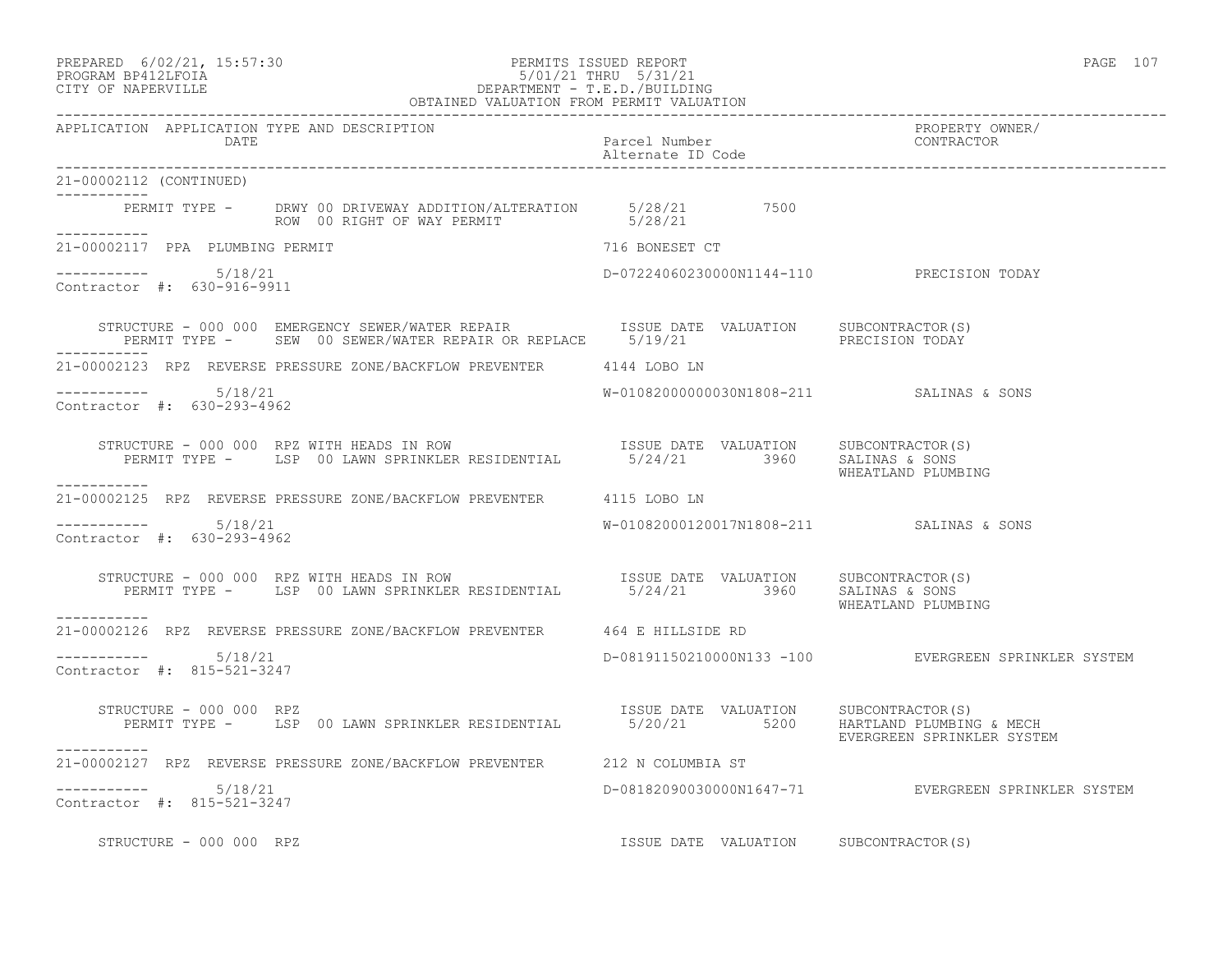# PREPARED 6/02/21, 15:57:30 PERMITS ISSUED REPORT PAGE 108 PROGRAM BP412LFOIA 5/01/21 THRU 5/31/21 CITY OF NAPERVILLE DEPARTMENT - T.E.D./BUILDING

| OBTAINED VALUATION FROM PERMIT VALUATION                                                                                                                                                                                                               |                                                       |                                                         |
|--------------------------------------------------------------------------------------------------------------------------------------------------------------------------------------------------------------------------------------------------------|-------------------------------------------------------|---------------------------------------------------------|
| APPLICATION APPLICATION TYPE AND DESCRIPTION<br>DATE                                                                                                                                                                                                   | Parcel Number<br>Alternate ID Code                    | PROPERTY OWNER/<br>CONTRACTOR                           |
| 21-00002127 (CONTINUED)                                                                                                                                                                                                                                |                                                       |                                                         |
| PERMIT TYPE - LSP 00 LAWN SPRINKLER RESIDENTIAL 5/20/21 5200 HARTLAND PLUMBING & MECH<br>-----------                                                                                                                                                   |                                                       | EVERGREEN SPRINKLER SYSTEM                              |
| 21-00002128 RPZ REVERSE PRESSURE ZONE/BACKFLOW PREVENTER 1205 CHESHIRE AV                                                                                                                                                                              |                                                       |                                                         |
| $--------- 5/18/21$<br>Contractor #: 815-521-3247                                                                                                                                                                                                      |                                                       | D-08201020170000N146 -102 EVERGREEN SPRINKLER SYSTEM    |
| RUCTURE - 000 000 RPZ<br>PERMIT TYPE - LSP 00 LAWN SPRINKLER RESIDENTIAL 15/20/21 5/200 HARTLAND PLUMBING & MECH<br>PERMIT TYPE - LSP 00 LAWN SPRINKLER RESIDENTIAL 15/20/21 5200 FINEDOPERN CREINKLER CYCTE<br>STRUCTURE - 000 000 RPZ<br>----------- |                                                       | EVERGREEN SPRINKLER SYSTEM                              |
| 21-00002129 RPZ REVERSE PRESSURE ZONE/BACKFLOW PREVENTER 4307 WHITE ASH LN                                                                                                                                                                             |                                                       |                                                         |
| $--------- 5/18/21$<br>Contractor #: 815-521-3247                                                                                                                                                                                                      |                                                       | W-01082000060201N1743-241 EVERGREEN SPRINKLER SYSTEM    |
| STRUCTURE - 000 000 RPZ<br>PERMIT TYPE - LSP 00 LAWN SPRINKLER RESIDENTIAL 5/20/21 5200 HARTLAND PLUMBING & MECH<br>STRUCTURE - 000 000 RPZ<br>------------                                                                                            |                                                       | EVERGREEN SPRINKLER SYSTEM                              |
| 21-00002130 FN FENCE APPLICATION                                                                                                                                                                                                                       | 1761 WINOLA CT                                        |                                                         |
| $--------- 5/18/21$<br>Contractor #: 815-823-9185                                                                                                                                                                                                      |                                                       | D-08322100440000N178 -163 L & N FENCING INC/MORRIS      |
| STRUCTURE - 000 000<br>PERMIT TYPE - FN 00 FENCE<br>STRUCTURE - 000 000                                                                                                                                                                                | ISSUE DATE VALUATION SUBCONTRACTOR(S)<br>5/20/21 2328 |                                                         |
| 1221 MILLET ST<br>21-00002131 FN FENCE APPLICATION                                                                                                                                                                                                     |                                                       |                                                         |
| $--------- 5/18/21$<br>Contractor #: 708-547-7555                                                                                                                                                                                                      | D-08073020190000N365 -55 FIRST FENCE                  |                                                         |
| STRUCTURE - 000 000<br>PERMIT TYPE - FN 00 FENCE                                                                                                                                                                                                       | ISSUE DATE VALUATION SUBCONTRACTOR(S)<br>5/28/21 8400 |                                                         |
| 21-00002132 LV ELECTRIC LOW VOLTAGE                                                                                                                                                                                                                    | 2643 FORGUE DR                                        |                                                         |
| $--------- 5/18/21$<br>Contractor #: 773-505-2116                                                                                                                                                                                                      |                                                       | W-01033071240000N1602-199 MOBILE TECHNOLOGY X NOVA COMM |
| RUCTURE - 000 000 LV<br>PERMIT TYPE -     LV  00 ELECTRIC LOW VOLTAGE                                    5/28/21<br>STRUCTURE - 000 000 LV                                                                                                             | ISSUE DATE VALUATION SUBCONTRACTOR(S)                 |                                                         |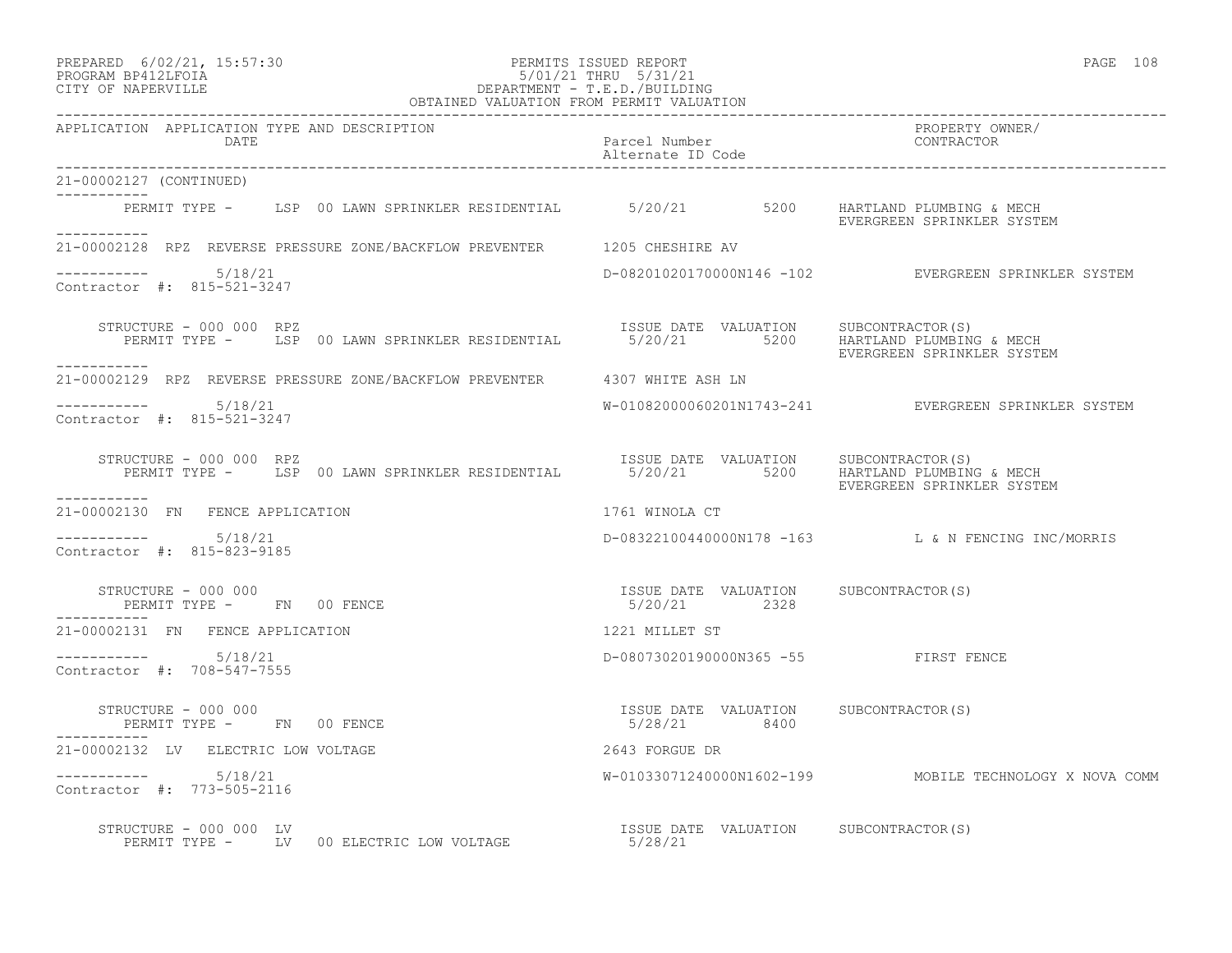# PREPARED 6/02/21, 15:57:30 PERMITS ISSUED REPORT<br>PROGRAM BP412LFOIA PAGE 109 95/01/21 THRU 5/31/21 PROGRAM BP412LFOIA 5/01/21 THRU 5/31/21 CITY OF NAPERVILLE DEPARTMENT - T.E.D./BUILDING

| OBTAINED VALUATION FROM PERMIT VALUATION                                                                                                                                                                                                                                                                                           |                                           |                                                      |
|------------------------------------------------------------------------------------------------------------------------------------------------------------------------------------------------------------------------------------------------------------------------------------------------------------------------------------|-------------------------------------------|------------------------------------------------------|
| APPLICATION APPLICATION TYPE AND DESCRIPTION<br><b>DATE</b>                                                                                                                                                                                                                                                                        |                                           | PROPERTY OWNER/<br>CONTRACTOR                        |
| 21-00002134 DRWY DRIVEWAY NEW AND ALTERATIONS                                                                                                                                                                                                                                                                                      | 930 TIM TAM CR                            |                                                      |
| Contractor #: 630-469-6898                                                                                                                                                                                                                                                                                                         | D-08203100020000N156 -117 CUSTOM CONCRETE |                                                      |
|                                                                                                                                                                                                                                                                                                                                    |                                           |                                                      |
| 21-00002139 FN FENCE APPLICATION                                                                                                                                                                                                                                                                                                   | 2036 ENGLE RD                             |                                                      |
| -----------    5/19/21<br>Contractor #: 630-584-7710                                                                                                                                                                                                                                                                               | W-01154040170000N743 -260 PEERLESS FENCE  |                                                      |
| $\begin{array}{cccccccccc} \texttt{STRUCTURE} & - & 000 & 000 & & & & & & & & \\ \texttt{PERMIT TYPE} & - & & \texttt{FN} & 00 & \texttt{FENCE} & & & & & & & \\ \texttt{PERMIT TYPE} & - & & \texttt{FN} & 00 & \texttt{FENCE} & & & & & & \\ \end{array}$<br>-----------                                                         |                                           |                                                      |
| 21-00002144 PPA PLUMBING PERMIT                                                                                                                                                                                                                                                                                                    | 619 N WRIGHT ST                           |                                                      |
| -----------    5/19/21<br>Contractor #: 630-774-9144                                                                                                                                                                                                                                                                               |                                           | D-08181230210000N44 -70 KENDALL EXCAVATING           |
| STRUCTURE – 000 000 EMERGENCY SEWER/WATER REPAIR             ISSUE DATE VALUATION      SUBCONTRACTOR(S)<br>PERMIT TYPE –     SEW 00 SEWER/WATER REPAIR OR REPLACE      5/19/21                        ANDERSEN PLUMBING                                                                                                            |                                           |                                                      |
| 21-00002147 PPA PLUMBING PERMIT                                                                                                                                                                                                                                                                                                    | 1025 DOUGLAS AV                           |                                                      |
| ----------- 5/19/21<br>Contractor #: 630-579-1996                                                                                                                                                                                                                                                                                  | D-07133000070000N58 -83 BROCKMAN GROUP    |                                                      |
| STRUCTURE – 000 000 WATER SERVICE REPALCEMENT                   ISSUE DATE VALUATION     SUBCONTRACTOR(S)<br>PERMIT TYPE –     SEW 00 SEWER/WATER REPAIR OR REPLACE     5/28/21               BROCKMAN GROUP                                                                                                                       |                                           |                                                      |
| 21-00002149 FN FENCE APPLICATION                                                                                                                                                                                                                                                                                                   | 504 GLEN ECHO RD                          |                                                      |
| $--------$ 5/19/21<br>Contractor #: 708-547-7555                                                                                                                                                                                                                                                                                   | W-02051060140000N192 -192 FIRST FENCE     |                                                      |
| $\begin{array}{cccc} \texttt{STRUCTURE} & - & 000 & 000 \\ \texttt{PERMIT} & \texttt{TYPE} & - & \texttt{FN} \end{array} \qquad \begin{array}{cccc} \texttt{OSUE} & \texttt{DATE} & \texttt{VALUATION} \\ \texttt{S/28/21} & 2450 \\ \end{array} \qquad \begin{array}{cccc} \texttt{SUECOMTRACTOR(S)} \end{array}$<br>------------ |                                           |                                                      |
| 21-00002151 FN FENCE APPLICATION                                                                                                                                                                                                                                                                                                   | 2008 LAKEVIEW CT                          |                                                      |
| $--------- 5/19/21$<br>Contractor #: 815-726-1127                                                                                                                                                                                                                                                                                  |                                           | D-08324050590000N325 -178 AMERI DREAM FENCE AND DECK |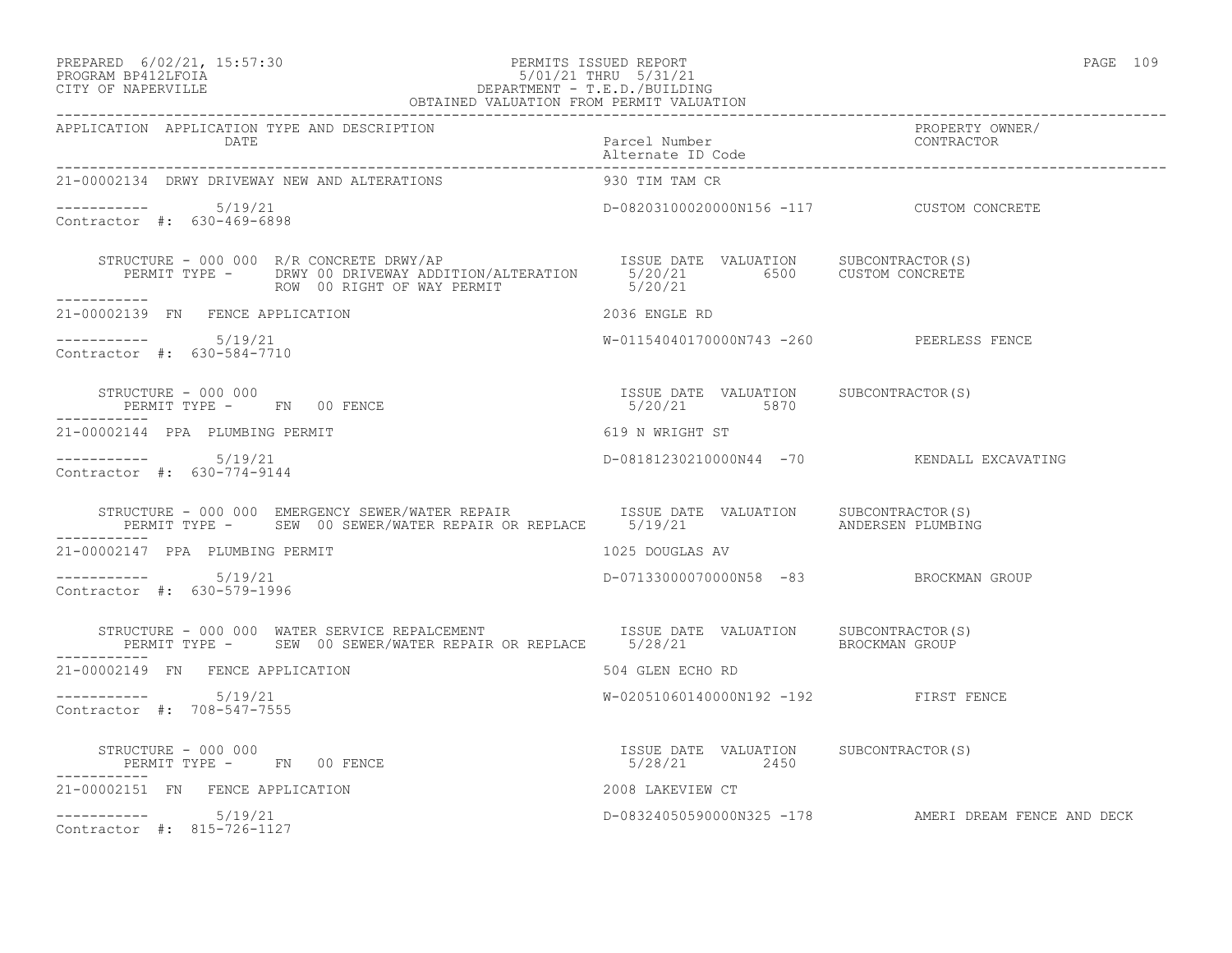| PREPARED 6/02/21, 15:57:30<br>5/01/21 Inno<br>DEPARTMENT - T.E.D./BUILDING<br>OBTAINED VALUATION FROM PERMIT VALUATION<br>PROGRAM BP412LFOIA<br>CITY OF NAPERVILLE | PERMITS ISSUED REPORT                                 | PAGE 110                                                |
|--------------------------------------------------------------------------------------------------------------------------------------------------------------------|-------------------------------------------------------|---------------------------------------------------------|
| APPLICATION APPLICATION TYPE AND DESCRIPTION<br>DATE                                                                                                               | Parcel Number<br>Alternate ID Code                    | PROPERTY OWNER/<br>CONTRACTOR                           |
| 21-00002151 (CONTINUED)<br>$- - - - - - - - - - -$                                                                                                                 |                                                       |                                                         |
| STRUCTURE – 000 000<br>PERMIT TYPE - FN 00 FENCE<br>------------                                                                                                   | ISSUE DATE VALUATION SUBCONTRACTOR(S)<br>5/20/21 9026 |                                                         |
| 21-00002155 FN FENCE APPLICATION                                                                                                                                   | 238 DILORENZO DR                                      |                                                         |
| $--------- 5/19/21$<br>Contractor #: 708-301-1200                                                                                                                  |                                                       | W-02051120100000N764 -192 AMERICA'S BACKYARD/JOLIET     |
| STRUCTURE - 000 000<br>PERMIT TYPE - FN 00 FENCE                                                                                                                   | ISSUE DATE VALUATION SUBCONTRACTOR(S)<br>5/24/21 9300 |                                                         |
| 21-00002156 RPZ REVERSE PRESSURE ZONE/BACKFLOW PREVENTER 699 W BENTON AV                                                                                           |                                                       |                                                         |
| $--------- 5/19/21$<br>Contractor #: 630-653-3937                                                                                                                  | D-07133020170000N603 -83 WESTERN IRRIGATION           |                                                         |
| STRUCTURE - 000 000 RPZ WITH HEADS IN ROW<br>PERMIT TYPE - LSP 00 LAWN SPRINKLER RESIDENTIAL 5/24/21 5500 WESTEN IRRIGATION, INC<br>-----------                    |                                                       | WESTERN IRRIGATION                                      |
| 21-00002157 FN FENCE APPLICATION                                                                                                                                   | 3467 EMPRESS DR                                       |                                                         |
| $--------- 5/19/21$<br>Contractor #: 815-295-7779                                                                                                                  |                                                       | $W-01082010120000N1707-211$ AMERIDREAM FENCE & DECK INC |
| STRUCTURE - 000 000<br>PERMIT TYPE - FN 00 FENCE                                                                                                                   | ISSUE DATE VALUATION SUBCONTRACTOR(S)<br>5/20/21 7000 |                                                         |
| 21-00002160 RPZ REVERSE PRESSURE ZONE/BACKFLOW PREVENTER 3804 NANNYBERRY CT                                                                                        |                                                       |                                                         |
| $--------- 5/19/21$<br>Contractor #: 630-653-3937                                                                                                                  |                                                       | W-01084020250000N1717-226 WESTERN IRRIGATION            |
| STRUCTURE - 000 000 RPZ WITH HEADS IN ROW<br>PERMIT TYPE - LSP 00 LAWN SPRINKLER RESIDENTIAL 5/24/21 5500 WESTERN IRRIGATION, INC                                  |                                                       | WESTERN IRRIGATION                                      |
| 21-00002161 OCCI OCCUPANCY INSPECTION                                                                                                                              | 1212 S NAPER BL 119                                   |                                                         |
| ----------- 5/19/21<br>Contractor #:                                                                                                                               |                                                       |                                                         |
| STRUCTURE - 000 000 THE UPS STORE                                                                                                                                  | ISSUE DATE VALUATION SUBCONTRACTOR(S)                 |                                                         |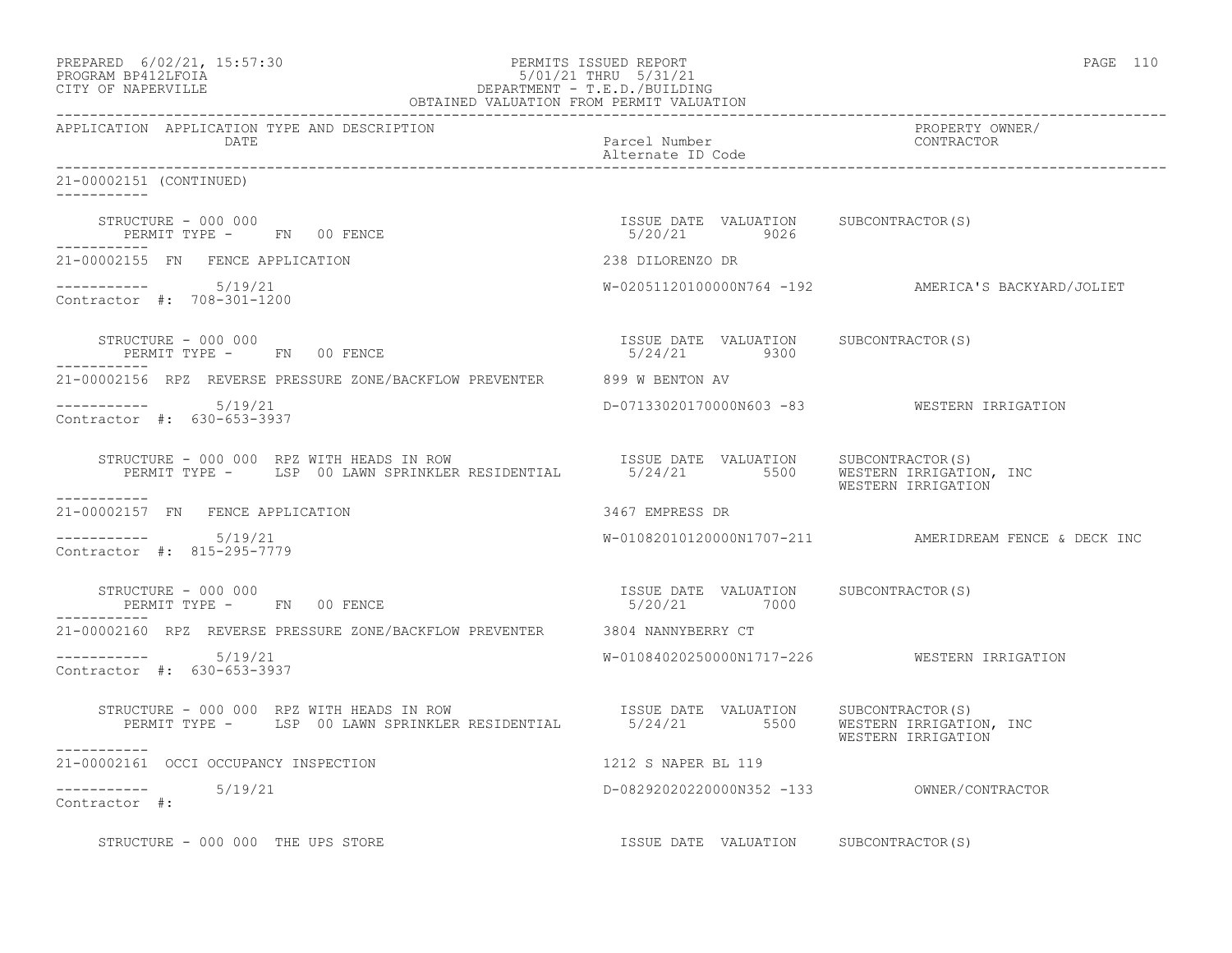| PREPARED | $6/02/21$ , $15:57:30$ |  |
|----------|------------------------|--|
|          |                        |  |

#### PREPARED 6/02/21, 15:57:30 PERMITS ISSUED REPORT PAGE 111 PROGRAM BP412LFOIA 5/01/21 THRU 5/31/21 CITY OF NAPERVILLE DEPARTMENT - T.E.D./BUILDING OBTAINED VALUATION FROM PERMIT VALUATION

| APPLICATION APPLICATION TYPE AND DESCRIPTION<br>DATE                                                           | Parcel Number<br>Alternate ID Code                                       | PROPERTY OWNER/<br>CONTRACTOR                        |
|----------------------------------------------------------------------------------------------------------------|--------------------------------------------------------------------------|------------------------------------------------------|
| 21-00002161 (CONTINUED)                                                                                        |                                                                          |                                                      |
| PERMIT TYPE - OCC 01 OCC INSPECT. PERMIT COM/RST 5/26/21<br>__________                                         |                                                                          |                                                      |
| 21-00002163 FN FENCE APPLICATION                                                                               | 1340 DRYDEN CT                                                           |                                                      |
| $--------- 5/19/21$<br>Contractor #: 815-436-7440                                                              |                                                                          | W-01114020640000N411 -232 CEDAR RUSTIC/JOLIET        |
| STRUCTURE - 000 000<br>PERMIT TYPE - FN 00 FENCE                                                               | ISSUE DATE VALUATION SUBCONTRACTOR(S)<br>5/26/21 5900                    |                                                      |
| 21-00002164 RPZ REVERSE PRESSURE ZONE/BACKFLOW PREVENTER 4311 CONIFER RD                                       |                                                                          |                                                      |
| Contractor #: 815-385-5599                                                                                     |                                                                          | W-01172010020055N1780-241 WATER WORKS INC-JOHNSBURG  |
| STRUCTURE - 000 000 RPZ<br>PERMIT TYPE - LSP 00 LAWN SPRINKLER RESIDENTIAL<br>------------                     | ISSUE DATE VALUATION SUBCONTRACTOR(S)<br>5/24/21  4600  ENGLAND PLUMBING | WATER WORKS INC-JOHNSBURG                            |
| 21-00002166 FN FENCE APPLICATION                                                                               | 2640 SNOWBIRD LN                                                         |                                                      |
| $--------- 5/19/21$<br>Contractor #: 630-551-3400                                                              |                                                                          | W-01103030100000N1046-229 CLASSIC FENCE/OSWEGO       |
| STRUCTURE - 000 000<br>PERMIT TYPE - FN 00 FENCE                                                               | ISSUE DATE VALUATION SUBCONTRACTOR(S)<br>5/21/21 4200                    |                                                      |
| 21-00002169 FN FENCE APPLICATION                                                                               | 2116 DEBBIE CT                                                           |                                                      |
| ----------    5/19/21<br>Contractor #: 815-836-8731                                                            |                                                                          | D-08324080490000N1324-178 NORTHWEST CEDAR/ROMEOVILLE |
| STRUCTURE - 000 000<br>PERMIT TYPE - FN 00 FENCE                                                               | ISSUE DATE VALUATION SUBCONTRACTOR(S)<br>5/28/21 2950                    |                                                      |
| 21-00002171 OCCI OCCUPANCY INSPECTION                                                                          | 1952 MCDOWELL RD 100                                                     |                                                      |
| -----------    5/19/21<br>Contractor #:                                                                        |                                                                          |                                                      |
| STRUCTURE - 000 000 SECUREONE, INC<br>PERMIT TYPE -  OCC 00 OCC INSPECT. PERMIT COM/RST 5/28/21<br>----------- |                                                                          |                                                      |
| 21-00002172 FN FENCE APPLICATION                                                                               | 1224 CONAN DOYLE RD                                                      |                                                      |
| $--------- 5/19/21$<br>Contractor #: 630-406-8410                                                              |                                                                          | W-01112050010000N533 -217 PARAMOUNT FENCE-BATAVIA    |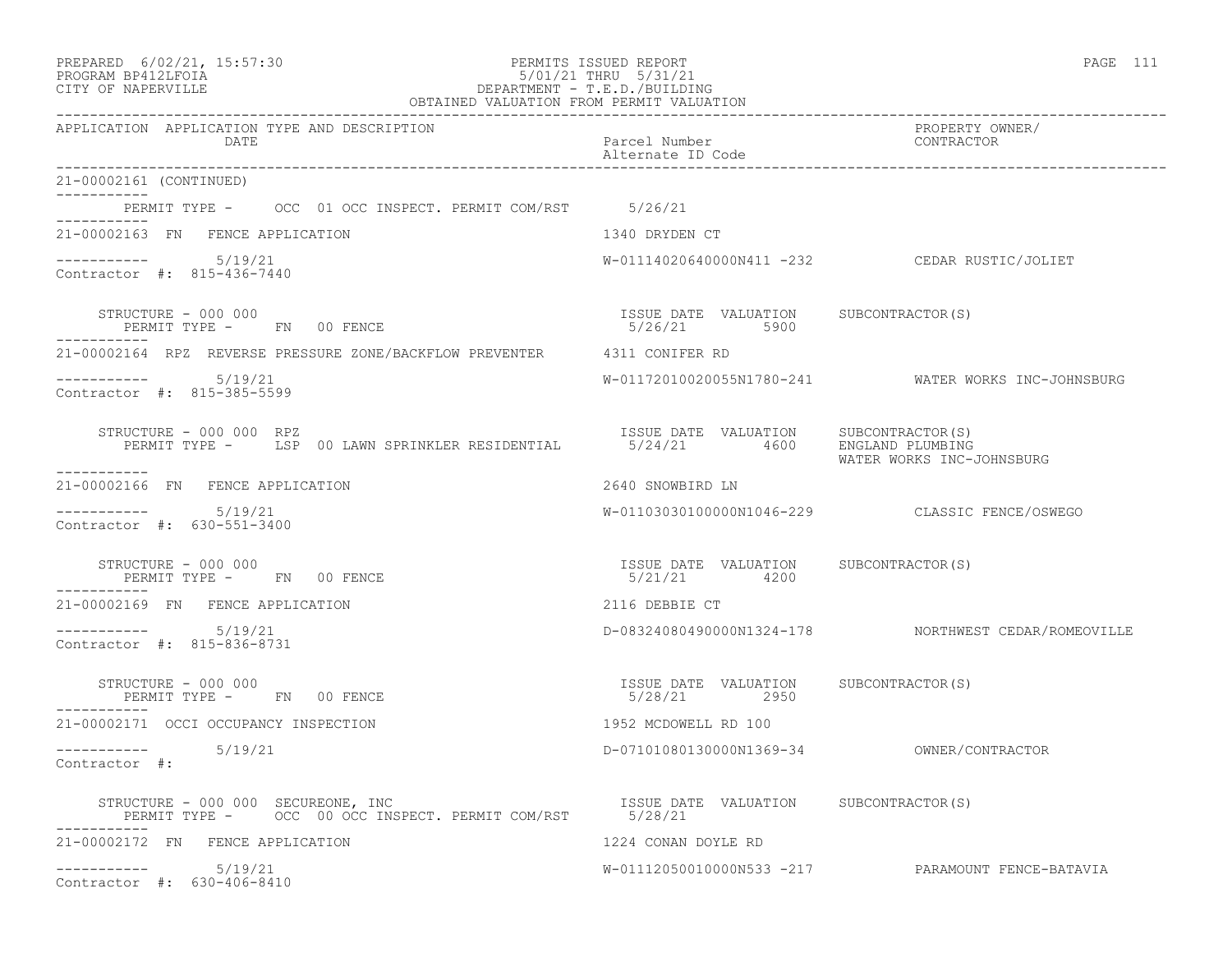| PREPARED 6/02/21, 15:57:30<br>PROGRAM BP412LFOIA<br>CITY OF NAPERVILLE | PERMITS ISSUED REPORT<br>5/01/21 THRU 5/31/21<br>DEPARTMENT - T.E.D./BUILDING<br>OBTAINED VALUATION FROM PERMIT VALUATION | PAGE 112                                              |
|------------------------------------------------------------------------|---------------------------------------------------------------------------------------------------------------------------|-------------------------------------------------------|
| APPLICATION APPLICATION TYPE AND DESCRIPTION<br>DATE                   | Parcel Number<br>Alternate ID Code                                                                                        | PROPERTY OWNER/<br>CONTRACTOR                         |
| 21-00002172 (CONTINUED)                                                |                                                                                                                           |                                                       |
| STRUCTURE - 000 000<br>PERMIT TYPE - FN 00 FENCE                       | ISSUE DATE VALUATION SUBCONTRACTOR(S)<br>5/28/21 6150                                                                     |                                                       |
| 21-00002173 FN FENCE APPLICATION                                       | 1120 LANGLEY CR                                                                                                           |                                                       |
| $--------- 5/19/21$<br>Contractor #: 815-295-7779                      |                                                                                                                           | D-07104020020000N149 -50 AMERIDREAM FENCE & DECK INC  |
| STRUCTURE - 000 000<br>PERMIT TYPE - FN 00 FENCE                       | ISSUE DATE VALUATION SUBCONTRACTOR(S)<br>5/24/21 10500                                                                    |                                                       |
| 21-00002174 SITE SITE DEVELOPMENT                                      | 1227 S NAPER BL                                                                                                           |                                                       |
| $--------- 5/20/21$<br>Contractor $\#: 630 - 737 - 1018$               |                                                                                                                           | D-08292030070000N143 -133 41 NORTH CONTRACTORS LLC    |
| STRUCTURE - 000 000<br>PERMIT TYPE - SITE 00 SITE DEVELOPMENT          | ISSUE DATE VALUATION SUBCONTRACTOR(S)<br>5/26/21                                                                          | KELLENBERGER PLUMBING & UNDER                         |
| 21-00002175 FN FENCE APPLICATION                                       | 4155 HEARTLEAF LN                                                                                                         |                                                       |
| $--------- 5/20/21$<br>Contractor #: 815-295-7779                      |                                                                                                                           | W-01084040340000N1706-226 AMERIDREAM FENCE & DECK INC |
| STRUCTURE - 000 000<br>PERMIT TYPE - FN 00 FENCE                       | ISSUE DATE VALUATION SUBCONTRACTOR(S)<br>5/24/21 8163                                                                     |                                                       |
| 21-00002176 FN FENCE APPLICATION                                       | 476 S JULIAN ST                                                                                                           |                                                       |
| $--------- 5/20/21$<br>Contractor #: 708-301-1200                      |                                                                                                                           | D-08192030080000N345 -101 AMERICAS BACKYARD           |
| STRUCTURE - 000 000<br>PERMIT TYPE - FN 00 FENCE                       | ISSUE DATE VALUATION SUBCONTRACTOR(S)<br>5/24/21 3110                                                                     |                                                       |
| 21-00002177 FN FENCE APPLICATION                                       | 1567 ABBOTSFORD DR                                                                                                        |                                                       |
| 5/20/21<br>Contractor #: 630-406-8410                                  | D-07102100130000N284 -35                                                                                                  | PARAMOUNT FENCE-BATAVIA                               |
| STRUCTURE - 000 000<br>PERMIT TYPE - FN 00 FENCE                       | ISSUE DATE VALUATION SUBCONTRACTOR(S)<br>5/27/21<br>800                                                                   |                                                       |
| 21-00002178 DRWY DRIVEWAY NEW AND ALTERATIONS                          | 1224 SAMUEL CT                                                                                                            |                                                       |
| 5/20/21<br>------------<br>Contractor #: 630-879-5673                  |                                                                                                                           | D-07272010650000N94 -125 SAFEGUARD SEALCOATING        |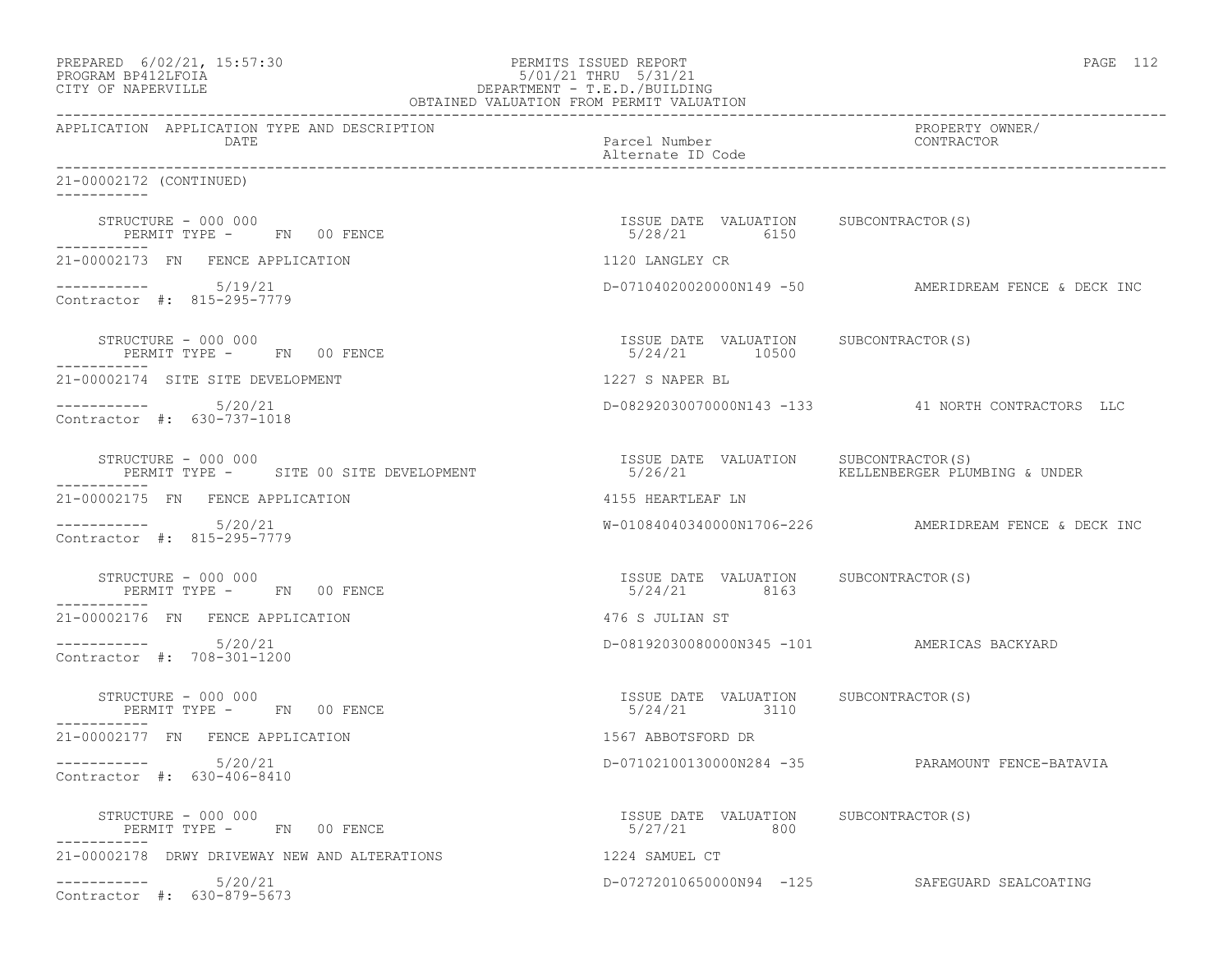PREPARED 6/02/21, 15:57:30 PERMITS ISSUED REPORT PAGE 113

# PROGRAM BP412LFOIA 5/01/21 THRU 5/31/21 CITY OF NAPERVILLE DEPARTMENT - T.E.D./BUILDING

| OBTAINED VALUATION FROM PERMIT VALUATION             |                                                                                                                                                                                                            |                                                       |                                                         |
|------------------------------------------------------|------------------------------------------------------------------------------------------------------------------------------------------------------------------------------------------------------------|-------------------------------------------------------|---------------------------------------------------------|
| APPLICATION APPLICATION TYPE AND DESCRIPTION<br>DATE |                                                                                                                                                                                                            | Parcel Number<br>Alternate ID Code                    | PROPERTY OWNER/<br>CONTRACTOR                           |
| 21-00002178 (CONTINUED)                              |                                                                                                                                                                                                            |                                                       |                                                         |
| -----------                                          |                                                                                                                                                                                                            |                                                       |                                                         |
| 21-00002183 DRWY DRIVEWAY NEW AND ALTERATIONS        |                                                                                                                                                                                                            | 1344 OLD DOMINION RD                                  |                                                         |
| $--------- 5/20/21$<br>Contractor #: 630-377-9339    |                                                                                                                                                                                                            | D-08202080060000N113 -103 DAMICO PAVING               |                                                         |
|                                                      | STRUCTURE - 000 000 R/R ASPHALT DRWY/AP<br>PERMIT TYPE - DRWY OO DRIVEWAY ADDITION/ALTERATION 5/24/21 2200 DAMICO PAVING<br>ROW 00 RIGHT OF WAY PERMIT                                                     | 5/24/21                                               |                                                         |
| 21-00002184 FN FENCE APPLICATION                     |                                                                                                                                                                                                            | 330 S WRIGHT ST                                       |                                                         |
| -----------    5/20/21<br>Contractor #: 815-255-2137 |                                                                                                                                                                                                            |                                                       | D-08183330060000N345 -85 ACOSTA FENCE CORP.             |
| STRUCTURE - 000 000                                  | PERMIT TYPE - FN 00 FENCE                                                                                                                                                                                  | ISSUE DATE VALUATION SUBCONTRACTOR(S)<br>5/24/21 6000 |                                                         |
|                                                      | 21-00002185 DRWY DRIVEWAY NEW AND ALTERATIONS THE RESIDENT RESIDENCE AV                                                                                                                                    |                                                       |                                                         |
| $--------$ 5/20/21<br>Contractor #: 630-213-9540     |                                                                                                                                                                                                            |                                                       | D-08283120070000N160 -149 FORTIS GROUND WERKS           |
|                                                      | STRUCTURE - 000 000 R/R ASPHALT DRWY/AP<br>PERMIT TYPE - DRWY 00 DRIVEWAY ADDITION/ALTERATION 5/24/21 2200 FORTIS GROUND WERKS<br>ROW 00 RIGHT OF WAY PERMIT 5/24/21 5/24/21                               |                                                       |                                                         |
| ------------                                         | 21-00002186 DRWY DRIVEWAY NEW AND ALTERATIONS                                                                                                                                                              | 3812 HONEY LOCUST DR                                  |                                                         |
| $--------- 5/20/21$<br>Contractor #:                 |                                                                                                                                                                                                            |                                                       |                                                         |
| -----------                                          | STRUCTURE - 000 000 ADDING BRICK PAVER TO THE SIDE OF DRWY/A ISSUE DATE VALUATION SUBCONTRACTOR(S)<br>PERMIT TYPE - DRWY 00 DRIVEWAY ADDITION/ALTERATION 5/27/21 500<br>ROW 00 RIGHT OF WAY PERMIT 5/27/21 |                                                       |                                                         |
| 21-00002187 PPA PLUMBING PERMIT                      |                                                                                                                                                                                                            | 3324 DEERING BAY DR                                   |                                                         |
| $--------- 5/20/21$<br>Contractor #: 630-759-8999    |                                                                                                                                                                                                            |                                                       | W-01092040960000N1428-213 COURTESY PLUMBING & SERVICES, |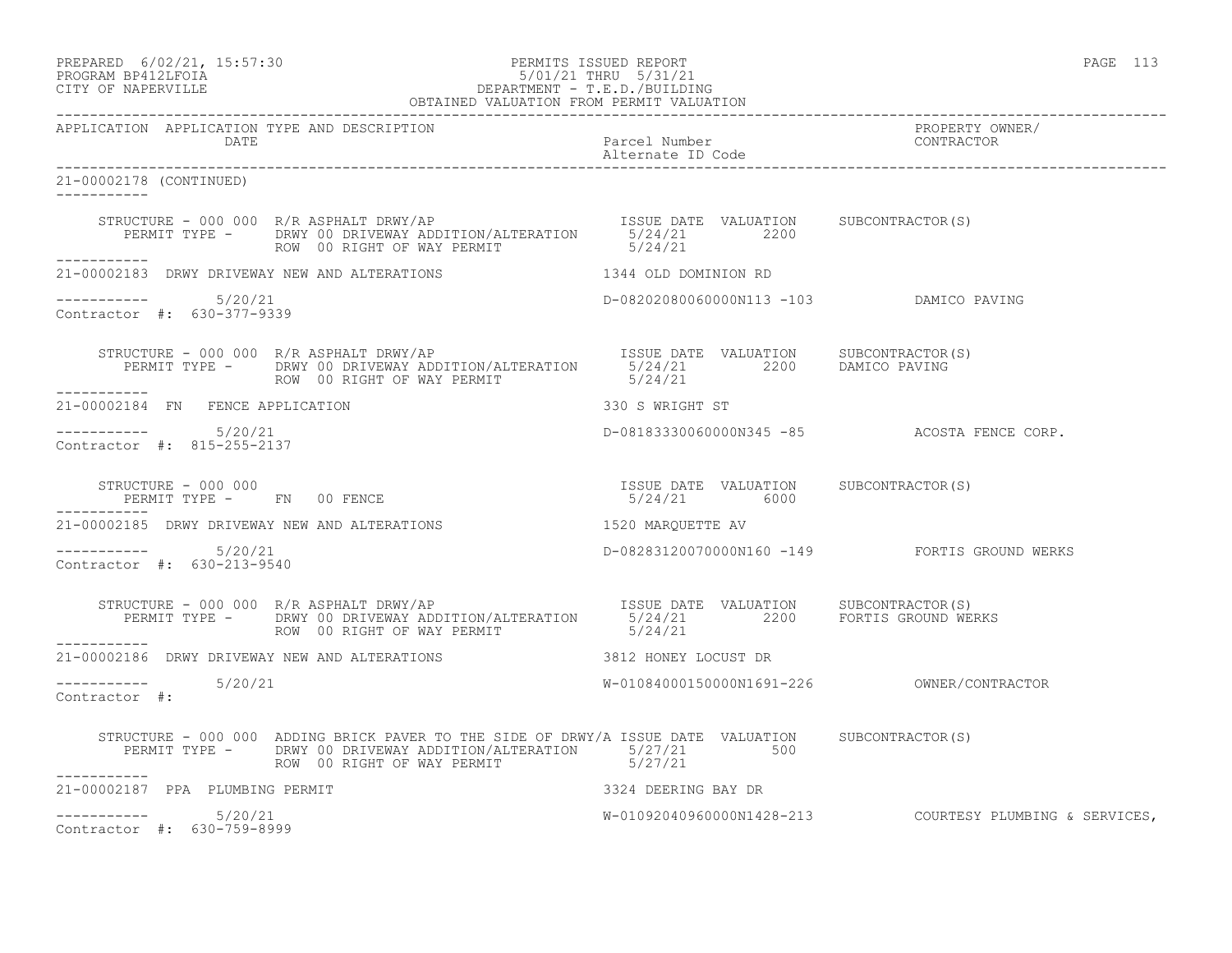| PREPARED           | $6/02/21$ , $15:57:30$ |
|--------------------|------------------------|
| PROCRAM RP412LFOIA |                        |

# o and the PERMITS ISSUED REPORT And the extendion of the PAGE 114 page 114 page 114 page 114 PROGRAM BP412LFOIA 5/01/21 THRU 5/31/21 CITY OF NAPERVILLE CITY OF NAPERVILLE DEPARTMENT - T.E.D./BUILDING

| OBTAINED VALUATION FROM PERMIT VALUATION             |                                                                                                                                                                                                                         |                                      |                                                      |
|------------------------------------------------------|-------------------------------------------------------------------------------------------------------------------------------------------------------------------------------------------------------------------------|--------------------------------------|------------------------------------------------------|
| APPLICATION APPLICATION TYPE AND DESCRIPTION<br>DATE |                                                                                                                                                                                                                         | Parcel Number<br>Alternate ID Code   | PROPERTY OWNER/<br>CONTRACTOR                        |
| 21-00002187 (CONTINUED)<br>___________               |                                                                                                                                                                                                                         |                                      |                                                      |
| ___________                                          | STRUCTURE - 000 000 EMERGENCY SEWER/WATER REPAIR           ISSUE DATE VALUATION     SUBCONTRACTOR(S)<br>PERMIT TYPE -    SEW 00 SEWER/WATER REPAIR OR REPLACE    5/20/21                  COURTESY PLUMBING & SERVICES, |                                      |                                                      |
|                                                      |                                                                                                                                                                                                                         |                                      |                                                      |
| $--------$ 5/20/21<br>Contractor #: 630-350-7717     |                                                                                                                                                                                                                         |                                      | W-01113160010000N411 -231 T M W PAVING & MAINTENANCE |
|                                                      | STRUCTURE - 000 000 R/R CONCRETE DRWY/PR WALK/AP  ISSUE DATE VALUATION SUBCONTRACTOR(S)<br>PERMIT TYPE - DRWY 00 DRIVEWAY ADDITION/ALTERATION 5/25/21 T M W PAVING & MAINTENANCE<br>ROW 00 RIGHT OF WAY PERMIT  5/25/21 |                                      |                                                      |
|                                                      | 21-00002189 DRWY DRIVEWAY NEW AND ALTERATIONS THE RESERVED ON THE RD                                                                                                                                                    |                                      |                                                      |
| $--------$ 5/20/21<br>Contractor #: 630-350-7717     |                                                                                                                                                                                                                         |                                      | D-07104070350000N574 -50 T M W PAVING & MAINTENANCE  |
|                                                      |                                                                                                                                                                                                                         |                                      |                                                      |
|                                                      | 21-00002191 DRWY DRIVEWAY NEW AND ALTERATIONS 69 BLUEBIRD LN                                                                                                                                                            |                                      |                                                      |
| $--------- 5/20/21$<br>Contractor #: 630-042-8765    |                                                                                                                                                                                                                         | D-08304060250000N62 -146 MAUL PAVING |                                                      |
|                                                      |                                                                                                                                                                                                                         |                                      |                                                      |
| ___________                                          |                                                                                                                                                                                                                         |                                      |                                                      |
| $--------- 5/20/21$<br>Contractor #: 847-909-6446    |                                                                                                                                                                                                                         | D-08071080040000N147 -40 JOEL CORONA |                                                      |
|                                                      | STRUCTURE - 000 000 R/R CONCRETE PORCH/STOOP                         ISSUE DATE VALUATION   SUBCONTRACTOR(S)<br>PERMIT TYPE -     MISC 00 MISCELLANEOUS PERMIT                   5/24/21             2000               |                                      |                                                      |
|                                                      |                                                                                                                                                                                                                         |                                      |                                                      |
| $--------- 5/20/21$<br>Contractor #: 630-956-1380    |                                                                                                                                                                                                                         |                                      | D-08292140110000N728 -133 AJD CONCRETE CONSTRUCTION  |
|                                                      |                                                                                                                                                                                                                         |                                      |                                                      |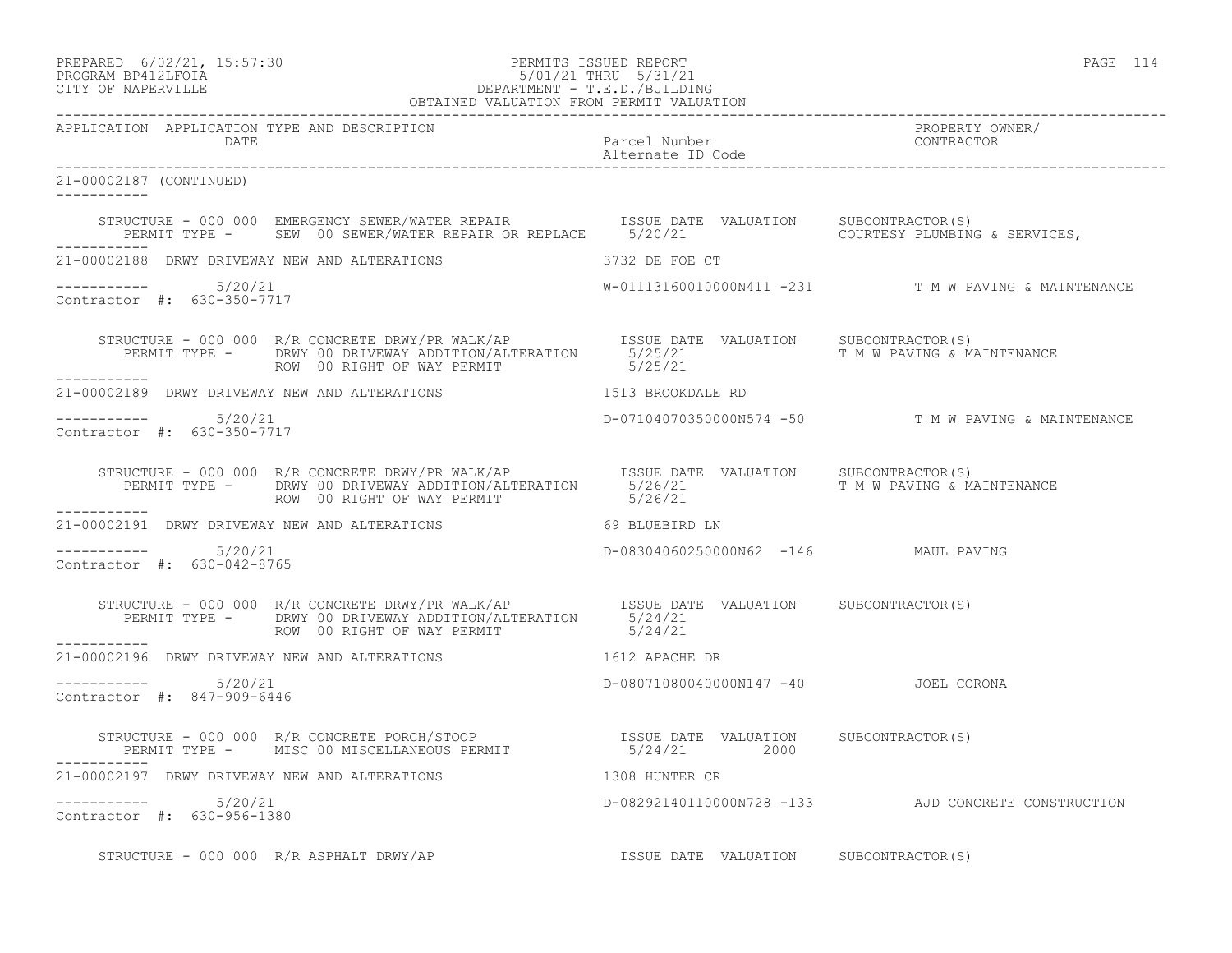#### PREPARED 6/02/21, 15:57:30 PERMITS ISSUED REPORT PAGE 115 PROGRAM BP412LFOIA 5/01/21 THRU 5/31/21 CITY OF NAPERVILLE DEPARTMENT - T.E.D./BUILDING

| OBTAINED VALUATION FROM PERMIT VALUATION                                                                                                                                                                               |                                                           |                                                       |
|------------------------------------------------------------------------------------------------------------------------------------------------------------------------------------------------------------------------|-----------------------------------------------------------|-------------------------------------------------------|
| APPLICATION APPLICATION TYPE AND DESCRIPTION<br>DATE                                                                                                                                                                   | Parcel Number<br>Alternate ID Code                        | PROPERTY OWNER/<br>CONTRACTOR                         |
| 21-00002197 (CONTINUED)<br>__________                                                                                                                                                                                  |                                                           |                                                       |
| PERMIT TYPE - DRWY 00 DRIVEWAY ADDITION/ALTERATION 5/24/21 2200 AJD CONCRETE CONSTRUCTION<br>ROW 00 RIGHT OF WAY PERMIT 5/24/21                                                                                        |                                                           |                                                       |
| 21-00002202 DRWY DRIVEWAY NEW AND ALTERATIONS 1649 SWALLOW ST                                                                                                                                                          |                                                           |                                                       |
| $--------- 5/20/21$<br>Contractor #: 630-717-9005                                                                                                                                                                      |                                                           | D-08312080320000N62 -161 HUNTER PAVING AND EXCAVATING |
| STRUCTURE - 000 000 R/R AND EXPAND ASPHALT DRWY/AP ISSUE DATE VALUATION SUBCONTRACTOR(S)<br>PERMIT TYPE - DRWY 00 DRIVEWAY ADDITION/ALTERATION 5/28/21 3375<br>-------- ROW 00 RIGHT OF WAY PERMIT 5/28/21             |                                                           |                                                       |
| 21-00002212 RPZ REVERSE PRESSURE ZONE/BACKFLOW PREVENTER 313 E 11TH AV                                                                                                                                                 |                                                           |                                                       |
| $--------- 5/21/21$<br>Contractor #: 630-293-4962                                                                                                                                                                      | D-08073060120000N365 -55 SALINAS & SONS                   |                                                       |
| STRUCTURE - 000 000 RPZ WITH HEADS IN ROW                            ISSUE DATE VALUATION      SUBCONTRACTOR(S)<br>PERMIT TYPE -      LSP 00 LAWN SPRINKLER RESIDENTIAL           5/28/21          5865<br>----------- |                                                           |                                                       |
| 21-00002213 FN FENCE APPLICATION                                                                                                                                                                                       | 2213 BRIARHILL CT                                         |                                                       |
| $--------- 5/21/21$<br>Contractor #: 630-292-4649                                                                                                                                                                      |                                                           |                                                       |
| STRUCTURE - 000 000<br>PERMIT TYPE - FN 00 FENCE - - - - - - - - - - - - 5/24/21 6300<br>--------<br>-----------                                                                                                       |                                                           |                                                       |
| 21-00002216 FN FENCE APPLICATION                                                                                                                                                                                       | 343 PEARSON CR                                            |                                                       |
| $--------- 5/21/21$<br>Contractor #: 630-551-3400                                                                                                                                                                      | D-07132290080000N540 -69 CLASSIC FENCE/OSWEGO             |                                                       |
| STRUCTURE - 000 000<br>PERMIT TYPE - FN 00 FENCE                                                                                                                                                                       | ISSUE DATE VALUATION SUBCONTRACTOR(S)<br>5/25/21 2300     |                                                       |
| 21-00002230 RPZ REVERSE PRESSURE ZONE/BACKFLOW PREVENTER 1161 KENILWORTH CR                                                                                                                                            |                                                           |                                                       |
| $--------- 5/21/21$<br>Contractor #: 815-385-5599                                                                                                                                                                      |                                                           | D-08291020160000N414 -132 WATER WORKS INC-JOHNSBURG   |
| STRUCTURE - 000 000 RPZ<br>PERMIT TYPE - LSP 00 LAWN SPRINKLER RESIDENTIAL 6/25/21 5750 WATER WORKS INC-JOHNSBURG                                                                                                      | ISSUE DATE VALUATION SUBCONTRACTOR(S)<br>ENGLAND PLUMBING |                                                       |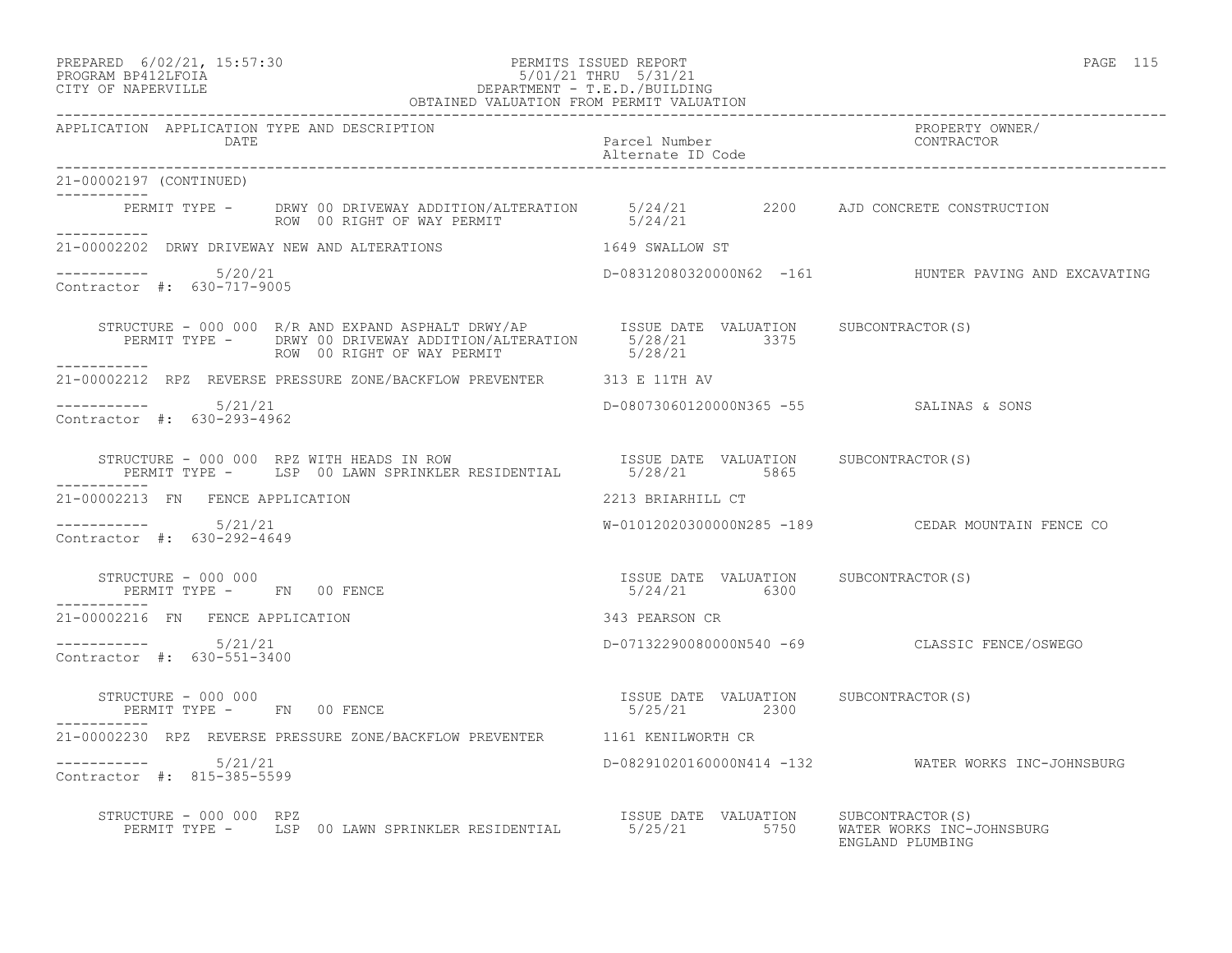# PREPARED 6/02/21, 15:57:30 PERMITS ISSUED REPORT<br>PROGRAM BP412LFOIA PAGE 116 PROGRAM BP412LFOIA 5/01/21 THRU 5/31/21 CITY OF NAPERVILLE DEPARTMENT - T.E.D./BUILDING

| OBTAINED VALUATION FROM PERMIT VALUATION                                                                                                                                                                                                                                                              |                                                       |                                                |  |
|-------------------------------------------------------------------------------------------------------------------------------------------------------------------------------------------------------------------------------------------------------------------------------------------------------|-------------------------------------------------------|------------------------------------------------|--|
| APPLICATION APPLICATION TYPE AND DESCRIPTION<br>DATE<br>__________________________________                                                                                                                                                                                                            | Parcel Number<br>Alternate ID Code                    | PROPERTY OWNER/<br>CONTRACTOR                  |  |
| 21-00002232 FN FENCE APPLICATION                                                                                                                                                                                                                                                                      | 1433 AMBLESIDE CR                                     |                                                |  |
| $--------- 5/24/21$<br>Contractor #: 224-792-7801                                                                                                                                                                                                                                                     |                                                       | D-07233020100000N667 -111 MENDUET ENTERPRISES  |  |
| $\begin{array}{cccc} \texttt{STRUCTURE} & - & 000 & 000 \\ \texttt{PERMIT TYPE} & - & \texttt{FN} & 00 & \texttt{FENCE} \\ \end{array} \qquad \begin{array}{cccc} \texttt{TSSUE} & \texttt{DATE} & \texttt{VALUATION} & \texttt{SUBCONTRACTOR(S)} \\ \texttt{5/24/21} & \texttt{5800} \\ \end{array}$ |                                                       |                                                |  |
| 21-00002244 GBP GREENER BUSINESS PROGRAM                                                                                                                                                                                                                                                              | 400 E DIEHL RD HM                                     |                                                |  |
| $--------- 5/24/21$<br>Contractor #:                                                                                                                                                                                                                                                                  |                                                       |                                                |  |
| STRUCTURE - 000 000<br>PERMIT TYPE - GBP 00 GREENER BUSINESS PROGRAM 5/24/21                                                                                                                                                                                                                          | ISSUE DATE VALUATION SUBCONTRACTOR(S)                 |                                                |  |
| 21-00002245 GBP GREENER BUSINESS PROGRAM                                                                                                                                                                                                                                                              | 1394 AURORA AV                                        |                                                |  |
| $--------- 5/24/21$<br>Contractor #:                                                                                                                                                                                                                                                                  |                                                       |                                                |  |
| STRUCTURE - 000 000<br>PERMIT TYPE - GBP 00 GREENER BUSINESS PROGRAM                                                                                                                                                                                                                                  | ISSUE DATE VALUATION SUBCONTRACTOR(S)<br>5/24/21      |                                                |  |
| 21-00002248 DRWY DRIVEWAY NEW AND ALTERATIONS                                                                                                                                                                                                                                                         | 705 TIMBER TRAIL DR                                   |                                                |  |
| $--------$ 5/24/21<br>Contractor #: 630-885-8054                                                                                                                                                                                                                                                      | D-08322050030000N158 -163 ALLRITE PAVING              |                                                |  |
| STRUCTURE - 000 000 R/R ASPHALT DRWY/APRON ISSUE DATE VALUATION SUBCONTRACTOR(S)<br>PERMIT TYPE - DRWY 00 DRIVEWAY ADDITION/ALTERATION 5/25/21 3000<br>ROW 00 RIGHT OF WAY PERMIT 5/25/21                                                                                                             |                                                       |                                                |  |
| 21-00002257 CAL COMMERCIAL ALTERATION/REPAIR (NO NEW SQ FTG) 21 EXETER CT 201                                                                                                                                                                                                                         |                                                       |                                                |  |
| $--------- 5/24/21$<br>Contractor #: 847-895-4422                                                                                                                                                                                                                                                     |                                                       | D-08314101790000N1175-176 GENESIS CONSTRUCTION |  |
| STRUCTURE - 000 000 OLD SAW MILL HOA<br>PERMIT TYPE - DECK 00 DECK<br>PERMIT TYPE - DECK 00 DECK                                                                                                                                                                                                      | ISSUE DATE VALUATION SUBCONTRACTOR(S)<br>5/28/21 3018 |                                                |  |
| 21-00002258 CAL COMMERCIAL ALTERATION/REPAIR (NO NEW SQ FTG) 21 EXETER CT 202                                                                                                                                                                                                                         |                                                       |                                                |  |
| $--------- 5/24/21$<br>Contractor #: 847-895-4422                                                                                                                                                                                                                                                     |                                                       | D-08314101840000N1175-176 GENESIS CONSTRUCTION |  |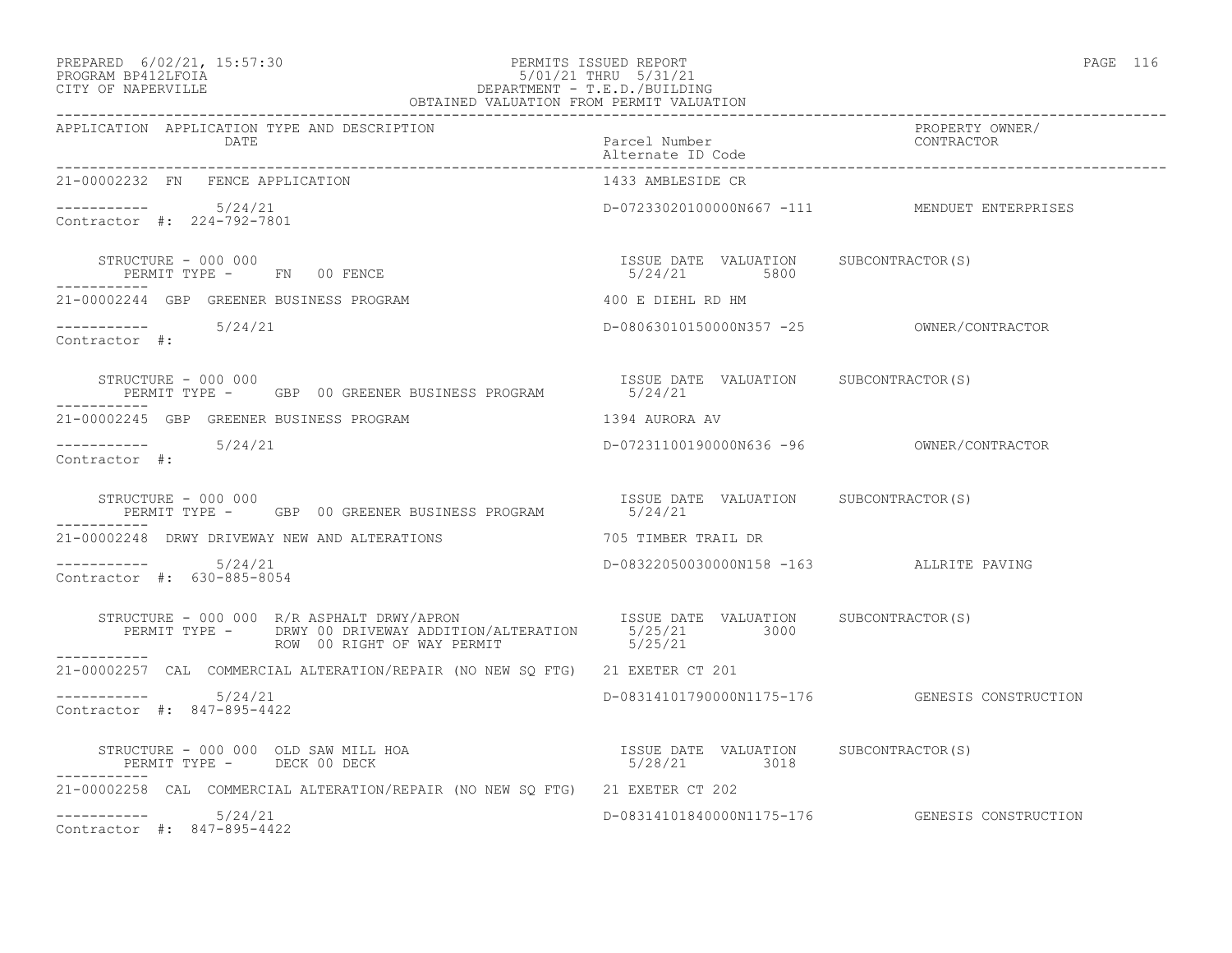### PREPARED 6/02/21, 15:57:30 PERMITS ISSUED REPORT PAGE 117 PROGRAM BP412LFOIA 5/01/21 THRU 5/31/21 CITY OF NAPERVILLE DEPARTMENT - T.E.D./BUILDING

| OBTAINED VALUATION FROM PERMIT VALUATION                                           |                                                                       |                                                   |
|------------------------------------------------------------------------------------|-----------------------------------------------------------------------|---------------------------------------------------|
| APPLICATION APPLICATION TYPE AND DESCRIPTION<br>DATE.                              | Parcel Number<br>Alternate ID Code                                    | PROPERTY OWNER/<br>CONTRACTOR                     |
| 21-00002258 (CONTINUED)<br>-----------                                             |                                                                       |                                                   |
| STRUCTURE - 000 000 OLD SAW MILL HOA<br>PERMIT TYPE - DECK 00 DECK<br>------------ | ISSUE DATE VALUATION SUBCONTRACTOR (S)<br>5/28/21 3018                |                                                   |
| 21-00002259 CAL COMMERCIAL ALTERATION/REPAIR (NO NEW SQ FTG) 2124 LANCASTER CR 201 |                                                                       |                                                   |
| $--------$ 5/24/21<br>Contractor #: 847-895-4422                                   |                                                                       | D-08314101750000N1175-176 GENESIS CONSTRUCTION    |
| STRUCTURE - 000 000 OLD SAW MILL HOA<br>PERMIT TYPE - DECK 00 DECK                 | ISSUE DATE VALUATION SUBCONTRACTOR(S)<br>5/28/21 3018                 |                                                   |
| 21-00002260 CAL COMMERCIAL ALTERATION/REPAIR (NO NEW SQ FTG) 2124 LANCASTER CR 202 |                                                                       |                                                   |
| $--------- 5/24/21$<br>Contractor #: 847-895-4422                                  |                                                                       | D-08314101760000N1175-176 GENESIS CONSTRUCTION    |
| STRUCTURE - 000 000 OLD SAW MILL HOA<br>PERMIT TYPE - DECK 00 DECK                 | ISSUE DATE VALUATION SUBCONTRACTOR(S)<br>5/28/21 3018                 |                                                   |
| 21-00002261 CAL COMMERCIAL ALTERATION/REPAIR (NO NEW SQ FTG) 2120 LANCASTER CR 201 |                                                                       |                                                   |
| $-$ ---------- $5/24/21$<br>Contractor #: 847-895-4422                             |                                                                       | D-08314101710000N1175-176    GENESIS CONSTRUCTION |
| STRUCTURE - 000 000 OLD SAW MILL HOA<br>PERMIT TYPE - DECK 00 DECK                 | ISSUE DATE VALUATION SUBCONTRACTOR(S)<br>5/28/21 3018                 |                                                   |
| 21-00002262 CAL COMMERCIAL ALTERATION/REPAIR (NO NEW SQ FTG) 2120 LANCASTER CR 202 |                                                                       |                                                   |
| $--------- 5/24/21$<br>Contractor #: 847-895-4422                                  |                                                                       | D-08314101720000N1175-176    GENESIS CONSTRUCTION |
| STRUCTURE - 000 000 OLD SAW MILL HOA<br>PERMIT TYPE - DECK 00 DECK<br>-----------  | ISSUE DATE VALUATION SUBCONTRACTOR(S)<br>5/28/21 3018<br>5/28/21 3018 |                                                   |
| 21-00002263 CAL COMMERCIAL ALTERATION/REPAIR (NO NEW SO FTG) 2049 LANCASTER CR 201 |                                                                       |                                                   |
| $--------- 5/24/21$<br>Contractor #: 847-895-4422                                  |                                                                       | D-08314101310000N1175-176 GENESIS CONSTRUCTION    |
| STRUCTURE - 000 000 OLD SAW MILL HOA<br>PERMIT TYPE - DECK 00 DECK                 | ISSUE DATE VALUATION SUBCONTRACTOR (S)<br>5/28/21 3018                |                                                   |
| 21-00002264 CAL COMMERCIAL ALTERATION/REPAIR (NO NEW SO FTG) 2049 LANCASTER CR 202 |                                                                       |                                                   |
| $--------$ 5/24/21<br>Contractor #: 847-895-4422                                   |                                                                       | D-08314101360000N1175-176 GENESIS CONSTRUCTION    |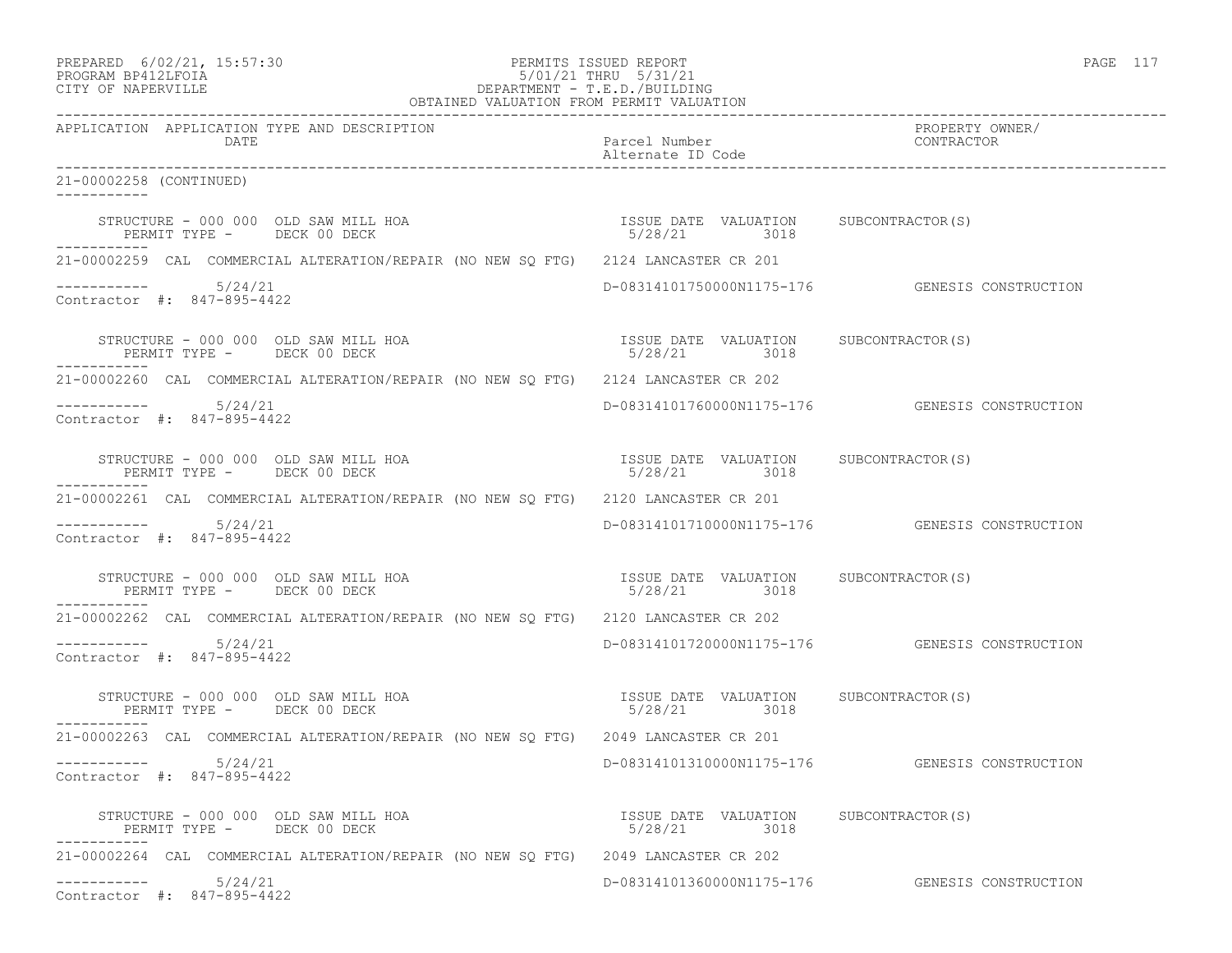| PREPARED            | $6/02/21$ , $15:57:30$ |
|---------------------|------------------------|
| גד∩ם זר11תם וגמר∩חם |                        |

# PREPARED 6/02/21, 15:57:30 PERMITS ISSUED REPORT PROGRAM BP412LFOIA PAGE 118 PROGRAM BP412LFOIA 5/01/21 THRU 5/31/21 CITY OF NAPERVILLE DEPARTMENT - T.E.D./BUILDING

| OBTAINED VALUATION FROM PERMIT VALUATION                                                                                                                                                                                                                                                    |                                                               |                                                |
|---------------------------------------------------------------------------------------------------------------------------------------------------------------------------------------------------------------------------------------------------------------------------------------------|---------------------------------------------------------------|------------------------------------------------|
| APPLICATION APPLICATION TYPE AND DESCRIPTION<br>DATE                                                                                                                                                                                                                                        | Parcel Number<br>Alternate ID Code                            | PROPERTY OWNER/<br>CONTRACTOR                  |
| 21-00002264 (CONTINUED)                                                                                                                                                                                                                                                                     |                                                               |                                                |
| $\begin{array}{cccccccccc} \texttt{STRUCTURE} & - & 000 & 000 & \texttt{OLD} & \texttt{SAW} & \texttt{MILL HOA} & & & & & & & & \\ \texttt{PERMIT TYPE} & - & & & & & & & & & & \\ \texttt{PERMIT TYPE} & - & & & & & & & & & \\ \end{array}$<br>PERMIT TYPE - DECK 00 DECK<br>------------ |                                                               |                                                |
| 21-00002265 CAL COMMERCIAL ALTERATION/REPAIR (NO NEW SQ FTG) 27 EXETER CT 201                                                                                                                                                                                                               |                                                               |                                                |
| Contractor #: 847-895-4422                                                                                                                                                                                                                                                                  |                                                               | D-08314101830000N1175-176 GENESIS CONSTRUCTION |
| STRUCTURE - 000 000 OLD SAW MILL HOA<br>PERMIT TYPE - DECK 00 DECK<br>------------                                                                                                                                                                                                          | ISSUE DATE VALUATION SUBCONTRACTOR(S)<br>ISSUE DATE VADUATION |                                                |
| 21-00002266 CAL COMMERCIAL ALTERATION/REPAIR (NO NEW SO FTG) 27 EXETER CT 202                                                                                                                                                                                                               |                                                               |                                                |
| $--------- 5/24/21$<br>Contractor #: 847-895-4422                                                                                                                                                                                                                                           |                                                               | D-08314101840000N1175-176 GENESIS CONSTRUCTION |
| $\begin{array}{cccccccccc} \texttt{STRUCTURE} & - & 000 & 000 & \texttt{OLD} & \texttt{SAW} & \texttt{MILL HOA} & & & & & & & \\ \texttt{PERMIT TYPE} & - & & & & & & & & & & \\ \texttt{PERMIT TYPE} & - & & & & & & & & & \\ \end{array}$<br>___________                                  |                                                               |                                                |
| 21-00002268 DRWY DRIVEWAY NEW AND ALTERATIONS                                                                                                                                                                                                                                               | 1323 N EAGLE ST                                               |                                                |
| $--------- 5/25/21$<br>Contractor #: 630-377-9339                                                                                                                                                                                                                                           | D-07124030090000N514 -54 DAMICO PAVING                        |                                                |
| STRUCTURE - 000 000 R/R ASPHALT DRWY ONLY TSSUE DATE VALUATION SUBCONTRACTOR(S)<br>PERMIT TYPE - DRWY 00 DRIVEWAY ADDITION/ALTERATION 5/28/21 6250<br>-----------                                                                                                                           |                                                               |                                                |
|                                                                                                                                                                                                                                                                                             |                                                               |                                                |
| $--------- 5/25/21$<br>Contractor #: 815-416-7009                                                                                                                                                                                                                                           |                                                               | D-07224090010000N742 -110 BLACK EAGLE PAVING   |
| STRUCTURE - 000 000 R/R ASPAHLT DRWY/APRON TSSUE DATE VALUATION SUBCONTRACTOR(S)<br>PERMIT TYPE - DRWY 00 DRIVEWAY ADDITION/ALTERATION 5/26/21 2800<br>ROW 00 RIGHT OF WAY PERMIT 5/26/21                                                                                                   |                                                               |                                                |
| ------------<br>21-00002277 FN FENCE APPLICATION                                                                                                                                                                                                                                            | 914 MONTICELLO DR                                             |                                                |
| -----------    5/25/21<br>Contractor #: 630-584-7710                                                                                                                                                                                                                                        | D-08182130200000N209 -71 PEERLESS FENCE                       |                                                |
| STRUCTURE - 000 000<br>PERMIT TYPE - FN 00 FENCE                                                                                                                                                                                                                                            | ISSUE DATE VALUATION SUBCONTRACTOR(S)<br>5/26/21 8000         |                                                |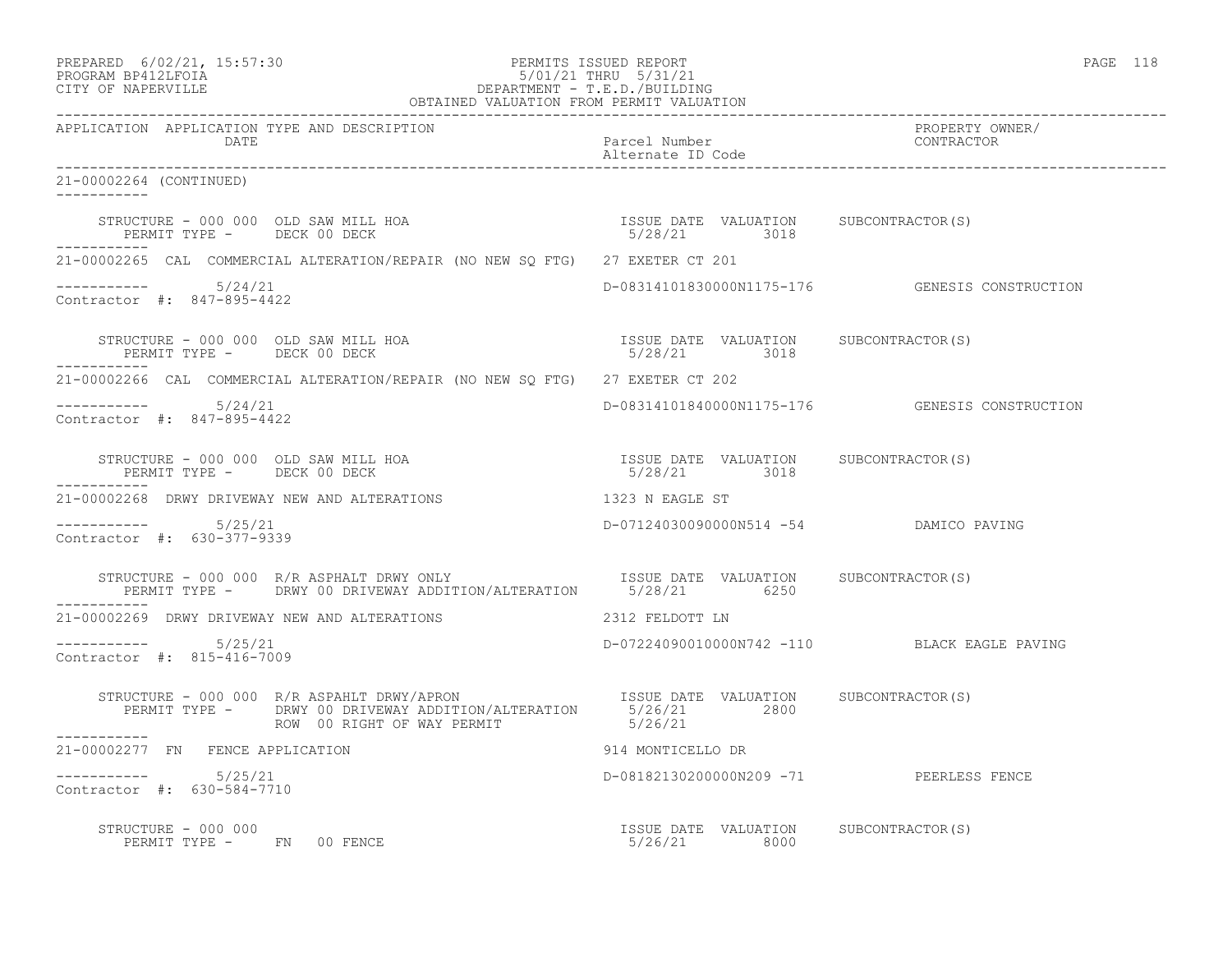### PREPARED 6/02/21, 15:57:30 PERMITS ISSUED REPORT PAGE 119 PROGRAM BP412LFOIA 5/01/21 THRU 5/31/21 CITY OF NAPERVILLE **DEPARTMENT - T.E.D./BUILDING**

| × |  |  |
|---|--|--|
|---|--|--|

| OBTAINED VALUATION FROM PERMIT VALUATION                                                                                                                                          |                                                        |                                                          |
|-----------------------------------------------------------------------------------------------------------------------------------------------------------------------------------|--------------------------------------------------------|----------------------------------------------------------|
| APPLICATION APPLICATION TYPE AND DESCRIPTION<br>DATE                                                                                                                              | Parcel Number<br>Alternate ID Code                     | PROPERTY OWNER/<br>CONTRACTOR                            |
| 21-00002278 FN FENCE APPLICATION                                                                                                                                                  | 319 AVENA CR                                           |                                                          |
| Contractor #: 630-933-9881                                                                                                                                                        |                                                        | W-02061160260000N1292-190 SP FENCE-WARRENVILLE           |
| STRUCTURE - 000 000<br>PERMIT TYPE - FN 00 FENCE                                                                                                                                  | ISSUE DATE VALUATION SUBCONTRACTOR(S)<br>5/26/21 6771  |                                                          |
| 21-00002279 FN FENCE APPLICATION                                                                                                                                                  | 4304 PAGODA CT                                         |                                                          |
| $--------- 5/25/21$<br>Contractor #: 630-551-3400                                                                                                                                 |                                                        | W-01202100120000N1544-271 CLASSIC FENCE/OSWEGO           |
| STRUCTURE - 000 000<br>PERMIT TYPE -      FN    00 FENCE                                                                                                                          | ISSUE DATE VALUATION SUBCONTRACTOR(S)<br>5/26/21 8070  |                                                          |
| 21-00002280 FN FENCE APPLICATION                                                                                                                                                  | 1230 ARDMORE DR                                        |                                                          |
| $--------$ 5/25/21<br>Contractor #: 630-551-3400                                                                                                                                  |                                                        | D-07262050080000N761 -127 CLASSIC FENCE/OSWEGO           |
| STRUCTURE - 000 000<br>PERMIT TYPE - FN 00 FENCE                                                                                                                                  | ISSUE DATE VALUATION SUBCONTRACTOR(S)<br>5/26/21 8070  |                                                          |
| 21-00002281 ESC ELECTRIC SERVICE CHANGE                                                                                                                                           | 1000 HYDE PARK LN                                      |                                                          |
| $--------- 5/25/21$<br>Contractor #: 708-296-2720                                                                                                                                 |                                                        | D-08294110040000N465 -148 YOUR NAPERVILLE ELECTRICAN INC |
| STRUCTURE – 000 000 EMERGENCY ELECTRICAL PERMIT                  ISSUE DATE VALUATION     SUBCONTRACTOR(S) PERMIT TYPE –      ELSC 00 ELECTRIC SVC CHANGE RES.            5/26/21 |                                                        |                                                          |
| 21-00002282 FN FENCE APPLICATION                                                                                                                                                  | 2154 COUNTRYSIDE CR                                    |                                                          |
| $--------- 5/25/21$<br>Contractor #: 630-406-8410                                                                                                                                 |                                                        | D-08313160080000N167 -175 PARAMOUNT FENCE-BATAVIA        |
| STRUCTURE - 000 000<br>PERMIT TYPE - FN 00 FENCE                                                                                                                                  | ISSUE DATE VALUATION SUBCONTRACTOR (S)<br>5/27/21 6592 |                                                          |
| 21-00002288 FN FENCE APPLICATION                                                                                                                                                  | 4639 SASSAFRAS LN                                      |                                                          |
| $--------- 5/25/21$<br>Contractor #: 630-551-3400                                                                                                                                 |                                                        | W-01174030160000N1536-256 CLASSIC FENCE/OSWEGO           |
| STRUCTURE - 000 000                                                                                                                                                               | ISSUE DATE VALUATION SUBCONTRACTOR(S)                  |                                                          |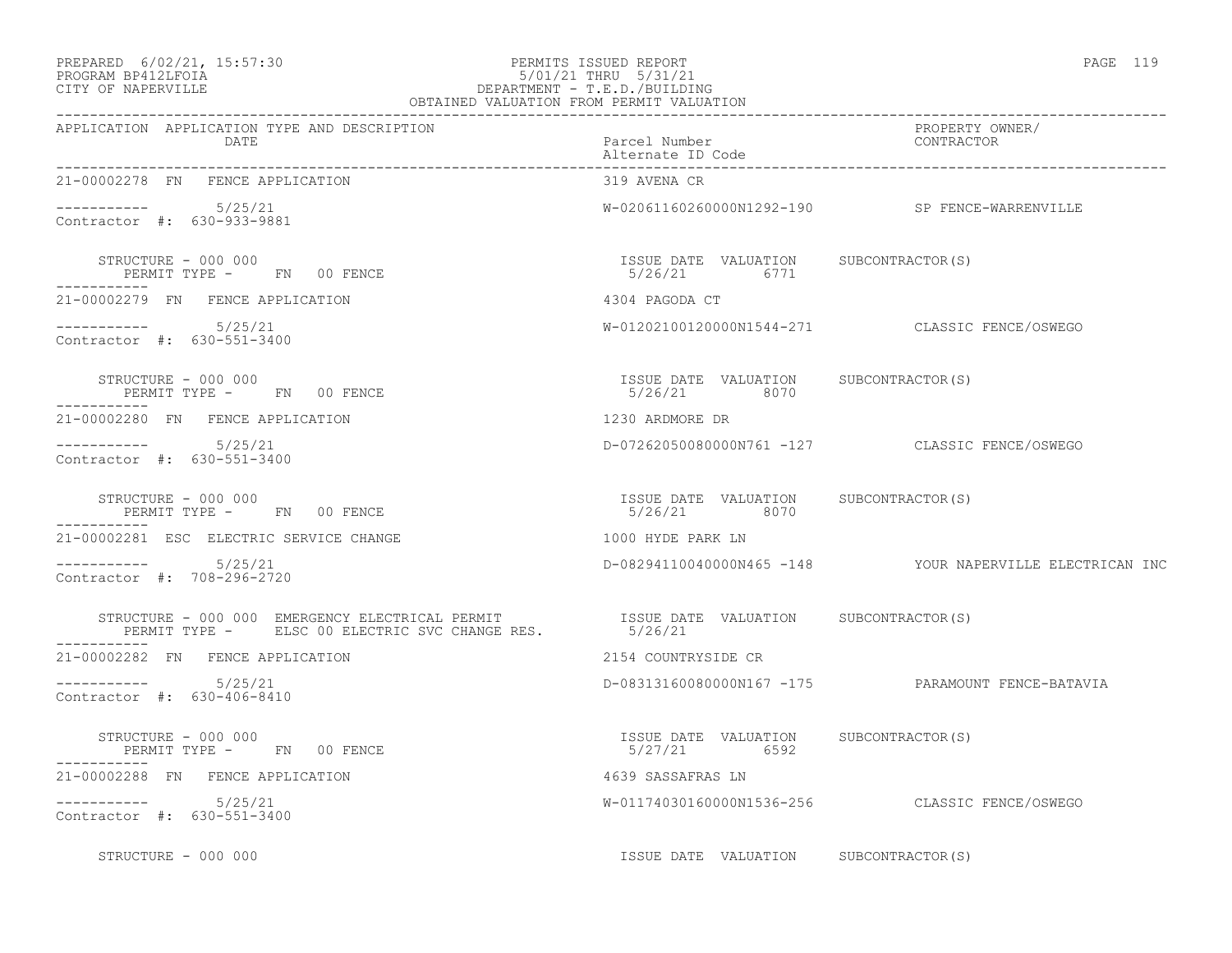# PREPARED 6/02/21, 15:57:30 PERMITS ISSUED REPORT PAGE 120 PROGRAM BP412LFOIA 5/01/21 THRU 5/31/21 CITY OF NAPERVILLE DEPARTMENT - T.E.D./BUILDING

| OBTAINED VALUATION FROM PERMIT VALUATION                                                                                                                                                   |                                                          |                                                  |
|--------------------------------------------------------------------------------------------------------------------------------------------------------------------------------------------|----------------------------------------------------------|--------------------------------------------------|
| APPLICATION APPLICATION TYPE AND DESCRIPTION<br>DATE                                                                                                                                       | Parcel Number<br>Alternate ID Code                       | PROPERTY OWNER/<br>CONTRACTOR                    |
| 21-00002288 (CONTINUED)<br>$- - - - - - - - - - - -$                                                                                                                                       |                                                          |                                                  |
| PERMIT TYPE - FN 00 FENCE<br>-----------                                                                                                                                                   | 5/28/21 13475                                            |                                                  |
| 21-00002294 FN FENCE APPLICATION                                                                                                                                                           | 3231 BARNES LN                                           |                                                  |
| $--------- 5/25/21$<br>Contractor #: 708-856-8999                                                                                                                                          |                                                          | W-01111020250000N533 -216 ILLINOIS FENCE COMPANY |
| STRUCTURE - 000 000<br>PERMIT TYPE - FN 00 FENCE                                                                                                                                           | ISSUE DATE VALUATION SUBCONTRACTOR(S)<br>5/26/21 6800    |                                                  |
| 21-00002297 FN FENCE APPLICATION                                                                                                                                                           | 3640 LIME LIGHT DR                                       |                                                  |
| $--------- 5/25/21$<br>Contractor #: 815-790-6174                                                                                                                                          | W-01103090090000N1839-229 GAMBINO FENCE                  |                                                  |
| STRUCTURE - 000 000<br>PERMIT TYPE - FN 00 FENCE                                                                                                                                           | ISSUE DATE VALUATION SUBCONTRACTOR(S)<br>5/28/21 6500    |                                                  |
| 21-00002305 FN FENCE APPLICATION                                                                                                                                                           | 433 TUPELO AV                                            |                                                  |
| $--------- 5/26/21$<br>Contractor #:                                                                                                                                                       |                                                          | D-07252210180000N59 -129 OWNER/CONTRACTOR        |
| STRUCTURE - 000 000<br>PERMIT TYPE - FN 00 FENCE                                                                                                                                           | ISSUE DATE VALUATION SUBCONTRACTOR(S)<br>5/28/21 1000    |                                                  |
| 21-00002316 FN FENCE APPLICATION                                                                                                                                                           | 730 WILLOW RD                                            |                                                  |
| $--------$ 5/26/21<br>Contractor #: 630-551-3400                                                                                                                                           |                                                          | D-08193010090000N54 -115 CLASSIC FENCE/OSWEGO    |
| STRUCTURE - 000 000<br>PERMIT TYPE - FN 00 FENCE                                                                                                                                           | ISSUE DATE VALUATION SUBCONTRACTOR(S)<br>$5/27/21$ 11550 |                                                  |
| 21-00002320 PPA PLUMBING PERMIT                                                                                                                                                            | 1748 W JEFFERSON AV 140                                  |                                                  |
| $--------- 5/26/21$<br>Contractor #: 630-479-9438                                                                                                                                          |                                                          | D-07222080180000 - KEELEY'S PLUMBING COMPANY     |
| STRUCTURE - 000 000 EMERGENCY SEWER/WATER REPAIR TSSUE DATE VALUATION SUBCONTRACTOR(S)<br>PERMIT TYPE - SEW 00 SEWER/WATER REPAIR OR REPLACE 5/28/21 THE COMPANY REELEY'S PLUMBING COMPANY |                                                          |                                                  |
| 21-00002325 FN FENCE APPLICATION                                                                                                                                                           | 5008 SWITCH GRASS LN                                     |                                                  |
| $--------- 5/26/21$<br>Contractor #: 630-551-3400                                                                                                                                          |                                                          | W-01221020220000N225 -274 CLASSIC FENCE/OSWEGO   |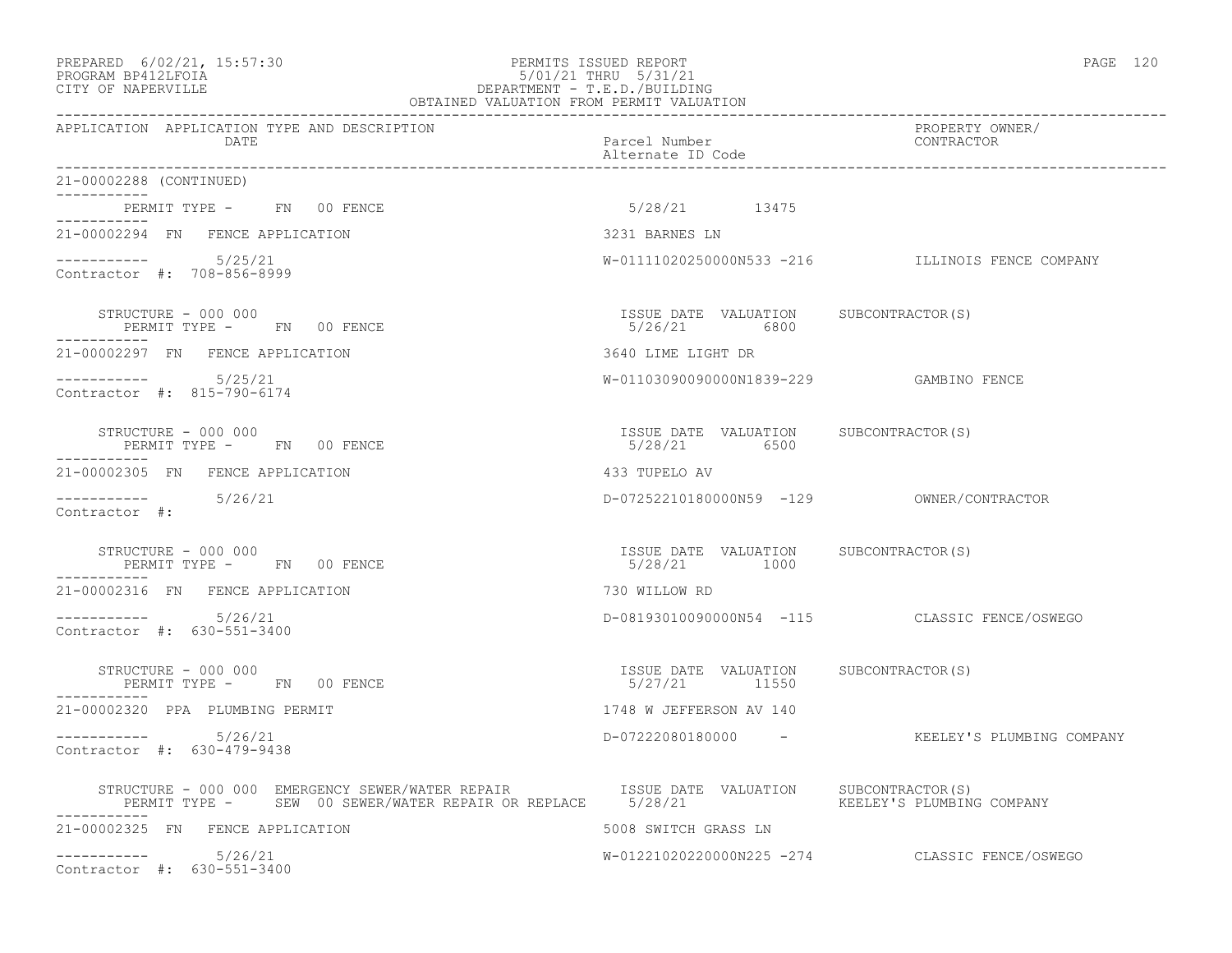| PREPARED 6/02/21, 15:57:30<br>PROGRAM BP412LFOIA 5/01/21 THRU 5/31/21<br>CITY OF NAPERVILLE DEPARTMENT - T.E.D./BUILDING<br>OBTAINED VALUATION FROM PERMIT VALUATION |                                                       | PAGE 121                                      |
|----------------------------------------------------------------------------------------------------------------------------------------------------------------------|-------------------------------------------------------|-----------------------------------------------|
| APPLICATION APPLICATION TYPE AND DESCRIPTION<br>DATE                                                                                                                 | Parcel Number<br>Alternate ID Code                    | PROPERTY OWNER/<br>CONTRACTOR                 |
| 21-00002325 (CONTINUED)<br>-----------                                                                                                                               |                                                       |                                               |
| STRUCTURE - 000 000<br>PERMIT TYPE - FN 00 FENCE                                                                                                                     | ISSUE DATE VALUATION SUBCONTRACTOR(S)<br>5/27/21 7560 |                                               |
| 21-00002327 FN FENCE APPLICATION                                                                                                                                     | 2319 KENTUCK CT                                       |                                               |
| $--------- 5/26/21$<br>Contractor #: 815-436-7440                                                                                                                    |                                                       | W-01154070230000N979 -260 CEDAR RUSTIC/JOLIET |
| STRUCTURE - 000 000<br>PERMIT TYPE - FN 00 FENCE                                                                                                                     | ISSUE DATE VALUATION SUBCONTRACTOR(S)<br>5/27/21 4400 |                                               |
| 21-00002343 DRWY DRIVEWAY NEW AND ALTERATIONS                                                                                                                        | 213 E 11TH AV                                         |                                               |
| $--------- 5/27/21$<br>Contractor #: 630-675-6070                                                                                                                    | D-08073050120000N365 -55 BUDGET PAVING                |                                               |
| STRUCTURE - 000 000 R/R ASPHALT DRWY/AP<br>PERMIT TYPE - DRWY 00 DRIVEWAY ADDITION/ALTERATION 5/28/21 3500<br>FALL 3500<br>ROW 00 RIGHT OF WAY PERMIT<br>___________ | 5/28/21                                               |                                               |
| 21-00002346 DRWY DRIVEWAY NEW AND ALTERATIONS 1504 WEDGEFIELD CR                                                                                                     |                                                       |                                               |
| $--------- 5/27/21$<br>Contractor #: 630-830-9635                                                                                                                    | D-07121070030000N186 -38 J & S PAVING INC             |                                               |
| STRUCTURE - 000 000 R/R ASPHALT DRWY/AP<br>PERMIT TYPE - DRWY 00 DRIVEWAY ADDITION/ALTERATION 5/27/21<br>ROW 00 RIGHT OF WAY PERMIT - 5/27/21<br>-----------         |                                                       |                                               |
| 21-00002353 DRWY DRIVEWAY NEW AND ALTERATIONS                                                                                                                        | 1105 SPRING GARDEN CR HM                              |                                               |
| $--------- 5/27/21$<br>Contractor #: 630-968-0140                                                                                                                    |                                                       | D-08081110170000N72 -42 LA MANTIA ENTERPRISES |
| STRUCTURE - 000 000 R/R CONCRETE PR WALK                               ISSUE DATE VALUATION      SUBCONTRACTOR(S)                                                    |                                                       |                                               |
| 21-00002356 FN FENCE APPLICATION                                                                                                                                     | 117 N FREMONT ST                                      |                                               |
| $--------- 5/27/21$<br>Contractor #: 630-933-9881                                                                                                                    |                                                       | D-07131040090000N600 -83 SP FENCE-WARRENVILLE |
| STRUCTURE - 000 000                                                                                                                                                  | ISSUE DATE VALUATION SUBCONTRACTOR(S)                 |                                               |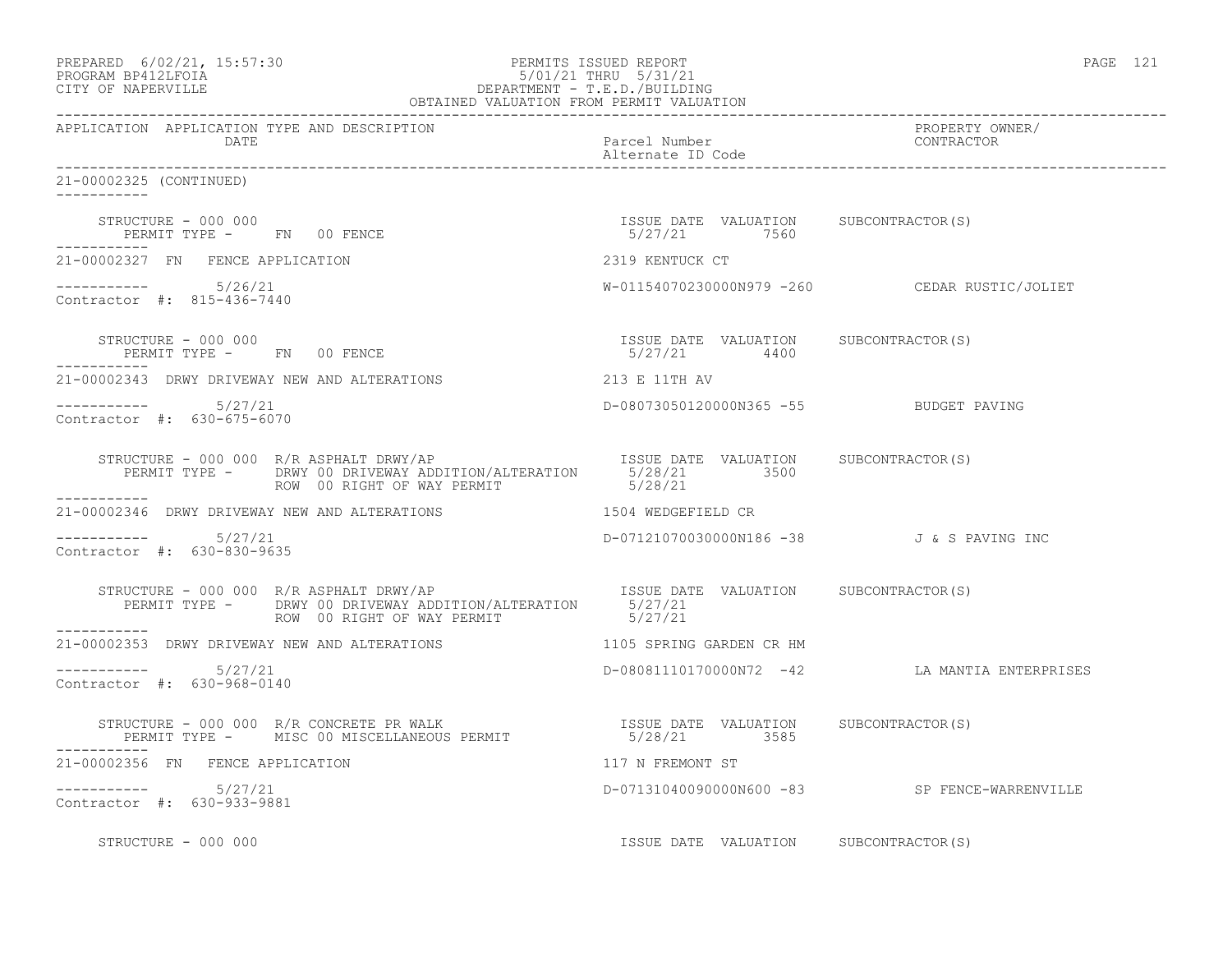#### PREPARED 6/02/21, 15:57:30 PERMITS ISSUED REPORT PAGE 122 PROGRAM BP412LFOIA 5/01/21 THRU 5/31/21 CITY OF NAPERVILLE DEPARTMENT - T.E.D./BUILDING OBTAINED VALUATION FROM PERMIT VALUATION

| APPLICATION APPLICATION TYPE AND DESCRIPTION<br><b>DATE</b>                                                                                          | Parcel Number<br>Alternate ID Code                       | PROPERTY OWNER/<br>CONTRACTOR                          |
|------------------------------------------------------------------------------------------------------------------------------------------------------|----------------------------------------------------------|--------------------------------------------------------|
| 21-00002356 (CONTINUED)                                                                                                                              |                                                          |                                                        |
| PERMIT TYPE - FN 00 FENCE<br>----------                                                                                                              | 5/28/21 5600                                             |                                                        |
| 21-00002359 FN FENCE APPLICATION                                                                                                                     | 1008 WHITEWATER LN                                       |                                                        |
| $--------- 5/27/21$<br>Contractor $\#: 630 - 290 - 6292$                                                                                             | D-07261020140000N700 -126 XPRESS FENCE                   |                                                        |
| STRUCTURE - 000 000<br>PERMIT TYPE - FN 00 FENCE                                                                                                     | ISSUE DATE VALUATION SUBCONTRACTOR(S)<br>5/28/21<br>5700 |                                                        |
| 21-00002360 FN FENCE APPLICATION                                                                                                                     | 378 HOYER CT                                             |                                                        |
| ----------    5/27/21<br>Contractor #: 224-220-1042                                                                                                  |                                                          | W-02051120420000N764 -192 CEDAR MOUNTAIN FENCE COMPANY |
| STRUCTURE - 000 000<br>PERMIT TYPE - FN 00 FENCE<br>. _ _ _ _ _ _ _ _ _                                                                              | ISSUE DATE VALUATION SUBCONTRACTOR(S)<br>5/28/21 8600    |                                                        |
| 21-00002397 PPA PLUMBING PERMIT                                                                                                                      | 1228 LAUREL LN                                           |                                                        |
| $--------- 5/28/21$<br>Contractor #:                                                                                                                 |                                                          | D-08301170050000N452 -130 THE SCOTTISH PLUMBER LLC     |
| STRUCTURE - 000 000 EMERGENCY SEWER/WATER REPAIR TSSUE DATE VALUATION SUBCONTRACTOR(S)<br>PERMIT TYPE - SEW 00 SEWER/WATER REPAIR OR REPLACE 5/28/21 |                                                          | THE SCOTTISH PLUMBER LLC                               |
| TOTAL PERMITS ISSUED 962 TOTAL PERMITS HELD                                                                                                          | $\Omega$                                                 |                                                        |

TOTAL PERMIT VALUATION 0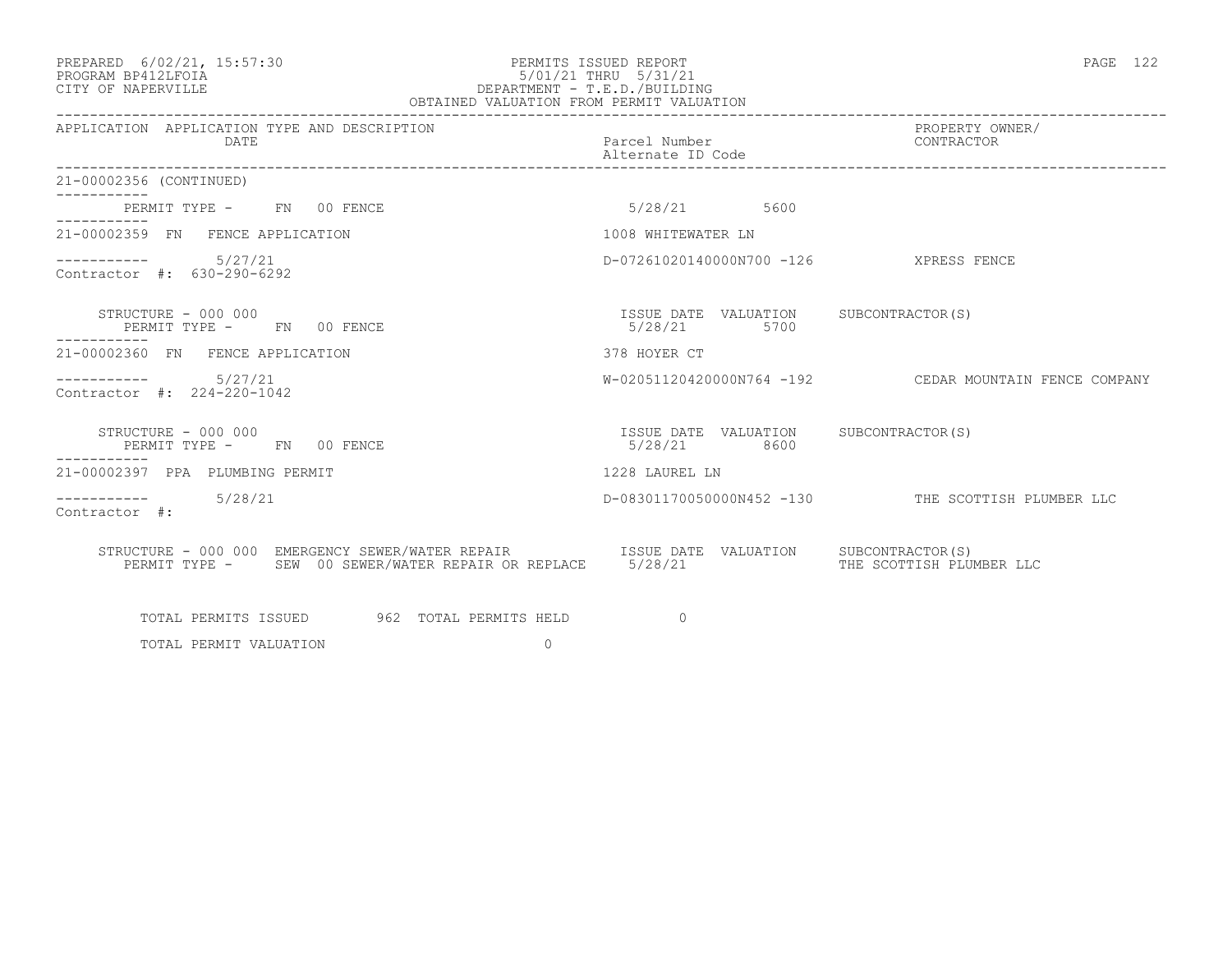#### PREPARED 6/02/21, 15:57:30 PERMITS ISSUED REPORT PAGE 123 PROGRAM BP412LFOIA 5/01/21 THRU 5/31/21 CITY OF NAPERVILLE DEPARTMENT - FIBER OPTIC ROW

| ۰.<br>× |  |  |
|---------|--|--|
|---------|--|--|

|                                                                                                       | OBTAINED VALUATION FROM PERMIT VALUATION          |                                                         |
|-------------------------------------------------------------------------------------------------------|---------------------------------------------------|---------------------------------------------------------|
| APPLICATION APPLICATION TYPE AND DESCRIPTION<br>DATE                                                  | Parcel Number<br>Alternate ID Code                | PROPERTY OWNER/<br>CONTRACTOR                           |
| 21-66600007 FO FIBER OPTIC ROW                                                                        | 2885 W DIEHL RD WOW                               |                                                         |
| $---------2/12/21$<br>Contractor #: 815-378-3834                                                      | D-07054040070000N1745-16 WE BORE IT               |                                                         |
| STRUCTURE - 000 000                                                                                   | ISSUE DATE VALUATION SUBCONTRACTOR(S)             |                                                         |
| 21-66600008 FO FIBER OPTIC ROW                                                                        | 2727 W 75TH ST HM                                 |                                                         |
| $--------- 2/17/21$<br>Contractor #: 847-875-7153                                                     |                                                   | D-07271080130000N1584-124 DIRECTIONAL CONSTRUCTION SVCS |
| STRUCTURE - 000 000<br>PERMIT TYPE - FO 00 FIBER OPTIC ROW                                            | ISSUE DATE VALUATION SUBCONTRACTOR(S)<br>5/04/21  |                                                         |
| 21-66600009 FO FIBER OPTIC ROW                                                                        | 624 HIGHLAND AV                                   |                                                         |
| ---------- 2/25/21<br>Contractor #: 847-875-7153                                                      |                                                   | D-08184150010000N441 -86 DIRECTIONAL CONSTRUCTION SVCS  |
| STRUCTURE - 000 000<br>PERMIT TYPE - FO 00 FIBER OPTIC ROW<br>------------                            | ISSUE DATE VALUATION SUBCONTRACTOR (S)<br>5/24/21 |                                                         |
| 21-66600017 FO FIBER OPTIC ROW                                                                        | 320 JACKSON AV WOW                                |                                                         |
| $--------- 3/16/21$<br>Contractor #: 815-378-3834                                                     | D-07134380030000N608 -83 WE BORE IT               |                                                         |
| STRUCTURE - 000 000<br>PERMIT TYPE - FO 00 FIBER OPTIC ROW                                            | ISSUE DATE VALUATION SUBCONTRACTOR(S)<br>5/13/21  |                                                         |
| 21-66600030 FO FIBER OPTIC ROW                                                                        | WESTINGS-CORPORAT-RAYMOND VRZN                    |                                                         |
| $--------$ 3/29/21<br>Contractor #: 219-765-0233                                                      |                                                   | - ALWAYS UNDERGROUND INC                                |
| UINVUIDRE - UUU UUU<br>PERMIT TYPE -      FO     00 FIBER OPTIC ROW<br>-------<br>STRUCTURE - 000 000 | ISSUE DATE VALUATION SUBCONTRACTOR(S)<br>5/28/21  |                                                         |
| 21-66600034 FO FIBER OPTIC ROW                                                                        | SHUMAN BL, EB @ MILL ST VRZN                      |                                                         |
| $--------$ 3/29/21<br>Contractor #: 219-765-0233                                                      |                                                   | - ALWAYS UNDERGROUND INC                                |
| STRUCTURE - 000 000                                                                                   | ISSUE DATE VALUATION SUBCONTRACTOR(S)             |                                                         |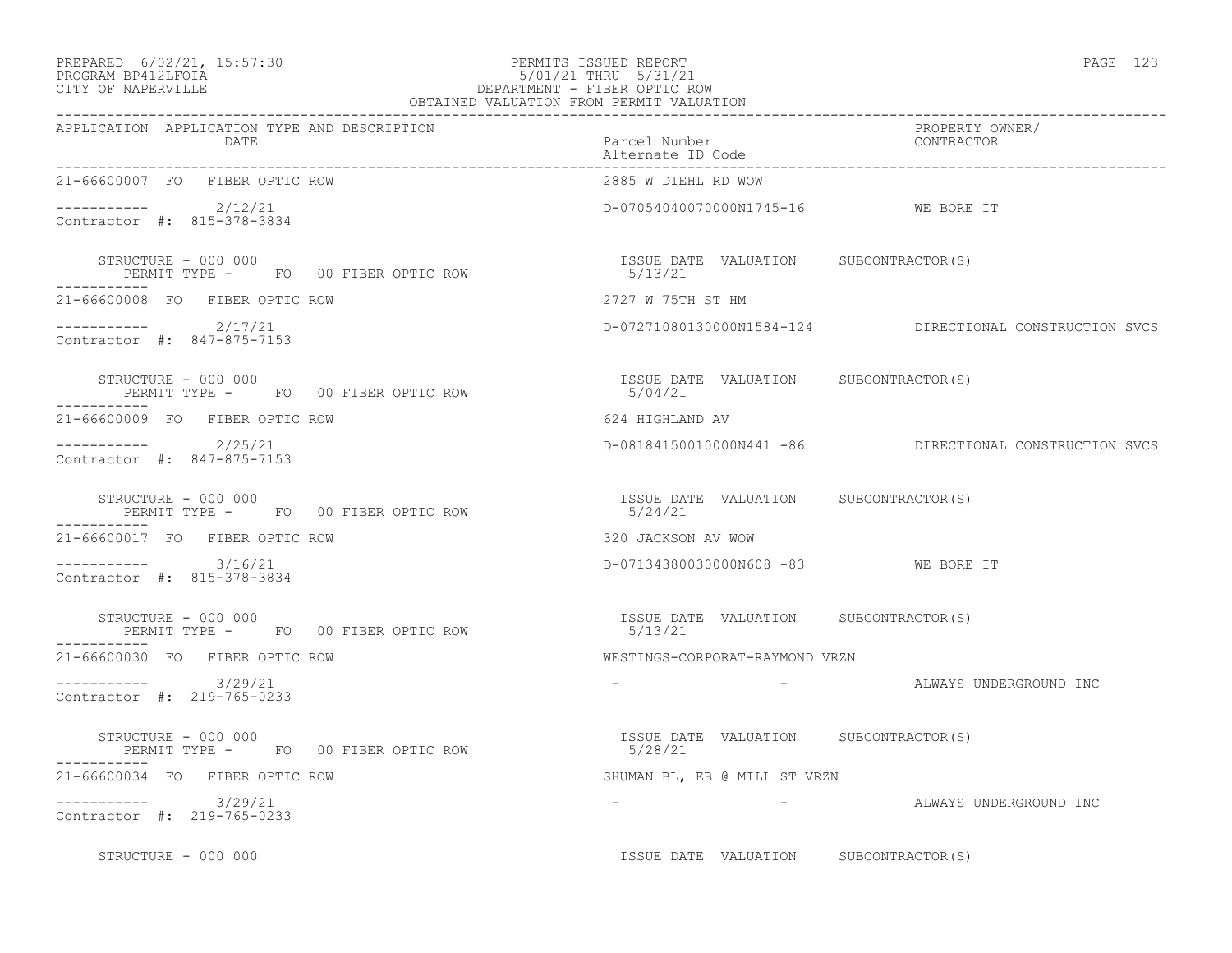| PREPARED | $6/02/21$ , $15:57:30$ |  |
|----------|------------------------|--|
|          |                        |  |

#### PREPARED 6/02/21, 15:57:30 PERMITS ISSUED REPORT<br>PROGRAM BP412LFOIA PAGE 124 PROGRAM BP412LFOIA 5/01/21 THRU 5/31/21 CITY OF NAPERVILLE CITY OF NAPERVILLE DEPARTMENT - FIBER OPTIC ROW OBTAINED VALUATION FROM PERMIT VALUATION

| APPLICATION APPLICATION TYPE AND DESCRIPTION<br>DATE         | PROPERTY OWNER/<br>Parcel Number<br>Alternate ID Code<br>CONTRACTOR                                                                                                                                                                                                             |
|--------------------------------------------------------------|---------------------------------------------------------------------------------------------------------------------------------------------------------------------------------------------------------------------------------------------------------------------------------|
| 21-66600034 (CONTINUED)                                      |                                                                                                                                                                                                                                                                                 |
| PERMIT TYPE - FO 00 FIBER OPTIC ROW<br>. _ _ _ _ _ _ _ _ _ _ | 5/25/21                                                                                                                                                                                                                                                                         |
| 21-66600035 FO FIBER OPTIC ROW                               | WASHINGTON ST & 5TH AV VRZN                                                                                                                                                                                                                                                     |
| $--------- 3/29/21$<br>Contractor #: 219-765-0233            | and the state of the state of the<br>ALWAYS UNDERGROUND INC                                                                                                                                                                                                                     |
| STRUCTURE - 000 000<br>PERMIT TYPE - FO 00 FIBER OPTIC ROW   | ISSUE DATE VALUATION SUBCONTRACTOR(S)<br>5/20/21                                                                                                                                                                                                                                |
| 21-66600036 FO FIBER OPTIC ROW                               | DIEHL RD WEST OF RAYMOND VRZN                                                                                                                                                                                                                                                   |
| $--------- 3/29/21$<br>Contractor #: 219-765-0233            | - ALWAYS UNDERGROUND INC<br>$\sim$                                                                                                                                                                                                                                              |
| STRUCTURE - 000 000<br>PERMIT TYPE - FO 00 FIBER OPTIC ROW   | ISSUE DATE VALUATION SUBCONTRACTOR(S)<br>5/28/21                                                                                                                                                                                                                                |
| 21-66600037 FO FIBER OPTIC ROW                               | BAUER-MIRRORLAKE-BOBOLINK VRZN                                                                                                                                                                                                                                                  |
| $--------$ 3/29/21<br>Contractor #: 219-765-0233             |                                                                                                                                                                                                                                                                                 |
| STRUCTURE - 000 000<br>PERMIT TYPE - FO 00 FIBER OPTIC ROW   | ISSUE DATE VALUATION SUBCONTRACTOR (S)<br>5/28/21                                                                                                                                                                                                                               |
| 21-66600038 FO FIBER OPTIC ROW                               | SUMHILL-BRIERGATE-THUNDER VRZN                                                                                                                                                                                                                                                  |
| $--------- 3/29/21$<br>Contractor #: 219-765-0233            | $\mathcal{L}^{\mathcal{L}}$ and $\mathcal{L}^{\mathcal{L}}$ . The contract of the contract of the contract of the contract of the contract of the contract of the contract of the contract of the contract of the contract of the contract of the con<br>ALWAYS UNDERGROUND INC |
| STRUCTURE - 000 000<br>PERMIT TYPE - FO 00 FIBER OPTIC ROW   | ISSUE DATE VALUATION SUBCONTRACTOR(S)<br>5/20/21                                                                                                                                                                                                                                |
| 21-66600039 FO FIBER OPTIC ROW                               | NORTH AURORA-GOWDEY-BOND VRZN                                                                                                                                                                                                                                                   |
| $--------$ 3/29/21<br>Contractor #: 219-765-0233             | -                               ALWAYS UNDERGROUND INC                                                                                                                                                                                                                          |
| STRUCTURE - 000 000<br>PERMIT TYPE - FO 00 FIBER OPTIC ROW   | ISSUE DATE VALUATION SUBCONTRACTOR (S)<br>5/28/21                                                                                                                                                                                                                               |
| 21-66600047 FO FIBER OPTIC ROW                               | 1351 E OGDEN AV AT&T                                                                                                                                                                                                                                                            |
| $--------- 4/27/21$<br>Contractor #:                         | D-080810101000000N509 -42 JOSCO CONSTRUCTION SERVICES                                                                                                                                                                                                                           |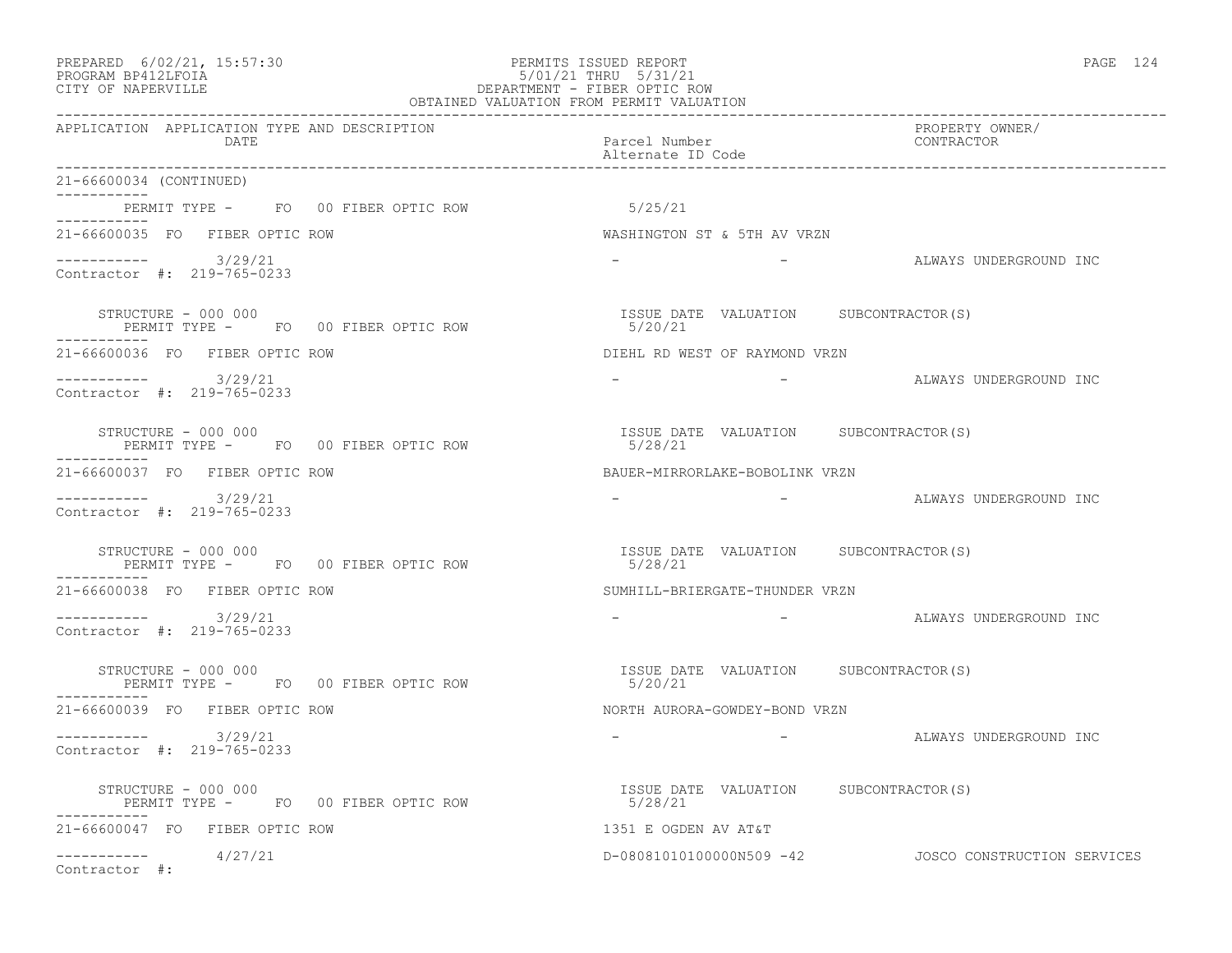| PREPARED | $6/02/21$ , $15:57:30$ |  |
|----------|------------------------|--|
| -------- |                        |  |

# PREPARED 6/02/21, 15:57:30 PERMITS ISSUED REPORT PAGE 125 PROGRAM BP412LFOIA 5/01/21 THRU 5/31/21 CITY OF NAPERVILLE DEPARTMENT - FIBER OPTIC ROW

|                                                   | APPLICATION APPLICATION TYPE AND DESCRIPTION | PROPERTY OWNER/                                       |  |
|---------------------------------------------------|----------------------------------------------|-------------------------------------------------------|--|
| DATE                                              |                                              | Parcel Number<br>CONTRACTOR<br>Alternate ID Code      |  |
| 21-66600047 (CONTINUED)                           |                                              |                                                       |  |
| STRUCTURE - 000 000                               | PERMIT TYPE - FO 00 FIBER OPTIC ROW          | ISSUE DATE VALUATION SUBCONTRACTOR(S)<br>5/20/21      |  |
| 21-66600048 FO FIBER OPTIC ROW                    |                                              | 200 MARTIN AV AT&T                                    |  |
| $--------- 4/28/21$<br>Contractor #:              |                                              | D-07242090090000N60 -99 JOSCO CONSTRUCTION SERVICES   |  |
| STRUCTURE - 000 000                               | PERMIT TYPE - FO 00 FIBER OPTIC ROW          | ISSUE DATE VALUATION SUBCONTRACTOR(S)<br>5/20/21      |  |
| 21-66600049 FO FIBER OPTIC ROW                    |                                              | 2920 83RD ST AT&T                                     |  |
| ----------- 4/28/21<br>Contractor #:              |                                              | JOSCO CONSTRUCTION SERVICES<br>and the company of the |  |
| STRUCTURE - 000 000                               | PERMIT TYPE - FO 00 FIBER OPTIC ROW          | ISSUE DATE VALUATION SUBCONTRACTOR(S)<br>5/20/21      |  |
| 21-66600051 FO FIBER OPTIC ROW                    |                                              | NORTH AURORA & INDUSTRIAL VRZN                        |  |
| $--------- 5/03/21$<br>Contractor #: 630-514-2594 |                                              |                                                       |  |
| STRUCTURE - 000 000                               | PERMIT TYPE - FO 00 FIBER OPTIC ROW          | ISSUE DATE VALUATION SUBCONTRACTOR(S)<br>5/25/21      |  |
| 21-66600052 FO FIBER OPTIC ROW                    |                                              | WAGNER FARMS SUBDIVISION AT&T                         |  |
| $--------- 5/03/21$<br>Contractor #:              |                                              | JOSCO CONSTRUCTION SERVICES                           |  |
| STRUCTURE - 000 000                               | PERMIT TYPE - FO 00 FIBER OPTIC ROW          | ISSUE DATE VALUATION SUBCONTRACTOR(S)<br>5/20/21      |  |
| 21-66600054 FO FIBER OPTIC ROW                    |                                              | 320 KNOCH KNOLLS RD AT&T                              |  |
| $--------$ 5/04/21<br>Contractor #:               |                                              | W-02071000150000NN/A -205 JOSCO CONSTRUCTION SERVICES |  |
| STRUCTURE - 000 000                               | PERMIT TYPE - FO 00 FIBER OPTIC ROW          | ISSUE DATE VALUATION SUBCONTRACTOR(S)<br>5/18/21      |  |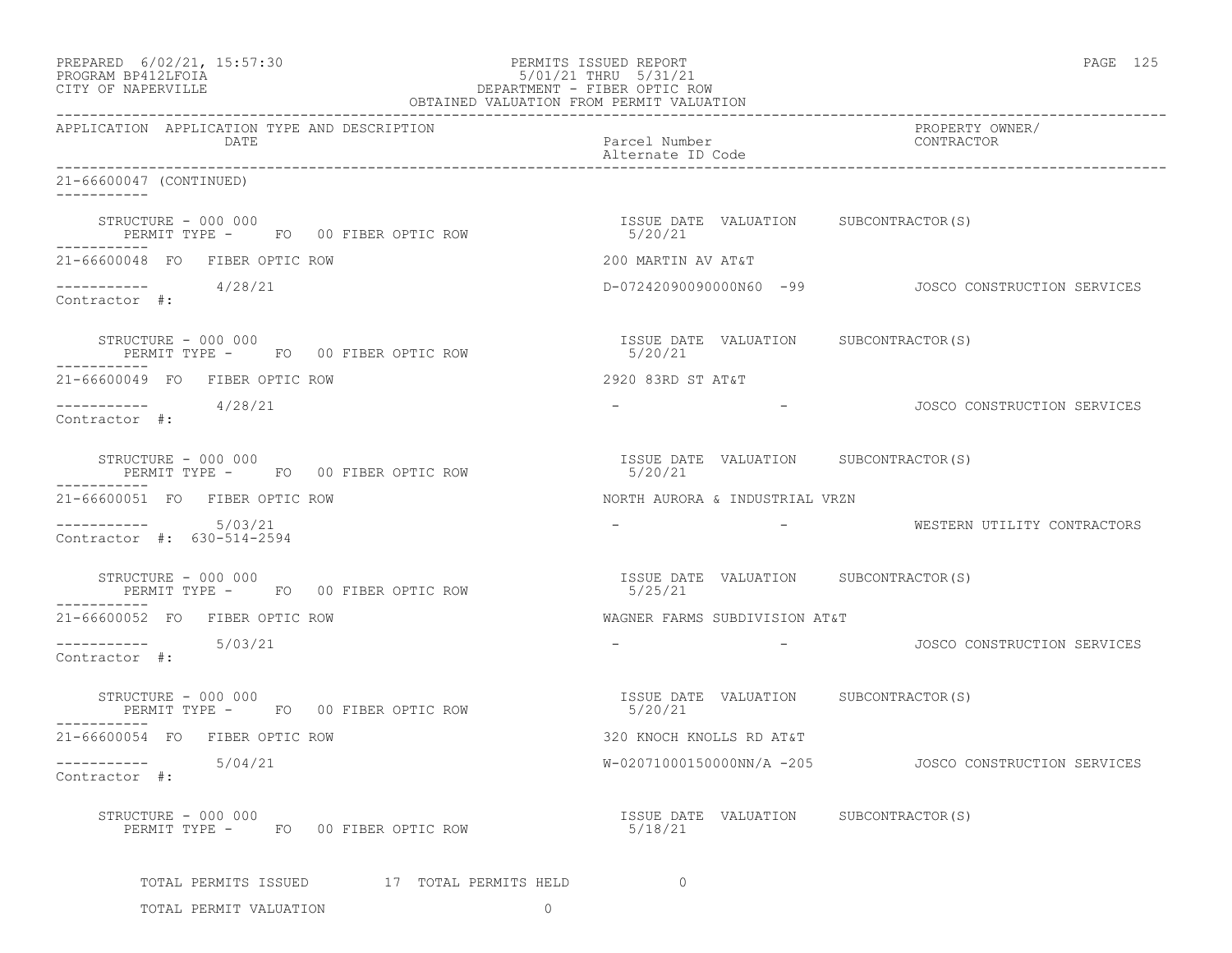#### PREPARED 6/02/21, 15:57:30 PERMITS ISSUED REPORT PAGE 126 PROGRAM BP412LFOIA 5/01/21 THRU 5/31/21 CITY OF NAPERVILLE DEPARTMENT - SMALL CELL

| OBTAINED VALUATION FROM PERMIT VALUATION                                                                       |                                        |                                                         |  |  |  |  |
|----------------------------------------------------------------------------------------------------------------|----------------------------------------|---------------------------------------------------------|--|--|--|--|
| APPLICATION APPLICATION TYPE AND DESCRIPTION<br>DATE                                                           | Parcel Number<br>Alternate ID Code     | PROPERTY OWNER/<br>CONTRACTOR                           |  |  |  |  |
| 20-55500003 SC SMALL CELL                                                                                      | 2420 CORPORATE LN VRZN                 |                                                         |  |  |  |  |
| ---------- 7/06/20<br>Contractor #: 708-588-2500                                                               |                                        | - AMEADE ELECTRIC COMPANY INC                           |  |  |  |  |
| STRUCTURE - 000 000<br>PERMIT TYPE - SCE 01 SMALL CELL EXISTING POLE 5/20/21                                   | ISSUE DATE VALUATION SUBCONTRACTOR(S)  |                                                         |  |  |  |  |
| 20-55500019 SC SMALL CELL                                                                                      | 480 VILLAGE GREEN RD VRZN              |                                                         |  |  |  |  |
| $--------- 9/11/20$<br>Contractor #: 708-588-2500                                                              |                                        | D-07241150140000N30 -98 MEADE ELECTRIC COMPANY INC      |  |  |  |  |
| STRUCTURE - 000 000<br>PERMIT TYPE - SCE 00 SMALL CELL EXISTING POLE 5/28/21                                   | ISSUE DATE VALUATION SUBCONTRACTOR(S)  |                                                         |  |  |  |  |
| -----------<br>20-55500021 SC SMALL CELL                                                                       | 5 ROBIN HILL DR VRZN                   |                                                         |  |  |  |  |
| $--------$ 9/11/20<br>Contractor #: 708-588-2500                                                               |                                        |                                                         |  |  |  |  |
| STRUCTURE - 000 000<br>PERMIT TYPE - SCE 00 SMALL CELL EXISTING POLE 6/28/21<br>5/28/21<br>STRUCTURE - 000 000 |                                        |                                                         |  |  |  |  |
| 20-55500022 SC SMALL CELL                                                                                      | 1184 BOOK RD VRZN                      |                                                         |  |  |  |  |
| $--------$ 9/11/20<br>Contractor #: 708-588-2500                                                               |                                        | D-07261100010000N1217-126 MEADE ELECTRIC COMPANY INC    |  |  |  |  |
| STRUCTURE - 000 000<br>PERMIT TYPE - SCE 00 SMALL CELL EXISTING POLE 5/28/21                                   | ISSUE DATE VALUATION SUBCONTRACTOR(S)  |                                                         |  |  |  |  |
| -----------<br>20-55500024 SC SMALL CELL                                                                       | 744 S WASHINGTON ST VRZN               |                                                         |  |  |  |  |
| $--------- 9/16/20$<br>Contractor #: 708-588-2500                                                              |                                        | - AMEADE ELECTRIC COMPANY INC                           |  |  |  |  |
| STRUCTURE - 000 000<br>PERMIT TYPE - SCE 00 SMALL CELL EXISTING POLE 5/28/21                                   | ISSUE DATE VALUATION SUBCONTRACTOR (S) |                                                         |  |  |  |  |
| 20-55500025 SC SMALL CELL                                                                                      | 508 N MAIN ST VRZN                     |                                                         |  |  |  |  |
| 9/16/20<br>Contractor #: 212-819-3040                                                                          |                                        | D-07132120170000N1623-69 MIDWEST UNDERGROUND TECHNOLOGY |  |  |  |  |
| STRUCTURE - 000 000                                                                                            | ISSUE DATE VALUATION SUBCONTRACTOR(S)  |                                                         |  |  |  |  |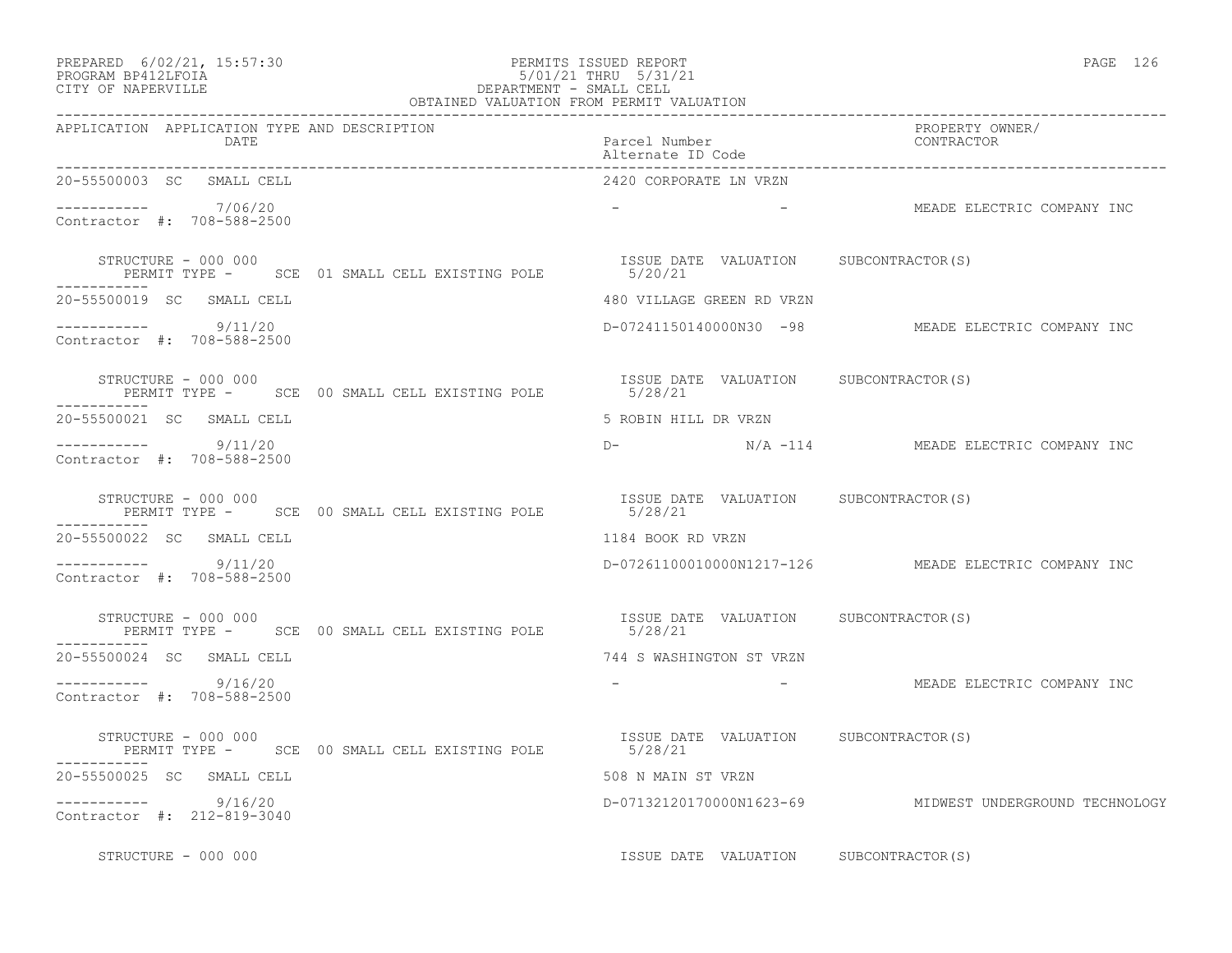#### PREPARED 6/02/21, 15:57:30 PERMITS ISSUED REPORT PAGE 127 PROGRAM BP412LFOIA 5/01/21 THRU 5/31/21 CITY OF NAPERVILLE DEPARTMENT - SMALL CELL

| OBTAINED VALUATION FROM PERMIT VALUATION                                                    |                                                                                      |  |  |  |  |  |
|---------------------------------------------------------------------------------------------|--------------------------------------------------------------------------------------|--|--|--|--|--|
| APPLICATION APPLICATION TYPE AND DESCRIPTION<br>DATE                                        | PROPERTY OWNER/<br>Parcel Number<br>CONTRACTOR<br>Alternate ID Code                  |  |  |  |  |  |
| 20-55500025 (CONTINUED)                                                                     |                                                                                      |  |  |  |  |  |
| PERMIT TYPE - SCE 00 SMALL CELL EXISTING POLE 5/06/21                                       |                                                                                      |  |  |  |  |  |
| 20-55500039 SC SMALL CELL                                                                   | 1263 CHALET RD VRZN                                                                  |  |  |  |  |  |
| $--------- 10/21/20$<br>Contractor #: 212-819-3040                                          | D-07141140010000N1235-66 MIDWEST UNDERGROUND TECHNOLOGY                              |  |  |  |  |  |
| STRUCTURE - 000 000<br>PERMIT TYPE - SCE 00 SMALL CELL EXISTING POLE 5/28/21                | ISSUE DATE VALUATION SUBCONTRACTOR(S)                                                |  |  |  |  |  |
| 20-55500040 SC SMALL CELL                                                                   | 1108 GRAND LAKE CT VRZN                                                              |  |  |  |  |  |
| $--------- 10/28/20$<br>Contractor #: 708-588-2500                                          | D-07261110710000N746 -126 MEADE ELECTRIC COMPANY INC                                 |  |  |  |  |  |
| ------------                                                                                | STRUCTURE - 000 000<br>PERMIT TYPE - SCE 00 SMALL CELL EXISTING POLE 6/28/21 5/28/21 |  |  |  |  |  |
| 20-55500041 SC SMALL CELL                                                                   | 977 ELM CT VRZN                                                                      |  |  |  |  |  |
| $--------- 10/28/20$<br>Contractor #: 708-588-2500                                          | D-07262080080000N762 -127 MEADE ELECTRIC COMPANY INC                                 |  |  |  |  |  |
| STRUCTURE - 000 000<br>PERMIT TYPE - SCE 00 SMALL CELL EXISTING POLE 5/28/21                | ISSUE DATE VALUATION SUBCONTRACTOR(S)                                                |  |  |  |  |  |
| 20-55500042 SC SMALL CELL                                                                   | 730 S WEST ST VRZN                                                                   |  |  |  |  |  |
| ----------    10/28/20<br>Contractor #: 708-588-2500                                        | D-07242080010000N1670-99 MEADE ELECTRIC COMPANY INC                                  |  |  |  |  |  |
| STRUCTURE - 000 000<br>PERMIT TYPE - SCE 00 SMALL CELL EXISTING POLE 5/28/21<br>----------- | ISSUE DATE VALUATION SUBCONTRACTOR(S)                                                |  |  |  |  |  |
| 20-55500046 SC SMALL CELL                                                                   | 1748 W JEFFERSON AV VRZN                                                             |  |  |  |  |  |
| $--------- 10/30/20$<br>Contractor #:                                                       | D-07222080180000 - ETAK SYSTEMS                                                      |  |  |  |  |  |
| STRUCTURE - 000 000<br>PERMIT TYPE - SCE 00 SMALL CELL EXISTING POLE 5/28/21                | ISSUE DATE VALUATION SUBCONTRACTOR (S)                                               |  |  |  |  |  |
| 20-55500151 SC SMALL CELL                                                                   | 310 MARTIN AV VRZN                                                                   |  |  |  |  |  |
| $--------- 10/30/20$<br>Contractor #: 708-588-2500                                          | D-07244000010000N60 -99 MEADE ELECTRIC COMPANY INC                                   |  |  |  |  |  |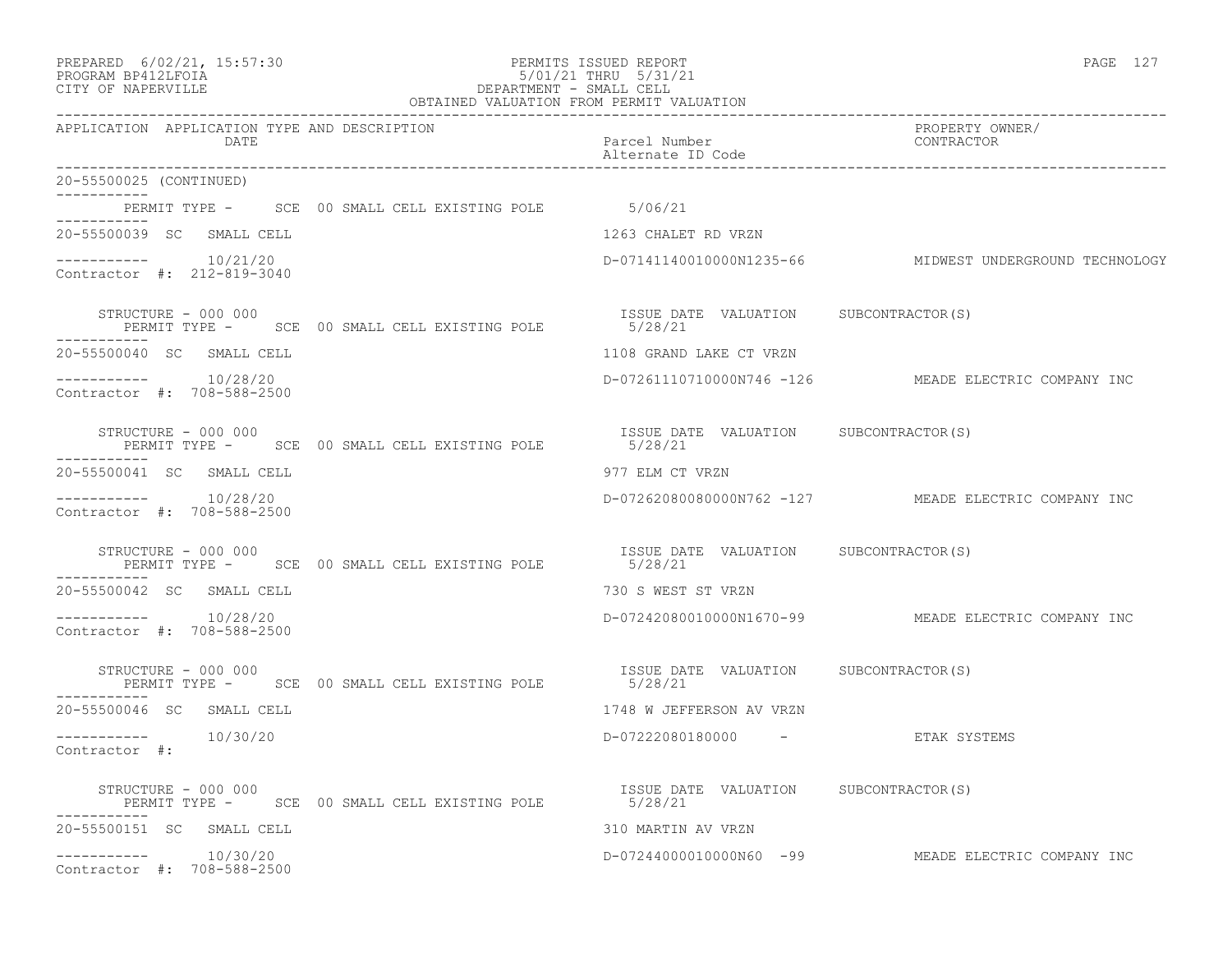| PREPARED 6/02/21, 15:57:30<br>PROGRAM BP412LFOIA<br>CITY OF NAPERVILLE<br>DEPARTMENT - SMALL CELL<br>OBTAINED VALUATION FROM PERMIT VALUATION | PERMITS ISSUED REPORT<br>5/01/21 THRU 5/31/21 |                               | PAGE | -128 |
|-----------------------------------------------------------------------------------------------------------------------------------------------|-----------------------------------------------|-------------------------------|------|------|
| APPLICATION APPLICATION TYPE AND DESCRIPTION<br>DATE                                                                                          | Parcel Number<br>Alternate ID Code            | PROPERTY OWNER/<br>CONTRACTOR |      |      |
| 20-55500151 (CONTINUED)                                                                                                                       |                                               |                               |      |      |
| STRUCTURE - 000 000<br>PERMIT TYPE - SCE 00 SMALL CELL EXISTING POLE                                                                          | ISSUE DATE VALUATION<br>5/28/21               | SUBCONTRACTOR (S)             |      |      |
| TOTAL PERMITS ISSUED<br>12 TOTAL PERMITS HELD                                                                                                 |                                               |                               |      |      |
| TOTAL PERMIT VALUATION                                                                                                                        |                                               |                               |      |      |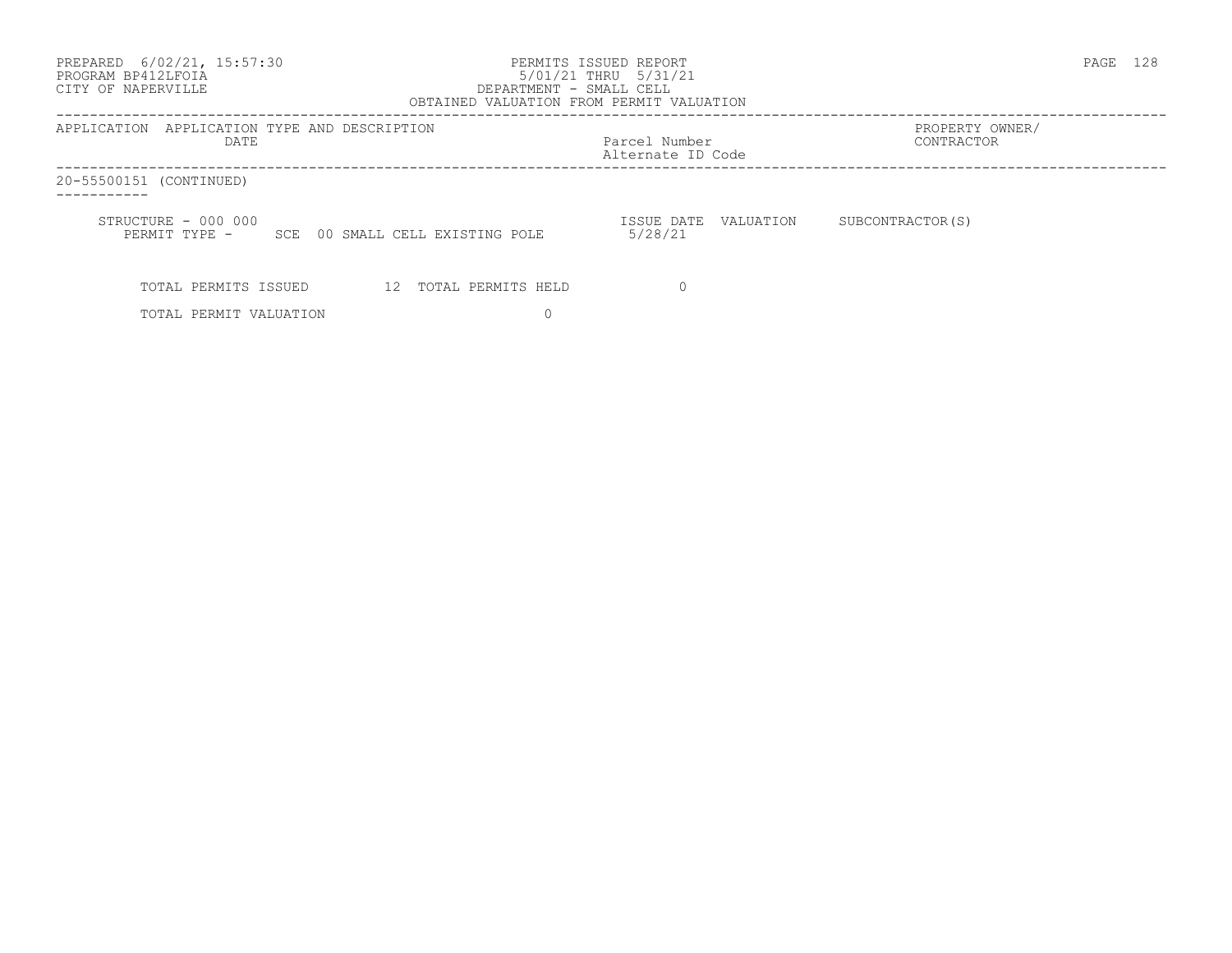| PREPARED | $6/02/21$ , | 15:57:30 |
|----------|-------------|----------|
|----------|-------------|----------|

#### PREPARED 6/02/21, 15:57:30 PERMITS ISSUED REPORT<br>PROGRAM BP412LFOIA PAGE 129 9 129 9 5/01/21 PHRU 5/31/21 PROGRAM BP412LFOIA 5/01/21 THRU 5/31/21 CITY OF NAPERVILLE CITY OF NAPERVILLE **Example 20** and the contract of the DEPARTMENT - TED/ROW

| OBTAINED VALUATION FROM PERMIT VALUATION                                                                                  |                                                   |                                                     |  |  |  |  |
|---------------------------------------------------------------------------------------------------------------------------|---------------------------------------------------|-----------------------------------------------------|--|--|--|--|
| APPLICATION APPLICATION TYPE AND DESCRIPTION<br>DATE                                                                      | Parcel Number<br>Alternate ID Code                | PROPERTY OWNER/<br>CONTRACTOR                       |  |  |  |  |
| 21-88800047 TROW TD RIGHT OF WAY                                                                                          | JULIAN ST,GARTNER-PRAIRIE ROW                     |                                                     |  |  |  |  |
| ---------- 3/30/21<br>Contractor #: 815-378-5428                                                                          |                                                   | - NPL CONSTRUCTION CO                               |  |  |  |  |
| STRUCTURE - 000 000<br>RUCTURE - 000 000<br>PERMIT TYPE -       TROW 00 TD  RIGHT OF WAY PERMIT                   5/26/21 | ISSUE DATE VALUATION SUBCONTRACTOR(S)             |                                                     |  |  |  |  |
| 21-88800048 TROW TD RIGHT OF WAY                                                                                          | 405 LAMPWICK CT                                   |                                                     |  |  |  |  |
| $--------- 4/01/21$<br>Contractor #:                                                                                      |                                                   | D-08063060220000N173 -25 AXXON COMMUNICATIONS, INC  |  |  |  |  |
| STRUCTURE - 000 000<br>PERMIT TYPE - TROW 00 TD RIGHT OF WAY PERMIT 5/04/21                                               | ISSUE DATE VALUATION SUBCONTRACTOR(S)             |                                                     |  |  |  |  |
| 21-88800056 TROW TD RIGHT OF WAY                                                                                          | 1759 VILLANOVA DR                                 |                                                     |  |  |  |  |
| $--------$ 4/22/21<br>Contractor #:                                                                                       |                                                   | D-08331150490000N470 -164 AXXON COMMUNICATIONS, INC |  |  |  |  |
| STRUCTURE - 000 000<br>PERMIT TYPE - TROW 00 TD RIGHT OF WAY PERMIT                                                       | ISSUE DATE VALUATION SUBCONTRACTOR(S)<br>5/25/21  |                                                     |  |  |  |  |
| 21-88800057 TROW TD RIGHT OF WAY                                                                                          | 917 JAIPUR ST                                     |                                                     |  |  |  |  |
| $-$ ---------- $4/22/21$<br>Contractor #: 815-531-5822                                                                    | D-08203120060000N114 -117 AXS POINTS              |                                                     |  |  |  |  |
| STRUCTURE - 000 000<br>PERMIT TYPE - TROW 00 TD RIGHT OF WAY PERMIT 5/04/21                                               | ISSUE DATE VALUATION SUBCONTRACTOR(S)             |                                                     |  |  |  |  |
| 21-88800058 TROW TD RIGHT OF WAY                                                                                          | 1441 CALCUTTA LN                                  |                                                     |  |  |  |  |
| $--------- 4/28/21$<br>Contractor #: 815-531-5822                                                                         | D-07112040450000N64 -37 AXS POINTS                |                                                     |  |  |  |  |
| STRUCTURE - 000 000<br>PERMIT TYPE - TROW 00 TD RIGHT OF WAY PERMIT                                                       | ISSUE DATE VALUATION SUBCONTRACTOR (S)<br>5/04/21 |                                                     |  |  |  |  |
| 21-88800059 TROW TD RIGHT OF WAY                                                                                          | 468 VALLEY DR HM                                  |                                                     |  |  |  |  |
| ----------- 4/28/21<br>Contractor #: 815-531-5822                                                                         | D-07142150130000N889 -67 AXS POINTS               |                                                     |  |  |  |  |
| STRUCTURE - 000 000                                                                                                       | ISSUE DATE VALUATION SUBCONTRACTOR(S)             |                                                     |  |  |  |  |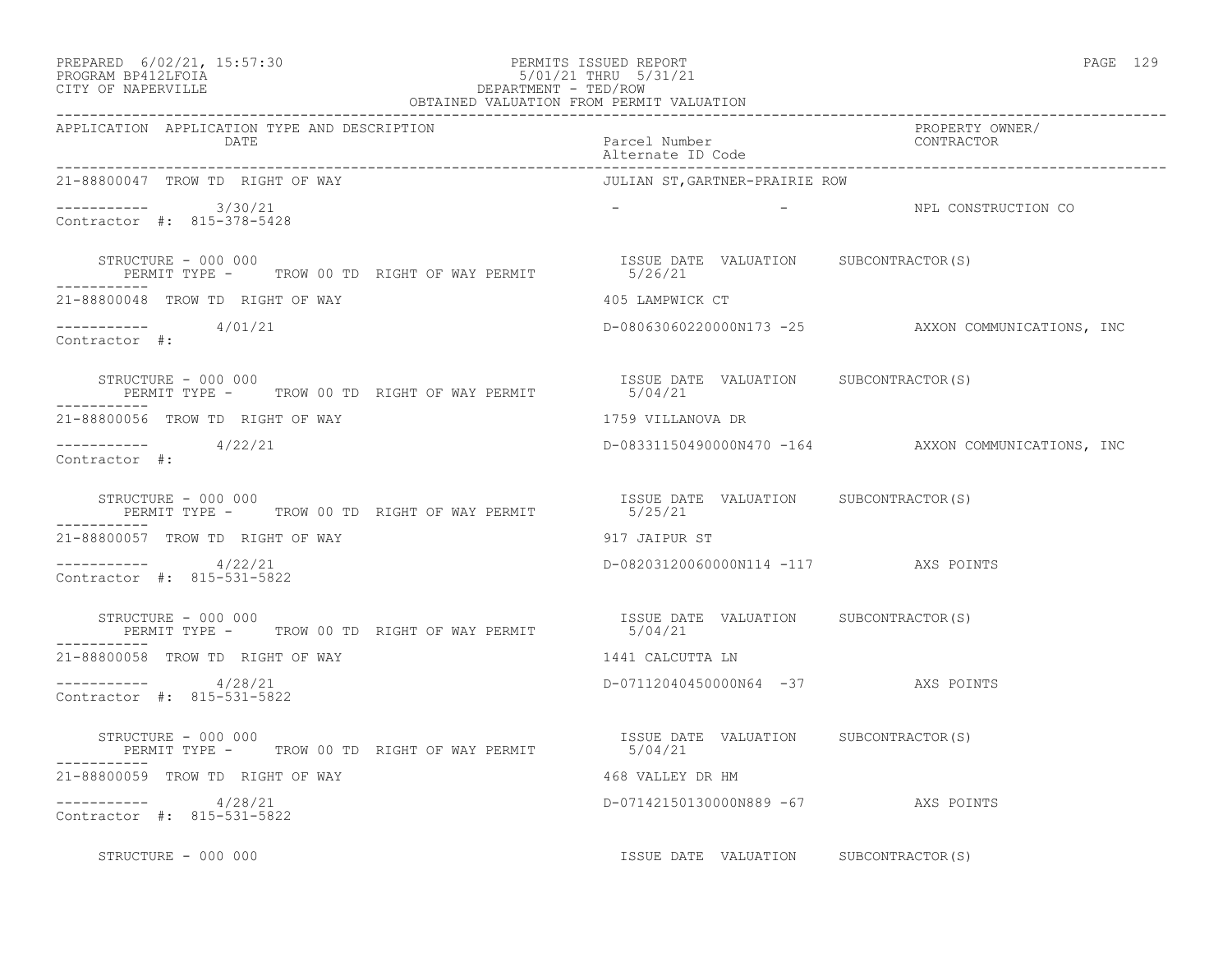| PREPARED | $6/02/21$ , | 15:57:30 |
|----------|-------------|----------|
|----------|-------------|----------|

### PREPARED 6/02/21, 15:57:30 PERMITS ISSUED REPORT PAGE 130 PROGRAM BP412LFOIA 5/01/21 THRU 5/31/21 CITY OF NAPERVILLE CITY OF NAPERVILLE **Example 20** and the contract of the DEPARTMENT - TED/ROW

| OBTAINED VALUATION FROM PERMIT VALUATION                                                                                                                                                                                                                                                                                                      |                                                  |                                                        |  |  |  |  |  |
|-----------------------------------------------------------------------------------------------------------------------------------------------------------------------------------------------------------------------------------------------------------------------------------------------------------------------------------------------|--------------------------------------------------|--------------------------------------------------------|--|--|--|--|--|
| APPLICATION APPLICATION TYPE AND DESCRIPTION<br>DATE                                                                                                                                                                                                                                                                                          | Parcel Number<br>Alternate ID Code               | PROPERTY OWNER/<br>CONTRACTOR                          |  |  |  |  |  |
| 21-88800059 (CONTINUED)                                                                                                                                                                                                                                                                                                                       |                                                  |                                                        |  |  |  |  |  |
| PERMIT TYPE - TROW 00 TD RIGHT OF WAY PERMIT 5/07/21                                                                                                                                                                                                                                                                                          |                                                  |                                                        |  |  |  |  |  |
| 21-88800060 TROW TD RIGHT OF WAY                                                                                                                                                                                                                                                                                                              | 916 W JEFFERSON AV                               |                                                        |  |  |  |  |  |
| $--------$ 5/04/21<br>Contractor #: 847-875-7153                                                                                                                                                                                                                                                                                              |                                                  | D-07133150430000N539 -83 DIRECTIONAL CONSTRUCTION SVCS |  |  |  |  |  |
| STRUCTURE - 000 000<br>PERMIT TYPE - TROW 00 TD RIGHT OF WAY PERMIT 5/06/21                                                                                                                                                                                                                                                                   | ISSUE DATE VALUATION SUBCONTRACTOR(S)            |                                                        |  |  |  |  |  |
| 21-88800062 TROW TD RIGHT OF WAY                                                                                                                                                                                                                                                                                                              | 4527 CHINABERRY LN                               |                                                        |  |  |  |  |  |
| ----------- 5/05/21<br>Contractor #: 630-675-0189                                                                                                                                                                                                                                                                                             |                                                  | W-01172110050000N1667-256 UNIVERSAL CABLE CONSTRUCTION |  |  |  |  |  |
| $\begin{array}{cccccc} \texttt{STRUCTURE} & - & 000 & 000 & & & & \\ \texttt{PERMIT} & \texttt{TPERMIT} & \texttt{S} & \texttt{S} & \texttt{S} & \texttt{NALUATION} & \texttt{SUBCONTRACTOR(S)} \\ \texttt{PERMIT} & \texttt{TPRE} & - & \texttt{TROW} & 00 & \texttt{TD} & \texttt{RIGHT OF WAY PERMIT} & & & \\ \end{array}$<br>----------- |                                                  |                                                        |  |  |  |  |  |
| 21-88800063 TROW TD RIGHT OF WAY                                                                                                                                                                                                                                                                                                              | DPU-W SEWER LINING (CIPP)                        |                                                        |  |  |  |  |  |
| $--------- 5/10/21$<br>Contractor #: 815-433-0080                                                                                                                                                                                                                                                                                             |                                                  | - PERFORMANCE PIPELINING INC                           |  |  |  |  |  |
| STRUCTURE - 000 000<br>PERMIT TYPE - TROW 00 TD RIGHT OF WAY PERMIT                                                                                                                                                                                                                                                                           | ISSUE DATE VALUATION SUBCONTRACTOR(S)<br>5/12/21 |                                                        |  |  |  |  |  |
| 21-88800064 TROW TD RIGHT OF WAY                                                                                                                                                                                                                                                                                                              | 203 S MAIN ST                                    |                                                        |  |  |  |  |  |
| $--------- 5/11/21$<br>Contractor #: 708-828-2126                                                                                                                                                                                                                                                                                             |                                                  |                                                        |  |  |  |  |  |
| STRUCTURE - 000 000<br>PERMIT TYPE -     ROW1 00 TD ROW1 PERMIT NON FRNCS PKWY     5/18/21                                                                                                                                                                                                                                                    | ISSUE DATE VALUATION SUBCONTRACTOR(S)            |                                                        |  |  |  |  |  |
| 21-88800066 TROW TD RIGHT OF WAY                                                                                                                                                                                                                                                                                                              | 1536 CLYDE DR                                    |                                                        |  |  |  |  |  |
| $--------- 5/15/21$<br>Contractor #:                                                                                                                                                                                                                                                                                                          |                                                  | D-08304110100000N62 -146 AXXON COMMUNICATIONS, INC     |  |  |  |  |  |
| STRUCTURE – 000 000<br>PERMIT TYPE - TROW 00 TD RIGHT OF WAY PERMIT 5/21/21                                                                                                                                                                                                                                                                   | ISSUE DATE VALUATION SUBCONTRACTOR(S)            |                                                        |  |  |  |  |  |
| 21-88800067 TROW TD RIGHT OF WAY                                                                                                                                                                                                                                                                                                              | 2603 HOMESTEAD DR                                |                                                        |  |  |  |  |  |
| $--------- 5/15/21$<br>Contractor #:                                                                                                                                                                                                                                                                                                          |                                                  | W-01024100130000N269 -202 AXXON COMMUNICATIONS, INC    |  |  |  |  |  |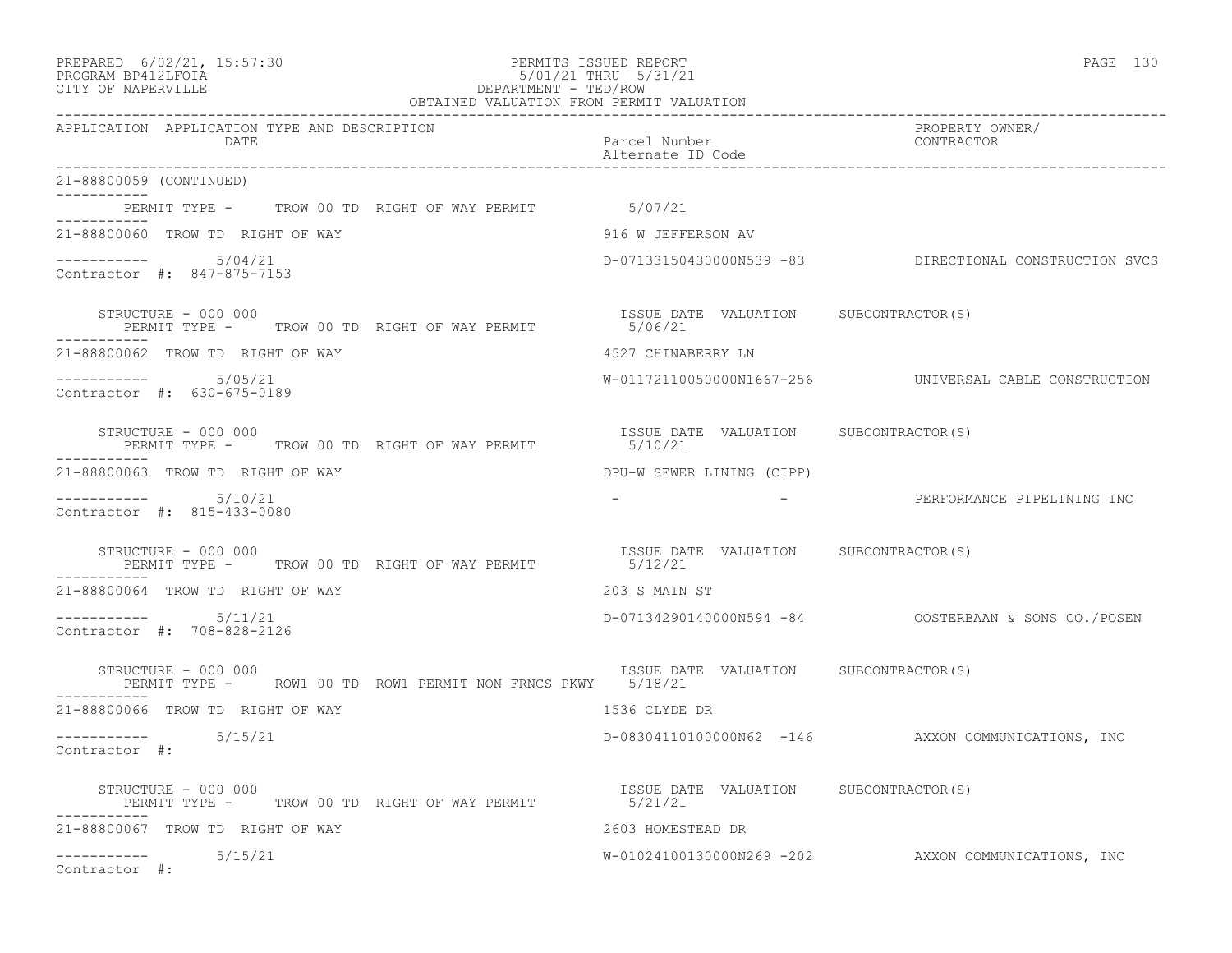| PREPARED 6/02/21, 15:57:30<br>PROGRAM BP412LFOIA<br>CITY OF NAPERVILLE                           | PERMITS ISSUED REPORT                 | PAGE 131                                            |  |  |
|--------------------------------------------------------------------------------------------------|---------------------------------------|-----------------------------------------------------|--|--|
| APPLICATION APPLICATION TYPE AND DESCRIPTION<br>DATE                                             | Parcel Number                         | PROPERTY OWNER/<br>CONTRACTOR                       |  |  |
| 21-88800067 (CONTINUED)                                                                          |                                       |                                                     |  |  |
| STRUCTURE - 000 000<br>PERMIT TYPE - TROW 00 TD RIGHT OF WAY PERMIT 5/25/21<br>-----------       | ISSUE DATE VALUATION SUBCONTRACTOR(S) |                                                     |  |  |
| 21-88800068 TROW TD RIGHT OF WAY                                                                 | 1652 CLYDE DR                         |                                                     |  |  |
| $--------- 5/15/21$<br>Contractor #:                                                             |                                       | D-08312020130000N62 -161 AXXON COMMUNICATIONS, INC  |  |  |
| STRUCTURE - 000 000<br>PERMIT TYPE -     TROW 00 TD RIGHT OF WAY PERMIT                  5/21/21 |                                       |                                                     |  |  |
| 21-88800069 TROW TD RIGHT OF WAY                                                                 | 2211 UNIVERSITY DR                    |                                                     |  |  |
| $--------- 5/15/21$<br>Contractor #:                                                             |                                       | W-02052140190000N400 -193 AXXON COMMUNICATIONS, INC |  |  |
| STRUCTURE - 000 000<br>PERMIT TYPE - TROW 00 TD RIGHT OF WAY PERMIT 3/25/21<br>-----------       | ISSUE DATE VALUATION SUBCONTRACTOR(S) |                                                     |  |  |
| 21-88800070 TROW TD RIGHT OF WAY                                                                 | 2407 MECAN DR                         |                                                     |  |  |
| $--------$ 5/15/21<br>Contractor #:                                                              |                                       | W-01022110050000N181 -187 AXXON COMMUNICATIONS, INC |  |  |
| STRUCTURE - 000 000<br>PERMIT TYPE - TROW 00 TD RIGHT OF WAY PERMIT 5/21/21<br>-----------       | ISSUE DATE VALUATION SUBCONTRACTOR(S) |                                                     |  |  |
| 21-88800073 TROW TD RIGHT OF WAY                                                                 | DPU-W SEWER LINING (CIPP)             |                                                     |  |  |
| $--------- 5/21/21$<br>Contractor #: 920-583-3132                                                |                                       | - MICHELS CORP/PIPE SERVICES                        |  |  |
| STRUCTURE - 000 000<br>PERMIT TYPE - TROW 00 TD RIGHT OF WAY PERMIT 5/25/21                      | ISSUE DATE VALUATION SUBCONTRACTOR(S) |                                                     |  |  |
| 21-88800074 TROW TD RIGHT OF WAY                                                                 | 810 ATLANTA CT                        |                                                     |  |  |
| 5/25/21<br>-----------<br>Contractor #:                                                          | D-07243050350000N677 -113             | AXXON COMMUNICATIONS, INC                           |  |  |
| STRUCTURE - 000 000<br>PERMIT TYPE - TROW 00 TD RIGHT OF WAY PERMIT                              | ISSUE DATE VALUATION<br>5/27/21       | SUBCONTRACTOR (S)                                   |  |  |
| TOTAL PERMITS ISSUED 17 TOTAL PERMITS HELD                                                       | $\Omega$                              |                                                     |  |  |
| $\Omega$<br>TOTAL PERMIT VALUATION                                                               |                                       |                                                     |  |  |